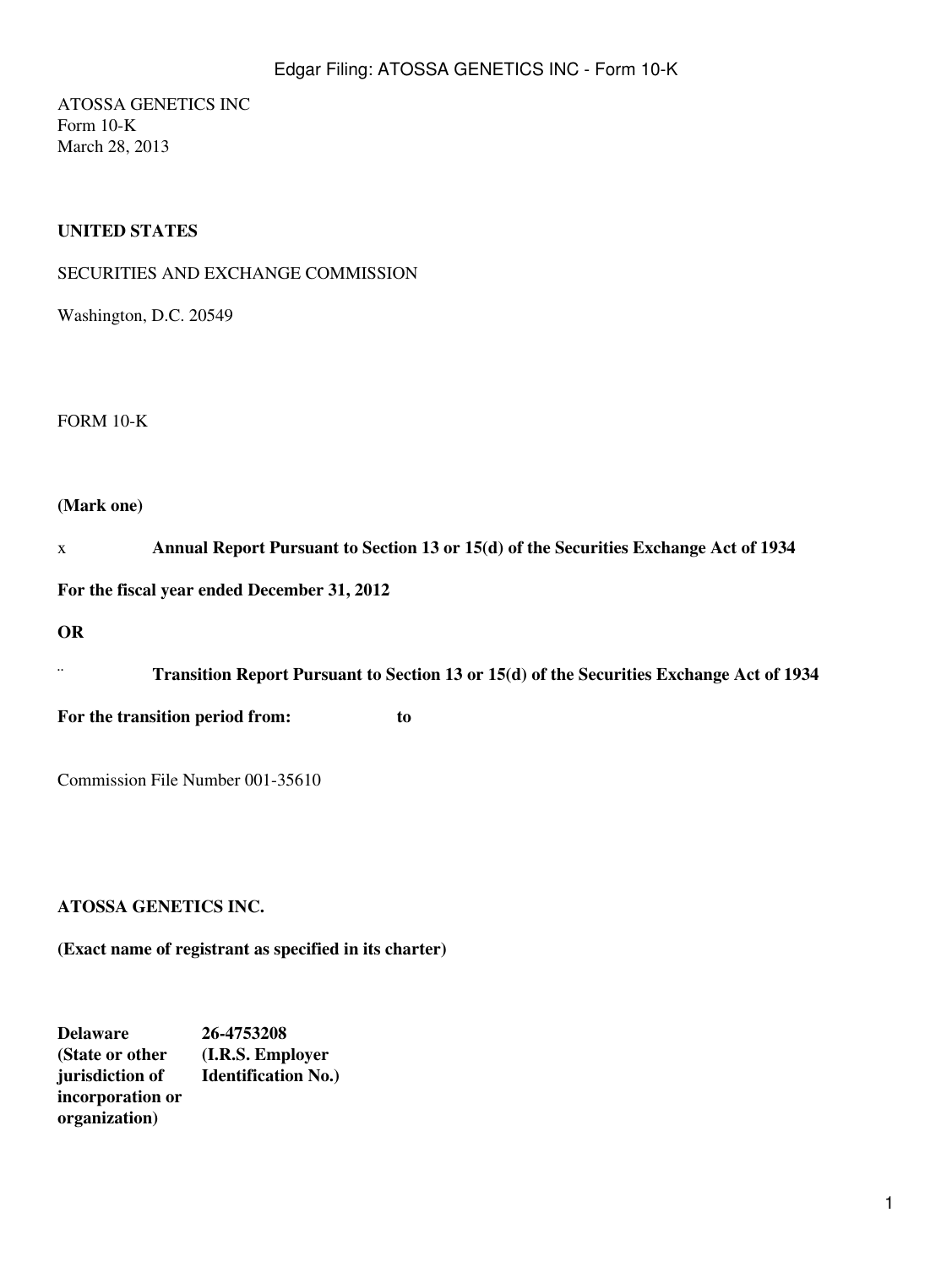## **4105 E. Madison Street, Suite 320**

### **Seattle, Washington 98112**

### **(Address of principal executive offices)**

Registrant's telephone number, including area code: **(206) 325-6086**

Securities registered pursuant to Section 12(b) of the Act:

Title of each class Name of each exchange on which registered

Common Stock, \$0.001 par value The NASDAQ Capital Market

Securities registered pursuant to Section  $12(g)$  of the Act: None

Indicate by check mark if the registrant is a well-known seasoned issuer, as defined in Rule 405 of the Securities Act. Yes <sup>"</sup> No x

Indicate by check mark if the registrant is not required to file reports pursuant to Section 13 or Section 15(d) of the Exchange Act. Yes " No x

Indicate by check mark whether the registrant (1) has filed all reports required to be filed by Section 13 or 15(d) of the Exchange Act during the preceding 12 months (or for such shorter period that the registrant was required to file such reports), and (2) has been subject to such filing requirements for the past 90 days. Yes x No  $\degree$ 

Indicate by check mark whether the registrant has submitted electronically and posted on its corporate Website, if any, every Interactive Data File required to be submitted and posted pursuant to Rule 405 of Regulation S-T (§232.405 of this chapter) during the preceding 12 months (or for such shorter period that the registrant was required to submit and post such files). Yes x No "

Indicate by check mark if disclosure of delinquent filers pursuant to Item 405 of Regulation S-K is not contained herein, and will not be contained, to the best of registrant's knowledge, in definitive proxy or information statements incorporated by reference in Part III of this Form 10-K or any amendment to this Form 10-K. x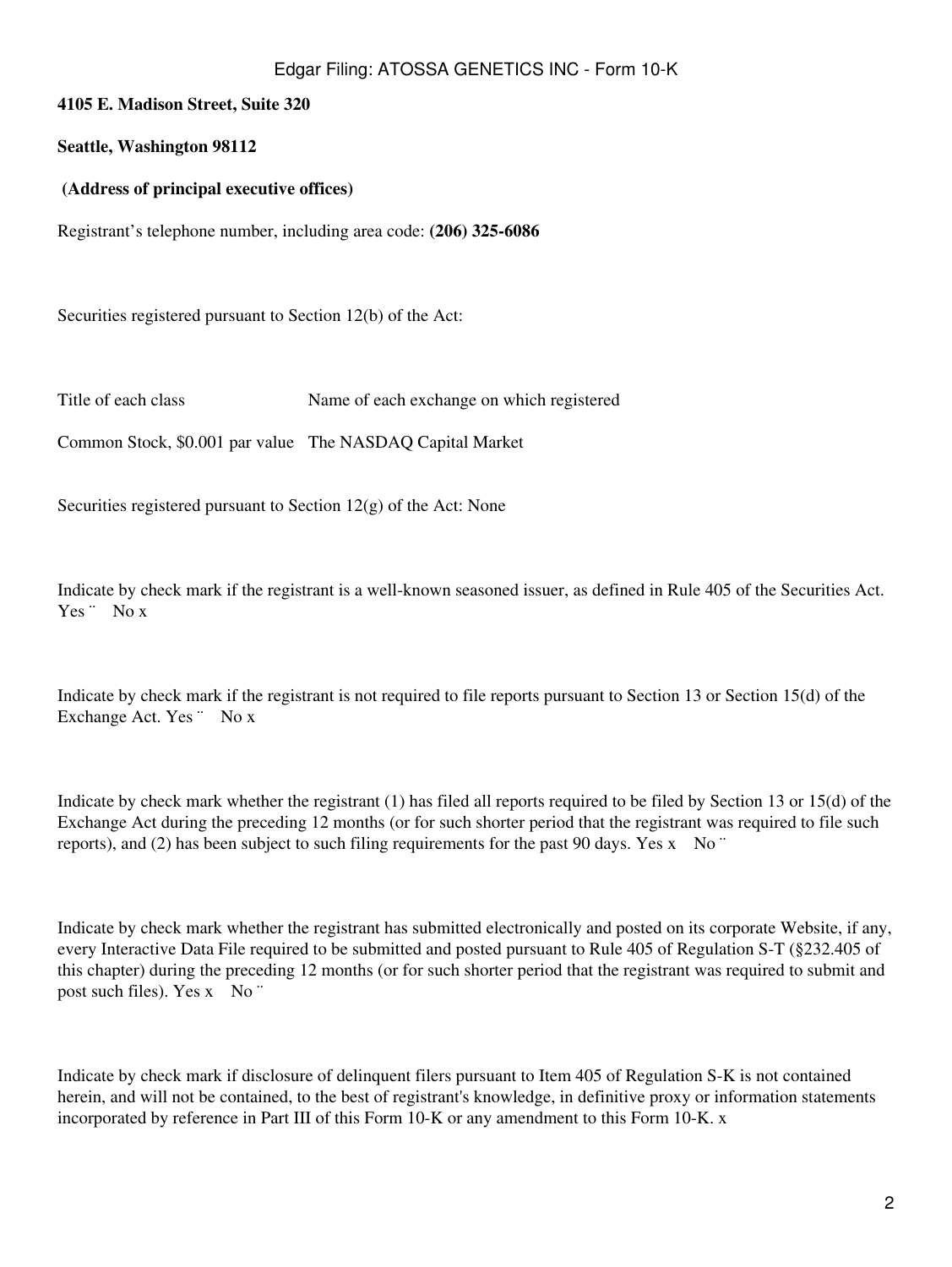Indicate by check mark whether the registrant is a large accelerated filer, an accelerated filer or a non-accelerated filer, as defined in Rule 12b-2 of the Exchange Act.

Large accelerated filer " Accelerated filer " (Do not check if a Non-accelerated filer ¨ smaller reporting company) Smaller reporting company x

Indicate by check mark whether the registrant is a shell company (as defined in Rule 12b-2 of the Exchange Act). Yes £ No x

As of June 29, 2012, the last business day of the registrant's most recently completed second fiscal quarter there was no public market for the registrant's common stock. The registrant's common stock began trading on The NASDAQ Capital Market on November 8, 2012.

The number of shares outstanding of the registrant's Common Stock, par value \$0.001, as of March 27, 2013 was 14,174,686.

### **Documents Incorporated by Reference**

Portions of the registrant's Proxy Statement, which will be filed with the Securities and Exchange Commission (SEC) pursuant to Regulation 14A in connection with the registrant's 2013 Annual Meeting of Shareholders, expected to be held on or about May 6, 2013, are incorporated by reference in Part III of this Form 10-K.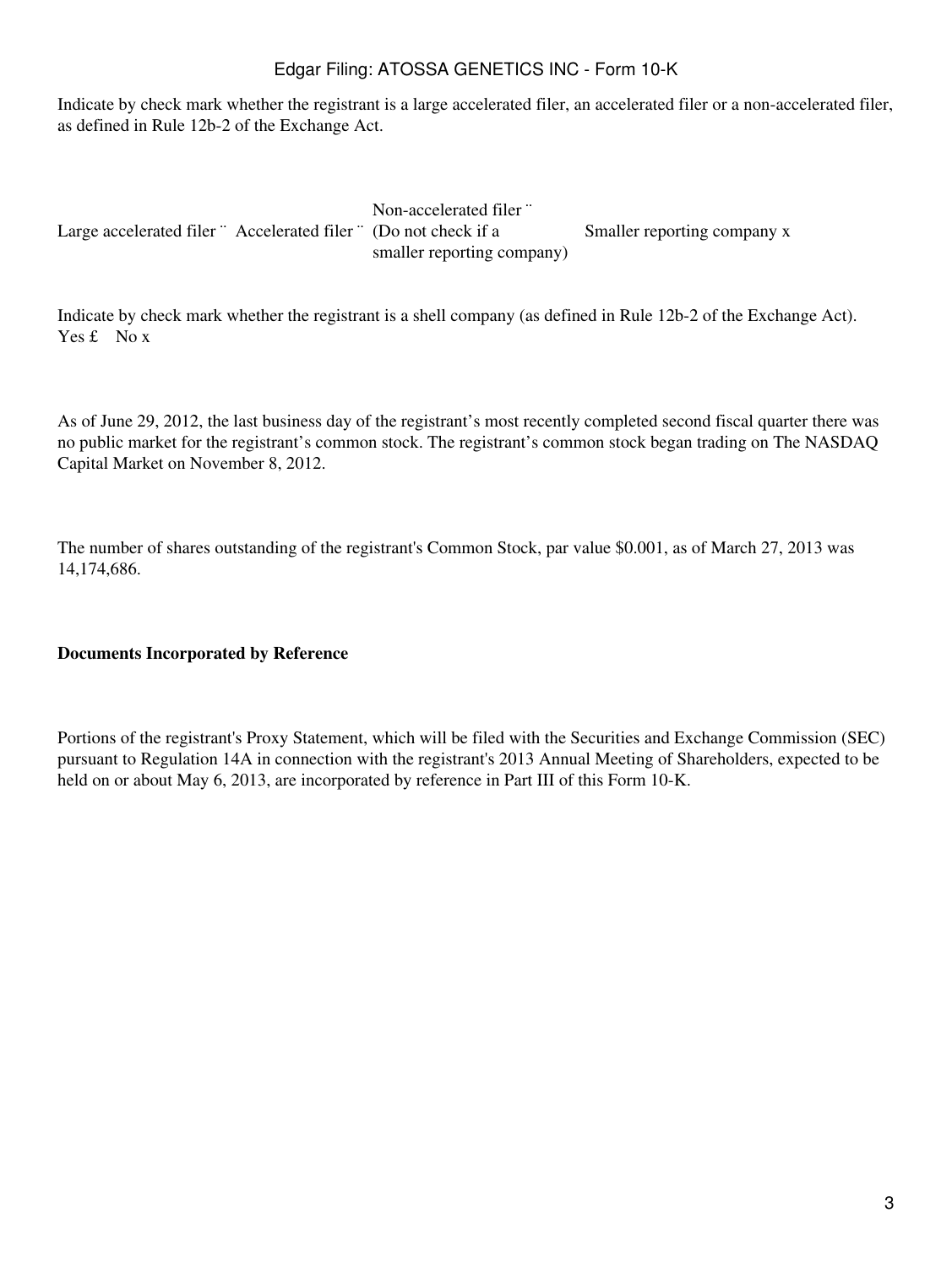## **ATOSSA GENETICS INC. 2012 FORM 10-K REPORT TABLE OF CONTENTS**

# **PART I**

| Item 1. Business                   |    |
|------------------------------------|----|
| Item 1A. Risk Factors              | 29 |
| Item 1B. Unresolved Staff Comments | 39 |
| Item 2. Properties                 | 39 |
| Item 3. Legal Proceedings          | 39 |
| Item 4. Mine Safety Disclosures    | 39 |

## **PART II**

| Item 5. | Market for the Registrant's Common Equity, Related Shareholder Matters and Issuer Purchases of |    |  |
|---------|------------------------------------------------------------------------------------------------|----|--|
|         | <b>Equity Securities</b>                                                                       |    |  |
| Item 6. | <b>Selected Financial Data</b>                                                                 | 41 |  |
| Item 7. | Management's Discussion and Analysis of Financial Condition and Results of Operations          | 41 |  |
|         | Item 7A. Quantitative and Qualitative Disclosures about Market Risk                            | 48 |  |
|         | Item 8. Financial Statements and Supplementary Data                                            | 48 |  |
|         | Item 9. Changes in and Disagreements with Accountants on Accounting and Financial Disclosure   | 48 |  |
|         | Item 9A. Controls and Procedures                                                               | 48 |  |
|         | Item 9B. Other Information                                                                     | 48 |  |

## **PART III**

| Item 10. Directors, Executive Officers and Corporate Governance                                            | 49 |
|------------------------------------------------------------------------------------------------------------|----|
| Item 11. Executive Compensation                                                                            | 49 |
| Item 12. Security Ownership of Certain Beneficial Owners and Management and Related Shareholder Matters 49 |    |
| Item 13. Certain Relationships and Related Transactions, and Director Independence                         | 49 |
| Item 14. Principal Accountant Fees and Services                                                            | 49 |

# **PART IV**

| Item 15. Exhibits and Financial Statement Schedules |  |
|-----------------------------------------------------|--|
| Signatures                                          |  |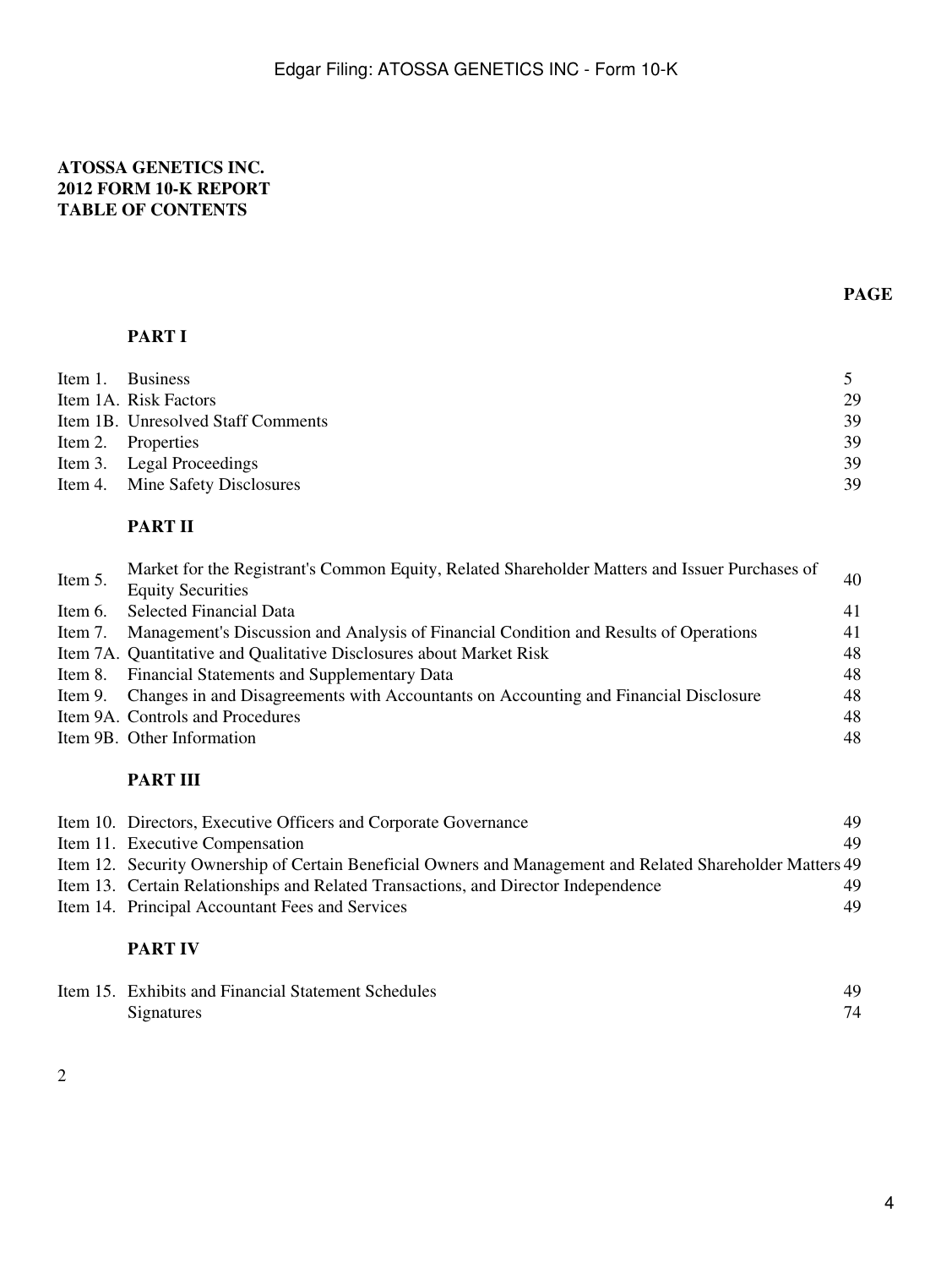### NOTE REGARDING FORWARD-LOOKING STATEMENTS

Statements made in this report on Form 10-K that are not statements of historical information are forward-looking statements within the meaning of Section 27A of the Securities Act of 1933, as amended (the *"Securities Act***"**) and Section 21E of the Securities Exchange Act of 1934, as amended (the **"***Exchange Act"* ). We have made these statements in reliance on the safe harbor provisions of the Private Securities Litigation Reform Act of 1995. These statements are subject to certain risks and uncertainties, which could cause actual results to differ materially from those projected or anticipated. Although we believe our assumptions underlying our forward-looking statements are reasonable as of the date of this report we cannot assure you that the forward-looking statements set out in this report will prove to be accurate. We typically identify these forward-looking statements by the use of forward-looking words such as "expect," "potential," "continue," "may," "will," "should," "could," "would," "seek," "intend," "plan," "estimate," "an negative version of those words or other comparable words. Forward-looking statements contained in this report include, but are not limited to, statements about:

• to us; our ability to successfully sell our products and services at currently expected prices or otherwise at prices acceptable

in the time frames currently expected; our ability to successfully develop and commercialize new tests, tools and technologies currently in development and

our domy to engage time party suppose. our ability to engage third-party suppliers to manufacture the MASCT or Microcatheter System and its components at

and adequately respond to the warning letter we received from the FDA on February 21, 2013 and any issues resulting and adequately respond to the warning letter we received from the FDA on February 21, 2013 and any issues our ability to satisfy ongoing Food and Drug Administration requirements for the MASCT and Microcatheter System and to obtain regulatory approvals for our other products and services in development, including our ability to timely therefrom;

commercialize is safer or more effective than competing products and services; the benefits and clinical accuracy of the ForeCYTE and ArgusCYTE tests and whether any product or service that we

• our ability to establish and maintain intellectual property rights covering our products and services;

networks, and other third-party payors to approve our products and services for coverage and reimbursement; the willingness of health insurance companies, including those who are members of the MultiPlan and FedMed

•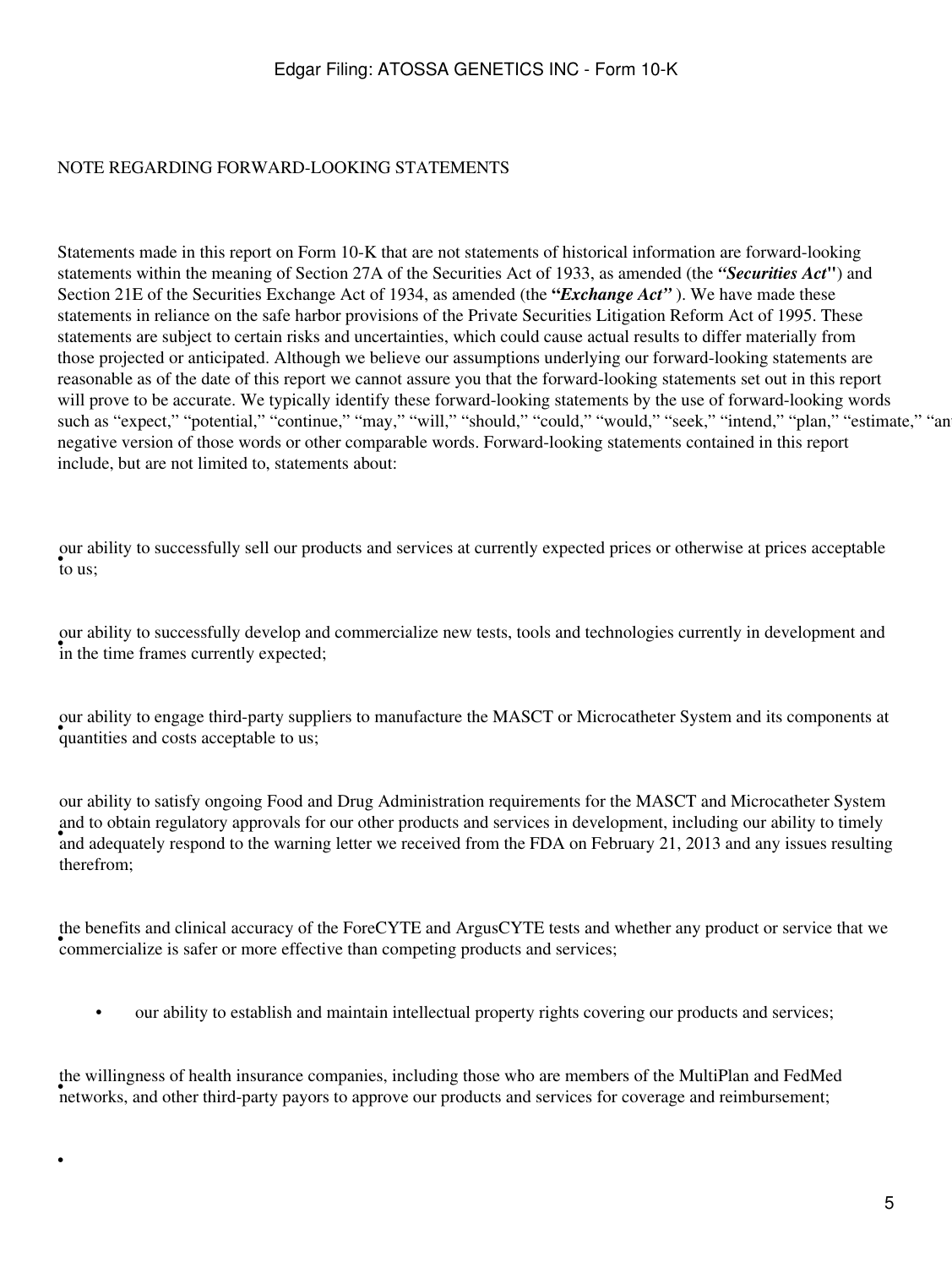our ability to establish and maintain an independent sales representative force, including with Clarity Women's Health, a division of Diagnostic Test Group LLC, and its distributors, to market our products and services that we may develop, both regionally and nationally;

• our expectations regarding, and our ability to satisfy, federal, state and foreign regulatory requirements;

•the accuracy of our estimates of the size and characteristics of the markets that our products and services may address;

• our expectations as to future financial performance, expense levels and liquidity sources; and

• **our ability to attract and retain key personnel.** 

Factors that could cause actual results or conditions to differ from those anticipated by these and other forward-looking statements include those more fully described in the "ITEM 1A. RISK FACTORS" section and elsewhere in this report. Except as required by law, we assume no obligation to update any forward-looking statements publicly, or to revise any forward looking statement to reflect events or developments occurring after the date of this report, even if new information becomes available in the future. Thus, you should not assume that our silence over time means that actual events are bearing out as expressed or implied in any such forward-looking statement.

### CORPORATE INFORMATION

Our corporate website is located at *www.atossagenetics.com* and our laboratory website is located at *www.nrlbh.com*. Information contained on, or that can be accessed through, our websites is not a part of this report. We make available, free of charge through our website or upon written request, our Annual Reports on Form 10-K, Quarterly Reports on Form 10-Q, Current Reports on Form 8-K and other periodic SEC reports, along with amendments to all of those reports, as soon as reasonably practicable after we file the reports with the SEC.

Unless otherwise noted, the term "Atossa Genetics" refers to Atossa Genetics Inc., a Delaware corporation, the terms "Atossa," the "Company," "we," "us," and "our," refer to the ongoing business operations of Atossa and its wholly-owned subsidiary, whether conducted through Atossa Genetics or its subsidiary. We were incorporated in Delaware in April 2009. Our principal executive offices are located at 4105 East Madison Street, Suite 320, Seattle, Washington 98112, and our telephone number is (206) 325-6086.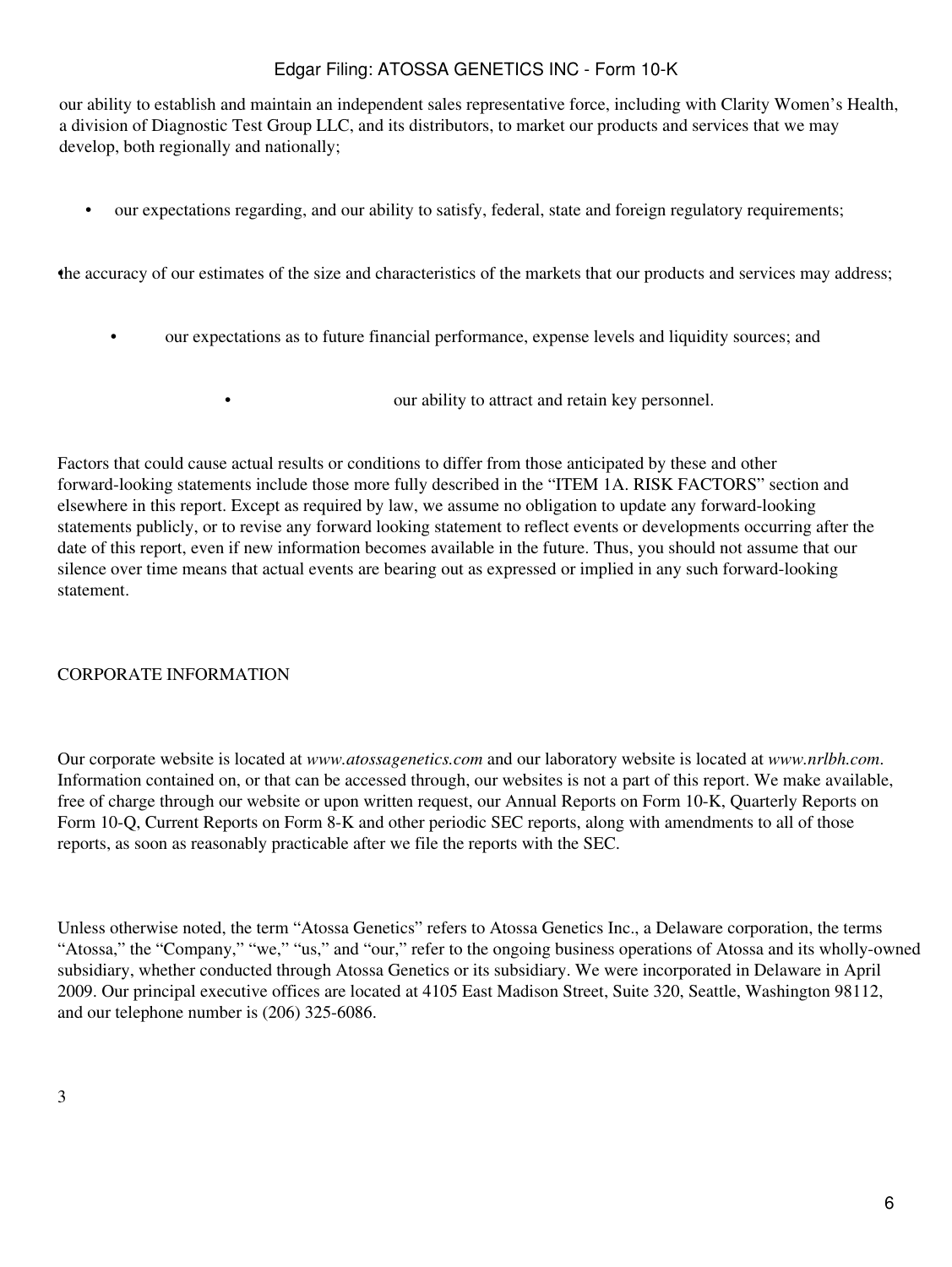MASCT is our registered trademark and Oxy-MASCT and our name and logo are our trademarks. ForeCYTE, FullCYTE, NextCYTE, and ArgusCYTE are our service marks. This report also includes additional trademarks, trade names and service marks of third parties, which are the property of their respective owners.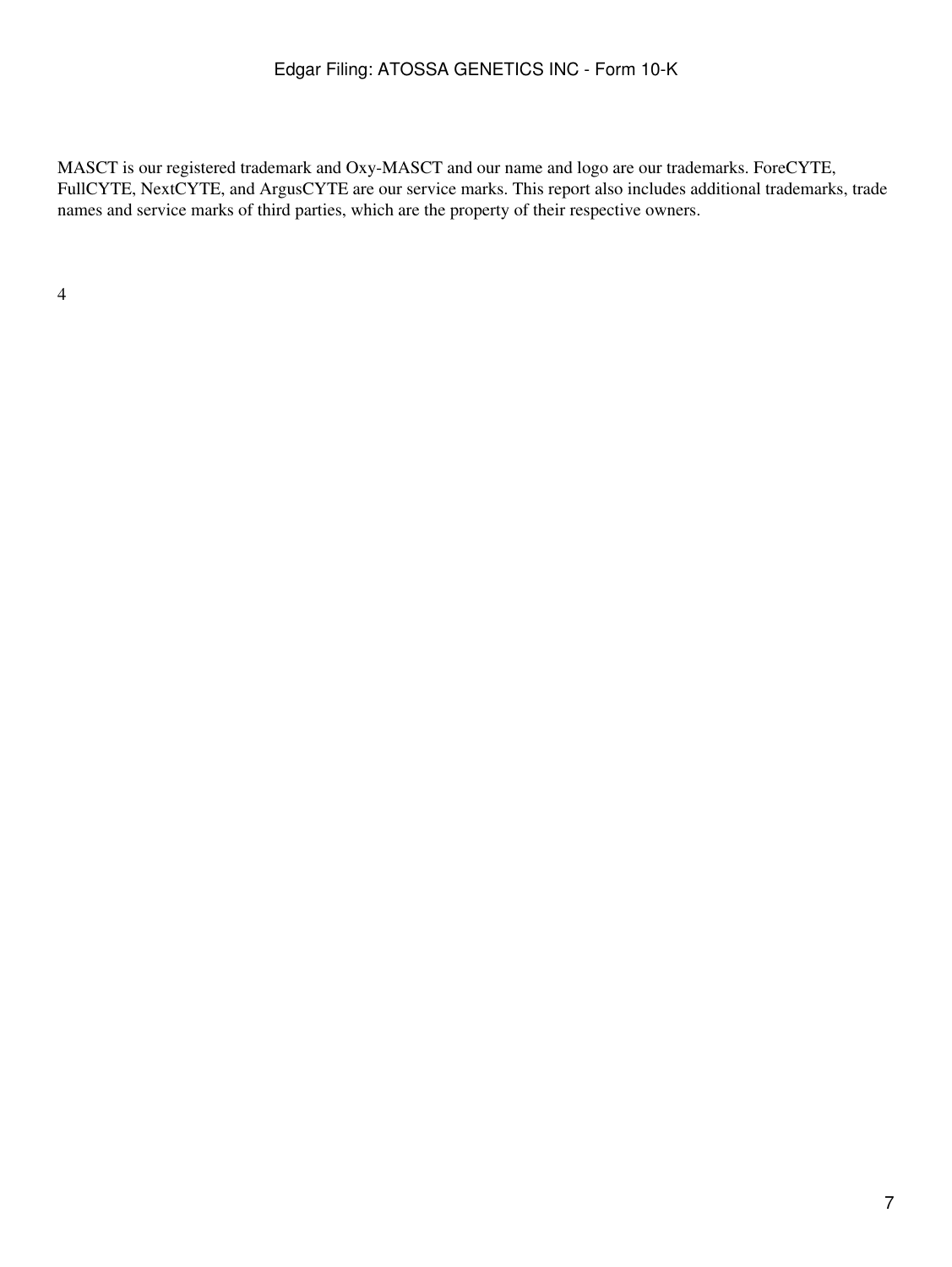## **PART I**

#### **ITEM 1. BUSINESS**

#### **Overview**

We are a healthcare company focused on the prevention of breast cancer through the commercialization of diagnostic medical devices and laboratory developed tests that can detect precursors to breast cancer, and through the research, development, and ultimate commercialization of treatments for pre-cancerous lesions and ductal carcinoma in situ, or DCIS.

Our leading diagnostic test, the ForeCYTE Breast Health Test, consists of a patented medical device that can collect fluid samples from the breast milk ducts, where, according to the National Cancer Institute, over 95% of breast cancers arise. These samples are processed at our wholly-owned National Reference Laboratory for Breast Health, which has been certified pursuant to the Clinical Laboratory Improvement Amendments, or CLIA. CLIA certification is legally required to receive reimbursement from federal or state medical benefit programs, like Medicare and Medicaid, and is a practical requirement for most third-party insurance benefit programs. Our CLIA-certified laboratory, which is permitted to accept samples from all 50 states under its CLIA certification, its state licenses, or, in New York under recognized exemption provisions while its license application is pending, examines the specimens by microscopy for the presence of normal, pre-malignant, or malignant changes as determined by cytopathology and biomarkers that distinguish "usual" ductal hyperplasia, a benign condition, from atypical ductal hyperplasia, which may lead to cancer. These cytopathological results provide patients and physicians with information about the care path that should be followed, depending on the individual risk of future cancer as determined by the results. Our other diagnostic test is the ArgusCYTE Breast Health Test for breast cancer survivors. This is a blood sample test that provides information to help inform treatment options and to help monitor risk of recurrence. Other tests under development are the FullCYTE Breast Health Test and the NextCYTE Breast Cancer Test.

Additionally, we are conducting research on the treatment of these pre-cancerous cells and DCIS by using our patented and FDA-cleared microcatheters to deliver, directly into the milk ducts, pharmaceutical formulations that can be used to treat these conditions. By using this localized delivery method, patients are expected to receive high local concentrations of these drugs at the site of the pre-cancerous lesions or DCIS potentially promoting efficacy of the treatment while limiting systemic exposure, which has the potential to lower the overall toxicity of these treatments.

We launched our commercial operations in late 2011 and, as of December 31, 2012, have enrolled and sold MASCT System kits or provided ArgusCYTE collection kits to 37 doctors and clinics as providers of the ForeCYTE and/or ArgusCYTE tests. We have received, processed, and reported the results to physicians from 1,664 ForeCYTE samples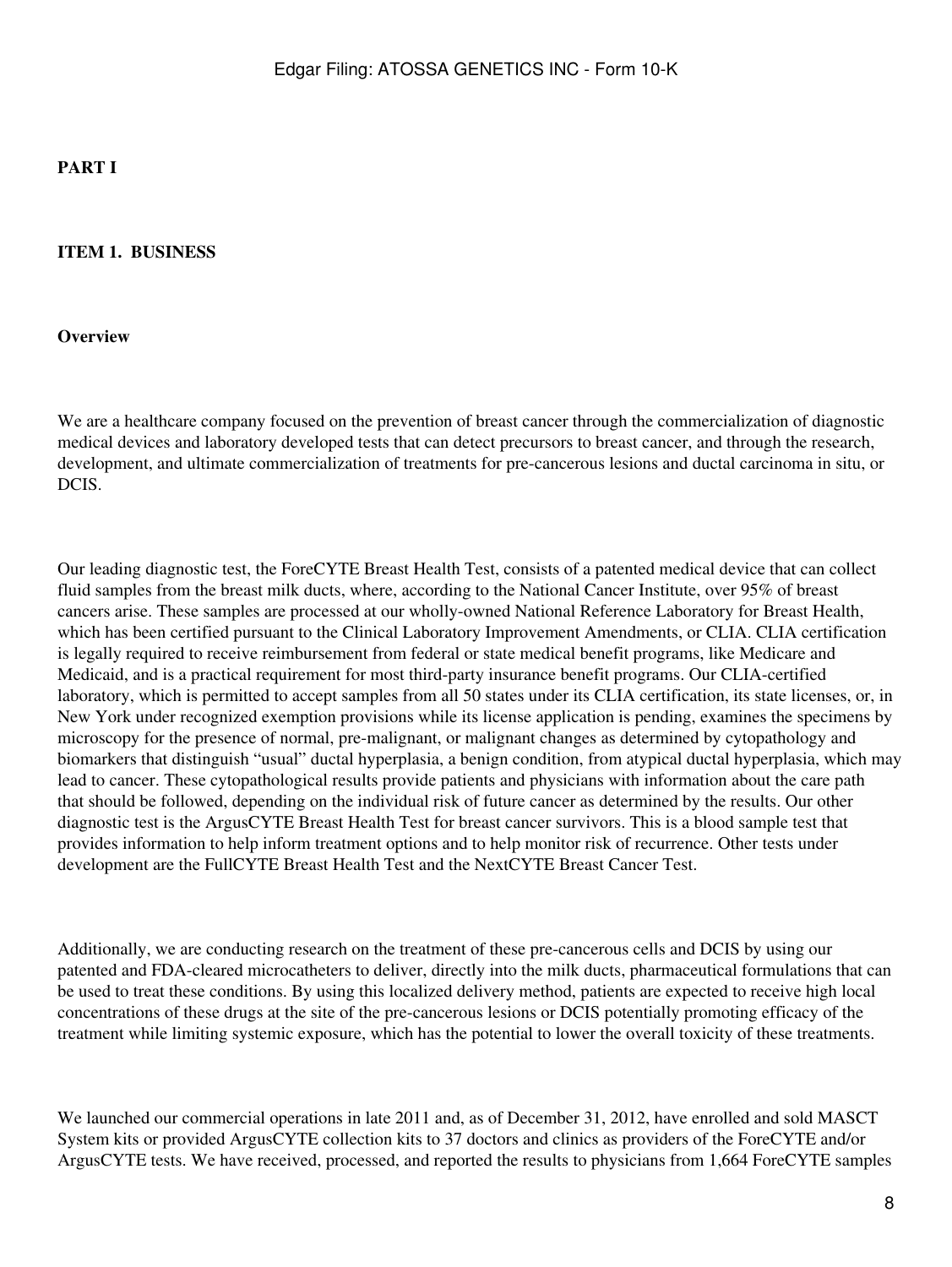and 41 ArgusCYTE samples as of December 31, 2012. When we launched operations in December 2011, we did so as part of our field experience trial to collect information about the ease or difficulty of adoption of the ForeCYTE and ArgusCYTE tests in both mammography clinics and physicians' offices, the number of sales calls to receive the first orders, and the growth of sales of specimen collection kits on a monthly basis. We are using the data from this field experience trial to form our national marketing efforts as we scale up our commercial operations going forward.

In September 2012, we acquired the assets of Acueity Healthcare, Inc., which included 35 issued patents (18 issued in the U.S. and 17 issued in foreign countries) and 41 patent applications (32 in the U.S. and 9 in foreign countries), six 510(k) FDA marketing authorizations related to the manufacturing, use, and sale of the Viaduct Miniscope and accessories, the Manoa Breast Biopsy system, the Excisor Bioptome, the Acueity Medical Light Source, the Viaduct Microendoscope and accessories, and cash in the amount of \$400,000. In January 2013, we announced the launch of our national sales effort of the ForeCYTE Breast Health test through Clarity Women's Health, a division of Diagnostic Test Group LLC, or Clarity, which together with its subdistributors has over 5,000 sales representatives calling on 33,000 obstetric-gynecologists. As of the date of this report, we have entered into contracts with two reimbursement organizations, MultiPlan, Inc. and FedMed, Inc.

On March 27, 2013 we entered into a stock purchase agreement with Aspire Capital Fund, LLC, which provides that, upon the terms and subject to the conditions and limitations set forth therein, Aspire is committed to purchase up to an aggregate of \$30 million of shares of our common stock over the three-year term of the agreement. Under the agreement, Aspire purchased \$1,000,000 of our common stock on March 27, 2013 for \$12 per share. Before we can sell any additional shares under the agreement, we must register the shares and have the registration statement declared effective by the SEC. Other terms and conditions of the agreement, including our issuance of 250,000 shares to Aspire as a commitment fee, are described below.

Our operations began in December 2008 around acquiring the MASCT System patent rights and assignments and the FDA clearance for marketing, which was completed in January 2009. We were incorporated in Delaware in April 2009. Our operations to date have consisted primarily of securing manufacturing for the MASCT and the Mammary Duct Microcatheter Systems, establishing our CLIA-certified laboratory, validating the laboratory developed tests we use in the ForeCYTE and ArgusCYTE tests, conducting research and development on the FullCYTE and NextCYTE tests, beginning the national launch of the ForeCYTE test and preparing for the commercialization of our products.

### **Summary of Our Diagnostic Tests**

We currently offer two diagnostic tests and plan to offer two additional tests in 2013. The tests that we currently offer and that are in development consist of the following: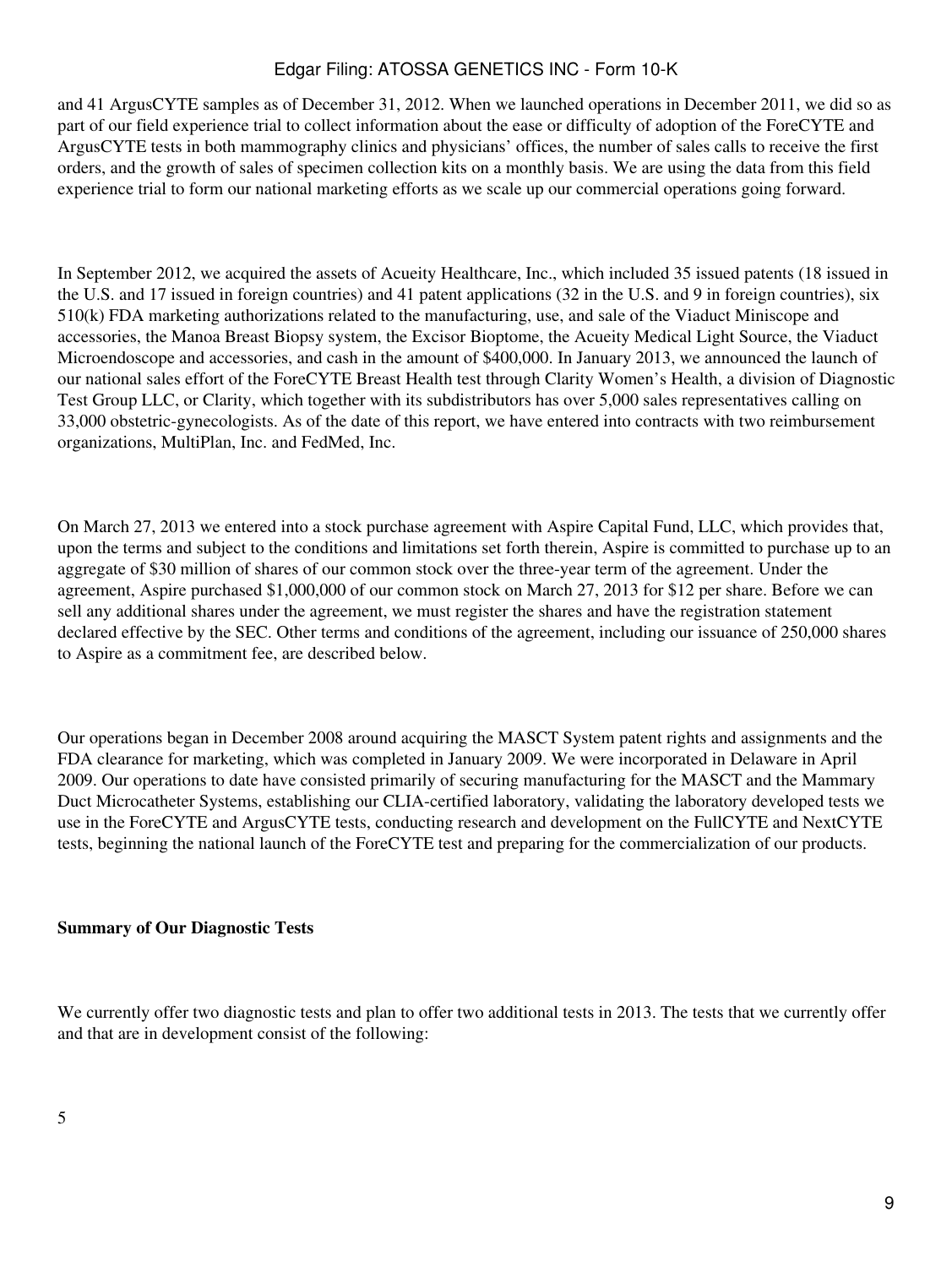*ForeCYTE*  The ForeCYTE Breast Health Test, launched in December 2011, provides personalized information about the 10-year and lifetime risk of breast cancer for women between ages 18 and 73. It involves collecting a specimen of nipple aspirate fluid, or NAF, using our patented *Mammary Aspirate Specimen Cytology Test*, or MASCT, System (our MASCT device received 510(k) clearance from the FDA in 2003). The NAF specimen is collected by a physician and returned to our CLIA-certified laboratory. We study the patient's NAF specimen and use a proprietary molecular and cellular biomarker test that detects basal or luminal cells to identify the presence of atypical ductal hyperplasia, or ADH, which is considered a precursor to breast cancer. We then input these cytopathological test results, together with the patient's personal medical and reproductive history and family history, into a clinically-validated risk assessment algorithm that calculates 10-year and lifetime risk of breast cancer and presents these results in one of three risk tiers developed by The National Comprehensive Cancer Network: Normal (<15% lifetime risk), Intermediate (15 – 20% lifetime risk), or High (>20% lifetime risk). The ForeCYTE Test results contain recommendations for care paths in each risk group and personalized information so that patients and healthcare providers can make more informed treatment decisions. The algorithm was developed from a Swedish registry of 158,041 individuals, in whom 3,257 cancers occurred, and was validated by E. Amir, D.G. Evans, A. Shenton, and others in an independent study of 3,150 women, 64 of whom

developed breast cancer. The algorithm incorporates family history, personal reproductive history, and the presence or absence of usual ductal hyperplasia, or UDH (which is benign), ADH (which is pre-malignant), or malignant changes. The present methods used by pathologists to analyze traditional biopsy specimens, i.e., microscopy and, when needed, immunohistochemistry, are the same methods used to analyze ForeCYTE specimens and would be expected to achieve similar results for patients with similar medical conditions.

*ArgusCYTE* serve as an early indicator of the recurrence of breast cancer and the data obtained from the ArgusCYTE The ArgusCYTE Breast Health Test, launched in December 2011, provides information to help inform breast cancer treatment options and to help monitor potential recurrence. It involves collecting a blood specimen from a patient using our patented blood collection tube and submitting it to our CLIA-certified laboratory (our ArgusCYTE Breast Health Test blood collection tube was registered with the FDA in 2011 as a 510(k)-exempt device). It can monitor breast cancer distant recurrence by obtaining a "liquid biopsy" or blood sample, and analyzing it for the presence of circulating tumor cells, which can then be analyzed to determine the expression of ER/PR and Her2 in those cells, a predictor of the cancer's sensitivity to existing treatment options. The presence of circulating tumor cells in the blood sample may sensitivity analysis may help physicians better select which treatment options to use with a particular patient. The ArgusCYTE test uses a proprietary blood collection tube to obtain a blood sample for shipment and analysis at our CLIA-certified laboratory. The supplier of the blood collection tube owns patents with respect to the tube, while we own patents concerning laboratory features utilized in the testing process. Because the ArgusCYTE test involves the collection of a blood sample to be analyzed for the presence of circulating tumor cells, there is no comparable method relating to the analysis of traditional biopsy specimens that could be used to achieve results similar to or better than those provided by our ArgusCYTE test.

*FullCYTE* The FullCYTE Breast Health Test, which we intend to launch in 2013 and is currently in development, is designed to assess the individual breast ducts for pre-cancerous changes in women previously identified to be at high risk for breast cancer. It involves collecting ductal lavage samples from each of the 5 to 7 individual breast milk ducts using our patented Mammary Ductal Microcatheter System (our Microcatheter System received 510(k) clearances from the FDA in 1999 and 2000) and analyzing the samples by the same molecular and cellular biomarkers used in the ForeCYTE test described above. From these tests, we are able to ascertain which individual duct contains pre-malignant or malignant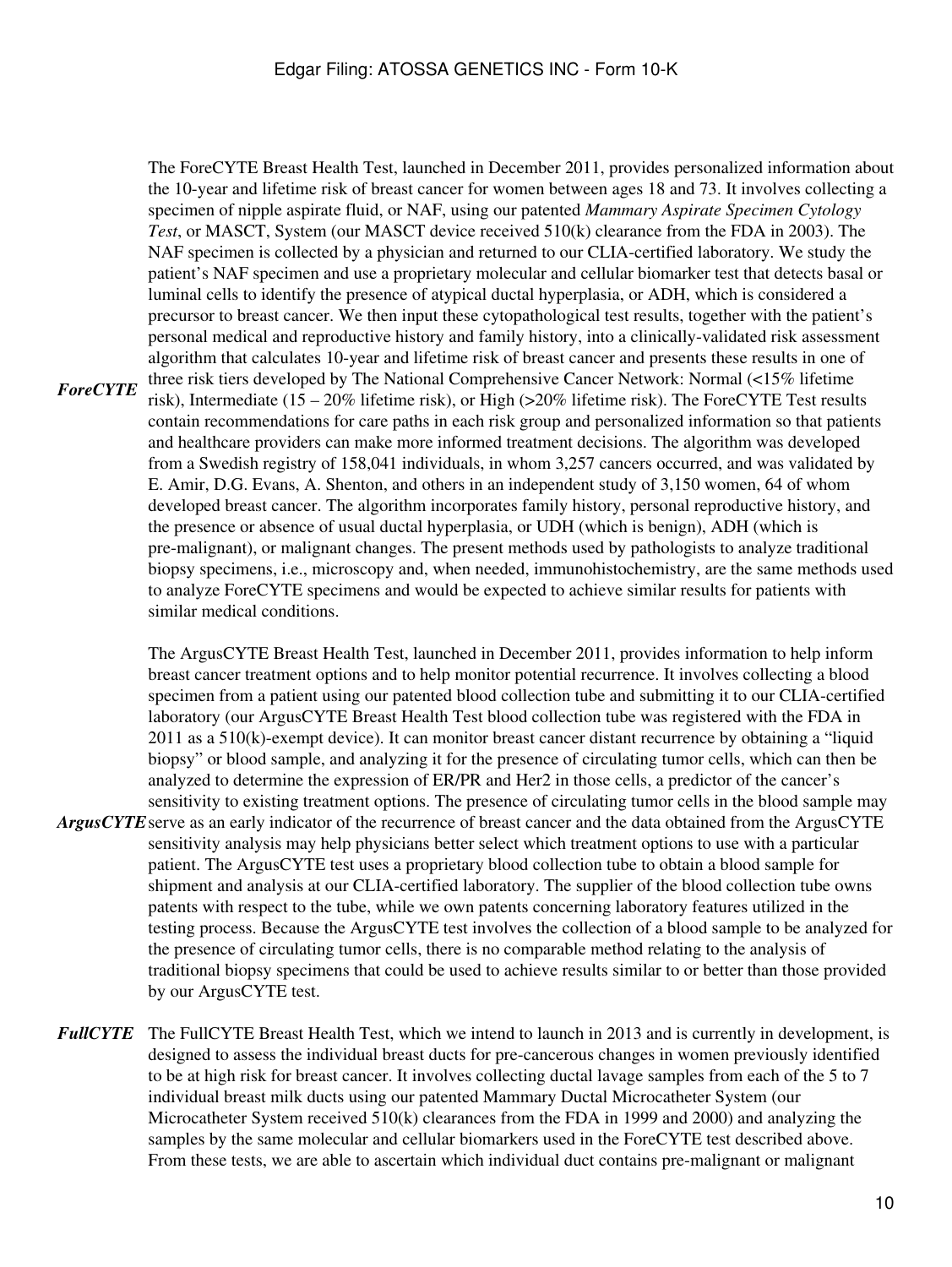changes, which may allow the physician to better target treatment to the specific duct with the pre-malignant changes or malignant changes and therefore avoid side effects associated with systemic treatment. Traditional biopsies, involving invasive procedures in which tissue is removed surgically, typically cut across the natural anatomy of the breast ductal system, making subsequent intraductal treatment difficult or, in certain cases, impossible. The present methods used by pathologists to analyze traditional biopsy specimens, i.e., microscopy and, when needed, immunohistochemistry, are the same methods used to analyze FullCYTE specimens and would be expected to achieve similar results for patients with similar medical conditions.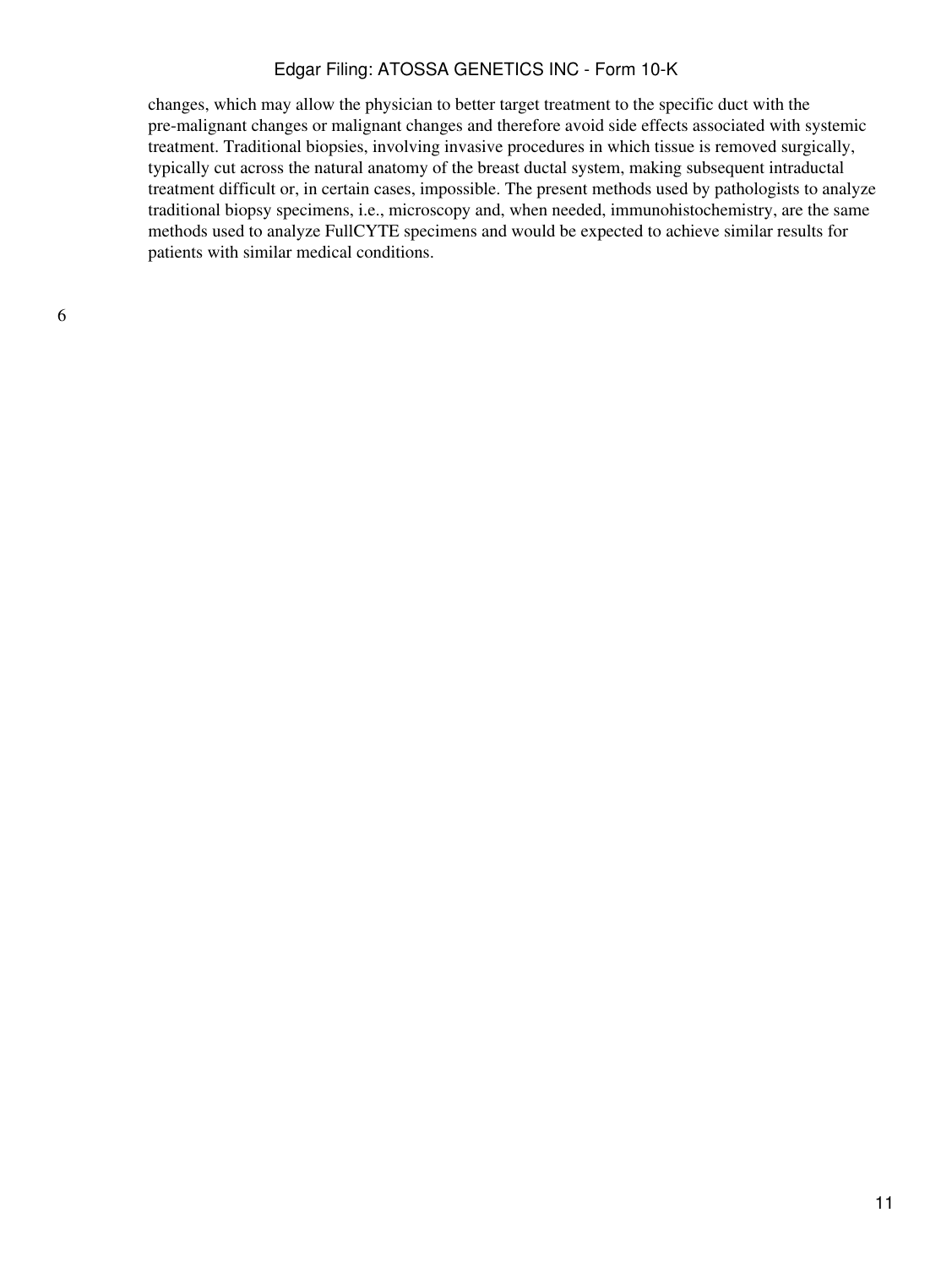*NextCYTE* information provided by the NextCYTE test to better customize treatment options for women, based on the The NextCYTE Breast Cancer Test, which is in the prevalidation phase and which we intend to launch in 2013, is designed to profile breast cancer specimens for prediction of treatment outcomes and distant recurrence in women newly diagnosed with breast cancer. It involves using surgery specimens and advanced genome sequencing techniques to quantify and analyze the entire tumor genetic transcriptome, which represents all genes that are being actively expressed within the tumor. Because our NextCYTE test analyzes traditional biopsy specimens using advanced genome sequencing techniques, we believe that other present methods of analyzing traditional biopsy specimens would not achieve results similar to or better than results provided by our NextCYTE test and we expect that physicians will be able to use the genetic composition of the individual tumor. The NextCYTE Breast Cancer Test is intended to use microarray-based genome-wide transcriptome data from surgical breast cancer biopsy specimens to predict a patient's 10-year survival probability and response to treatment. The algorithm was created from 2,400 unique genome-wide microarrays and validated against a separate sample of over 1600 microarray data sets. A correct classification was obtained for over 85% of both estrogen receptor negative and positive tumors. We have signed a term sheet for the exclusive license of the intellectual property related to this algorithm and we expect to complete the license in the first half of 2013 and to complete validation of the test in our laboratory soon thereafter, with an intent to launch this product before year end 2013.

The Medicare reimbursement rates set forth in this report are the 2012 rates, unless otherwise noted. These rates may be different than the 2013 rates.

### **Our Diagnostic Tools**

The assets we acquired from Acueity included 35 issued patents (18 issued in the U.S. and 17 issued in foreign countries) and 41 patent applications (32 in the U.S. and 9 in foreign countries), six 510(k) FDA marketing authorizations related to the manufacturing, use, and sale of the Viaduct Miniscope and accessories, the Manoa Breast Biopsy system, the Excisor Bioptome, the Acueity Medical Light Source, the Viaduct Microendoscope and accessories, and cash in the amount of \$400,000. The microendoscopes are less than 0.9 mm outside diameter and can be inserted into a milk duct. This permits a physician to pass a microendoscope into the milk duct system of the breast and view the duct system via fiberoptic video images. Abnormalities that are visualized can then be biopsied from inside the duct with the biopsy tools that are inserted adjacent to the microendoscope. The patents relate to intraductal diagnostic and therapeutic devices and methods of use. We did not, however, acquire an inventory of these diagnostic tools, manufacturing capabilities or any personnel to market and sell the tools. Following the launch of our four diagnostic tests in the U.S., we will then begin to allocate human and financial resources to further develop and ultimately commercialize these medical devices. We intend to complete the steps necessary to begin marketing and selling these tools, such as re-establishment of the supply chain of component parts, securing manufacturers, performing test builds and commercial scale manufacturing, in late 2013. This asset purchase is not expected to have an impact on the development and commercialization timetables of our existing product lines. We cannot, however, provide any assurances that delays related to the launch of our four diagnostic tests, independent of the asset purchase, would not delay the expected development of these diagnostic tools or that we will ultimately be successful selling these tools.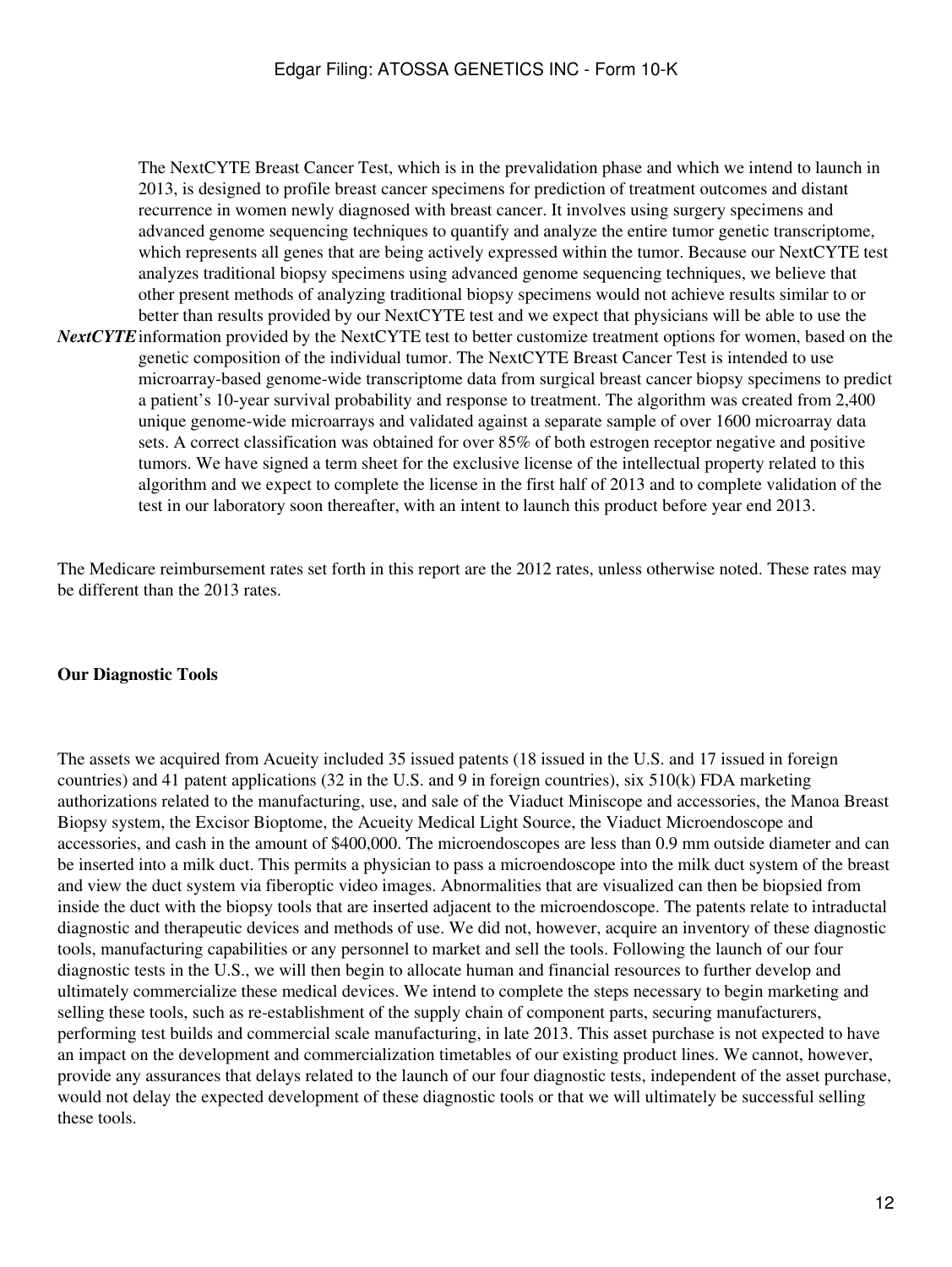We may not, however, achieve commercial market acceptance of any of our products and services. We must first demonstrate to physicians and other healthcare professionals the benefits of our tests and the MASCT System for their practice and these physicians and healthcare professionals may be reluctant to introduce new services into their practice due to uncertainty regarding reliability of the results of a new product or the learning curve associated with adoption of new services and techniques. Moreover, if third-party payors continue to refuse to cover the cost of collection of the NAF sample, whether from our MASCT System or competitors' NAF collection devices, physicians may be less likely to recommend or use our products and services if the cost of performing a particular test will not be reimbursed. Even if we are successful in convincing physicians and other healthcare professionals to utilize our tests and services, we must obtain adequate capital to fund our operations until we become profitable and we may not be able to do so. Additionally, we have no prior experience with commercializing any products or services and will need to create an infrastructure to scale operations for commercialization, including hiring experienced personnel (including anatomic pathologists, cytologists, histotechnologists, skilled laboratory and information technology staff, and sales representatives) and building a network of regional, specialty distributors, each with a staff of independent sales representatives who have experience in women's health products to target physicians and mammography clinics in the United States.

### **Intraductal Treatment Research**

Our Intraductal Treatment Research Program comprises our patented microcatheter-delivery technology and our patented pharmaceutical formulations for the intraductal treatment of breast pre-cancerous changes and DCIS. The method uses our Mammary Ductal Microcatheter System, invented by Dr. Susan Love, President of the Dr. Susan Love Research Foundation, and her colleagues, and acquired by us, to administer proprietary pharmaceutical formulations into milk ducts that display pre-cancerous changes or DCIS with high local concentrations of the drugs in order to promote greater efficacy and limited systemic exposure, potentially lowering the overall toxicity of the treatment.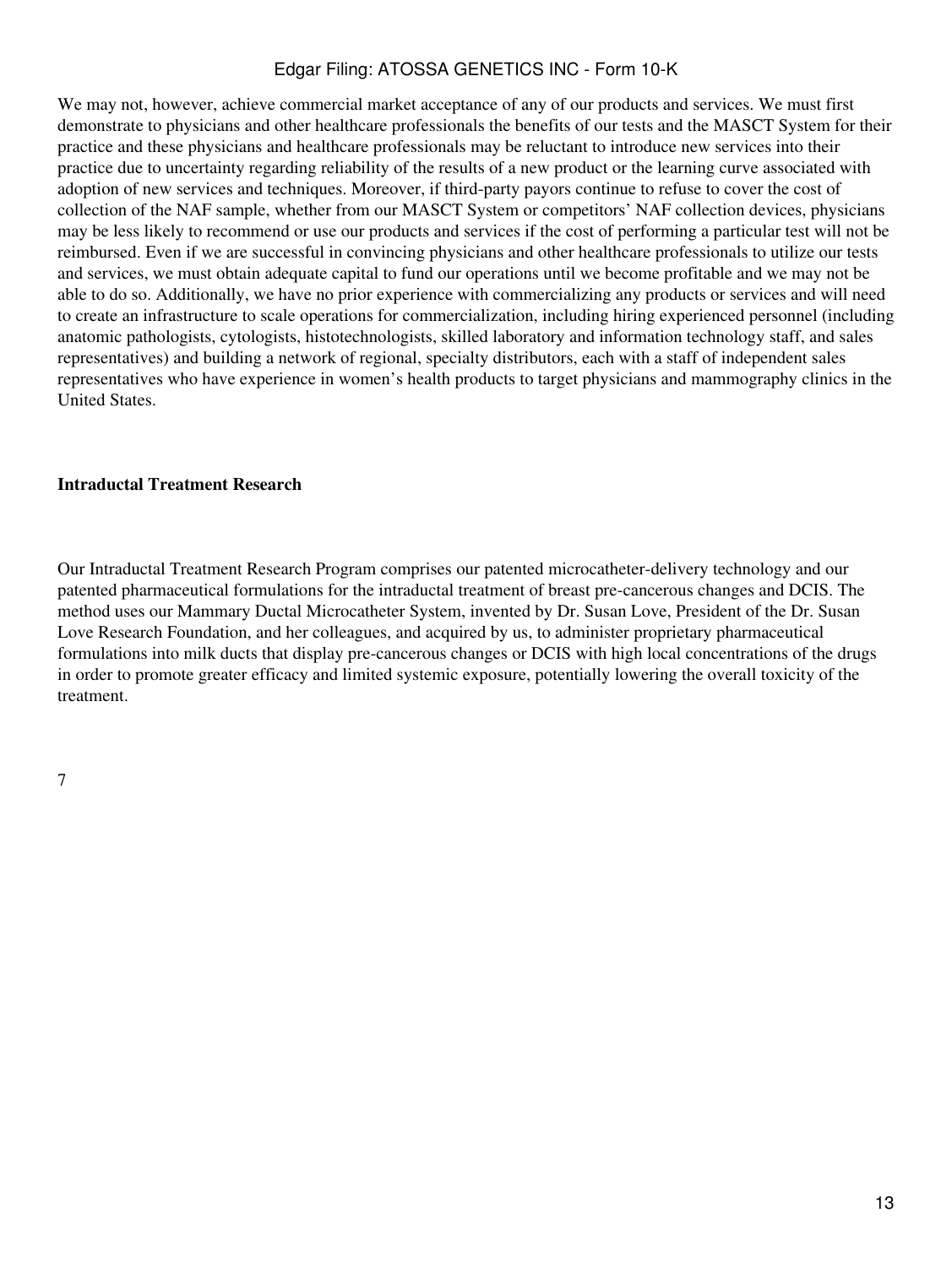An October 2011 peer-reviewed paper published in *Science Translational Medicine* documented a study conducted at the Johns Hopkins Medical School demonstrating the prevention of breast cancer in rats with intraductal non-systemic chemotherapy, and a proof-of-principle Phase 1 clinical trial involving 17 women with breast cancer who subsequently received surgery. An accompanying editorial commented that "intraductal treatment could be especially useful for women with premalignant lesions or those at high risk of developing breast cancer, thus drastically improving upon their other, less attractive options of breast-removal surgery or surveillance (termed 'watch and wait')."

In a December 2012 peer-reviewed paper published in *Cancer Prevention Research,* Dr. Susan Love and her colleagues report a Phase I clinical trial to show the safety and feasibility of intraductal administration of chemotherapy drugs into multiple ducts within one breast in women awaiting mastectomy for treatment of invasive cancer. Thirty subjects were enrolled in this dose escalation study conducted at a single center in Beijing, China. Under local anesthetic, one of two chemotherapy drugs, carboplatin or pegylated liposomal doxorubicin (PLD), was administered into five to eight ducts at three dose levels. Pharmacokinetic analysis has shown that carboplatin was rapidly absorbed into the bloodstream, whereas PLD, though more erratic, was absorbed after a delay. Pathologic analysis showed marked effects on breast duct epithelium in ducts treated with either drug compared with untreated ducts. The investigators concluded the study showed the safety and feasibility of intraductal administration of chemotherapy into multiple ducts for the purpose of breast cancer prevention and that this was an important step toward implementation of this strategy as a "chemical mastectomy", potentially eliminating the need for surgery.

We intend to build on these academic studies with a research program targeted initially as neoadjuvant therapy in DCIS and to begin preclinical studies during 2013. We may partner with a third party to provide the pharmaceutical for the program. However, we have not as of the date of this report contracted with such a partner nor have we begun the process of applying for FDA approval of our Intraductal Treatment Research Program.

## **Our Commercialization Strategy**

The ForeCYTE Test provides us with two revenue sources:

(i) revenue from the sale of the MASCT System device and patient kits to physicians, breast health clinics, mammography clinics and distributors; and

(ii) service revenue from the preparation and interpretation of the NAF samples sent to our laboratory for analysis.

The ArgusCYTE test provides only laboratory service revenue.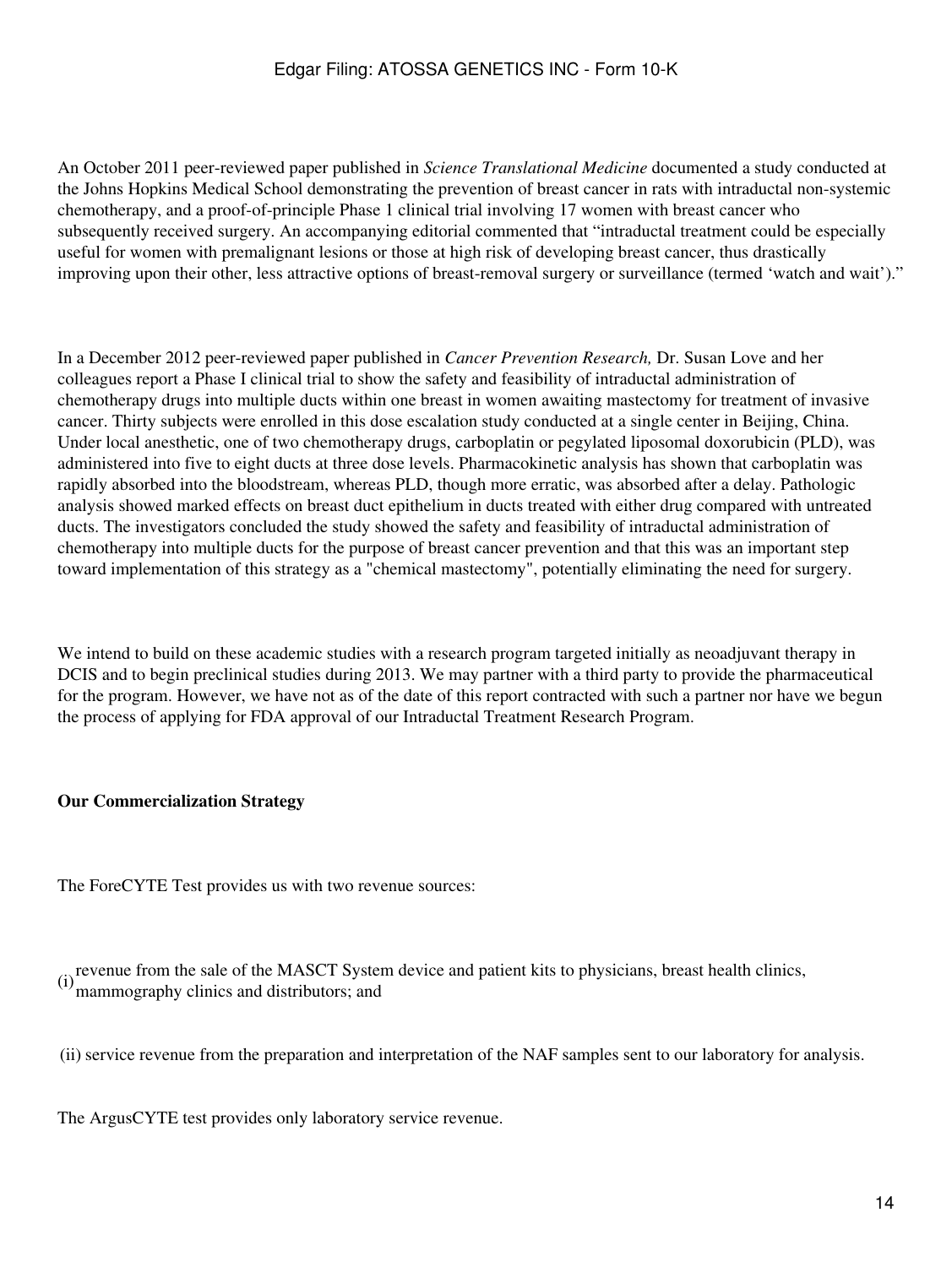We offer each component of the MASCT System for sale separately. Our NAF sample collection devices are currently priced to physicians at approximately \$299 per starter kit, which includes the pump device and five patient collections kits, and our patient collection kits are currently priced at approximately \$35 per kit, however, our sale prices to our distributors are significantly below these prices and these prices are subject to change. During our initial launch, we plan to provide a rebate to the physician after the physician submits patient collection kits to our lab. The cytology and molecular diagnostics testing and analysis services are billed to federal and/or state health plans at the 2012 Medicare reimbursement rates of either \$384 or \$1,275 per patient, depending on the complexity of the analysis performed and at higher rates for patients covered by private insurance plans as is customary for our industry. We expect that the substantial majority of patients will be billed at the \$384 rate and that we would perform the more complex tests, corresponding with a reimbursement rate of \$1,275, for only those patients who have an initial test result that requires further analysis. Currently, Medicare and certain insurance carriers do not reimburse for the NAF collection procedure by our MASCT System or for other NAF collection device systems similar to our MASCT System, although Medicare and certain insurance carriers do reimburse for the laboratory analysis of the NAF sample. Although we have received reimbursement from insurance carriers and Medicare for our ForeCYTE test, any lack of Medicare or insurance coverage for the NAF collection procedure will require patients to bear the full costs of the NAF sample acquisition process used with the MASCT System, which may result in physicians and other healthcare professionals not adopting the MASCT System or recommending its use in patients. If this were to occur, we may be forced to reduce the price of the MASCT System, provide discounted pricing arrangements to secure sales, or we may not be able to sell the product and services components of the MASCT System at acceptable margins, all of which could limit our ability to generate revenue.

During our initial marketing efforts we are not charging for our ArgusCYTE collection kits and we currently price the ArgusCYTE test at approximately \$1,500. Because we do not currently have sufficiently reliable prior history of reimbursement with respect to the ArgusCYTE test, we currently do not recognize revenue until we have received reimbursement. We have billed the testing and analysis regarding the 41 ArgusCYTE samples processed through December 31, 2012 at \$1,500 per patient. We have received reimbursement from insurance carriers for our ArgusCYTE test.

## **Our National Launch Through Clarity**

In September 2012, we entered into a co-exclusive marketing agreement with Diagnostic Test Group LLC, or DTG, for the supply and distribution of the MASCT System, under the DTG Clarity brand. Under the terms of the agreement, DTG will purchase the MASCT System from us and will use its best efforts to establish product codes and contracted agreements for the sale and placement of the Clarity branded MASCT product line with the following distributors: Henry Schein, McKesson, PSS World Medical, Cardinal Health, VWR, Vaxserve, Mercedes Medical, Fisher, NDC members, Imco members, B&H Surgical, Marshall Medical and Cascade HealthCare Products. These distributors have collectively over 5,000 employee sales representatives and/or independent sales representatives selling their products to a target market of 33,000 obstetric-gynecologists in the United States.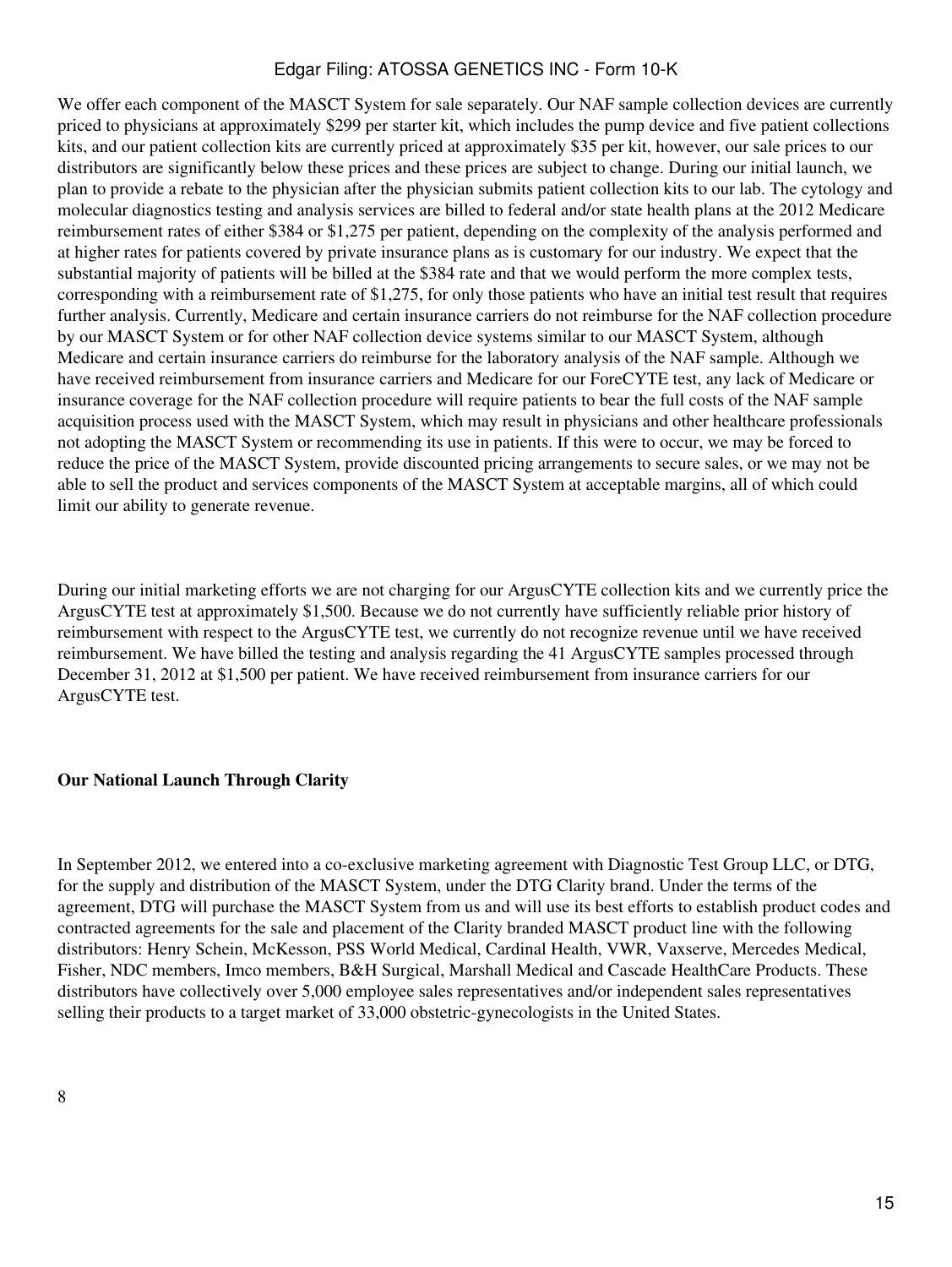We will coordinate the sales and marketing effort, plan, and budget with DTG, with us paying agreed expenses. We can terminate the agreement if DTG fails to achieve set minimum sales over a certain period of time. In consideration for DTG's marketing of the MASCT System, we have agreed to pay DTG a minimal cash fee for each test performed by us on MASCT samples sold by DTG, as well as warrants to purchase our common stock, which warrants are earned based on the annual number of ForeCYTE tests performed by the National Reference Laboratory for Breast Health, provided that the total number of warrants cannot exceed 1,000,000. These warrants have an exercise price equal to the fair market value of our common stock on the day of issuance.

In January 2013, we launched the ForeCYTE Breast Health Test with Clarity and its distributors, however, we may not be successful in selling the Clarity branded MASCT product line and we may not achieve any level of commercial success from their efforts.

## **Our Common Stock Purchase Agreement with Aspire Capital Fund, LLC**

On March 27, 2013 we entered into a stock purchase agreement with Aspire Capital Fund, LLC, which provides that, upon the terms and subject to the conditions and limitations set forth therein, Aspire is committed to purchase up to an aggregate of \$30 million of shares of our common stock over the three-year term of the agreement. Under the agreement, Aspire purchased 83,333 shares of our common stock on March 27, 2013 for \$12 per share. Before we can sell any additional shares under the agreement, we must register the shares and have the registration statement declared effective by the SEC. Other terms and conditions of the agreement are described below.

Concurrently with entering into the purchase agreement, we also entered into a registration rights agreement with Aspire. The registration rights agreement provides that the Company will file one or more registration statements, as necessary, to register under the Securities Act of 1933, as amended, the sale of the shares of common stock that have been and may be issued to Aspire under the purchase agreement. The Company agreed to file an initial registration statement registering the sale of the shares by Aspire with the SEC within 10 days of entering into the purchase agreement with Aspire. We further agreed to keep the registration statement effective and to indemnify Aspire for liabilities in connection with the sale of the shares under the terms of the registration rights agreement.

As described in more detail below, generally under the purchase agreement we have two ways we can elect to sell shares of common stock to Aspire on any business day we select: (1) through a regular purchase of up to 100,000 shares (but not to exceed \$400,000) at a known price based on the market price of our common stock prior to the time of each sale, and (2) through a volume-weighted average price ("VWAP") purchase of a number of shares up to 30% of the volume traded on the purchase date at a price equal to the lesser of the closing sale price or 95% of the VWAP for such purchase date.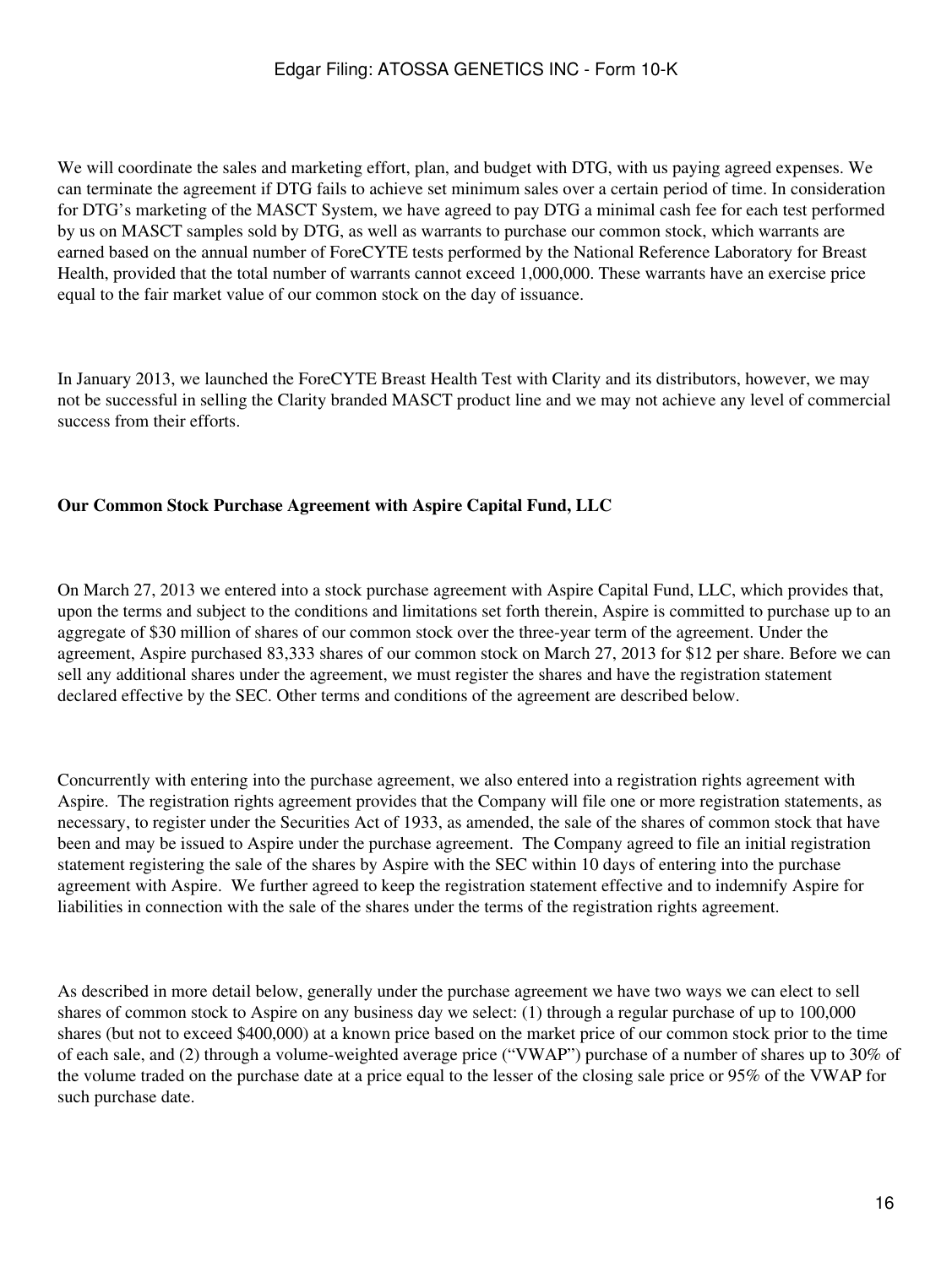Under the purchase agreement we issued 250,000 shares of our common stock to Aspire in consideration for entering into the purchase agreement. Immediately upon executing the purchase agreement, we also sold 83,333 shares of common stock for \$12 per share, for an aggregate purchase price of \$1,000,000. After the SEC declares the initial registration statement effective, on any business day on which the closing sale price of our common stock equals or exceeds \$2.00 per share, over the three-year term of the purchase agreement, we have the right, in our sole discretion, to present Aspire with a purchase notice directing Aspire to purchase up to 100,000 shares of our common stock per business day; however, no sale pursuant to such purchase notice may exceed \$400,000 per business day. The purchase price per share is the lower of (i) the lowest sale price for our common stock on the purchase date or (ii) the arithmetic average of the three lowest closing sale prices for our common stock during the 12 consecutive business days ending on the business day immediately preceding the purchase date. The applicable purchase price will be determined prior to delivery of any purchase notice.

In addition, on any date on which we have submitted a purchase notice to Aspire in the amount of 100,000 shares, we also have the right, in our sole discretion, to present Aspire with a volume-weighted average price purchase notice, or a "VWAP Purchase Notice" directing Aspire to purchase an amount of our common stock equal to a percentage (not to exceed 30%) of the aggregate shares of common stock traded on the next business day subject to a maximum number of shares determined by us. The purchase price per share pursuant to such VWAP Purchase Notice shall be generally the lower of (i) the closing sale price on the purchase date and (ii) 95% of the VWAP of our common stock traded on the Nasdaq Capital Market on the purchase day.

We have the right to sell up to \$30 million of our shares of common stock to Aspire, including the 83,333 shares sold to Aspire on March 27, 2013 and the 250,000 shares issued to Aspire as a commitment fee. We are obligated to register these shares with the SEC. Also, we have agreed to initially register 2,500,186 additional shares which we may sell to Aspire in the future. Under the rules of the Nasdaq Capital Market, in no event may we issue more than 19.99% of our shares outstanding (which is approximately 2,833,519 shares based on 14,174,686 outstanding on March 27, 2013) under the purchase agreement unless we obtain stockholder approval.

The number of Purchase Shares covered by, and the timing of, each purchase are determined by us, at our sole discretion. We may deliver multiple purchase notices to Aspire from time to time during the term of the purchase agreement, so long as the most recent purchase has been completed. There are no trading volume requirements or other restrictions under the purchase agreement. Aspire has no right to require any sales from us, but is obligated to make purchases as directed in accordance with the purchase agreement.

The purchase agreement contains customary representations, warranties, covenants, closing conditions and indemnification and termination provisions. The purchase agreement may be terminated by us at any time, at our discretion, without any cost or penalty. Aspire has covenanted not to cause or engage in any manner whatsoever, any direct or indirect short selling or hedging of our common stock. We did not pay any additional amounts to reimburse or otherwise compensate Aspire in connection with the transaction other than the commitment shares. There are no limitations on use of proceeds, financial or business covenants, restrictions on future financings, rights of first refusal, participation rights, penalties or liquidated damages in the purchase agreement. Dawson James Securities, Inc. acted as our placement agent in connection with the transaction and we agreed to pay Dawson James a cash fee equal to 3% of proceeds from any sales of shares to Aspire and a four-year warrant to purchase a number of shares equal to 3% of the total shares actually sold to Aspire. The warrant may not be exercised on a cashless basis.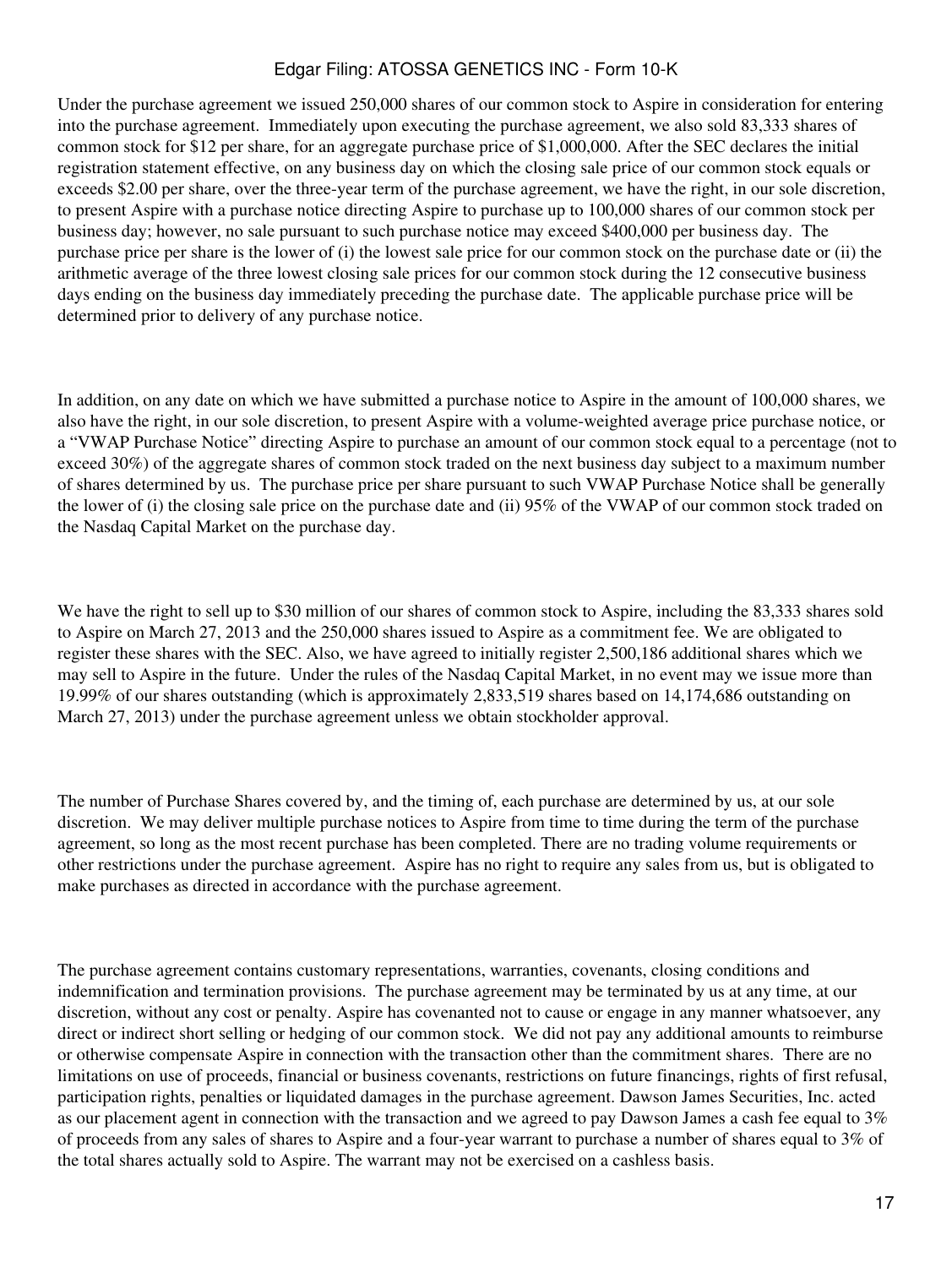Our gross proceeds will depend on the purchase prices and the frequency of sales of shares to Aspire; *provided, however,* that the maximum aggregate proceeds from sales of shares, including the initial 83,333 shares sold to Aspire on March 27, 2013, is \$30 million. Our delivery of purchase notices will be made subject to market conditions, in light of our anticipated capital needs from time to time and under the limitations contained in the purchase agreement. We expect to use proceeds from sales of shares for general corporate purposes and working capital requirements.

The issuance of the all shares to Aspire under the purchase agreement is exempt from registration under the Securities Act, pursuant to the exemption for transactions by an issuer not involving any public offering under Section 4(2) of the Securities Act and Rule 506 of Regulation D promulgated thereunder.

### **Reimbursement Organizations**

As of the date of this report, we have two contracts with third parties to facilitate the reimbursement process from insurers, one with MultiPlan, Inc. and another with FedMed, Inc. MultiPlan is a leading provider of healthcare cost management solutions for diagnostic laboratory testing involving our tests. Approximately 20% of Americans are covered by MultiPlan. The agreement allows us to participate in the MultiPlan, PHCS and PHCS Savility Networks. In March of 2013, we entered into an agreement with FedMed, which is a National Provider Network and Healthcare Financial Services Organization. FedMed is one of the largest proprietary Preferred Provider Organization (PPO) networks in the U.S. for diagnostic laboratory testing. FedMed's network is comprised of over 550,000 total providers, including 4,000 hospitals and more than 60,000 ancillary facilities, serving over 40 million Americans.

Our agreements with MultiPlan and FedMed will give their participating providers and their patients greater access to our tests, including the ForeCYTE and ArgusCYTE Breast Health Tests. We anticipate that the agreements with MultiPlan and FedMed will help ensure that more doctors and their patients have access to the ForeCYTE and ArgusCYTE Breast Health Tests and that patients will receive insurance reimbursement for the laboratory costs associated with these tests.

Our agreements with MultiPlan and FedMed provide that reimbursement will be provided to us at a prescribed rate when insurers agree to reimburse for the ForeCYTE and ArgusCYTE Breast Health Tests. The prescribed rates of reimbursement are within the range of reimbursement that we have historically received. Our agreements do not, however, ensure that each test performed will be deemed medically necessary and ultimately reimbursed by insurers as the insurers may still determine the medical necessity of each test on a case-by-case basis. Our strategy is to contract with additional reimbursement organizations and insurers.

### **Clinical Development and FDA-clearance of the MASCT System**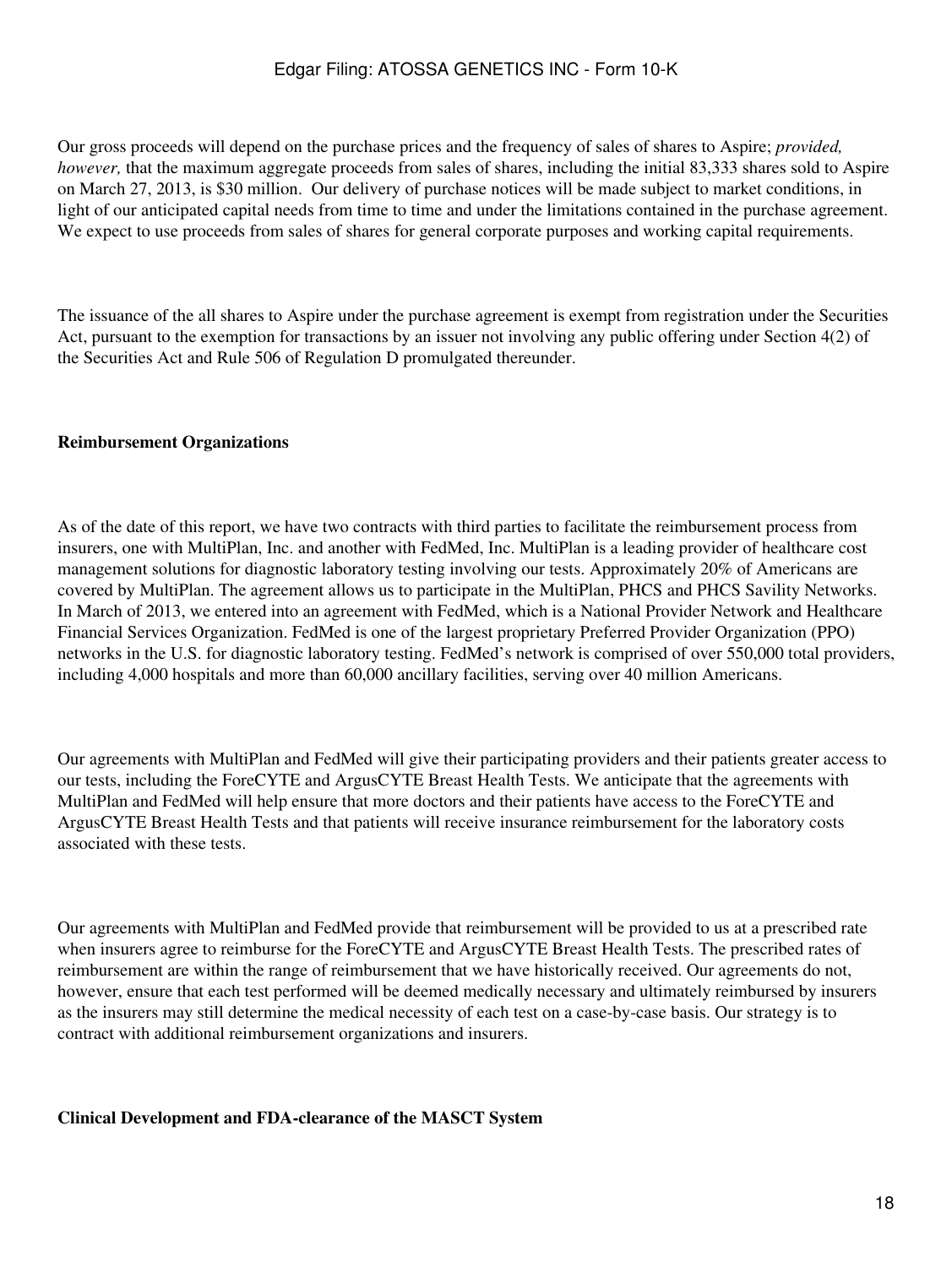Under the direction of Steven Quay, a clinical trial of the MASCT System was conducted at the State University of New York, Stony Brook, New York in 2003 to test the efficiency of NAF collection in normal women. Thirty-one healthy, non-pregnant, pre-menopausal female volunteer subjects were tested with the MASCT System device for the ability to collect NAF samples and to observe the morphology of breast gland cells in the NAF (cytological examination), using the NAF cytology classification system of the College of American Pathologists, or CAP, as described in the table below.

| Category     | Interpretation                                                                | <b>Cytology Characteristics</b>                            |
|--------------|-------------------------------------------------------------------------------|------------------------------------------------------------|
| Category 0   | Scant ductal epithelial cells and negative for atypical or<br>malignant cells | No or $\lt 10$ ductal cells.                               |
| Category I   | Normal ductal cytology                                                        | Normal ductal epithelial cells.                            |
| Category II  | Usual ductal hyperplasia                                                      | Cell groups with $>10-50$ cells.                           |
| Category III | Atypical ductal hyperplasia                                                   | Distinct large nuclei with<br>irregular nuclear borders.   |
| Category IV  | Suspicious for malignancy                                                     | Single cells and groups of<br>cells suspicious for cancer. |

Of the 31 subjects, 30, or 97%, had measurable NAF; 24 from both breasts and six from only one breast. NAF samples ranged from less than one to 37 microliters, and all samples collected were deemed to be clinically useful. 58 of 60 NAF samples were reported as cytology Category I, and two of 60 were reported as cytology Category II under the CAP's classification system for NAF cytology. No adverse events were reported in the study. Based on the results of the study, a premarket notification for the intended use of the MASCT System for the collection of NAF for cytological testing was submitted to the FDA and subsequently cleared by the FDA, indicating that the NAF collected using the MASCT System can be used in the determination and/or differentiation of normal versus premalignant versus malignant cells.

9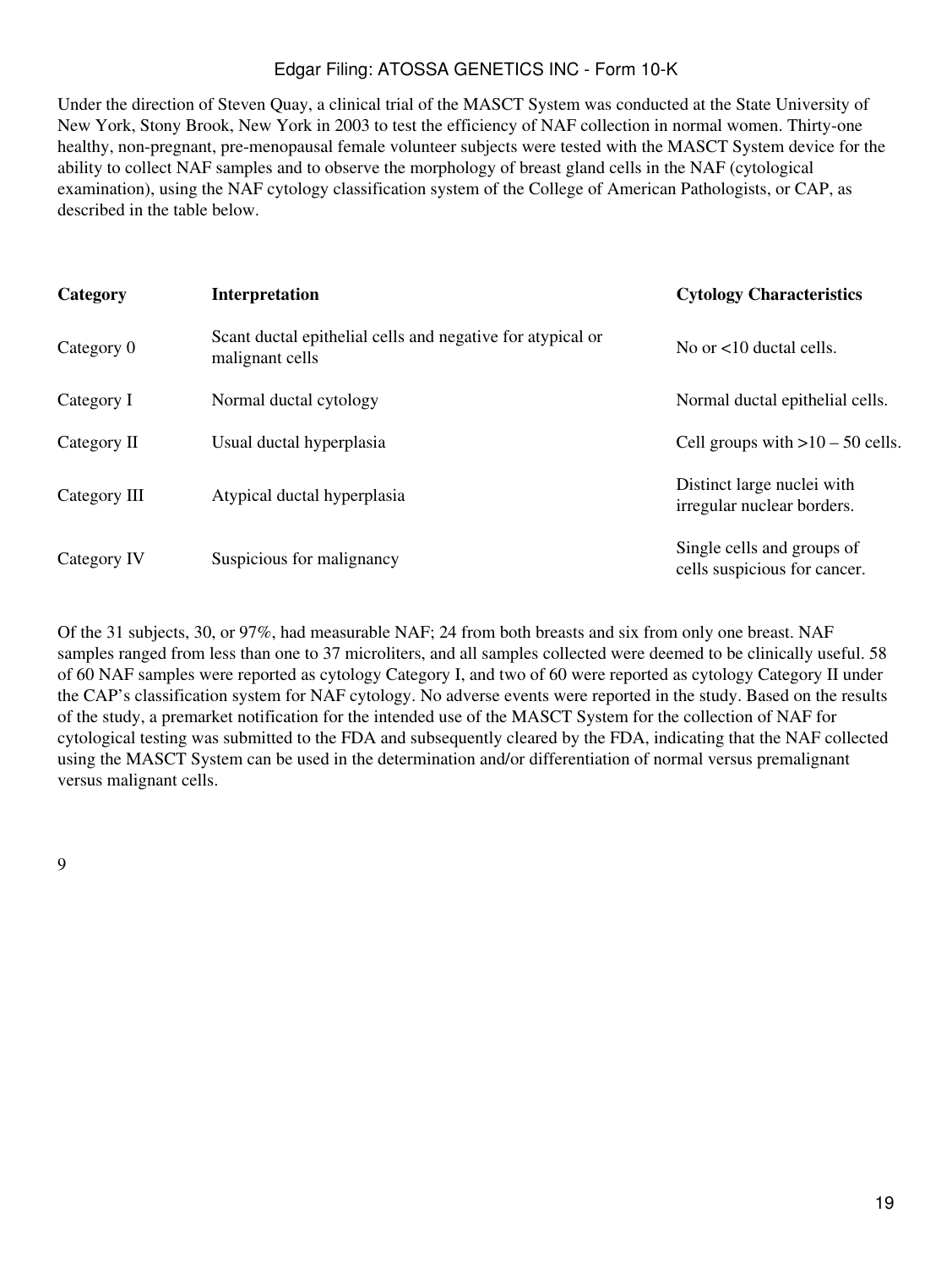### **The ForeCYTE Breast Health Test**

The ForeCYTE Test uses the patented, FDA-cleared MASCT System medical device for the collection, shipment and clinical laboratory analysis of NAF. The ForeCYTE test involves cytopathology and five biomarkers of hyperplasia and one biomarker of sample integrity and has been validated to CLIA standards. The product components of the MASCT System consist of a reusable hand-held pump for the collection of NAF, single-use patient kits that include two NAF sample collection tools per kit, and shipment boxes for the transportation of NAF samples to the National Reference Laboratory for Breast Health, our wholly-owned, CLIA-certified specialized cytology and molecular diagnostics laboratory in Seattle, Washington. Through our laboratory we provide the ForeCYTE Test, which consists of receiving and accessioning the two NAF samples from each patient, preparing routine and immunohistochemistry, or IHC, staining of slides from the NAF samples, and generating a report of the findings. The NAF is analyzed by microscopy for cytological abnormalities and by a patent-pending IHC staining technique for five biomarkers of hyperplasia and a sample integrity marker.

We offer each component of the MASCT System for sale separately. Our NAF sample collection devices are currently priced to physicians at approximately \$299 per starter kit, which includes the pump and five patient collection kits, and our patient collection kits are priced currently at approximately \$35 per kit, however, our sale prices to our distributors are significantly below these prices and these prices are subject to change. During our initial launch, we plan to provide a rebate to the physician after the physician submits patient collection kits to our lab. The cytology and molecular diagnostics testing and analysis services are billed to federal and/or state health plans at the 2012 Medicare reimbursement rates of either \$384 or \$1,275 per patient, depending on the complexity of the analysis performed. We expect that the substantial majority of patients will be billed at the \$384 rate and that we would perform the more complex tests, corresponding with a reimbursement rate of \$1,275, for only those patients who have an initial test result that requires further analysis. We have billed the testing and analysis regarding the 1,664 ForeCYTE samples processed through December 31, 2012 (which is equivalent to 832 patients). We bill third-party payors at higher rates, as is customary for our industry. Currently, Medicare and certain insurance carriers do not reimburse for the NAF collection procedure by our MASCT System or for other NAF collection device systems similar to our MASCT System, although Medicare and certain insurance carriers do reimburse for the laboratory analysis of the NAF sample. We have received reimbursement from insurance carriers and Medicare for our ForeCYTE test.

### **The ArgusCYTE Breast Health Test**

The ArgusCYTE test has been tested and validated and provides information to help inform breast cancer treatment options and to help monitor potential recurrence. It uses a proprietary blood collection tube to obtain a blood sample for shipment and analysis at the NRLBH. In June 2011, we entered into a non-exclusive supply agreement with Biomarkers LLC for the blood collection tubes and laboratory reagents and supplies for the ArgusCYTE test. The agreement provides for fixed purchase prices which decrease as we place larger orders. The ArgusCYTE test consists of a two-step "Combination-of-Combinations-Principle" involving (1) cell isolation, whereby tumor cells are enriched by a three antibody-mix linked to magnetic particles and mRNA is isolated from the selected tumor cells, and (2) molecular biological detection and analysis, whereby the isolated mRNA is transcribed into cDNA and a multiplex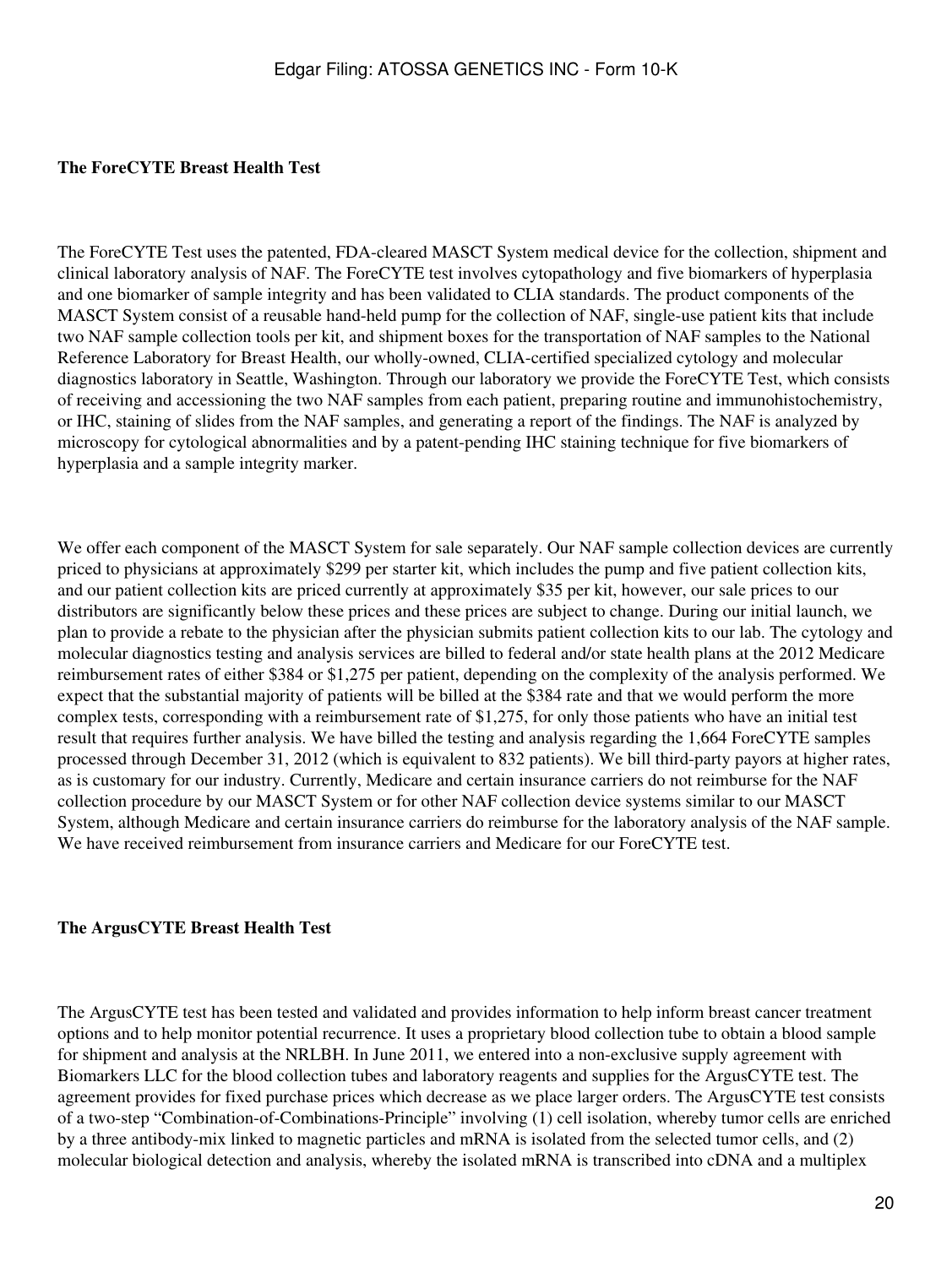PCR is carried out for the analysis of epithelial cell related transcripts and tumor associated gene expression. Due to the combination of different selection and tumor markers, both the heterogeneity of the tumor cells and possible individual or therapy-induced deviations in the expression patterns are taken into account.

As far as we know, the ArgusCYTE test is the only CLIA-certified circulating breast tumor cell test available that identifies mRNA expression levels for estrogen receptors (ER), progesterone receptors (PR), and HER-2 antigen in a single blood draw to help guide treatment selection by determining which of the most commonly used therapies may be effective for the individual patient. The test can identify circulating tumor cells immediately after a woman begins breast cancer therapy or at the time of diagnosis or biopsy so that she and her healthcare provider can make better-informed decisions about effective treatment options. Analytical validation studies demonstrated a sensitivity of 94% and specificity of 100% at the 5 cancer cell/5 mL blood sample level (n=106). Clinical validation has been performed by unaffiliated research institutions in breast cancer patients in trials in Europe and the United States over the last eight years.

We provide the proprietary, blood collection tube free of charge and currently charge approximately \$1,500 for the ArgusCYTE test. Because we do not currently have a sufficiently reliable prior history of reimbursement with respect to the ArgusCYTE test, we currently do not recognize revenue until we have received reimbursement. We have billed the testing and analysis regarding the 41 ArgusCYTE samples processed through December 31, 2012 at \$1,500 per patient. We have received reimbursement from insurance carriers for our ArgusCYTE test.

## **The FullCYTE Breast Health Test**

The FullCYTE Breast Health Test uses our patented Mammary Duct Microcatheter System, invented by Dr. Susan Love, author, breast surgeon, and founder of the Dr. Susan Love Research Foundation, Santa Monica, California to lavage, or irrigate, each of the five to seven breast ducts and to collect the lavage fluid for analysis of biomarkers of hyperplasia by immunohistochemistry for protein biomarkers, Next Generation Sequencing for somatic DNA mutations, and transcriptome microarray analysis for mRNA expression patterns.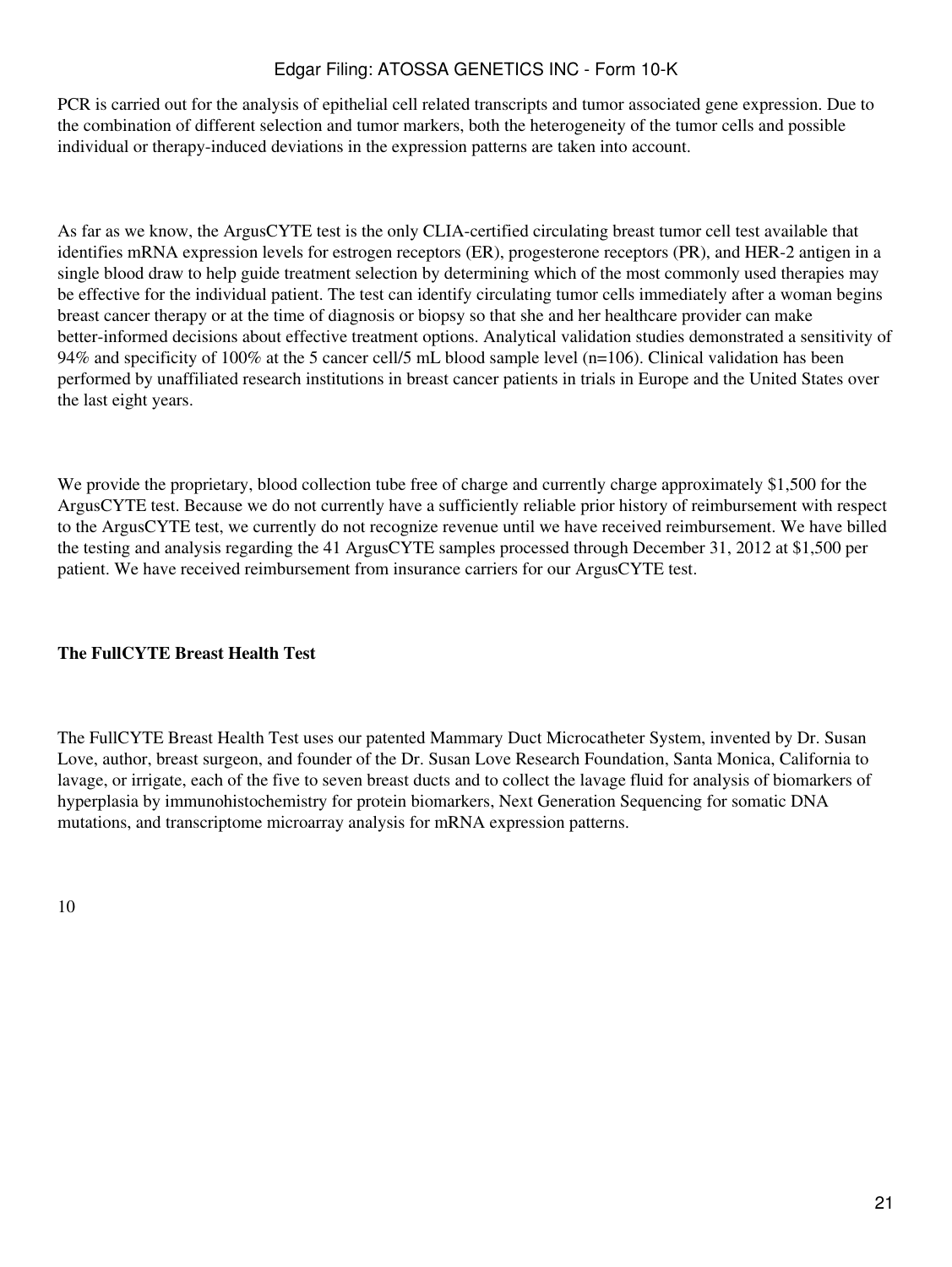In April 2011 we acquired from Hologic, Inc. all of the ownership rights to the U.S. trademark, FirstCYTE, the 23 U.S. issued patents and 84 issued foreign counterparts (in Europe, France, Germany, Ireland, United Kingdom, Australia, Canada, Israel, Italy, The Netherlands, Spain, and Switzerland) covering the manufacture, use, and sale of the FirstCyte TM Breast Aspirator, the Micro-Stylet Dilator, and the FullCYTE Microcatheter for ductal lavage, the related manufacturing documentation, and the related regulatory documentation, including the FDA marketing authorization for these medical devices. We also paid an up-front fee and are obliged to pay patent-based royalties between 2% and 6% on aggregate net sales in the countries with issued patents. The FDA-cleared indications for use of the Breast Aspirator are to elicit fluid from multiple ductal orifices for subsequent cytological evaluation and/or to identify ductal orifices for subsequent cannulation with the microcatheter. The FDA-cleared indication for use of the Micro-Stylet Dilator is to dilate breast milk ducts prior to enhanced radiography (i.e., ductography) or ductal lavage procedures. The FDA-cleared indication for use of the microcatheter is to perform contrast enhanced radiography of breast milk ducts; it may also be used for the collection of cells and/or fluid for cytological analysis.

This project is in the research and development phase, and the Company has studied the use of the FullCYTE microcatheter in six patients to establish the feasibility of performing next-generation tests on samples taken with the microcatheters. The purpose of the study was to see if ductal lavage specimens provided sufficient quantities of DNA and RNA to perform full genome sequencing and transcriptome profiling. All specimens from the six patients contained sufficient, high-quality DNA and RNA to proceed to sequencing and transcriptome profiling. Results are expected in the first half of 2013 and the Company intends to launch the FullCYTE test in 2013.

In August 2011, we entered into an agreement with Accellent to perform development work to re-establish the supply chain for the FullCYTE microcatheter and manufacture the microcatheter for commercialization. The agreement divided the development work into three phases with a fixed time and budget for each phase. In aggregate, the budget to complete all phases is approximately \$713,000. The agreement also contains a fixed price schedule for manufacturing the microcatheter following commercial launch. The price schedule contains a volume-based reduction in the cost per microcatheter.

### **The NextCYTE Breast Cancer Test**

The NextCYTE Breast Cancer Test, which is in the prevalidation phase and which we intend to launch in 2013, is designed to profile breast cancer specimens for prediction of treatment outcomes and distant recurrence in women newly diagnosed with breast cancer. It involves using surgery specimens and advanced genome sequencing techniques to quantify and analyze the entire tumor genetic transcriptome, which represents all genes that are being actively expressed within the tumor. Because our NextCYTE test analyzes traditional biopsy specimens using advanced genome sequencing techniques, we believe that other present methods of analyzing traditional biopsy specimens would not achieve results similar to or better than results provided by our NextCYTE test and we expect that physicians will be able to use the information provided by the NextCYTE test to better customize treatment options for women, based on the genetic composition of the individual tumor. The NextCYTE Breast Cancer Test is intended to use microarray-based genome-wide transcriptome data from surgical breast cancer biopsy specimens to predict a patient's 10-year survival probability and response to treatment. The algorithm was created from 2,400 unique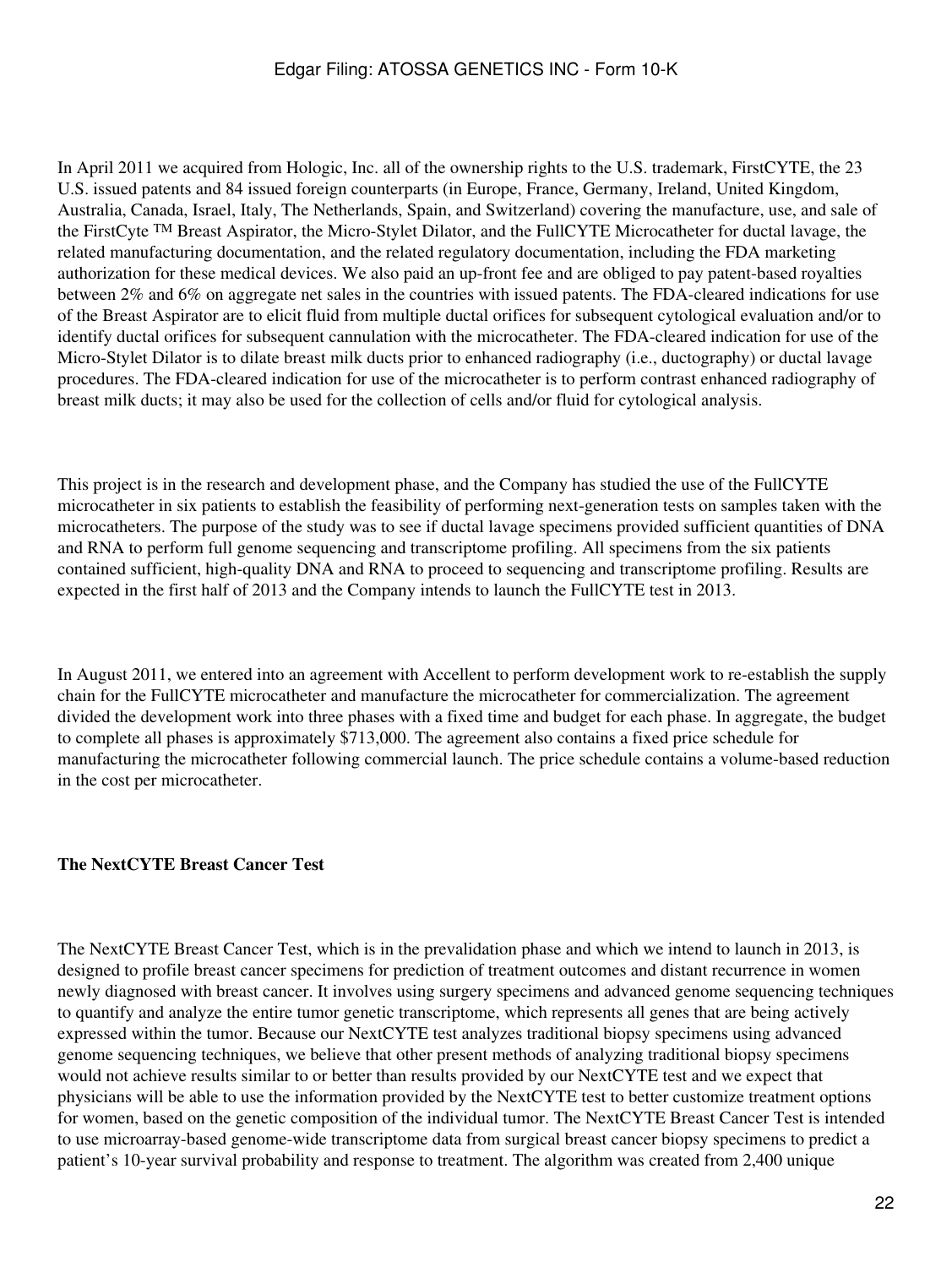genome-wide microarrays and validated against a separate sample of over 1,600 microarray data sets. A correct classification was obtained for over 85% of both estrogen receptor negative and positive tumors. We have signed a term sheet for the exclusive license of the intellectual property related to this algorithm and we expect to complete the license in the first half of 2013 and to complete validation of the test in our laboratory soon thereafter, with an intent to launch this product before year end 2013.

#### **Our Diagnostic Tools**

On September 30, 2012, we acquired substantially all of the assets of Acueity Healthcare, Inc. ("Acueity"). The acquisition was effected through an asset purchase in which we acquired 35 issued patents (18 issued in the U.S. and 17 issued in foreign countries) and 41 patent applications (32 in the U.S. and 9 in foreign countries), and six 510(k) FDA marketing authorizations related to the manufacturing, use, and sale of the Viaduct Miniscope and accessories, the Manoa Breast Biopsy system, the Excisor Bioptome, the Acueity Medical Light Source, the Viaduct Microendoscope and accessories, and cash in the amount of \$400,000; no liabilities were assumed in the transaction. In consideration for the assets, we issued 862,500 shares of common stock (valued at \$5.00 per share) and warrants to purchase up to 325,000 shares of common stock at an exercise price of \$5.00 per share, subject to a six-month lock up agreement. The warrants, which have a five-year term, do not have a cashless exercise provision. The warrants were valued at \$2.3457 per warrant, using a Black-Scholes-Merton valuation technique based on the following assumptions: fair value of common stock on date of grant of \$5.00 per share, the exercise price of the warrants is \$5.00, the expected life of the warrants is 5 years, the dividend yield is 0.0%, the expected volatility is 56.54%, the risk-free interest rate is 0.62%, and the expected forfeiture per year is 0%. The risk-free interest rate reflects the interest rate for United States Treasury Note with similar time-to-maturity to that of the warrants. The expected life of the warrants was derived from the output of the valuation model and represents the period of time that the warrants are expected to be outstanding. We did not have a historical trading history sufficient to develop an internal volatility rate for use in the model. As a result, as required by FASB ASC 718-10-30, the Company has accounted for the warrants using the calculated value method. The Company identified seven public entities in a similar industry for which share price information was available, and considered the historical volatilities of those public entities' share prices in calculating the expected volatility appropriate to the Company. There are no future financial obligations from us to Acueity from the commercialization of the acquired assets.

The acquired patents and patent applications relate to intraductal diagnostic and therapeutic devices and methods of use. The microendoscopes are less than 0.9 mm outside diameter and can be inserted into a milk duct. This permits a physician to pass a microendoscope into the milk duct system of the breast and view the duct system via fiberoptic video images. Abnormalities that are visualized can then be biopsied from inside the duct with the biopsy tools that are inserted adjacent to the microendoscope.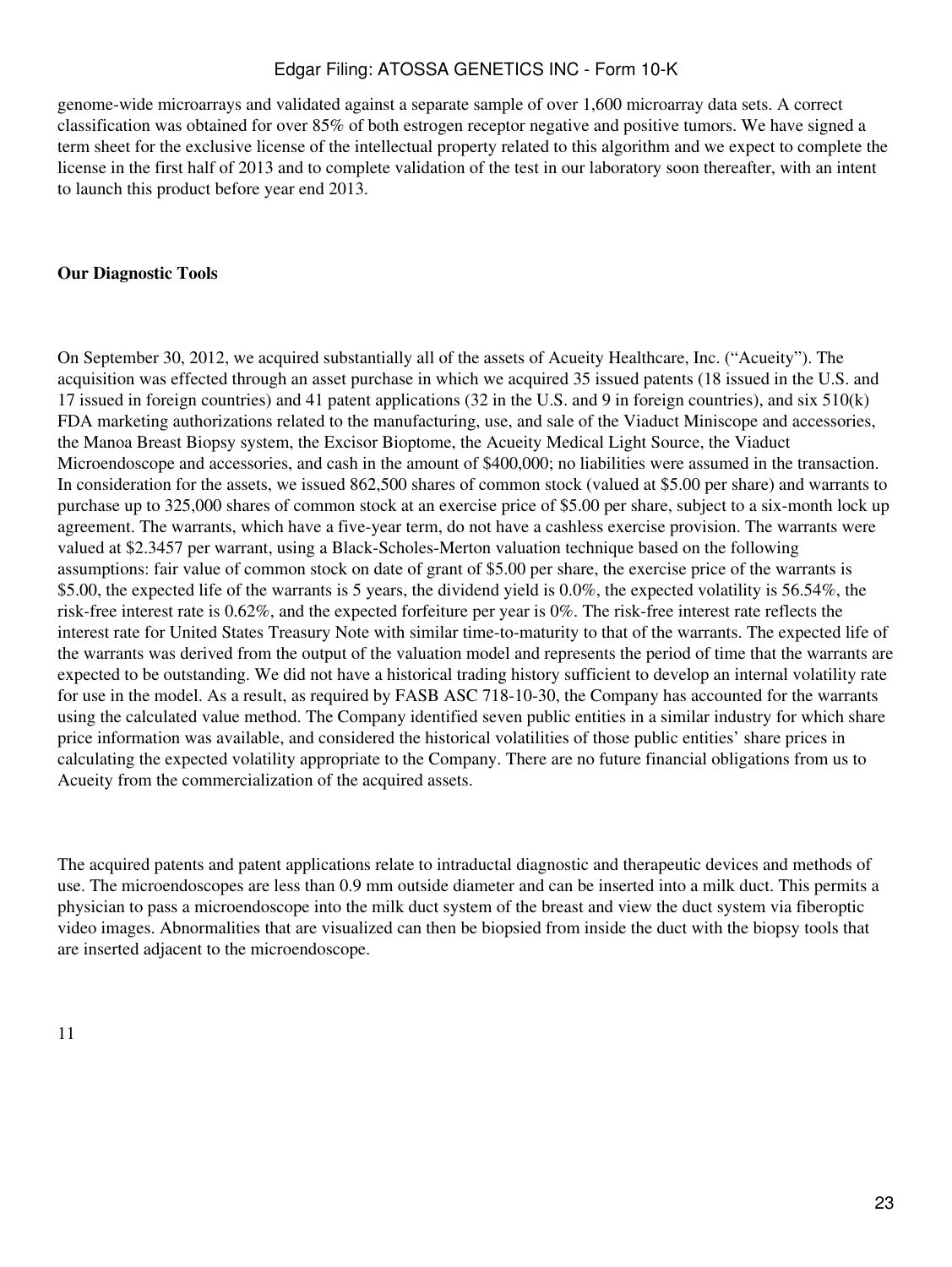We did not, however, acquire an inventory of these diagnostic tools, manufacturing capabilities or any personnel to market and sell the tools. Following the launch of our four diagnostic tests in the U.S., we will then begin to allocate human and financial resources to further develop and ultimately commercialize these medical devices. We intend to complete the steps necessary to begin marketing and selling these tools, such as re-establishment of the supply chain of component parts, securing manufacturers, performing test builds and commercial scale manufacturing, in late 2013. This asset purchase is not expected to have an impact on the development and commercialization timetables of our existing product lines. We cannot, however, provide any assurances that delays related to the launch of our four diagnostic tests, independent of the asset purchase, would not delay the expected development of these diagnostic tools or that we will ultimately be successful selling these tools. Acueity never achieved commercial success with these products and we have no experience marketing and selling diagnostic tools; we therefore may not be successful commercializing them.

### **The Market**

### **United States Market for ForeCYTE Test**

#### *Testing in Women at High Risk for Breast Cancer*

The Company expects that the MASCT System will initially be adopted by physicians and other healthcare professionals for use in women at high risk for breast cancer.

*Women Undergoing Diagnostic Mammograms.* Breast cancer screening by mammography involves performing a screening mammogram and typically reviewing the mammogram while the patient is still present in the clinic. If the screening mammogram shows suspicious changes, a more extensive diagnostic mammogram is performed, usually on the same day. In an audit of 46,857 consecutive mammograms performed in the radiology department at the University of California, San Francisco between 1997 and 2000, 10,007, or 21%, were diagnostic mammograms. The audit also documented an increased incidence of future cancer in those women who underwent a diagnostic mammogram, regardless of the diagnosis at the time. Applying this frequency to the estimated 39.0 million total mammograms performed each year in the United States yields approximately 8.1 million diagnostic mammograms. The Company believes all women undergoing a diagnostic mammogram, who may be at higher risk of developing breast cancer in the future, would be candidates for MASCT System testing.

*Breast Cancer Survivors.* Women who have had breast cancer are at a higher risk for the recurrence of cancer or for a new malignancy. The American Cancer Society, or ACS, has estimated that as of 2012, there were approximately 2.9 million breast cancer survivors in the United States. The Company believes these women would be candidates for regular MASCT System screening.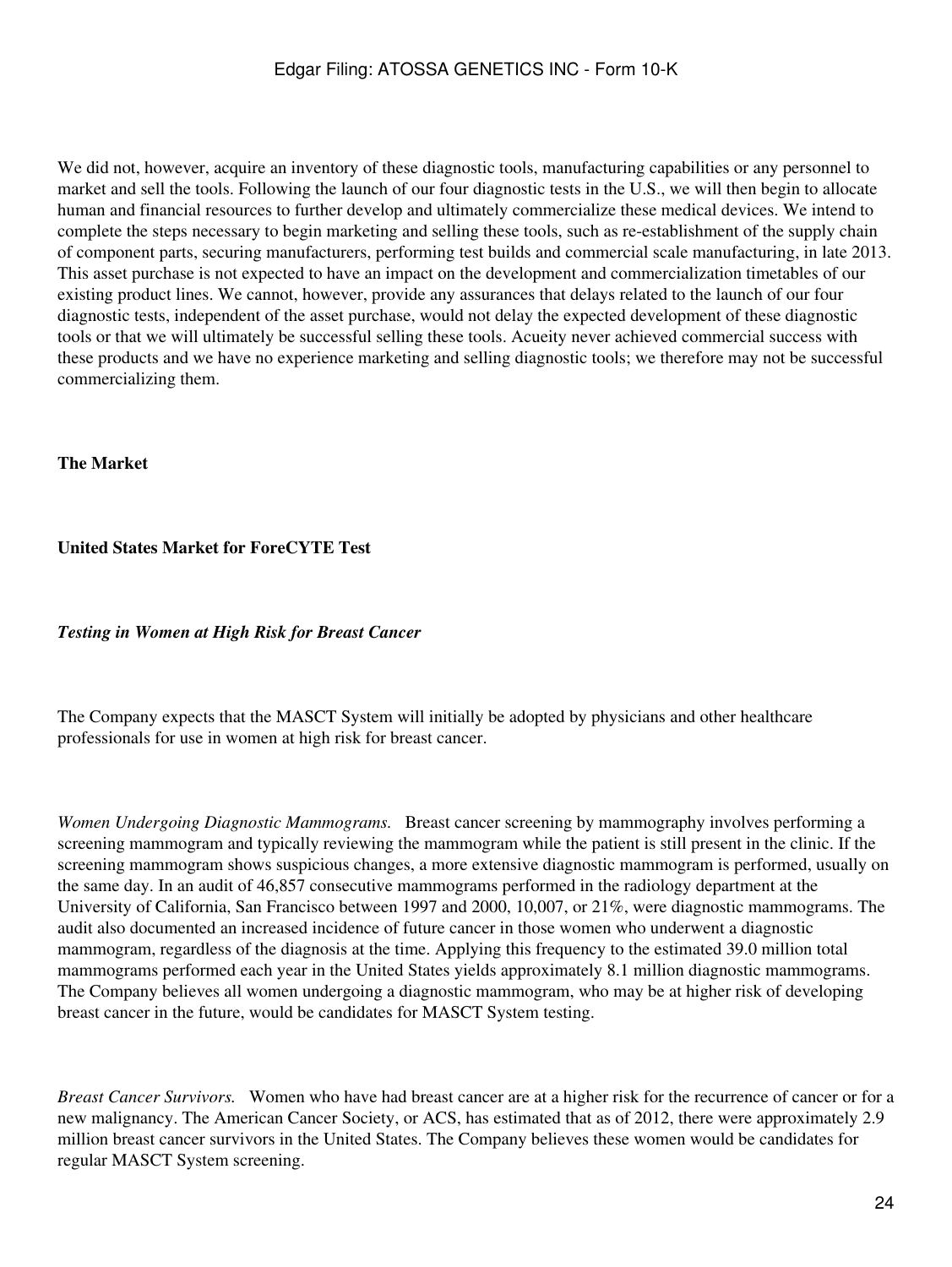*High Risk Women*. The Breast Cancer Risk Assessment Tool (based on the Gail model) has been established by the NCI and the National Surgical Adjuvant Breast and Bowel Project, or NSABP, to identify women with an increased risk of breast cancer. The risk factors included in the test are: personal history of breast abnormalities, age, age at first menarche, age at first live birth, breast cancer among first-degree relatives (sisters, mother, or daughters), breast biopsies, obesity and race. Approximately 12 million women in the United States are in the high risk group. A study of 6,904 women for an average follow up of 14.6 years demonstrated that NAF cytology may be most useful for women at highest absolute risk by the Risk Assessment Tool because modest differences in relative risk are amplified. In this group, the incidence of breast cancer detected by NAF cytology ranged from 5.3 to 10.3 per 1,000 women (non-yielder to hyperplasia/atypia).

### *Breast cancer risk stratification*

The Company believes that if it is able to develop, produce and successfully market the MASCT System for use as an additional test in conjunction with all mammography and all cervical cancer screenings (Pap smear), the potential annual U.S. market size for breast cancer risk stratification would be between 39.3 million and 55 million women. This conclusion is based on the following data:

*MASCT System in conjunction with mammography, all ages*. According to the Mammography Quality Standards Act (MQSA) National Statistics, the total annual mammography procedures in the United States, as of January 1, 2012, was 39,311,535.

*MASCT System in conjunction with cervical cancer screening (Pap smear), all ages*. According to the National Cancer Institute, as of December 2011, approximately 55 million Pap smear examinations are performed annually in the United States.

## **United States Market for ArgusCYTE Test**

*Breast Cancer Survivors.* The ACS has estimated that, as of 2012, there were more than 2.9 million breast cancer survivors, who we believe would be potential candidates for a blood test for circulating tumor cells.

*Newly diagnosed breast cancer patients.* According to the National Cancer Institute, as of 2012, approximately 232,340 women are diagnosed with breast cancer each year. These women would be candidates for a blood test for circulating tumor cells during the staging of their tumor and as a method to monitor treatment effects.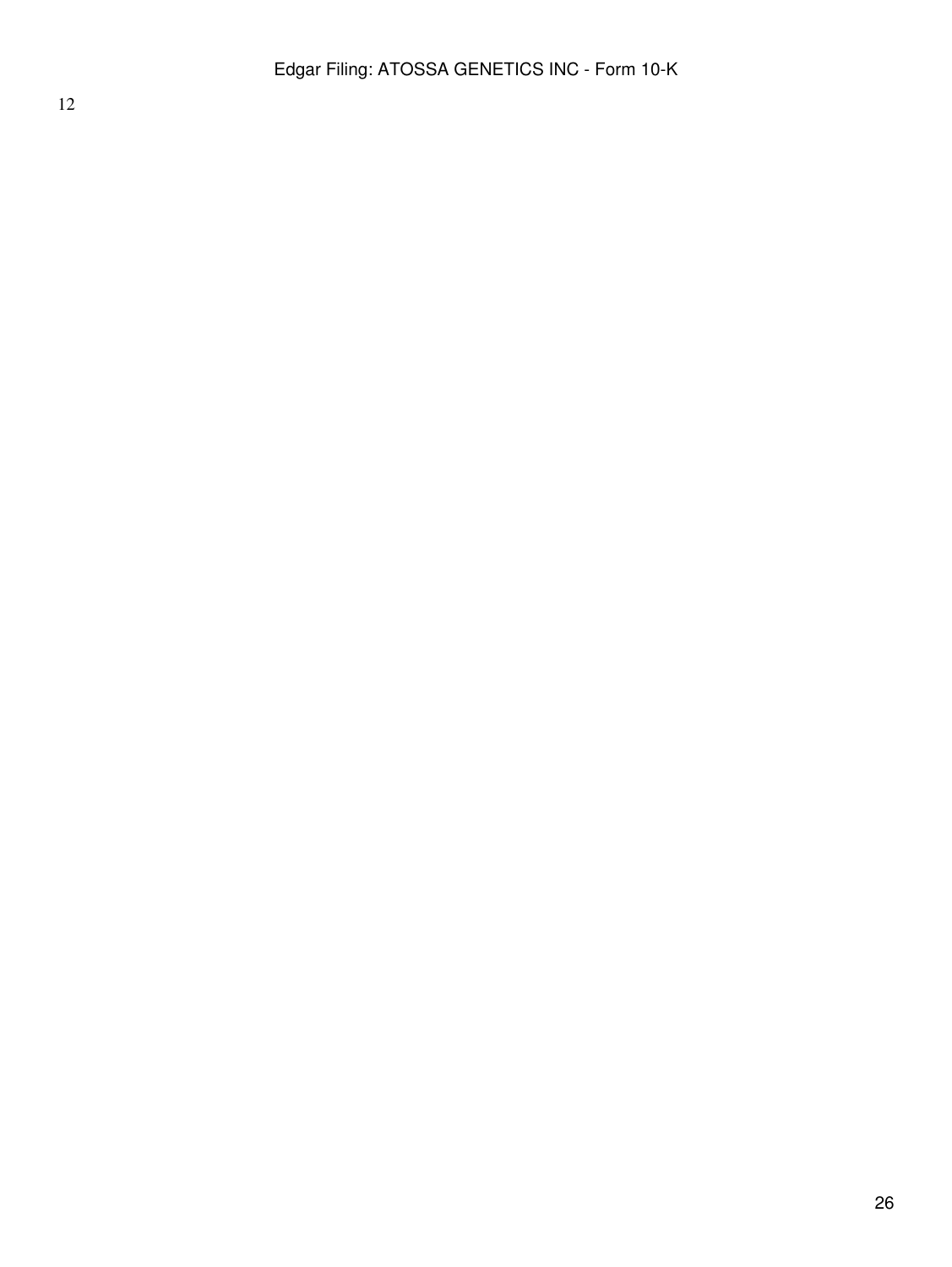## **United States Laboratory Testing Market**

*Anatomic Pathology* . Anatomic pathology involves the diagnosis of cancer and other medical conditions through the examination of tissues (biopsies) and the analysis of cells (cytology) taken from patients. Generally, the anatomic pathology process involves the preparation of slides by trained histo-technologists or cytologists and the review of those slides by anatomic pathologists. Although anatomic pathologists do not treat patients, they establish a definitive diagnosis and may also consult with the referring physician. As a result of the greater degree of complexity and sophistication in anatomic pathology services, 2012 Medicare reimbursement rates for the anatomic pathology services of the type that the Company expects to perform are either \$384 or \$1,275 per patient. The patient fee schedule for self-pay or private payors for these tests is typically higher.

*Molecular Diagnostics.* Molecular diagnostics typically involve unique and complex genetic and molecular tests performed by skilled personnel using sophisticated instruments. As a result, molecular diagnostics are typically offered by a limited number of commercial laboratories. According to PriceWaterhouseCoopers, molecular diagnostics represents one of the fastest growing segments of the \$37 billion market for *in vitro* diagnostics, which includes test tube diagnostics such as glucose monitoring for diabetes care but excludes diagnostics for research use. The Medicare reimbursement rate in 2011 for microarray-based molecular diagnostics tests is \$1,250, while the reimbursement rate for fluorescent cellular probe-based tests is \$479 per probe. According to PriceWaterhouseCoopers, this market segment is expected to grow 14% annually between 2007 and 2012, from \$2.6 billion to \$5.0 billion.

### **Commercialization Strategy**

The Company's commercialization strategy is based on creating two main revenue sources: (i) product sales-based revenue from the sale of the MASCT System, including the NAF specimen collection kits, to physicians, breast health clinics, mammography clinics and distributors, and (ii) service-based revenue for the preparation and interpretation of the NAF samples sent to the Company's laboratory. This is intended to result in revenue from both the sale and the use of the MASCT System.

In order to achieve its two-pronged revenue base, the Company manufactures, through medical device suppliers, the MASCT System components (i.e., the collection device and patient NAF specimen kits) and will establish a network of independent sales representatives to call on physicians and breast health and mammography clinics to market and sell the MASCT System. The collection device is reusable when sanitized between patients. The kit contains the patient contact materials, preservative fluid for the collected samples, and bar-coded patient identification labeling. The kit components are designed to work properly with the collection device and the Company is not aware of any commercially available parts or components which could be substituted for the Company's kits.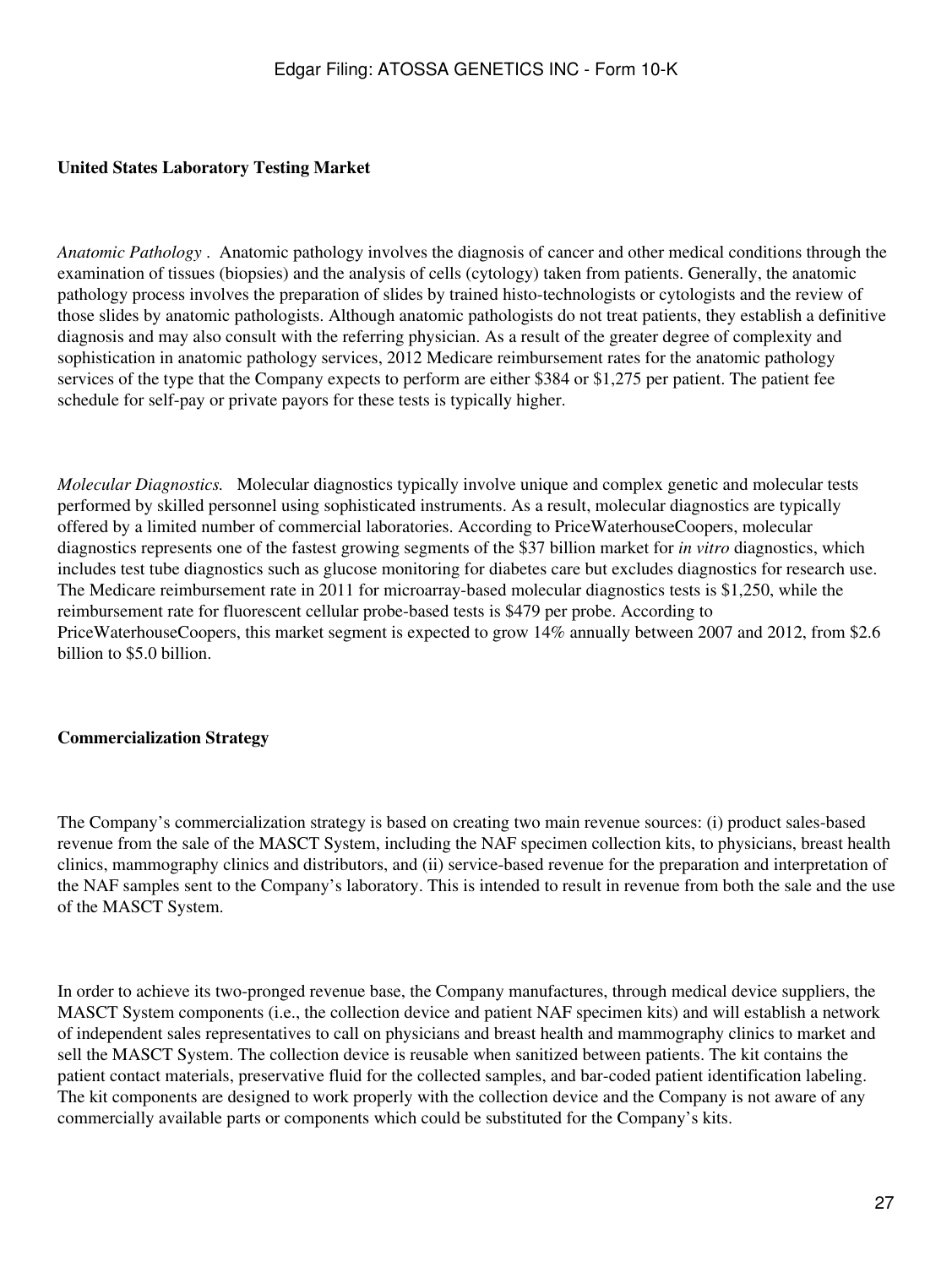The Company's product- and service-based income plan is intended to provide revenue from multiple, different sources with different timing in the procedure cycle. The Company expects to generate product revenue from the sale of kits in bulk to distributors and to clinics and physicians for the testing of their patients, and laboratory service revenue after its laboratory analyzes the results of these tests and renders a diagnosis.

### **Specialty Sales Team**

To market the MASCT System and its related laboratory diagnostic services, the Company will need to hire independent sales representatives with technical knowledge in, for example, molecular diagnostics, mammography, obstetrics/gynecology office practices, and women's health clinics. As a result, the Company will expect its sales representatives to develop long-lasting, consultative relationships with the referring physicians they serve.

The Company will focus its marketing and sales efforts on encouraging physicians and breast health and mammography clinics to use the MASCT System in conjunction with other health screening examinations, including annual physical examinations and regularly scheduled cervical Pap smears and mammograms. The sales representatives will concentrate on a geographic area based on the number of physician clients and prospects, which will be identified using several national physician databases that provide physician address information, patient demographic information, and other data. The Company also expects to use the FDA website containing contact information on the approximately 8,600 MQSA-certified clinics to identify potential clients.

In September 2012 we entered into a co-exclusive marketing agreement with Diagnostic Test Group (DTG), operating through its division Clarity Women's Health (Clarity) for the supply and distribution of the MASCT System under the Clarity brand. Under the terms of the agreement, we granted to DTG the co-exclusive right to sell and distribute our MASCT breast health test in the Territory (U.S., Canada, and Puerto Rico, with other territories available with written consent). We retain co-exclusive rights to sell and distribute the MASCT breast health test in the Territory under the terms of the agreement. DTG has agreed to purchase all breast health tests only from us during the term of the agreement. DTG also has a 30-day right of first refusal for the co-exclusive right to sell our other products on terms and conditions to be negotiated by us and DTG. The term of the agreement is a rolling six years, with automatic extension if DTG achieves its annual minimum sales requirements. Following an initial launch period, minimum sales have been set for the first 12-month period.

Under the terms of the agreement, DTG will purchase the MASCT System from us at a fixed price and will use its best efforts to market and sell the MASCT System, including establishing product codes and contracted agreements, if these are deemed necessary by DTG, for the sale and placement of the Clarity branded MASCT product line with the following distributors: Henry Schein, McKesson, PSS World Medical, Cardinal Health, VWR, Vaxserve, Mercedes Medical, Fisher, NDC members, Imco members, B&H Surgical, Marshall Medical and Cascade HealthCare Products. These distributors have collectively over 5,000 employee sales representatives and/or independent sales representatives selling their products and calling on 33,000 obstetric-gynecologists in the United States.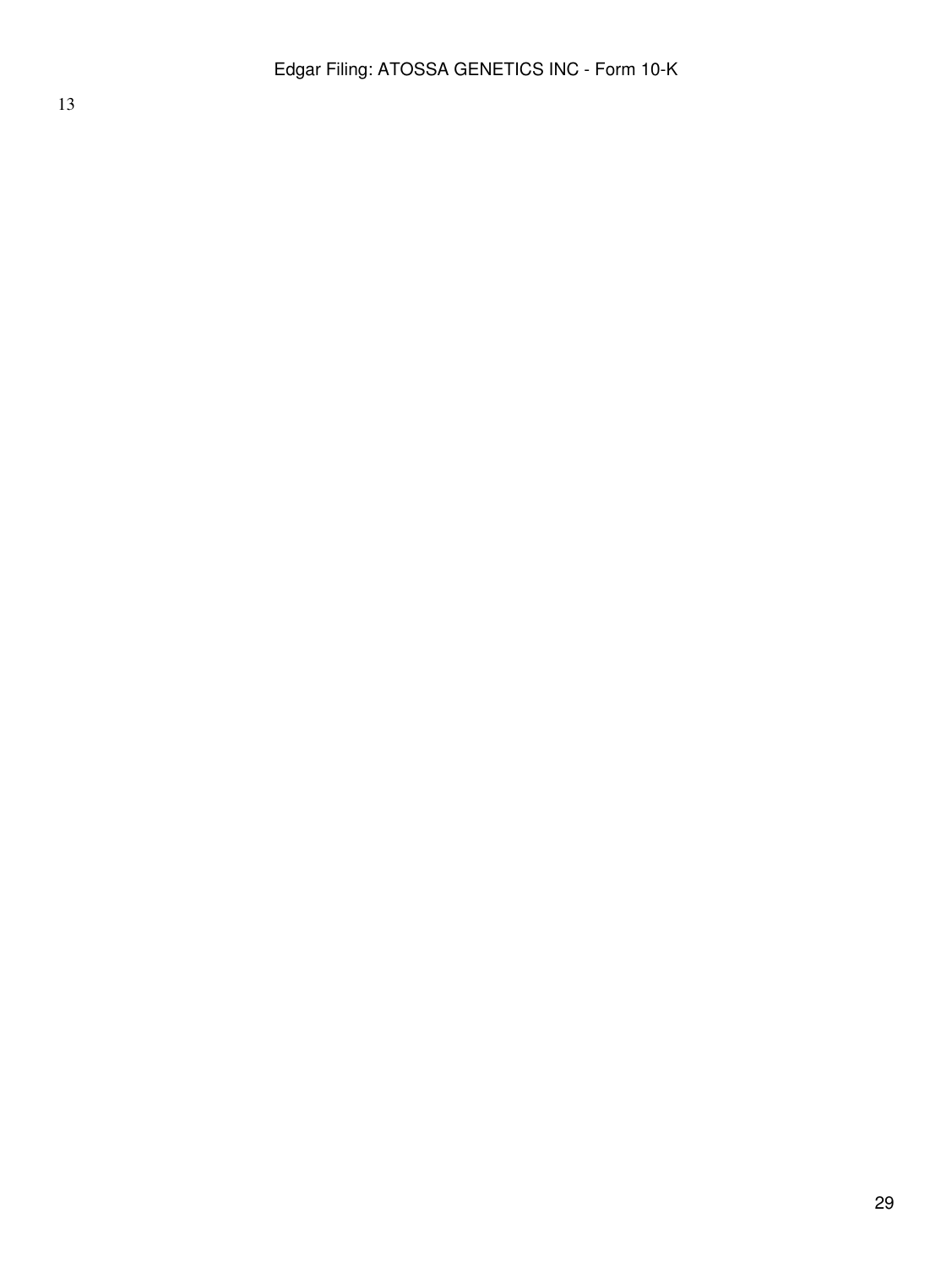We will coordinate the sales and marketing effort, plan, and budget with DTG, with us paying agreed expenses, as well as a marketing and sales fee that is less than 10% of the Medicare reimbursement rate for the ForeCYTE test. DTG earns warrants in Atossa common stock based on a low, double-digit percentage of the annual number of ForeCYTE tests performed by the National Reference Laboratory for Breast Health, priced at the fair market value on the date of issuance, with a maximum number of warrants issuable under the life of the agreement equal to 1,000,000 shares of common stock.

We announced the launch of our national sales effort of the ForeCYTE test with DTG in January 2013. DTG and its distributors, however, may not be successful in selling the Clarity branded MASCT product line and we may not achieve any level of commercial success from their efforts.

### **The National Reference Laboratory for Breast Health**

The Company has established the National Reference Laboratory for Breast Health, a wholly-owned CLIA-certified clinical laboratory for the cytology and molecular diagnostics testing and reading of results of collected NAF samples and ArgusCYTE blood samples. The Company believes that by maintaining its own clinical laboratory, it will be positioned to generate substantial additional service revenue through cytology and molecular diagnostic testing, in addition to the sale of the MASCT System pumps and specimen collection kits.

The Company has established a comprehensive quality assurance program for its laboratory, designed to drive accurate and timely test results and to ensure the consistent high quality of its testing services. In addition to the compulsory proficiency programs and external inspections required by CMS and other regulatory agencies, the Company intends to develop a variety of internal systems and procedures to emphasize, monitor, and continuously improve the quality of its operations. The Company also participates in externally administered quality surveillance programs.

## **Growth Strategy**

The Company launched the ForeCYTE and ArgusCYTE Tests at the end of the fourth quarter of 2011. The Company markets to both mammography clinics and physicians' offices. The Company conducted a field experience trial to collect information about the ease or difficulty of adoption of the products in each location, the number of sales calls needed to receive the first orders, and the growth of sales of specimen collection kits on a monthly basis. We are using the outcome of this initial marketing efforts to form our national marketing strategies, for example, we may decide to emphasize physicians' offices over mammography clinics.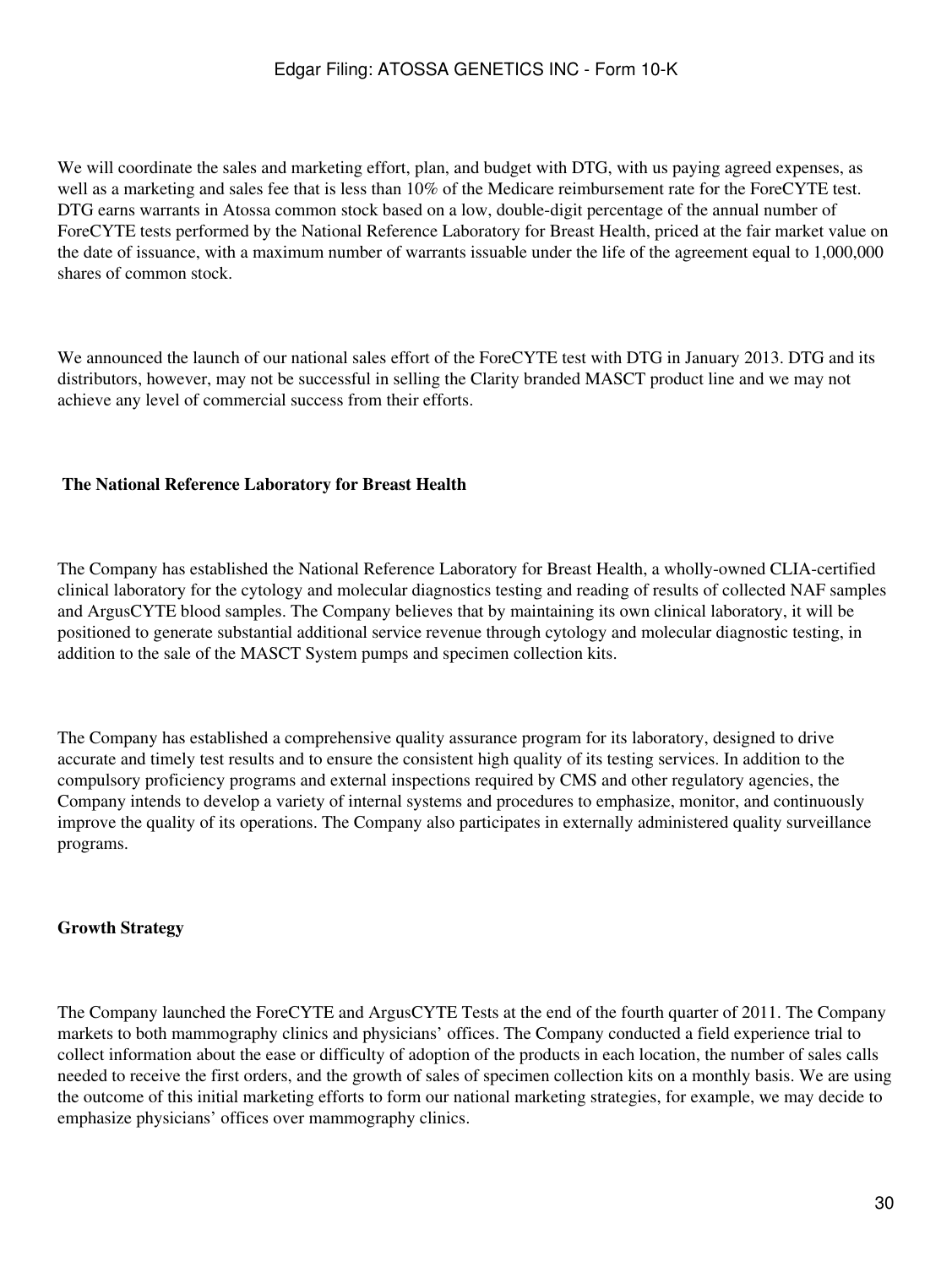The Company plans to market the ForeCYTE Test nationally through DTG and other distributors and sales representatives.

#### **Research and Development**

#### **Our Intraductal Treatment Research**

Our Intraductal Treatment Research Program comprises our patented microcatheter-delivery technology and our patented pharmaceutical formulations for the intraductal treatment of breast pre-cancerous changes and DCIS. The method uses our Mammary Ductal Microcatheter System, invented by Dr. Susan Love, President of the Dr. Susan Love Research Foundation, and her colleagues, and acquired by us, to administer proprietary pharmaceutical formulations into milk ducts that display pre-cancerous changes or DCIS with high local concentrations of the drugs in order to promote greater efficacy and limited systemic exposure, potentially lowering the overall toxicity of the treatment.

An October 2011 peer-reviewed paper published in *Science Translational Medicine* documented a study conducted at the Johns Hopkins Medical School demonstrating the prevention of breast cancer in rats with intraductal non-systemic chemotherapy, and a proof-of-principle Phase 1 clinical trial involving 17 women with breast cancer who subsequently received surgery. An accompanying editorial commented that "intraductal treatment could be especially useful for women with premalignant lesions or those at high risk of developing breast cancer, thus drastically improving upon their other, less attractive options of breast-removal surgery or surveillance (termed 'watch and wait')."

In a December 2012 peer-reviewed paper published in *Cancer Prevention Research,* Dr. Susan Love and her colleagues report a Phase I clinical trial to show the safety and feasibility of intraductal administration of chemotherapy drugs into multiple ducts within one breast in women awaiting mastectomy for treatment of invasive cancer. Thirty subjects were enrolled in this dose escalation study conducted at a single center in Beijing, China. Under local anesthetic, one of two chemotherapy drugs, carboplatin or pegylated liposomal doxorubicin (PLD), was administered into five to eight ducts at three dose levels. Pharmacokinetic analysis has shown that carboplatin was rapidly absorbed into the bloodstream, whereas PLD, though more erratic, was absorbed after a delay. Pathologic analysis showed marked effects on breast duct epithelium in ducts treated with either drug compared with untreated ducts. The investigators concluded the study showed the safety and feasibility of intraductal administration of chemotherapy into multiple ducts for the purpose of breast cancer prevention and that this was an important step toward implementation of this strategy as a "chemical mastectomy", potentially eliminating the need for surgery.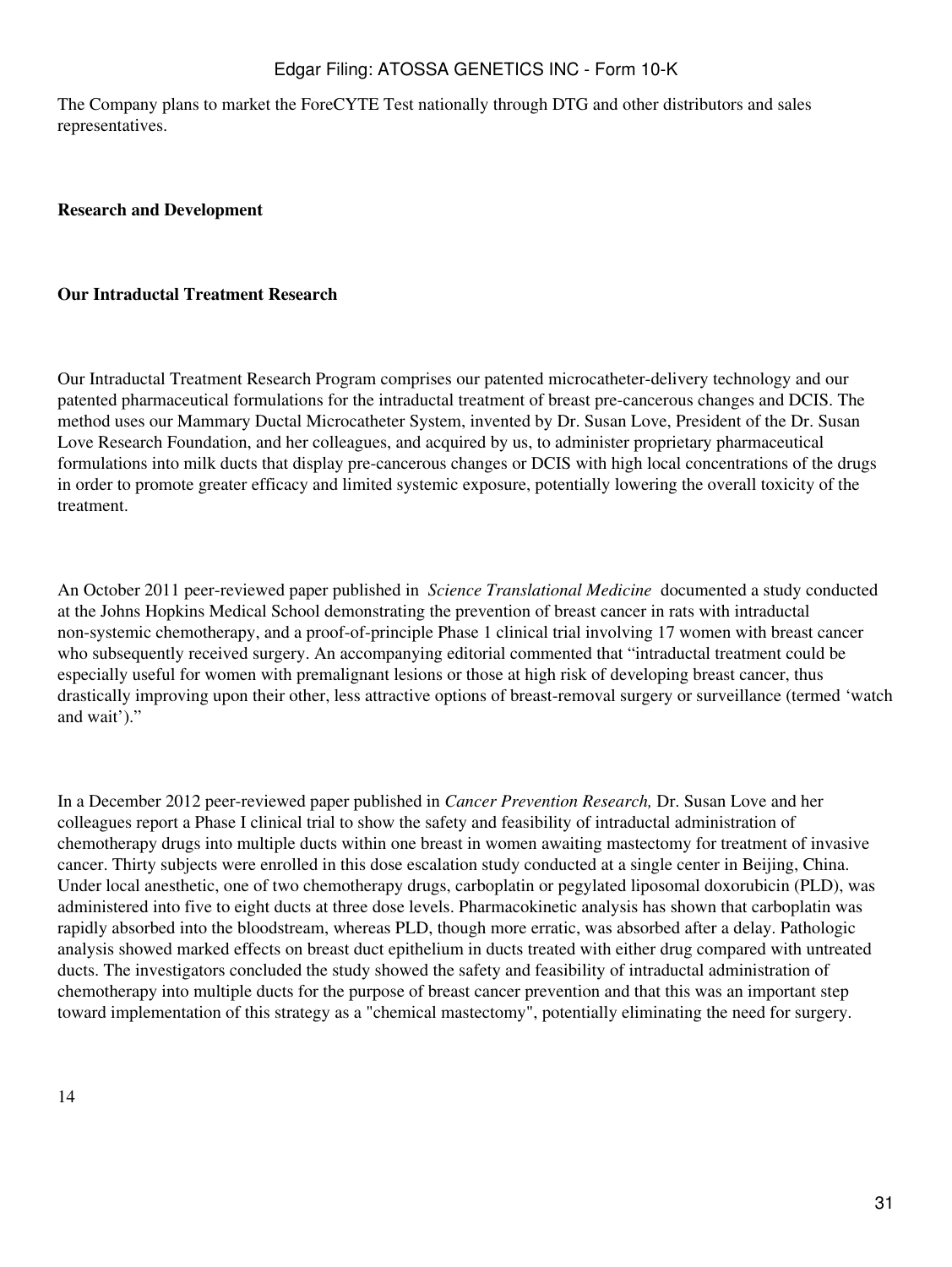We intend to build on these academic studies with a research program targeted initially as neoadjuvant therapy in DCIS and to begin preclinical studies during 2013. We may partner with a third party to provide the pharmaceutical for the program. However, we have not as of the date of this prospectus contracted with such a partner nor have we begun the process of applying for FDA approval of our Intraductal Treatment Research Program.

### **Billing and Reimbursement**

#### **Billing for the MASCT System Medical Device and Patient Kits and the NAF Collection Procedure**

Medicare and certain insurance carriers do not currently cover the cost of collecting the NAF sample. We intend to work with physicians and other interest groups to attempt to obtain coverage for the procedures but this process can be lengthy, costly, and might not be successful. Failure to receive reimbursement could limit the adoption and utilization of the MASCT System. Because the process can be done by a nurse or physician's assistant, takes less than five minutes, and the MASCT System supplies will contain everything to obtain, label, and ship the NAF samples, the charge for collecting NAF samples should be below the average cost of a mammogram.

#### **Billing for Diagnostic Services**

Although Medicare and certain insurance carriers do not currently cover the cost of collecting the NAF sample, Medicare and certain insurance carriers do reimburse for the laboratory analysis of the NAF sample. We have received reimbursement from insurance carriers and Medicare for the ForeCYTE test and from insurance carriers for the ArgusCYTE test. Billing for diagnostic services is generally complex. As a result, we rely on a third-party billing company to perform all of our billing and collection services. Laboratories must bill various payors, such as private insurance companies, managed care companies, governmental payors such as Medicare and Medicaid, physicians, hospitals, and employer groups, each of whom may have different billing requirements. We expect to be obligated to bill in the specific manner prescribed by the various payors. Additionally, the audit requirements that must be met to ensure compliance with applicable laws and regulations, as well as internal compliance policies and procedures, add further complexity to the billing process. Other factors that complicate billing include:

additional billing procedures required by government payor programs; variability in coverage and information requirements among various payors; · missing, incomplete or inaccurate billing information provided by referring physicians; billings to payors with whom we do not have contracts; disputes with payors as to who is responsible for payment; disputes with payors as to the appropriate level of reimbursement; training and education of employees and clients;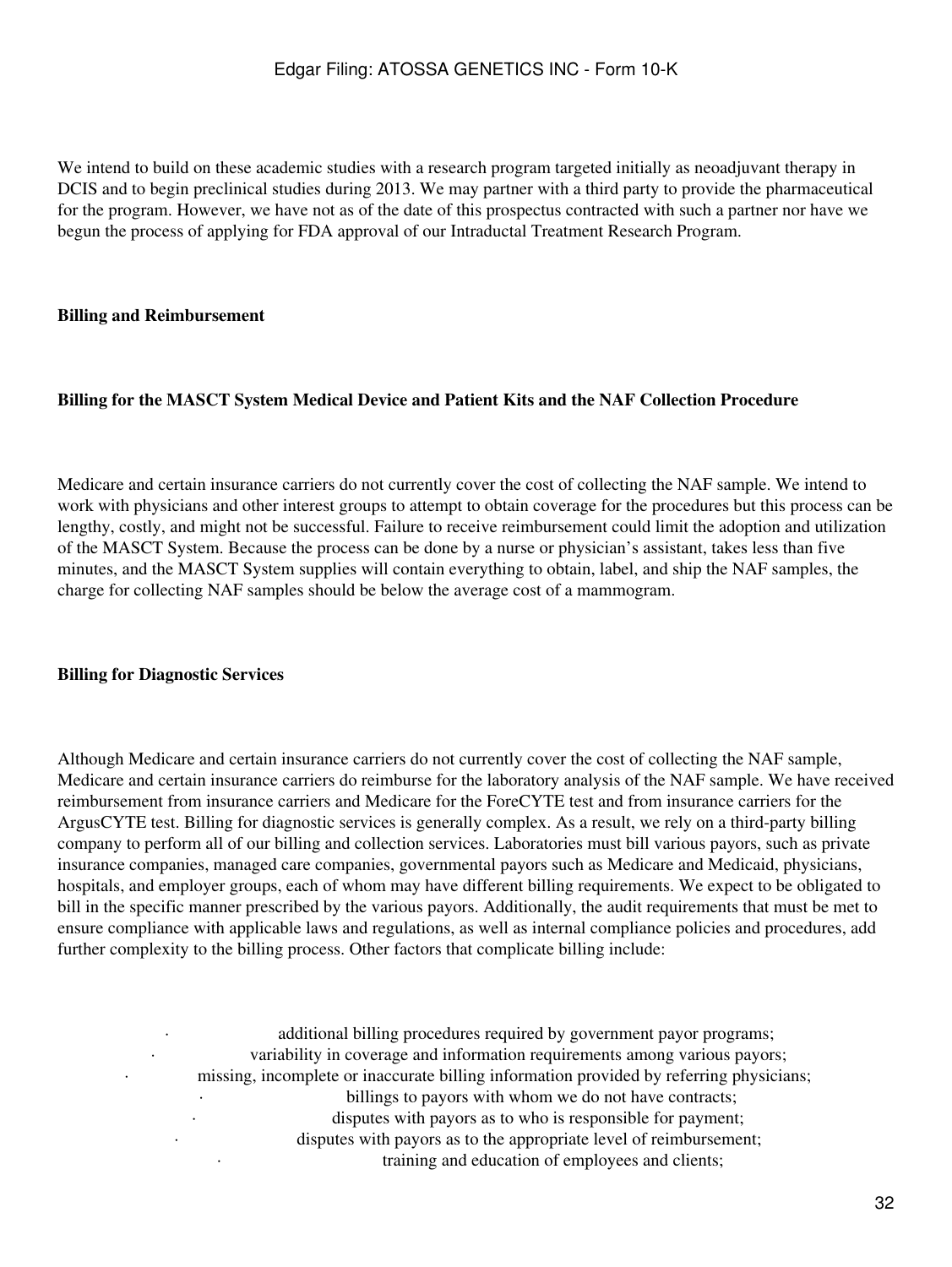compliance and legal costs; and

· costs related to, among other factors, medical necessity denials and the absence of advance beneficiaries' notices.

In general, we perform the requested tests and report test results even if the billing information is incorrect or missing. We will subsequently attempt to obtain any missing information and correct incomplete or erroneous billing information received from the healthcare provider. Missing or incorrect information on requisitions adds complexity to and slows the billing process, creates backlogs of unbilled requisitions, and generally increases the aging of accounts receivable and the length of time to recognize revenue. When all issues relating to the missing or incorrect information are not resolved in a timely manner, the related receivables will be written off to the allowance for doubtful accounts.

### **Reimbursement**

Depending on the billing arrangement and applicable law, the party that reimburses us for our services will be (i) a third party who provides coverage to the patient, such as an insurance company, managed care organization, or a governmental payor program; (ii) the physician or other authorized party (such as another laboratory) who ordered the test or otherwise referred the test to us; or (iii) the patient.

The National Reference Laboratory for Breast Health, our wholly-owned subsidiary, bills Medicare for the laboratory services provided for the ForeCYTE and ArgusCYTE testing.

 Reimbursement for services under the Medicare program is based principally on two sets of fee schedules. Generally, anatomic pathology services, including most of the services we provide, are paid based on the Medicare physician fee schedule. The physician fee schedule is designed to set compensation rates for those medical services provided to Medicare beneficiaries that require a degree of physician supervision. Outpatient diagnostic laboratory tests are typically paid according to the laboratory fee schedule.

For the anatomic pathology services that we will provide, we will be reimbursed under the Medicare physician fee schedule, and beneficiaries are responsible for applicable coinsurance and deductible amounts. The physician fee schedule is based on assigned relative value shares for each procedure or service, and an annually determined conversion factor is applied to the relative value shares to calculate the reimbursement. The formula used to calculate the fee schedule conversion factor has resulted in significant decreases in payment levels in recent years.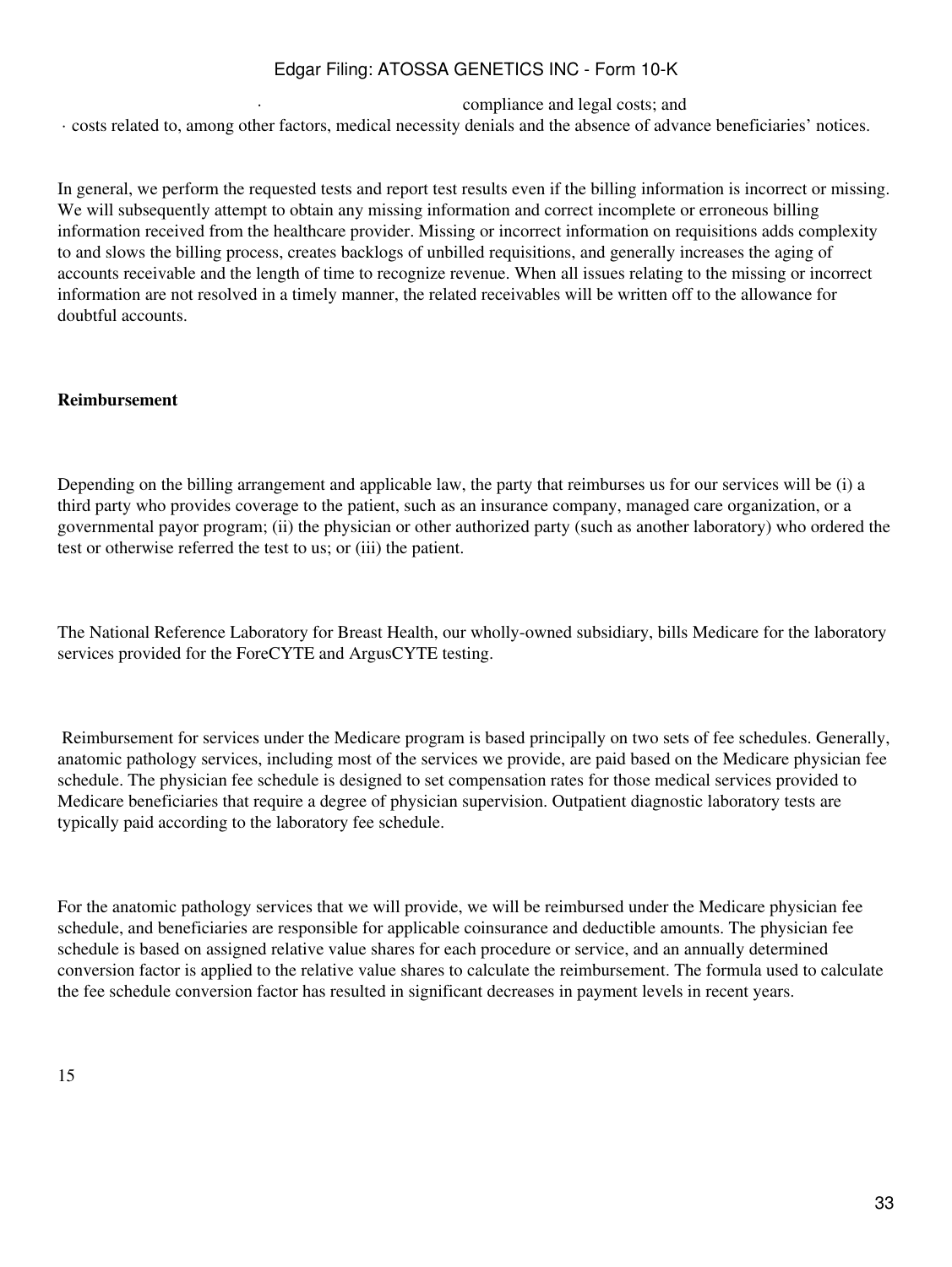Future decreases in the Medicare physician fee schedule are expected unless Congress acts to change the fee schedule methodology or mandates freezes or increases each year. Because the vast majority of our laboratory services will be reimbursed based on the physician fee schedule, changes to the physician fee schedule could result in a greater impact on our revenue than changes to the Medicare laboratory fee schedule.

We expect to bill the Medicare program directly. Generally, we will be permitted to directly bill the Medicare beneficiary for clinical laboratory tests only when the service is considered not medically necessary and the patient has signed an Advanced Beneficiary Notice, or ABN, reflecting acknowledgment that Medicare is likely to deny payment for the service. In most situations, we are required to rely on physicians to obtain an ABN from the patient. When we are not provided an ABN, we are generally unable to recover payment for a service for which Medicare has denied payment for lack of medical necessity.

In billing Medicare, we are required to accept the lowest of: our actual charge, the fee schedule amount for the state or local geographical area, or a national limitation amount, as payment in full for covered tests performed on behalf of Medicare beneficiaries. Payment under the laboratory fee schedule has been limited by Congressional action such as freezes on the otherwise applicable annual Consumer Price Index, or CPI, update to the fee schedule amount. The CPI update of the laboratory fee schedule for 2010 was minus 1.9%.

The Medicare statute permits Federal Health and Human Services Centers for Medicare and Medicaid Services, or CMS, to adjust statutorily prescribed fees for some medical services, including clinical laboratory services, if the fees are "grossly excessive." Medicare regulations provide that if CMS or a carrier determines that an overall payment adjustment of less than 15% is needed to produce a realistic and equitable payment amount, then the payment amount is not considered "grossly excessive or deficient." However, if a determination is made that a payment adjustment of 15% or more is justified, CMS could provide an adjustment of 15% or less, but not more than 15%, in any given year. We cannot provide any assurance that fees payable by Medicare for clinical laboratory services could not be reduced as a result of the application of this rule or that the government might not assert claims for recoupment of previously paid amounts by retroactively applying these principles.

The payment amounts under the Medicare fee schedules are important not only for reimbursement under Medicare, but also because the schedule is often used as a reference for the payment amounts set by other third-party payors. For example, state Medicaid programs are prohibited from paying more than the Medicare fee schedule limit for laboratory services furnished to Medicaid recipients, and insurance companies and managed care organizations typically reimburse at a percentage of the Medicare fee schedule.

Our reimbursement rates also vary depending on whether we are considered an "in-network," or participating, provider. If we enter into a contract with an insurance company, our reimbursement will be governed by our contractual relationship, and we will typically be reimbursed on a fee-for-service basis at a discount from the patient fee schedule. If we do not have a contract with an insurance company, we will be classified as "out-of-network," or as a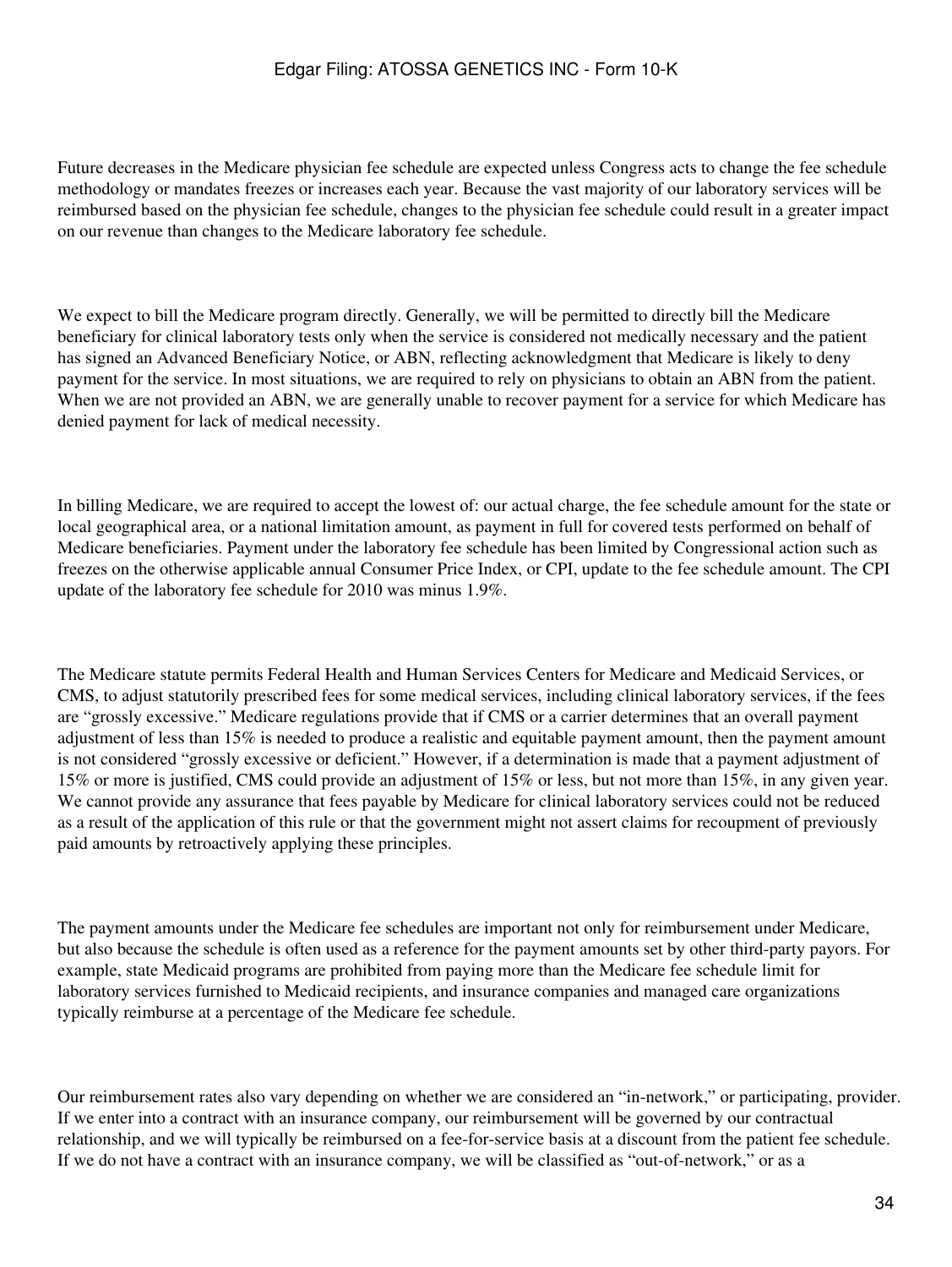non-participating provider. In such instances, we would have no contractual right to reimbursement for services.

## **Reimbursement Strategy**

### *CPT Code for MASCT System NAF Collection Procedure*

The NAF collection procedure of the MASCT System does not currently have a procedure-specific Category I CPT code, which is important for reimbursement by Medicare for eligible patients, and which is part of the basis by which insurance companies make reimbursement decisions. A non-specific Category I CPT code, 19499 (unlisted procedure, breast), can be used initially by physicians and insurance carriers will often pay for such procedures with proper documentation. Medicare does not typically reimburse for CPT 19499 procedures.

## *CPT Code for ForeCYTE Cytology and IHC Biomarker Testing*

Category I laboratory procedure codes for cytology and IHC biomarker tests currently exist and reimbursement for these codes by Medicare has been established for 2012 at either \$384 or \$1,275, depending on the complexity of the test.

Laboratories typically set patient fee schedules at higher rates for the same procedure.

### **Intellectual Property**

As of the date of this report, we own 178 issued patents (56 in the United States and 122 in foreign countries), and 50 pending patent applications (38 in the United States, 11 pending foreign applications and 1 pending International Patent Cooperation Treaty (PCT) application) directed to our products, services, and technologies. We have eleven 510(k)-cleared medical devices and two 510(k)-exempt medical devices, six of which were acquired in the Acueity asset purchase. The Acueity asset purchase also provided 35 of the issued patents (18 issued in the United States and 17 issued in foreign countries) and 41 of the patent applications (32 in the U.S. and 9 in foreign countries).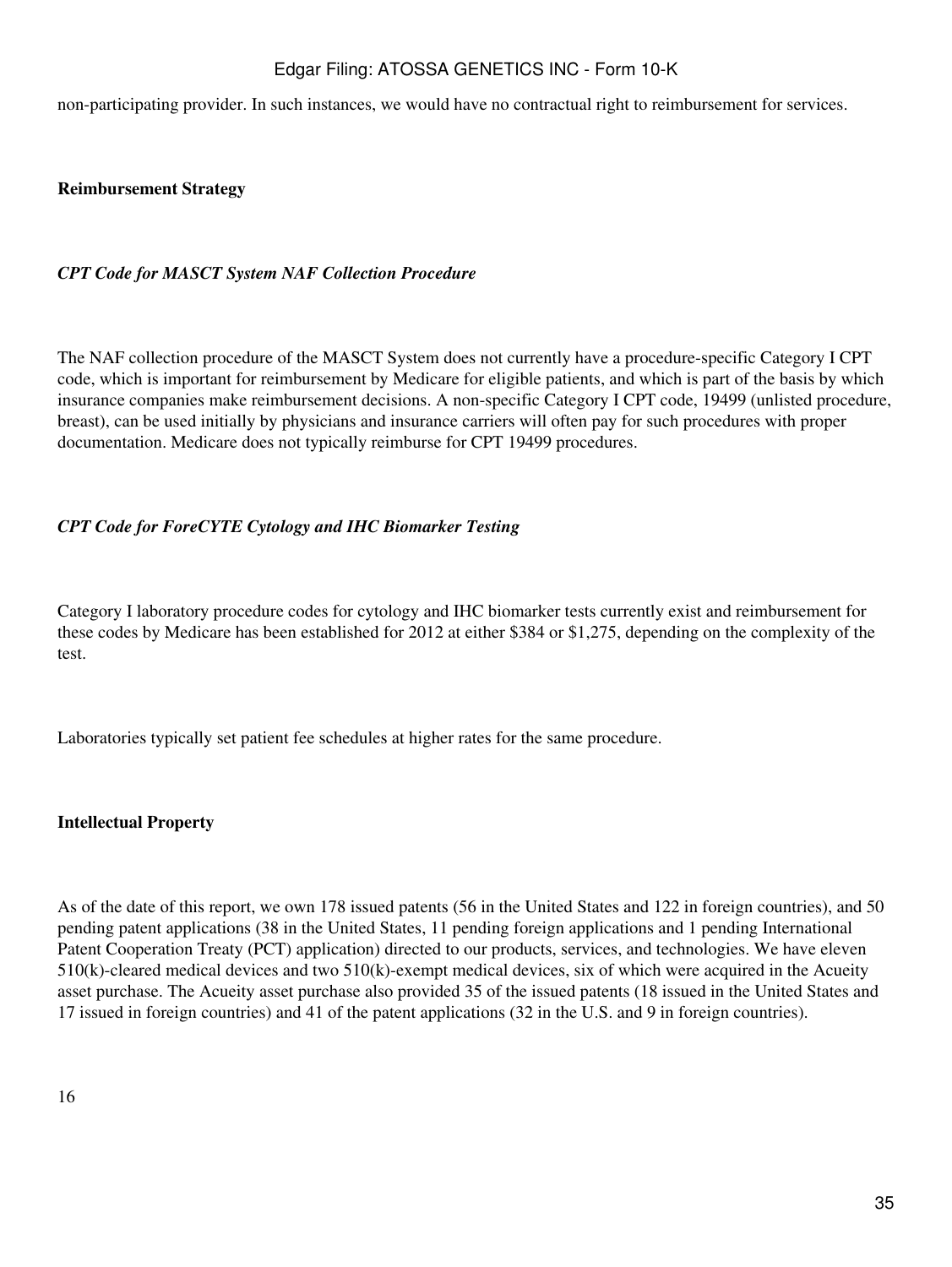|                                      | <b>United States</b> |                                 |                | Foreign/PCT          |            |          |
|--------------------------------------|----------------------|---------------------------------|----------------|----------------------|------------|----------|
| Description                          | (1)                  | <b>Issued</b><br>(1) Expiration | Pending $(1)$  | <b>Issued</b><br>(1) | Expiration | Pending  |
| <b>MASCT</b> (ForeCYTE) Test         | 6                    | 2016-2031                       |                | 11                   | 2016-2031  |          |
| Microcatheter (FullCYTE) Test        | -19                  | 2019-2031                       | 2              | 55                   | 2019-2031  | $\theta$ |
| <b>NextCYTE Test</b>                 | $\Omega$             | 2031                            | 0              | $\Omega$             | 2031       |          |
| Argus CYTE Test                      |                      | 2020                            | 0              |                      | 2031       |          |
| <b>Intraductal Treatment Program</b> | 11                   | 2030                            |                | 34                   | 2030       |          |
| Carbohydrate biomarkers              |                      | 2022                            | $\overline{2}$ | $\mathcal{F}$        | 2022       | $\theta$ |
| Microendoscopes                      | 18                   | 2015-2027                       | 32             | 17                   | 2015-2027  | 9        |

(1) The total patents issued or pending, as applicable, exceed the totals in the respective columns because some patents and applications contain claims directed to more than one technology.

MASCT is our registered trademark and we have applied with the United States Patent and Trademark Office for registration of the use of the marks Atossa (word and design), ForeCYTE, FullCYTE, NextCYTE, ArgusCYTE, and Oxy-MASCT.

### **Competition**

We believe that the MASCT System for NAF collection will compete in the medical device product industry with Neomatrix and with academic scientists and physicians who use "homemade" NAF fluid collection systems for research purposes. The Neomatrix device is automated and provides warmth and nipple aspiration simultaneously and is the only non-"homemade" NAF collection system of which we are currently aware. The advantages of the MASCT System compared to the Neomatrix device include a lower acquisition cost and portability. The disadvantages of the MASCT System compared to the Neomatrix device include the requirement that a nurse or other healthcare provider manually operate the device, which may result in increased risks of human error and improper sample collection, and the reduced availability of experience with the device among the medical community.

We believe we will compete in the anatomic pathology laboratory industry based on the patent portfolio for the MASCT System, the technical expertise provided by our focus on diagnoses utilizing NAF, service-focused relationships with referring physicians, and our advanced technology. Based on the scope of our patent claims and the terms of use accompanying the MASCT System, we do not believe that our competitors can transport or process NAF samples collected with the MASCT System without infringing our patent estate and the contractual terms of use.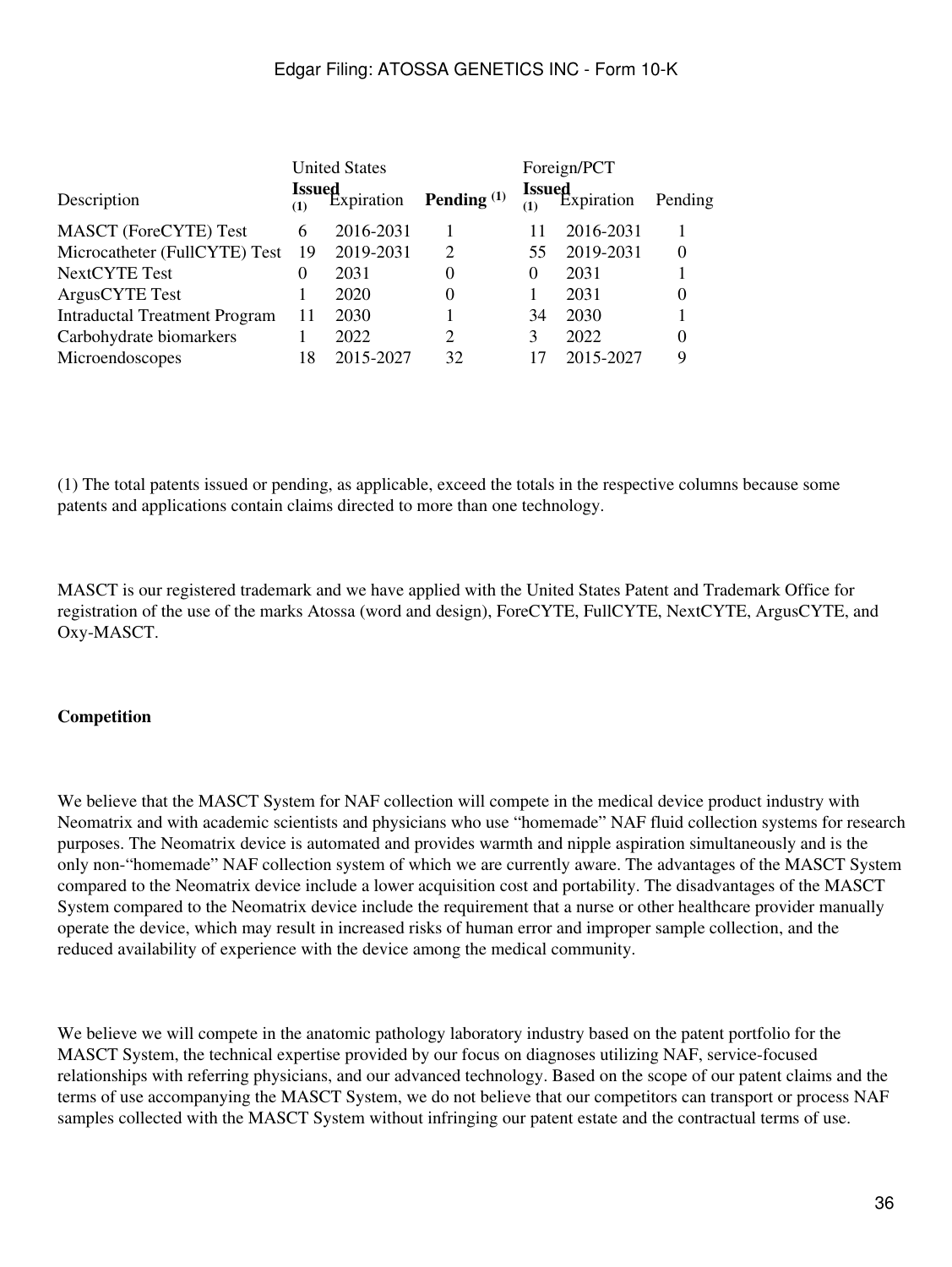Laboratories that could process NAF samples not collected with the MASCT System include thousands of local and regional pathology groups, national laboratories, hospital pathologists, and academic laboratories. The largest such competitors include Laboratory Corporation of America and Quest Diagnostics Incorporated.

Characteristics of each source of competition include:

*Local and Regional Pathology Groups*. Local and regional pathology groups focus on servicing hospitals, often maintaining a staff of pathologists on site that can provide support in the interpretation of certain results. The business models of these laboratories tend to be focused on the efficient delivery of individual tests for a multitude of diseases rather than the comprehensive assessment of only NAF samples, and their target groups tend to be hospital pathologists as opposed to community physicians.

*National Laboratories*. National laboratories typically offer a full suite of tests for a variety of medical professionals, including general practitioners, hospitals, and pathologists. Their emphasis on providing a broad product portfolio of commoditized tests at the lowest possible price often limits such laboratories' ability to handle difficult or complex specimens requiring special attention, such as NAF samples. In addition, national laboratories typically do not provide ready access to a specialized pathologist for interpretation of test results.

*Hospital Pathologists*. Pathologists working in a hospital traditionally provide most of the diagnostic services required for hospital patients and sometimes also serve non-hospital patients. Hospital pathologists typically have close interaction with treating physicians, including face-to-face contact. However, hospital pathologists often do not have the depth of experience, specialization, and expertise necessary to perform the specialized services needed for NAF samples.

*Academic Laboratories*. Academic laboratories generally offer advanced technology and know-how. In fact, the vast majority of NAF sample processing over the last several years has been in academic laboratories primarily for research purposes. These laboratories typically pursue multiple activities and goals, such as research and education, or are generally committed to their own hospitals. Turn-around time for specimen results reporting from academic laboratories is often slow. This limits the attractiveness of academic laboratories to outside physicians who tend to have focused specialized needs and require results to be reported in a timely manner.

17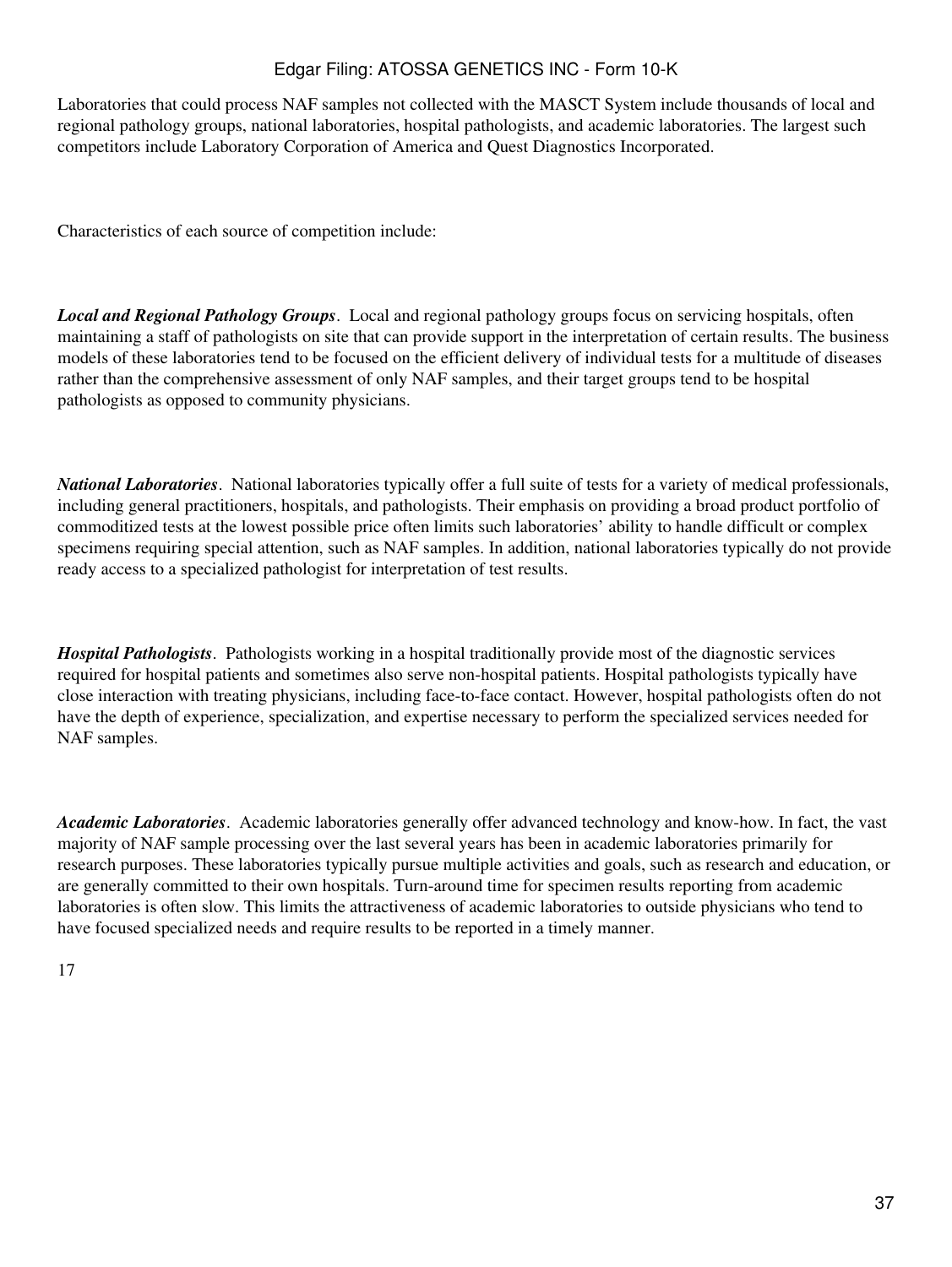*Alternative Diagnostic Tools*. We also anticipate that the MASCT System will face challenges in market adoption due to the reliance of physicians and other medical professionals on existing diagnostic tools for breast cancer, including mammograms, ultrasound examinations, magnetic resonance imaging, or MRI, fine needle aspiration and core biopsies, among others. These methods are currently more widely used and accepted by physicians, and may continue to be more widely used than our proposed products and services because they are currently reimbursed by third-party payors. In addition, physicians and other medical professionals may view the MASCT System as a screening tool for existing breast cancer, like mammography, rather than as an adjunctive procedure to mammography. As a result, the MASCT System could be deemed to compete directly with mammography, an established procedure, which could impair market adoption of the MASCT System. The advantages of the MASCT System compared to ultrasound, mammography, or magnetic resonance imaging include obtaining cytology and molecular information, the ease and simplicity of the procedure, and the cost, especially compared to MRI. The disadvantages of the MASCT System compared to ultrasound, mammography, and MRI include a lower sensitivity to detection of cancer. The advantage of the MASCT System compared to fine needle aspiration and core biopsies include the ease and simplicity of the procedure, the cost, and the patient comfort. The disadvantages of the MASCT System compared to fine needle aspiration and core biopsies include the reduced sample size and the consequent limitation of the range of molecular studies that can be conducted.

In addition to facing competition with respect to our MASCT System and the processing of collected NAF samples, we also face competition regarding our ArgusCYTE diagnostic test. The detection and analysis of circulating tumor cells, or CTCs, in the blood of patients with breast cancer is an active area of medical research, and many companies and academic research institutes that have substantially greater financial and research resources than we do are involved in such detection and analysis. For example, The Massachusetts General Hospital, Harvard Medical School, received a multimillion dollar grant from Stand Up To Cancer in 2009 for a CTC chip to diagnose cancer. Additionally, Johnson & Johnson markets an FDA-cleared test for breast cancer CTCs and Clariant Laboratories, a GE Healthcare company, also markets a breast cancer CTC test.

#### **Information Systems**

We have acquired and implemented a third-party pathology laboratory report management system that supports our operations and physician services. Our information systems, to the extent such systems hold or transmit patient medical information, are believed to operate in compliance with state and federal laws and regulations relating to the privacy and security of patient medical information, including a comprehensive federal law and regulations referred to as HIPAA. While we have endeavored to establish our information systems to be compliant with such laws, including HIPAA, such laws are complex and subject to interpretation.

#### **Government Regulation**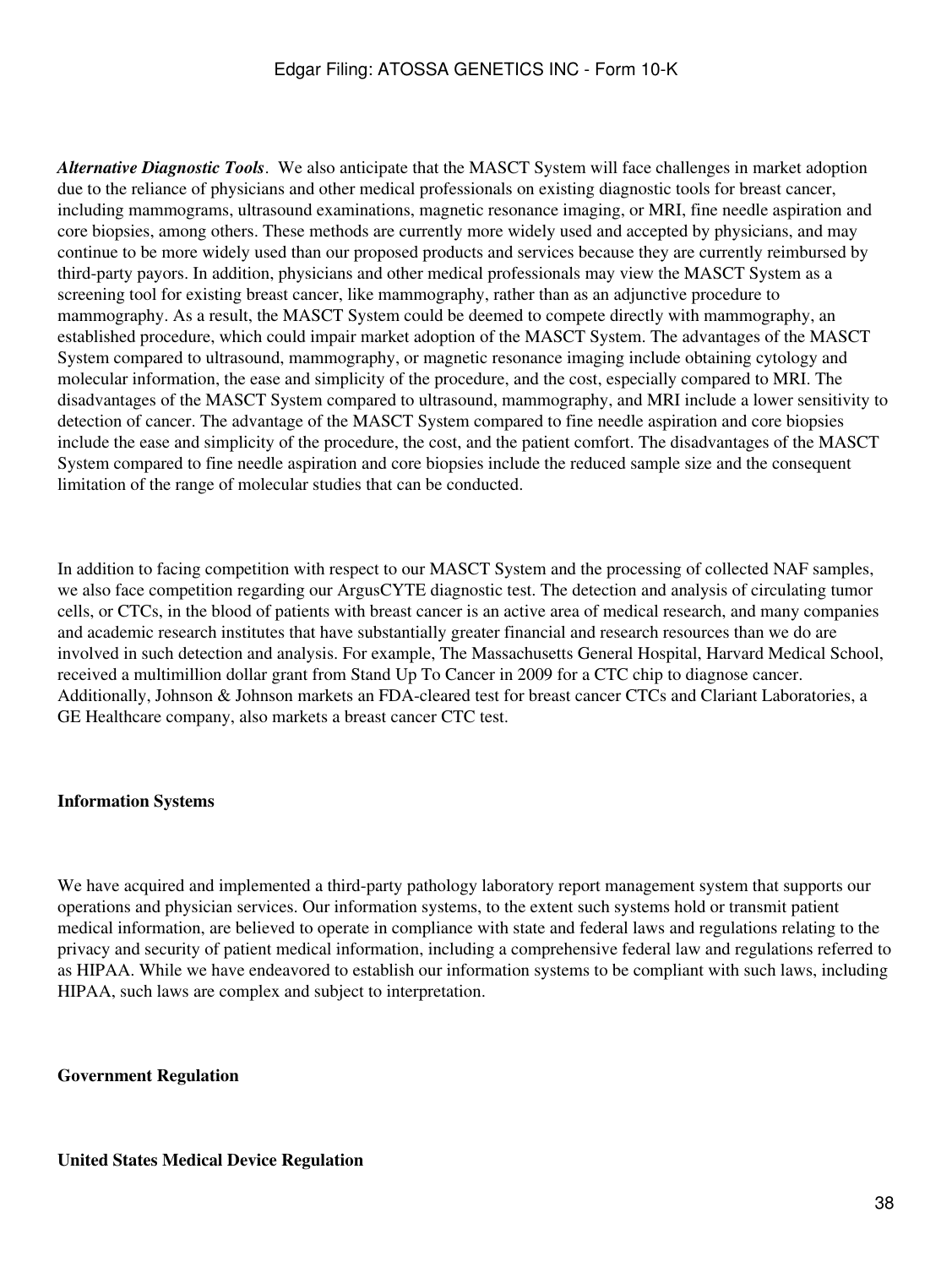The Federal Food, Drug, and Cosmetic Act, or FDCA, and the FDA's implementing regulations, govern registration and listing, manufacturing, labeling, storage, advertising and promotion, sales and distribution, and post-market surveillance. Medical devices and their manufacturers are also subject to inspection by the FDA. The FDCA, supplemented by other federal and state laws, also provides civil and criminal penalties for violations of its provisions. We manufacture and market a medical device that is regulated by the FDA, comparable state agencies and regulatory bodies in other countries. We also operate a clinical and diagnostic laboratory which uses reagents and test kits some of which are regulated medical devices.

The FDA classifies medical devices into one of three classes (Class I, II or III) based on the degree of risk the FDA determines to be associated with a device and the extent of control deemed necessary to ensure the device's safety and effectiveness. Devices requiring fewer controls because they are deemed to pose lower risk are placed in Class I or II. Class I devices are deemed to pose the least risk and are subject only to general controls applicable to all devices, such as requirements for device labeling, premarket notification, and adherence to the FDA's current good manufacturing practice requirements, as reflected in its QSR. Most pathology staining kits, reagents, and routine antibody-based immunohistochemistry protocols which we intend to use initially are Class I devices. Class II devices are intermediate risk devices that are subject to general controls and may also be subject to special controls such as performance standards, product-specific guidance documents, special labeling requirements, patient registries or postmarket surveillance. The MASCT System is a Class II device. Class III devices are those for which insufficient information exists to assure safety and effectiveness solely through general or special controls, and include life-sustaining, life-supporting, or implantable devices, and devices not "substantially equivalent" to a device that is already legally marketed.

Most Class I devices, including the laboratory staining kits and reagents we use, and some Class II devices are exempted by regulation from the 510(k) clearance requirement and can be marketed without prior authorization from FDA. Class I and Class II devices that have not been so exempted are eligible for marketing through the 510(k) clearance pathway. By contrast, devices placed in Class III generally require premarket approval, or PMA, approval prior to commercial marketing. To obtain 510(k) clearance for a medical device, an applicant must submit a premarket notification to the FDA demonstrating that the device is "substantially equivalent" to a predicate device legally marketed in the United States. A device is substantially equivalent if, with respect to the predicate device, it has the same intended use and (i) the same technological characteristics, or (ii) has different technological characteristics and the information submitted demonstrates that the device is as safe and effective as a legally marketed device and does not raise different questions of safety or effectiveness. A showing of substantial equivalence sometimes, but not always, requires clinical data. In the case of the MASCT System, a clinical trial was conducted. Generally, the 510(k) clearance process can exceed 90 days and may extend to a year or more. After a device has received 510(k) clearance for a specific intended use, any modification that could significantly affect its safety or effectiveness, such as a significant change in the design, materials, method of manufacture or intended use, will require a new 510(k) clearance or (if the device as modified is not substantially equivalent to a legally marketed predicate device) PMA approval. While the determination as to whether new authorization is needed is initially left to the manufacturer, the FDA may review this determination and evaluate the regulatory status of the modified product at any time and may require the manufacturer to cease marketing and recall the modified device until 510(k) clearance or PMA approval is obtained. The manufacturer may also be subject to significant regulatory fines or penalties.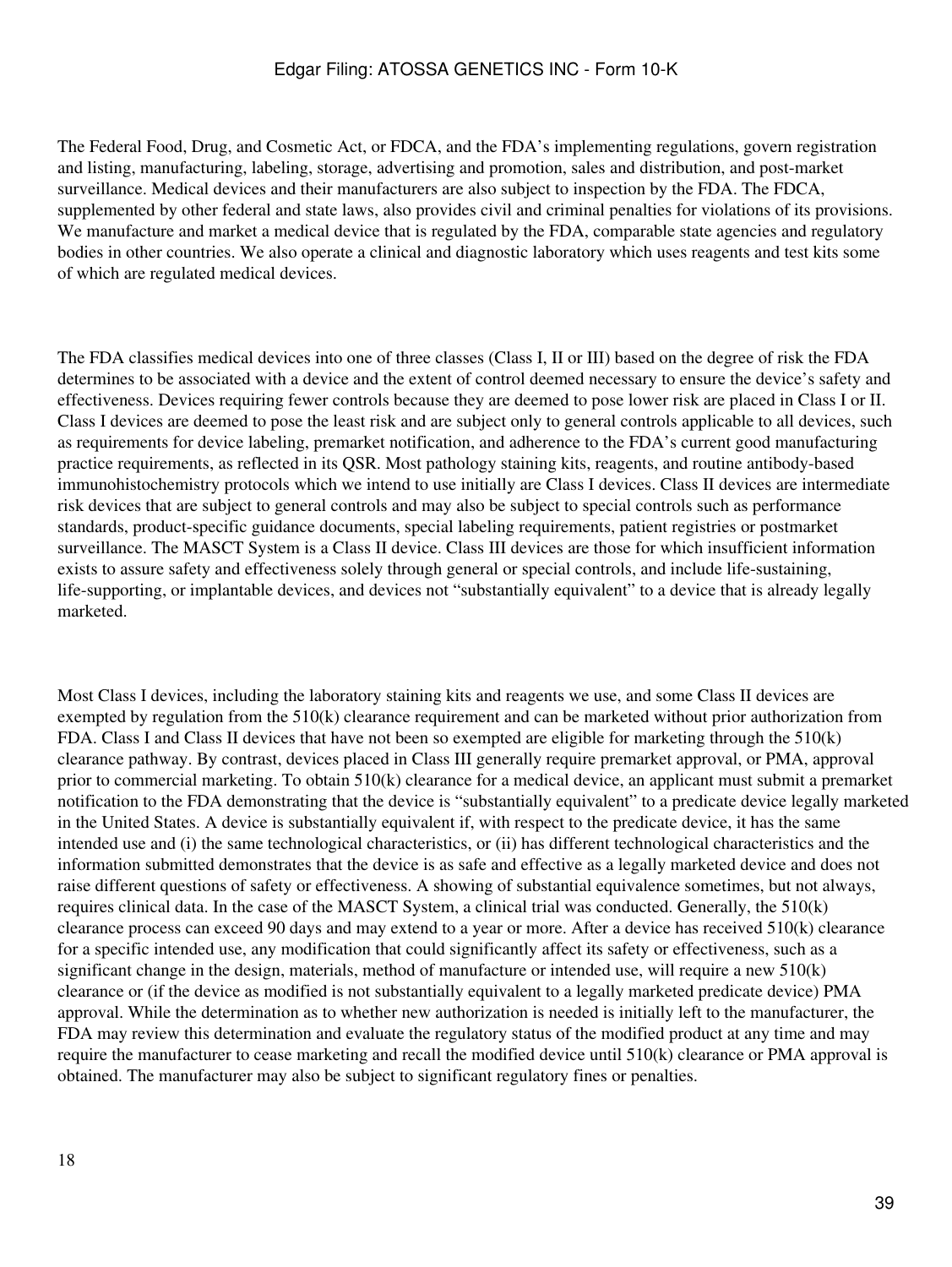All clinical trials must be conducted in accordance with regulations and requirements collectively known as Good Clinical Practice, or GCP. GCPs include the FDA's Investigational Device Exemption, or IDE, regulations, which describe the conduct of clinical trials with medical devices, including the recordkeeping, reporting and monitoring responsibilities of sponsors and investigators, and labeling of investigation devices. They also prohibit promotion, test marketing, or commercialization of an investigational device, and any representation that such a device is safe or effective for the purposes being investigated. GCPs also include FDA's regulations for institutional review board approval and for protection of human subjects (informed consent), as well as disclosure of financial interests by clinical investigators.

Required records and reports are subject to inspection by the FDA. The results of clinical testing may be unfavorable or, even if the intended safety and effectiveness success criteria are achieved, may not be considered sufficient for the FDA to grant approval or clearance of a product. The commencement or completion of clinical trials, if any, that the Company may sponsor, may be delayed or halted, or be inadequate to support approval of a PMA application or clearance of a premarket notification for numerous reasons, including, but not limited to, the following:

previously approved protocol or trial that requires approval), or place a clinical trial on hold; the FDA or other regulatory authorities do not approve a clinical trial protocol or a clinical trial (or a change to a

patients do not enroll in clinical trials or follow up at the rate expected;

· changes to its trial protocol; institutional review boards and third-party clinical investigators may delay or reject the Company's trial protocol or

· schedule or consistent with the clinical trial protocol, investigator agreements, good clinical practices or other FDA third-party clinical investigators decline to participate in a trial or do not perform a trial on the Company's anticipated requirements;

· third-party organizations do not perform data collection and analysis in a timely or accurate manner; regulatory inspections of clinical trials or manufacturing facilities, which may, among other things, require the Company to undertake corrective action or suspend or terminate its clinical trials;

· changes in governmental regulations or administrative actions;

· the interim or final results of the clinical trial are inconclusive or unfavorable as to safety or effectiveness; and

· the FDA concludes that the Company's trial design is inadequate to demonstrate safety and effectiveness.

After a device is approved and placed in commercial distribution, numerous regulatory requirements apply. These include:

establishment registration and device listing;

· the QSR, which requires manufacturers to follow design, testing, control, documentation and other quality assurance procedures;

labeling regulations, which prohibit the promotion of products for unapproved or "off-label" uses and impose other restrictions on labeling;

· caused or contributed to a death or serious injury or malfunctioned in a way that would likely cause or contribute to a medical device reporting regulations, which require that manufacturers report to the FDA if a device may have death or serious injury if malfunctions were to recur; and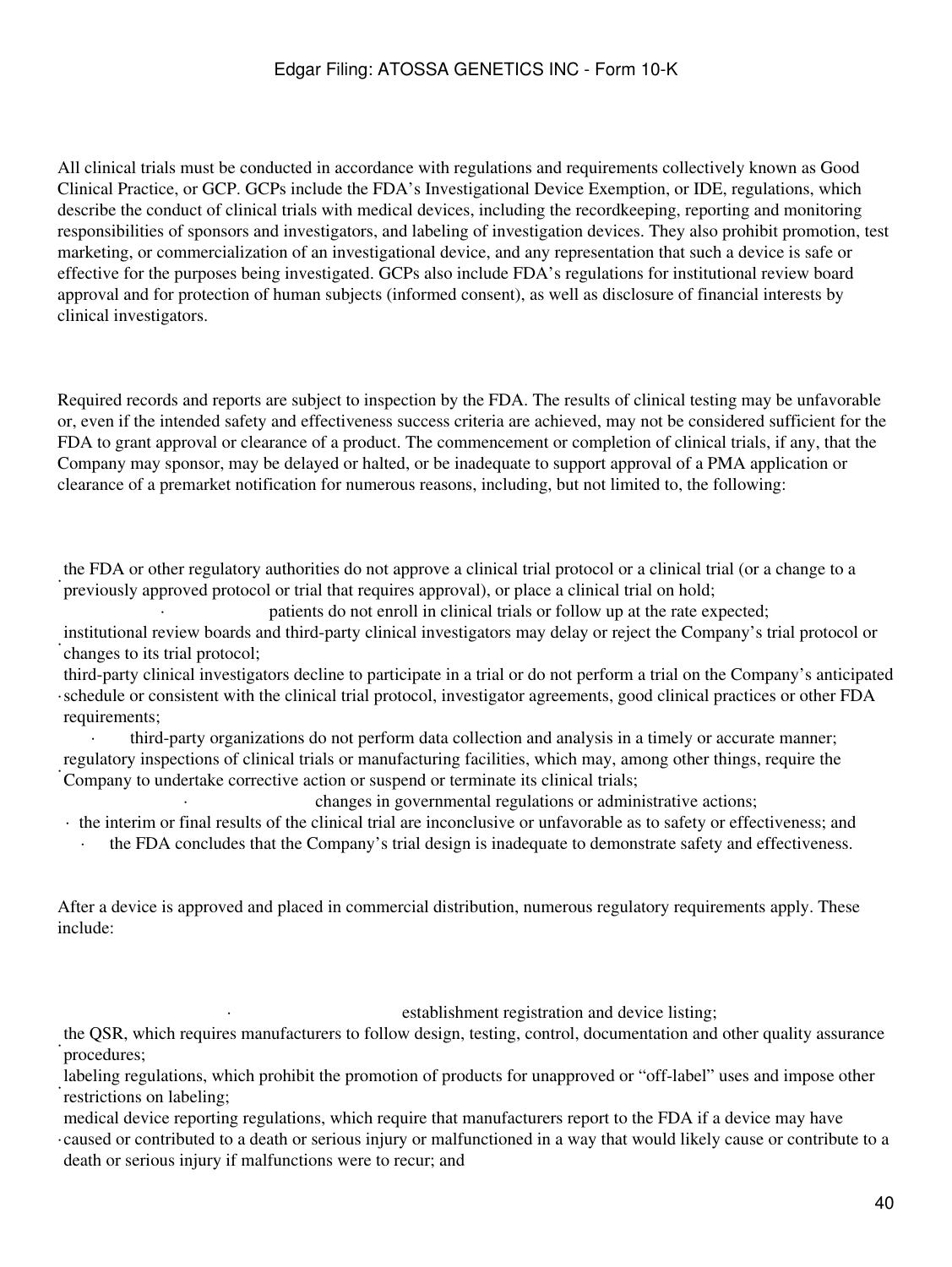· and product recalls or removals if undertaken to reduce a risk to health posed by the device or to remedy a violation corrections and removal reporting regulations, which require that manufacturers report to the FDA field corrections of the FDCA caused by the device that may present a risk to health.

The FDA enforces regulatory requirements by conducting periodic, announced and unannounced inspections and market surveillance. Inspections may include the manufacturing facilities of our subcontractors. Failure to comply with applicable regulatory requirements, including those applicable to the conduct of our clinical trials, can result in enforcement action by the FDA, which may lead to any of the following sanctions:

| warning letters or untitled letters;<br>$\bullet$                           |
|-----------------------------------------------------------------------------|
| fines and civil penalties;<br>$\bullet$                                     |
| unanticipated expenditures;<br>$\bullet$                                    |
| delays in clearing or approving or refusal to clear or approve products;    |
| withdrawal or suspension of FDA clearance;<br>٠                             |
| product recall or seizure;<br>$\bullet$                                     |
| orders for physician notification or device repair, replacement, or refund; |
| production interruptions;<br>٠                                              |
| operating restrictions;<br>$\bullet$                                        |
|                                                                             |

19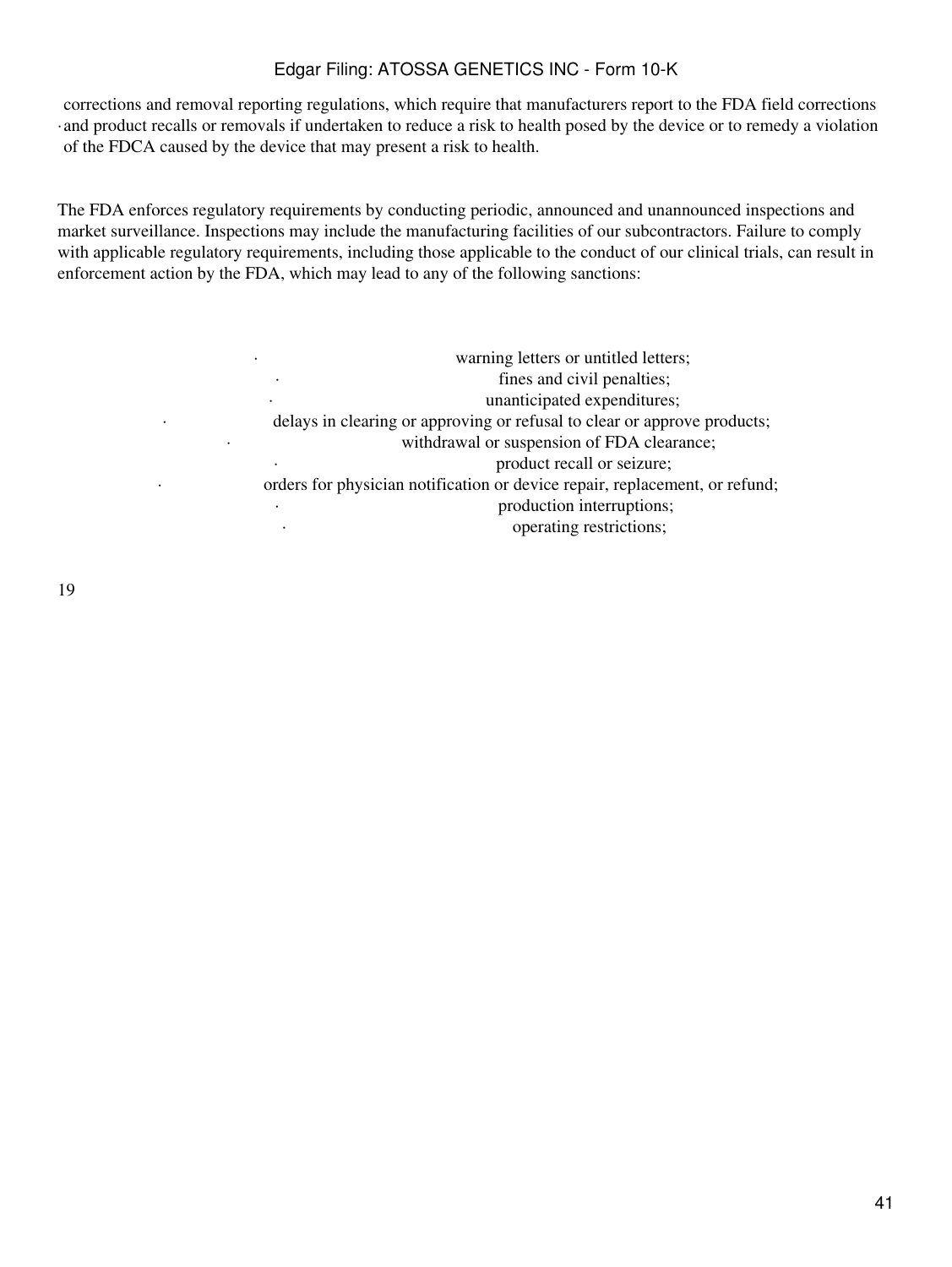injunctions; and criminal prosecution.

We and our contract manufacturers, specification developers and suppliers are also required to manufacture the MASCT and Microcatheter Systems in compliance with current Good Manufacturing Practice requirements set forth in the QSR. The QSR requires a quality system for the design, manufacture, packaging, labeling, storage, installation and servicing of marketed devices, and includes extensive requirements with respect to quality management and organization, device design, buildings, equipment, purchase and handling of components, production and process controls, packaging and labeling controls, device evaluation, distribution, installation, complaint handling, servicing and record keeping. The FDA enforces the QSR through periodic announced and unannounced inspections that may include the manufacturing facilities of our subcontractors. If the FDA believes we or any of our contract manufacturers or regulated suppliers is not in compliance with these requirements, it can shut down our manufacturing operations, require recall of the MASCT System, refuse to clear or approve new marketing applications, institute legal proceedings to detain or seize products, enjoin future violations, or assess civil and criminal penalties against us or our officers or other employees. Any such action by the FDA would have a material adverse effect on our business.

We received a Warning Letter ("Letter") from the FDA on February 21, 2013, regarding our MASCT System and MASCT System Collection Test (together, the "System"). The Letter arose from certain FDA findings during a July 2012 inspection, to which we responded in August 2012, explaining why we believed we are in compliance with applicable regulations and/or were implementing changes responsive to the findings of the FDA inspection. The FDA alleges in the Letter that following 510(k) clearance we changed the System in a manner that requires submission of an additional 510(k) notification to the FDA. Specifically, the FDA observes that the Instructions For Use (IFU) in the original 510(k) submission stated that the user must "Wash the collection membrane with fixative solution into the collection vial…" and the current IFU states "…apply one spray of Saccomanno's Fixative to the collection membrane…" and that "this change fixes the NAF specimen to the filter paper rather than washing it into a collection vial." At the time that the changes were made we determined that a new  $510(k)$  was not required in accordance with the FDA's guidance document entitled "Deciding When to Submit a 510(k) for a Change to an Existing Device."

The Letter also raises certain issues with respect to our marketing of the System and our compliance with FDA Good Manufacturing Practices (cGMP) regulations, among other matters. If the FDA does not agree with our position concerning clearance of the System, we may be required to submit and receive clearance of a new 510(k) notice for the current form of the System or revert to marketing the System using the prior NAF processing method.

We responded to the Letter on March 13, 2013, indicating the current actions taken and the timing of commitments we have made for future actions. The FDA could direct other compliance-verification activities or take other actions in connection with matters raised in the Letter, related to our response, and in connection with other matters that the FDA could identify in the future. Until these issues are resolved we may be subject to additional regulatory action by the FDA, and any such actions could disrupt our ongoing business and operations. Our business will be adversely affected if we cannot timely resolve the matters raised in the Letter, or other matters raised by the FDA, to the FDA's satisfaction or if we are not successful in continuing to market our existing System, reverting to marketing the System using the prior NAF processing method or obtaining an additional 510(k) clearance in a timely and cost-effective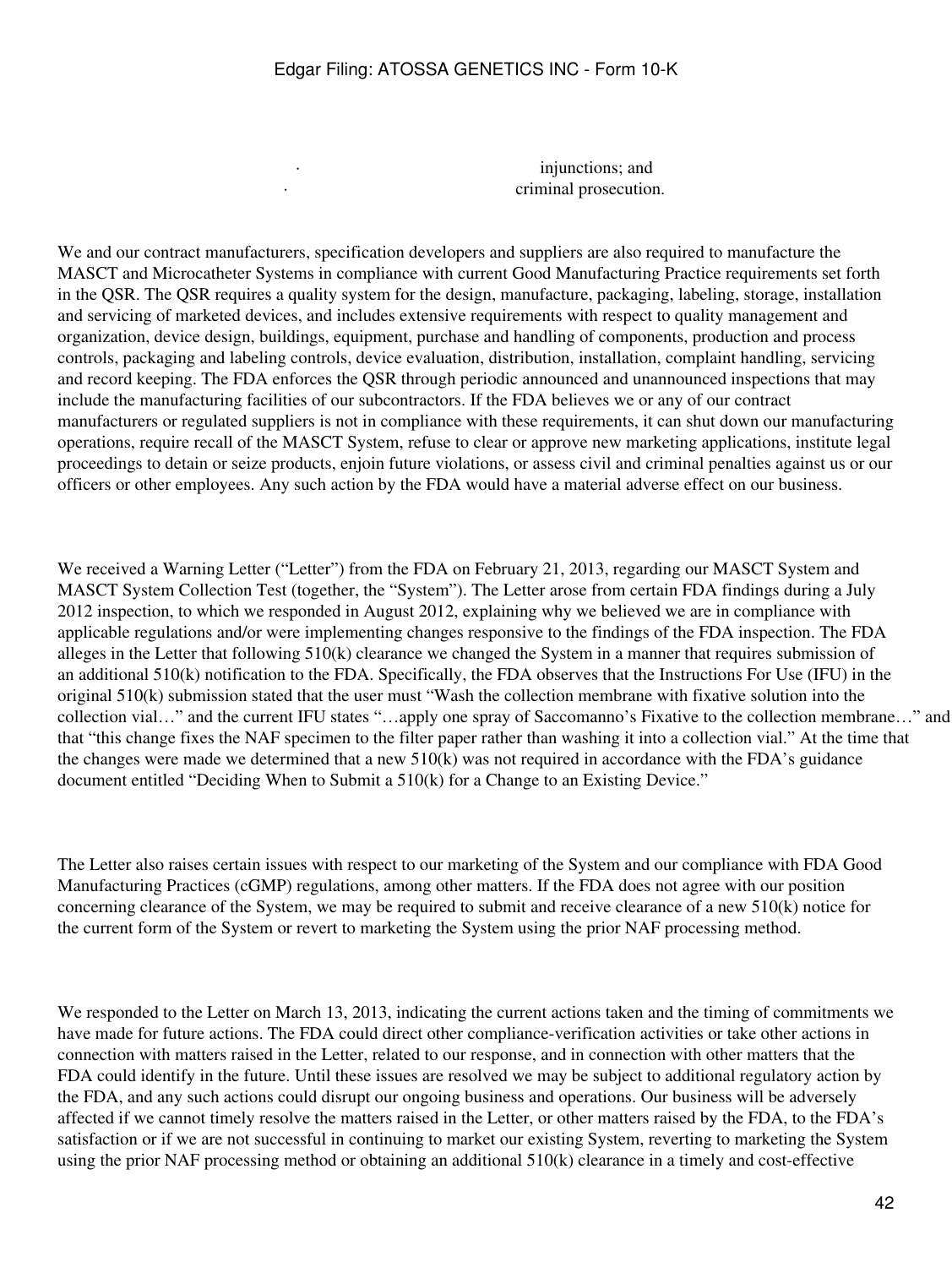manner.

We are reasonably confident in our responses to the FDA. Consequently, no provision or liability has been recorded as of December 31, 2012 as a result of the Letter. However, it is at least reasonably possible that our estimate of related liability may change in the near term. Any payments by reason of an adverse determination in this matter will be charged to earnings in the period of determination.

## **CLIA and State Regulation**

As a provider of cytology and molecular diagnostic services, we are required to hold certain federal, state and local licenses, certifications, and permits. Under CLIA, we are required to hold a certificate applicable to the type of work we perform and to comply with certain CLIA-imposed standards. CLIA regulates all laboratories by requiring they be certified by the federal government and comply with various operational, personnel, facilities administration, quality, and proficiency requirements intended to ensure that laboratory testing services are accurate, reliable, and timely. CLIA does not preempt state laws that are more stringent than federal law.

To obtain and renew our CLIA certificates, which we are required to renew every two years, we will be regularly subject to survey and inspection to assess compliance with program standards and may be subject to additional random inspections. Standards for testing under CLIA are based on the level of complexity of the tests performed by the laboratory. Laboratories performing high complexity testing are required to meet more stringent requirements than laboratories performing less complex tests where a CLIA certificate is required. Both NAF cytology and molecular diagnostic testing are high complexity tests. CLIA certification is a prerequisite to be eligible for reimbursement under Medicare and Medicaid.

In addition to CLIA requirements, we are subject to various state laws. CLIA provides that a state may adopt laboratory regulations that are more stringent than those under federal law, and a number of states, including Washington, where the Company is located, have done so. The Washington State Medical Test Site, or MTS, Licensure law was passed in May 1989 to allow the state to regulate clinical laboratory testing. In October 1993, Washington became the first state to have its clinical laboratory licensure program judged by the CMS as equivalent to CLIA and was granted an exemption. In addition, New York, Maryland, Pennsylvania, Rhode Island, and California have implemented their own laboratory regulatory schemes. State laws may require that laboratory personnel meet certain qualifications, specify certain quality controls, or prescribe record maintenance requirements.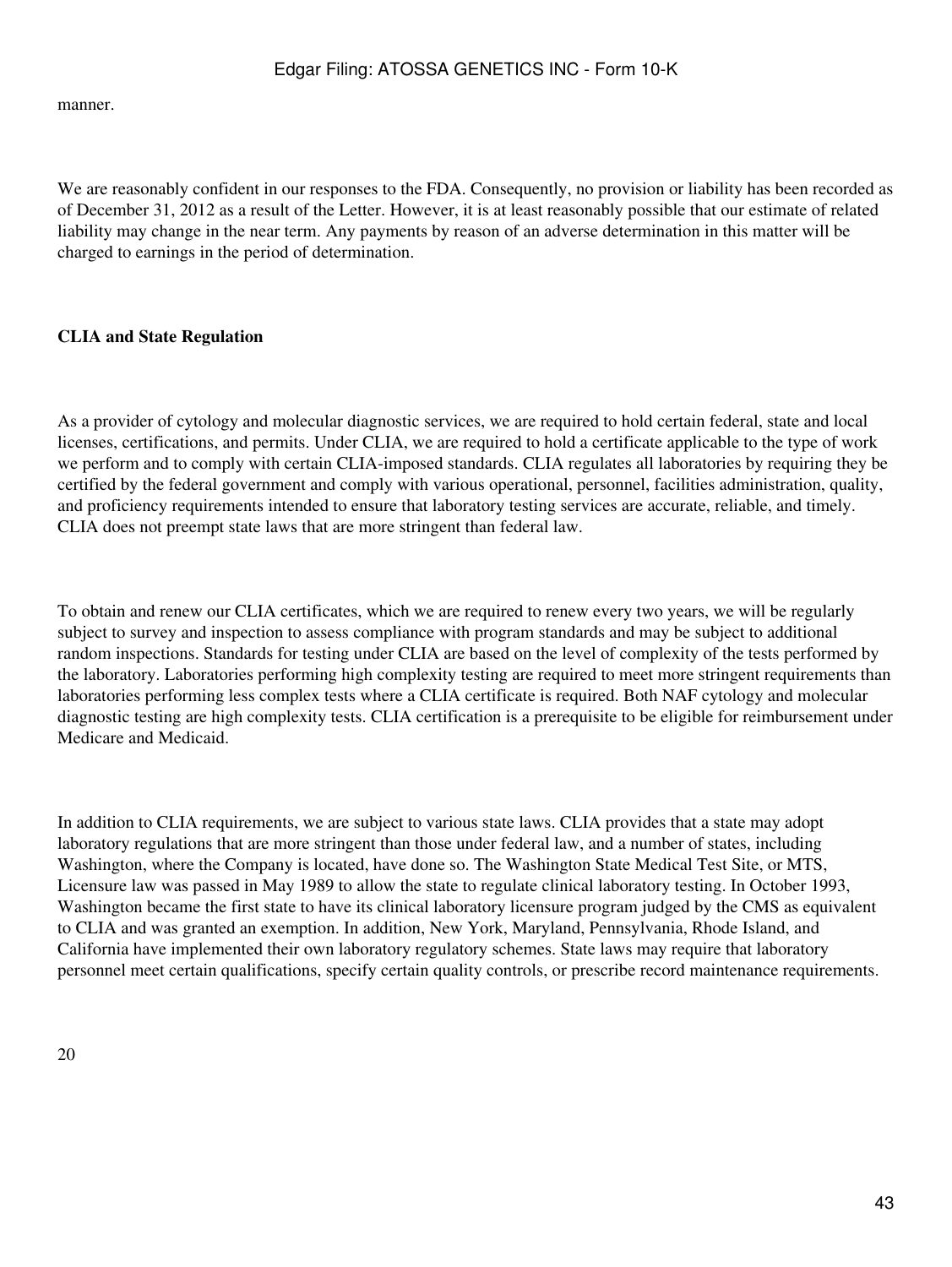### **Privacy and Security of Health Information and Personal Information; Standard Transactions**

We are subject to state and federal laws and implementing regulations relating to the privacy and security of the medical information of the patients it treats. The principal federal legislation is part of HIPAA. Pursuant to HIPAA, the Secretary of the Department of Health and Human Services, or HHS, has issued final regulations designed to improve the efficiency and effectiveness of the healthcare system by facilitating the electronic exchange of information in certain financial and administrative transactions, while protecting the privacy and security of the patient information exchanged. These regulations also confer certain rights on patients regarding their access to and control of their medical records in the hands of healthcare providers such as us.

Four principal regulations have been issued in final form: privacy regulations, security regulations, standards for electronic transactions, and the National Provider Identifier regulations. The HIPAA privacy regulations, which fully came into effect in April 2003, establish comprehensive federal standards with respect to the uses and disclosures of an individual's personal health information, referred to in the privacy regulations as "protected health information," by health plans, healthcare providers, and healthcare clearinghouses. We are a healthcare provider within the meaning of HIPAA. The regulations establish a complex regulatory framework on a variety of subjects, including:

· a specific authorization by the patient, including but not limited to treatment purposes, activities to obtain payment the circumstances under which uses and disclosures of protected health information are permitted or required without for services, and healthcare operations activities;

·a patient's rights to access, amend, and receive an accounting of certain disclosures of protected health information; · the content of notices of privacy practices for protected health information; and ·administrative, technical and physical safeguards required of entities that use or receive protected health information.

The federal privacy regulations, among other things, restrict our ability to use or disclose protected health information in the form of patient-identifiable laboratory data, without written patient authorization, for purposes other than payment, treatment, or healthcare operations (as defined by HIPAA) except for disclosures for various public policy purposes and other permitted purposes outlined in the privacy regulations. The privacy regulations provide for significant fines and other penalties for wrongful use or disclosure of protected health information, including potential civil and criminal fines and penalties. Although the HIPAA statute and regulations do not expressly provide for a private right of damages, we could incur damages under state laws to private parties for the wrongful use or disclosure of confidential health information or other private personal information.

We have implemented policies and practices that we believe brings us into compliance with the privacy regulations. However, the documentation and process requirements of the privacy regulations are complex and subject to interpretation. Failure to comply with the privacy regulations could subject us to sanctions or penalties, loss of business, and negative publicity.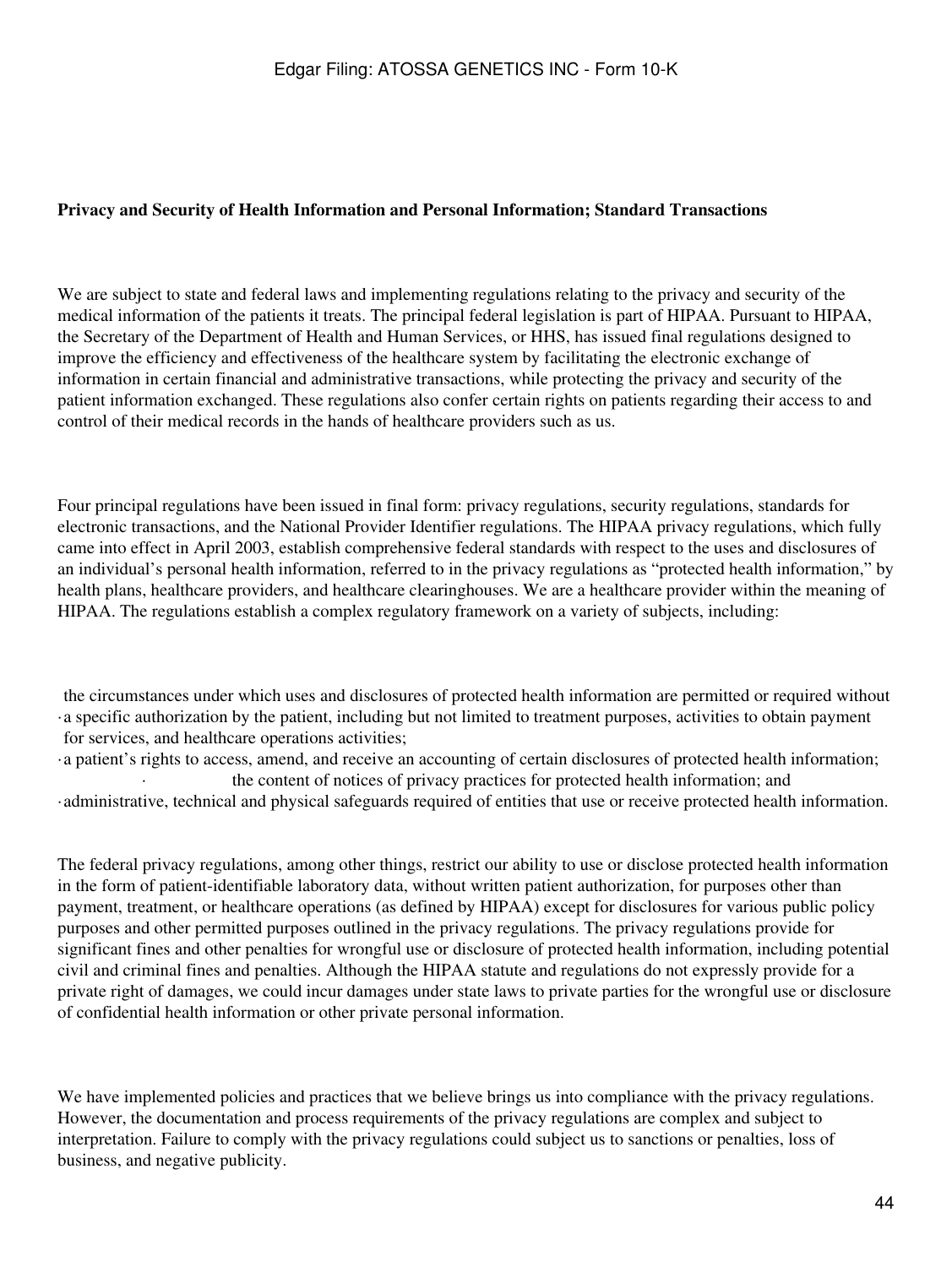The HIPAA privacy regulations establish a "floor" of minimum protection for patients as to their medical information and do not supersede state laws that are more stringent. Therefore, we are required to comply with both HIPAA privacy regulations and various state privacy laws. The failure to do so could subject us to regulatory actions, including significant fines or penalties, and to private actions by patients, as well as to adverse publicity and possible loss of business. In addition, federal and state laws and judicial decisions provide individuals with various rights for violation of the privacy of their medical information by healthcare providers such as us.

The final HIPAA security regulations, which establish detailed requirements for physical, administrative, and technical measures for safeguarding protected health information in electronic form, became effective on April 21, 2005. We have employed what we consider to be a reasonable and appropriate level of physical, administrative and technical safeguards for patient information. Failure to comply with the security regulations could subject us to sanctions or penalties and negative publicity.

The final HIPAA regulations for electronic transactions, referred to as the transaction standards, establish uniform standards for certain specific electronic transactions and code sets and mandatory requirements as to data form and data content to be used in connection with common electronic transactions, such as billing claims, remittance advices, enrollment, and eligibility. We have outsourced to a third-party vendor the handling of our billing and collection transactions, to which the transaction standards apply. Failure of the vendor to properly conform to the requirements of the transaction standards could, in addition to possible sanctions and penalties, result in payors not processing transactions submitted on our behalf, including claims for payment.

The HIPAA regulations on adoption of national provider identifiers, or NPI, required healthcare providers to adopt new, unique identifiers for reporting on claims transactions submitted after May 23, 2007. We intend to obtain NPIs for our laboratory facilities and pathologists so that we can report NPIs to Medicare, Medicaid, and other health plans.

The healthcare information of our patients includes social security numbers and other personal information that are not of an exclusively medical nature. The consumer protection laws of a majority of states now require organizations that maintain such personal information to notify each individual if their personal information is accessed by unauthorized persons or organizations, so that the individuals can, among other things, take steps to protect themselves from identity theft. The costs of notification and the adverse publicity can both be significant. Failure to comply with these state consumer protection laws can subject a company to penalties that vary from state to state, but may include significant civil monetary penalties, as well as to private litigation and adverse publicity. California recently enacted legislation that expanded its version of a notification law to cover improper access to medical information generally, and other states may follow suit.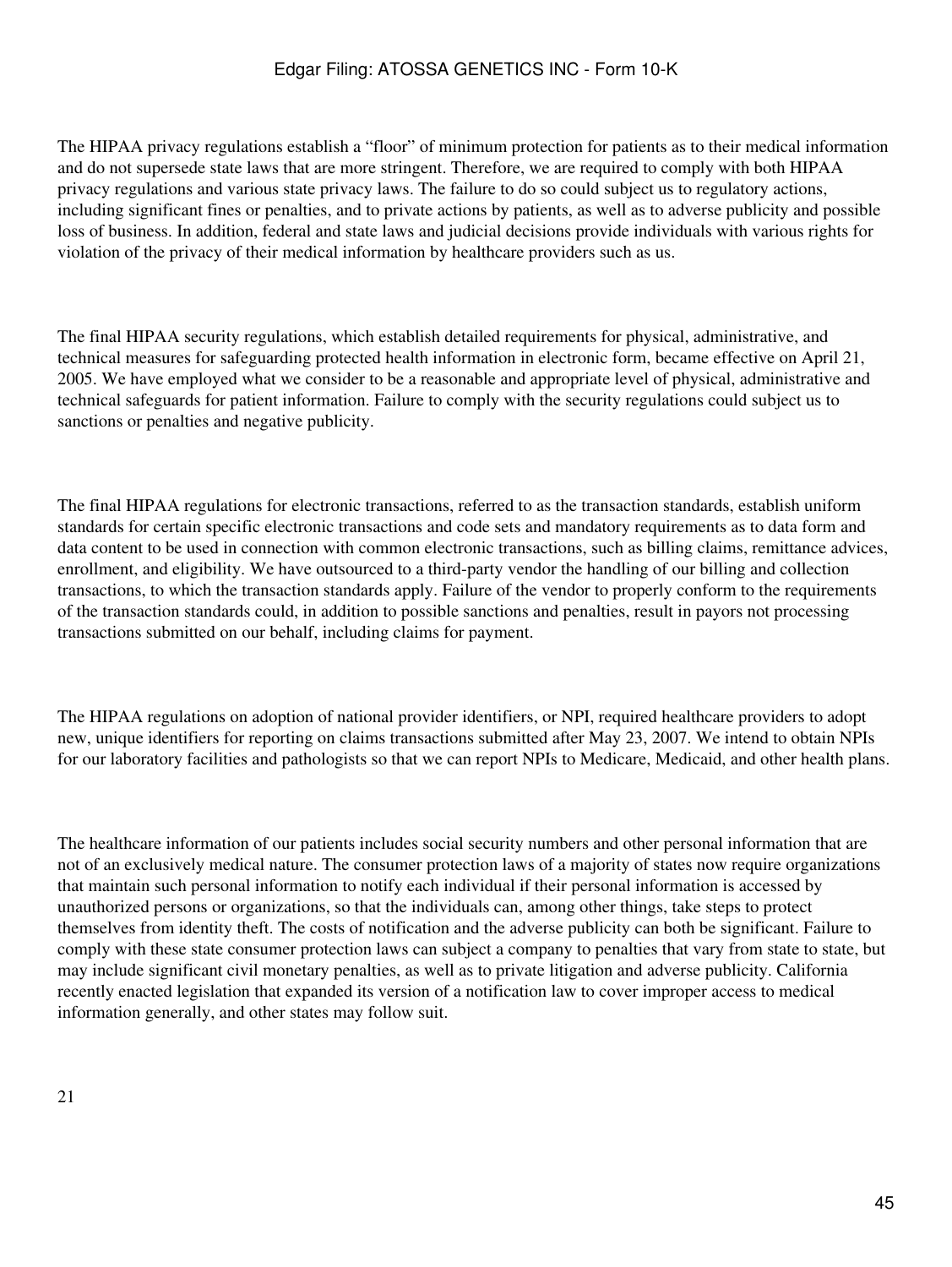#### **Federal and State Fraud and Abuse Laws**

The federal healthcare Anti-Kickback Statute prohibits, among other things, knowingly and willfully offering, paying, soliciting, or receiving remuneration to induce referrals or in return for purchasing, leasing, ordering, or arranging for the purchase, lease, or order of any healthcare item or service reimbursable under a governmental payor program. The definition of "remuneration" has been broadly interpreted to include anything of value, including gifts, discounts, the furnishing of supplies or equipment, credit arrangements, payments of cash, waivers of payments, ownership interests, opportunity to earn income, and providing anything at less than its fair market value. The Anti-Kickback Statute is broad, and it prohibits many arrangements and practices that are lawful in businesses outside of the healthcare industry. Recognizing that the Anti-Kickback Statute is broad and may technically prohibit many innocuous or beneficial arrangements within the healthcare industry, HHS has issued a series of regulatory "safe harbors." These safe harbor regulations set forth certain provisions that, if met, will provide healthcare providers and other parties with an affirmative defense against prosecution under the federal Anti-Kickback Statute. Although full compliance with these provisions ensures against prosecution under the federal Anti-Kickback Statute, the failure of a transaction or arrangement to fit within a specific safe harbor does not necessarily mean that the transaction or arrangement is illegal or that prosecution under the federal Anti-Kickback Statute will be pursued.

From time to time, the Office of Inspector General, or OIG, issues alerts and other guidance on certain practices in the healthcare industry. In October 1994, the OIG issued a Special Fraud Alert on arrangements for the provision of clinical laboratory services. The Fraud Alert set forth a number of practices allegedly engaged in by some clinical laboratories and healthcare providers that raise issues under the "fraud and abuse" laws, including the Anti-Kickback Statute. These practices include: (i) laboratories providing employees to furnish valuable services for physicians (other than collecting patient specimens for testing for the laboratory) that are typically the responsibility of the physicians' staff; (ii) providing free testing to a physician's managed care patients in situations where the referring physicians benefit from such reduced laboratory utilization; (iii) providing free pick-up and disposal of bio-hazardous waste for physicians for items unrelated to a laboratory's testing services; (iv) providing general-use facsimile machines or computers to physicians that are not exclusively used in connection with the laboratory services; and (v) providing free testing for healthcare providers, their families, and their employees (professional courtesy testing).

The OIG emphasized in the Special Fraud Alert that when one purpose of an arrangement is to induce referrals of program-reimbursed laboratory testing, both the clinical laboratory and the healthcare provider, or physician, may be liable under the Anti-Kickback Statute, and may be subject to criminal prosecution and exclusion from participation in the Medicare and Medicaid programs.

Another issue about which the OIG has expressed concern involves the provision of discounts on laboratory services billed to customers in return for the referral of more lucrative federal healthcare program business. In a 1999 Advisory Opinion, the OIG concluded that a proposed arrangement whereby a laboratory would offer physicians significant discounts on non-federal healthcare program laboratory tests might violate the Anti-Kickback Statute. The OIG reasoned that the laboratory could be viewed as providing such discounts to the physician in exchange for referrals by the physician of business to be billed by the laboratory to Medicare at non-discounted rates. The OIG indicated that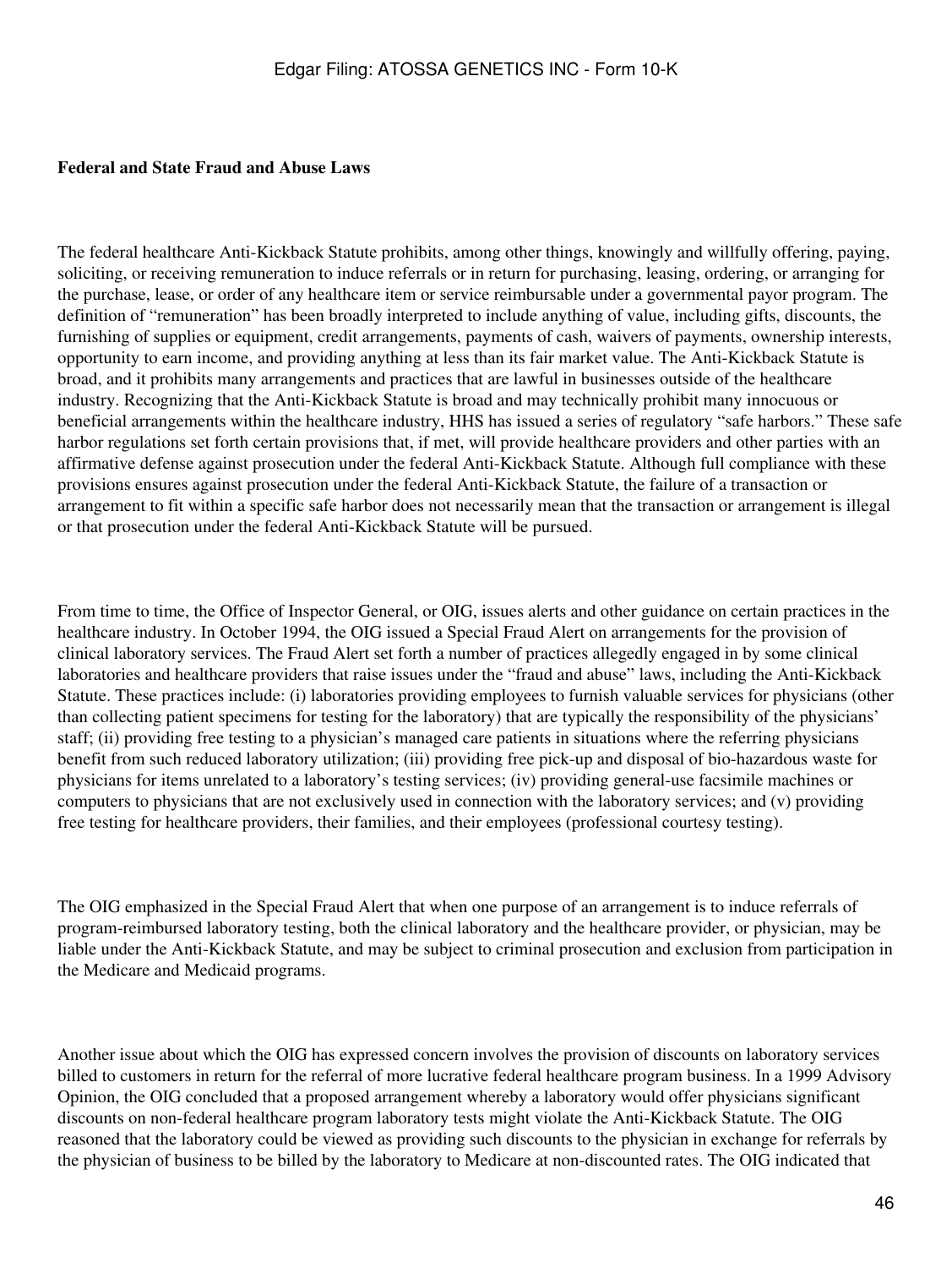the arrangement would not qualify for protection under the discount safe harbor because Medicare and Medicaid would not get the benefit of the discount. Subsequently, in a year 2000 correspondence, the OIG stated that the Anti-Kickback Statute may be violated if there were linkage between the discount offered to the physician and the physician's referrals of tests covered under a federal healthcare program that would be billed by the laboratory directly. Where there was evidence of such linkage, the arrangement would be considered "suspect" if the charge to the physician was below the laboratory's "average fully loaded costs" of the test.

Generally, arrangements that would be considered suspect, and possible violations under the Anti-Kickback Statute, include arrangements between a clinical laboratory and a physician (or related organizations or individuals) in which the laboratory would (1) provide items or services to the physician or other referral source without charge, or for amounts that are less than their fair market value; (2) pay the physician or other referral source amounts that are in excess of the fair market value of items or services that were provided; or (3) enter into an arrangement with a physician or other entity because it is a current or potential referral source. HIPAA also applies to fraud and false statements. HIPAA created two new federal crimes: healthcare fraud and false statements relating to healthcare matters. The healthcare fraud statute prohibits knowingly and willfully executing a scheme to defraud any healthcare benefit program, including private payors. A violation of this statute is a felony and may result in fines, imprisonment, or exclusion from governmental payor programs such as the Medicare and Medicaid programs. The false statements statute prohibits knowingly and willfully falsifying, concealing, or covering up a material fact or making any materially false, fictitious, or fraudulent statement in connection with the delivery of or payment for healthcare benefits, items, or services, as well as the retention of any overpayment. A violation of this statute is a felony and may result in fines or imprisonment or exclusion from governmental payor programs.

#### **Physician Referral Prohibitions**

Under a federal law directed at "self-referral," commonly known as the Stark Law, prohibitions exist, with certain exceptions, on Medicare and Medicaid payments for laboratory tests referred by physicians who personally, or through a family member, have an investment interest in, or a compensation arrangement with, the laboratory performing the tests. A person who engages in a scheme to circumvent the Stark Law's referral prohibition may be fined up to \$100,000 for each such arrangement or scheme. In addition, any person who presents or causes to be presented a claim to the Medicare or Medicaid programs in violation of the Stark Law is subject to civil monetary penalties of up to \$15,000 per bill submission, an assessment of up to three times the amount claimed, and possible exclusion from participation in federal governmental payor programs. Bills submitted in violation of the Stark Law may not be paid by Medicare or Medicaid, and any person collecting any amounts with respect to any such prohibited bill is obligated to refund such amounts.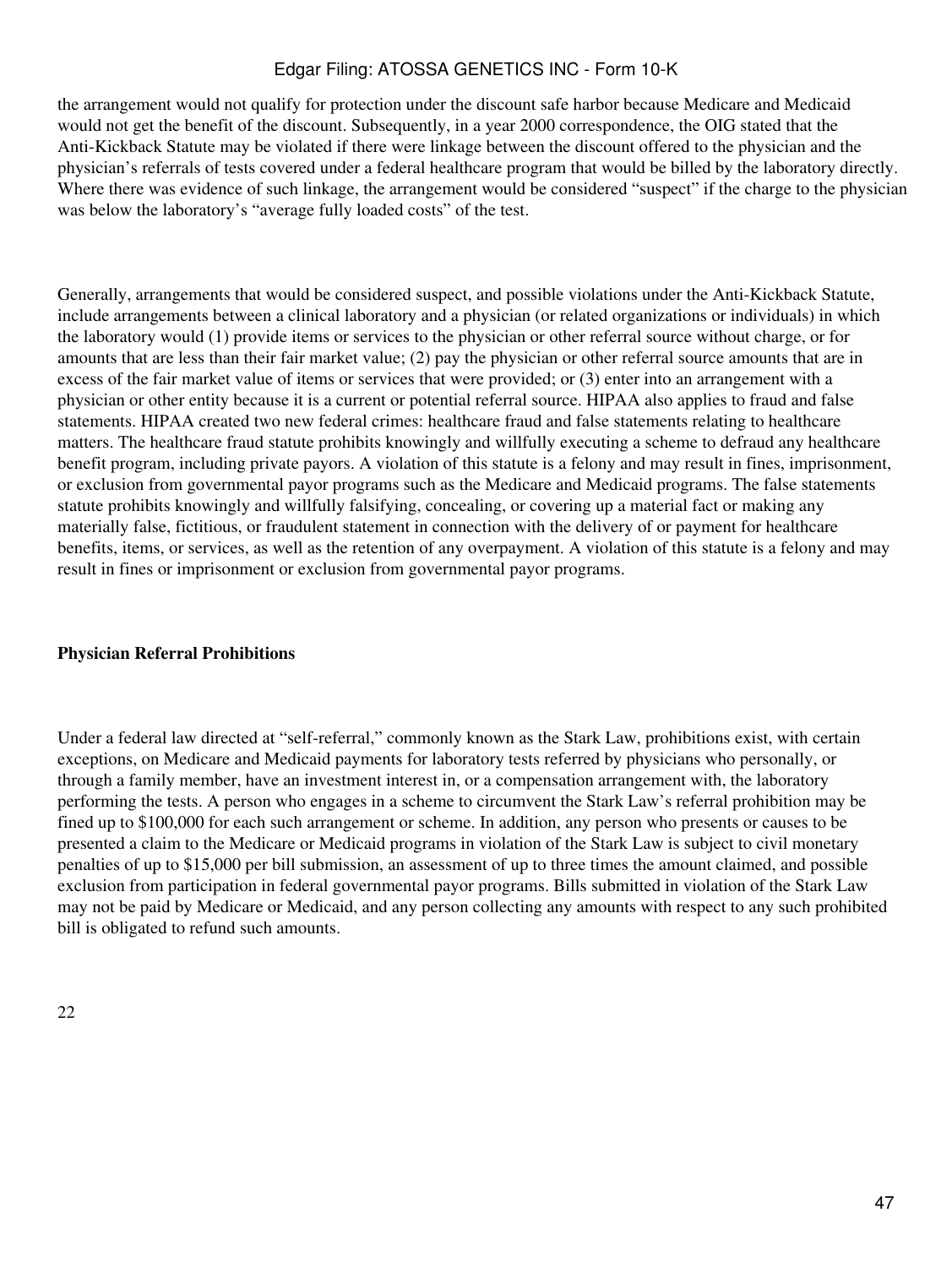Any arrangement between a laboratory and a physician or physicians' practice that involves remuneration will prohibit the laboratory from obtaining payment for services resulting from the physicians' referrals, unless the arrangement is protected by an exception to the self-referral prohibition or a provision stating that the particular arrangement would not result in remuneration. Among other things, a laboratory's provision of any item, device, or supply to a physician would result in a Stark Law violation unless it was used only to collect, transport, process, or store specimens for the laboratory, or was used only to order tests or procedures or communicate related results. This may preclude a laboratory's provision of fax machines and computers that may be used for unrelated purposes. Most arrangements involving physicians that would violate the Anti-Kickback Statute would also violate the Stark Law. Many states also have "self-referral" and other laws that are not limited to Medicare and Medicaid referrals. These laws may prohibit arrangements which are not prohibited by the Stark Law, such as a laboratory's placement of a phlebotomist in a physician's office to collect specimens for the laboratory. Finally, recent amendments to these laws require self-disclosure of violations by providers.

#### **Discriminatory Billing Prohibition**

In response to competitive pressures, we will be increasingly required to offer discounted pricing arrangements to managed care payors and physicians and other referral services. Discounts to referral sources raise issues under the Anti-Kickback Statute. Any discounted charge below the amount that Medicare or Medicaid would pay for a service also raises issues under Medicare's discriminatory billing prohibition. The Medicare statute permits the government to exclude a laboratory from participation in federal healthcare programs if it charges Medicare or Medicaid "substantially in excess" of its usual charges in the absence of "good cause." In 2000, the OIG stated in informal correspondence that the prohibition was violated only if the laboratory's charge to Medicare was substantially more than the "median non-Medicare/ — Medicaid charge." On September 15, 2003, the OIG issued a notice of proposed rulemaking addressing the statutory prohibition. Under the proposed rule, a provider's charge to Medicare or Medicaid would be considered "substantially in excess of [its] usual charges" if it was more than 120% of the provider's mean or median charge for the service. The proposed rule was withdrawn in June 2007. At that time, the OIG stated that it would continue to evaluate billing patterns of individuals and entities on a case-by-case basis.

#### **Corporate Practice of Medicine**

Our contractual relationships with the licensed healthcare providers are subject to regulatory oversight, mainly by state licensing authorities. In certain states, for example, limitations may apply to the relationship with the pathologists that we intend to employ or engage, particularly in terms of the degree of control that we exercise or have the power to exercise over the practice of medicine by those pathologists. A number of states, including New York, Texas, and California, have enacted laws prohibiting business corporations, such as us, from practicing medicine and employing or engaging physicians to practice medicine. These requirements are generally imposed by state law in the states in which we operate, vary from state to state, and are not always consistent among states. In addition, these requirements are subject to broad powers of interpretation and enforcement by state regulators. Some of these requirements may apply to us even if we do not have a physical presence in the state, based solely on the employment of a healthcare provider licensed in the state or the provision of services to a resident of the state. We believe that we operate in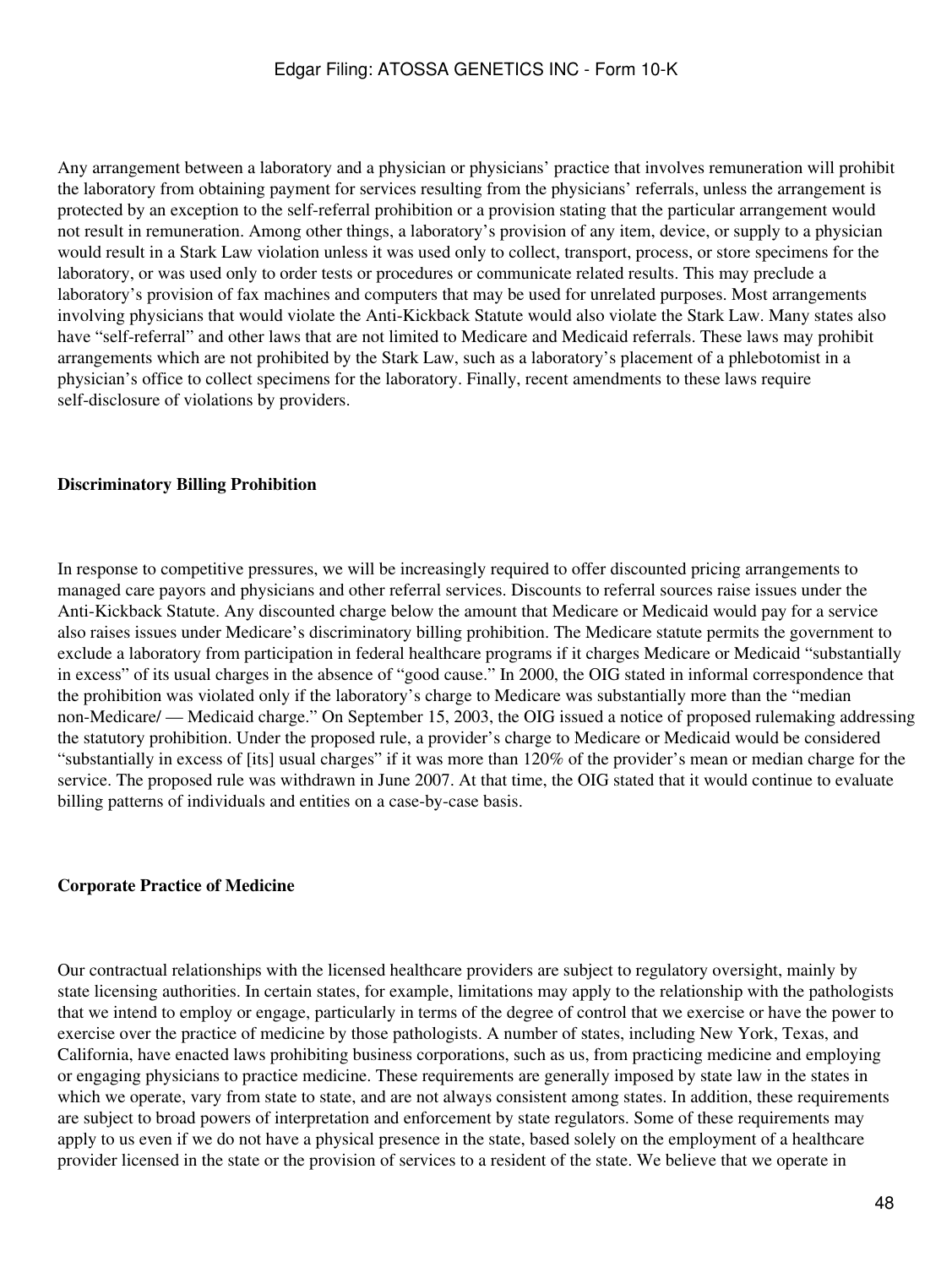material compliance with these requirements. However, failure to comply can lead to action against us and the licensed healthcare professionals that we employ, fines or penalties, receipt of cease and desist orders from state regulators, loss of healthcare professionals' licenses or permits, the need to make changes to the terms of engagement of those professionals that interfere with our business, and other material adverse consequences.

#### **State Laboratory Licensure**

We are certified by CLIA and have been licensed in the states of California, Florida, Maryland, Rhode Island, and Washington. We are in the process of obtaining a license to accept testing samples from New York, which requires out-of-state laboratories to hold a state license, and are currently processing samples from New York under recognized exemption provisions. All other states do not have specific state licensing requirements and/or recognize our Federal CLIA certification as an out-of-state laboratory. Similarly, many of the states from which we will solicit specimens require that a physician interpreting specimens from that state be licensed by that particular state, irrespective of where the services are to be provided. In the absence of such a state license, the physician may be considered to be engaged in the unlicensed practice of medicine.

We may become aware from time to time of other states that require out-of-state laboratories or physicians to obtain licensure in order to accept specimens from the state, and it is possible that other states do have such requirements or will have such requirements in the future. We intend to follow instructions from the state regulators as how to comply with such requirements.

### **Referrals after Becoming a Public Company**

Now that our stock is publicly traded, we are not able to accept referrals from physicians who own, directly or indirectly, shares of our stock unless we comply with the Stark Law exception for publicly traded securities. This requires, among other things, \$75 million in stockholders' equity (total assets minus total liabilities). The parallel safe harbor requires, among other things, \$50 million in undepreciated net tangible assets, in order for any distributions to such stockholders to be protected under the Anti-Kickback Statute.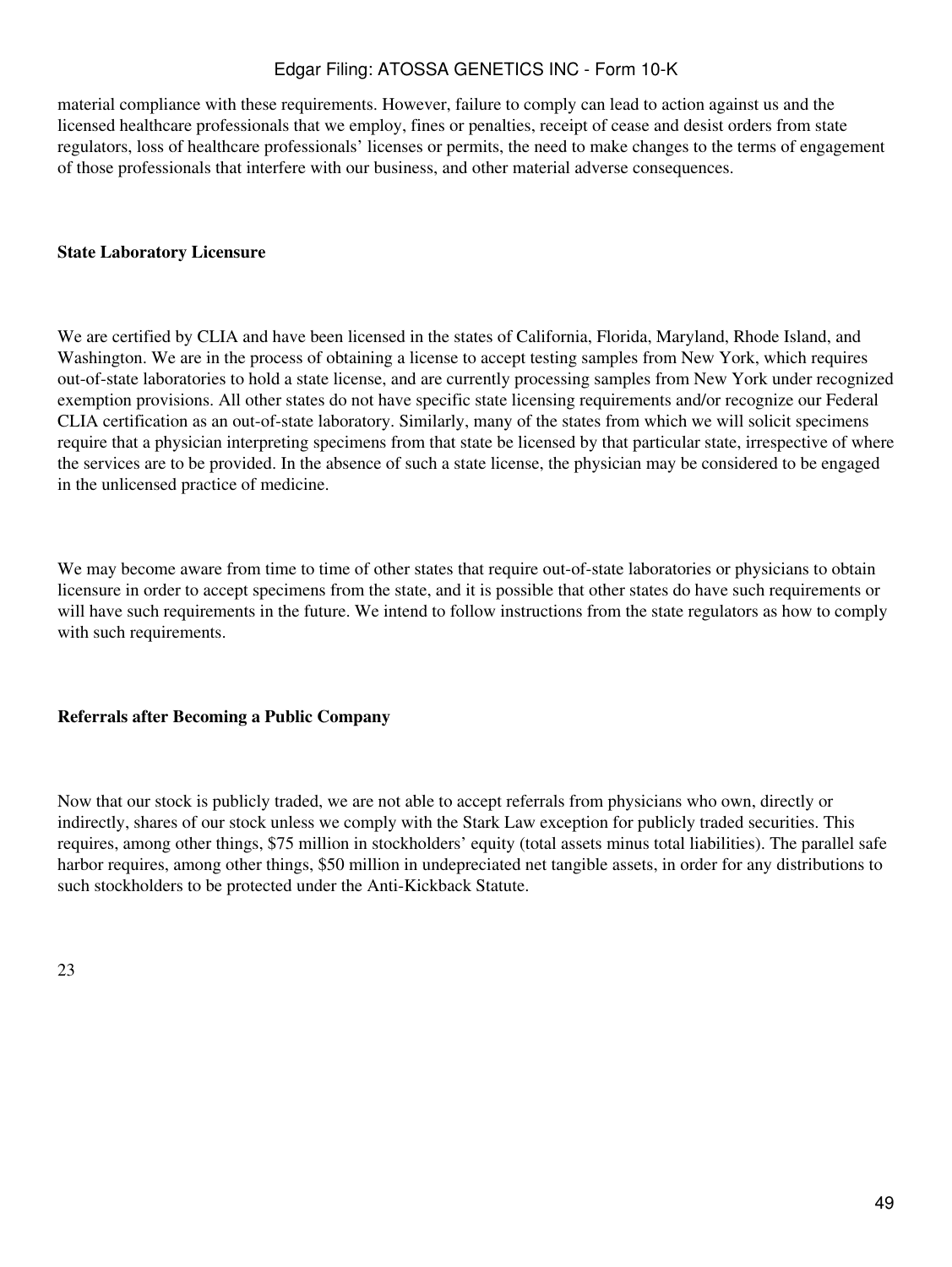#### **Other Regulatory Requirements**

Our laboratory is subject to federal, state, and local regulations relating to the handling and disposal of regulated medical waste, hazardous waste, and biohazardous waste, including chemical, biological agents and compounds, and human tissue. We use outside vendors who are contractually obligated to comply with applicable laws and regulations to dispose of such waste. These vendors are licensed or otherwise qualified to handle and dispose of such waste.

The Occupational Safety and Health Administration, or OSHA, has established extensive requirements relating to workplace safety for healthcare employers, including requirements mandating work practice controls, protective clothing and equipment, training, medical follow-up, vaccinations, and other measures designed to minimize exposure to, and transmission of, blood-borne pathogens. Pursuant to its authority under the FDCA, the FDA has regulatory responsibility over instruments, test kits, reagents, and other devices used to perform diagnostic testing by laboratories such as ours. Specifically, the manufacturers and suppliers of analyte specific reagents, or ASRs, which we will obtain for use in diagnostic tests, are subject to regulation by the FDA and are required to register their establishments with the FDA, to conform manufacturing operations to the FDA's Quality System Regulation and to comply with certain reporting and other record keeping requirements. The FDA also regulates the sale or distribution, in interstate commerce, of products classified as medical devices under the FDCA, including *in vitro* diagnostic test kits. Such devices must undergo premarket review by the FDA prior to commercialization unless the device is of a type exempted from such review by statute or pursuant to the FDA's exercise of enforcement discretion.

The FDA maintains that it has authority to regulate the development and use of LDTs or "home brews" as medical devices, but to date has not exercised its authority with respect to "home brew" tests as a matter of enforcement discretion. The FDA regularly considers the application of additional regulatory controls over the sale of ASRs and the development and use of "home brews" by laboratories such as ours.

The FDA has conducted public hearings to discuss oversight of LDTs. While the outcome of those hearings is unknown, it is probable that some form of pre-market notification or approval process will become a requirement for certain LDTs. Pre-market notification or approval of our future LDTs would be costly and delay our ability to commercialize such tests.

#### **Compliance Program**

Compliance with government rules and regulations is a significant concern throughout the industry, in part due to evolving interpretations of these rules and regulations. We seek to conduct our business in compliance with all statutes and regulations applicable to our operations. To this end, we have established a compliance program that reviews for regulatory compliance procedures, policies, and facilities throughout our business.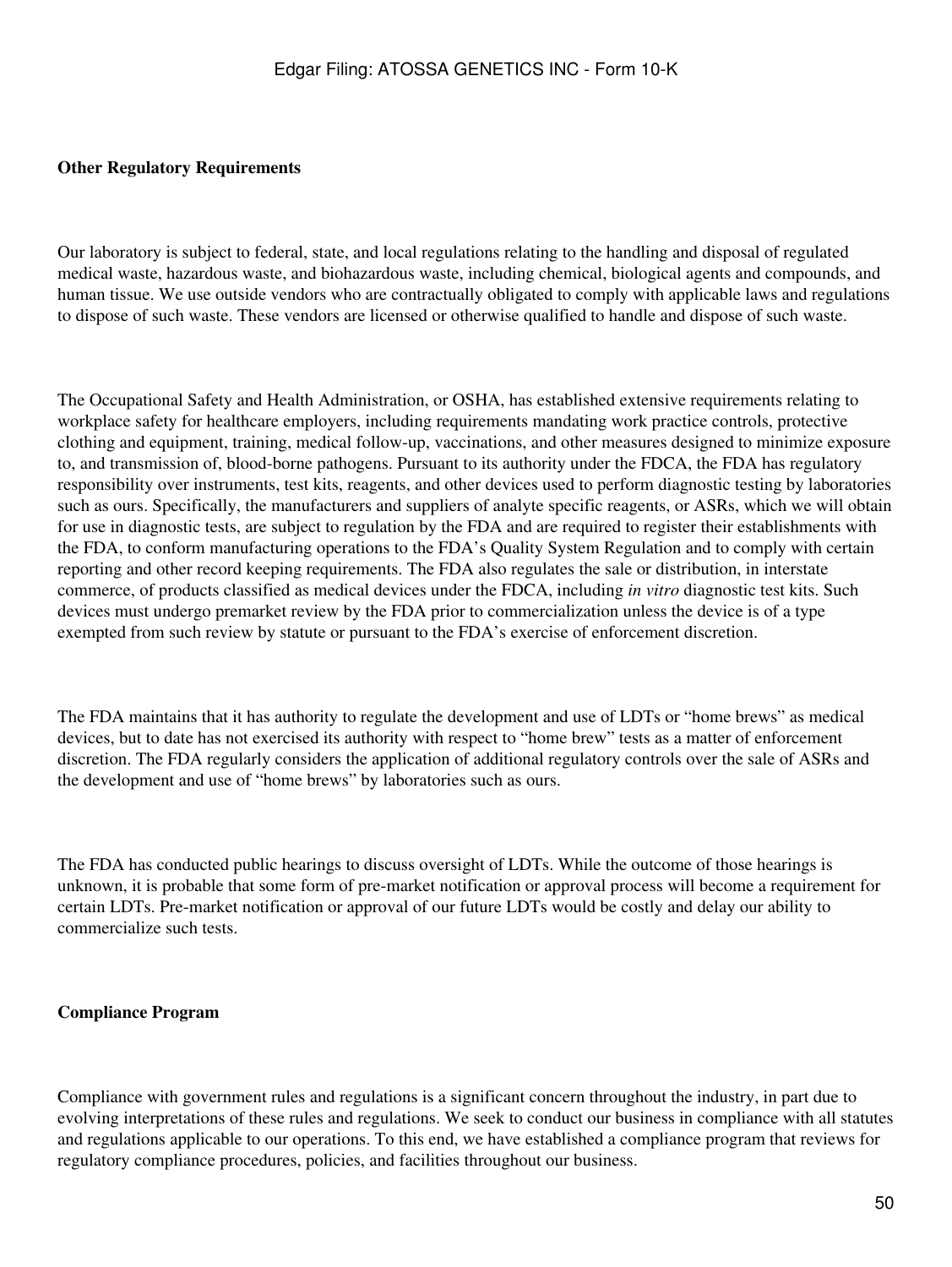## **Legal Proceedings**

On June 30, 2011, Robert Kelly, our former President, filed a counterclaim against the us in an arbitration proceeding, alleging breach of contract in connection with the termination of a consulting agreement between Mr. Kelly (dba Pitslayer LLC) and us that was entered into in July 2010 in connection with his resignation as President and a director. The consulting agreement was terminated by us in September 2010. Mr. Kelly seeks \$450,000 in compensatory damages, which is the amount he claims would have been earned had the consulting agreement been fulfilled to completion.

On December 11, 2012, Mr. Kelly filed a complaint in the United States District Court, Western Division of Washington seeking compensatory damages, interest and attorneys' fees related to the termination of Mr. Kelly's consulting contract and the rescission of shares issued to him in July 2010 in connection with his resignation as President and a director. The specific amount of damages sought is to be proven at trial and is not specified.

On February 26, 2013, Mr. Victor Cononi filed a complaint in the United States District Court, Western Division of Washington seeking compensatory damages, interest and attorneys' fees related to the rescission of shares issued to him in July 2010 in connection with Mr. Kelly's resignation as President and a director. Mr. Cononi is the father of Mr. Kelly's paramour. The specific amount of damages sought is to be proven at trial and is not specified.

A hearing in the arbitration has been postponed pending certain procedures in the above Western Division action and may be delayed further to accommodate other third party civil and federal criminal proceedings alleging securities and wire fraud that have been brought against Mr. Kelly with respect to his prior employment and predating his service with us.

We are reasonably confident in our defenses to Mr. Kelly's and Mr. Cononi's claims. Consequently, no provision or liability has been recorded for these claims as of December 31, 2012. However, it is at least reasonably possible that the our estimate of liability may change in the near term. Any payments by reason of an adverse determination in this matter will be charged to earnings in the period of determination.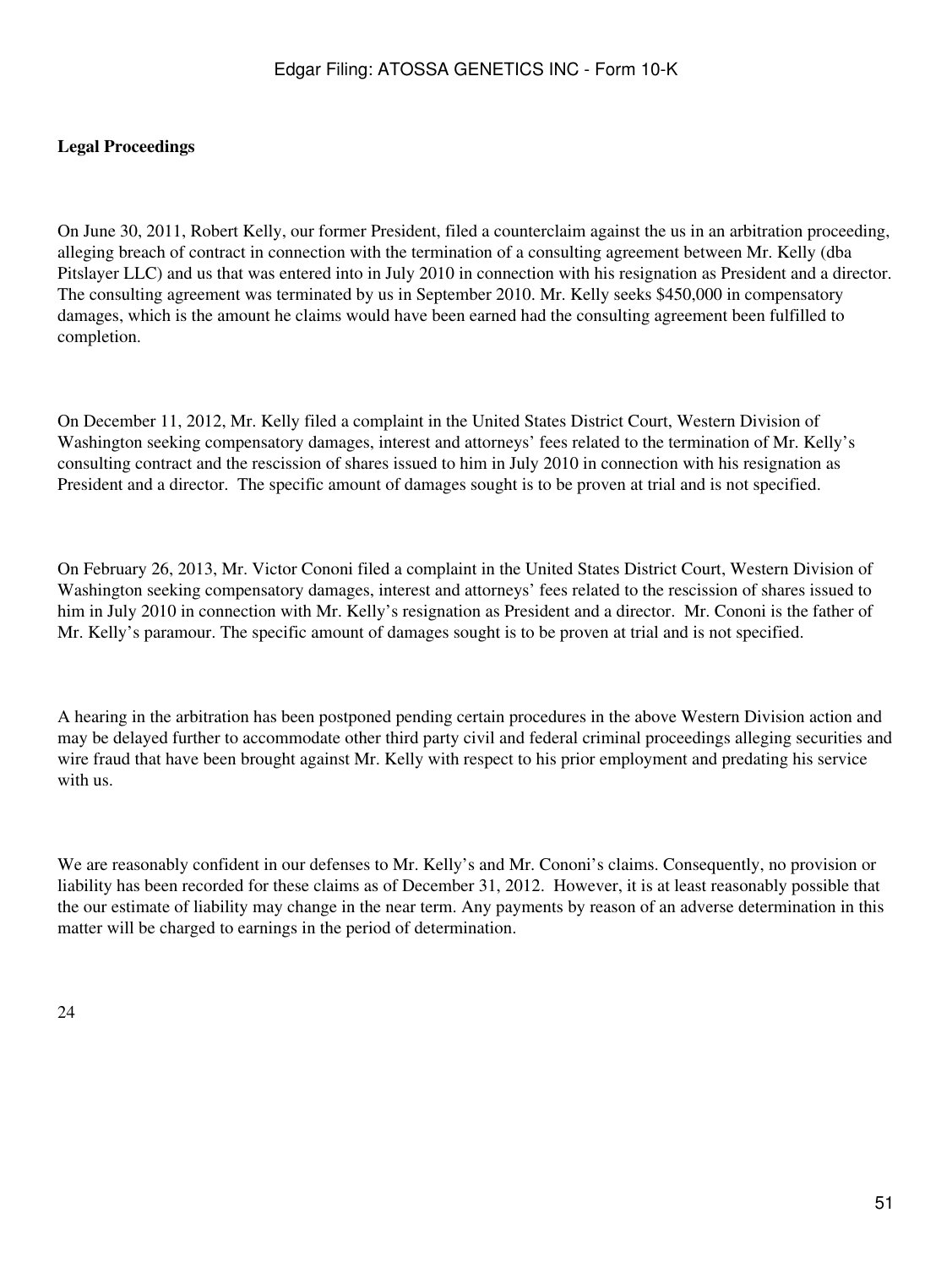#### **Employees**

As of the date of this report, we employed three executive officers and seven other full-time employees. We expect that we will hire more employees as we expand.

### **Insurance**

We currently maintain director's and officer's insurance, key-man life insurance on our Chief Executive Officer, commercial general and office premises liability insurance, and product errors and omissions liability insurance for our products and services.

### **Implications of being an Emerging Growth Company**

As a company with less than \$1 billion in revenue during our last fiscal year, we qualify as an "emerging growth company" as defined in the Jumpstart Our Business Startups Act of 2012, or the JOBS Act. As an emerging growth company, we may take advantage of specified reduced disclosure and other requirements that are otherwise applicable generally to public companies. These provisions include:

• correspondingly reduced "Management's Discussion and Analysis of Financial Condition and Results of Operations" Only two years of audited financial statements in addition to any required unaudited interim financial statements with disclosure.

Reduced disclosure about our executive compensation arrangements.

• Not having to obtain non-binding advisory votes on executive compensation or golden parachute arrangements.

•Exemption from the auditor attestation requirement in the assessment of our internal control over financial reporting.

We may take advantage of these exemptions for up to five years or such earlier time that we are no longer an emerging growth company. We would cease to be an emerging growth company if we have more than \$1 billion in annual revenue, we have more than \$700 million in market value of our stock held by non-affiliates, or we issue more than \$1 billion of non-convertible debt over a three-year period. We may choose to take advantage of some but not all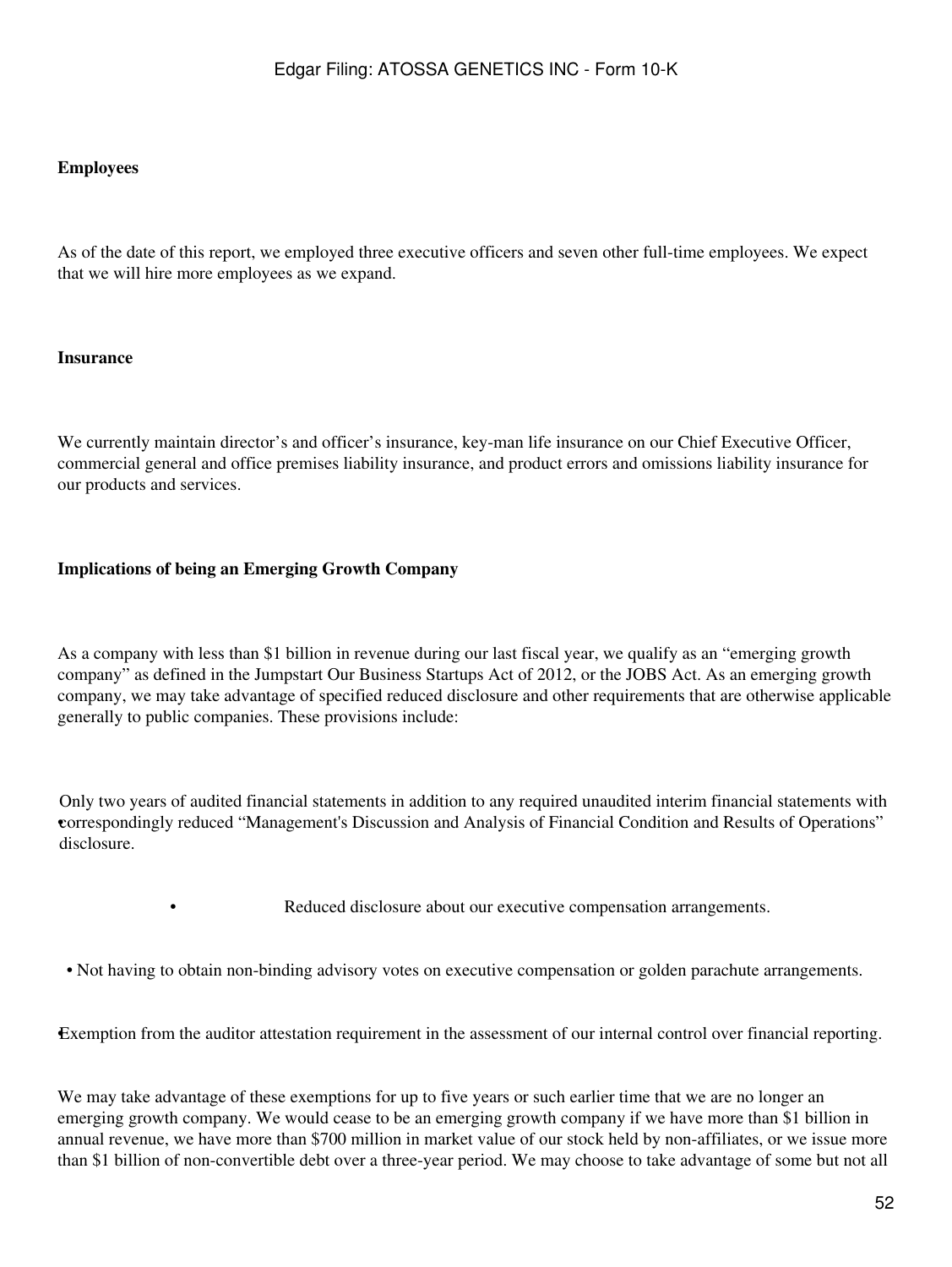of these reduced burdens. We have taken advantage of these reduced reporting burdens in this prospectus, and the information that we provide may be different than what you might get from other public companies in which you hold stock.

### **Scientific and Industry Background**

#### **Breast Anatomy and Nipple Aspirate Fluid Collection**

The female breast has two main components: milk-producing, or glandular, tissue (lobes and ducts) and connective/fatty tissue. The breast is divided into 5 to 7 lobes that extend outward from the nipple and contain clusters of milk-producing glands. The lobes are further divided into smaller compartments called lobules. Each cluster drains into a duct, which connects the lobules and the nipple. In the ducts, cells closest to the outer portions of the lobules are called luminal cells and those deeper in the duct wall are called basal cells. The molecular-based determination of whether cells are luminal or basal in origin aids in the sub-typing of pre-cancerous changes and cancers. The breast is held together by fatty connective tissue, which provides support and contains nerves as well as blood and lymphatic vessels.

Since the early studies conducted in the 1950s by Dr. George Papanicolaou, the inventor of the "Pap smear" for cervical cancer, it has been understood that adult non-pregnant, non-lactating women continuously secrete fluid into the milk ducts of the breast. This fluid does not normally escape because the nipple orifices are occluded by smooth muscle contraction and dried secretions. This fluid contains several cell types, including breast duct cells that are shed, which may be normal, hyperplastic, atypical, or even malignant. The fluid also contains molecular diagnostic biomarkers, including associated proteins, complex lipids, ribonucleic acid, or RNA, and deoxyribonucleic acid, or DNA.

A number of medical devices have been designed over the years that apply negative pressure to the nipple to induce the expression of NAF, which is then collected by carefully touching a capillary tube to any apparent drops of NAF. The medical literature reports that in general, these devices are successful in obtaining NAF from 39% to 66% of all patients and that this sample collection variability has prevented the routine adoption of NAF cytology for breast cancer screening.

The MASCT System was designed to overcome this shortcoming by placing a hydrophilic, or water seeking, membrane in contact with the nipple during the cycles of negative pressure to "wick" fluid from the orifice of the ducts by capillary action, thereby increasing the frequency of obtaining NAF in women.

#### **The Role of Atypical Ductal Hyperplasia as a Precursor to Breast Cancer**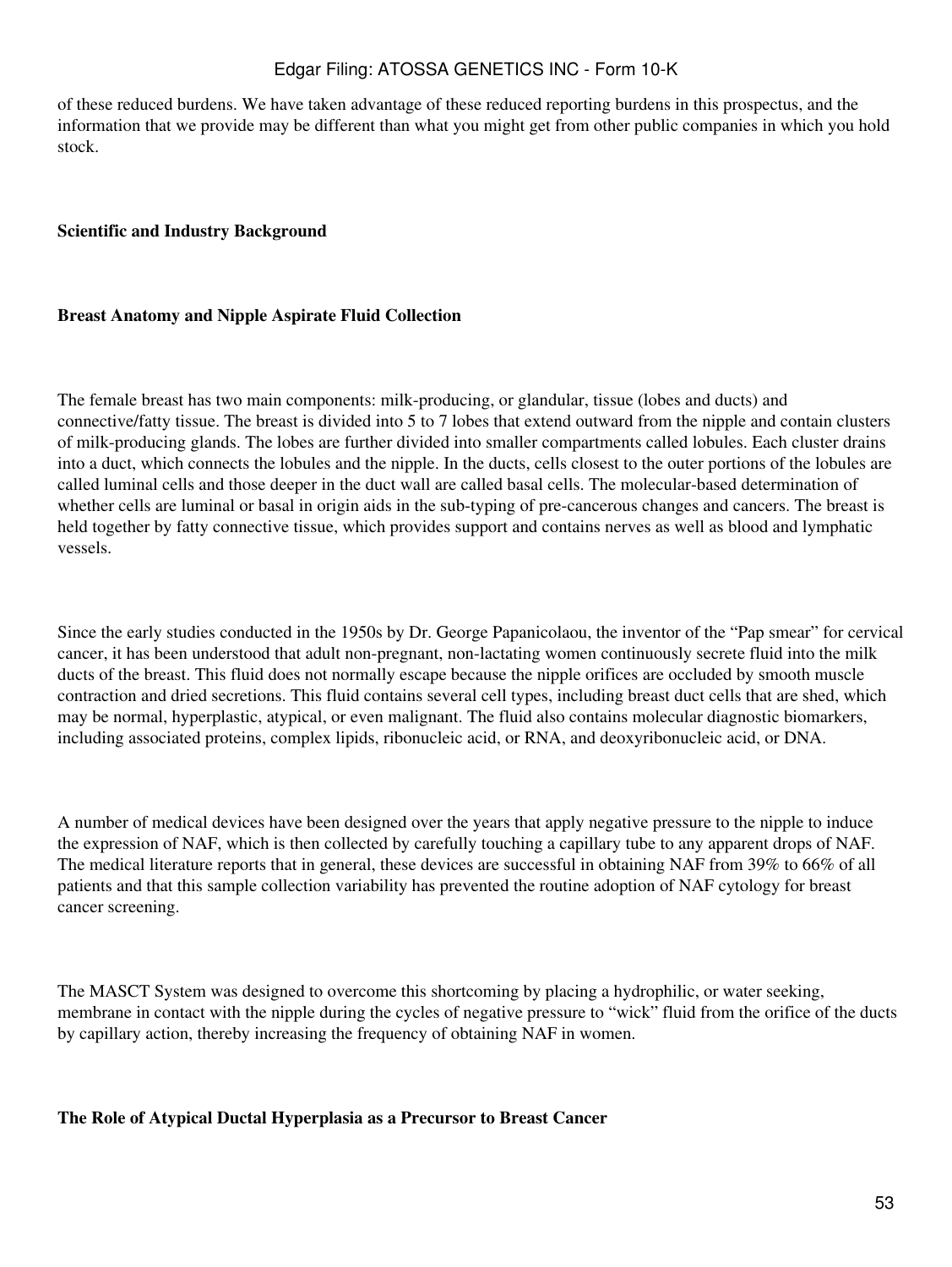Atypical ductal hyperplasia, or ADH, is a condition in which the cells lining the breast duct grow excessively and abnormally. Without other risk factors, it produces up to a five-fold increased risk of breast cancer. With a family history of breast cancer, a diagnosis of ADH increases the risk of breast cancer 11- to 22-fold, and in one study, one-third of the women with a biopsy of ADH had a clinically inapparent malignancy, or occult cancer, growing nearby. Another study examined changes in chromosome markers in ADH that are typical for invasive ductal cancer to determine if ADH was monoclonal for these changes, as expected of cancer, or polyclonal, as expected of hyperplasia, or excessive cell proliferation. The results of this study showed that 40% of ADH was monoclonal and had the hallmarks of a cancerous growth.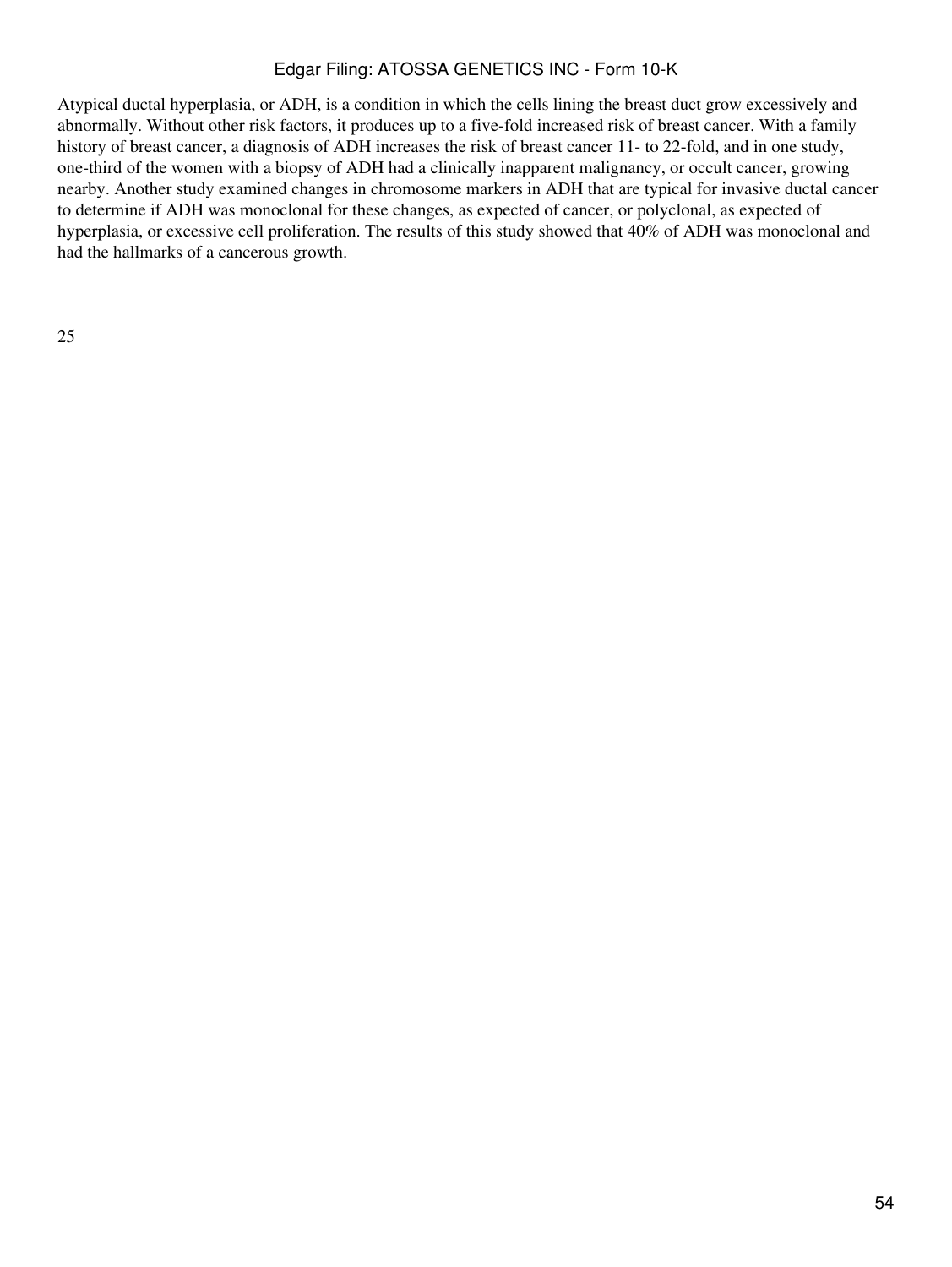The analysis of NAF for these chromosomal changes and the changes in expression of related proteins may help determine the malignant or non-malignant properties of ADH in a particular patient and thus provide information allowing a personalized medicine therapeutic approach.

## **The Role of Immunohistochemistry (IHC) in the Molecular Classification of Breast Cancer and Pre-Cancerous Lesions**

Standard pathology and cytology criteria to classify breast cancer and pre-cancerous changes have limitations in predicting tumor behavior, sensitivity to molecular targeted treatments, such as Herceptin (trastuzumab), or the development of drug resistance. A method of predicting tumor behavior and treatment response that involves identifying molecular biomarkers in breast tissue is immunohistochemistry, or IHC. IHC is the process of localizing antigens (e.g. proteins) in cells of a tissue section exploiting the principle of antibodies binding specifically to antigens in cells. Specific molecular markers are characteristic of particular cellular events such as proliferation or cell death. Visualizing an antibody-antigen interaction can be accomplished in a number of ways. In the most common instance, an antibody is conjugated to an enzyme, such as peroxidase, that can catalyze a color-producing reaction. The use of IHC has become standard of care in many clinical settings, for example, the measurement of estrogen or progesterone receptors or HER2 antigens in breast cancer.

In May 2010, an international study from 21 academic institutions involving 42 investigators was published, describing the IHC-based molecular sub-typing of breast cancers from 10,159 women and the correlation with survival over 15 years. Five IHC biomarkers were used to identify six molecular sub-types. The five IHC markers were: the estrogen receptor and the progesterone receptors (two hormone receptors expressed by luminal cells), the human epidermal growth factors receptor-2 (HER2, a protein marker used to select specific adjuvant therapies), and cytokeratin 5/6 (CK5/6) and EGFR (proteins expressed by basal cells). The incidence of each sub-type, and the treatment options available, are shown in the following table:

| <b>Molecular Subtype</b>        |       | <b>Incidence Treatment Options</b>     |
|---------------------------------|-------|----------------------------------------|
| Luminal 1, Basal Negative 60%   |       | Tamoxifen, Raloxifene                  |
| Luminal 1, Basal Positive       | 6%    | Tamoxifen, Raloxifene, EGFR inhibitors |
| Luminal 2, Basal Negative $6\%$ |       | Tamoxifen, Raloxifene, Trastuzumab     |
| Non-Luminal HER2+               | 6%    | Trastuzumab                            |
| Core Basal Subgroup             | $9\%$ | <b>EGFR</b> inhibitors                 |
| Five Negative Phenotype         | $7\%$ | Non-receptor targeted chemotherapy     |

The six IHC molecular subtypes had very different five and 15 year survival rates.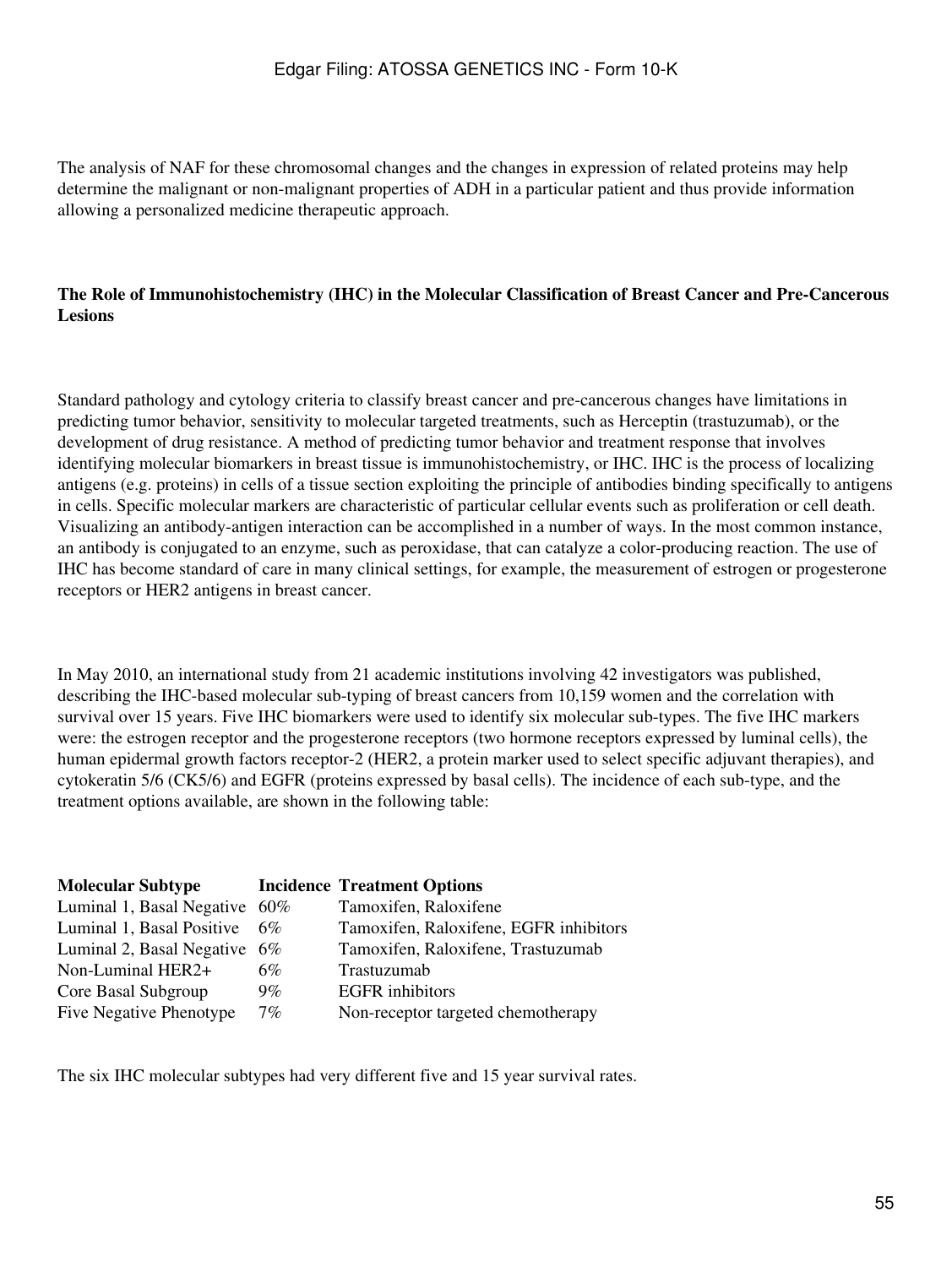These and other findings indicate that the six subtypes of breast cancer defined by the expression of five immunohistochemical markers have distinct biological characteristics that are associated with important differences in short-term and long-term outcomes. The application of these markers in the clinical setting could improve the targeting of adjuvant therapies to those women most likely to benefit.

These same markers have been studied in pre-cancerous changes and have been found useful in distinguishing future biological behavior of otherwise cytologically indistinct samples. For example, CK5/6 expression in usual ductal hyperplasia is associated with an increased risk of later development of cancer. Similarly, estrogen or progesterone receptor, HER2, and EGFR expression in a setting of hyperplasia are found in lesions that more frequently progress to breast cancer. In fact, ADH and usual ductal hyperplasia can be distinguished by IHC staining in cases where the cytology is indistinguishable. Thus, IHC testing on NAF samples with pre-cancerous changes can provide information about the possibility of future progression to breast cancer.

### **The Role of NAF Cytology and IHC in the Diagnosis and Treatment of Atypical Ductal Hyperplasia**

In a study of women with normal mammograms who were undergoing breast reduction surgery, which was conducted at the Virginia Mason Medical Center in Seattle, Washington and published in *Plastic and Reconstructive Surgery* in October 2009, the incidence of ADH was found to be 4.4%. A separate study conducted in 2003 of 824 women found an incidence of ADH of 7.4% by biopsy. ADH can be definitively diagnosed only by NAF analysis or a breast tissue biopsy. In a study of approximately 2.5 million screening mammograms done between 1996 and 2005 and collected from mammography registries participating in the Breast Cancer Surveillance Consortium, the incidence of biopsy-proven ADH was 0.1%, suggesting that the use of biopsies in conjunction with screening mammography fails to detect ADH in over 97% of patients.

A comprehensive study of the predictive value of NAF cytology for identifying women at risk for breast cancer was conducted at the University of California at San Francisco over a 19-year period. This study, conducted by Margaret Wrensch and others at the University of California San Francisco, showed in two studies, the first with a sample size of 4,046 women and the second with a sample size of 3,627, that women with abnormal cytology in breast fluid obtained by nipple aspiration had an increased relative risk of breast cancer compared with women from whom fluid was not obtained and with women whose fluid had normal cytology. The nipple aspirate fluids were collected from women in the San Francisco Bay Area during the period from 1972 through 1991, the women were classified according to the most severe epithelial cytology observed in fluid specimens, and breast cancer incidence through March 1999 was determined. The groups were stratified into women with acellular, normal, hyperplasia, or atypical NAF cytology and the incidence of breast cancer determined in the two groups over an average of 21 and nine years follow-up, respectively. The incidence of hyperplasia by NAF cytology was 13.6% and the incidence of ADH was 1.6%. Breast cancer occurred in 3.7% of the women with acellular cytology and in 8.2% and 11.0% of the women with hyperplasia and atypia, respectively.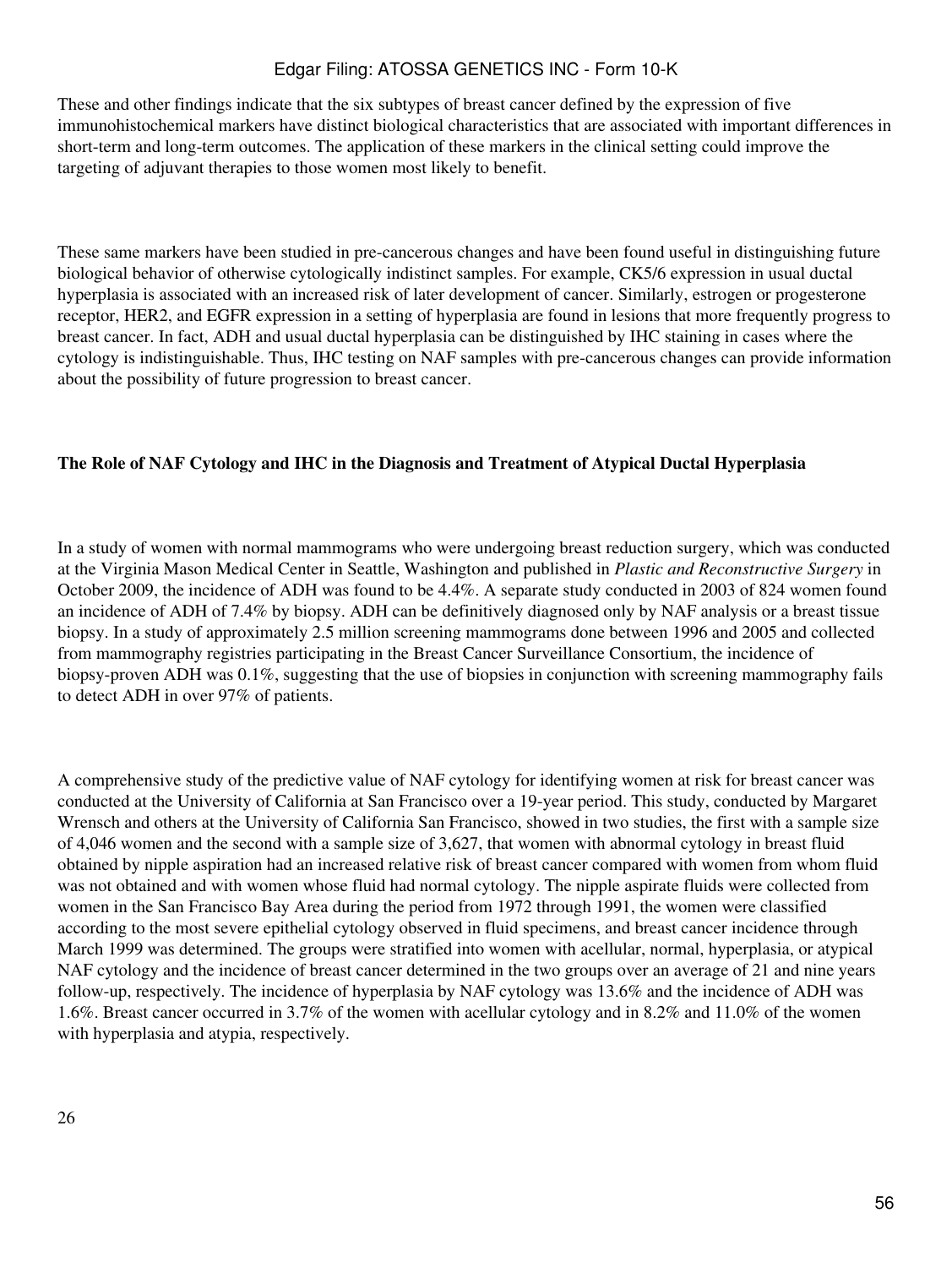Drug therapy clinical trials for preventing breast cancer in high risk women are called chemoprevention trials. In a five-year chemoprevention study of over 19,700 women with ADH or other factors that placed them at a high risk for invasive breast cancer, the use of either tamoxifen or raloxifene, drugs that block or interfere with the actions of estrogen receptors, reduced the incidence of breast cancer by approximately 50%. A separate study of raloxifene versus placebo showed a 72% reduction in cancer incidence at four years and a 66% reduction at eight years in women at high risk for invasive breast cancer.

In a study of NAF specimens in 33 women at the start and six months after taking either tamoxifen or raloxifene, NAF cytology was unchanged in 85%, worsened in 4%, and improved in 11% while the biomarker PSA, which has been shown to be controlled by sex hormones and inversely associated with breast cancer, increased from abnormally low (37 ng/L) to within the normal range (112 ng/L) during treatment. United States patent 7,128,877, owned by the Company, covers the testing of NAF for the biomarker PSA. Other classes of drugs, including inhibitors of aromatase, an enzyme involved in making estrogen, are being tested or considered for testing in breast cancer chemoprevention trials. The Company believes that increased use of pharmaceutical treatments with chemopreventive agents in high risk women will lead to more NAF cytology studies to both diagnose ADH and follow the effects of treatment.

Finally, changes in diet and/or the use of dietary supplements are considered to have a possible impact on breast cancer occurrence and can potentially change the cytology or the presence of biomarkers in NAF. A study of the effect of dietary intervention in 71 women over a one-year period was conducted. The probability of obtaining a cellular NAF cytology increased with dietary fat intake, reaching over seven-fold increase for the highest to lowest quartile of fat intake. Furthermore, cellular NAF decreased with increasing plasma levels of dietary supplement antioxidants, lutein and alpha-carotene. The National Cancer Institute, or NCI, is currently sponsoring seven studies of the use of NAF sample collection and analysis of cytology and molecular biomarkers as study endpoints to monitor the efficacy of chemoprevention clinical trials using pharmaceuticals or dietary supplements. The Company believes the successful outcome of one or more of these studies could increase the use of NAF analysis.

#### **Risk Stratification with Duct Cytology**

Breast cancer risk stratification is becoming increasingly important as additional screening and prevention options are now available for women at different levels of risk. For example, use of screening breast MRI, tamoxifen chemoprevention, and genetic counseling and testing for hereditary breast cancer are appropriate for some women at increased susceptibility. The National Comprehensive Cancer Network, or NCCN, sets risk thresholds as: "Normal Risk," defined as less than 15% lifetime risk; "Intermediate Risk," as 15-20% lifetime risk; and "High Risk," as greater than 20% lifetime risk.

The ForeCYTE Breast Health Test uses an established algorithm based on family history (including cousins with breast cancer and unaffected female relatives), personal medical data (including height (premenopausal) and BMI (postmenopausal) and use of hormone replacement therapy, and ductal cytology to provide estimates of BRCA1/2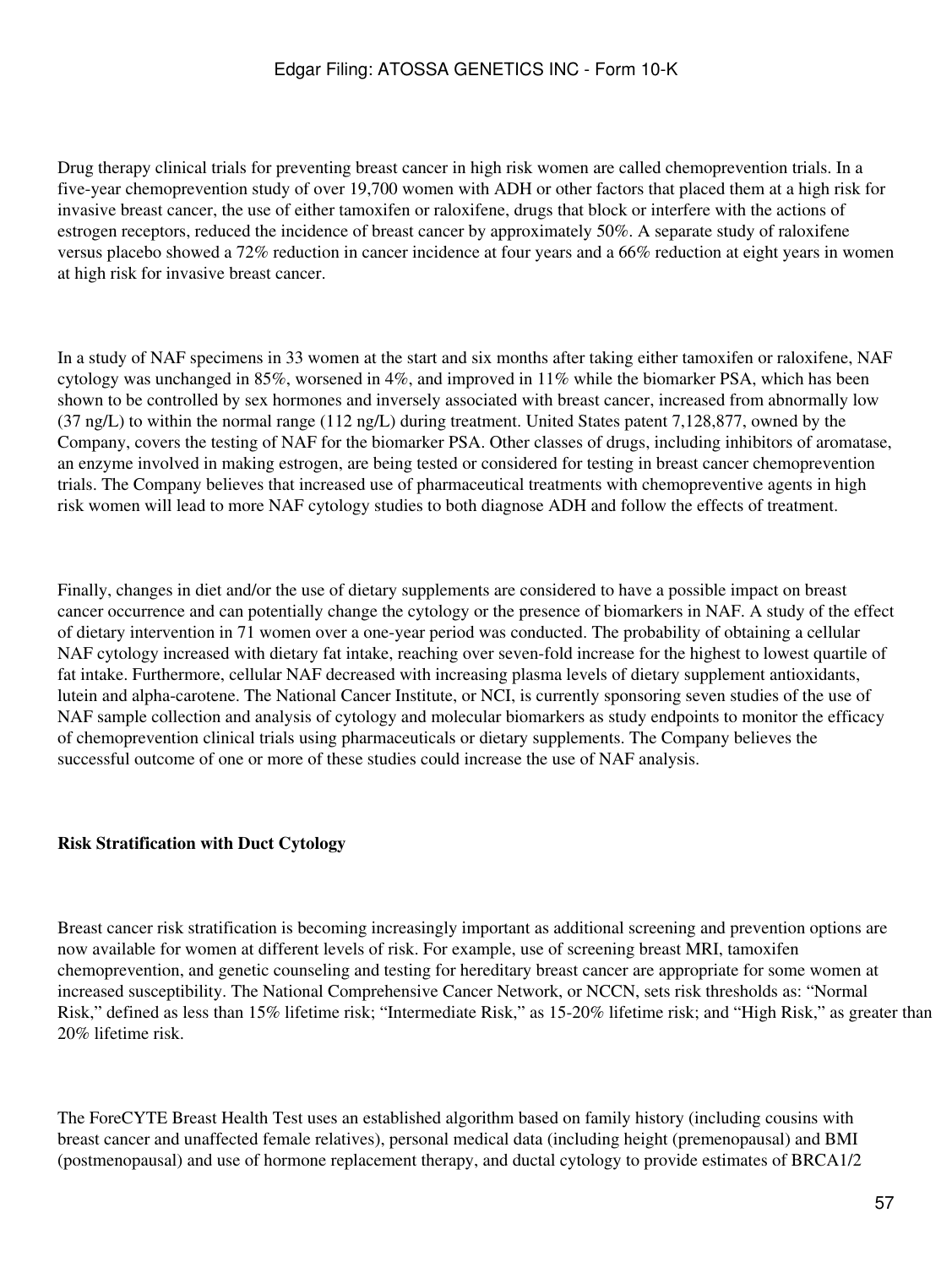mutation probability in addition to empiric age adjusted 10-year and lifetime breast cancer risk. In contrast, other algorithms use only atypia, hyperplasia, or lobular carcinoma in situ to increase the risk estimate in the model. Our model was developed using previously published data on the effects of familial and personal risk factors. Genetic risk is predicted assuming two autosomal-dominant loci — BRCA1/2 and a hypothetical low-penetrance dominant gene. The relative risk based on personal factors is used to adjust the calculated genetic absolute risk via a proportional hazard model. According to a peer-reviewed study published in *Oncology Genetics* in August 2009, this algorithm appeared the most consistently accurate for the prediction of breast cancer.

### **The Role of Ductal Lavage in Assessing Women at High Risk of Breast Cancer**

Ductal lavage is a washing procedure that can remove fluid found in the individual breast ducts. The procedure involves inserting a small catheter into the ductal openings in the nipple and washing out cells from inside the duct. The cells are then analyzed to assess if they are normal or abnormal and the fluid can be tested for biomarkers of pre-cancerous and cancerous changes. We are conducting research using next-generation sequencing techniques to examine the genomic changes that occur in pre-cancerous hyperplasia and DCIS in the cells obtained from lavage fluid. Based on the generally accepted hypothesis that each of the five to seven breast ducts arises from a single cell during fetal development and is thus clonally distinct, breast cancer can be thought of as a "sick duct" disease. Knowing which duct is affected by precursors to breast cancer is the requisite diagnostic information to treating the condition with intraductal therapy. An October 2011 report from the Johns Hopkins Medical School demonstrated prevention of breast cancer in rats with intraductal but not systemic chemotherapy and the successful treatment of 17 women with breast cancer who subsequently received surgery.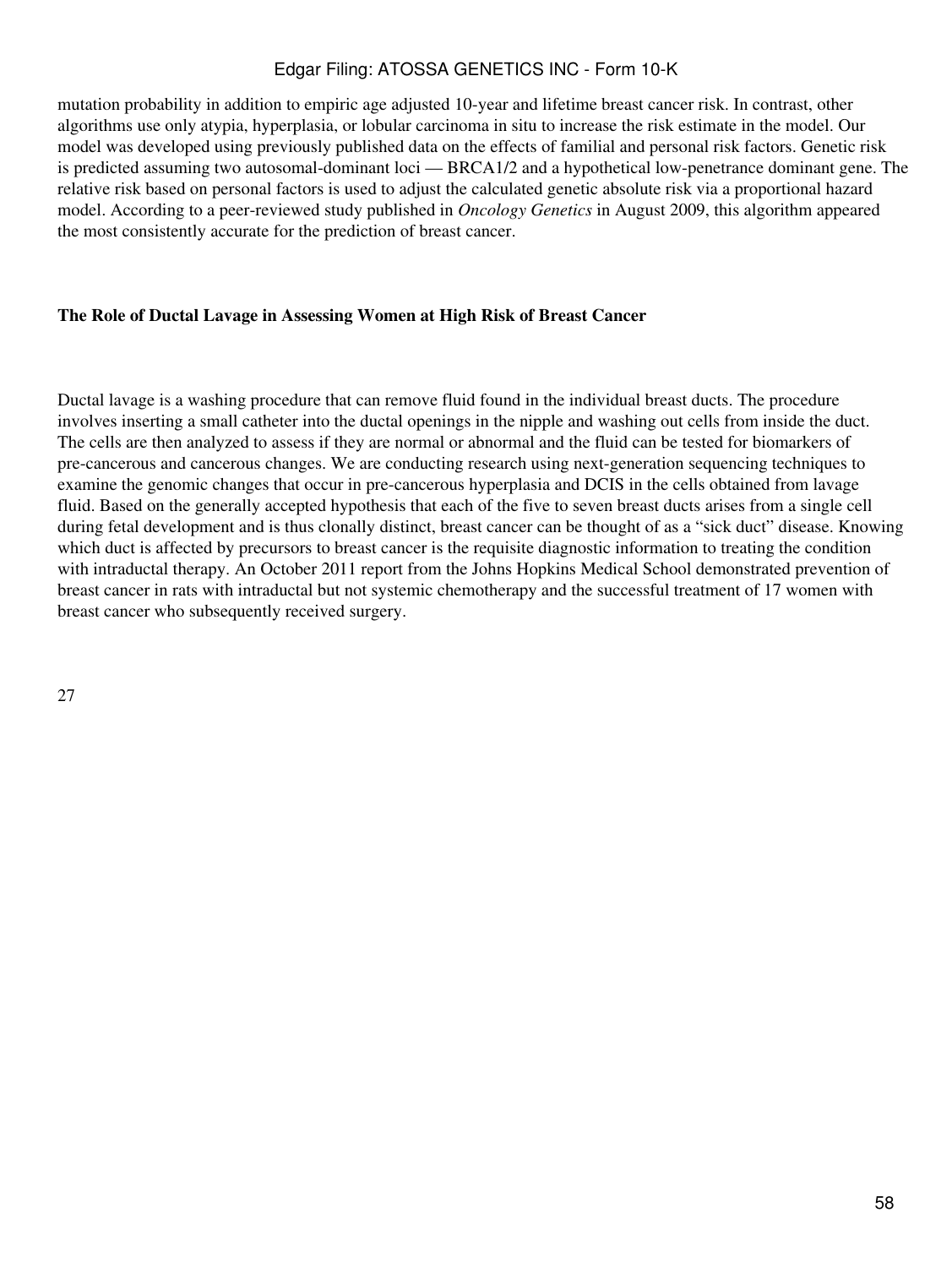#### **Predicting Treatment and Recurrence Using Tumor Tissue Transcriptome Data**

Gene expression is a measure of a gene's activity, which is determined by the number of times it is transcribed into mRNA and finally by the protein it encodes. A snapshot of a tissue's global gene activity (or expression) is captured by DNA microarray technology, by reverse transcription polymerase chain reaction, or RT-PCR, or by RNASeq, also called Whole Transcriptome Shotgun Sequencing, and is called a transcriptome. Lists of genes associated with prognoses, responses to various treatments or phenotypes, are called "gene profiles" or "gene signatures." The four major test platforms used for detecting gene profiles are immunohistochemistry (IHC), fluorescent in situ hybridization (FISH), quantitative reverse transcriptase polymerase chain reaction (qRT-PCR), and cDNA microarray (quantitative cDNA detection). While the former two platforms are semiquantitative and well established for detection of ER and HER2 status at low costs, the latter two are quantitative methods that require complex statistical methods to avoid false discovery. These two methodologies provide highly standardized and reproducible outcomes of uncertain prognostic value at this point. In addition, IHC has the advantage of directly measuring protein expression, not just mRNA copy numbers, and it provides a visualization of the difference of protein localization and modification, which gene profiling cannot.

Breast cancer is a complex disease characterized by a number of genetic and epigenetic abnormalities. Patients associated with similar clinical and pathological parameters may have very different tumor profiles at the molecular level and may respond differently to treatment. Genome-wide expression profiling of tumors has become an important tool to identify gene sets and gene signatures that can be used to predict clinical endpoints, such as survival and therapy response. A number of tumor classification algorithms based on gene expression profiles have been proposed using clinical data or known biological class labels to build predictive models for outcome: the 70-gene signature MammaPrint, the 16-gene signature of Oncotype Dx, and the Genomic Grade Index.

In a peer-reviewed publication in *PLoS One* in March 2011, a statistical framework to explore whether combination of the information from such sets may improve prediction of recurrence and breast cancer specific death in early-stage breast cancers was established. Microarray data from two clinically similar cohorts of breast cancer patients are used as training ( $n = 123$ ) and test set ( $n = 81$ ), respectively. Gene sets from eleven previously published gene signatures are included in the study.

Combining the predictive strength of multiple gene signatures improved prediction of breast cancer survival.

#### **Monitoring Recurrence and Assisting Treatment Decisions from Analysis of Circulating Tumor Cells**

Among women with early breast cancer, the presence of circulating tumor cells (cancer cells in the bloodstream, which are also called CTCs) increased the risk of cancer recurrence and shortened survival. Among women with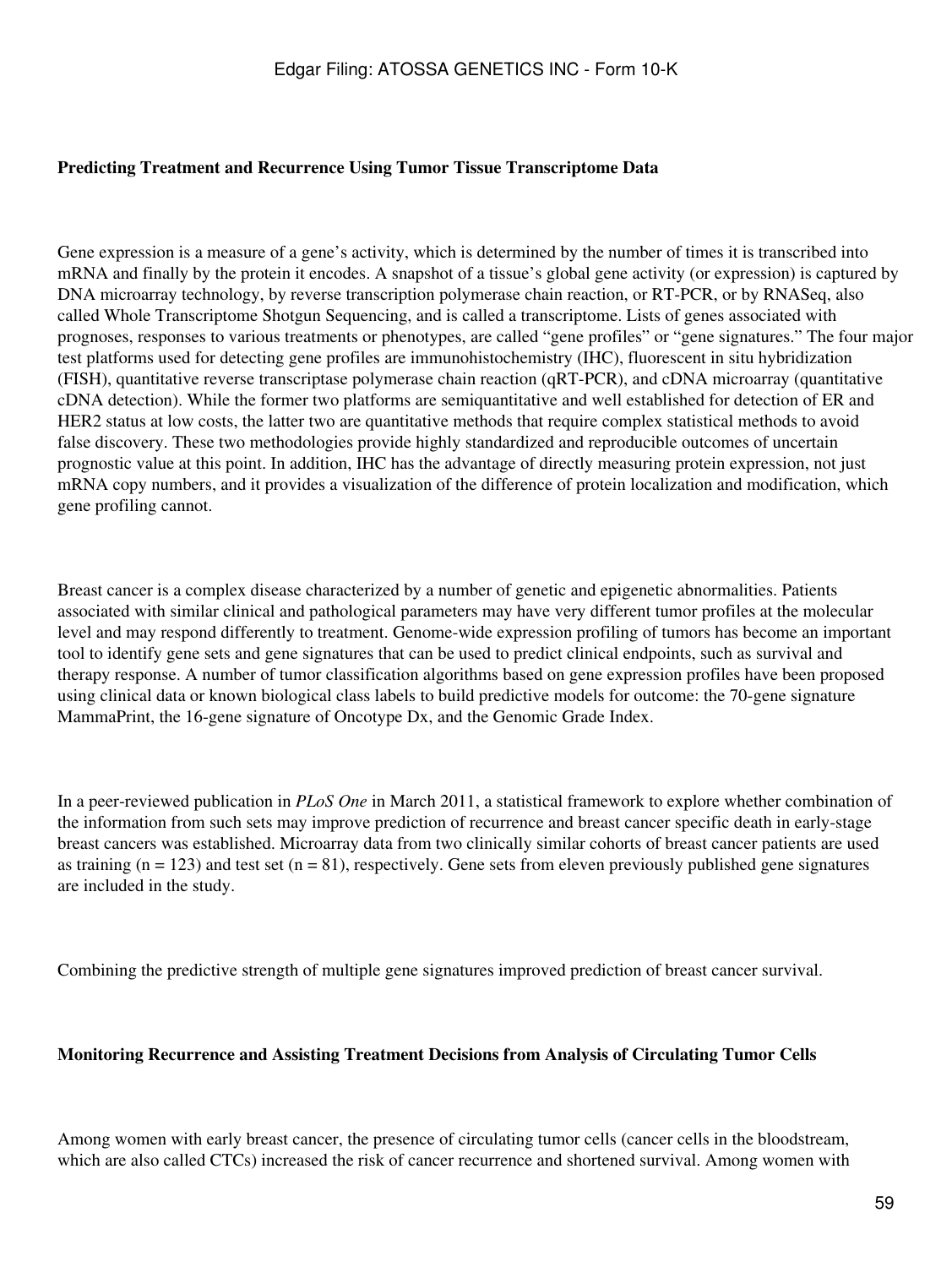metastatic breast cancer (cancer that has spread to other sites in the body), detection of cancer cells in the bloodstream has been linked with shorter time to cancer progression and shorter survival.

To evaluate the impact of CTCs among women with early breast cancer, researchers evaluated more than 2,000 patients. The test to detect CTCs was performed after surgery and before the start of chemotherapy. CTCs were detected in 21.5% of patients. Women with CTCs were more likely to have node-positive breast cancer than women without CTCs. Compared with women with no CTCs, women with one to four CTCs were almost twice as likely to experience cancer recurrence and death. The presence of five or more CTCs was linked with a fourfold increase in recurrence risk and a threefold increase in risk of death. These results suggest that detection of CTCs may provide information about recurrence risk and prognosis among women with early breast cancer.

CTCs may also be an indicator for therapeutic efficacy. During chemotherapy the continuous appearance of CTCs in blood would only occur if there was a persistent proliferation process. This may be halted with a successful therapy (stable disease) or might even be reduced (remission). There, the source of CTCs and their dissemination would have been removed, which is then associated with the disappearance of CTCs from blood.

28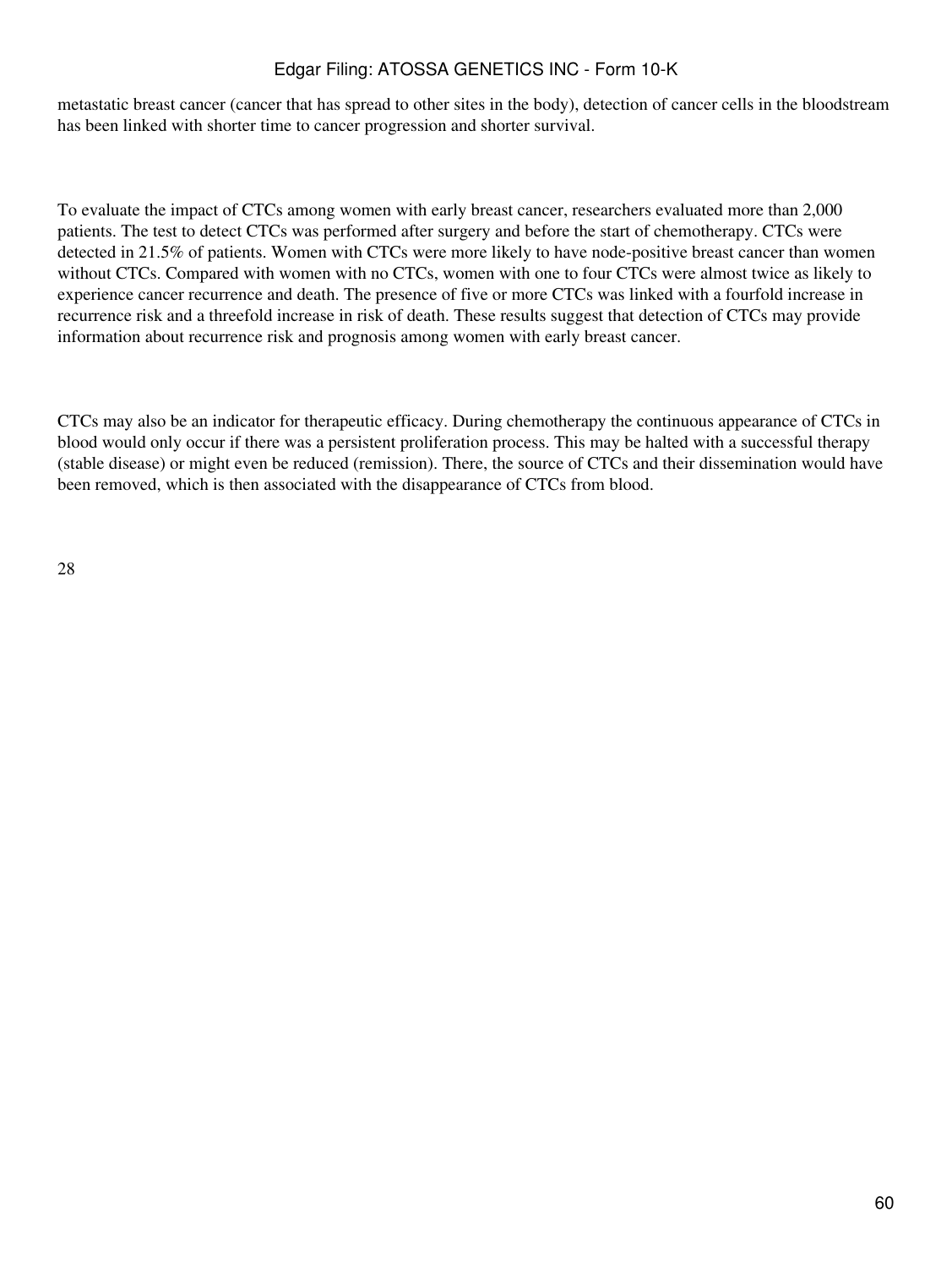### **ITEM 1A. RISK FACTORS**

*In addition to other information in this report, the following factors should be considered carefully in evaluating an investment in our securities. If any of the following risks actually occur, our business, financial condition and results of operations would likely suffer. In that case, the market price of the common stock could decline, and you may lose part or all of your investment in our company. Additional risks of which we are not presently aware or that we currently believe are immaterial may also harm our business and results of operations.*

*Risks Relating to our Business*

#### **We have only a limited operating history, and, as such, an investor cannot assess our profitability or performance based on past results.**

We are a development stage company, with operations beginning in December 2008 around acquiring the MASCT System patent rights and assignments and the FDA clearance for marketing, which was completed in January 2009. We were incorporated in Delaware in April 2009 and our operations to date have consisted primarily of securing manufacturing for the MASCT and the Duct Microcatheter Systems, establishing our CLIA-certified laboratory, validating the laboratory developed tests we use in the ForeCYTE and ArgusCYTE tests, conducting research and development on the FullCYTE and NextCYTE tests, and beginning the commercialization of our products. We did not begin the national launch of the ForeCYTE test until January 2013. We will require significant additional capital to achieve our business objectives, and the inability to obtain such financing on acceptable terms or at all could lead to closure of the business.

Our revenue and income potential is uncertain. Any evaluation of our business and prospects must be considered in light of these factors and the risks and uncertainties often encountered by companies in the development stage. Some of these risks and uncertainties include our ability to:

execute our business plan and commercialization strategy, including with respect to the assets we acquired from<br>Americal Healthcare Inc. Acueity Healthcare, Inc.;

· work with contract manufacturers to produce the MASCT and Microcatheter Systems in commercial quantities;

create brand recognition;

respond effectively to competition;

manage growth in operations;

respond to changes in applicable government regulations and legislation;

access additional capital when required;

sell our products and service at the prices currently expected; and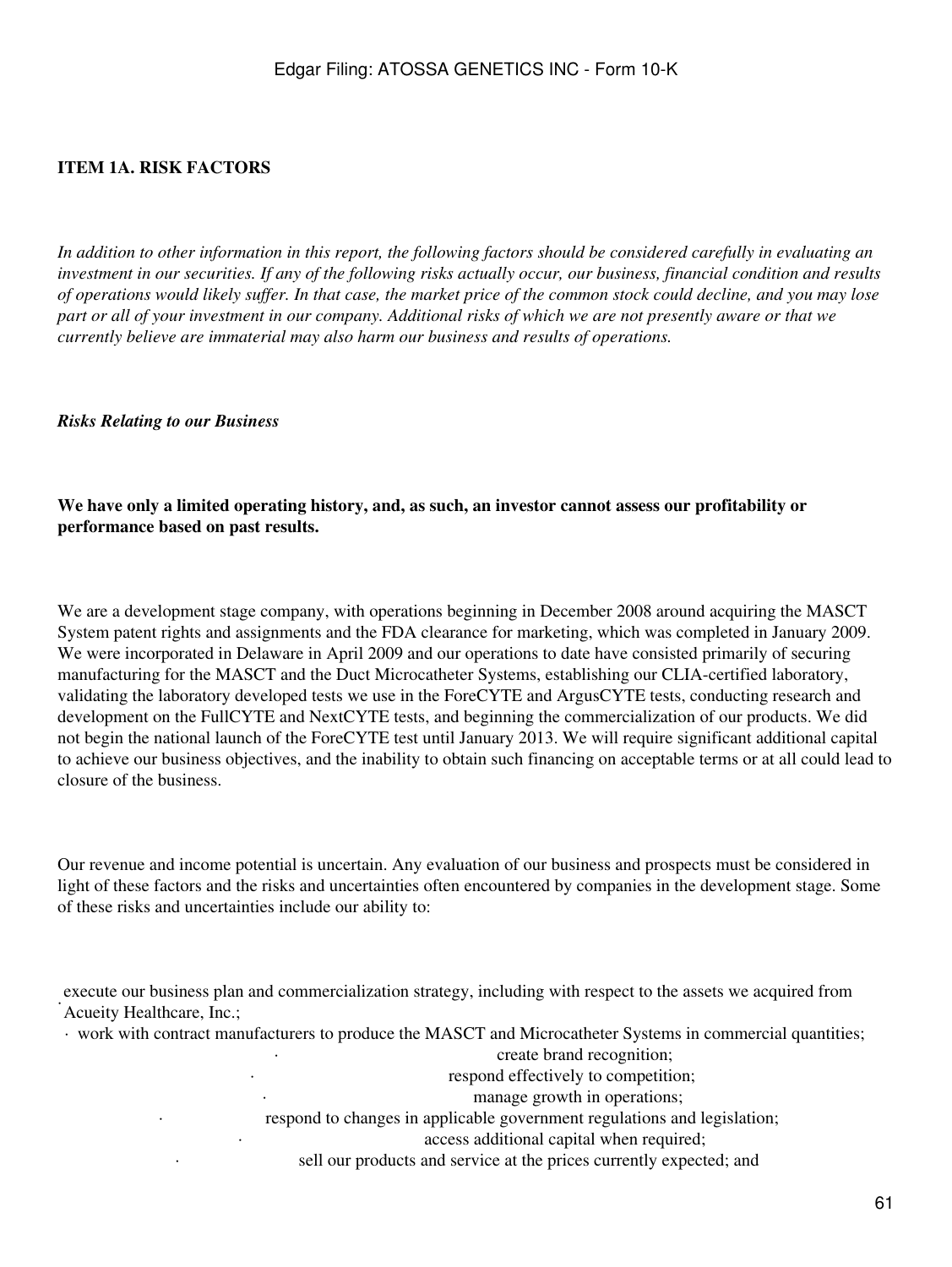attract and retain key personnel.

#### **Our independent auditors have issued a report questioning our ability to continue as a going concern.**

The report of our independent auditors contained in our consolidated financial statements explains that we have not yet established an ongoing source of revenue sufficient to cover operating costs and allow us to continue as a going concern. Our ability to continue as a going concern is dependent on obtaining adequate capital to fund operating losses until we become profitable. If we are unable to obtain adequate capital, we may be unable to expand our product offerings or geographic reach and we could be forced to cease operations.

#### **Failure to raise additional capital as needed could adversely affect us and our ability to grow.**

We expect to spend substantial amounts of capital to:

· commercial quantities and building an independent distributor sales force to address certain markets; launch and commercialize the ForeCYTE and ArgusCYTE Tests, including the manufacture of the device in

maintain laboratory facilities for our testing and analytical services, including necessary testing equipment; continue our research and development activities to advance our product pipeline, including our intraductal treatment program; and

develop and commercialize the assets we recently acquired from Acueity Healthcare, Inc.

We also expect that we may need to raise additional funds if we encounter delays or problems in the production of the MASCT System device in commercial quantities, or the establishment of a larger sales force. As of December 31, 2012, we had cash and cash equivalents of \$1.7 million. Although we received net proceeds of approximately \$950,000 from the sale of shares of common stock to Aspire on March 27, 2013, we will need substantial additional capital to continue to operate our business.

Our purchase agreement with Aspire has a number of limitations on our ability to sell shares to them; for example, we must first have a registration statement covering the shares declared effective by the SEC and the registration statement must remain effective. Any sales of shares to Aspire will be limited by market conditions and the number of shares that we may be able to sell will be reduced if the volume of our common stock declines. We have not identified other sources for additional funding and cannot be certain that additional funding will be available on acceptable terms, or at all. If we are unable to raise additional capital in sufficient amounts or on acceptable terms, we may have to significantly delay, scale back or discontinue the commercialization of our products and services or our research and development activities. Furthermore, such lack of funds may inhibit our ability to respond to competitive pressures or unanticipated capital needs, or may force us to reduce operating expenses, which could significantly harm the business and development of operations. Because our independent auditors have expressed doubt as to our ability to continue as a "going concern," as reported in their report on our financial statements, our ability to raise capital may be severely hampered. Similarly, our ability to borrow any such capital may be more expensive and difficult to obtain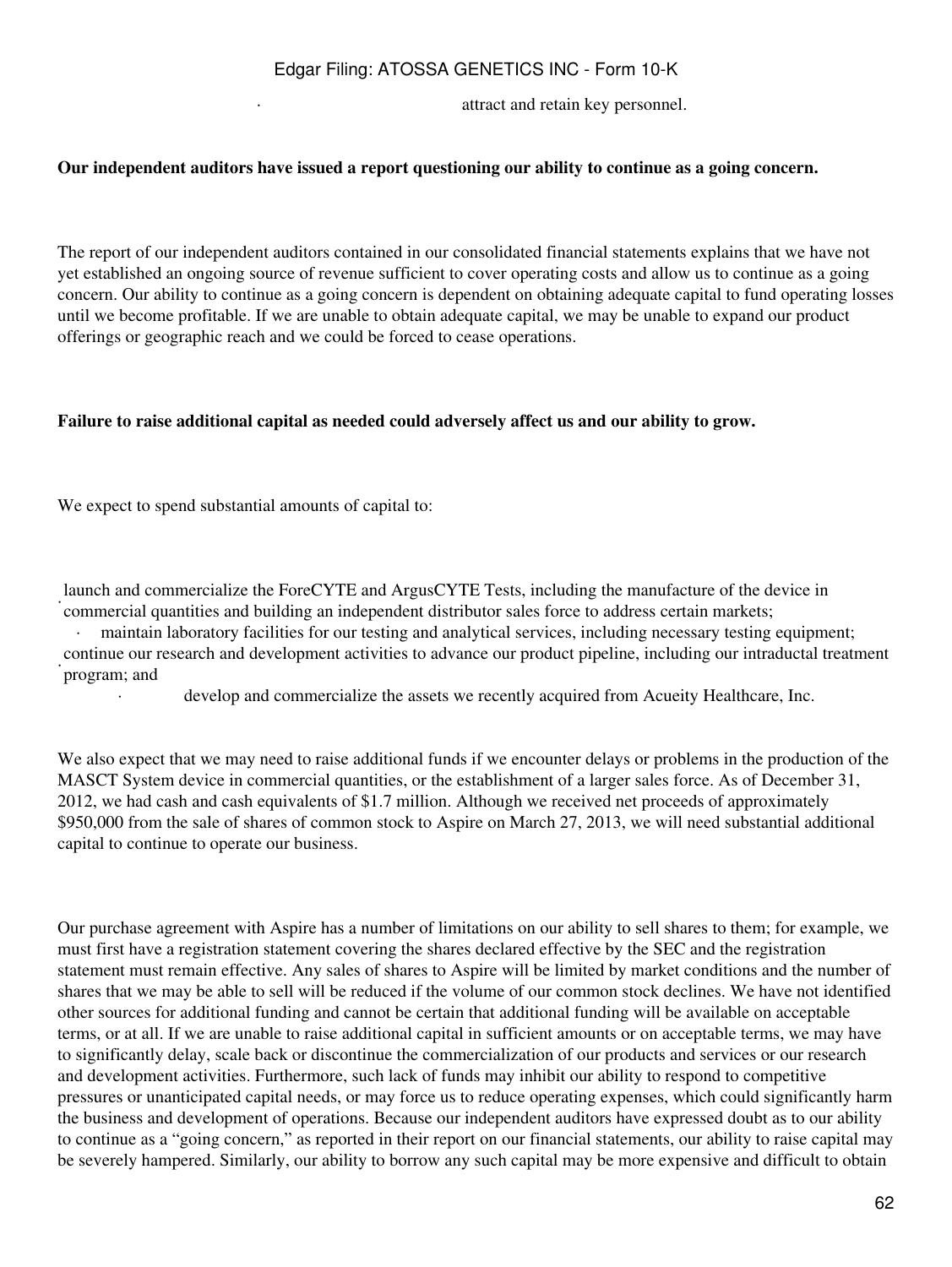until this "going concern" issue is eliminated.

29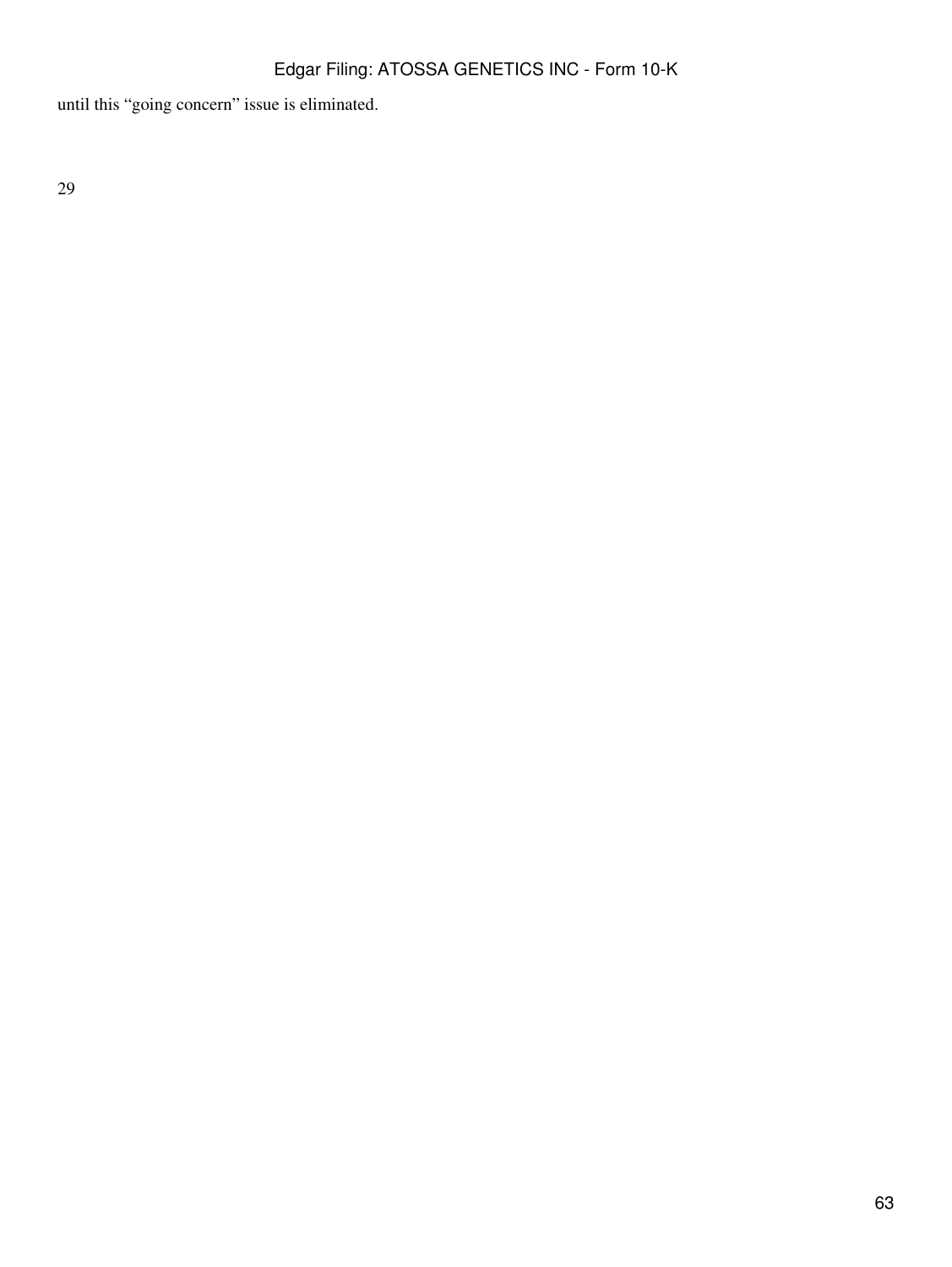#### **We have a history of operating losses, we currently sell the MASCT System for significantly less than it costs to manufacture, and we expect to continue to incur losses in the future.**

We have a limited operating history and have incurred total net losses of approximately \$9.7 million from our incorporation in April 2009 through December 31, 2012. We have received \$483,342 in revenue as of December 31, 2012 and we do not expect that we will be in a position to generate significant revenue until we are able to launch our tests more broadly. Additionally, we will continue to incur further losses in connection with inventory costs for our medical test products, marketing and sales expenses in launching our products and services, research and development costs for additional tests, and the maintenance of our CLIA-certified laboratory. For example, the sales price of our MASCT System is currently substantially lower than its cost because the MASCT System is currently manufactured only in small quantities and because our current marketing strategy is to attempt to quickly penetrate the market of the products and services offered by the Company by offering the MASCT System at a price substantially lower than its cost and to offer rebates of the purchase price to attract market awareness. This practice of selling our MASCT System substantially below its cost and offering rebates negatively impacts our profitability. Although we expect that the cost to manufacture our MASCT System will be substantially lower when we increase the volume of production for post-trial commercial launch and once we have been more successful in penetrating the market, if our expectation is not realized we may not be able to generate significant revenue nor achieve profitability. Accordingly, we may never achieve profitability.

#### **Raising funds by issuing equity or debt securities could dilute the value of the common stock and impose restrictions on our working capital.**

If we were to raise additional capital by issuing equity securities, including sales of shares of common stock to Aspire, the value of the then outstanding common stock would be reduced, unless the additional equity securities were issued at a price equal to or greater than the market value of the common stock at the time of issuance of the new securities. If the additional equity securities were issued at a per share price less than the per share value of the outstanding shares, then all of the outstanding shares would suffer a dilution in value with the issuance of such additional shares. Further, the issuance of debt securities in order to obtain additional funds may impose restrictions on our operations and may impair our working capital as we service any such debt obligations.

#### **The products and services that we have developed or may develop may never achieve significant commercial market acceptance.**

We may not succeed in achieving commercial market acceptance of any of our products and services. In order to market the MASCT System and to gain market acceptance for the MASCT System and our ForeCYTE and ArgusCYTE Tests, we will need to demonstrate to physicians and other healthcare professionals the benefits of the MASCT System and its practical and economic application for their particular practice. Despite FDA clearance for the MASCT System, many physicians and healthcare professionals may be hesitant to introduce new services, or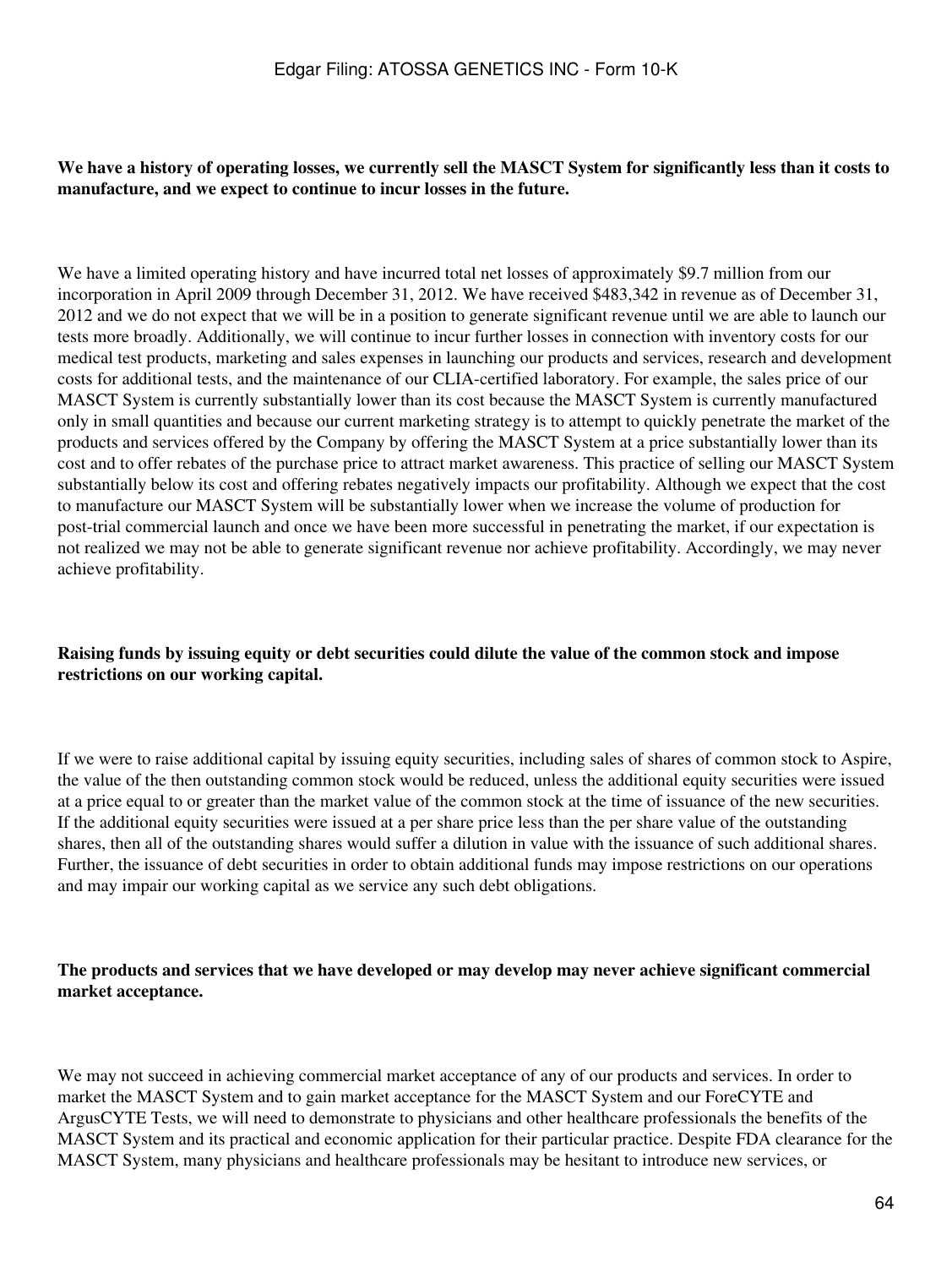techniques, into their practice for many reasons, including the learning curve associated with the adoption of such new services or techniques into already established procedures and the uncertainty of the applicability or reliability of the results of a new product. In addition, the availability of full or even partial payment for our products and tests, whether by third-party payors (e.g., insurance companies), or the patients themselves, will likely heavily influence physicians' decisions to recommend or use our products and services.

### **We will likely be increasingly required to offer discounted pricing arrangements and rebates to managed care payors and physicians and other referral services in response to competitive pressures and to promote early adoption.**

There are other companies within the medical device product industry that have products used in NAF collection and there are laboratories other than ours that can process NAF samples. Because of this existing competition, as well as potential future competition from additional companies and laboratories and to promote early adoption, we will likely be increasingly required to offer discounted pricing arrangements and rebates to managed care payors, physicians and other referral services so that our products and services are selected over the products and services of others. If we offer such discounted pricing arrangements and rebates, our revenue will decrease and we may not generate sufficient revenue to cover our operating costs, which could materially adversely affect our business.

Additionally, such discounts and rebates could raise issues under the federal Anti-Kickback Statute and Medicare's discriminatory billing prohibition. If we were found to be in violation of such statute or prohibition, we could be subject to significant fines, and these fines would likely materially adversely affect our business and results of operations.

### **We may encounter difficulties in operating or maintaining our laboratory facility, which could cause delays and unexpected problems.**

We have established the CLIA-certified National Reference Laboratory for Breast Health as a wholly-owned subsidiary and we rely on this physical facility in Seattle, Washington for the testing of patient samples. Our facility has received California, Florida, Maryland, Rhode Island, and Washington state laboratory licenses, and federal CLIA laboratory certification. However, our management team does not have significant prior experience with establishing and managing this type of laboratory facility. In addition, certain pieces of laboratory equipment required for the performance of our testing and analytical services may be difficult and costly to replace, and may require significant replacement lead-time. In the event that we are unable to maintain the laboratory facility in good working order, or if such laboratory or equipment is adversely affected by periodic malfunctions or man-made or natural disasters, then we may be unable to conduct business and meet potential customer demands for a significant period of time, which could negatively affect revenue and our long-term prospects.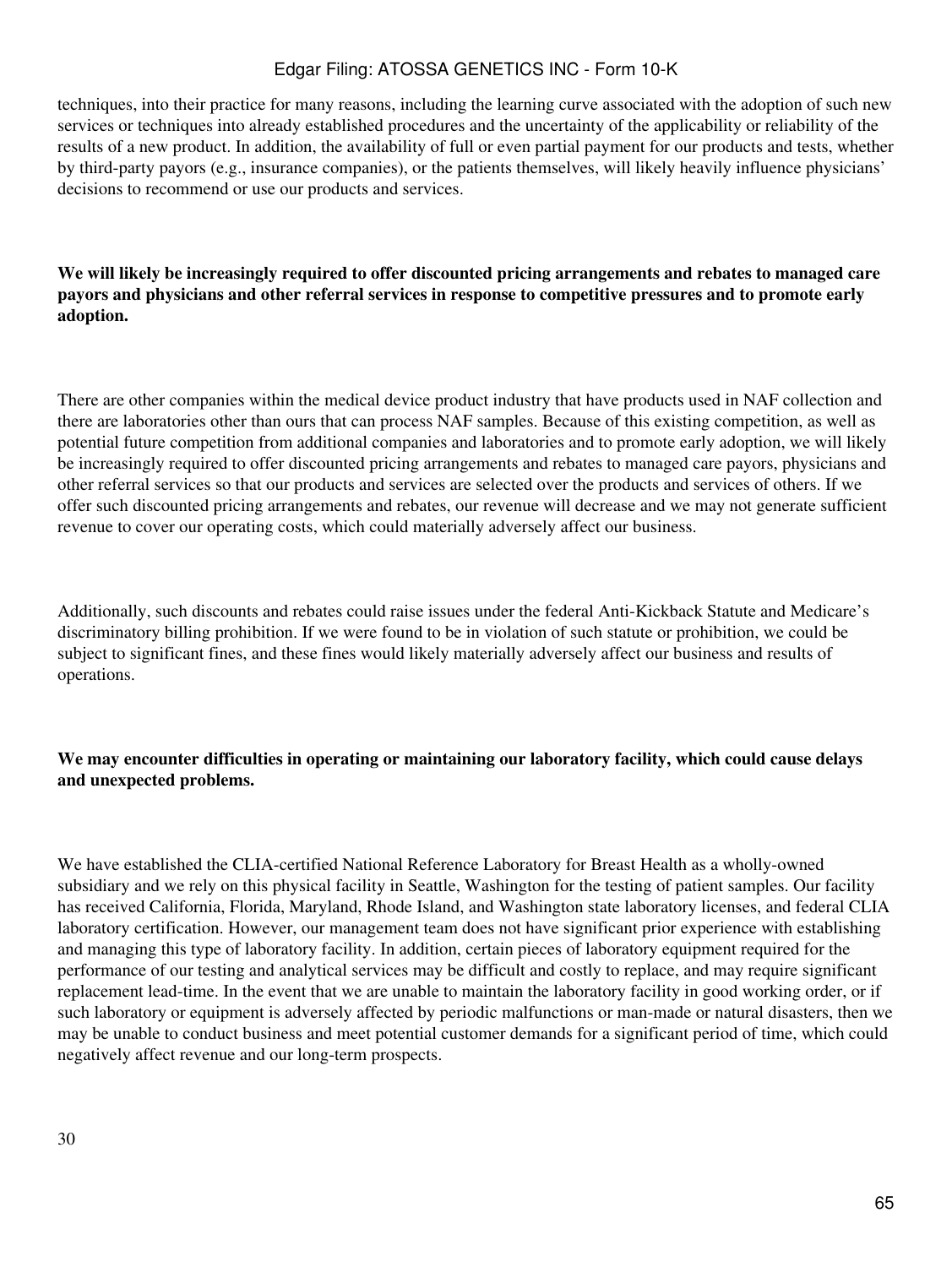#### **The loss of the services of our Chief Executive Officer could adversely affect our business.**

Our success is dependent in large part upon the ability to execute our business plan, manufacture the MASCT System, maintain our clinical and diagnostic laboratory, and attract and retain highly skilled professional, sales and marketing personnel. In particular, due to the relatively early stage of our business, our future success is highly dependent on the services of Steven C. Quay, our Chief Executive Officer and founder, who provides much of the necessary experience to execute our business plan. The loss of his services for any reason could impede our ability to achieve our objectives, such as the commercialization of the MASCT System and the development of a core of healthcare professionals who use the MASCT System, particularly initially, as we seek to build a reputation among physicians and clinicians.

#### **We may experience difficulty in locating, attracting, and retaining experienced and qualified personnel, which could adversely affect our business.**

We will need to attract, retain, and motivate experienced anatomic pathologists, cytologists, histotechnologists, skilled laboratory and information technology staff, experienced sales representatives, and other personnel, particularly in the Greater Seattle area as we expand our commercialization activities. These employees may not be available in this geographic region. In addition, competition for these employees is intense and recruiting and retaining skilled employees is difficult, particularly for a development-stage organization such as ours. If we are unable to attract and retain qualified personnel, revenue and earnings may be adversely affected.

### **We have limited prior experience with commercializing any products or services, and will need to establish a sophisticated sales and marketing effort in order to be successful.**

We intend to build a network of national, regional, specialty distributors, each with a staff of independent sales representatives with experience in women's health products to target physicians and mammography clinics in the United States. Marketing our products to physicians and healthcare professionals will require us to educate such professionals on the comparative advantages of our products over other methods currently used for the detection and diagnosis of breast cancer. Experienced independent sales representatives may be difficult to locate and all sales representatives will need to undergo extensive training. We will need to incur significant costs to build, train, supervise and effectively deploy this independent sales force. We cannot be certain that we will be able to recruit sufficiently skilled sales representatives or that any new sales representatives will ultimately become productive. Independent sales representatives may carry competing products or products that provide a better financial return to them and therefore may not emphasize our products. If we are unable to recruit, train and retain qualified and productive independent sales personnel, our ability to successfully commercialize our products and services will be impaired.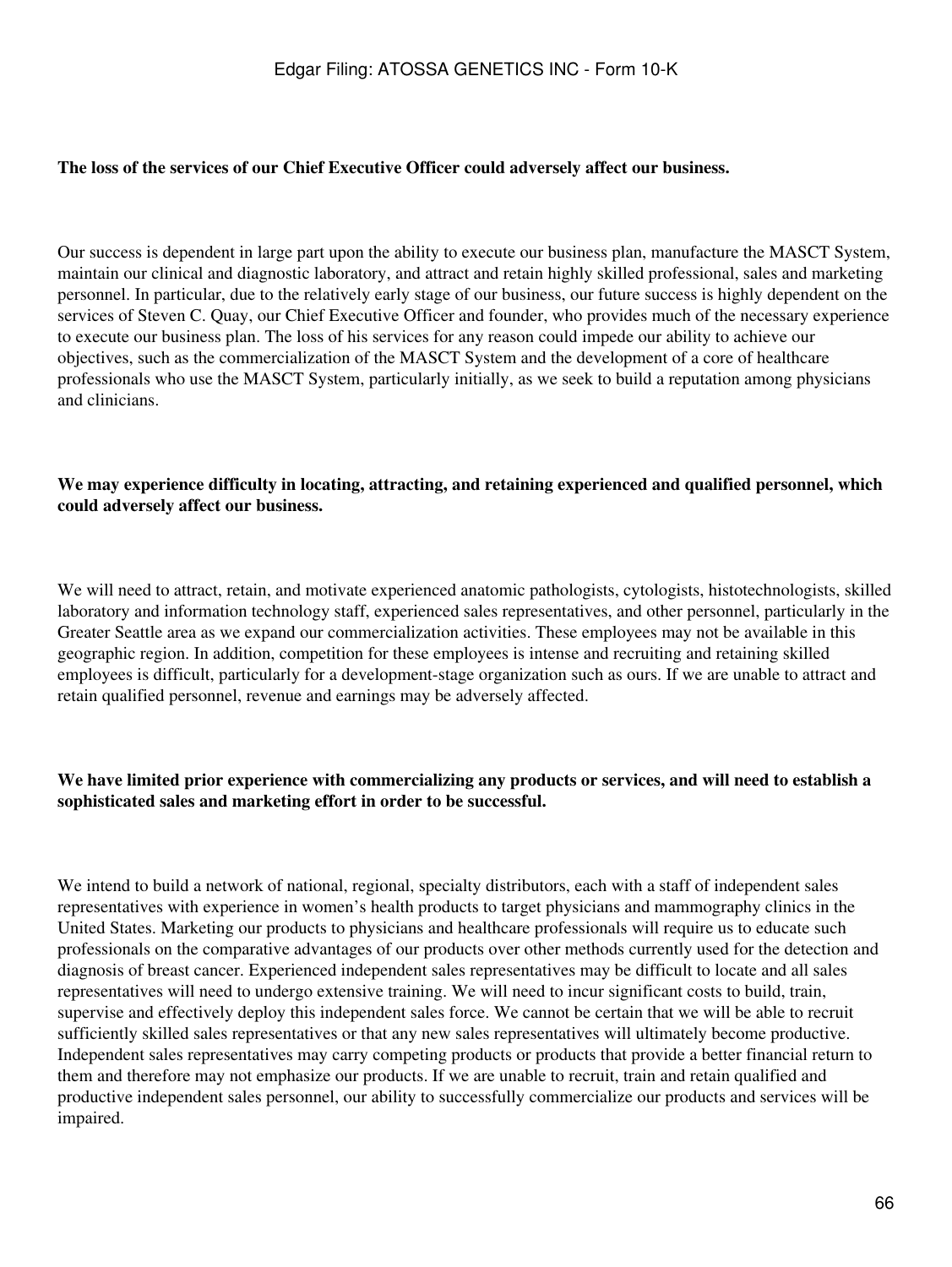Although we entered into a co-exclusive marketing agreement with Clarity in September 2012 for the supply and distribution of the MASCT System under the Clarity brand, and we launched the ForeCYTE Breast Health Test with Clarity in January 2013, Clarity and its distributors may not be successful in selling the Clarity branded MASCT product line and we may not achieve any level of commercial success from their efforts.

**We use third-party suppliers for the production of the MASCT and Microcatheter Systems, which are currently manufactured in small quantities. If such suppliers are not capable of producing quantities of these systems sufficient for commercial sale when we are ready, we may not generate significant revenue or become profitable.**

We rely on third-party suppliers for the continued manufacture and supply of the MASCT and Microcatheter Systems, including the NAF collection device and patient collection kits and for the laboratory instruments, equipment, consumable supplies, and other materials necessary to perform the specialized diagnostic tests. If our third-party suppliers cannot produce the MASCT or Microcatheter Systems in quantities sufficient for our commercial needs on acceptable terms when needed, we may be unable to commercialize the MASCT System and Microcatheter System and generate revenue from their sales as planned. In addition, if at any time after commercialization of our products, we are unable to secure essential equipment or supplies in a timely, reliable and cost-effective manner, we could experience disruptions in our services that could adversely affect anticipated results.

**Currently Medicare and certain insurance carriers will not reimburse for the NAF collection procedure, which could slow or limit adoption of the MASCT System or prevent us from pricing the MASCT System at desired levels.**

The Halo® Breast Pap Test, an NAF collection device similar to the MASCT System, is being marketed by Halo Healthcare, Inc. (formerly Neomatrix, LLC) of Irvine, California (Halo Healthcare, Inc. owns the registered trademark Halo®). Certain insurance carriers do not currently reimburse for the HALO System procedures. For example, in September 2010, United Healthcare published a policy statement indicating that it would not cover the costs of these procedures because it believes there is insufficient clinical evidence to support medical efficacy, based on its conclusion that there is inadequate clinical evidence that automated nipple aspiration either allows for better clinical decision-making or reduces breast cancer mortality. United Healthcare also recommended further studies to determine the efficacy of cytological examination of ductal fluid in detecting atypical cells to identify women at increased risk of breast cancer, as well as comparisons of the results to established methods of detecting and diagnosing breast cancer. Similarly, Medicare does not currently reimburse for the NAF collection procedure. Lack of Medicare or insurance coverage will require patients to bear the full costs of the NAF sample acquisition process used with the MASCT System. As a result, and particularly in light of healthcare reform and cost-containment initiatives being undertaken widely across the United States, physicians and other healthcare professionals may be slow to adopt the MASCT System and may not recommend its use in patients. We may be forced to reduce the price of the MASCT System components in response to low demand or to provide discounted pricing arrangements in order to secure sales, or may not be able to sell the product and services components of the MASCT System at acceptable margins, which would severely limit our ability to generate revenue.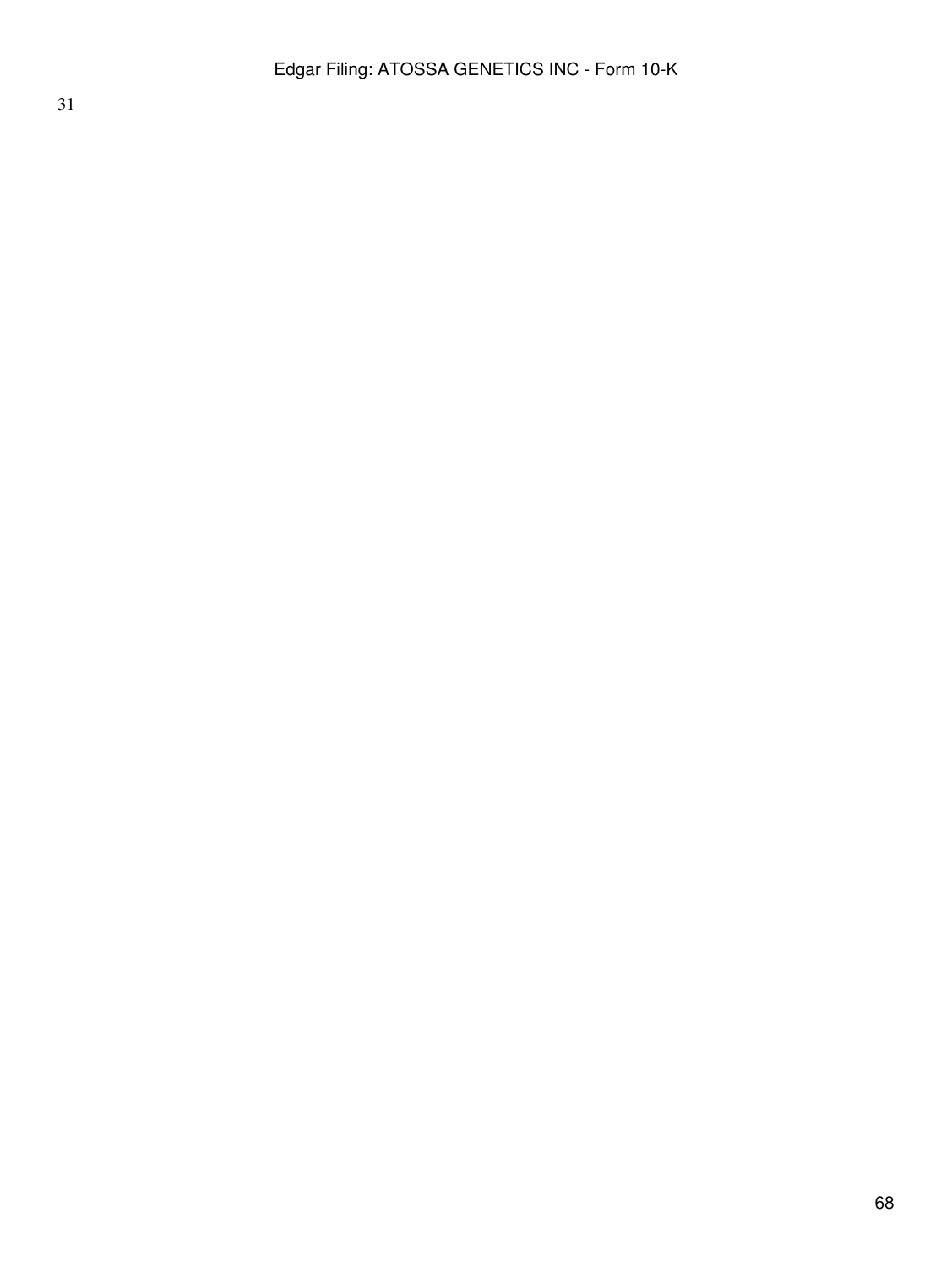### **We cannot ensure that we will have sufficient resources to develop and commercialize the medical devices we recently acquired from Acueity Healthcare, Inc.**

In September 2012, we acquired the assets of Acueity Healthcare, Inc. The purchased assets included 35 issued patents (18 issued in the U.S. and 17 issued in foreign countries) and 41 patent applications (32 in the U.S. and 9 in foreign countries), six 510(k) FDA marketing authorizations related to the manufacturing, use, and sale of the Viaduct Miniscope and accessories, the Manoa Breast Biopsy system, the Excisor Bioptome, the Acueity Medical Light Source, the Viaduct Microendoscope and accessories, and cash in the amount of \$400,000. The patents relate to intraductal diagnostic and therapeutic devices and methods of use. We did not, however, acquire an inventory of these diagnostic tools, manufacturing capabilities or any personnel to market and sell the tools. We do not intend to begin to allocate human and financial resources to further develop and ultimately commercialize these medical devices until completion of the launch of our four diagnostic tests in the United States. We intend to complete the steps necessary to begin marketing and selling these tools, such as re-establishing the supply chain of component parts, securing manufacturers, performing test builds and commercial scale manufacturing in late 2013. We cannot, however, provide any assurances that delays related to the launch of our four diagnostic tests, independent of the asset purchase, would not delay the expected development of these diagnostic tools or that, even if we devote resources to the development of these medical devices that we will ultimately be successful selling these tools.

### **Our intended business to sell predictive medical products may expose us to possible litigation and product liability claims.**

Our business may expose us to potential product liability risks inherent in the testing, marketing and processing of predictive, or personalized medical products. Product liability risks may arise from, but are not limited to:

· lead to a NAF sample size that is inadequate for proper processing at our laboratory and insufficient for screening, the inability of the MASCT System or microcatheters to extract a sufficient NAF sample from the breast, which may which could lead to an inaccurate assessment of the health of the patient;

failure by healthcare professionals to properly safeguard NAF samples collected using the MASCT System or microcatheters;

the potential loss, mislabeling or misplacement of NAF sample shipments and test kits; · the MASCT System and our microcatheters are manually operated devices, and, as a result, human error may result in improper collection of NAF or application of the device;

· or NAF samples attributed to the wrong patient; inadequate cleaning of the collection pump between patients resulting in mixing of NAF samples from two patients

> improper fitting of the MASCT System device to the breast; and · inadequate cleaning of the breast prior to applying the MASCT System.

The ArgusCYTE Test must be run on fresh blood and improper storage conditions following drawing from the patient could lead to a missed diagnosis.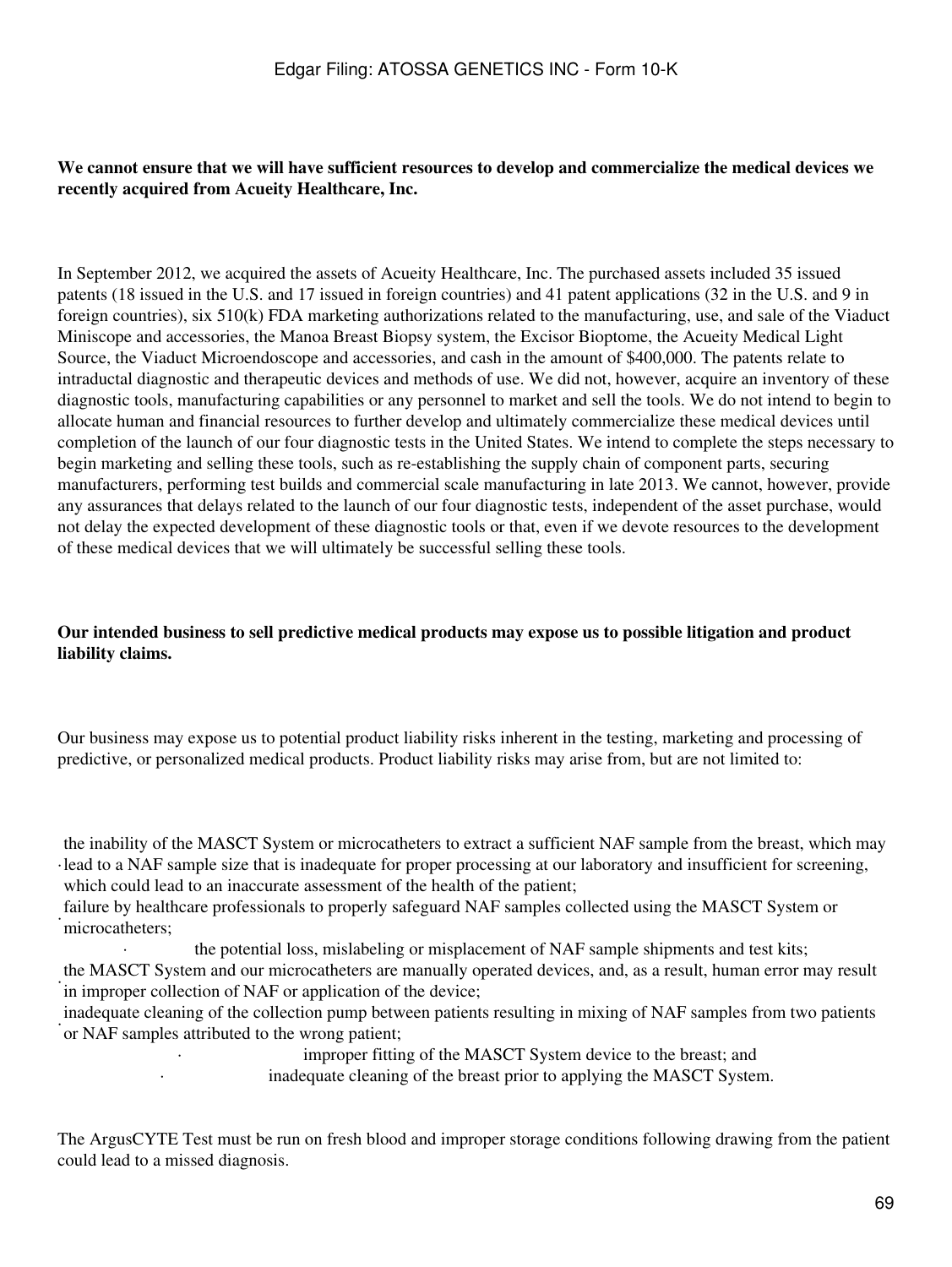A successful product liability claim, or the costs and time commitment involved in defending against a product liability claim, could have a material adverse effect on our business. Any successful product liability claim may prevent us from obtaining adequate product liability insurance in the future on commercially desirable or reasonable terms. An inability to obtain sufficient insurance coverage at an acceptable cost, or otherwise, to protect against potential product liability claims could prevent or inhibit the commercialization of our products.

#### **Our laboratory activities, including the analysis and reading of the NAF tests could expose us to possible litigation based on malpractice, data aggregation errors, or misdiagnoses.**

Through a wholly-owned subsidiary, we operate a CLIA-certified laboratory to analyze patient samples and to report the results to referring healthcare professionals, researchers and potential collaborators worldwide. We or our subsidiary may be subject to claims by an affected patient, healthcare provider, researcher or collaborator if laboratory personnel make any of the following mistakes, by way of example:

· errors in the analysis of the tests; incorrect aggregation, categorization or labeling of data; · data; or improper, incorrect or inaccurate development of a computer database which categorizes, analyzes, or compares test

misinterpretation of the results of the test or collected data.

We maintain insurance to protect against such suits, but we cannot be certain that the insurance will be sufficient to cover potential damages, or that it will be cost-effective for us to maintain such a policy. Any adverse outcome against us could involve significant monetary judgments and could severely impact our financial resources and would be expected to impair our ability in the future to obtain malpractice, or other insurance, for our laboratory services.

32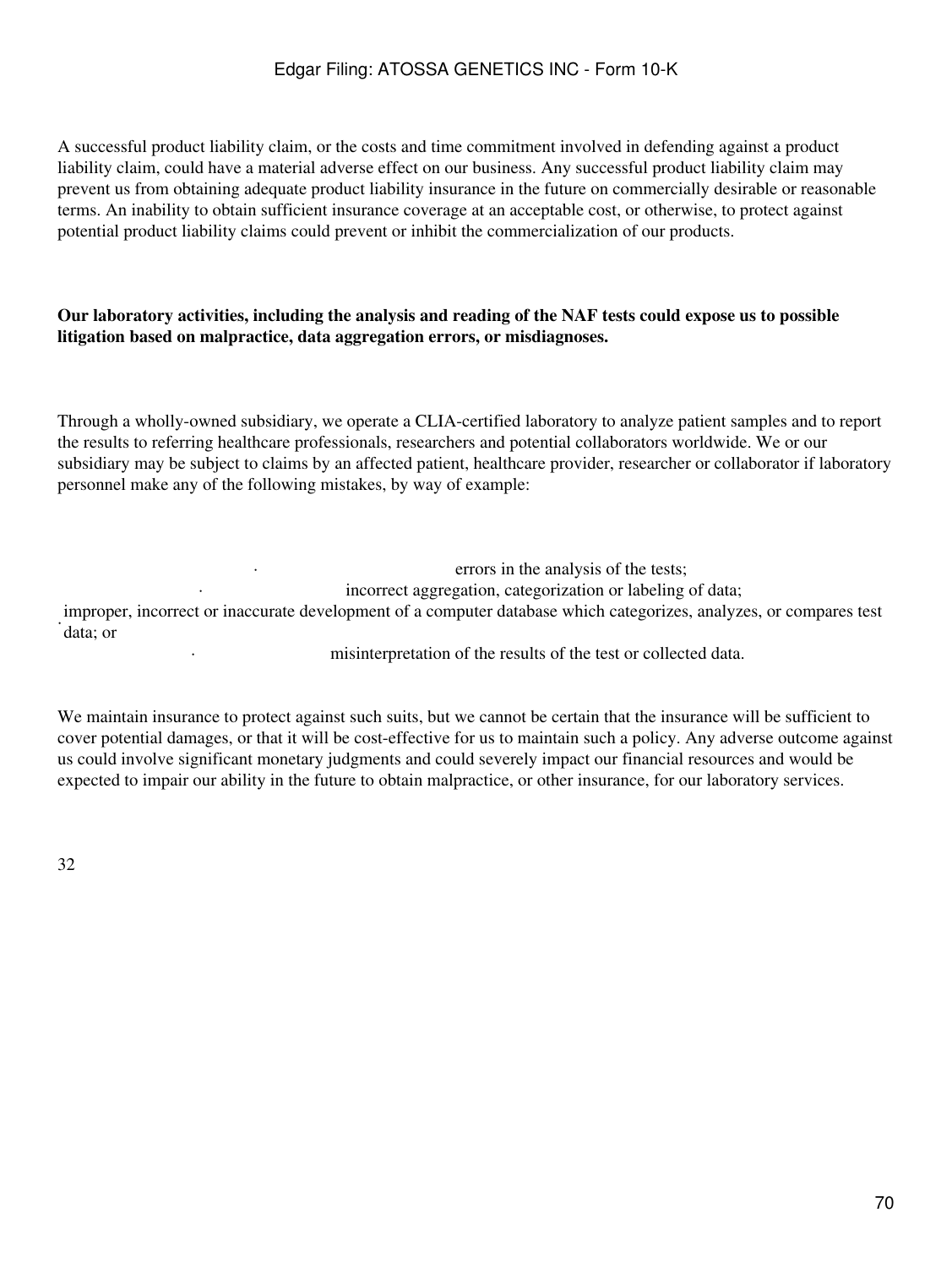### **If our patents do not adequately protect our products, others could compete with us more directly, which would adversely affect our business.**

Our commercial success will depend in part on our ability to obtain new patents and enforce existing patents, as well as our ability to maintain adequate protection of other intellectual property for our technologies and products in the United States and abroad. If we do not adequately protect our intellectual property, competitors may be able to use our technologies and erode or negate any competitive advantage we may otherwise have, which could adversely affect our business, negatively affect our position in the marketplace and limit our ability to commercialize our products. The laws of some foreign countries do not protect our proprietary rights to the same extent as the laws of the United States, and we may encounter significant problems in protecting our proprietary rights in these countries.

The patent positions of diagnostic, medical device, and pharmaceutical companies, including ours, involve complex legal and factual questions, and, therefore, validity and enforceability cannot be predicted with certainty, nor can we be certain that we are not infringing the patents of others. Our patents may be challenged, deemed unenforceable, invalidated or circumvented. In particular, on March 20, 2012, the U.S. Supreme Court issued a decision in *Mayo Collaborative Services, DBA Mayo Medical Laboratories, et al. v. Prometheus Laboratories, Inc* ., No. 10-1150, holding that several claims drawn to measuring drug metabolite levels from patient samples were not patentable subject matter. Although the Court's decision seems to impact diagnostics patents that merely apply a law of nature via a series of routine steps, the full impact of the *Prometheus* decision is not yet known. We will thus be able to protect our proprietary rights from unauthorized use by third parties only to the extent that our proprietary technologies, existing products and any future products are covered by valid and enforceable patents or are effectively maintained as trade secrets, and we are willing and have the necessary resources to take enforcement action against such unauthorized use by third parties.

The degree of future protection for our proprietary rights is uncertain, and we cannot ensure that:

we were the first to make the inventions covered by each of our patents and pending patent applications; we were the first to file patent applications for these inventions;

· others will not independently develop similar, or alternative technologies, or duplicate any of our technologies;

any of our pending patent applications will result in issued patents; any of our issued patents will be valid or enforceable;

any patents issued to us will provide a basis for comany patents issued to us will provide a basis for commercially viable products, will provide us with any competitive

· we will develop additional proprietary technologies or products that are patentable; or the patents of others will not have an adverse effect on our business.

#### **We may be unable to adequately prevent disclosure of trade secrets and other proprietary information.**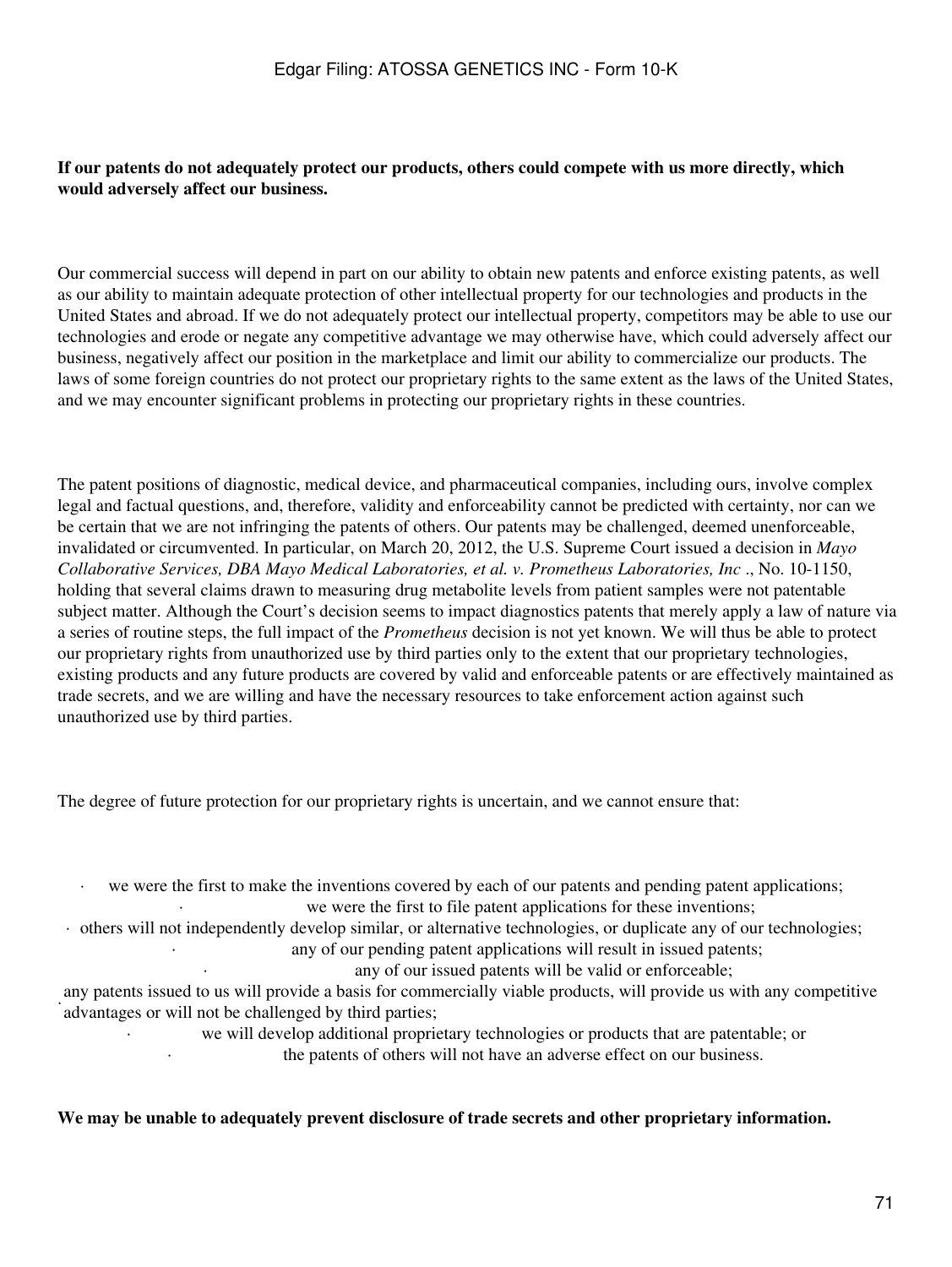We rely on trade secrets to protect our proprietary know-how and technological advances, particularly where we do not believe patent protection is appropriate or obtainable. However, trade secrets are difficult to protect. We rely in part on confidentiality agreements with our employees, consultants, outside scientific collaborators and other advisors to protect our trade secrets and other proprietary information. These agreements may not effectively prevent disclosure of confidential information and may not provide an adequate remedy in the event of unauthorized disclosure of confidential information. In addition, others may independently discover our trade secrets and proprietary information. Costly and time-consuming litigation could be necessary to enforce and determine the scope of our proprietary rights. Failure to obtain, or maintain, trade secret protection could enable competitors to use our proprietary information to develop products that compete with our products or cause additional, material adverse effects upon our competitive business position.

### **Our current patent portfolio may not include all patent rights needed for the full development and commercialization of our products. We cannot be sure that patent rights we may need in the future will be available for license on commercially reasonable terms, or at all.**

Although our patents may prevent others from making, using or selling similar products, they do not ensure that we will not infringe the patent rights of third parties. We may not be aware of all patents or patent applications that may impact our ability to make, use or sell our products or services. Furthermore, we may not be aware of published or granted conflicting patent rights. Any conflicts resulting from patent applications and patents of others could significantly reduce the coverage of our patents and limit our ability to obtain meaningful patent protection. If others obtain patents with conflicting claims, we may need to obtain licenses to these patents or to develop or obtain alternative technology.

We may be unable to obtain any licenses or other rights to patents, technology or know-how from third parties necessary to conduct our business as described in this prospectus and such licenses, if available at all, may not be available on commercially reasonable terms. For example, we are currently negotiating for a license to technology that we may use in our NextCYTE Test and others may seek licenses from us for other technology we use or intend to use. Any failure to obtain such licenses could delay or prevent us from developing or commercializing our proposed products and services, which would harm our business. For example, we may seek to develop our intraductal treatment program by licensing a pharmaceutical from a third party. We may not be able to secure such a license on acceptable terms. Litigation or patent interference proceedings need to be brought against third parties, as discussed below, to enforce any of our patents or other proprietary rights, or to determine the scope and validity or enforceability of the proprietary rights of such third parties.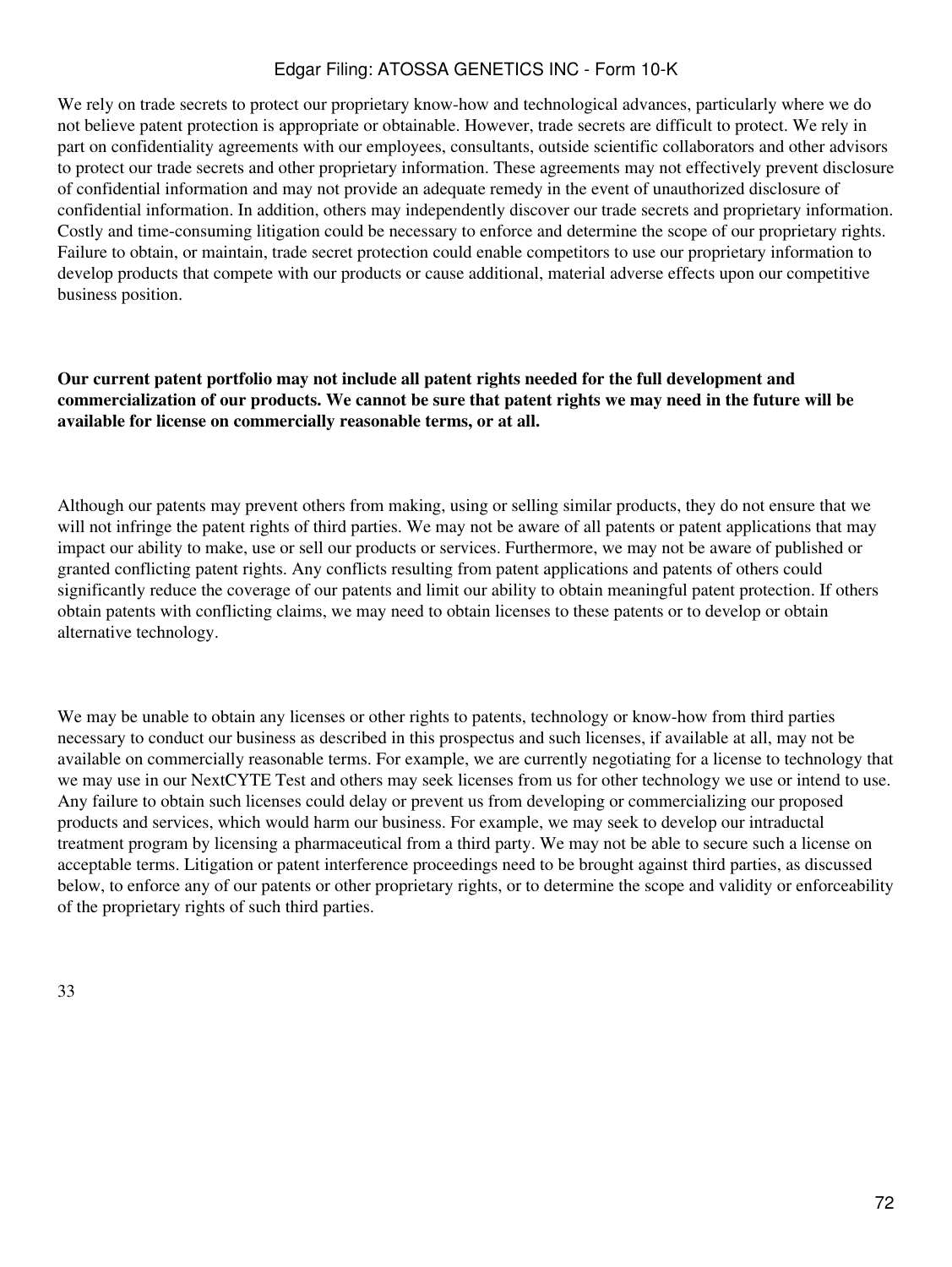## **Litigation regarding patents, patent applications and other proprietary rights may be expensive and time consuming. If we are involved in such litigation, we could be delayed in bringing product or service candidates to market and our ability to operate could be harmed.**

Our commercial success will depend in part on our ability to manufacture, use and sell products and services without infringing patents or other proprietary rights of third parties. Third parties may challenge or infringe upon our, or our licensors', existing or future patents. Although we are not currently aware of any pending or actual litigation, or other proceedings, or third-party claims of intellectual property infringement related to the MASCT System, the Mammary Ductal Microcatheter System or other product candidates, the medical device and diagnostic industry is characterized by extensive litigation regarding patents and other intellectual property rights. Other parties may obtain patents in the future and allege that the use of our technologies infringes these patent claims or that it is employing their proprietary technology without authorization.

**Legal proceedings involving our patents or patent applications, or those of others, could result in adverse decisions regarding the patentability of our inventions relating to our products or the enforceability, validity or scope of protection offered by our patents.**

Even if we are successful in proceedings involving our intellectual property rights or those of others, we may incur substantial costs and divert management time and attention in pursuing these proceedings. If we are unable to avoid infringing the patent rights of others, we may be required to seek a license, defend an infringement action, or challenge the validity of the patents in court. Patent litigation is costly and time consuming and we may not have sufficient resources to bring enforcement actions to a successful conclusion. In addition, if we do not obtain a license, develop or obtain non-infringing technology, fail to defend an infringement action successfully or have infringed patents declared invalid, we may incur substantial monetary damages, encounter significant delays in bringing our product candidates to market, or be precluded from participating in the manufacture, use or sale of our products or product candidates or methods of treatment requiring licenses.

#### *Risks Related to our Industry*

## **Failure to adequately and timely address the FDA's warning letter received February 21, 2013, or other matters raised by the FDA, could adversely affect our business.**

We received a Warning Letter ("Letter") from the FDA on February 21, 2013, regarding our MASCT System and MASCT System Collection Test (together, the "System"). The Letter arose from certain FDA findings during a July 2012 inspection, to which we responded in August 2012, explaining why we believed we are in compliance with applicable regulations and/or were implementing changes responsive to the findings of the FDA inspection. The FDA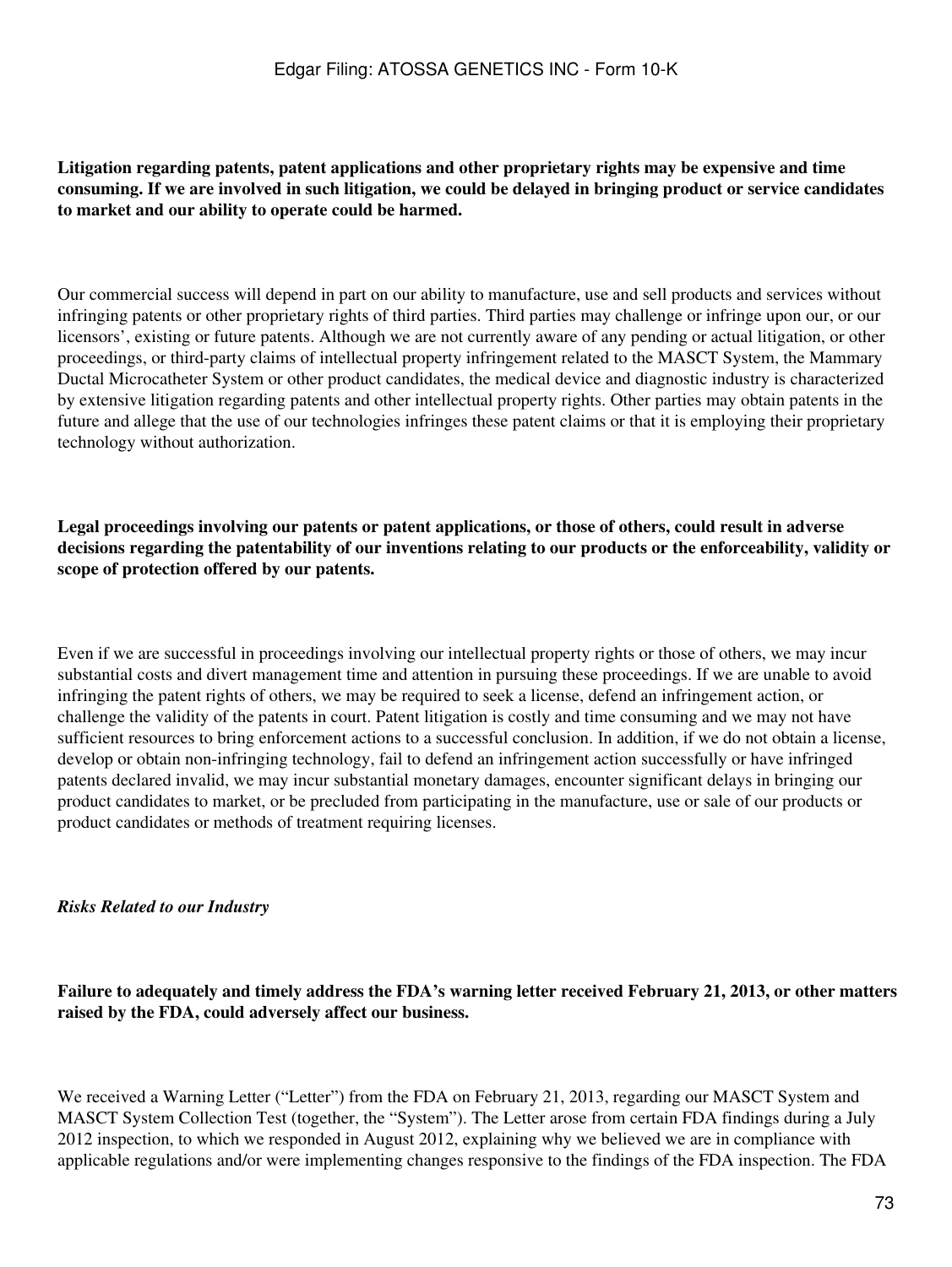alleges in the Letter that following 510(k) clearance we changed the System in a manner that requires submission of an additional 510(k) notification to the FDA. Specifically, the FDA observes that the Instructions For Use (IFU) in the original 510(k) submission stated that the user must "Wash the collection membrane with fixative solution into the collection vial…" and the current IFU states "…apply one spray of Saccomanno's Fixative to the collection membrane…" and that "this change fixes the NAF specimen to the filter paper rather than washing it into a collection vial." At the time that the changes were made we determined that a new  $510(k)$  was not required in accordance with the FDA's guidance document entitled "Deciding When to Submit a 510(k) for a Change to an Existing Device."

The Letter also raises certain issues with respect to our marketing of the System and our compliance with FDA Good Manufacturing Practices (cGMP) regulations, among other matters. If the FDA does not agree with our position concerning clearance of the System, we may be required to submit and receive clearance of a new 510(k) notice for the current form of the System or revert to marketing the System using the prior NAF processing method.

We responded to the Letter on March 13, 2013, indicating the current actions taken and the timing of commitments we have made for future actions. The FDA could direct other compliance-verification activities or take other actions in connection with matters raised in the Letter, related to our response, and in connection with other matters that the FDA could identify in the future. Until these issues are resolved we may be subject to additional regulatory action by the FDA, and any such actions could disrupt our ongoing business and operations. Our business will be adversely affected if we cannot timely resolve the matters raised in the Letter, or other matters raised by the FDA, to the FDA's satisfaction or if we are not successful in continuing to market our existing System, reverting to marketing the System using the prior NAF processing method or obtaining an additional 510(k) clearance in a timely and cost-effective manner.

**The manufacturing, marketing and sale of our products are subject to regulatory clearances or approvals and our business is subject to extensive regulatory requirements. If we fail to maintain regulatory clearances, or are unable to obtain, or experience significant delays in obtaining, FDA approvals or clearances for our future products or product enhancements, our ability to commercially manufacture, market and sell these products could suffer.**

Our medical device products and operations are subject to extensive regulation by the FDA and various other federal and state governmental authorities. Government regulation of medical devices is meant to assure their safety and effectiveness, and includes regulation of, among other things: design, development, manufacture, testing, labeling, storage, marketing, distribution, promotion, record keeping, and approval or clearance.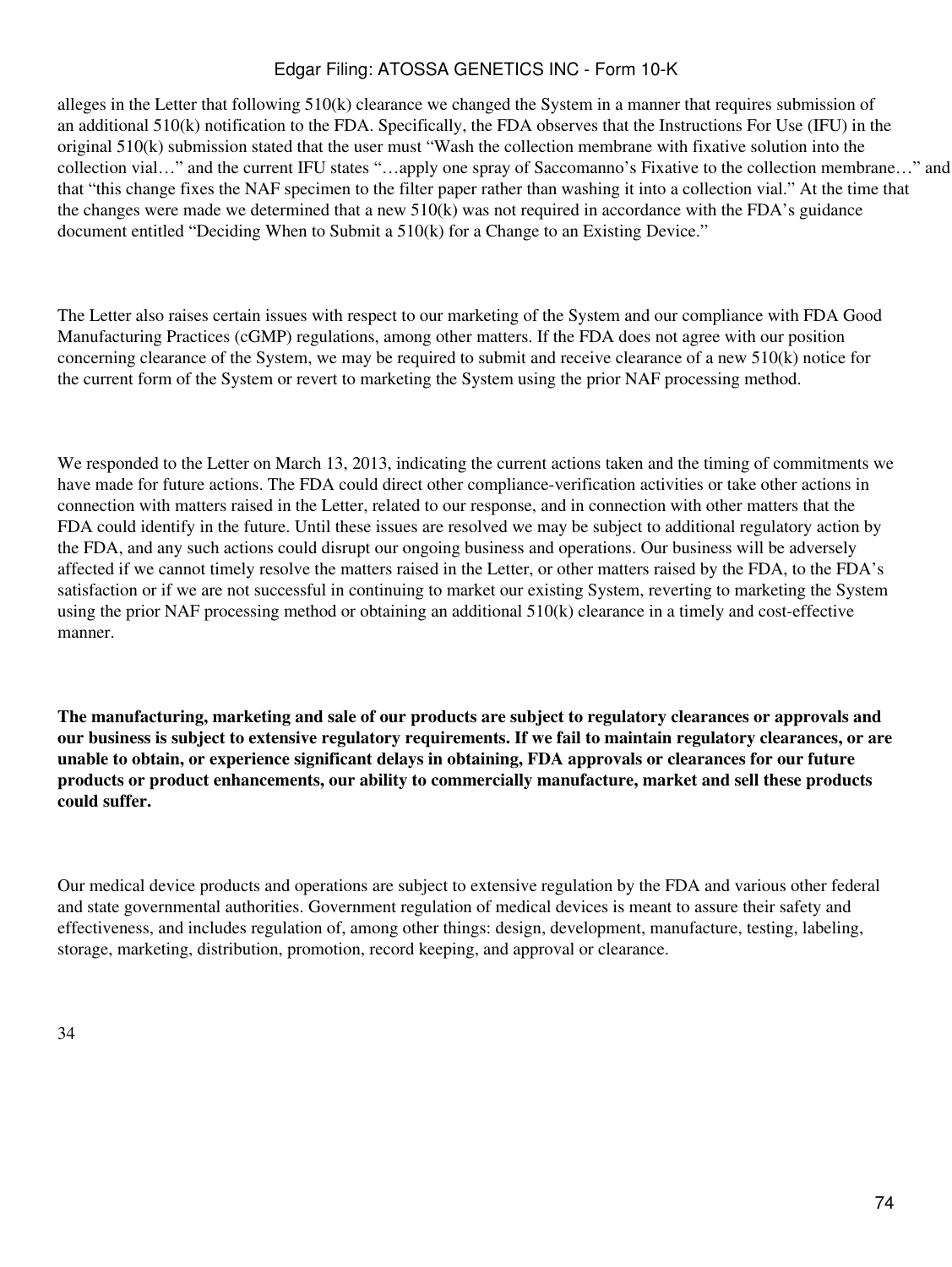Before a new medical device, or a new use of or claim for an existing device, can be marketed in the United States, it must first receive either a premarket clearance under Section 510(k) of the Federal Food, Drug, and Cosmetic Act (FDCA) or a PMA from the FDA, unless an exemption applies. Our devices generally require a 510(k) clearance before they can be marketed, which can be a lengthy and expensive process and we may not be able to obtain these approvals on a timely basis, if at all. A PMA generally requires extensive pre-clinical and clinical trials and can take two or more years to obtain. We may partner with a third party to pursue a PMA for our intraductal treatment program. However, if we cannot contract with a third party in a timely and efficient manner or if we cannot obtain a PMA for this program our operations would be adversely affected.

The FDA requires us and certain of our third-party suppliers to adhere to Quality System Regulations ("QSR"), which include production design controls, testing, quality control, and labeling, packaging, sterilization, and storage and documentation procedures. The FDA may at any time inspect our facilities to determine whether we have adequate compliance with the FDA's QSR and other regulatory requirements. Compliance with QSR for medical devices is difficult and costly. If our facilities or those of our suppliers fail to take satisfactory corrective action in response to an adverse QSR inspection, the FDA could take enforcement action. For example, the FDA has issued and could in the future issue warning letters or other communications to us. If we fail to satisfy or remediate the matters discussed in any such warning letters, including the warning letter we received on February 21, 2013, or communications, the FDA could take further enforcement action, including prohibiting the sale or marketing of the affected product. The FDA also strictly regulates labeling, advertising, promotion, and other types of information on products that are placed on the market. Medical devices may be promoted only for their intended use and in accordance with the provisions of the approved label. It is possible that federal or state enforcement authorities might take action if they consider our promotional or training materials to constitute promotion of an unapproved use, which could result in significant fines or penalties under a variety of statutory authorities, including under the FDCA as well as laws prohibiting false claims for reimbursement. In addition, we may not be found compliant as a result of future changes in, or interpretations of, regulations by the FDA or other regulatory agencies.

Sales of our products outside the U.S. are subject to foreign regulatory requirements that vary from country to country. The time required to obtain approvals from foreign countries may be longer or shorter than that required for FDA approval, and requirements for foreign licensing may differ from FDA requirements. In any event, if we fail to obtain the necessary approvals to sell any of our products in a foreign country, or if any obtained approval is revoked or suspended, we will not be able to sell those products there.

The federal, state and foreign laws and regulations regarding the manufacture and sale of our products are subject to future changes, as are administrative interpretations and policies of regulatory agencies. If we fail to comply with applicable federal, state or foreign laws or regulations, we could be subject to enforcement actions. Enforcement actions could include product seizures, recalls, withdrawal of clearances or approvals, and civil and criminal penalties, which in each case would harm our business.

**Our inadvertent or unintentional failure to comply with the complex government regulations concerning privacy of medical records could subject us to fines and adversely affect our reputation.**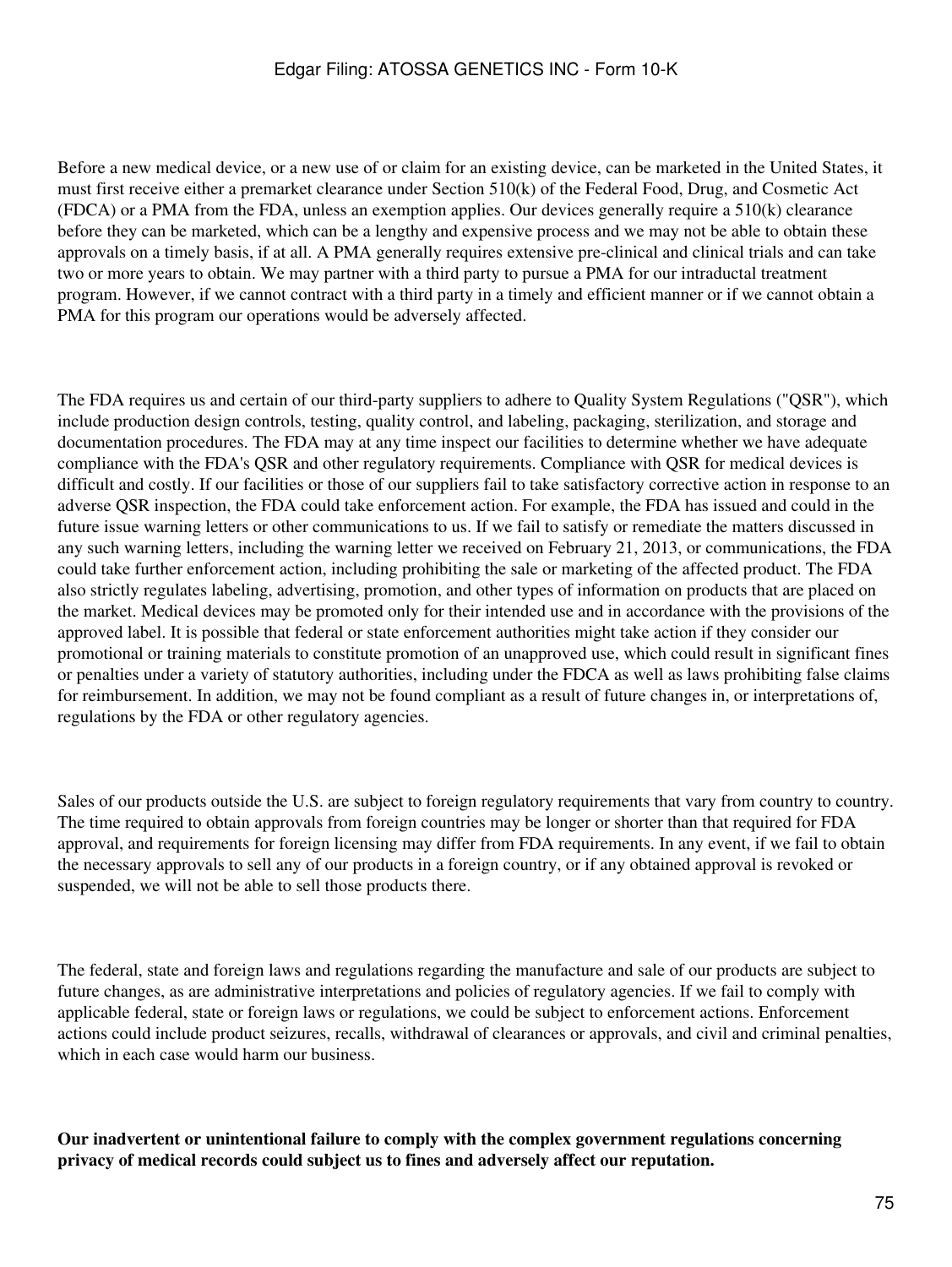The federal privacy regulations, among other things, restrict our ability to use or disclose protected health information in the form of patient-identifiable laboratory data, without written patient authorization, for purposes other than payment, treatment, or healthcare operations (as defined under the Health Insurance Portability and Accountability Act, or HIPAA) except for disclosures for various public policy purposes and other permitted purposes outlined in the privacy regulations. The privacy regulations provide for significant fines and other penalties for wrongful use or disclosure of protected health information, including potential civil and criminal fines and penalties. Although the HIPAA statute and regulations do not expressly provide for a private right of damages, we could incur damages under state laws to private parties for the wrongful use or disclosure of confidential health information or other private personal information.

We intend to implement policies and practices that we believe will make us compliant with the privacy regulations. However, the documentation and process requirements of the privacy regulations are complex and subject to interpretation. Failure to comply with the privacy regulations could subject us to sanctions or penalties, loss of business, and negative publicity.

The HIPAA privacy regulations establish a "floor" of minimum protection for patients as to their medical information and do not supersede state laws that are more stringent. Therefore, we are required to comply with both HIPAA privacy regulations and various state privacy laws. The failure to do so could subject us to regulatory actions, including significant fines or penalties, and to private actions by patients, as well as to adverse publicity and possible loss of business. In addition, federal and state laws and judicial decisions provide individuals with various rights for violation of the privacy of their medical information by healthcare providers such as us.

## **Changes in regulations, policies, or payor mix may adversely affect reimbursement for laboratory services and could have a material adverse impact on our revenue and profitability.**

Most of our services will be billed to a party other than the physician who ordered the test. Reimbursement levels for healthcare services are subject to continuous and often unexpected changes in policies. Changes in governmental and third-party reimbursement rates and policies may result from statutory and regulatory changes, retroactive rate adjustments, administrative rulings, competitive bidding initiatives, and other policy changes. Uncertainty also exists as to the coverage and reimbursement status of new services. Government payors and insurance companies have increased their efforts to control the cost, utilization, and delivery of healthcare services. For example, at least yearly, Congress has considered and enacted changes in the Medicare fee schedule in conjunction with budgetary legislation. Further reductions of reimbursement for Medicare services or changes in policy regarding coverage of tests may be implemented from time to time. The payment amounts under the Medicare fee schedules are often used as a reference for the payment amounts set by other third-party payors. As a result, a reduction in Medicare reimbursement rates could result in a corresponding reduction in the reimbursements we may receive from such third-party payors. Changes in test coverage policies of other third-party payors may also occur. Such reimbursement and coverage changes in the past have resulted in reduced prices, added costs and reduced accession volume, and have imposed more complex regulatory and administrative burdens. Further changes in federal, state, and local third-party payor laws, regulations, or policies may have a material adverse impact on our business.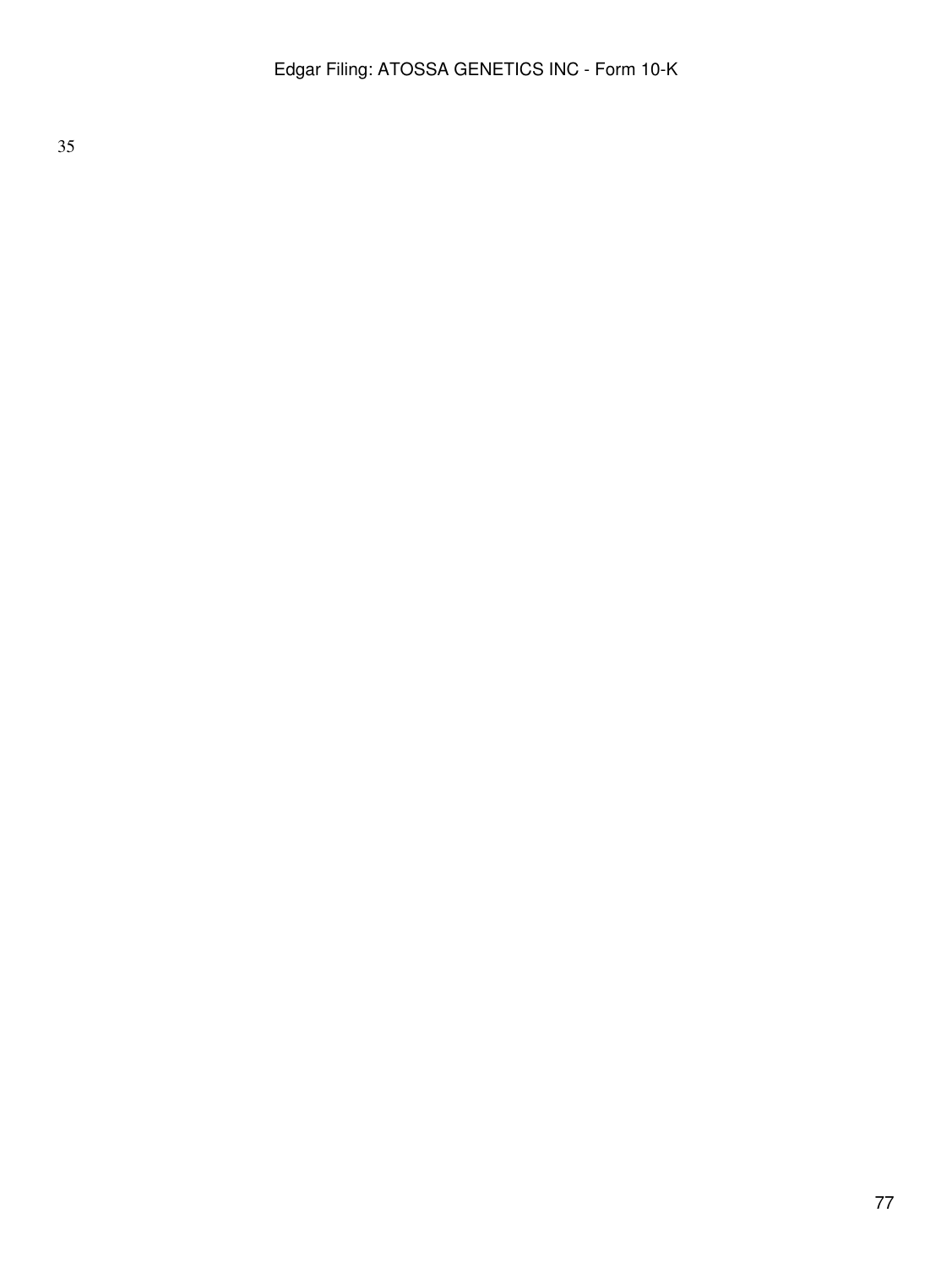## **Failure to participate as a provider with payors, or operating as a non-contracting provider, could have a material adverse effect on revenue.**

The healthcare industry has experienced a trend of consolidation among healthcare insurers, resulting in fewer but larger insurers with significant bargaining power in negotiating fee arrangements with healthcare providers, including laboratories. Managed care providers often restrict their contracts to a small number of laboratories that may be used for tests ordered by physicians in the managed care provider's network. As of the date of this prospectus we do not have any managed care provider contracts and there can be no assurance any contracts will be established. If we do not have a contract with a managed care provider, we may be unable to gain those physicians as clients. In cases in which we will contract with a specified insurance company as a participating provider, we will be considered "in-network," and the reimbursement of third-party payments is governed by contractual relationships. Our in-network services will be primarily negotiated on a fee-for-service basis at a discount from our patient fee schedule, which could result in price erosion that would adversely affect revenue. Our failure to obtain managed care contracts, or participate in new managed care networks, could adversely affect revenue and profitability. In cases in which we do not have a contractual relationship with an insurance company, or are not an approved provider for a government program, we will have no contractual right to collect for services and such payors may refuse to reimburse us for services, which could lead to a decrease in accession volume and a corresponding decrease in revenue. As an out-of-network provider, reductions in reimbursement rates for non-participating providers could also adversely affect us. Third-party payors, with whom we do not participate as a contracted provider, may also require that we enter into contracts, which may have pricing and other terms that are materially less favorable than the terms under which we intend to operate. While accession volume may increase as a result of these contracts, revenue per accession may decrease.

Use of our laboratory services as a non-participating provider is also expected to result in greater co-payments for the patient, unless we elect to treat patients as if we were a participating provider in accordance with applicable law. Treating such patients as if we were a participating provider may adversely impact results of operations because we may be unable to collect patient co-payments and deductibles. In some states, applicable law prohibits us from treating these patients as if we were a participating provider. As a result, referring physicians may avoid use of our services, which could result in a decrease in accession volume and adversely affect revenue.

## **Changes in FDA policies regarding the "home brew" exception from FDA review for laboratory-developed tests and reagents could adversely affect our business and results of operations.**

Laboratory diagnostic tests developed and validated by a laboratory for its own use, also known as laboratory developed tests, which are referred to as LDTs or "home brew" tests, are subject to regulation under the federal Food, Drug and Cosmetic Act, or FDCA. To date, the FDA has decided, as a matter of enforcement discretion, not to exercise its authority with respect to most "home brew" tests performed by high complexity laboratories certified under CLIA, which is the type of laboratory that we have established. In addition, manufacturers and suppliers of analyte specific reagents, or ASRs, which we may utilize in our LDTs, are required to register with the FDA, conform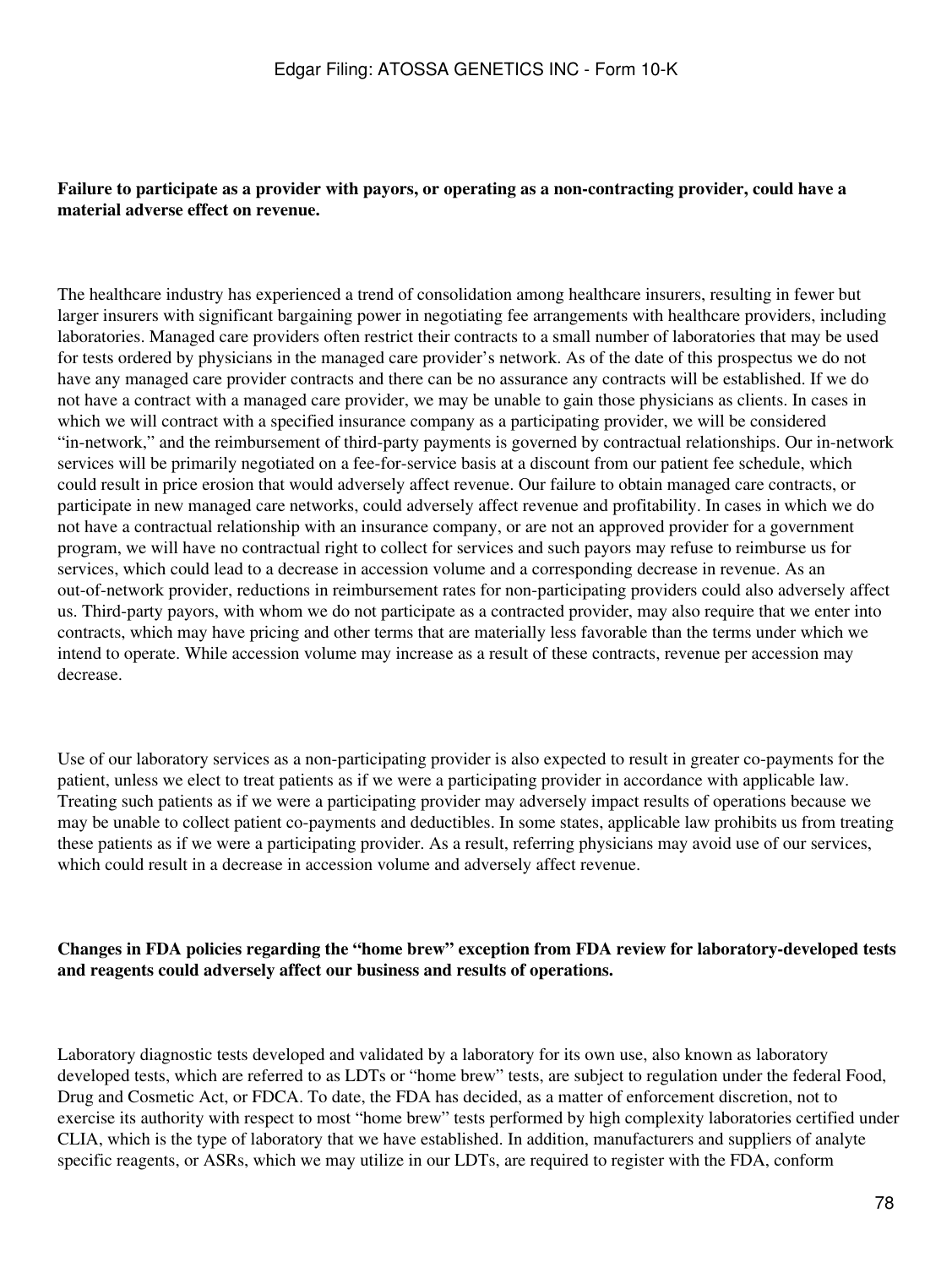manufacturing operations to the FDA's Quality System Regulation, or QSR, and comply with certain reporting and other record keeping requirements. The FDA regularly considers the application of additional regulatory controls over the development and use of LDTs by laboratories. It is possible that the FDA will require premarket notification or approval for LDT diagnostic tests that we may develop and perform in the future. The FDA held public hearings in the third quarter of 2010 to discuss how it will oversee LDTs. No definitive recommendations or findings have yet come from these hearings, but it is likely that the FDA will impose additional or new regulations affecting LDTs, including requiring premarket notification or approval for these tests. Any premarket notification or approval requirements could restrict or delay our ability to provide specialized diagnostic services and may adversely affect our business. FDA regulation of LDTs, or increased regulation of the various medical devices used in laboratory-developed testing, could increase the regulatory burden and generate additional costs and delays in introducing new tests.

## **The failure to comply with complex federal and state laws and regulations related to submission of claims for services could result in significant monetary damages and penalties and exclusion from the Medicare and Medicaid programs.**

We are subject to extensive federal and state laws and regulations relating to the submission of claims for payment for services, including those that relate to coverage of services under Medicare, Medicaid, and other governmental healthcare programs, the amounts that may be billed for services, and to whom claims for services may be submitted, such as billing Medicare as the secondary, rather than the primary, payor. The failure to comply with applicable laws and regulations, for example, enrollment in PECOS, the Medicare Provider Enrollment, Chain and Ownership System, could result in our inability to receive payment for our services or attempts by third-party payors, such as Medicare and Medicaid, to recover payments from us that we have already received. Submission of claims in violation of certain statutory or regulatory requirements can result in penalties, including civil money penalties of up to \$10,000 for each item or service billed to Medicare in violation of the legal requirement, and exclusion from participation in Medicare and Medicaid. Government authorities may also assert that violations of laws and regulations related to submission of claims violate the federal False Claims Act or other laws related to fraud and abuse, including submission of claims for services that were not medically necessary. The Company will be generally dependent on independent physicians to determine when its services are medically necessary for a particular patient. Nevertheless, we could be adversely affected if it was determined that the services we provided were not medically necessary and not reimbursable, particularly if it were asserted that we contributed to the physician's referrals of unnecessary services. It is also possible that the government could attempt to hold us liable under fraud and abuse laws for improper claims submitted by us if it were found that we knowingly participated in the arrangement that resulted in submission of the improper claims.

36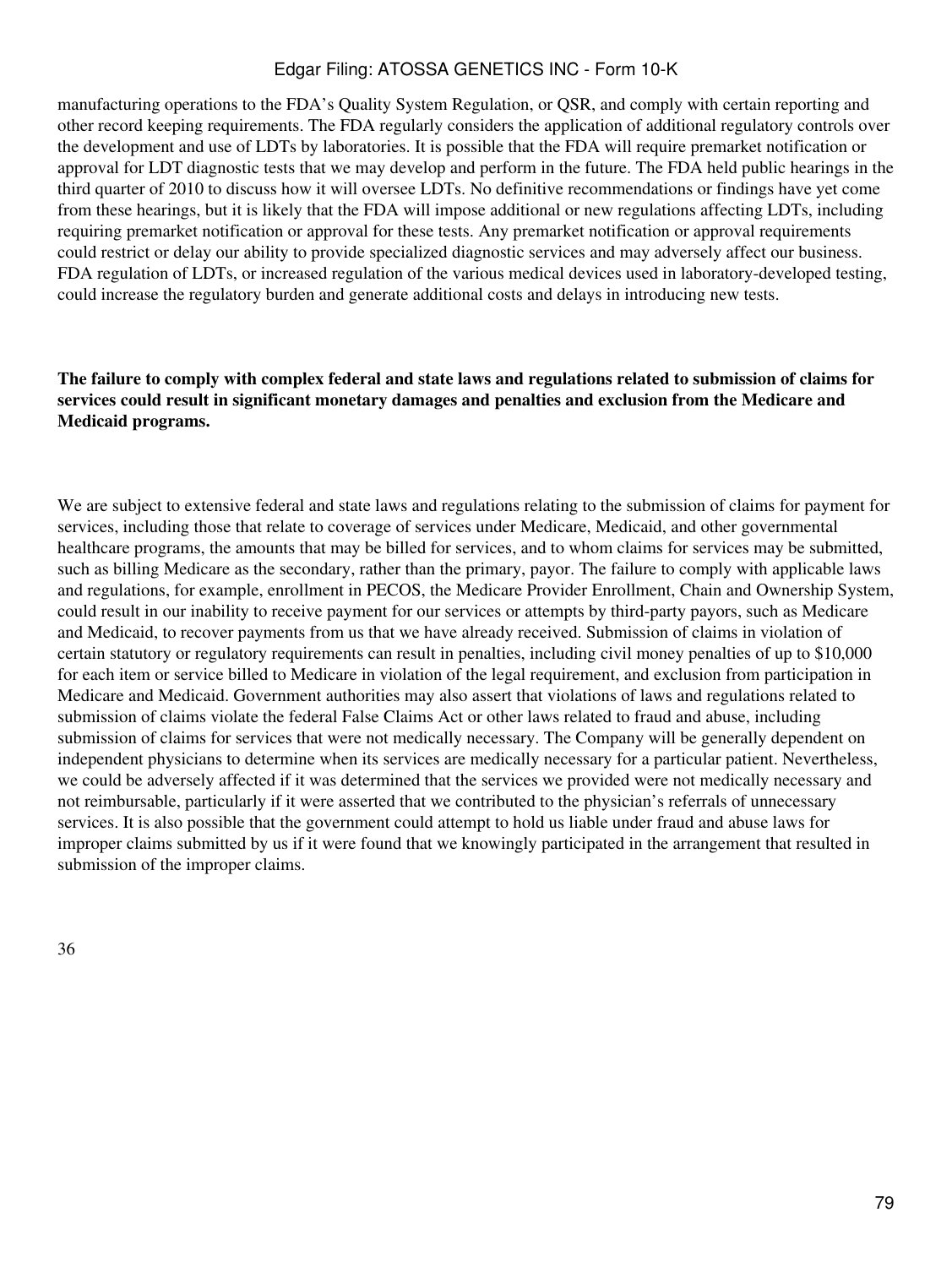## **Our business is subject to rapid technological innovation, and the development by third parties of new or improved diagnostic testing technologies or information technology systems could have a material adverse effect on our business.**

The anatomic pathology industry is characterized by rapid changes in technology, frequent introductions of new diagnostic tests, and evolving industry standards and client demands for new diagnostic technologies. Advances in technology may result in the development of more point-of-care testing equipment that can be operated by physicians or other healthcare providers in their offices, or by patients themselves, without the services of freestanding laboratories and pathologists, thereby reducing demand for our services. In addition, advances in technology may result in the creation of enhanced diagnostic tools that enable other laboratories, hospitals, physicians, patients, or third parties to provide specialized laboratory services superior to ours, or that are more patient-friendly, efficient, or cost-effective. Our success depends in part upon our ability to acquire or license on favorable terms or develop new and improved technologies for early diagnosis before its competitors and to obtain appropriate reimbursement for diagnostic tests using these technologies. Introduction of prophylactic treatments or cures for breast cancer could substantially reduce or eliminate demand for our services.

#### *Risks Related to the Securities Markets and Investment in our Securities*

## **Our shares of common stock are listed on the NASDAQ Capital Market, but we cannot guarantee that we will be able to satisfy the continued listing standards going forward.**

Although our shares of common stock are listed on the NASDAQ Capital Market, we cannot ensure that we will be able to satisfy the continued listing standards of the NASDAQ Capital Market going forward. If we cannot satisfy the continued listing standards going forward, NASDAQ may commence delisting procedures against us, which could result in our stock being removed from listing on the NASDAQ Capital Market. If our stock were to be delisted, the market liquidity of our stock could be adversely affected and the market price of our stock could decrease. Delisting could also adversely affect our stockholders' ability to trade or obtain quotations on our shares because of lower trading volumes and transaction delays. These factors could contribute to lower prices and larger spreads in the bid and ask price for our common stock. You may also not be able to resell your shares at or above the price you paid for such shares or at all. In addition, class action litigation has often been instituted against companies whose securities have experienced periods of volatility in market price. Any such litigation brought against us could result in substantial costs and a diversion of management's attention and resources, which could hurt our business, operating results and financial condition.

**The sale of our common stock to Aspire may cause substantial dilution to our existing stockholders and the sale, actual or anticipated, of the shares of common stock acquired by Aspire could cause the price of our common stock to decline.**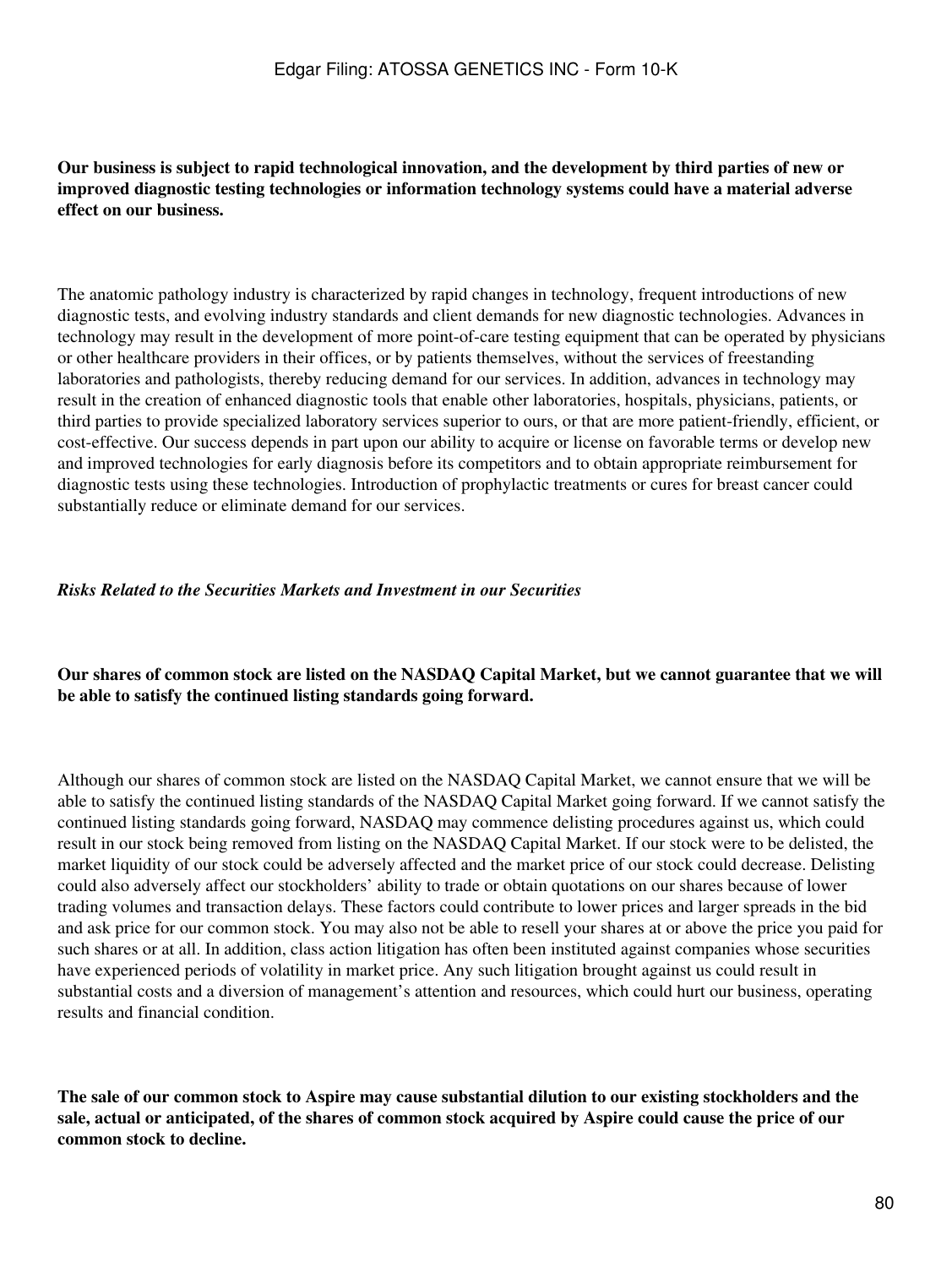We have the right to sell up to \$30 million of our shares of common stock to Aspire, including the 83,333 shares sold to Aspire on March 27, 2013 and the 250,000 shares issued to Aspire as a commitment fee. We are obligated to register these shares with the SEC. Also, we have agreed to initially register 2,496,667 additional shares that we may sell to Aspire in the future. It is anticipated that these shares will be sold by Aspire over a period of up to approximately three years from the date of this report. Under the rules of the Nasdaq Capital Market, in no event may we issue more than 19.99% of our shares outstanding on March 27, 2013 under the purchase agreement (which is approximately 2,833,519 shares based on 14,174,686 shares of common stock outstanding on March 27, 2013), unless we obtain stockholder approval.

Any actual or anticipated sales of shares by Aspire may cause the trading price of our common stock to decline. Additional issuances of shares to Aspire may result in dilution to the interests of other holders of our common stock. The sale of a substantial number of shares of our common stock by Aspire, or anticipation of such sales, could make it more difficult for us to sell equity or equity-related securities in the future at a time and at a price that we might otherwise wish to effect sales. However, we have the right to control the timing and amount of sales of our shares to Aspire Capital, and the purchase agreement may be terminated by us at any time at our discretion without any penalty or cost to us.

## **The trading price of our common stock has been, and is likely to continue to be, volatile.**

Since shares of our common stock were sold in our IPO in November 2012 at a price of \$5.00 per share, our stock price has ranged from \$3.44 to \$12.40 through March 26, 2013. In addition to the factors discussed in this report, the trading price of our common stock may fluctuate significantly in response to numerous factors, many of which are beyond our control, including:

· actual or anticipated growth rates and fluctuations in our revenue and other operating results;

· regulatory and FDA actions, including the warning letter we received from the FDA on February 21, 2013, and our responses to those actions;

· actions of securities analysts who initiate or maintain coverage of us, and changes in financial estimates by any securities analysts who follow our company, or our failure to meet these estimates or the expectations of investors;

· additional shares of our common stock being sold into the market by us or our existing stockholders or the anticipation of such sales; and

media coverage of our business and financial performance.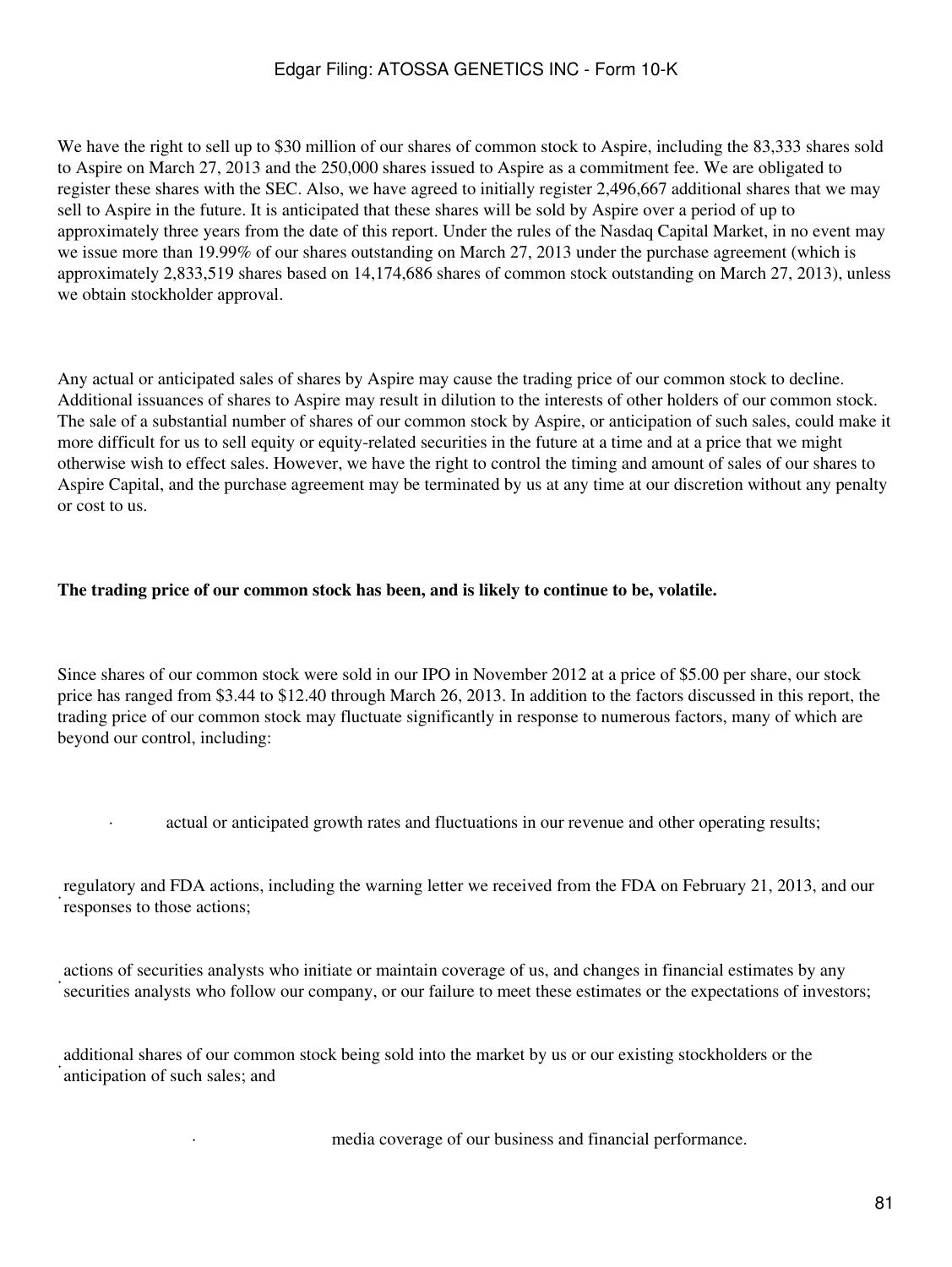In addition, the stock markets have experienced extreme price and volume fluctuations that have affected and continue to affect the market prices of equity securities of many healthcare companies. Stock prices of many healthcare companies have fluctuated in a manner unrelated or disproportionate to the operating performance of those companies. As a result, an investment in our common stock may decrease in value.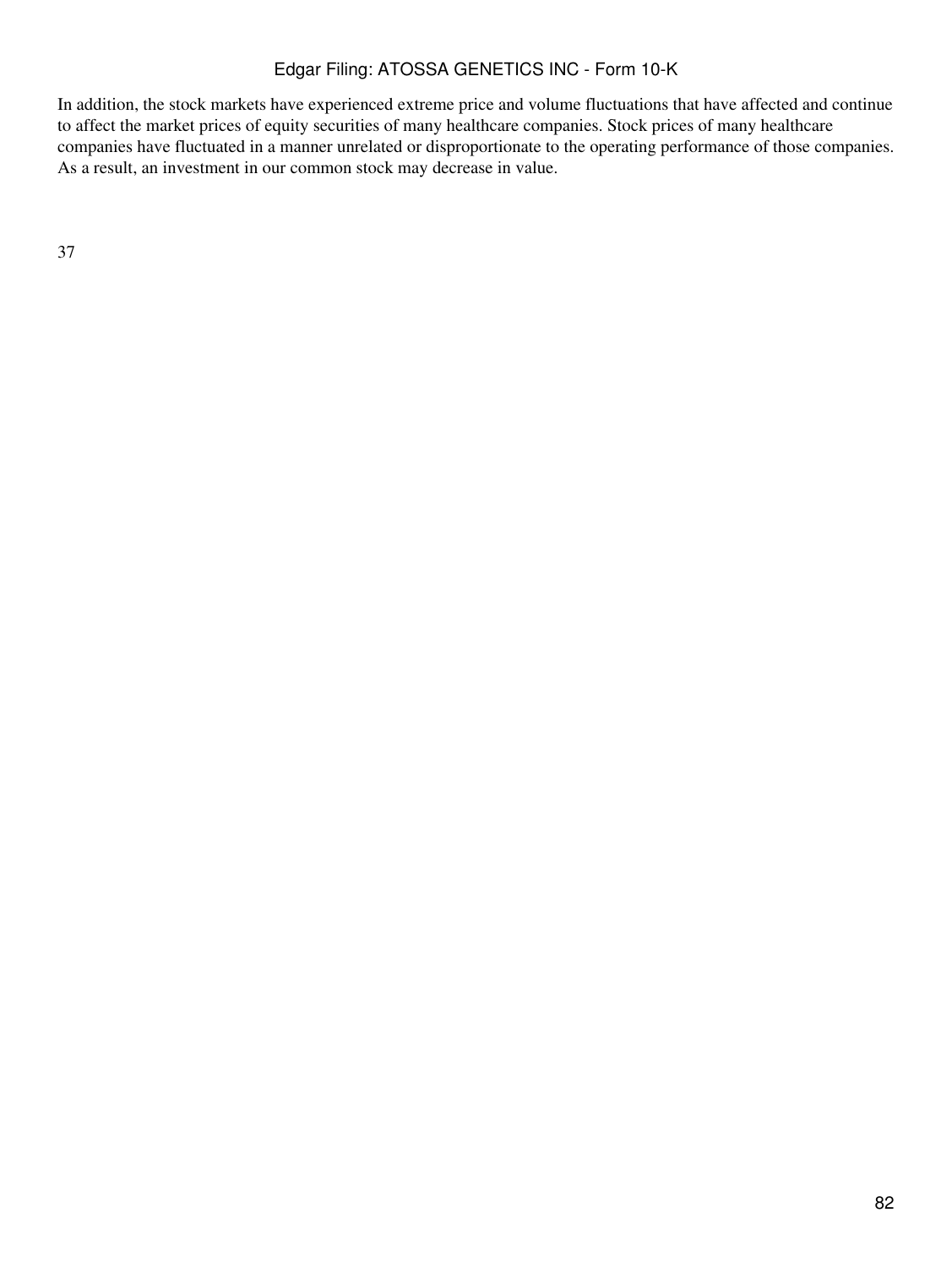#### **Substantial shares of our common stock may be sold into the market when the "lock-up" ends or for other reasons which could cause the price of our common stock to decline.**

The price of our common stock could decline if there are substantial sales of our common stock. For example, we sold 800,000 shares of common stock in our IPO, all of which are generally freely tradable. However, as of March 26, 2013, there are approximately an additional 13.3 million shares outstanding and a substantial amount of these will become available for trading when the existing lock-up expires on May 7, 2013. We are also in the process of registering for resale the shares of common stock issuable upon exercise of our outstanding warrants and certain shares of common stock issued in private placements. When those shares are registered for resale, additional shares of our common stock may be sold into the market. These and any other substantial sales of our common stock into the market could cause the price of our common stock to decline.

**The ownership of our common stock is concentrated among a small number of stockholders, and if our principal stockholders, directors and officers choose to act together, they may be able to significantly influence management and operations, which may prevent us from taking actions that may be favorable to you.**

Our ownership is concentrated among a small number of stockholders, including our founders, directors, officers and entities related to these persons. Our directors, officers and entities affiliated with them beneficially own approximately 35% of our outstanding voting securities. Accordingly, these stockholders, acting together, will have the ability to exert substantial influence over all matters requiring approval by our stockholders, including the election and removal of directors and any proposed merger, consolidation or sale of all or substantially all of our assets. This concentration of ownership could have the effect of delaying, deferring or preventing a change in control of the Company or impeding a merger or consolidation, takeover or other business combination that could be favorable to you.

**If we are unable to implement and maintain effective internal control over financial reporting in the future, investors may lose confidence in the accuracy and completeness of our financial reports and the trading price of our common stock may be negatively affected.**

We are required to maintain internal controls over financial reporting and to report any material weaknesses in such internal controls. If we identify material weaknesses in our internal control over financial reporting, if we are unable to comply with the requirements of the Sarbanes-Oxley Act in a timely manner or assert that our internal control over financial reporting is effective, or if our independent registered public accounting firm is unable to express, if required, an opinion as to the effectiveness of our internal control over financial reporting, investors may lose confidence in the accuracy and completeness of our financial reports and the trading price of our common stock could be negatively affected, and we could become subject to investigations by the stock exchange on which our securities is listed, the Securities and Exchange Commission, or other regulatory authorities, which could require additional financial and management resources.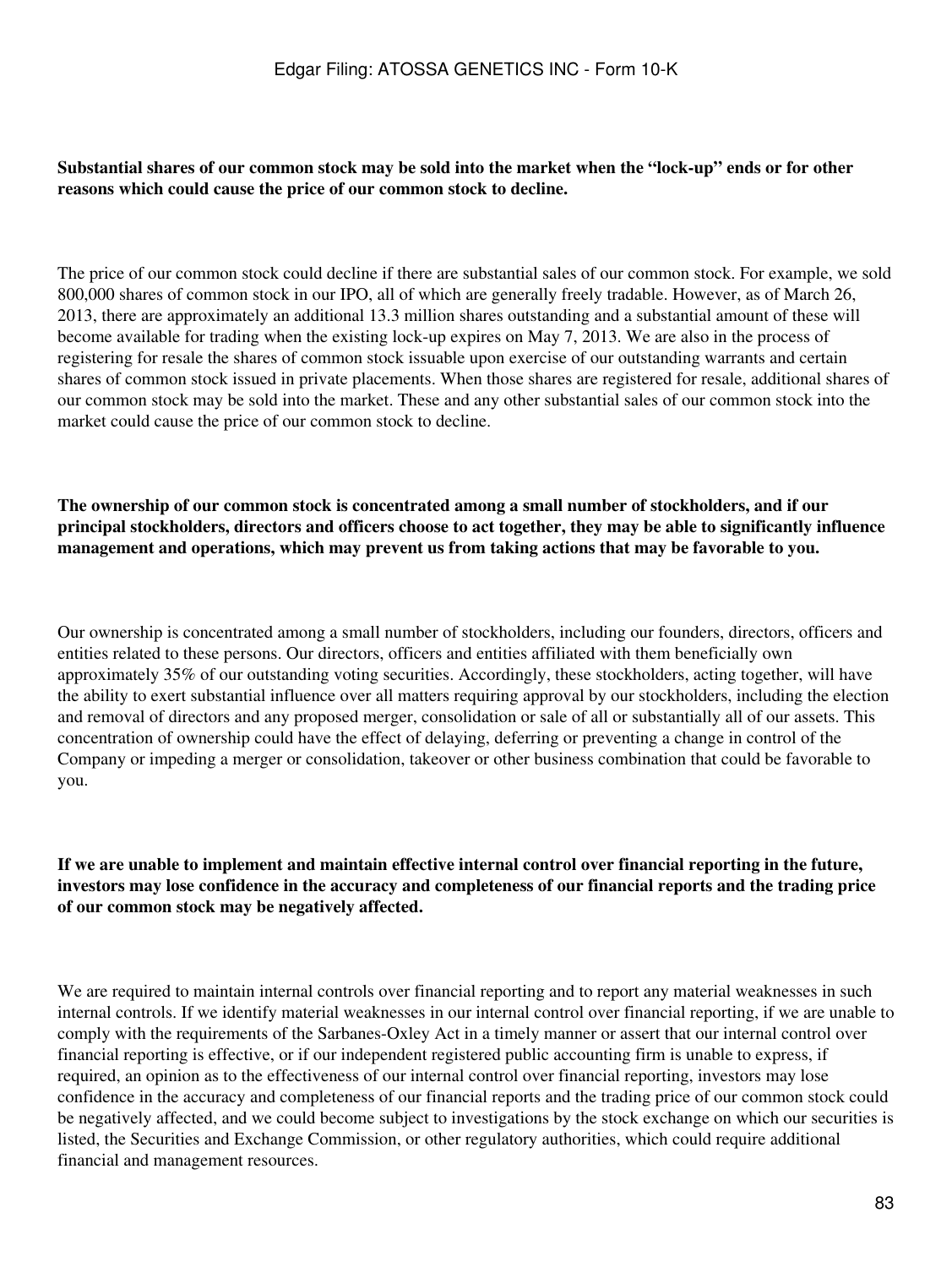#### **The requirements of being a public company may strain our resources and divert management's attention.**

We are subject to the reporting requirements of the Securities Exchange Act of 1934, as amended (Exchange Act), the Sarbanes-Oxley Act, the Dodd-Frank Act, the listing requirements of the NASDAQ Capital Market, and other applicable securities rules and regulations. Compliance with these rules and regulations will increase our legal and financial compliance costs, make some activities more difficult, time-consuming, or costly, and increase demand on our systems and resources. As a result, management's attention may be diverted from other business concerns, which could harm our business and operating results. Although we have hired additional employees to comply with these requirements, we may need to hire more employees in the future, which will increase our costs and expenses.

In addition, complying with public disclosure rules makes our business more visible, which we believe may result in threatened or actual litigation, including by competitors and other third parties. If such claims are successful, our business and operating results could be harmed, and even if the claims do not result in litigation or are resolved in our favor, these claims, and the time and resources necessary to resolve them, could divert the resources of our management and harm our business and operating results.

## **Anti-takeover provisions in our charter documents and Delaware law could delay or prevent a change in control which could limit the market price of the our common stock and could prevent or frustrate attempts by the our stockholders to replace or remove current management and the current Board of Directors.**

Our amended and restated certificate of incorporation and amended and restated bylaws contain provisions that could delay or prevent a change in control or changes in our Board of Directors that our stockholders might consider favorable. These provisions include the establishment of a staggered Board of Directors, which divides the board into three classes, with directors in each class serving staggered three-year terms. The existence of a staggered board can make it more difficult for a third party to effect a takeover of our company if the incumbent board does not support the transaction. For more information about these anti-takeover provisions as well as anti-takeover provisions under the Delaware General Corporation Law, please see "Description of Securities to be Registered — Anti-Takeover Devices." These and other provisions in our corporate documents and Delaware law might discourage, delay or prevent a change in control or changes in the Board of Directors of the Company. These provisions could also discourage proxy contests and make it more difficult for an investor and other stockholders to elect directors not nominated by our Board. Furthermore, the existence of these provisions, together with certain provisions of Delaware law, might hinder or delay an attempted takeover other than through negotiations with the Board of Directors.

## **We do not expect to pay dividends in the future, which means that investors may not be able to realize the value of their shares except through a sale.**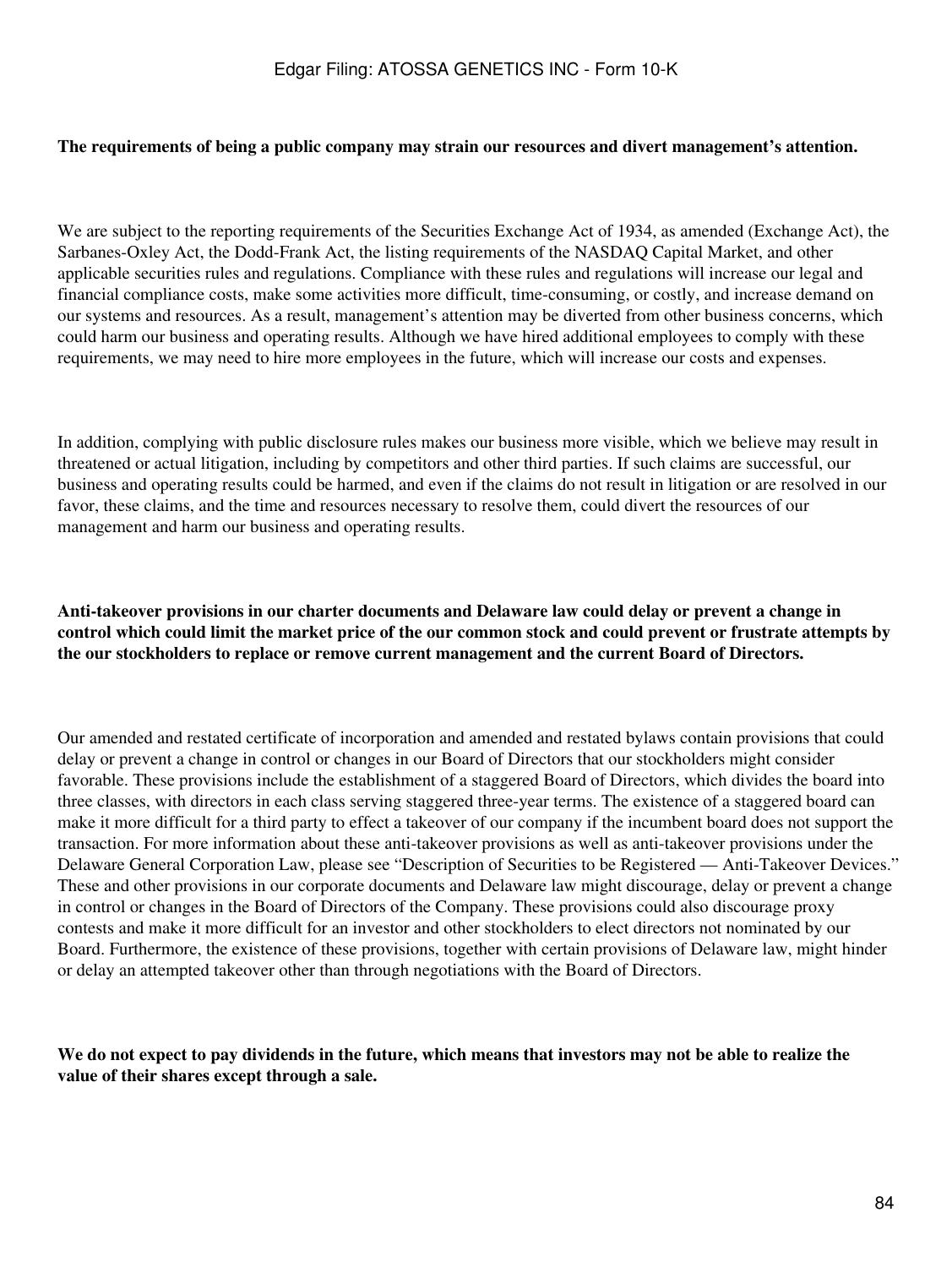We have never, and do not anticipate that we will, declare or pay a cash dividend. We expect to retain future earnings, if any, for our business and do not anticipate paying dividends on common stock at any time in the foreseeable future. Because we do not anticipate paying dividends in the future, the only opportunity for our stockholders to realize the creation of value in our common stock will likely be through a sale of those shares.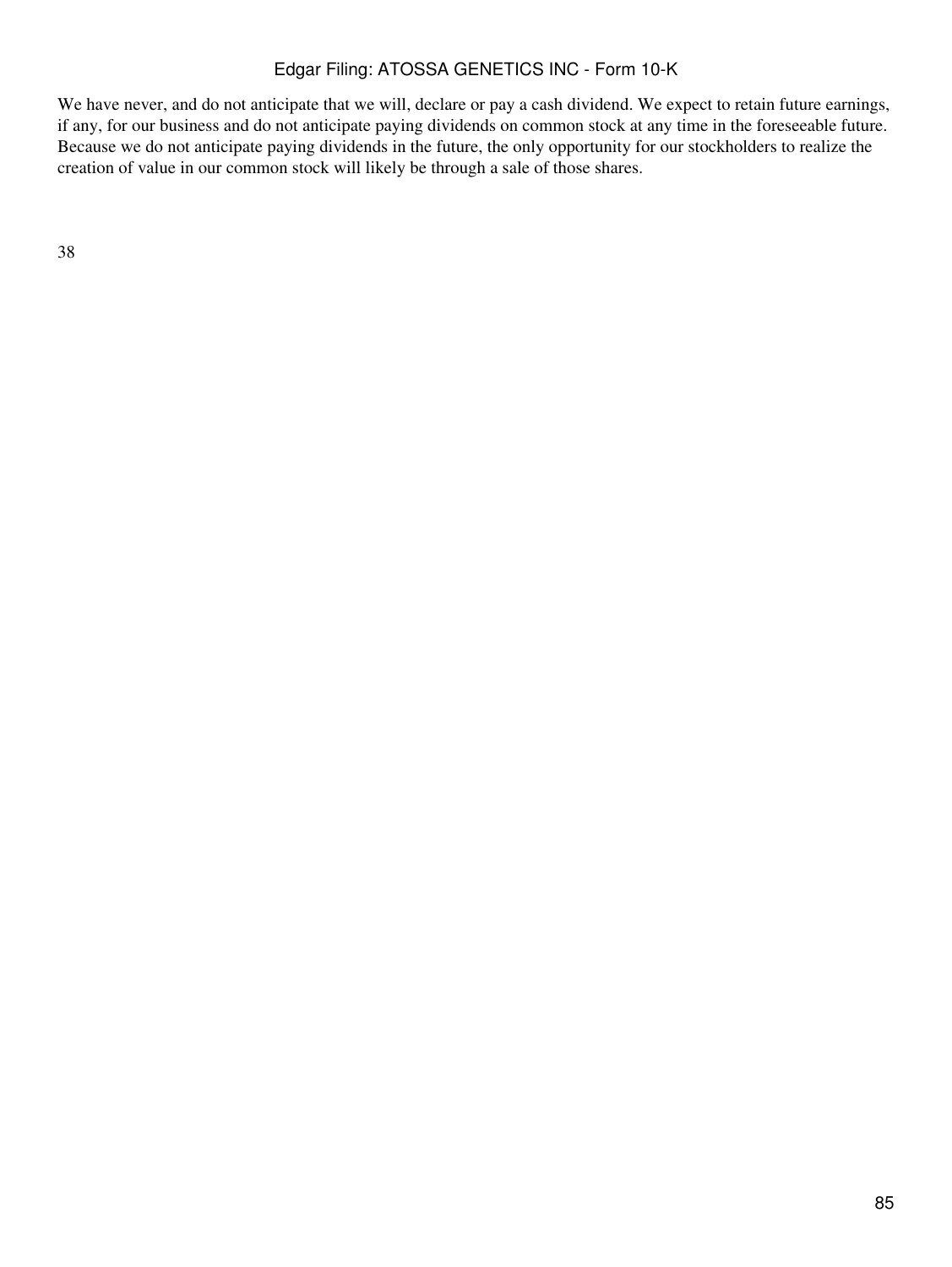**We are an "emerging growth company" and we cannot be certain if we will be able to maintain such status or if the reduced disclosure requirements applicable to emerging growth companies will make our common stock less attractive to investors.**

We are an "emerging growth company," as defined in the Jumpstart our Business Startups Act of 2012, or JOBS Act, and we intend to adopt certain exemptions from various reporting requirements that are applicable to other public companies that are not "emerging growth companies" including, but not limited to, not being required to comply with the auditor attestation requirements of section 404 of the Sarbanes-Oxley Act, reduced disclosure obligations regarding executive compensation in our periodic reports and proxy statements, and exemptions from the requirements of holding a nonbinding advisory vote on executive compensation and stockholder approval of any golden parachute payments not previously approved. We may remain as an "emerging growth company" for up to five full fiscal years following our initial public offering. We would cease to be an emerging growth company, and therefore not be able to rely upon the above exemptions, if we have more than \$1 billion in annual revenue in a fiscal year, we issue more than \$1 billion of non-convertible debt over a three-year period, or we have more than \$700 million in market value of our common stock held by non-affiliates as of any June 30 before the end of the five full fiscal years. Additionally, we cannot predict if investors will find our common stock less attractive because we will rely on these exemptions. If some investors find our common stock less attractive as a result, there may be a less active trading market for our common stock and our stock price may be more volatile.

## **ITEM 1B. UNRESOLVED STAFF COMMENTS**

Not applicable.

## **ITEM 2. PROPERTIES**

We lease approximately 9,800 square feet of office and laboratory space in Seattle, Washington, which includes space rented from Sanders Properties, LLC, CompleGen, Inc., and the Fred Hutchinson Cancer Research Center. We believe that our current facilities will be adequate to meet our needs for the next 24 months. The information in this report under "PART II, ITEM 7. MANAGEMENT DISCUSSION AND ANALYSIS OF FINANCIAL CONDITION AND RESULTS OF OPERATIONS – Commercial Lease Arrangements" is incorporated into this PART I, ITEM 2.

#### **ITEM 3. LEGAL PROCEEDINGS**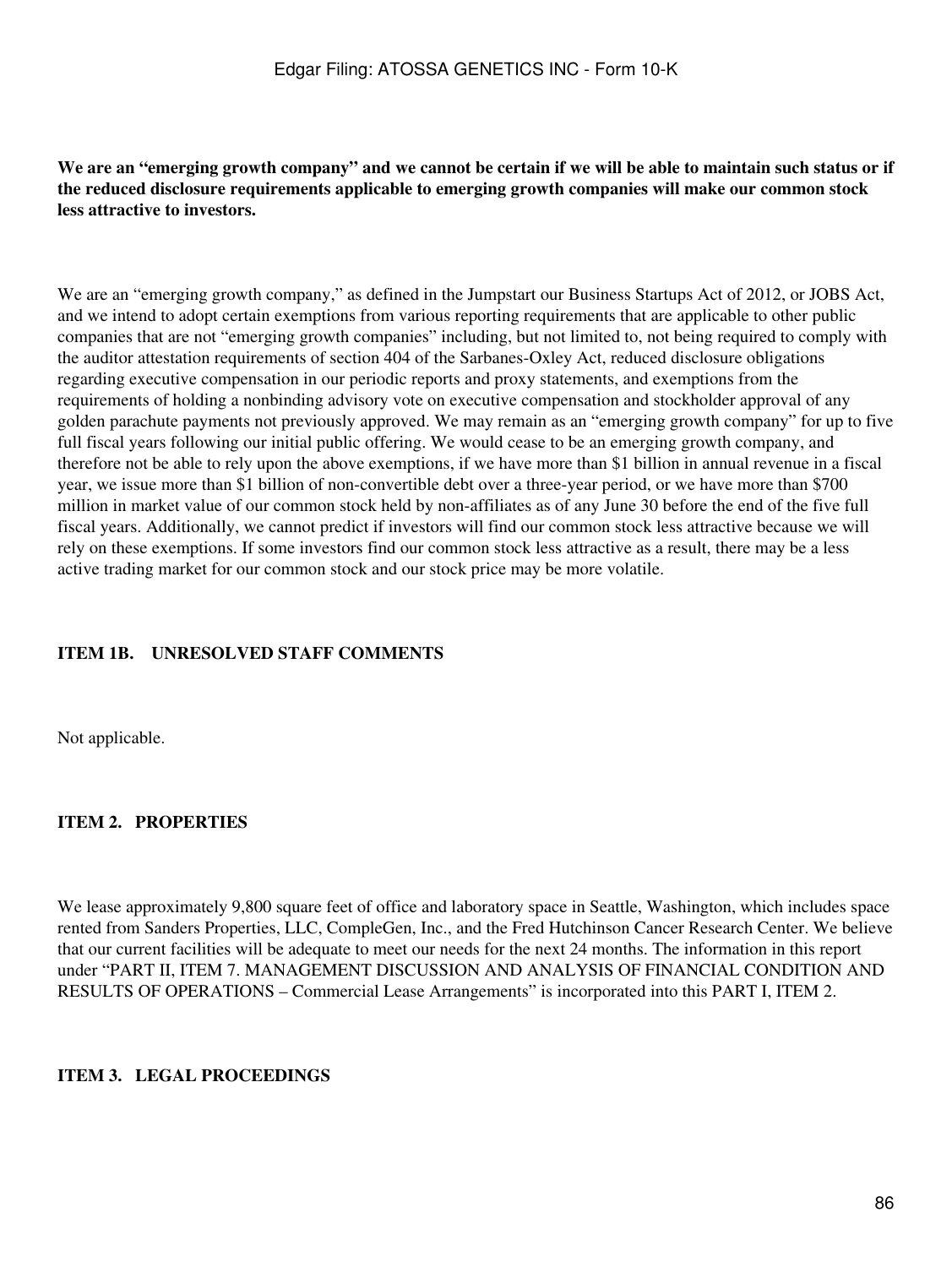On June 30, 2011, Robert Kelly, our former President, filed a counterclaim against us in an arbitration proceeding, alleging breach of contract in connection with the termination of a consulting agreement between Mr. Kelly (dba Pitslayer LLC) and us that was entered into in July 2010 in connection with his resignation as President and a director. The consulting agreement was terminated by us in September 2010. Mr. Kelly seeks \$450,000 in compensatory damages, which is the amount he claims would have been earned had the consulting agreement been fulfilled to completion.

On December 11, 2012, Mr. Kelly filed a complaint in the United States District Court, Western Division of Washington seeking compensatory damages, interest and attorneys' fees related to the termination of Mr. Kelly's consulting contract and the rescission of shares issued to him in July 2010 in connection with his resignation as President and a director. The specific amount of damages sought is to be proven at trial and is not specified.

On February 26, 2013, Mr. Victor Cononi filed a complaint in the United States District Court, Western Division of Washington seeking compensatory damages, interest and attorneys' fees related to the rescission of shares issued to him in July 2010 in connection with Mr. Kelly's resignation as President and a director. Mr. Cononi is the father of Mr. Kelly's paramour. The specific amount of damages sought is to be proven at trial and is not specified.

A hearing in the arbitration has been postponed pending certain procedures in the above Western Division action and may be delayed further to accommodate other third party civil and federal criminal proceedings alleging securities and wire fraud that have been brought against Mr. Kelly with respect to his prior employment and predating his service with the Company.

We are reasonably confident in our defenses to Mr. Kelly's and Mr. Cononi's claims. Consequently, no provision or liability has been recorded for these claims as of December 31, 2012. However, it is at least reasonably possible that our estimate of liability may change in the near term. Any payments by reason of an adverse determination in this matter will be charged to earnings in the period of determination.

## **ITEM 4. MINE SAFETY DISCLOSURE**

Not Applicable.

39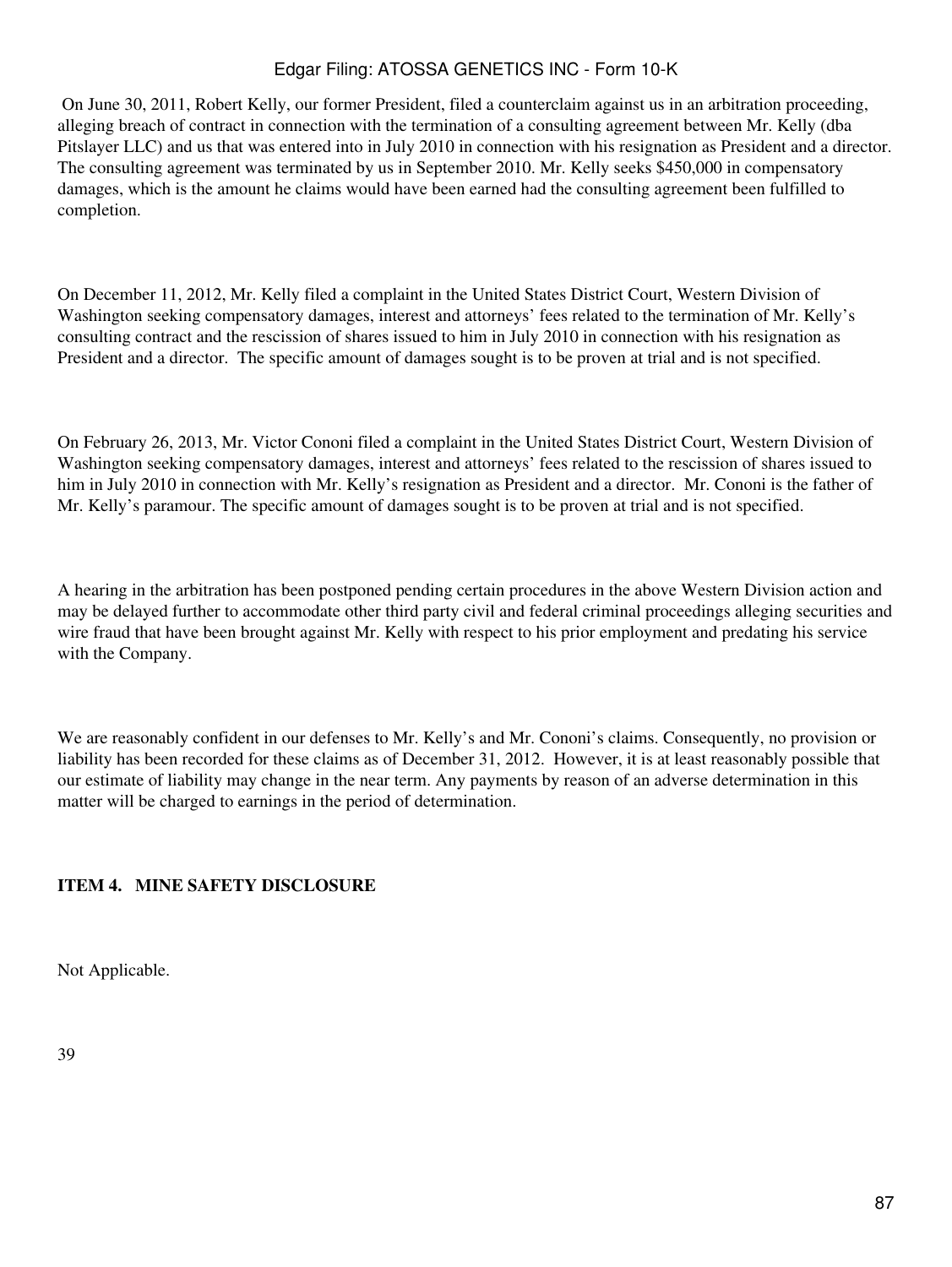## **PART II**

## **ITEM 5. MARKET FOR THE REGISTRANT'S COMMON EQUITY, RELATED SHAREHOLDER MATTERS AND ISSUER PURCHASES OF EQUITY SECURITIES**

#### **Market Information**

Our common stock trades on The NASDAQ Capital Market under the symbol "ATOS". The following table sets forth, for the periods indicated, the intraday high and low prices of our common stock as reported by the NASDAQ from November 8, 2012, our first day of trading on NASDAQ, to December 31, 2012.

High Low 2012 Fourth Quarter \$5.61 \$3.44

On March 26, 2013, the closing price of our common stock was \$11.30. As of March 26, 2013, there were approximately 230 shareholders of record of our common stock, one of which is Cede & Co., a nominee for Depository Trust Company, or DTC. All of the shares of common stock held by brokerage firms, banks and other financial institutions as nominees for beneficial owners are deposited into participant accounts at DTC, and are therefore considered to be held of record by Cede & Co. as one shareholder.

#### **Certain Unregistered Sales of Securities**

The Company sold the following securities during the period covered by this report which were not registered under the Act and not previously reported on a quarterly report on Form 10-Q or a current report or Form 8-K: On December 20, 2012, the Company issued an option to purchase 200,000 shares of its common stock to Christopher Destro as an inducement grant for the employment of Mr. Destro as the Company's Vice President of Sales and Marketing. The option is exercisable at \$4.11 per share which was the fair market value of the Company's Common Stockon the date of grant. This transaction was exempt from registration under Section  $4(a)(2)$  of the Securities Act, as a transaction by an issuer not involving any public offering.

#### **Dividends**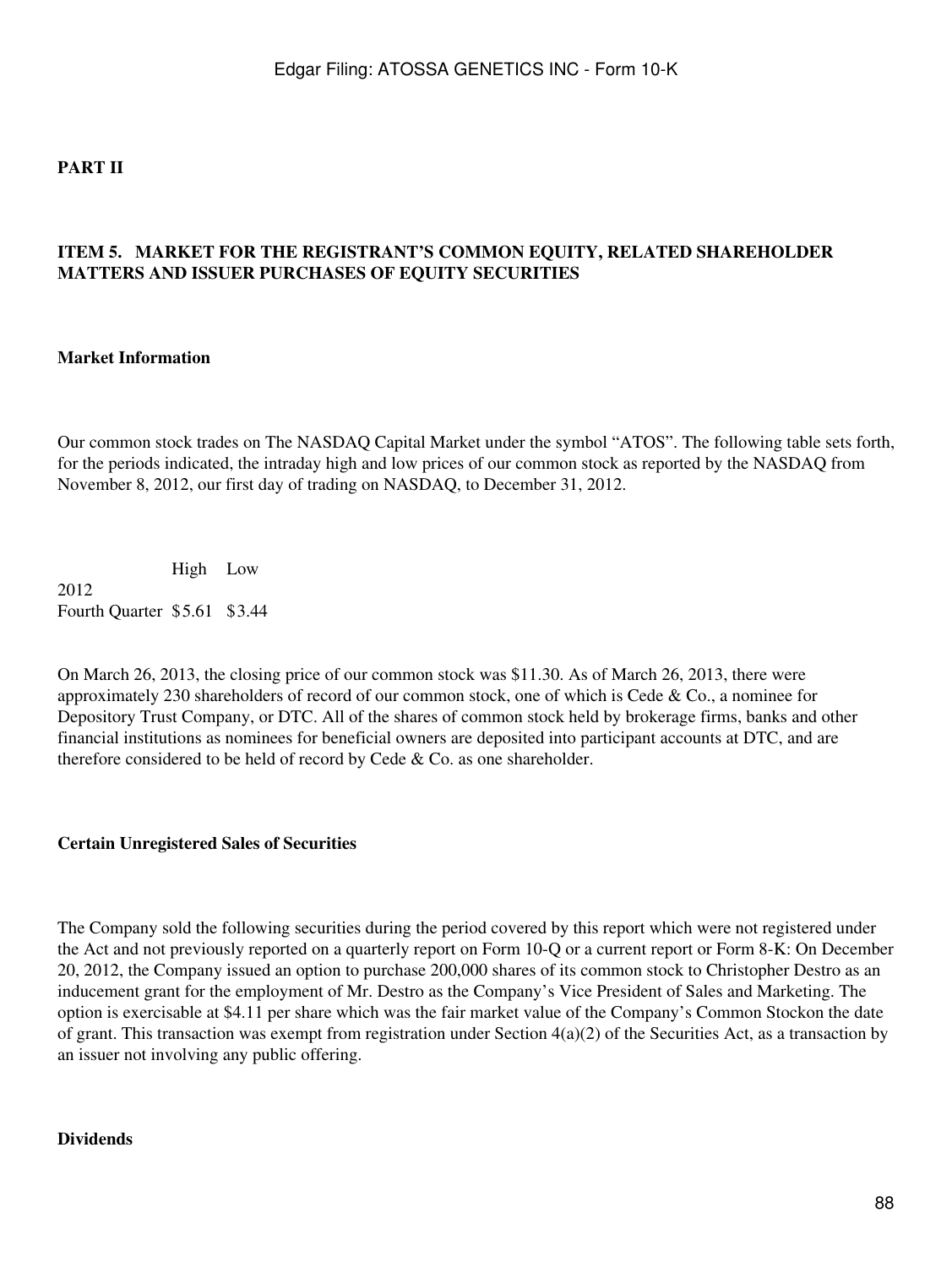The Company has never declared or paid any cash dividends on our common stock. We currently intend to retain any future earnings to finance the growth and development of our business.

#### **Issuer Purchases of Securities**

We did not repurchase any of our equity securities during the fourth quarter of the year ended December 31, 2012.

#### **Equity Compensation Plan Information**

The information under the principal heading "Equity Compensation Plan Information" in our definitive Proxy Statement for the Annual Meeting of Stockholders to be held on or about May 6, 2013, to be filed with the SEC, is incorporated herein by reference.

#### **Use of Proceeds**

Our initial public offering of common stock was effected through a Registration Statement on Form S-1 (File No. 333-179500) that was declared effective by the SEC on November 7, 2012, which registered an aggregate of 800,000 shares of our common stock for aggregate gross proceeds of \$4 million. All of the 800,000 shares of common stock registered under the Registration Statement were sold at a price to the public of \$5.00 per share. The offering closed on November 14, 2012. The underwriters had an option, which was not exercised, to purchase an additional 120,000 shares of our common stock for 45 days from November 7, 2012. Dawson James Securities, Inc. acted as sole book-running manager for the offering.

Net proceeds received were approximately \$3.0 million, after deduction of underwriting fees and estimated offering expenses. No offering expenses were paid directly or indirectly to any of our directors or officers (or their associates) or persons owning ten percent or more of any class of our equity securities or to any other affiliates. We intend to use the proceeds as described in the final prospectus filed with the SEC pursuant to Rule 424(b) on November 9, 2012. There has been no material change in the planned use of proceeds from our initial public offering as described in the final prospectus dated November 7, 2012 filed with the SEC on November 9, 2012.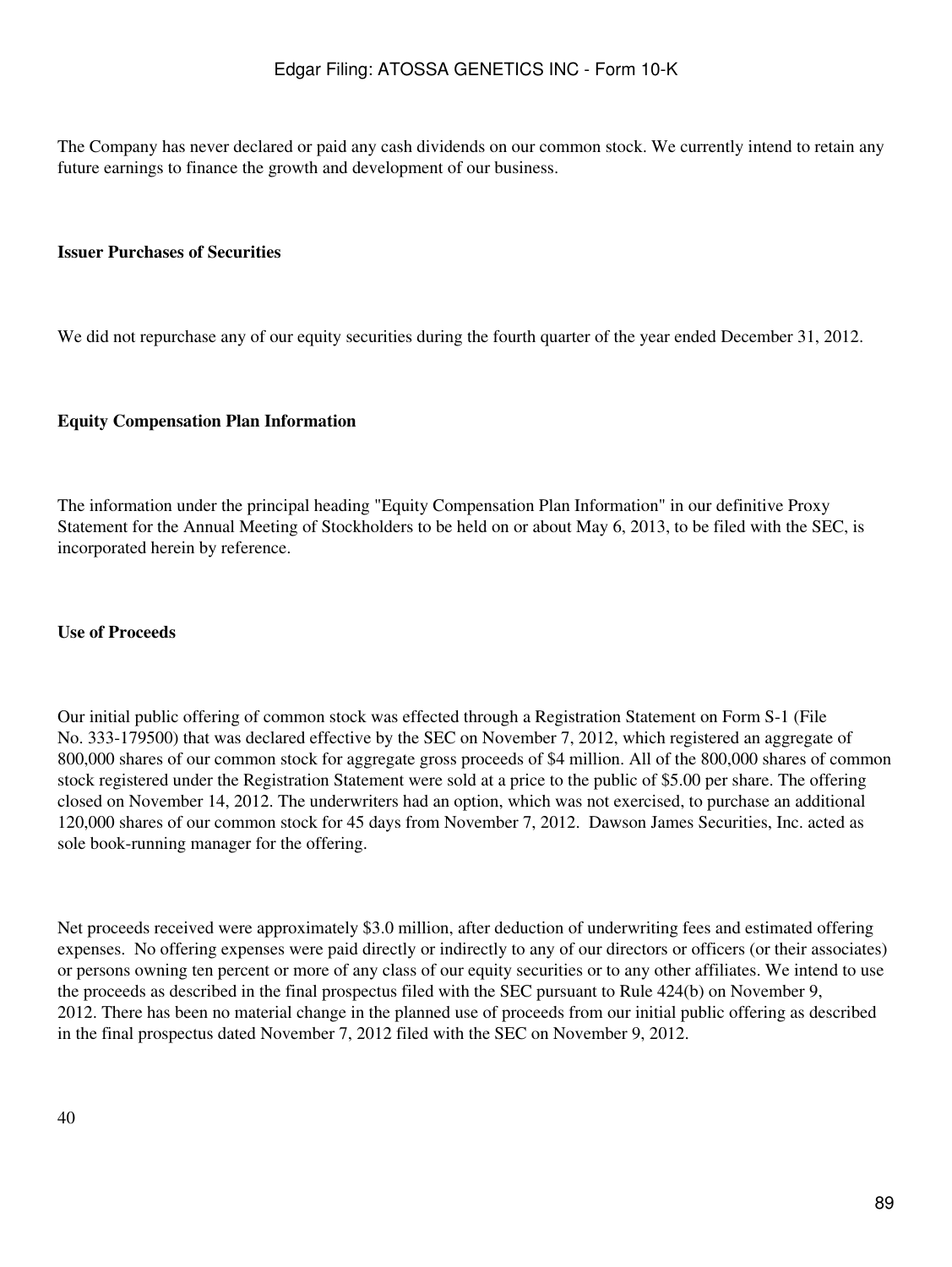## **ITEM 6. SELECTED FINANCIAL DATA**

Not applicable.

## **ITEM 7. MANAGEMENT'S DISCUSSION AND ANALYSIS OF FINANCIAL CONDITION AND RESULTS OF OPERATIONS**

*The following discussion of the financial condition and results of operations should be read in conjunction with the financial statements and the related notes included elsewhere in this report. This discussion contains forward-looking statements, which are based on assumptions about the future of the Company's business. The actual results could differ materially from those contained in the forward-looking statements. Please read "Forward-Looking Statements" included elsewhere in this report for additional information regarding forward-looking statements.*

Company Overview

We are a healthcare company focused on the prevention of breast cancer through the commercialization of diagnostic tests that can detect precursors to breast cancer, and through the research, development, and ultimate commercialization of treatments for pre-cancerous lesions and ductal carcinoma in situ, or DCIS.

Our diagnostic tests consist of patented medical devices that can collect fluid and tissue samples from the breast milk ducts, where, according to the National Cancer Institute, over 95% of breast cancers arise. These samples are processed at our CLIA-certified laboratory, the National Reference Laboratory for Breast Health, which examines the specimens by microscopy for the presence of normal, pre-malignant, or malignant changes as determined by cytopathology and biomarkers that distinguish "usual" ductal hyperplasia, a benign condition, from atypical ductal hyperplasia, which may lead to cancer. These cytopathological results provide patients and physicians with information about the care path that should be followed, depending on the individual risk of future cancer as determined by the results.

Additionally, we are conducting research on the treatment of these pre-cancerous cells and DCIS by using our patented microcatheters to deliver, directly into the milk ducts, pharmaceutical formulations that can be used to treat these conditions. By using this localized delivery method, patients are expected to receive high local concentrations of these drugs at the site of the pre-cancerous lesions or DCIS, potentially promoting efficacy of the treatment while limiting systemic exposure, which has the potential to lower the overall toxicity of these treatments.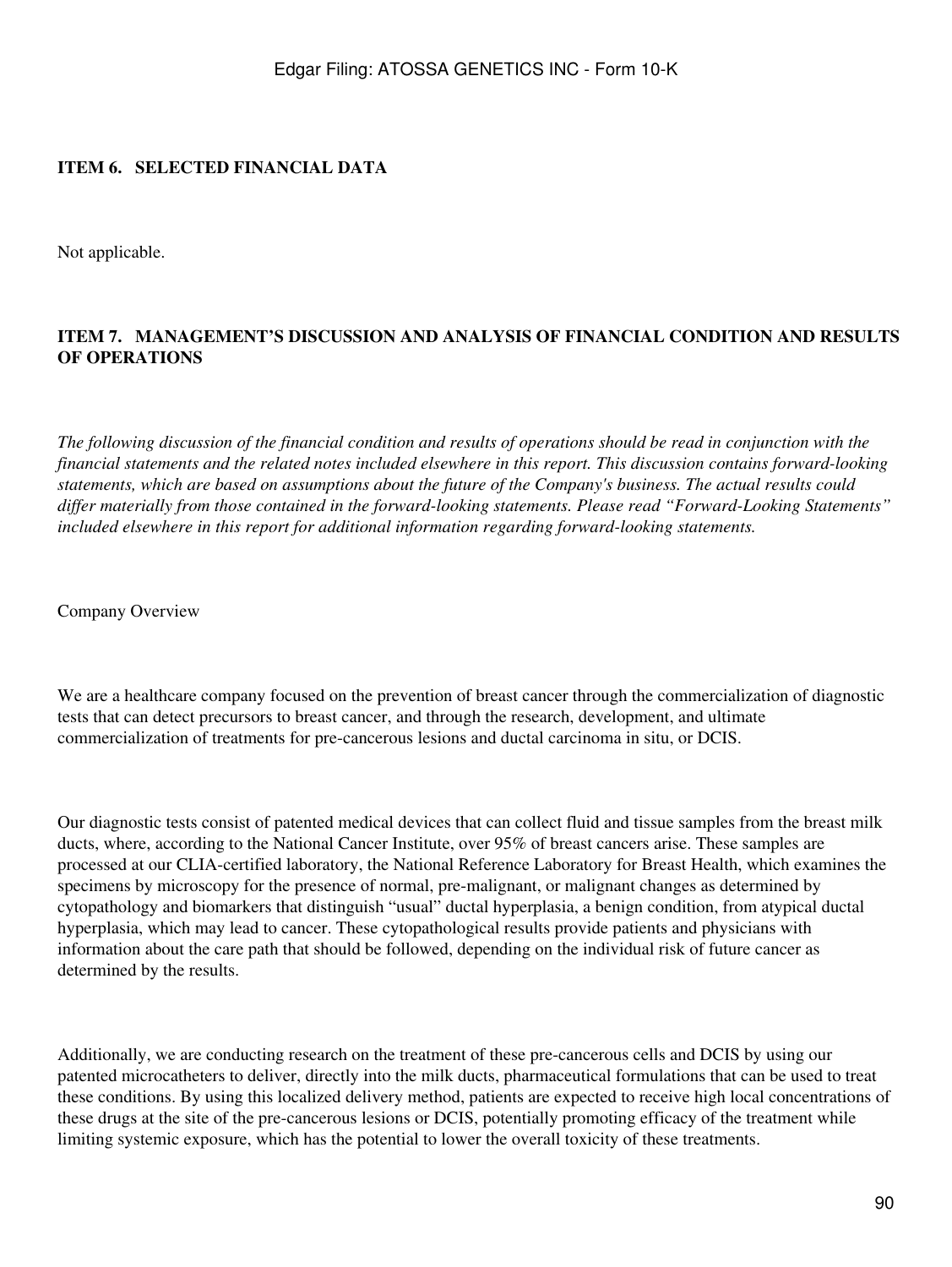### Current Operations

We launched our commercial operations in late 2011 and in 2012 initiated and completed the field experience trial of our first two tests, the ForeCYTE test and the ArgusCYTE test. In January 2013, we announced the national launch of the ForeCYTE test through our distributor Clarity Women's Health, a division of Diagnostic Testing Services, LLC. As of December 31, 2012, have enrolled and sold MASCT System kits or provided ArgusCYTE collection kits to 37 doctors and clinics as providers of the ForeCYTE and/or ArgusCYTE tests and have received, processed, and reported the results to physicians from 1,664 ForeCYTE samples (representing 832 patients) and 41 ArgusCYTE samples. From inception (April 30, 2009) through December 31, 2012, we have generated \$483,342 in revenue from the sale of our MASCT System and providing laboratory services. We incurred net operating losses of \$5,079,851 and \$3,442,269 for the twelve months ended December 31, 2012 and 2011, respectively. As of December 31, 2012, we had an accumulated deficit of approximately \$9.7 million. We have not yet established an ongoing source of revenue sufficient to cover our operating costs and allow us to continue as a going concern. Our ability to continue as a going concern is dependent on obtaining adequate capital to fund operating losses until we become profitable. We plan to obtain additional capital resources by selling our equity securities, selling the ForeCYTE test kits and generating laboratory service revenue from our tests, and borrowing from stockholders or others when needed. However, we cannot assure you that we will be successful in accomplishing any of these plans and, if we are unable to obtain adequate capital, we could be forced to cease operations.

Finally, the acquisition of the Acueity assets may become a complement to our current business at some point in the future. We are not currently allocating human or financial resources to these assets, with the exception of approximately \$50,000 for patent maintenance fees and application prosecution expenses related to the Acueity asset purchase. Following the launch of our four diagnostic tests in the U.S., we will then begin to allocate human and financial resources to further develop and ultimately commercialize these medical devices. We intend to complete the steps necessary to begin marketing and selling these tools, such as re-establishment of the supply chain of component parts, securing manufacturers, performing test builds and commercial scale manufacturing, in late 2013. This asset purchase is not expected to have an impact on the development and commercialization timetables of our existing product lines. We cannot, however, provide any assurances that delays related to the launch of our four diagnostic tests, independent of this asset purchase, would not delay the expected development of these diagnostic tools or that we will ultimately be successful selling these tools.

On March 27, 2013 we entered into a stock purchase agreement with Aspire Capital Fund, LLC, which provides that, upon the terms and subject to the conditions and limitations set forth therein, Aspire is committed to purchase up to an aggregate of \$30 million of shares of our common stock over the three-year term of the agreement. Under the agreement, Aspire purchased \$1,000,000 of our common stock on March 27, 2013 for \$12 per share. Before we can sell any additional shares under the agreement, we must register the shares and have the registration statement declared effective by the SEC.

Revenue Sources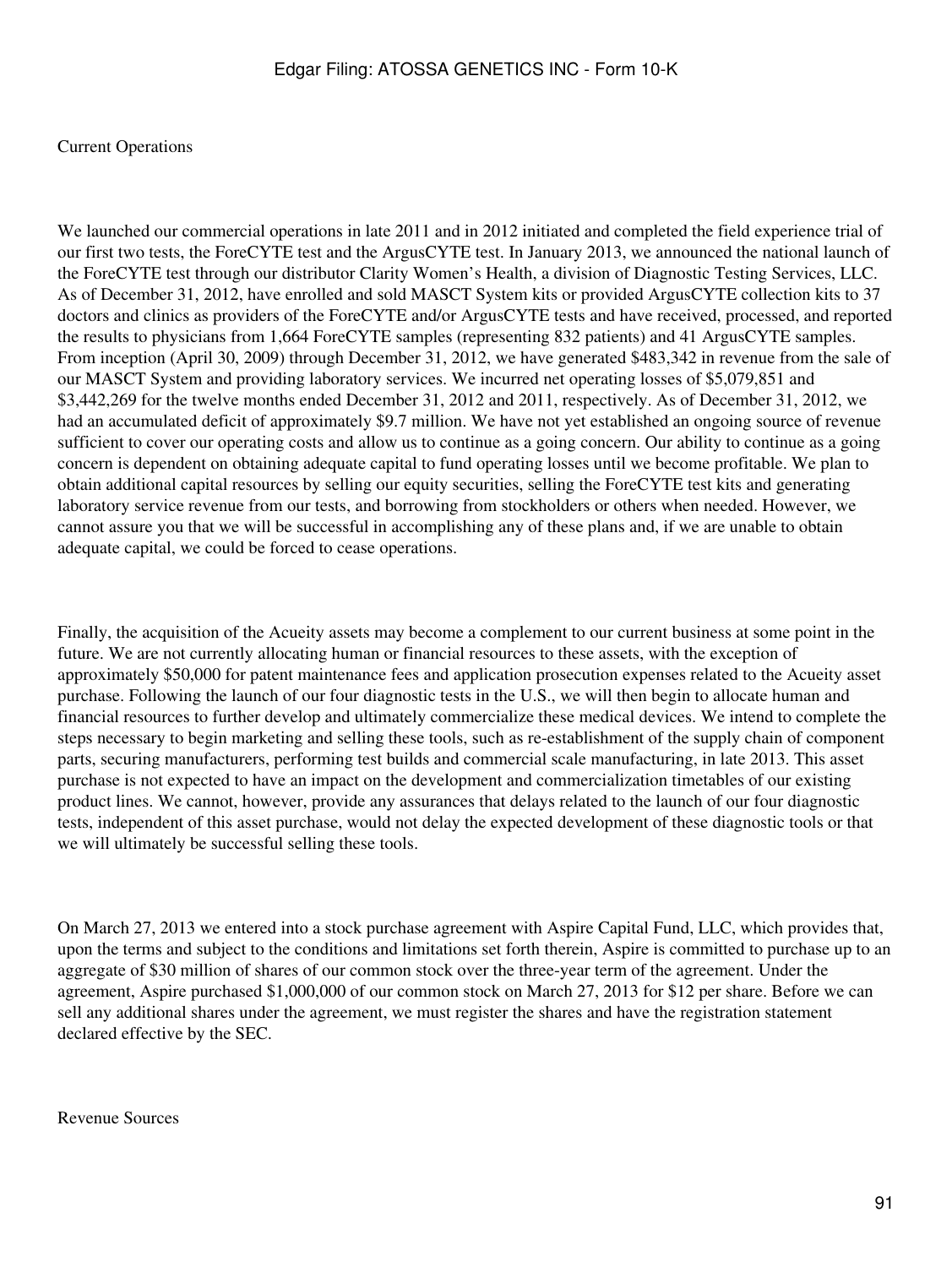The commercialization of the ForeCYTE Test provides us with two revenue sources: (i) sales-based revenue from the sale of the MASCT System device and patient kits to distributors, physicians, breast health clinics, and mammography clinics and (ii) service, or use-based, revenue from the preparation and interpretation of the NAF samples sent to our laboratory for analysis. The commercialization of the ArgusCYTE test provides only laboratory service revenue.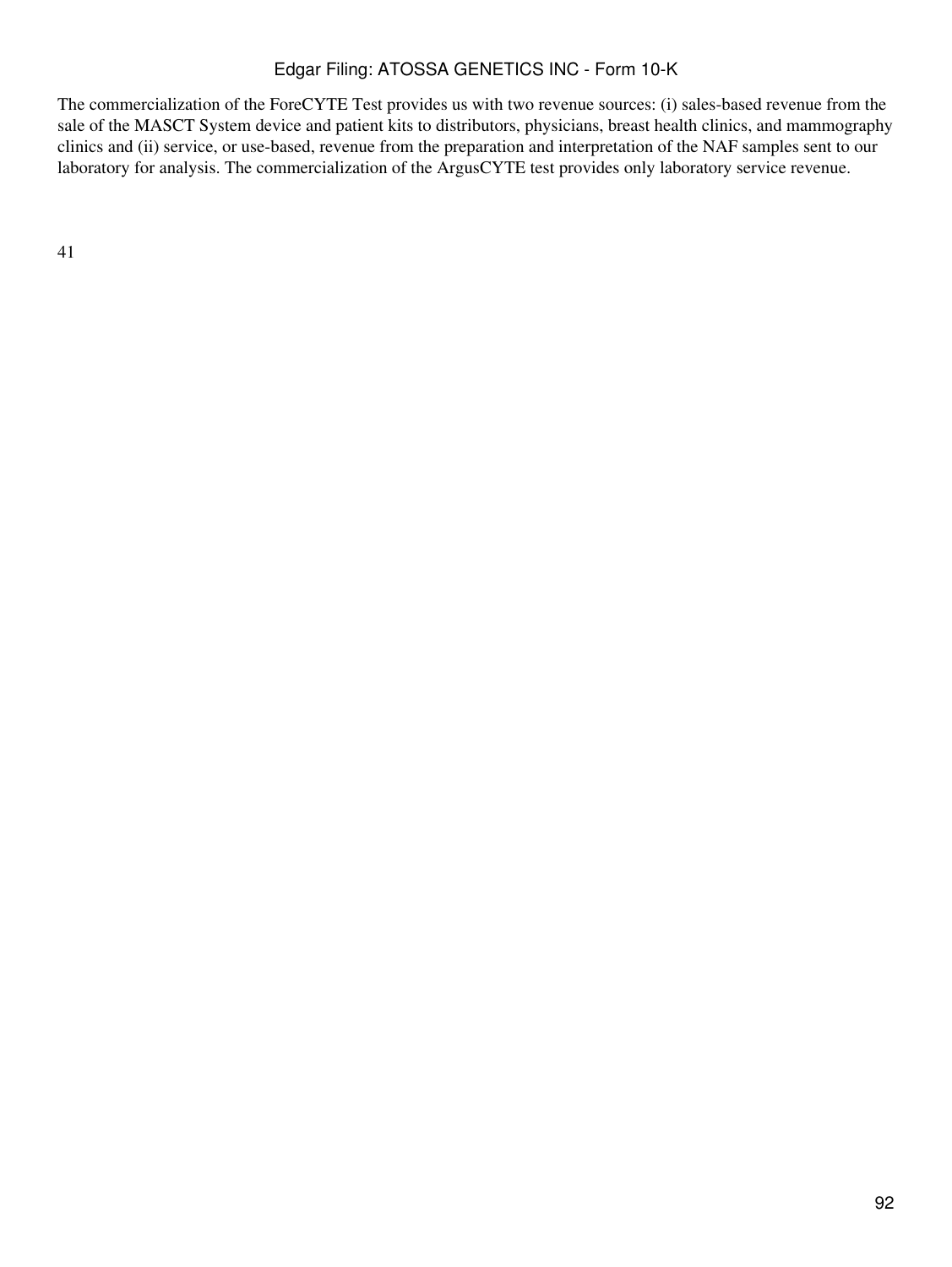Commencing in December 2011, we began to market the ForeCYTE Test to physicians, primarily obstetric-gynecologists, as well as breast health and mammography clinics, for use in conjunction with other health screening examinations, including annual physical examinations and regularly scheduled cervical Pap smears and mammograms. We are establishing relationships with breast cancer centers to provide the ArgusCYTE Test to their patients. We plan to initially use regional specialty product distributors, with independent sale representatives specializing in Women's Health, to commercialize the ForeCYTE and ArgusCYTE Tests. As of December 31, 2012, we have entered an agreement with Clarity Women's Health, a division of Diagnostic Test Group LLC (DTG); however, we cannot be certain that we will be able to build distributor relationships, including our relationship with DTG, adequately to address the national market. In addition to Dr. Quay, in April 2012 we hired a board-certified pathologist part-time to assist in the interpretation of the NAF samples.

Commercial Lease Agreements

On September 29, 2010, the Company entered into a commercial lease agreement with CompleGen, Inc. for laboratory space located in Seattle, WA. The lease provides for monthly rent of \$3,658 and a security deposit of \$3,658. The lease terms are from September 29, 2010 through March 31, 2011, at which time the lease has converted to month to month unless two months' prior written notice of the intent to terminate the agreement is given. The monthly rent for the lease increased to \$4,267 commencing January 2012. For the twelve months ended December 31, 2012, the Company incurred \$46,529 of rent expense for the lease. The lease was terminated in December 2012, and the rental deposit was applied to the rent of the final month.

On March 4, 2011, the Company entered into a commercial lease agreement with Sanders Properties, LLC for office space located in Seattle, WA. The lease provides for monthly rent of \$1,100 and a security deposit of \$1,500. The lease terms are from April 1, 2011 through March 31, 2013. For the twelve months ended December 31, 2012, the Company incurred \$13,200 of rent expense for the lease.

On July 9, 2011, the Company entered into a commercial lease agreement with Sanders Properties, LLC for additional office space located in Seattle, WA. The lease provides for monthly rent of \$600 and a security deposit of \$1,200. The lease terms are from July 11, 2011 through July 31, 2012. For the twelve months ended December 31, 2012, the Company incurred \$4,200 of rent expense for the lease. This lease terminated on July 31, 2012 and was not renewed.

On September 27, 2011, the Company entered into another commercial lease agreement with Sanders Properties, LLC for additional office space located in Seattle, WA. The lease provides for monthly rent of \$1,400 and a security deposit of \$1,000. The lease terms are from October 1, 2011 to March 31, 2012. For the period of October 1, 2011 through March 31, 2012, the Company incurred \$8,400 of rent expense for the lease. This lease terminated on March 31, 2012 and was not renewed.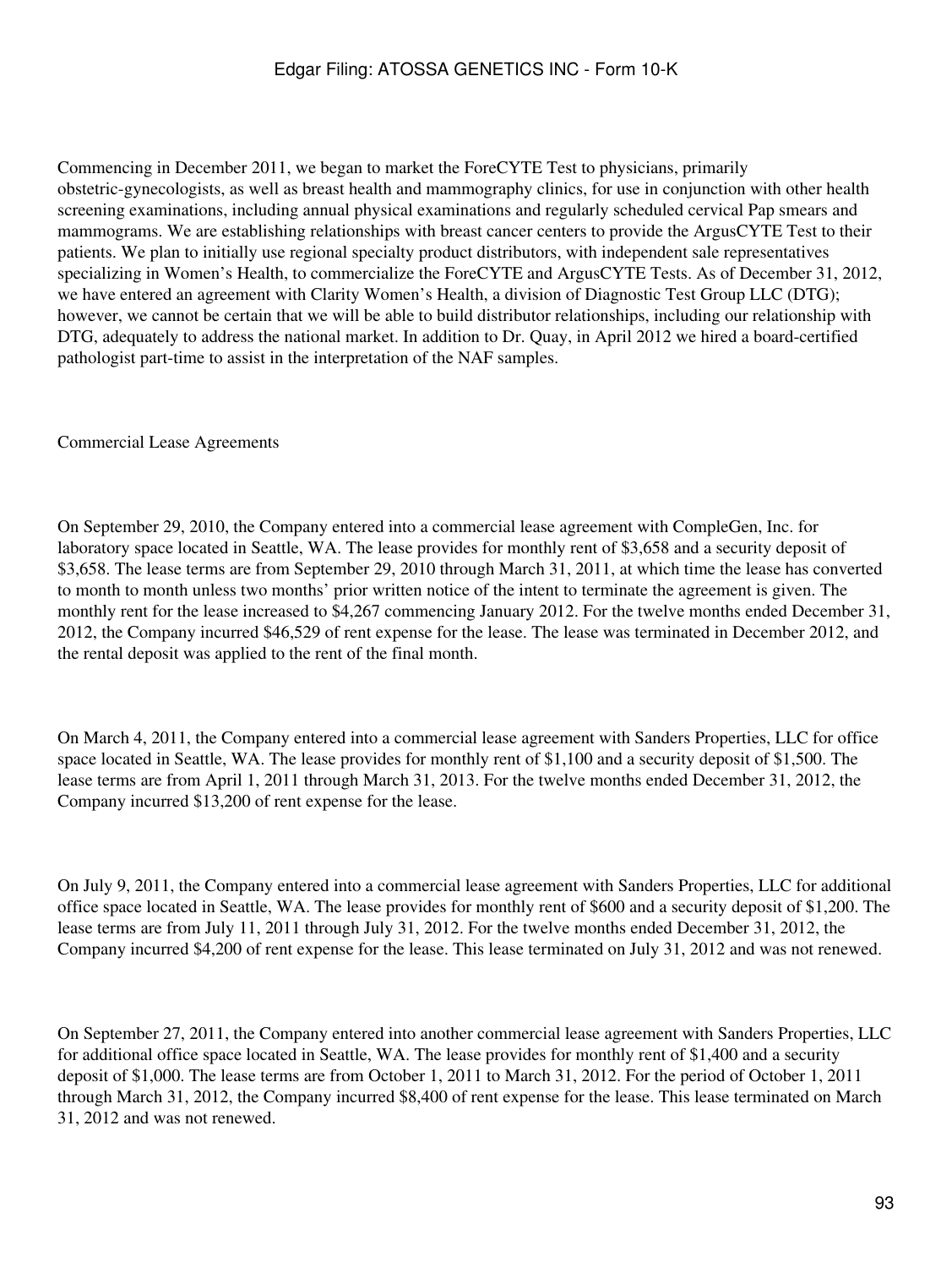On December 9, 2011, the Company entered into another commercial lease agreement with Fred Hutchinson Research Center for lab and office space located in Seattle, WA. The lease provides for monthly rent of \$16,395 for the period from February 24, 2012 to August 31, 2012, \$19,923 for the period from September 1, 2012 to August 31, 2013, and \$20,548 for the period from September 1, 2013 to November 29, 2014. The security deposit of \$32,789 was paid in March 2012 and recorded as Security Deposit on the consolidated balance sheet as of September 30, 2012. For the twelve months ended December 31, 2012, the Company incurred \$208,581 of rent expense for the lease, which included leasing office management expenses.

We expect that these new facilities will be sufficient to meet our needs for the foreseeable future and we do not expect to need additional office and laboratory space for at least the next 24 months.

## **Legal Proceedings**

On June 30, 2011, Robert Kelly, the Company's former President, filed a counterclaim against the Company in an arbitration proceeding, alleging breach of contract in connection with the termination of a consulting agreement between Mr. Kelly (dba Pitslayer LLC) and the Company that was entered into in July 2010 in connection with his resignation from the Company as President and a director. The consulting agreement was terminated by the Company in September 2010. Mr. Kelly seeks \$450,000 in compensatory damages, which is the amount he claims would have been earned had the consulting agreement been fulfilled to completion.

On December 11, 2012, Mr. Kelly filed a complaint in the United States District Court, Western Division of Washington seeking compensatory damages, interest and attorneys' fees related to the termination of Mr. Kelly's consulting contract and the rescission of shares issued to him in July 2010 in connection with his resignation from the Company as President and a director. The specific amount of damages sought is to be proven at trial and is not specified.

On February 26, 2013, Mr. Victor Cononi filed a complaint in the United States District Court, Western Division of Washington seeking compensatory damages, interest and attorneys' fees related to the rescission of shares issued to him in July 2010 in connection with Mr. Kelly's resignation from the Company as President and a director. Mr. Cononi is the father of Mr. Kelly's paramour. The specific amount of damages sought is to be proven at trial and is not specified.

A hearing in the arbitration has been postponed pending certain procedures in the above Western Division action and may be delayed further to accommodate other third party civil and federal criminal proceedings alleging securities and wire fraud that have been brought against Mr. Kelly with respect to his prior employment and predating his service with the Company.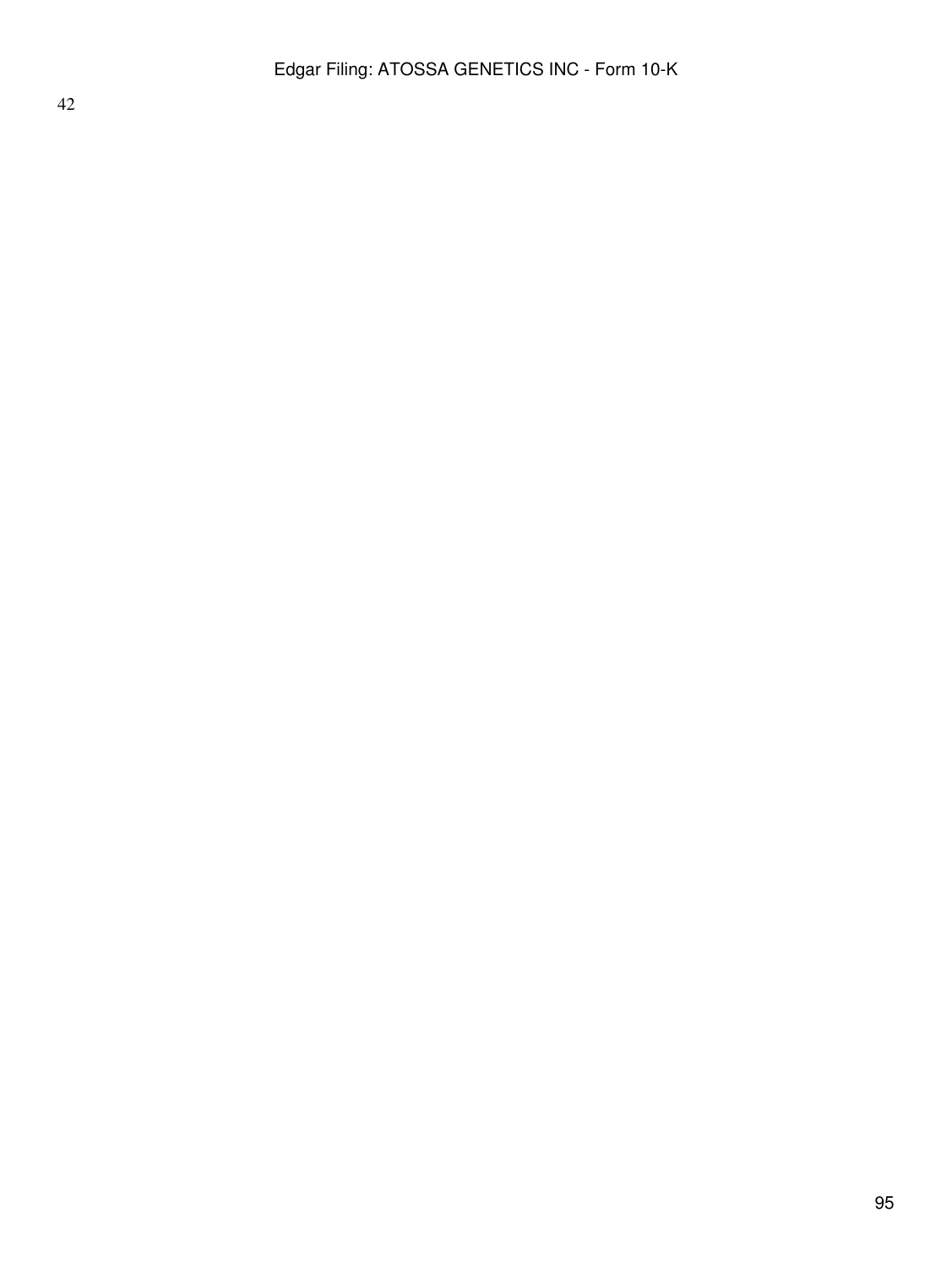The Company is reasonably confident in its defenses to Mr. Kelly's and Mr. Cononi's claims. Consequently, no provision or liability has been recorded for these claims as of December 31, 2012. However, it is at least reasonably possible that the Company's estimate of liability may change in the near term. Any payments by reason of an adverse determination in this matter will be charged to earnings in the period of determination.

Critical Accounting Policies and Estimates

Our management's discussion and analysis of our financial condition and results of operations is based on our financial statements, which have been prepared in accordance with accounting principles generally accepted in the United States, or GAAP. The preparation of these financial statements requires us to make estimates and judgments that affect the reported amounts of assets, liabilities and expenses. On an ongoing basis, we evaluate these estimates and judgments, including those described below. We base our estimates on our historical experience and on various other assumptions that we believe to be reasonable under the circumstances. These estimates and assumptions form the basis for making judgments about the carrying values of assets and liabilities that are not readily apparent from other sources. Actual results and experiences may differ materially from these estimates.

While our significant accounting policies are more fully described in Note 3 to our financial statements, we believe that the following accounting policies are the most critical to aid you in fully understanding and evaluating our reported financial results and affect the more significant judgments and estimates that we use in the preparation of our financial statements.

*Revenue Recognition*

#### **Overview**

We will recognize product and service revenue in accordance with GAAP when the following overall fundamental criteria are met: (i) persuasive evidence of an arrangement exists, (ii) delivery has occurred or the service has been performed, (iii) our price to the customer is fixed or determinable, and (iv) collection is reasonably assured.

#### Product Revenue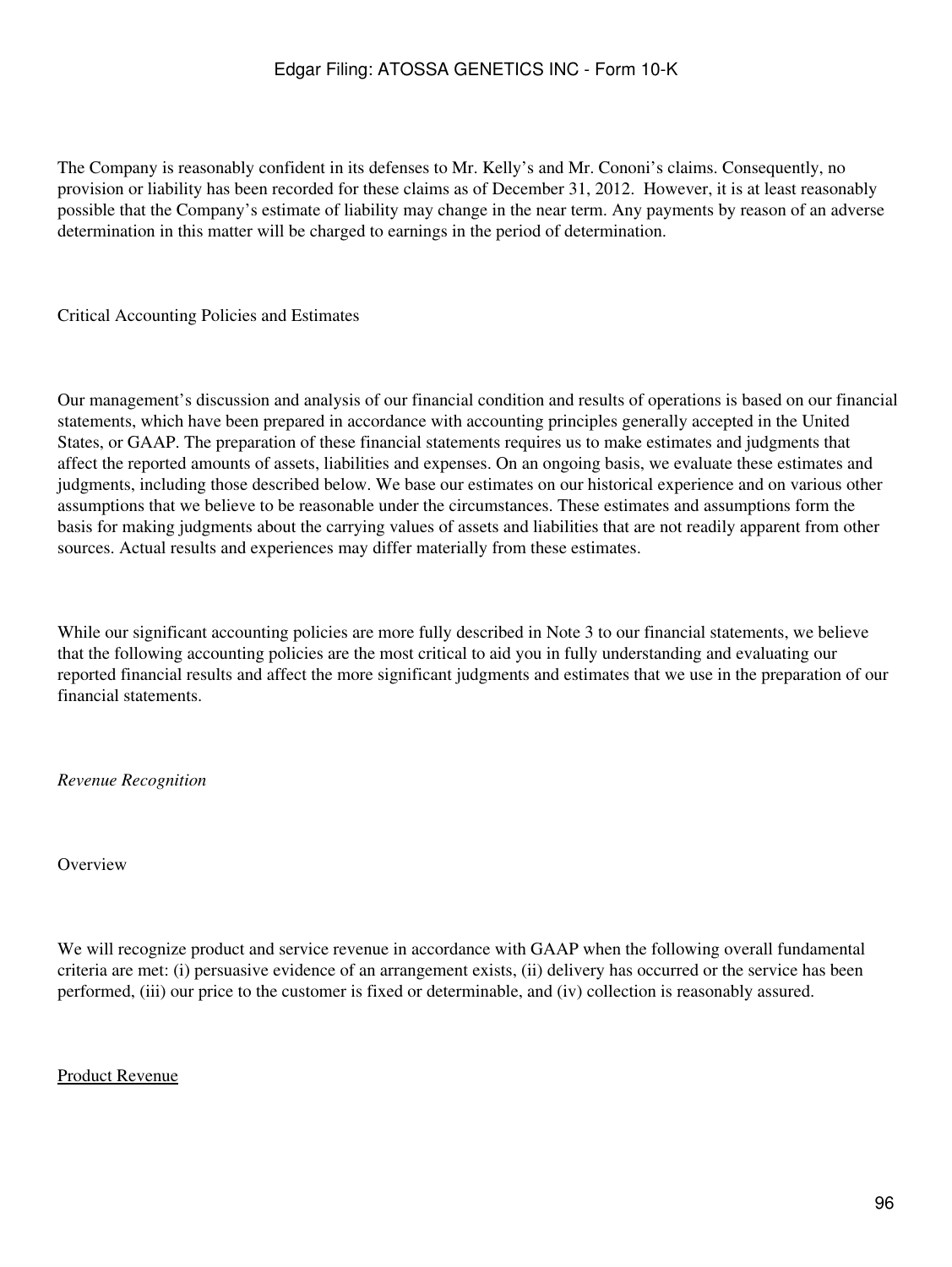We recognize revenue for sales of the MASCT kits and devices upon receipt of cash as we have an insufficient sales history on which to determine the collectability. Shipping documents and the completion of any customer acceptance requirements, when applicable, will be used to verify product delivery. We will assess whether a price is fixed or determinable based upon the payment terms associated with the transaction and whether the sales price is subject to refund or adjustment. Once a history of sales and collectability has been established, we will recognize revenue on an accrual basis with an offsetting reserve for doubtful accounts based on the history during the initial sales period.

#### Service Revenue

We record revenue for diagnostic testing on an accrual basis at the Medicare allowed and invoiced amount. Amounts invoiced above the Medicare amount, namely non-Medicare, are not recognized on an accrual basis and instead are recognized on a cash basis as received. Diagnostic testing revenue at the Medicare rate is recognized upon completion of the test, communication of results to the patient's physician, and when collectability is reasonably assured. Customer purchase orders and/or contracts will generally be used to determine the existence of an arrangement. Once the Company has historical sales and can determine the proper amount to recognize as uncollectible, it will then begin to recognize the entire amount, both Medicare and non-Medicare billing on an accrual basis, with an offsetting allowance for doubtful accounts recorded based on history. We estimate we will utilize the diagnostic testing revenue history once it reaches 12 months of collection data to determine a proper allowance for doubtful accounts.

#### *Inventory*

The Company's inventories are stated at lower of cost or market. Cost is determined on a moving-average basis. Costs of inventories include purchase and related costs incurred in delivering the products to their present location and condition. Market value is determined by reference to selling prices after the balance sheet date or to management's estimates based on prevailing market conditions. Inherent in the lower of cost or market calculation are several significant judgments based on a review of the aging of the inventory, inventory movement of products, economic conditions, and replacement costs. Because the sales price of the MASCT System was substantially lower than its cost for the years ended December 31, 2012 and 2011, resulting in the net realizable value of the MASCT System being determined at zero as of the balance sheet dates through taking the average sales price subtracted by selling expenses per unit, \$29,884 and \$92,026 of loss on reduction of inventory to the lower of cost or market was assessed and recorded as of and for the years then ended, respectively. Additionally, management periodically evaluates the composition of its inventories at least quarterly to identify slow-moving and obsolete inventories to determine if valuation allowance is required. As of December 31, 2012 and 2011, management had identified no slow moving or obsolete inventory.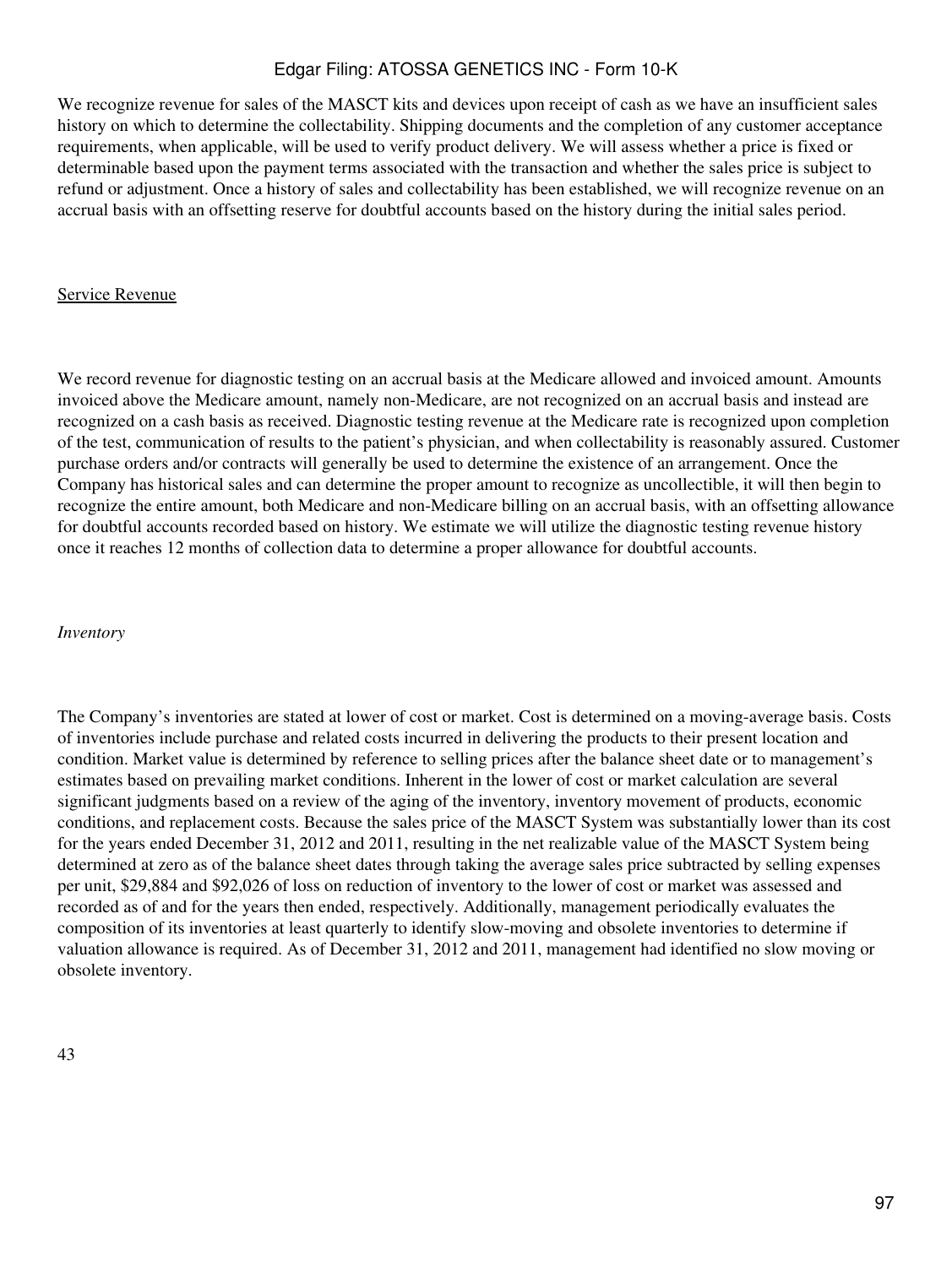The Company provides, either directly or through distributors, the ForeCYTE testing specimen collection kits to doctors with our MASCT System for doctors to collect specimens that are returned to the Company for diagnostic analysis. These collection kits are considered part of the MASCT System. During the initial marketing phase, the Company has decided to distribute the kits to customers at no cost and bundle them with the MASCT System, and has not intended to deem the kits as a primary product line due to their nominal cost and value per unit. As a result, the kits are immediately expensed and recorded as selling expense upon purchasing of the kits. For the years ended December 31, 2012 and 2011, selling expense of \$55,282 and \$0 was recorded related to the ForeCYTE kits, respectively.

## *Use of Estimates*

The preparation of financial statements in conformity with GAAP requires management to make estimates and assumptions that affect the reported amounts of assets and liabilities and disclosure of contingent assets and liabilities at the date of the financial statements and the reported amounts of revenue and expenses during the reporting period. Accordingly, actual results could differ from those estimates.

#### *Intangible Assets*

Intangible assets consist of intellectual property and software acquired. At least annually, we evaluate purchased intangibles for impairment whenever events or changes in circumstances indicate that the carrying value of an asset may not be recoverable. An impairment loss would be recognized when estimated undiscounted future cash flows expected to result from the use of the asset and its eventual disposition are less than its carrying amount. Estimating future cash flows related to an intangible asset involves significant estimates and assumptions. If our assumptions are not correct, there could be an impairment loss or, in the case of a change in the estimated useful life of the asset, a change in amortization expense.

#### *Share-Based Payments*

In December 2004, the Financial Accounting Standards Board, or the FASB, issued the Statement of Financial Accounting Standards, or SFAS, No. 123(R), "Share-Based Payment," which replaces SFAS No. 123 and supersedes APB Opinion No. 25. SFAS No. 123(R) is now included in the FASB's ASC Topic 718, "Compensation — Stock Compensation." Under SFAS No. 123(R), companies are required to measure the compensation costs of share-based compensation arrangements based on the grant-date fair value and recognize the costs in the financial statements over the period during which employees or independent contractors are required to provide services. Share-based compensation arrangements include stock options and warrants, restricted share plans, performance-based awards, share appreciation rights and employee share purchase plans. In March 2005, the SEC issued Staff Accounting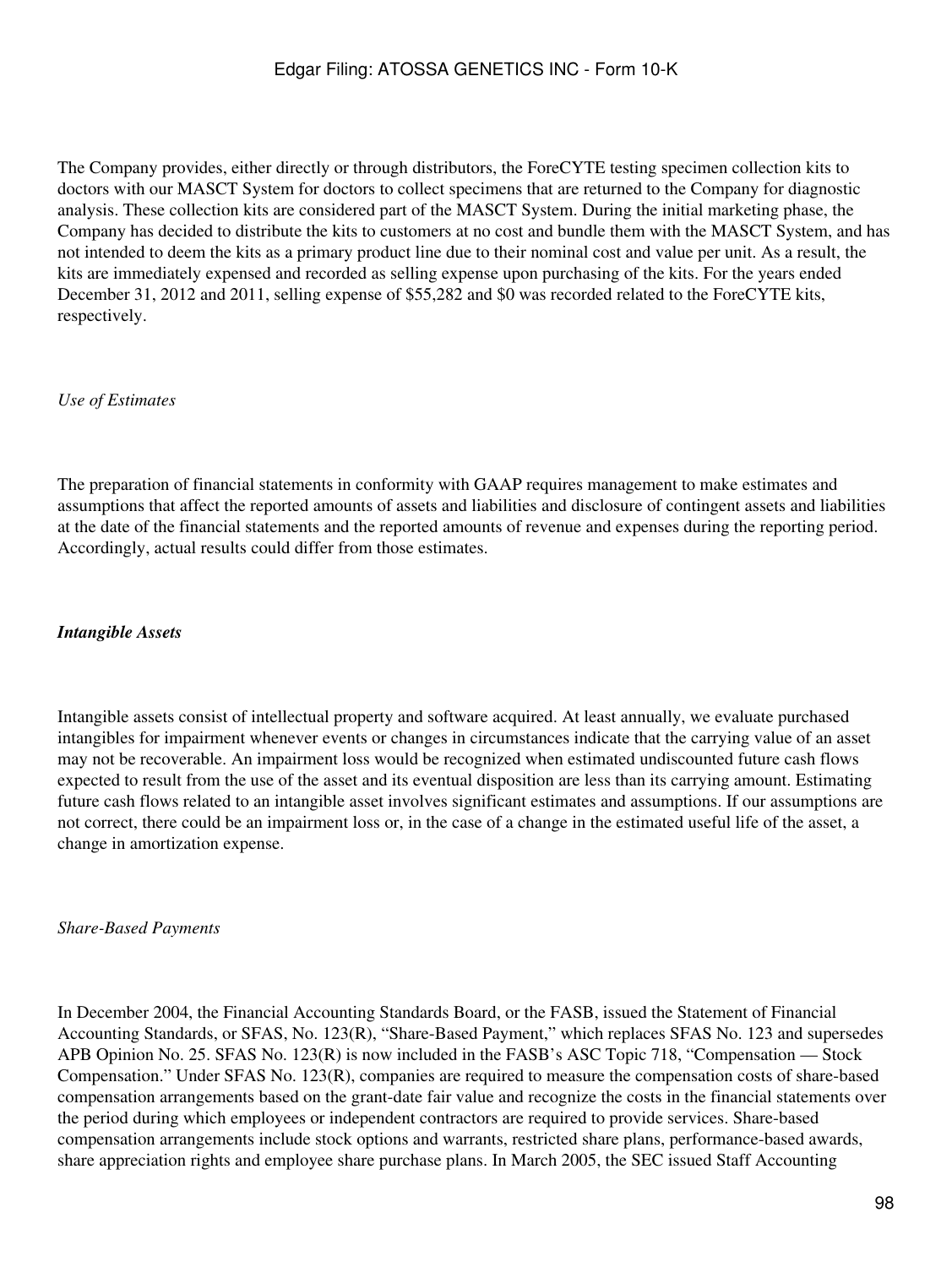Bulletin No. 107, or SAB 107, which expresses views of the staff regarding the interaction between SFAS No. 123(R) and certain SEC rules and regulations and provides the staff's views regarding the valuation of share-based payment arrangements for public companies. SFAS No. 123(R) permits public companies to adopt its requirements using one of two methods. On April 14, 2005, the SEC adopted a new rule amending the compliance dates for SFAS No. 123(R). Companies may elect to apply this statement either prospectively, or on a modified version of retrospective application under which financial statements for prior periods are adjusted on a basis consistent with the pro forma disclosures required for those periods under SFAS No. 123.

We have fully adopted the provisions of FASB ASC 718 and related interpretations as provided by SAB 107. As such, compensation cost is measured on the date of grant as the fair value of the share-based payments. Such compensation amounts, if any, are amortized over the respective vesting periods of the option grant.

The amended employment agreement with the Chief Executive Officer, entered into on July 22, 2010, granted options to purchase 250,000 shares (or 565,830 shares prior to the reverse stock-split on September 28, 2010) at a price of \$5.00 per share, in consideration of his service to the Company. Of these options, 25% (or 62,500 shares) vested on December 31, 2010 with the remaining 75% (or 187,500 shares) to vest in equal quarterly installments over the next three years so long as the executive remains employed with the company. These options have five-year contractual terms.

The amended employment agreement with the Chief Scientific Officer, entered into on July 22, 2010, granted options to purchase 100,000 shares (or 226,332 shares prior to the reverse stock-split on September 28, 2010) at a price of \$5.00 per share in consideration of her service to the Company. Of these options, 25% (or 25,000 shares) vested on December 31, 2010 with the remaining 75% (or 75,000 shares) to vest in equal quarterly installments over the next three years so long as the executive remains employed with the company. These options have five-year contractual terms.

On April 4, 2011, 45,000 non-qualified stock options were granted under the 2010 Stock Option and Incentive Plan (the "Plan") to Dr. Tim Hunkapiller for being a member of the Company's Scientific Advisory Board and consulting services to be provided to the Company, at an exercise price of \$1.25 per share. These options have a ten-year contractual term and shall vest as follows:

- (i) 11,250 option shares shall vest ninety (90) days after the date of grant;
- (ii) 11,000 option shares shall vest one hundred and eighty (180) days after the date of grant;
- (iii)11,500 option shares shall vest two hundred and seventy (270) days after the date of grant; and
- (iv) 11,250 option shares shall vest three hundred and sixty (360) days after the date of grant.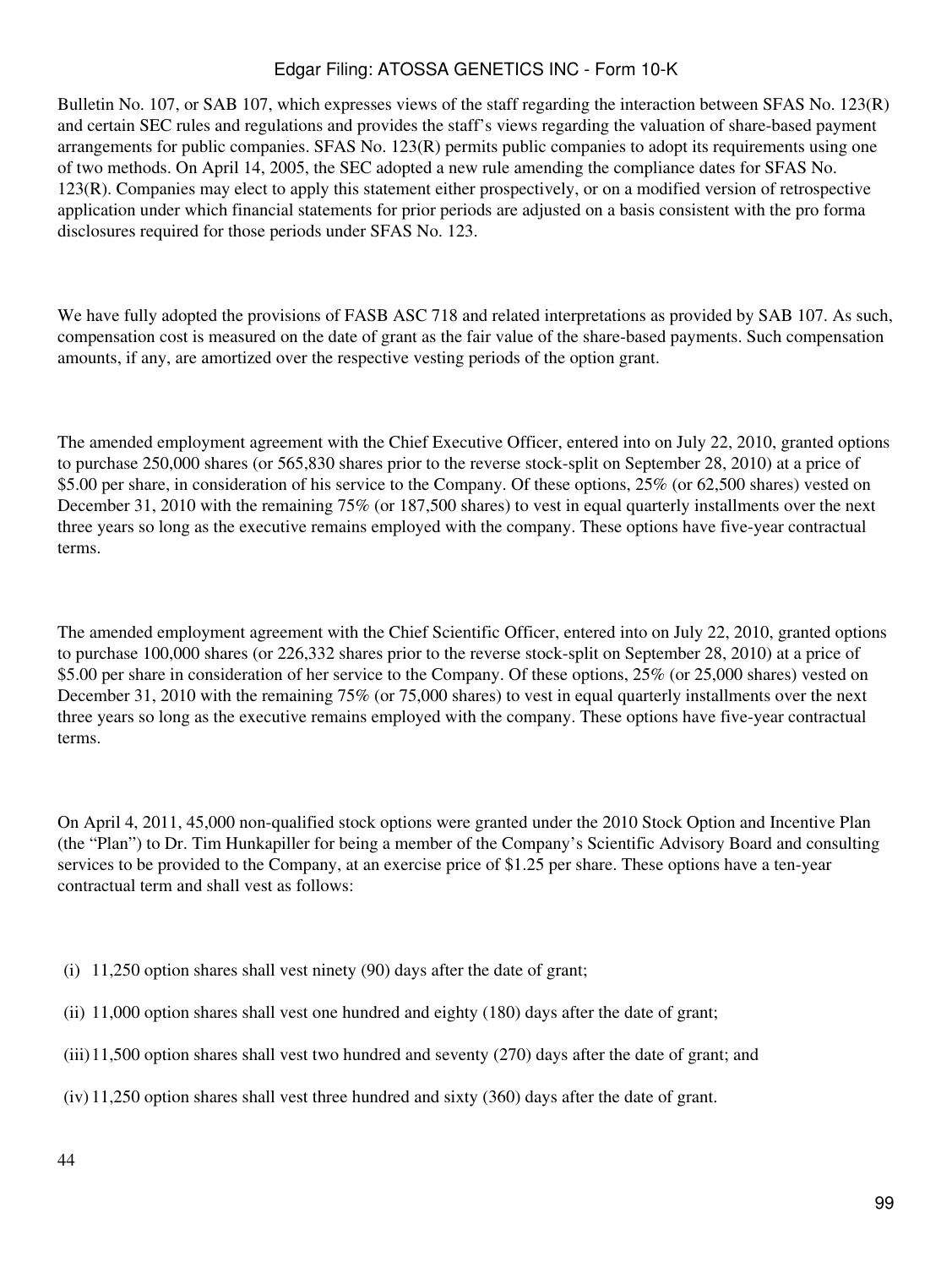On September 1, 2011, 219,000 incentive stock options were granted under the Plan to employees and officers as part of their employment agreements, at an exercise price of \$1.25 per share. These options have a ten-year contractual term and shall vest and become exercisable as follows:

(i) twenty-five percent  $(25%)$  of the underlying shares on the first anniversary of the date of grant; and

(ii)one-forty eighth (1/48) of the underlying shares monthly thereafter.

On September 1, 2011, 200,000 non-qualified stock options were granted under the Plan to non-employee directors for services to be provided to the Company, at an exercise price of \$1.25 per share. These options have a ten-year contractual term and shall vest and become exercisable as follows:

- (i) 80,000 option shares shall vest on September 1, 2011;
- (ii) 30,000 option shares shall vest on December 1, 2011;
- (iii)30,000 option shares shall vest on March 1, 2012;
- (iv) 30,000 option shares shall vest on June 1, 2012; and
- (v) 30,000 option shares shall vest on September 1, 2012.

On April 30, 2012, 19,757 non-qualified stock options were granted under the Plan to non-employee directors for serving as directors of the Company, at an exercise price of \$6.00 per share. These options have a ten-year contractual term and shall vest and become exercisable in full immediately as of the grant date.

On December 17, 2012, 228,000 incentive stock options were granted under the Plan to employees as part of their employment agreements, at an exercise price of \$4.24 per share and on December 20, 2012, an option for 200,000 shares was granted outside of the Plan to an employee as part of his employment agreement, at an exercise price of \$4.11 per share. These options have a ten-year contractual term. One-fourth of the options vest and become exercisable one year from the date of hire and one-sixteenth (1/16) quarterly thereafter over the following three years.

Results of Operations

Discussion of Twelve Months Ended December 31, 2012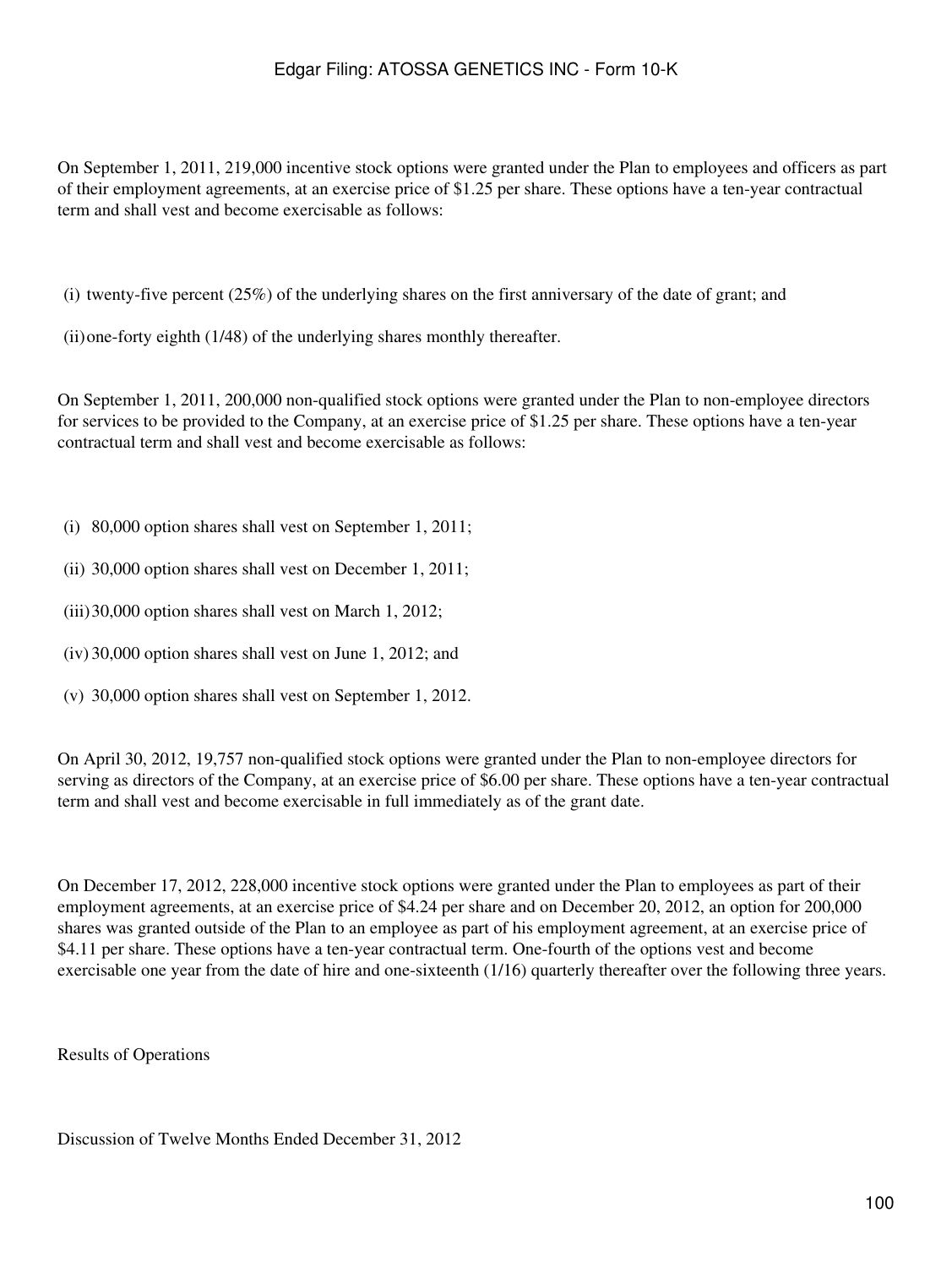For the twelve months ended December 31, 2012, we had total revenue of \$481,842, consisting of \$6,440 product revenue from sales of MASCT Systems and \$475,402 diagnostic testing service revenue from our ForeCYTE and ArgusCYTE testing services performed. Total cost of revenue was \$35,745, primarily attributable to cost of diagnostic testing services performed, which consisted of \$35,745 in payments to doctors for their time administering the ForeCYTE testing service. Since the inventory of MASCT System was recorded at zero net realizable value as a result of the lower of cost or market analysis performed at December 31, 2011, no corresponding cost of goods sold was recorded for the sales of MASCT System for the twelve months ended December 31, 2012. Gross profit was \$439,657 for the diagnostic testing service and \$6,440 for the product sales of MASCT System with no corresponding cost of goods sold. Loss on reduction of inventory to lower of cost or market was \$29,884 for the twelve months ended December 31, 2012, primarily due to write-off of parts purchased during the year for the assembly of MASCT System, which was determined at zero net realizable value as a result of lower of cost or market analysis performed at December 31, 2012. Our MASCT System is currently sold at a price substantially lower than its cost to encourage sales and because the MASCT System is currently manufactured by our suppliers only in small quantities. For these reasons, the manufacturing cost allocated to each inventory unit is high. For 2012, total operating expenses were \$5,485,243, consisting of G&A expenses of \$5,018,422 and selling expenses of \$466,821, which included \$55,282 of cost of ForeCYTE and ArgusCYTE testing specimen collection kits that were immediately expensed upon purchase during the quarter. During the initial marketing phase, the Company has decided to distribute the kits to customers at no cost and bundle them with the MASCT System and has not intended to deem the kits as a primary product line due to their nominal cost and value per unit. The selling expenses also included \$266,698 in salaries and \$114,822 in advertising.

The G&A expenses consisted primarily of \$350,914 in salaries and bonus expense, \$1,072,992 in legal expense, \$229,838 in consulting expense, \$232,291 in accounting expense, \$40,868 in travel expense, \$86,489 in payroll taxes, \$166,614 in professional fees, \$84,624 in health insurance expense and \$113,400 in business insurance. Also included in G&A expense is \$1,976,638 in research and development expense, consisting primarily of \$645,901 in salaries and bonus expense, \$246,950 in rent expense, \$27,853 in laboratory supplies, \$130,040 in MASCT System development, \$244,203 in MASCT System service development, \$489,778 in ductal lavage product development, \$39,789 in ductal lavage service development and \$34,649 in circulating tumor cells service development.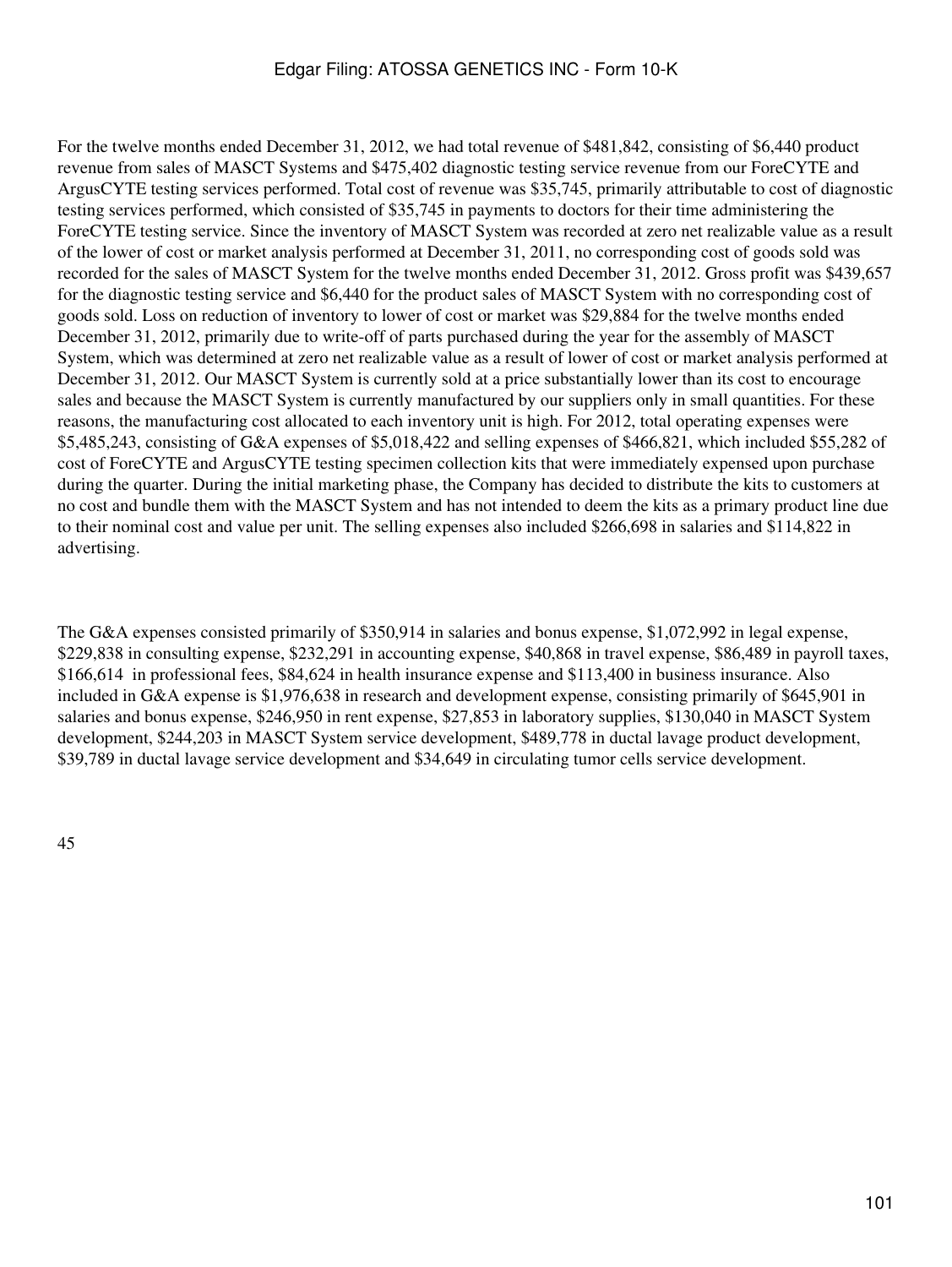#### Comparison of the Twelve Months Ended December 31, 2012 and 2011

*Revenue and Cost of Goods Sold*. For the twelve months ended December 31, 2012, we had total revenue of \$481,842, consisting of \$6,440 product revenue from sales of MASCT Systems and \$475,402 diagnostic testing service revenue from our ForeCYTE and ArgusCYTE testing services performed. This compares to total revenue of \$1,500 for the twelve months ended December 31, 2011. Total cost of goods sold was \$5,164 and consisted of \$4,158 in direct costs related to the production of the MASCT systems which were sold, and \$1,006 in costs of goods sold for items expensed when purchased. Since the inventory of MASCT System was recorded at zero net realizable value as a result of the lower of cost or market analysis performed at December 31, 2011, no corresponding cost of goods sold was recorded for the sales of MASCT System for the twelve months ended December 31, 2012. Gross profit for the twelve months ended December 31, 2012 was \$416,213 for the diagnostic testing service and \$6,440 for the product sales of MASCT System with no corresponding cost of goods sold. This compares to gross profit of (\$95,690) for the twelve months ended December 31, 2011. Loss on reduction of inventory to lower of cost or market was \$29,884 for the twelve months ended December 31, 2012, primarily due to write-off of parts purchased during the year for the assembly of MASCT System which was determined at zero net realizable value as a result of lower of cost or market analysis at December 31, 2011 and December 31, 2012. Our MASCT System is currently sold at a price substantially lower than its cost to encourage sales and because the MASCT System is currently manufactured by our suppliers only in small quantities. For these reasons, the manufacturing cost allocated to each inventory unit is high.

As discussed below, we expect that our R&D and G&A expenses will continue to increase in the foreseeable future, and that if we successfully launch the MASCT System and our related laboratory service offerings, we would also begin to incur sales and marketing expenses as we build a regional, and ultimately national, sales force. We may limit our fixed sales and marketing costs initially by using third party distributors and employing temporary workers or those who are compensated on a commission basis. However, we expect our expenditures to increase significantly in future periods.

*Operating Expenses*. Total operating expenses were \$5,485,243 for the twelve months ended December 31, 2012, consisting of G&A expenses of \$5,018,422 and selling expenses of \$466,821, which included \$55,282 of cost of ForeCYTE and ArgusCYTE testing specimen collection kits that were immediately expensed upon purchase during the year. During the initial marketing phase, the Company has decided to distribute the kits to customers at no cost and bundle them with the MASCT System and has not intended to deem the kits as a primary product line due to their nominal cost and value per unit. The selling expenses also included \$266,698 in salaries and \$114,822 in advertising. This compares to total operating expenses of \$3,333,500 for the twelve months ended December 31, 2011, consisting of G&A expenses of \$3,172,649 and selling expenses of \$160,851. Total operating expenses increased by \$2,151,743 or 65% from \$3,333,500 for the twelve months ended December 31, 2011 to \$5,485,243 for the twelve months ended December 31, 2012.

*General and Administrative Expenses*. G&A expenses for the twelve months ended December 31, 2012 were \$5,018,422, an increase of \$1,845,773 or 58% from \$3,172,649 for the twelve months ended December 31, 2011. G&A expenses for the twelve months ended December 31, 2012 primarily consisted of \$350,914 in salaries and bonus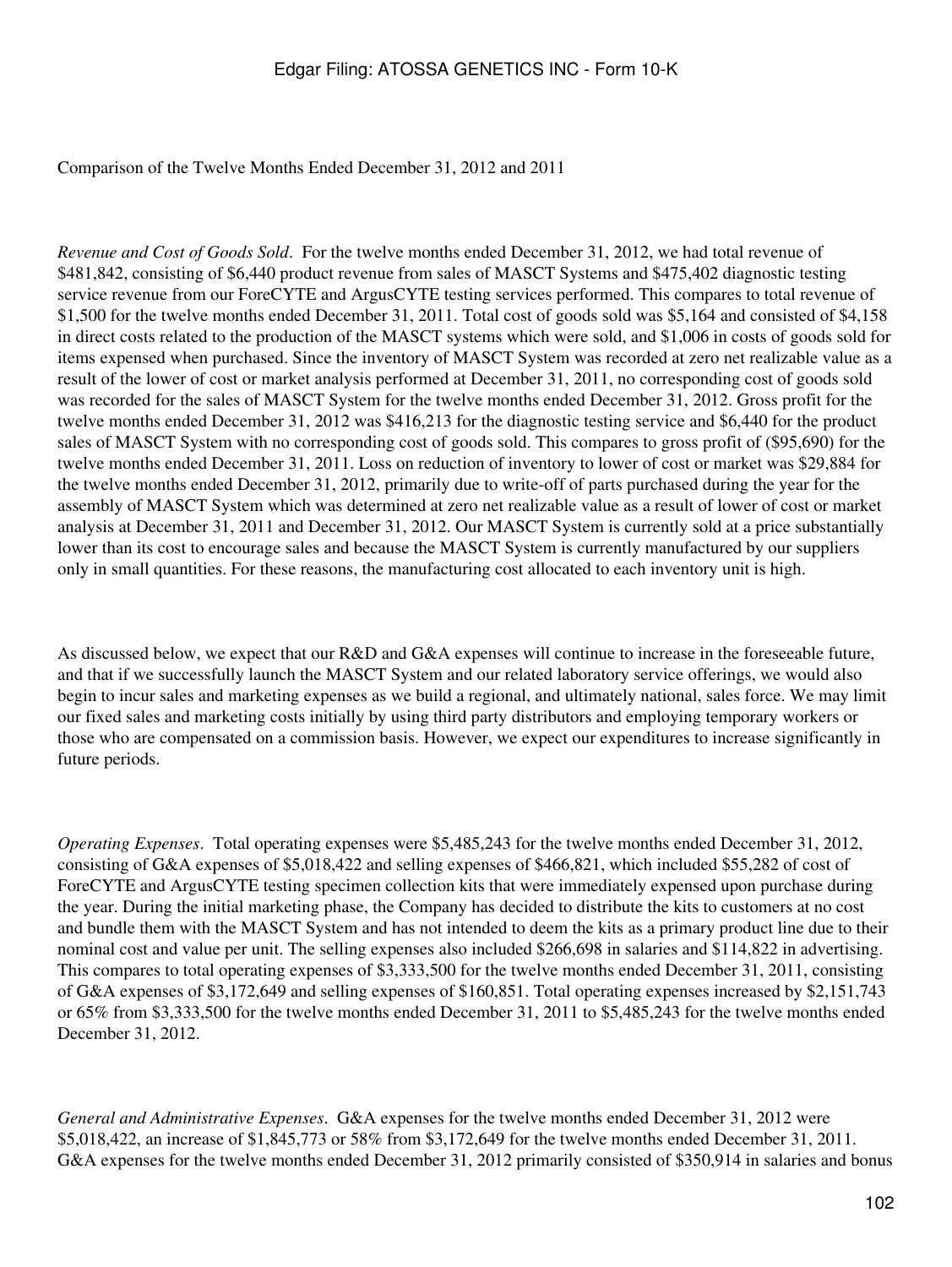expense, \$1,072,992 in legal expense, \$229,838 in consulting expense, \$232,291 in accounting expense, \$40,868 in travel expense, \$86,489 in payroll taxes, \$166,614 in professional fees, \$84,624 in health insurance expense and \$113,400 in business insurance. Also included in G&A expense is \$1,976,638 in research and development expense, consisting primarily of \$645,901 in salaries and bonus expense, \$246,950 in rent expense, \$27,853 in laboratory supplies, \$130,040 in MASCT System development, \$244,203 in MASCT System service development, \$489,778 in ductal lavage product development, \$39,789 in ductal lavage service development and \$34,649 in circulating tumor cells service development.

G&A expenses for the twelve months ended December 31, 2011 were \$3,172,649. G&A expenses for the twelve months ended December 31, 2011 primarily consisted of \$486,877 in salaries and bonus expense, \$431,280 in legal expense, \$124,189 in consulting expense, \$75,65l in accounting expense, \$73,454 in travel expense, \$65,784 in payroll taxes, \$57,218 in licenses & permits expenses, \$56,133 in professional fees, \$47,103 in health insurance expense, \$26,973 in business insurance. Also included in general and administrative expense is \$1,580,749 in research and development expense, consisting primarily of \$589,861 in salaries & bonus expense, \$45,199 in rent expense, \$75,109 in laboratory supplies, \$164,631 in MASCT system development, \$265,120 in ductal lavage product development, \$76,405 in ductal lavage service development, \$135,234 in circulating tumor cell service development, and \$103,225 in patent licenses acquisition.

The increase in expenses is attributed to the launch of the Company's MASCT System, ForeCYTE service and ArgusCYTE service and the related growth in expenses to hire additional staff, expand our operations, and invest additional funds in Research and Development, as well as professional fees related to our initial public offering and the filing of the Registration Statement on Form S-1. We expect that our G&A expenses will continue to increase as we add additional full time employees and incur additional costs as a publicly traded company. Additionally, G&A costs are expected to rise as we increase headcount to coordinate the production and manufacture of the MASCT System, and the expected increase in service revenues.

46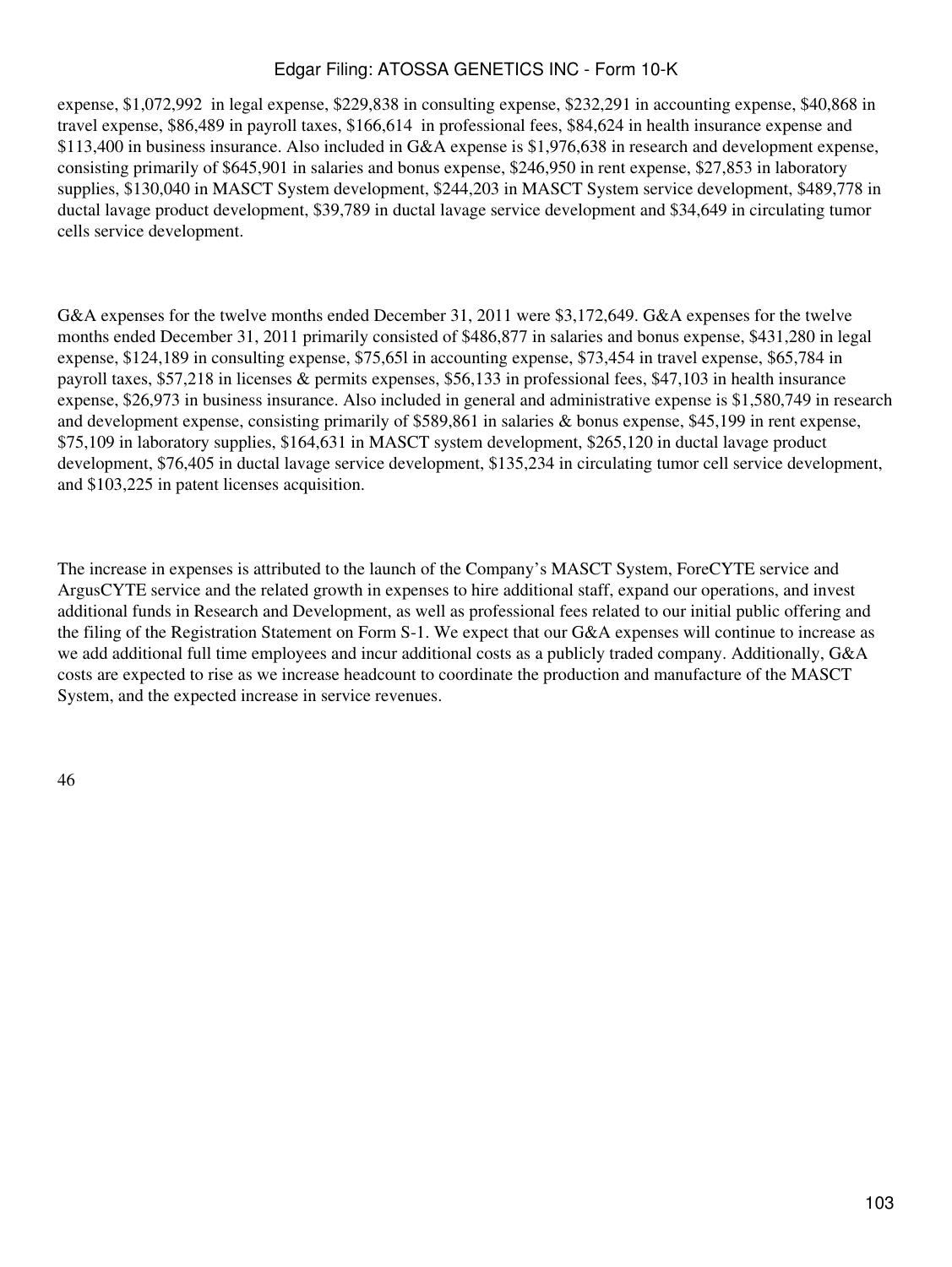#### Liquidity and Capital Resources

We have a history of operating losses as we have focused our efforts on raising capital and building the MASCT System. The report of our independent auditors issued on our consolidated financial statements as of and for the years ended December 31, 2012 and 2011 expresses substantial doubt about our ability to continue as a going concern. In 2011, we were successful in raising net proceeds of \$5.7 million through a private placement in order to fund the growth of our operations and product development. In November 2012 we were successful in our initial public offering and raising net proceeds of approximately \$3.5 million. Our ability to continue as a going concern is dependent on our obtaining additional adequate capital to fund additional operating losses until we become profitable. If we are unable to obtain adequate capital, we could be forced to cease operations.

On March 27, 2013 we entered into a stock purchase agreement with Aspire Capital Fund, LLC, which provides that, upon the terms and subject to the conditions and limitations set forth therein, Aspire is committed to purchase up to an aggregate of \$30 million of shares of our common stock over the three-year term of the agreement. Under the agreement, Aspire purchased \$1,000,000 of our common stock on March 27, 2013 for \$12 per share. Before we can sell any additional shares under the agreement, we must register the shares and have the registration statement declared effective by the SEC.

Cash Flows

For the twelve months ended December 31, 2012, we incurred a net loss of \$5,079,851. Net cash used in operating activities was \$3,899,964, net cash used in investing activities was \$134,582 and net cash provided by financing activities was \$3,848,922. During the twelve months ended December 31, 2012 we repaid \$1,000,000 that we previously drew on our bank line of credit. For the twelve months ended December 31, 2011, we incurred a net loss of \$3,442,269, net cash used in operating activities was \$3,492,364, net cash used in investing actives was \$136,931 and net cash provided by financing activities was \$5,529,863.

Funding Requirements

We expect to incur substantial expenses and generate ongoing operating losses for the foreseeable future as we prepare for the scale-up manufacturing and ongoing launch of the MASCT System, complete the development of and launch the FullCYTE and NextCYTE Tests, and build and operate our planned diagnostics laboratory in the Fred Hutchinson Cancer Research Center. To fund our operations for at least the next 12 months under our current business plan, we estimate that we would need between \$4 million and \$10 million of additional capital. We expect that our existing resources as of December 31, 2012, to be sufficient to fund our planned operations for at least the first four months of 2013. If we are unable to raise this amount of capital, however, we could be forced to curtail or cease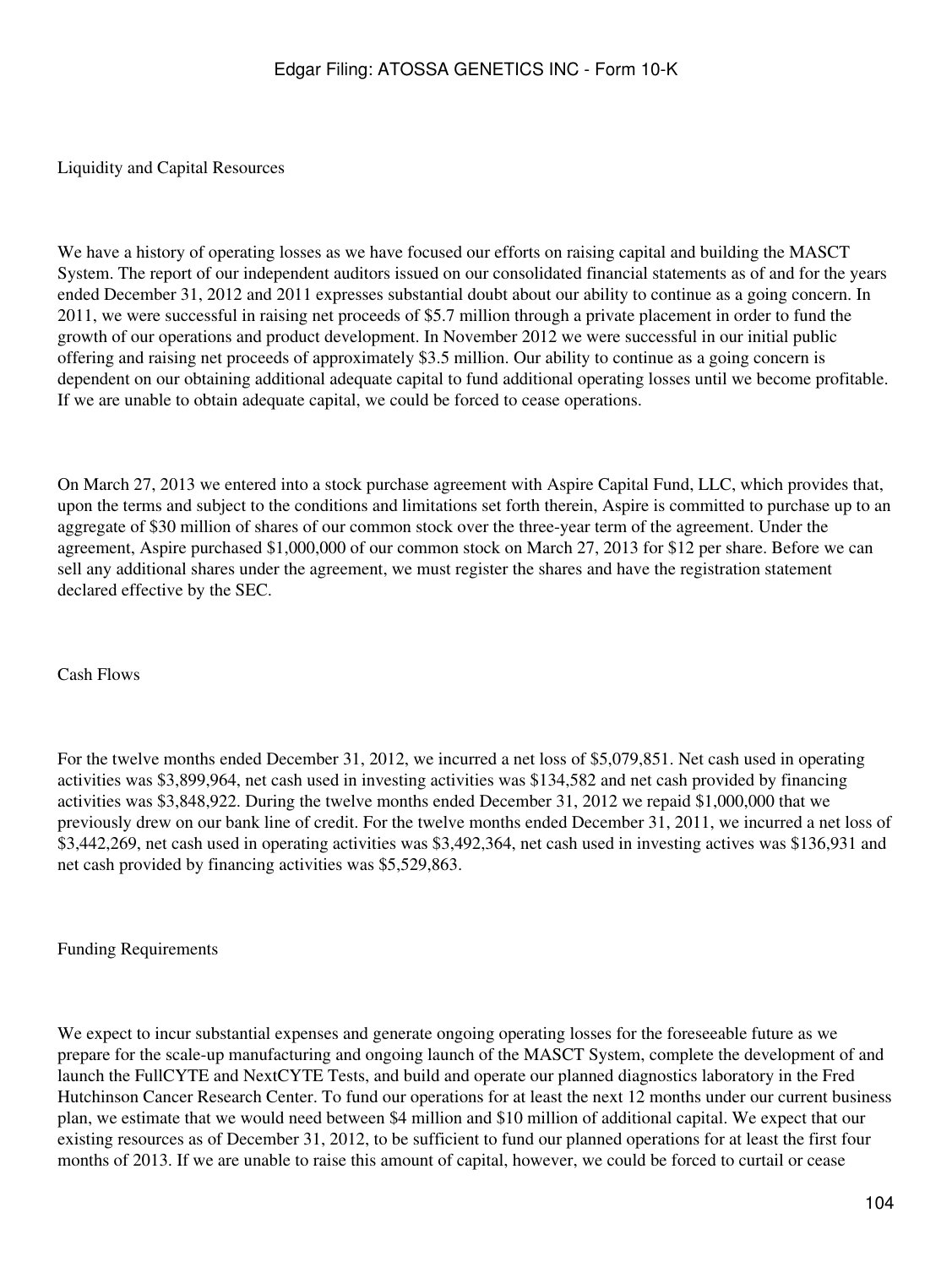operations. Our future capital uses and requirements depend on numerous forward-looking factors. These factors include the following:

the time and expense needed to complete the manufacturing of the MASCT and Microcatheter Systems; · ForeCYTE Test and ArgusCYTE Test; and the expense associated with building a network of independent sales representatives to market the MASCT System,

and approve the ForeCYTE and ArgusCYTE Tests for reimbursement. the degree and speed of patient and physician acceptance of our products and the degree to which third-party payors

As of December 31, 2012, we have generated \$483,342 in revenue. We do not expect to generate significant revenue until we are able to manufacture and launch the MASCT System more broadly. We expect our continuing operating losses to result in increases in cash used in operations over at least the next year. Although we expect our existing resources as of December 31, 2012, to be sufficient to fund our planned operations for at least the first four months of 2013, we may require additional funds earlier than we currently expect to successfully commercialize the MASCT System. Because of the numerous risks and uncertainties associated with the development and commercialization of the MASCT System and our services, we are unable to estimate the amounts of increased capital outlays and operating expenditures associated with our current and anticipated research and development activities and commercialization efforts.

Additional funding may not be available to us on acceptable terms or at all. In addition, the terms of any financing may adversely affect the holdings or the rights of our stockholders. For example, if we raise additional funds by issuing equity securities or by selling debt securities, if convertible, further dilution to our existing stockholders would result. To the extent our capital resources are insufficient to meet our future capital requirements, we will need to finance our future cash needs through public or private equity offerings, collaboration agreements, debt financings or licensing arrangements.

If adequate funds are not available, we may be required to terminate, significantly modify or delay our development programs, reduce our planned commercialization efforts, or obtain funds through collaborators that may require us to relinquish rights to our technologies or product candidates that we might otherwise seek to develop or commercialize independently. Further, we may elect to raise additional funds even before we need them if we believe the conditions for raising capital are favorable.

Off-Balance Sheet Arrangements

We do not currently have, nor have we ever had, any relationships with unconsolidated entities or financial partnerships, such as entities often referred to as structured finance or special purpose entities, established for the purpose of facilitating off-balance sheet arrangements or other contractually narrow or limited purposes. In addition, we do not engage in trading activities involving non-exchange traded contracts.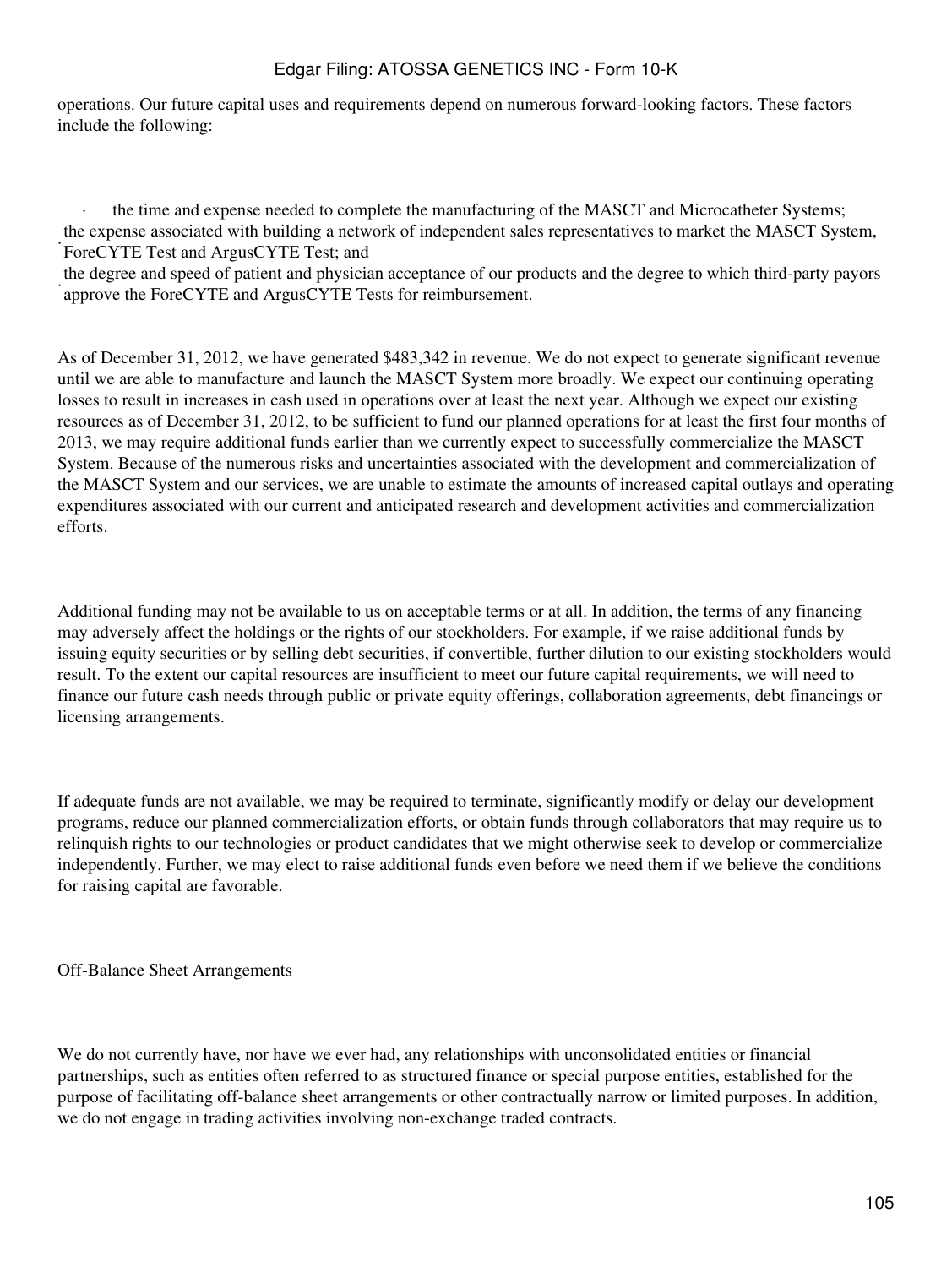Recent Accounting Pronouncements

The Company has adopted all recently issued accounting pronouncements that management believes to be applicable to the Company. The adoption of these accounting pronouncements, including those not yet effective, is not anticipated to have a material effect on the financial position or results of operations of the Company.

47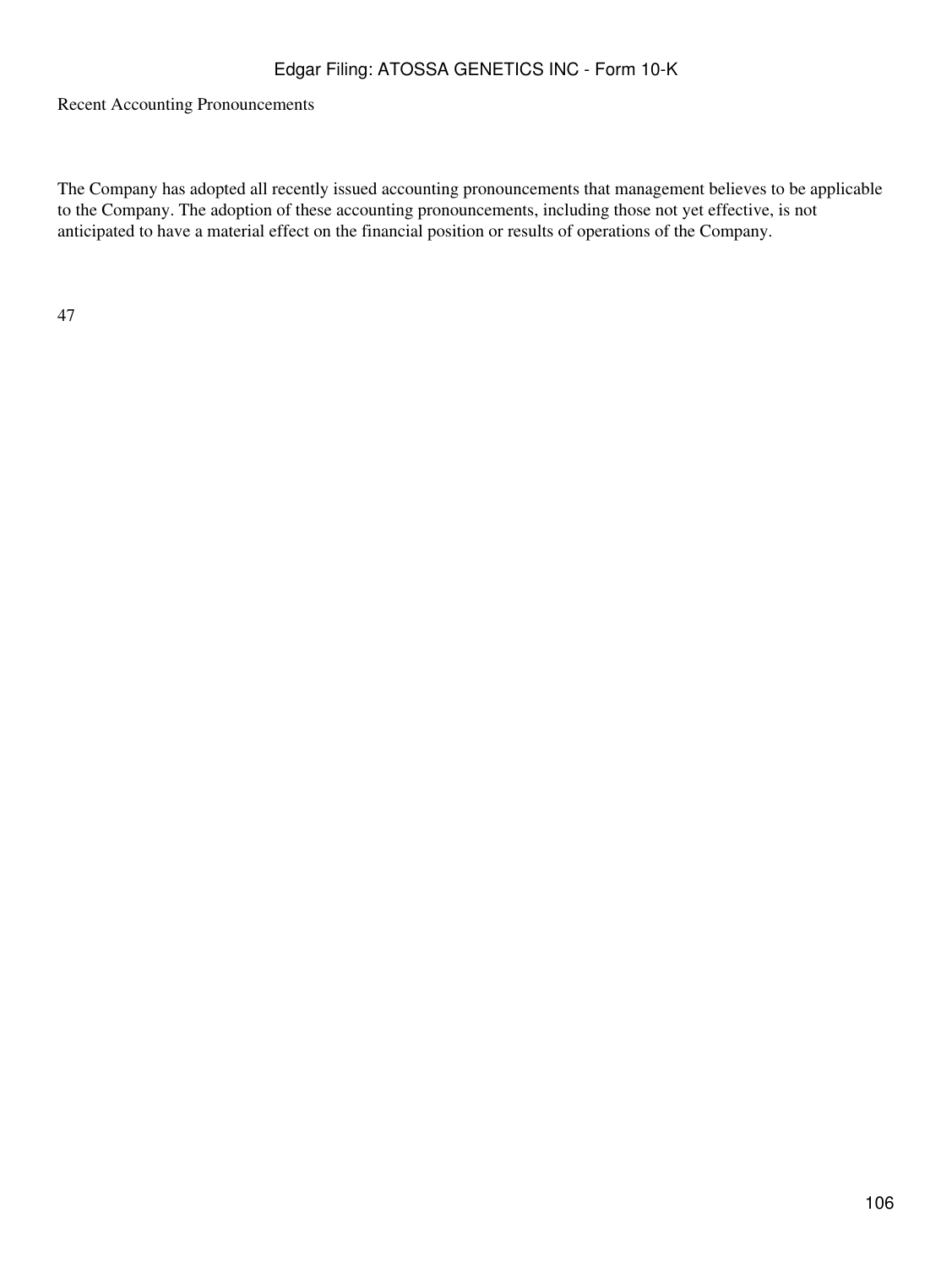Jumpstart Our Business Startups Act of 2012

The JOBS Act permits an "emerging growth company" such as us to take advantage of an extended transition period to comply with new or revised accounting standards applicable to public companies. We have chosen to "opt out" of this provision and, as a result, we will comply with new or revised accounting standards as required when they are adopted. Our decision to opt out of the extended transition period under the JOBS Act is irrevocable.

# **ITEM 7A. QUANTITATIVE AND QUALITATIVE DISCLOSURES ABOUT MARKET RISK**

Not applicable.

# **ITEM 8. FINANCIAL STATEMENTS AND SUPPLEMENTARY DATA**

 The financial statements required by this item are set forth beginning on page 50 of this report and are incorporated herein by reference.

## **ITEM 9. CHANGES IN AND DISAGREEMENTS WITH ACCOUNTANTS ON ACCOUNTING AND FINANCIAL DISCLOSURE**

None.

## **ITEM 9A. CONTROLS AND PROCEDURES**

#### **(a) Conclusion Regarding the Effectiveness of Disclosure Controls and Procedures**

At the end of the period covered by this report, we carried out an evaluation, under the supervision and with the participation of our management, including our principal executive officer and principal accounting and financial officer, of the effectiveness of the design and operation of our disclosure controls and procedures, as such term is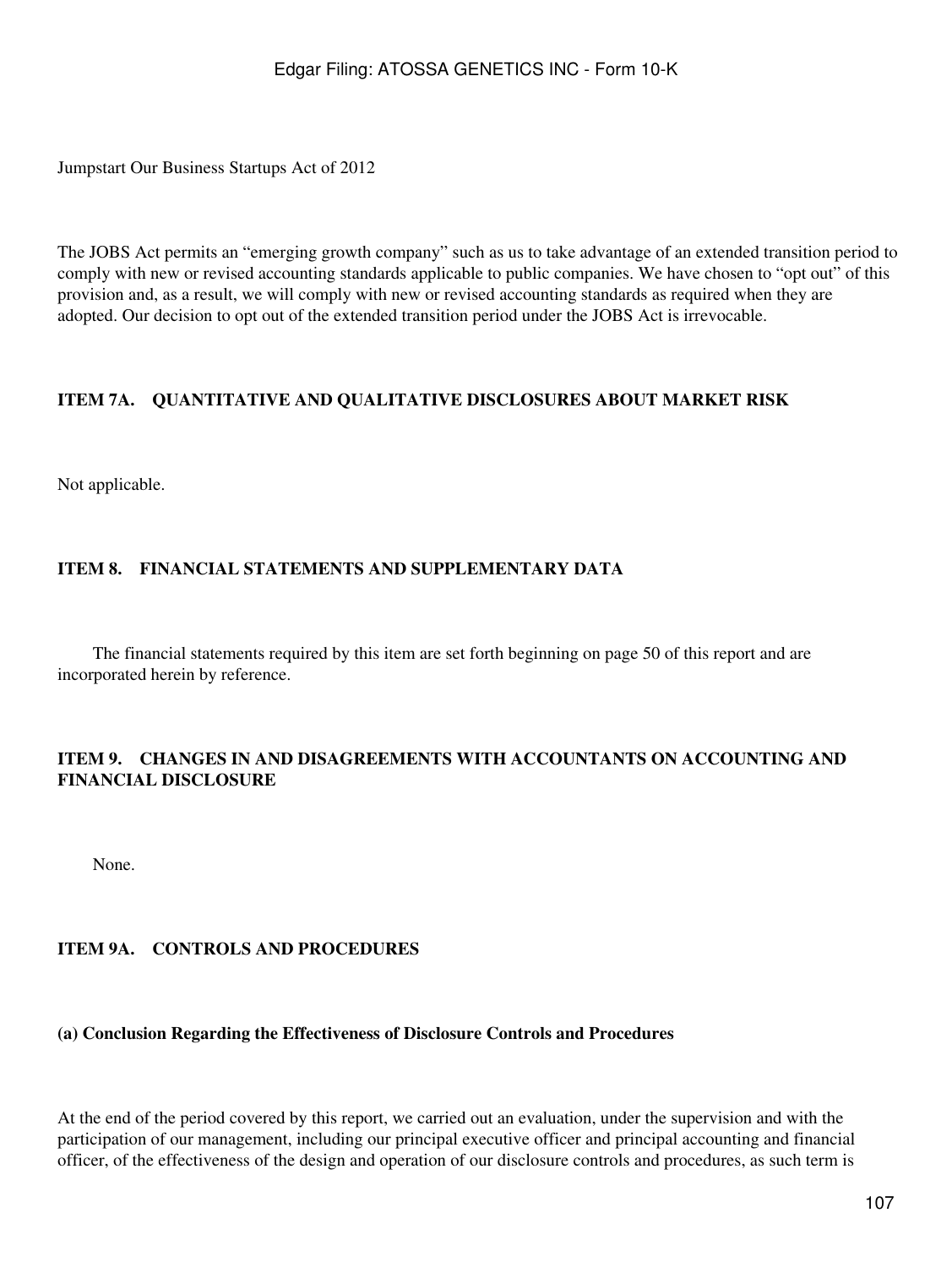defined under Rule 13a-15(e) promulgated under the Securities Exchange Act of 1934, as amended (the Exchange Act). Based on this evaluation, our principal executive officer and our principal accounting and financial officer concluded that our disclosure controls and procedures were effective as of December 31, 2012 to ensure that information to be disclosed by us in this Annual Report on Form 10-K was recorded, processed summarized and reported within the time periods specified in the Securities and Exchange Commission's rules and Form 10-K.

We maintain disclosure controls and procedures that are designed to ensure that information required to be disclosed in our Exchange Act reports is recorded, processed, summarized and reported within the time periods specified in the Securities and Exchange Commission's rules and forms and that such information is accumulated and communicated to our management, including our chief executive officer and principal accounting and financial officer, as appropriate, to allow for timely decisions regarding required disclosure. There were no changes in our internal controls over financial reporting during the year ended December 31, 2012 that have materially affected, or are reasonably likely to materially affect, our internal control over financial reporting.

We intend to review and evaluate the design and effectiveness of our disclosure controls and procedures on an ongoing basis and to correct any material deficiencies that we may discover. Our goal is to ensure that our management has timely access to material information that could affect our business. While we believe the present design of our disclosure controls and procedures is effective to achieve our goal, future events affecting our business may cause us to modify our disclosure controls and procedures. In designing and evaluating the disclosure controls and procedures, management recognizes that any controls and procedures, no matter how well designed and operated, can provide only reasonable assurance of achieving the desired control objectives, and management is required to apply its judgment in evaluating the cost-benefit relationship of possible controls and procedures.

## **(b) Management's Report on Internal Control Over Financial Reporting**

Our management is responsible for establishing and maintaining adequate internal control over financial reporting, as such term is defined in Exchange Act Rules 13a-15(f). Under the supervision and with the participation of our management, including our principal executive officer and principal accounting and financial officer, we conducted an evaluation of the effectiveness of our internal control over financial reporting based on the framework in *Internal Control—Integrated Framework* issued by the Committee of Sponsoring Organizations of the Treadway Commission. Based on our evaluation under the framework in *Internal Control—Integrated Framework*, our management concluded that our internal control over financial reporting was effective as of December 31, 2012. Because we are a smaller reporting company, KCCW Accountancy Corp., our independent registered public accounting firm, is not required to attest to and or issue a report on the effectiveness of our internal control over financial reporting.

## **ITEM 9B. OTHER INFORMATION**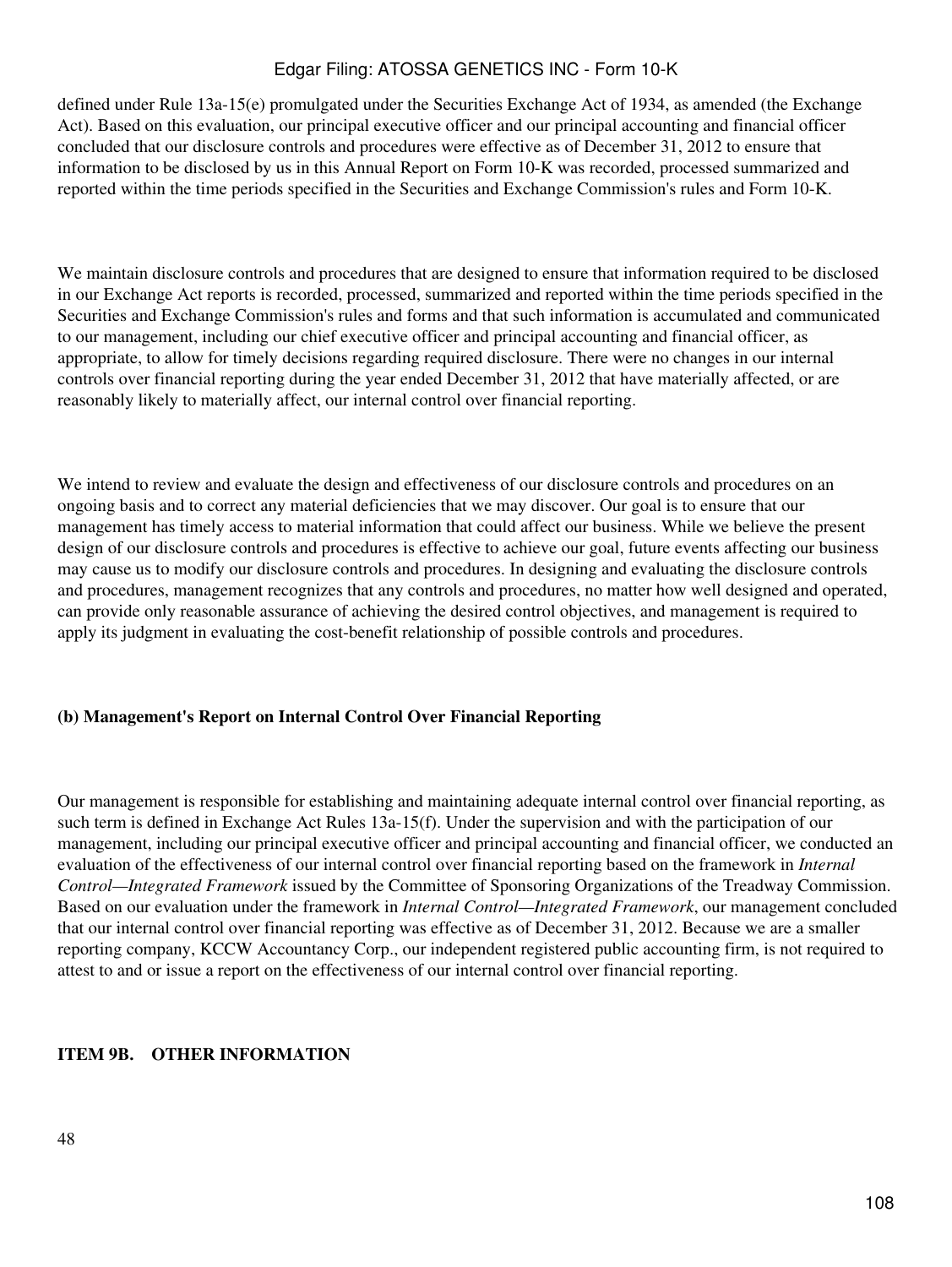### **PART III**

#### **ITEM 10. DIRECTORS, EXECUTIVE OFFICERS AND CORPORATE GOVERNANCE**

The information required by this Item with respect to executive officers, directors and corporate governance matters is incorporated by reference to the information set forth under the caption "Election of Directors," "Executive Officers" and "Corporate Governance" in the Company's Proxy Statement for the 2013 Annual Meeting of Shareholders.

The section entitled "Compliance Under Section 16(a) of the Securities Exchange Act of 1934" appearing in the Proxy Statement for the 2013 Annual Meeting of Shareholders sets forth the information concerning compliance by officers, directors and 10% shareholders of the company with Section 16 of the Exchange Act of 1934 and is incorporated herein by reference.

### **ITEM 11. EXECUTIVE COMPENSATION**

The information required by this Item is incorporated herein by reference to the information set forth under the caption "Executive Compensation" in the Proxy Statement for the 2013 Annual Meeting of Shareholders.

### **ITEM 12. SECURITY OWNERSHIP OF CERTAIN BENEFICIAL OWNERS AND MANAGEMENT AND RELATED SHAREHOLDER MATTERS**

The information required by this Item is incorporated herein by reference to the information set forth under the caption "Security Ownership of Certain Beneficial Owners and Management and Related Shareholder Matters" in the Proxy Statement for the 2013 Annual Meeting of Shareholders.

## **ITEM 13. CERTAIN RELATIONSHIPS AND RELATED TRANSACTIONS, AND DIRECTOR INDEPENDENCE**

The information required by this Item is incorporated herein by reference to the information set forth under the captions "Directors" and "Certain Relationships and Related Transactions" in the Proxy Statement for the 2013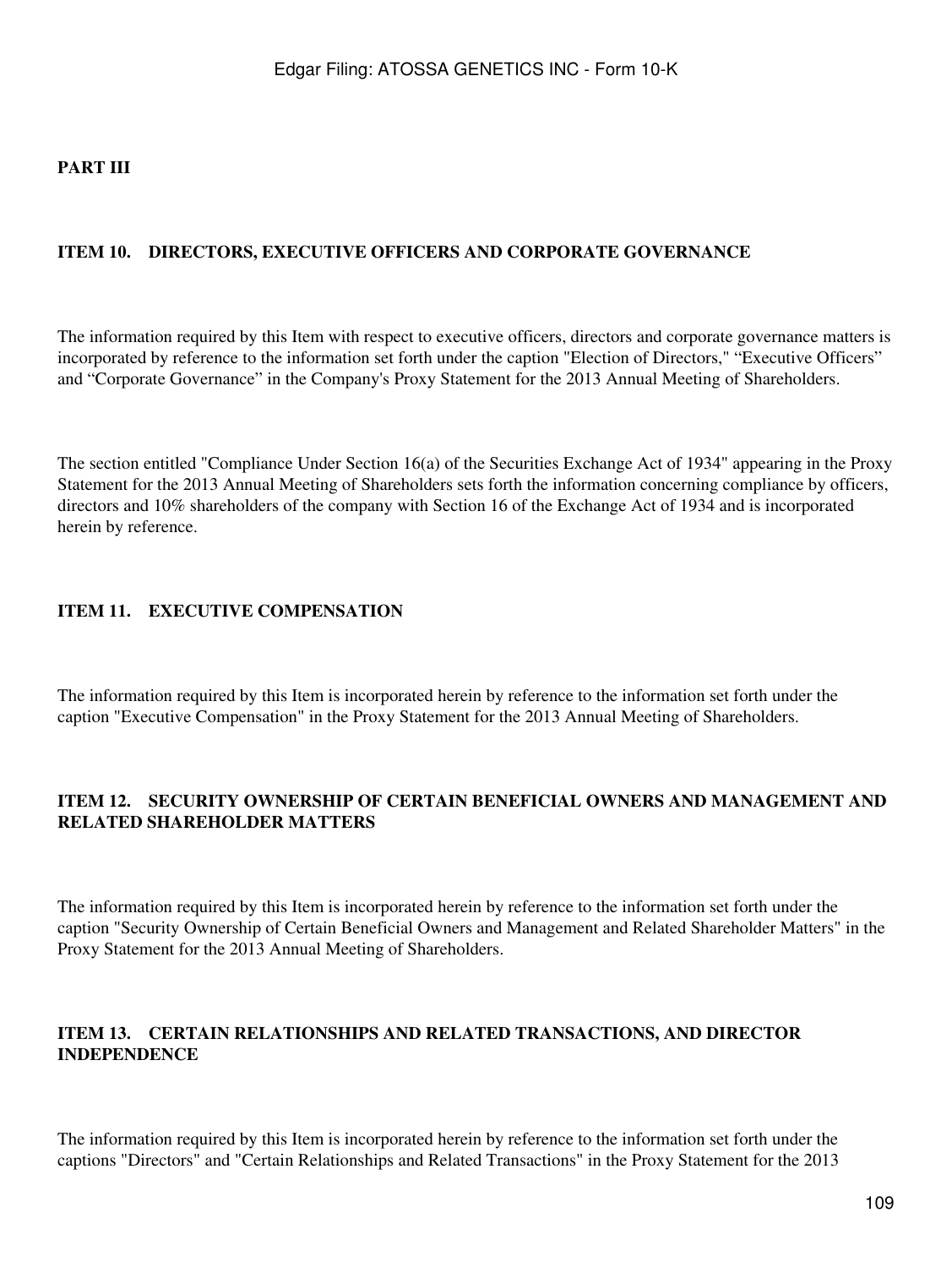Annual Meeting of Shareholders.

## **ITEM 14. PRINCIPAL ACCOUNTANT FEES AND SERVICES**

The information required by this Item is incorporated herein by reference to the information set forth under the caption "Principal Accountant Fees and Services" in the Proxy Statement for the 2013 Annual Meeting of Shareholders.

#### **PART IV**

### **ITEM 15. EXHIBITS AND FINANCIAL STATEMENT SCHEDULES**

**(a)**

#### **1. Financial Statements**

| Report of Independent Registered Public Accounting Firm 51 |     |
|------------------------------------------------------------|-----|
| <b>Consolidated Balance Sheets</b>                         | 52  |
| <b>Consolidated Statements of Operations</b>               | 53  |
| <b>Consolidated Statements of Stockholders' Equity</b>     | 54  |
| <b>Consolidated Statements of Cash Flows</b>               | 55  |
| Notes to Consolidated Financial Statements                 | 56. |

### **2. Financial Statement Schedules**

All financial statement schedules are omitted because they are not required or the required information is included in the consolidated financial statements or notes thereto.

#### **3. Exhibits**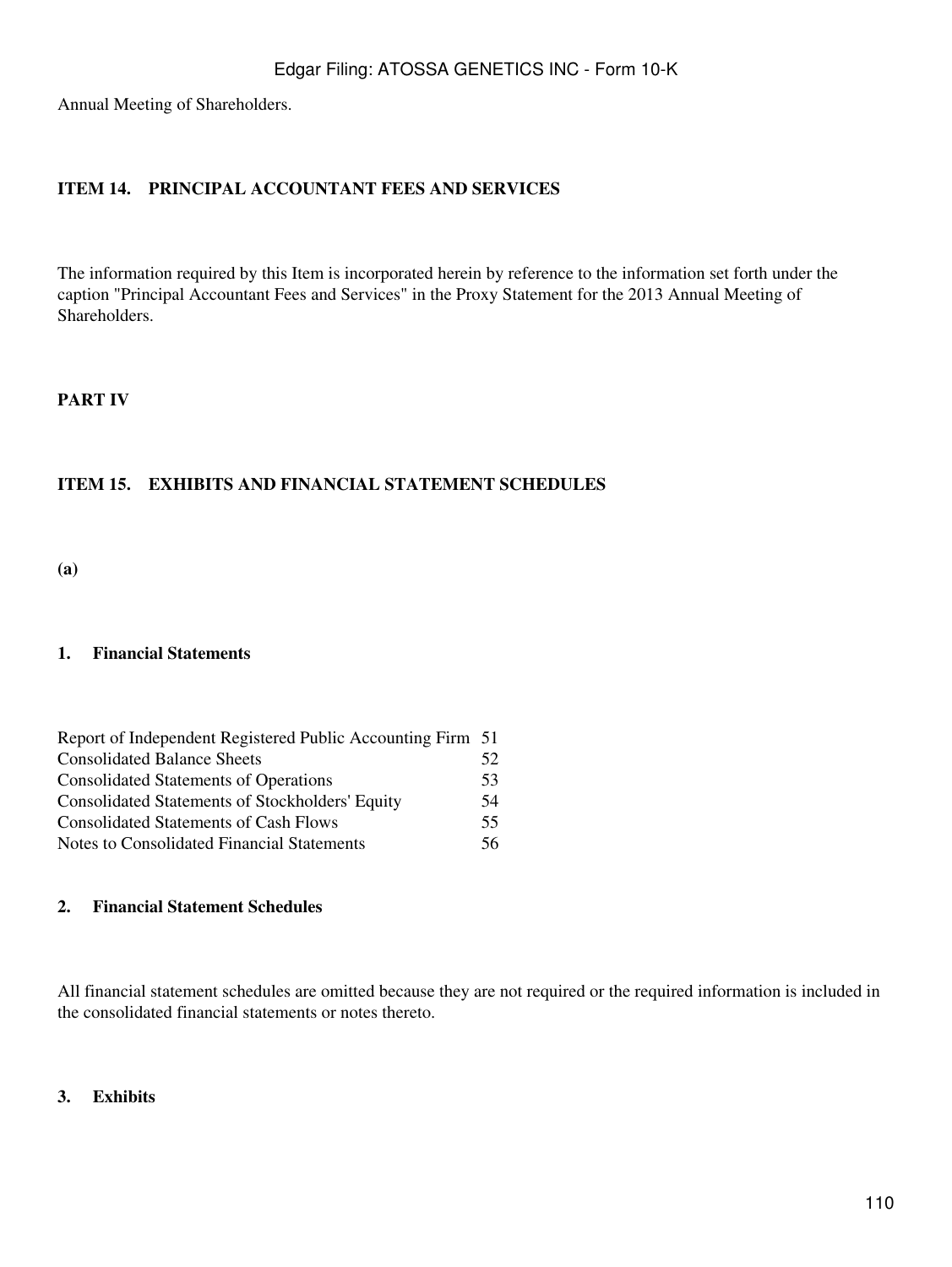See the Exhibit Index set forth on page 75 of this report.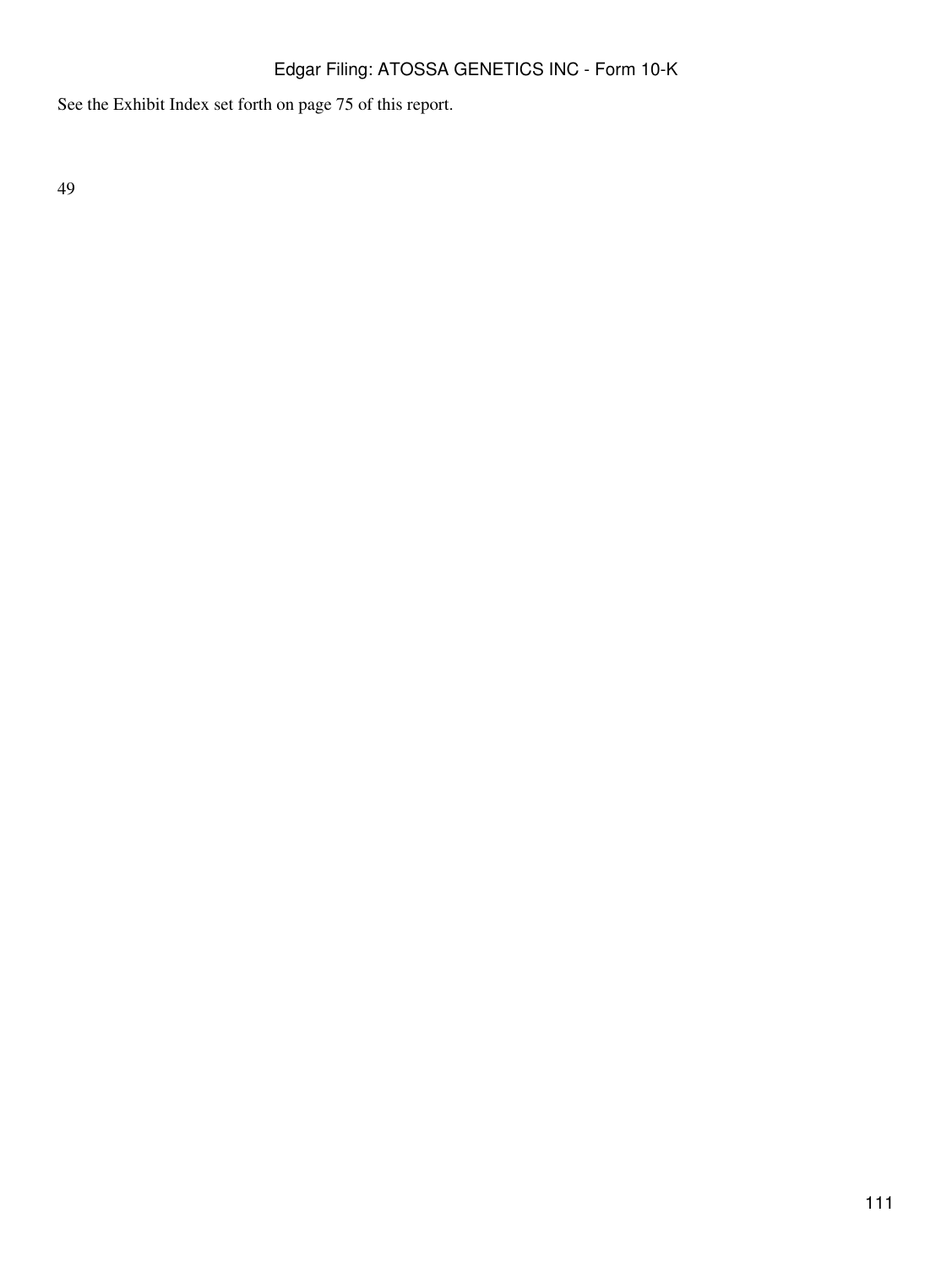## **ATOSSA GENETICS, INC.**

## **(A Development Stage Company)**

### **INDEX TO CONSOLIDATED FINANCIAL STATEMENTS**

Audited Consolidated Financial Statements:

| Report of Independent Registered Public Accounting Firm 51 |    |
|------------------------------------------------------------|----|
| <b>Consolidated Balance Sheets</b>                         | 52 |
| <b>Consolidated Statements of Operations</b>               | 53 |
| Consolidated Statements of Stockholders' Equity            | 54 |
| <b>Consolidated Statements of Cash Flows</b>               | 55 |
| Notes to Consolidated Financial Statements                 | 56 |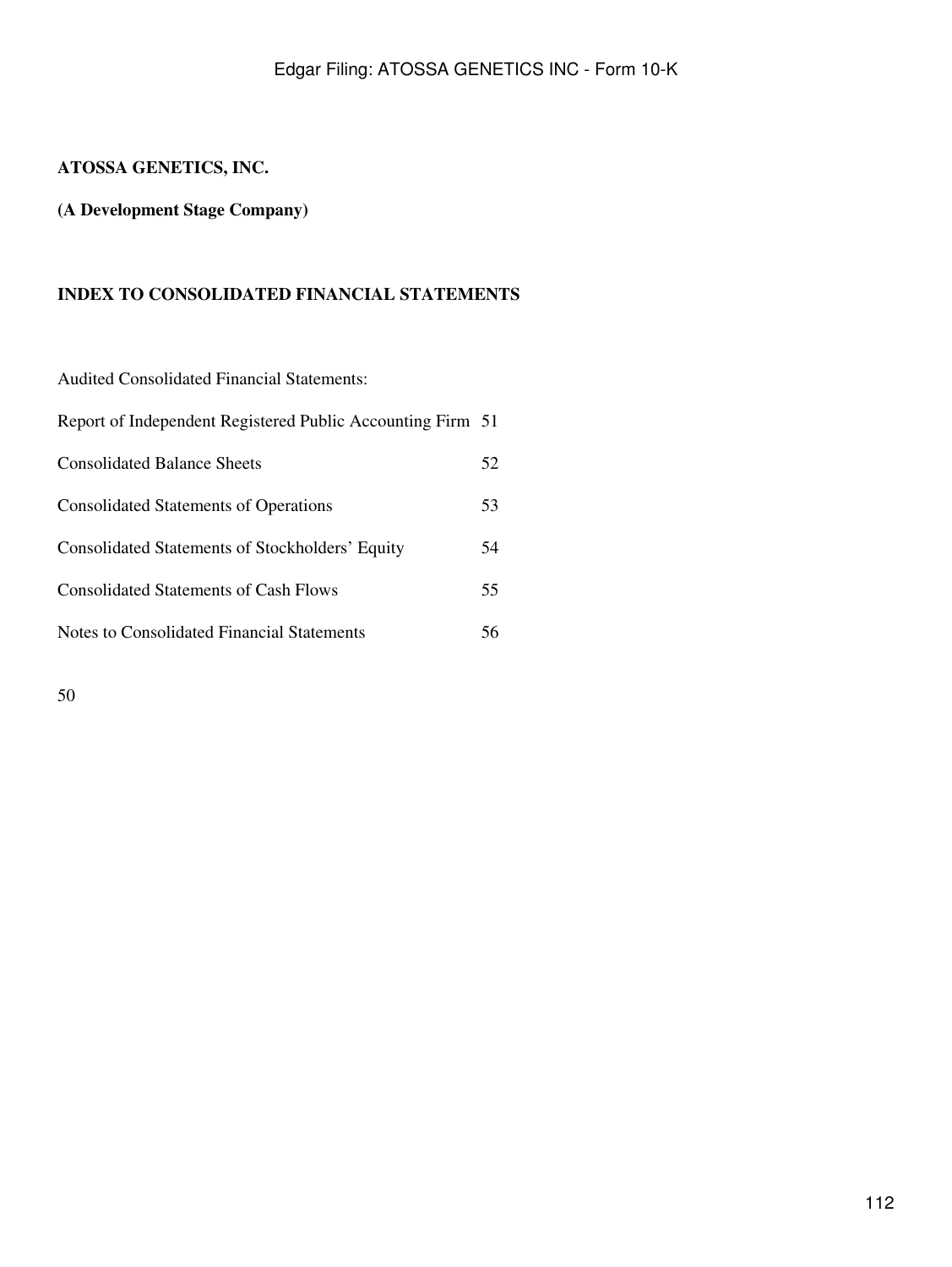**A**udit **• T**ax **• C**onsulting **• F**inancial **A**dvisory *Registered with Public Company Accounting Oversight Board (PCAOB*

## **REPORT OF INDEPENDENT REGISTERED PUBLIC ACCOUNTING FIRM**

To the Board of Directors and Stockholders of:

Atossa Genetics, Inc.

We have audited the accompanying consolidated balance sheets of Atossa Genetics, Inc. (a development stage company) (the "Company") as of December 31, 2012 and 2011, and the related consolidated statements of operations, stockholders' equity, and cash flows for the years then ended and since inception (April 30, 2009). The Company's management is responsible for these consolidated financial statements. Our responsibility is to express an opinion on these consolidated financial statements based on our audits.

We conducted our audits in accordance with the standards of the Public Company Accounting Oversight Board (United States). Those standards require that we plan and perform the audits to obtain reasonable assurance about whether the financial statements are free of material misstatement. The Company is not required to have, nor were we engaged to perform, an audit of its internal control over financial reporting. Our audits included consideration of internal control over financial reporting as a basis for designing audit procedures that are appropriate in the circumstances, but not for the purpose of expressing an opinion on the effectiveness of the Company's internal control over financial reporting. Accordingly, we express no such opinion. An audit also includes examining, on a test basis, evidence supporting the amounts and disclosures in the financial statements, assessing accounting principles used and significant estimates made by management, as well as evaluating the overall financial statement presentation. We believe that our audits provide a reasonable basis for our opinion.

In our opinion, the consolidated financial statements referred to above present fairly, in all material respects, the consolidated financial position of Atossa Genetics, Inc. (a development stage company) as of December 31, 2012 and 2011, and the consolidated results of its operations and its cash flows for the years then ended and since inception (April 30, 2009) in conformity with accounting principles generally accepted in the United States of America.

The accompanying consolidated financial statements have been prepared assuming that the Company will continue as a going concern. As described in Note 2 of the consolidated financial statements, the Company has been in the development stage since its inception (April 30, 2009) and continues to incur net losses. The Company's viability is dependent upon its ability to obtain future financing and the success of its future operations. These matters raise substantial doubt about the Company's ability to continue as a going concern. Management's plan in regard to these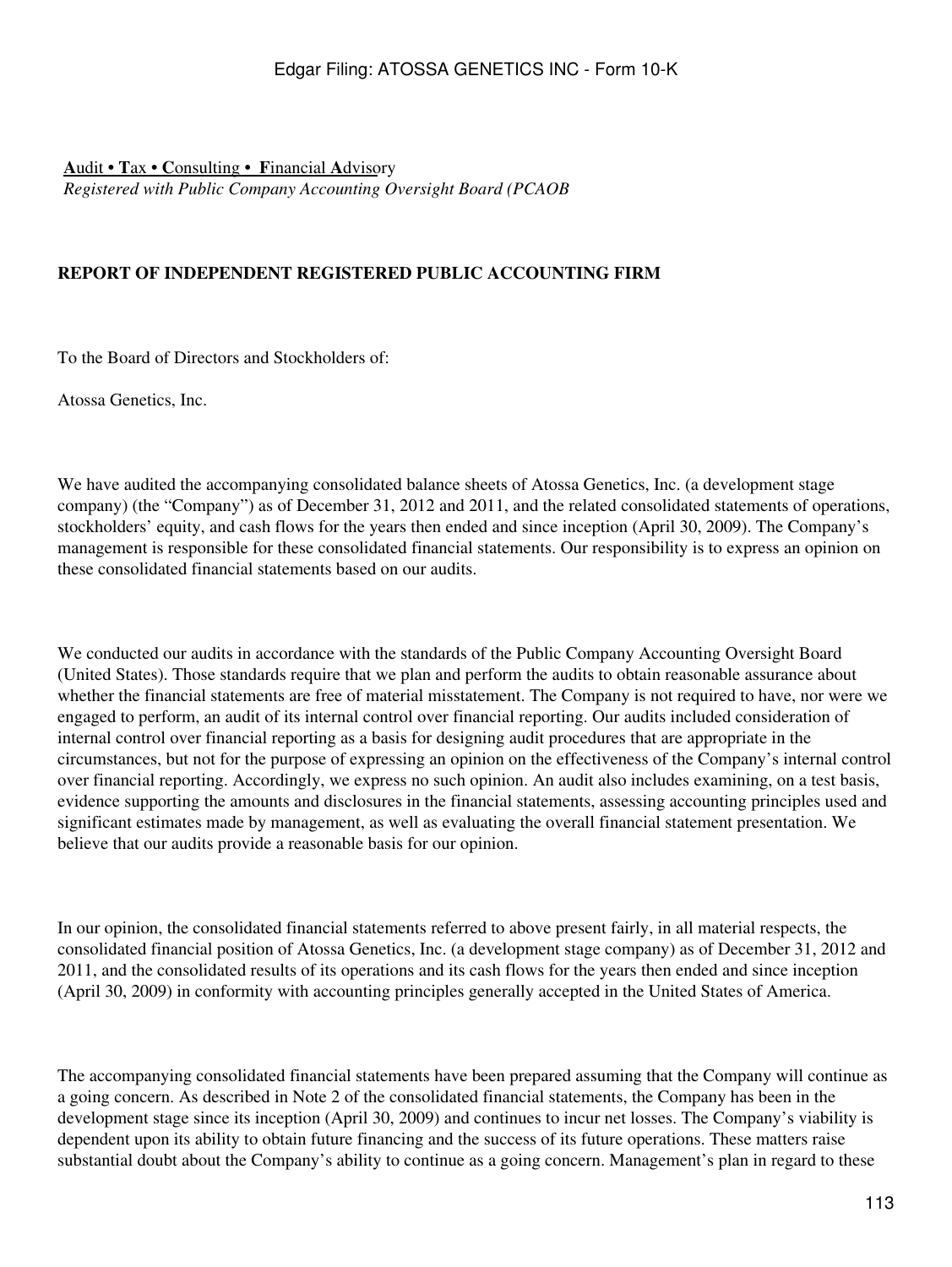matters is also described in Note 2 to the consolidated financial statements. The consolidated financial statements do not include any adjustments that might result from the outcome of this uncertainty.

/s/ KCCW Accountancy Corp.

Diamond Bar, California

March 27, 2013

#### **KCCW Accountancy Corp.**

22632 Golden Springs Dr. #230, Diamond Bar, CA 91765, USA

Tel: +1 909 348 7228 • Fax: +1 626 529 1580 • info@kccwcpa.com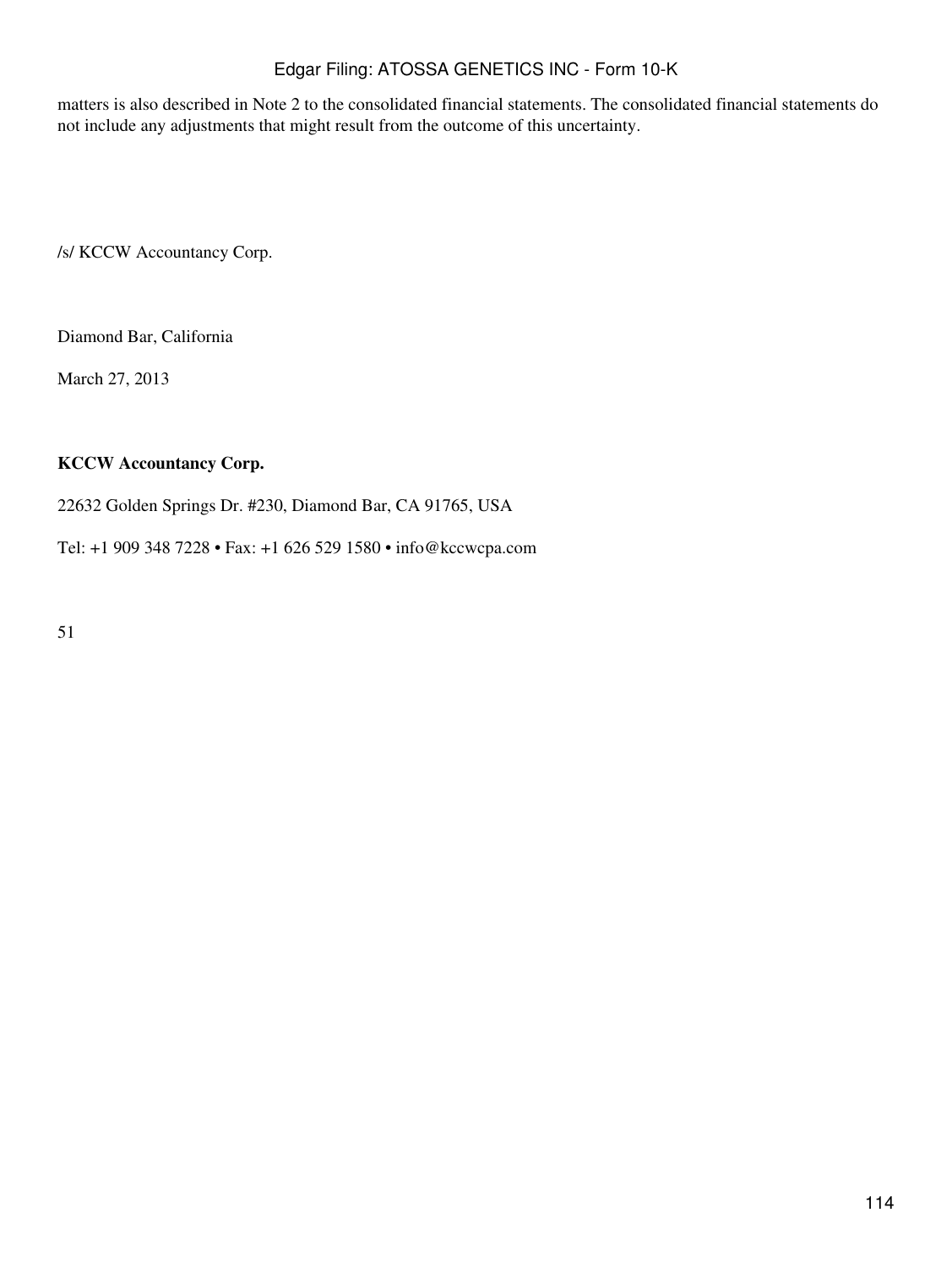## **ATOSSA GENETICS, INC.**

## **(A DEVELOPMENT STAGE COMPANY)**

## **CONSOLIDATED BALANCE SHEETS**

|                                                                                                      | As of December 31, |             |
|------------------------------------------------------------------------------------------------------|--------------------|-------------|
|                                                                                                      | 2012               | 2011        |
| Assets                                                                                               |                    |             |
| <b>Current Assets</b>                                                                                |                    |             |
| Cash and cash equivalents                                                                            | \$1,725,197        | \$1,910,821 |
| Restricted cash                                                                                      |                    | 1,000,000   |
| Accounts receivable                                                                                  | 141,665            | 1,224       |
| Prepaid expense                                                                                      | 122,633            | 31,184      |
| Rental deposits                                                                                      |                    | 2,200       |
| <b>Total Current Assets</b>                                                                          | 1,989,495          | 2,945,429   |
| <b>Fixed Assets</b>                                                                                  |                    |             |
| Furniture and Equipment, net                                                                         | 159,967            | 80,467      |
| <b>Total Fixed Assets</b>                                                                            | 159,967            | 80,467      |
| Other Assets                                                                                         |                    |             |
| Security deposit                                                                                     | 36,446             | 5,157       |
| Intangible assets, net                                                                               | 4,640,224          | 40,841      |
| <b>Total Other Assets</b>                                                                            | 4,676,670          | 45,998      |
| <b>Total Assets</b>                                                                                  | \$6,826,133        | \$3,071,894 |
| Liabilities and Stockholders' Equity                                                                 |                    |             |
| <b>Current Liabilities</b>                                                                           |                    |             |
| Line of Credit                                                                                       | $\mathsf{\$}$ -    | \$1,000,000 |
| Accounts payable                                                                                     | 68,217             | 64,766      |
| Accrued expenses                                                                                     | 1,582,381          | 442,329     |
| Note payable - related party                                                                         |                    | 5,078       |
| <b>Total Current Liabilities</b>                                                                     | 1,650,598          | 1,512,173   |
| Stockholders' Equity                                                                                 |                    |             |
| Preferred stock - \$.001 par value; 10,000,000 shares authorized, 0 shares issued and<br>outstanding |                    |             |
| Common stock - \$.001 par value; 75,000,000 shares authorized, 12,919,367 and                        |                    |             |
| 11,256,867 shares issued and outstanding                                                             | 12,919             | 11,257      |
| Additional paid-in capital                                                                           | 14,894,522         | 6,200,520   |
| Accumulated deficit                                                                                  | (9,731,906)        | (4,652,056) |
| <b>Total Stockholders' Equity</b>                                                                    | 5,175,535          | 1,559,721   |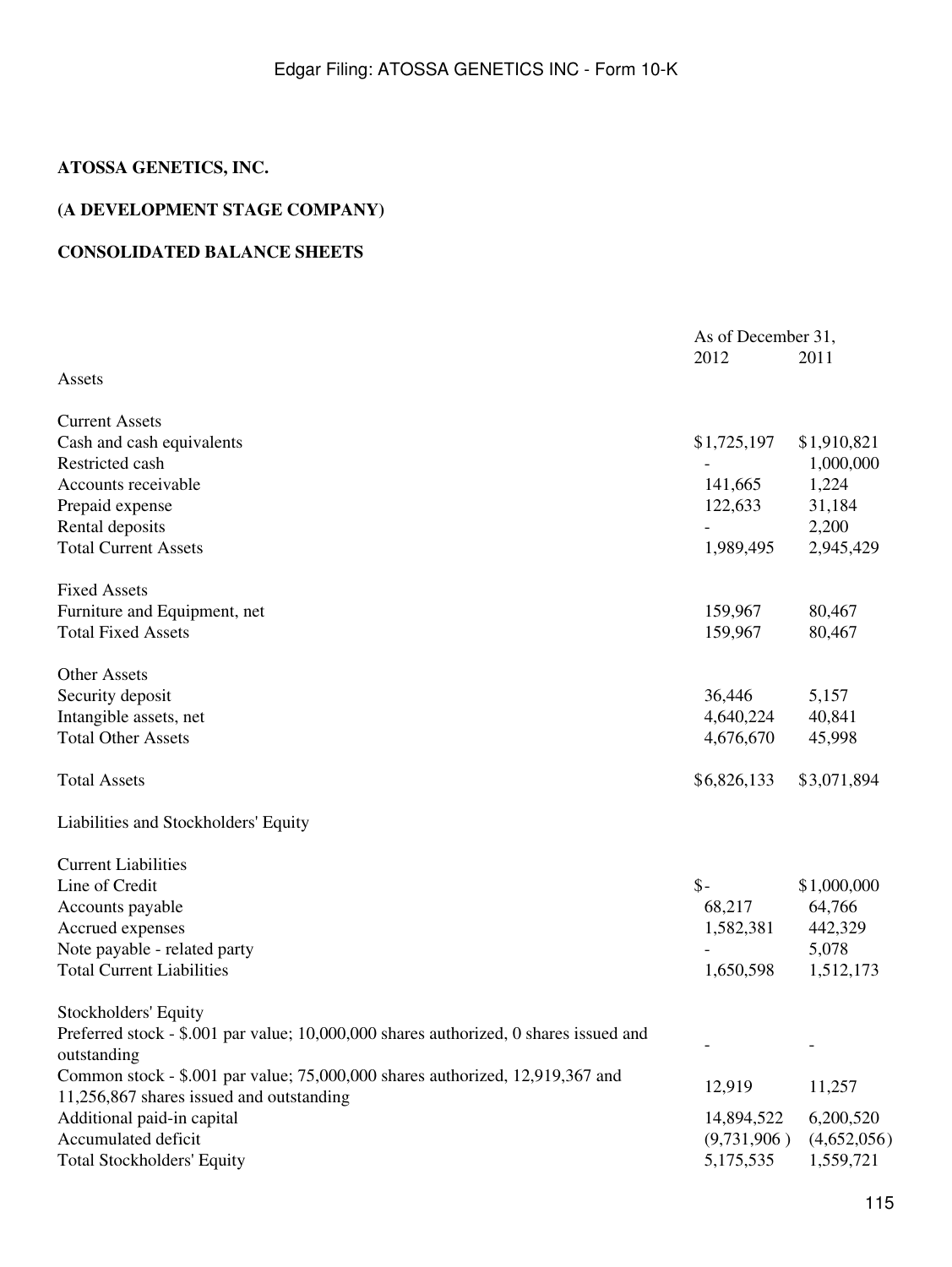Total Liabilities and Stockholders' Equity  $$6,826,133$  \$3,071,894

*The accompanying notes are an integral part of these consolidated financial statements.*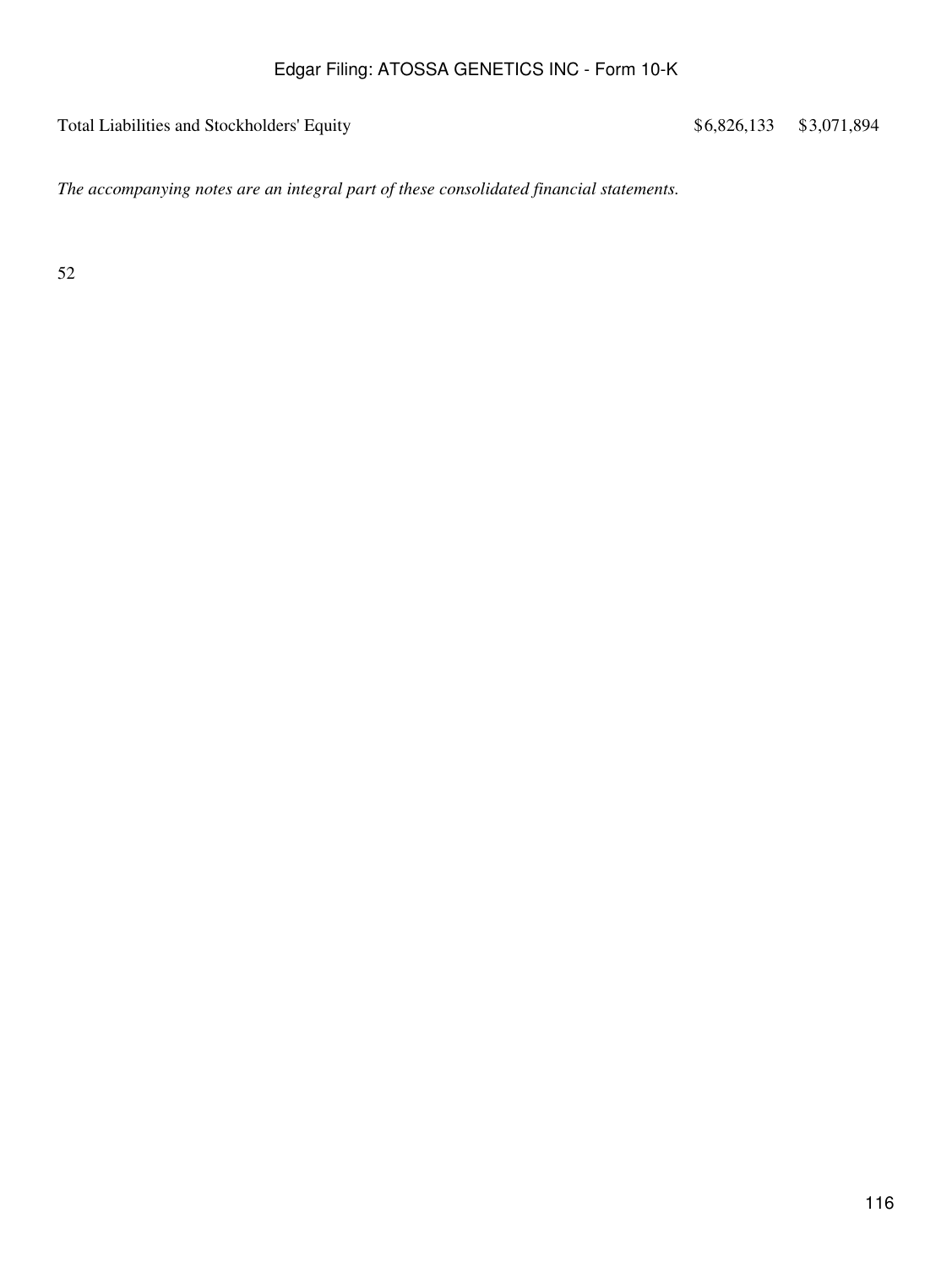## **ATOSSA GENETICS, INC.**

## **(A DEVELOPMENT STAGE COMPANY)**

## **CONSOLIDATED STATEMENTS OF OPERATIONS**

|                                                                                                              | For the Years Ended December 31,         |                                                 |                                          |                        | From April<br>30, 2009<br>(Inception)<br>Through |                                                 |
|--------------------------------------------------------------------------------------------------------------|------------------------------------------|-------------------------------------------------|------------------------------------------|------------------------|--------------------------------------------------|-------------------------------------------------|
|                                                                                                              | 2012                                     |                                                 | 2011                                     |                        | December<br>31, 2012                             |                                                 |
| Revenue<br>Diagnostic Testing Service<br><b>Product Sales</b><br><b>Total Revenue</b>                        | \$475,402<br>6,440<br>481,842            |                                                 | $\mathsf{\$}$ -<br>1,500<br>1,500        |                        | \$475,402<br>7,940<br>483,342                    |                                                 |
| Cost of Revenue<br><b>Diagnostic Testing Service</b><br><b>Product Sales</b><br><b>Total Cost of Revenue</b> | (35,745)<br>(35,745)                     | $\mathcal{E}$<br>$\mathcal{E}$                  | (5,164)<br>(5,164)                       | $\lambda$              | (35,745)<br>(5,164)<br>(40,909)                  | $\mathcal{E}$<br>$\mathcal{)}$<br>$\mathcal{E}$ |
| Loss on Reduction of Inventory to LCM                                                                        | (29, 884)                                | $\mathcal{E}$                                   | (92,026)                                 | $\lambda$              | (121, 910)                                       | $\mathcal{E}$                                   |
| Gross Profit (Loss)                                                                                          | 416,213                                  |                                                 | (95,690)                                 | $\lambda$              | 320,523                                          |                                                 |
| Selling expenses<br>General and Administrative expenses<br>Total operating expenses                          | (466, 821)<br>(5,018,422)<br>(5,485,243) | $\mathcal{F}$<br>$\mathcal{F}$<br>$\mathcal{L}$ | (160, 851)<br>(3,172,649)<br>(3,333,500) | $\lambda$<br>$\lambda$ | (639, 876)<br>(9,379,722)<br>(10,019,598)        | $\mathcal{L}$                                   |
| <b>Operating Loss</b>                                                                                        | (5,069,030)                              | $\lambda$                                       | (3,429,190)                              | $\lambda$              | (9,699,073)                                      |                                                 |
| <b>Interest Income</b><br><b>Interest Expense</b>                                                            | 1,219<br>(12,040)                        | $\mathcal{L}$                                   | 4,914<br>(17,992)                        |                        | 6,588<br>(39, 171)                               | $\mathcal{L}$                                   |
| Net Loss before Income Taxes                                                                                 | (5,079,851)                              | $\mathcal{L}$                                   | (3,442,269)                              | $\lambda$              | (9,731,656)                                      |                                                 |
| <b>Income Taxes</b>                                                                                          |                                          |                                                 |                                          |                        | 250                                              |                                                 |
| Net Loss                                                                                                     | \$ (5,079,851)                           |                                                 | $\frac{1}{2}$ \$ (3,442,269)             |                        | 9,9,731,906                                      |                                                 |
| Loss per common share - basic and diluted<br>Weighted average shares outstanding, basic & diluted            | \$ (0.41)<br>12,452,929                  |                                                 | \$ (0.38)<br>9,117,746                   |                        | $)$ \$(1.27)<br>7,657,400                        | $\mathcal{E}$                                   |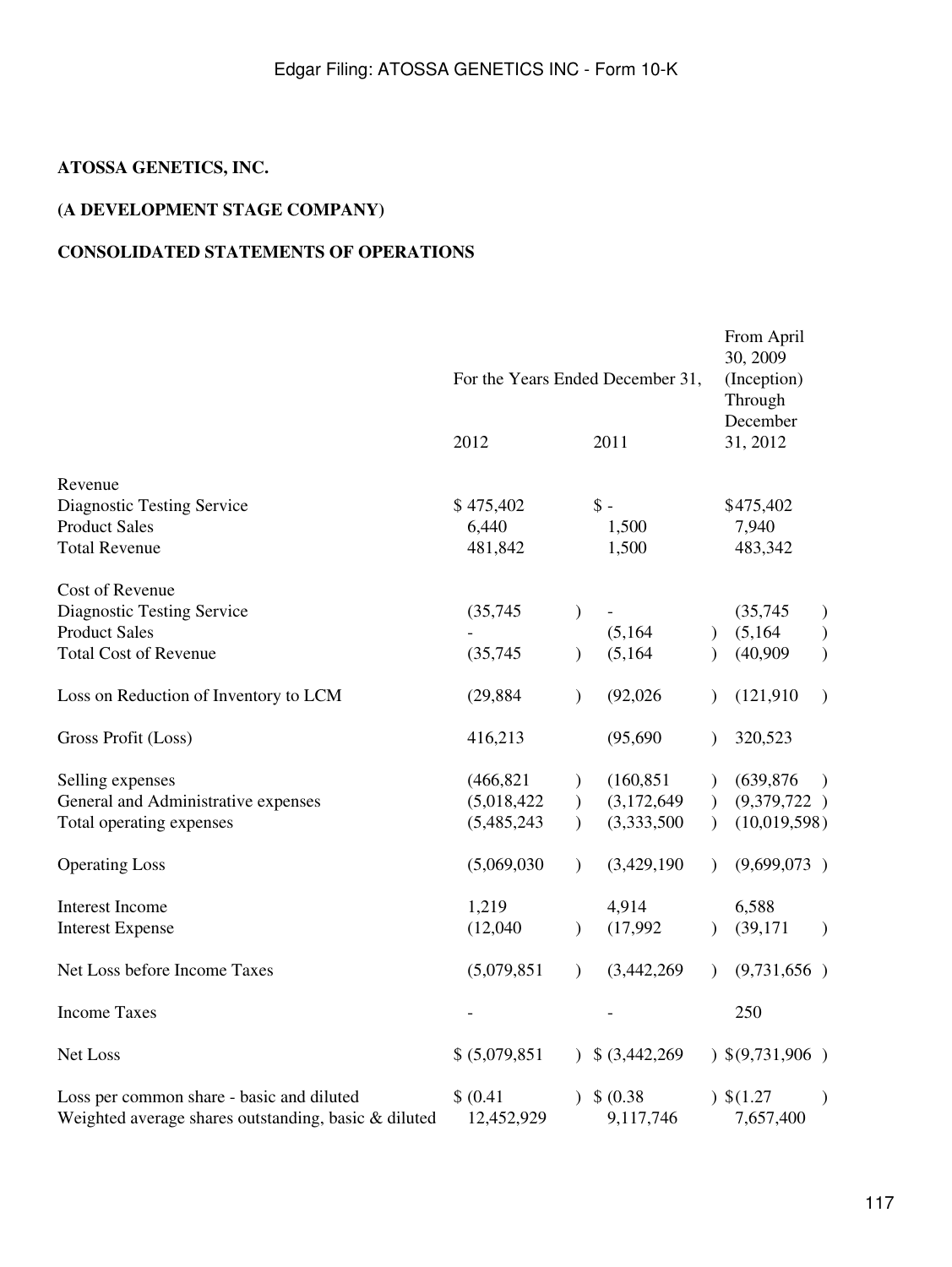*The accompanying notes are an integral part of these consolidated financial statements.*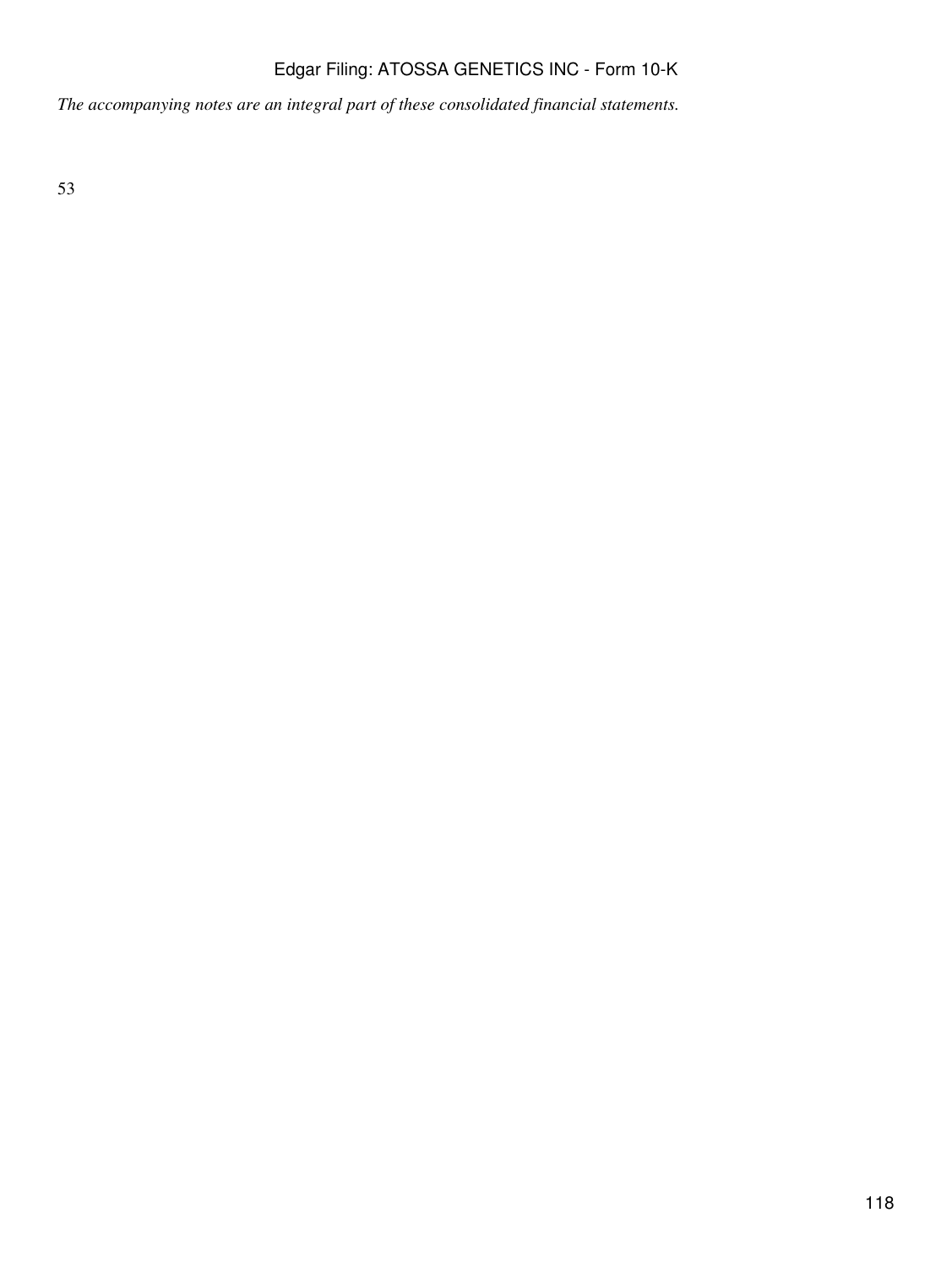## **ATOSSA GENETICS, INC.**

## **(A DEVELOPMENT STAGE COMPANY)**

## **CONSOLIDATED STATEMENTS OF STOCKHOLDERS' EQUITY**

|                                                                                                                                                    | Common Stock<br><b>Shares</b> | Amount     | Additional<br>Paid-in<br>Capital | Accumulated<br>Deficit                               | Total<br>Stockholders'<br>Equity          |
|----------------------------------------------------------------------------------------------------------------------------------------------------|-------------------------------|------------|----------------------------------|------------------------------------------------------|-------------------------------------------|
| Balance at April 30, 2009, Founders' shares                                                                                                        | 3,976,465                     | \$3,976    | \$50,024                         | $\$ -                                                | \$54,000                                  |
| Issuance of shares for cash, July 28, 2009<br>Issuance of shares for cash, December 21, 2009<br>Net loss for the period ended December 31,<br>2009 | 39,765<br>883,658             | 40<br>884  | 500<br>99,116                    | (122, 857)<br>$\lambda$                              | 540<br>100,000<br>(122, 857)<br>$\lambda$ |
| Balance at December 31, 2009                                                                                                                       | 4,899,888                     | 4,900      | 149,640                          | (122, 857)<br>$\lambda$                              | 31,683                                    |
| Issuance of common shares for cash<br>Issuance of common shares for services                                                                       | 901,354<br>198,825            | 901<br>199 | 101,099<br>70,801                |                                                      | 102,000<br>71,000                         |
| Compensation cost for stock options granted to<br>executives                                                                                       |                               |            | 30,396                           |                                                      | 30,396                                    |
| Net loss for the year ended December 31, 2010<br>Balance at December 31, 2010                                                                      | 6,000,067                     | 6,000      | 351,936                          | (1,086,930)<br>(1,209,787)                           | (1,086,930)<br>(851, 851)                 |
| Issuance of common shares for cash<br>Compensation cost for stock options granted to                                                               | 5,256,800                     | 5,257      | 5,708,528                        |                                                      | 5,713,785                                 |
| executives and employees                                                                                                                           |                               |            | 140,056                          |                                                      | 140,056                                   |
| Net loss for the period ended December 31,<br>2011                                                                                                 |                               |            |                                  | (3,442,268)                                          | (3,442,268)                               |
| Balance at December 31, 2011                                                                                                                       | 11,256,867                    | 11,257     | 6,200,520                        | (4,652,055)                                          | 1,559,721                                 |
| Issuance of common shares for cash                                                                                                                 | 800,000                       | 800        | 3,453,200                        |                                                      | 3,454,000                                 |
| Issuance of common shares for cash and asset<br>purchase                                                                                           | 862,500                       | 863        | 4,311,637                        |                                                      | 4,312,500                                 |
| Issuance of warrants for asset purchase                                                                                                            | $\overline{\phantom{0}}$      |            | 762,353                          |                                                      | 762,353                                   |
| Compensation cost for stock options granted to<br>executives and employees                                                                         |                               |            | 166,812                          |                                                      | 166,812                                   |
| Net loss for the period ended December 31,<br>2012                                                                                                 |                               |            |                                  | (5,079,851)                                          | (5,079,851)                               |
| <b>Balance at December 31, 2012</b>                                                                                                                | 12,919,367                    |            |                                  | $$12,919$ $$14,894,522$ $$ (9,731,906)$ $$5,175,535$ |                                           |

*The accompanying notes are an integral part of these consolidated financial statements.*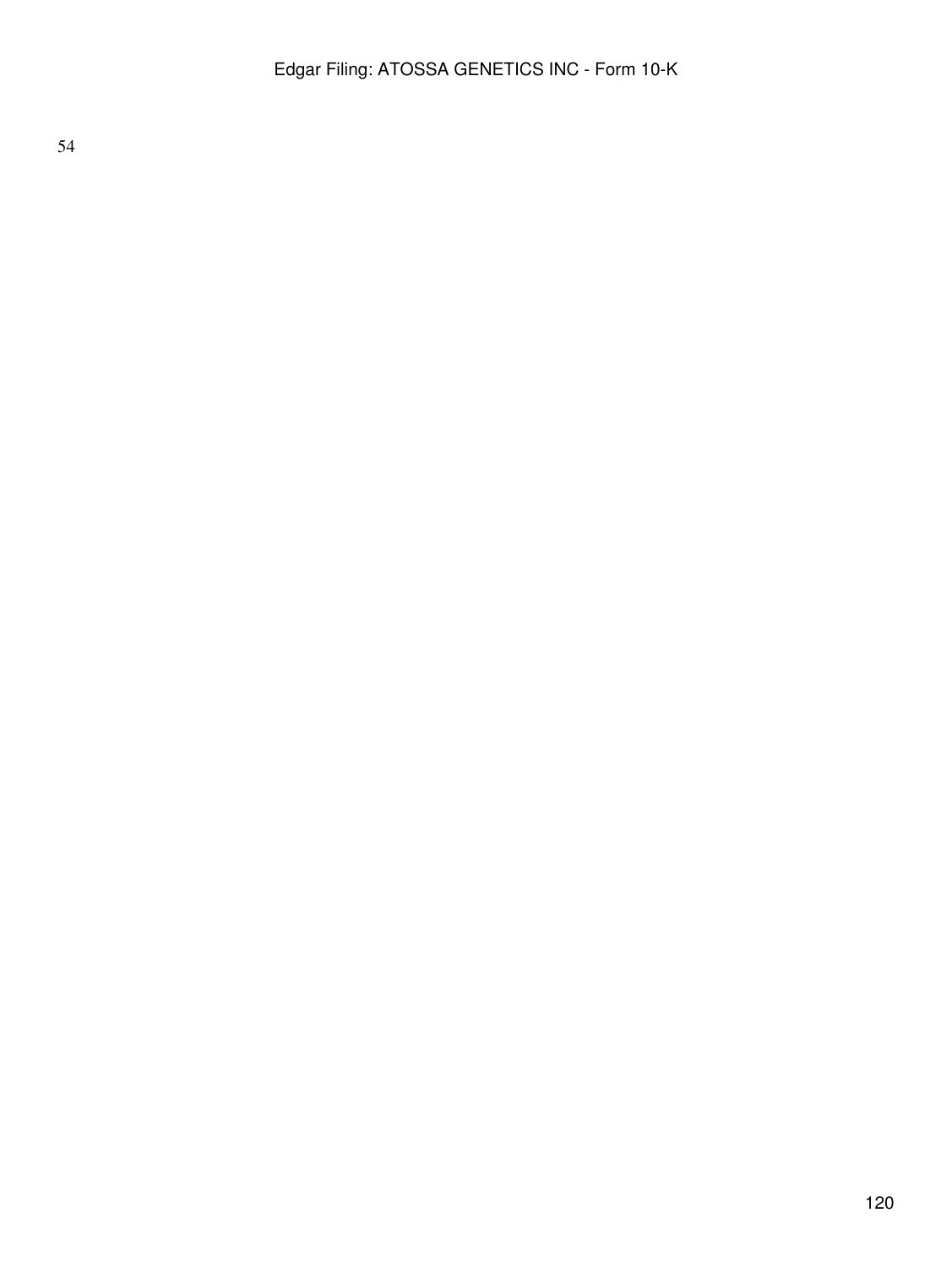## **ATOSSA GENETICS, INC.**

## **(A DEVELOPMENT STAGE COMPANY)**

## **CONSOLIDATED STATEMENTS OF CASH FLOWS**

|                                                                                    | For The Years Ended December<br>31, |               |                 |               | For The<br>Period From<br>April 30,<br>2009<br>(Inception)<br>to<br>December |               |
|------------------------------------------------------------------------------------|-------------------------------------|---------------|-----------------|---------------|------------------------------------------------------------------------------|---------------|
|                                                                                    | 2012                                |               | 2011            |               | 31, 2012                                                                     |               |
| CASH FLOWS FROM OPERATING ACTIVITIES                                               |                                     |               |                 |               |                                                                              |               |
| Net loss                                                                           | \$ (5,079,851)                      |               | $$$ (3,442,269) |               | 9,9,731,906                                                                  |               |
| Common shares issued for services                                                  |                                     |               |                 |               | 71,000                                                                       |               |
| Compensation cost for stock options granted                                        | 121,812                             |               | 140,056         |               | 292,264                                                                      |               |
| Loss on reduction of inventory to LCM                                              | 29,884                              |               | 92,026          |               | 121,910                                                                      |               |
| Loan initiation fee accrued for notes payable                                      |                                     |               |                 |               | 2,000                                                                        |               |
| Depreciation and amortization                                                      | 130,552                             |               | 15,623          |               | 146,175                                                                      |               |
| Adjustments to reconcile net loss to net cash provided by<br>operating activities: |                                     |               |                 |               |                                                                              |               |
| Increase in accounts receivable                                                    | (140, 441)                          |               | (1,224)         |               | (141, 665)                                                                   | $\mathcal{F}$ |
| Increase in inventory                                                              | (29, 884)                           |               | (92,026)        |               | (121, 910)                                                                   | $\rightarrow$ |
| Increase in prepaid expenses                                                       | (91, 449)                           | $\mathcal{E}$ | (31, 184)       | $\mathcal{E}$ | (122, 633)                                                                   | $\mathcal{L}$ |
| Increase in security deposits                                                      | (29,089)                            |               | (2,600)         |               | (36, 447)                                                                    | $\mathcal{L}$ |
| Increase in accounts payable                                                       | 3,451                               |               | 64,765          |               | 68,217                                                                       |               |
| Decrease in accrued payroll                                                        |                                     |               | (278, 571)      | $\lambda$     |                                                                              |               |
| Increase in accrued expenses                                                       | 1,185,051                           |               | 43,040          |               | 1,627,380                                                                    |               |
| Net cash used in operating activities                                              | (3,899,964)                         | $\lambda$     | (3,492,364)     | $\lambda$     | (7,825,615)                                                                  |               |
| CASH FLOWS FROM INVESTING ACTIVITIES                                               |                                     |               |                 |               |                                                                              |               |
| Purchase of furniture & fixtures                                                   | (104, 582)                          |               | (86, 465)       |               | (191, 047)                                                                   | $\mathcal{L}$ |
| Purchase of software                                                               | (30,000)                            | $\mathcal{E}$ | (50, 466)       | $\mathcal{E}$ | (80, 466)                                                                    | $\mathcal{L}$ |
| Net cash used in investing activities                                              | (134, 582)                          | $\lambda$     | (136, 931)      | $\lambda$     | (271, 513)                                                                   | $\lambda$     |
| <b>CASH FLOWS FROM FINANCING ACTIVITIES</b>                                        |                                     |               |                 |               |                                                                              |               |
| Net proceeds from issuance of common stocks and warrants                           | 3,854,000                           |               | 5,713,785       |               | 9,824,325                                                                    |               |
| (Repayments of) proceeds from bank line of credit                                  | (1,000,000)                         | $\mathcal{E}$ | 1,000,000       |               |                                                                              |               |
| Repayments of loans from related parties                                           | (5,078)                             | $\mathcal{E}$ | (183, 922)      |               | (2,000)                                                                      | $\lambda$     |
| Cash released from (restricted for) commercial line of credit                      | 1,000,000                           |               | (1,000,000)     |               |                                                                              |               |
| Net cash provided by financing activities                                          | 3,848,922                           |               | 5,529,863       |               | 9,822,325                                                                    |               |
| NET INCREASE (DECREASE) IN CASH & CASH<br><b>EQUIVALENTS</b>                       | (185, 624)                          | $\mathcal{F}$ | 1,900,568       |               | 1,725,197                                                                    |               |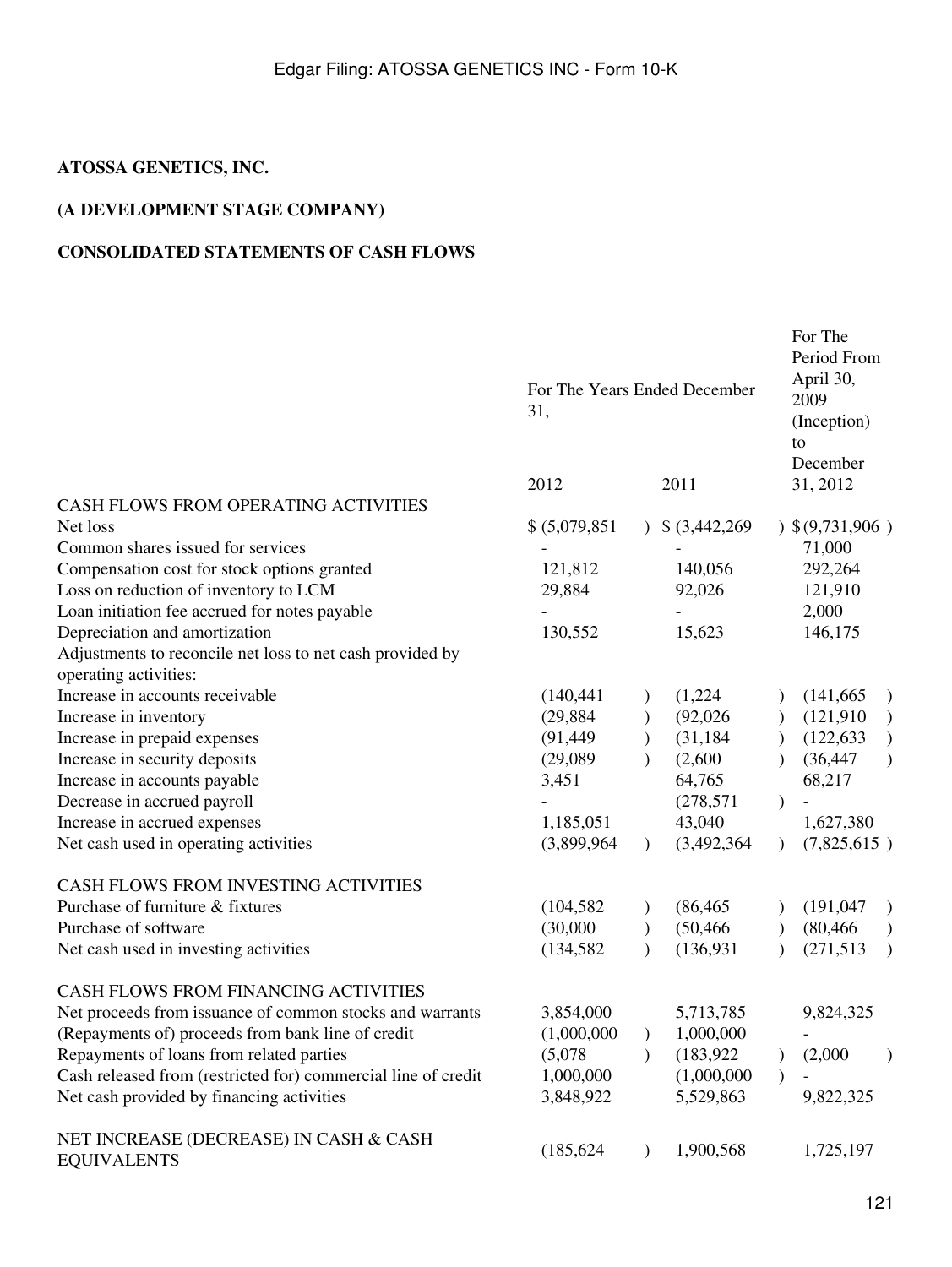| CASH & CASH EQUIVALENTS, BEGINNING BALANCE                  | 1,910,821   | 10,253         | $\overline{\phantom{a}}$ |
|-------------------------------------------------------------|-------------|----------------|--------------------------|
| CASH & CASH EQUIVALENTS, ENDING BALANCE                     | \$1,725,197 | \$1,910,821    | \$1,725,197              |
| SUPPLEMENTAL DISCLOSURES:                                   |             |                |                          |
| Interest paid                                               | \$14,715    | \$17,992       | \$32,707                 |
| Income taxes paid                                           | $S -$       | $S -$          | \$250                    |
| NONCASH INVESTING AND FINANCING ACTIVITIES:                 |             |                |                          |
| Common stock and warrants issued for asset purchase         | \$4,674,853 | $\mathsf S$ -  | \$4,674,853              |
| Options issued for previously accrued director compensation | \$45,000    | $\mathbb{S}$ - | \$45,000                 |

*The accompanying notes are an integral part of these consolidated financial statements.*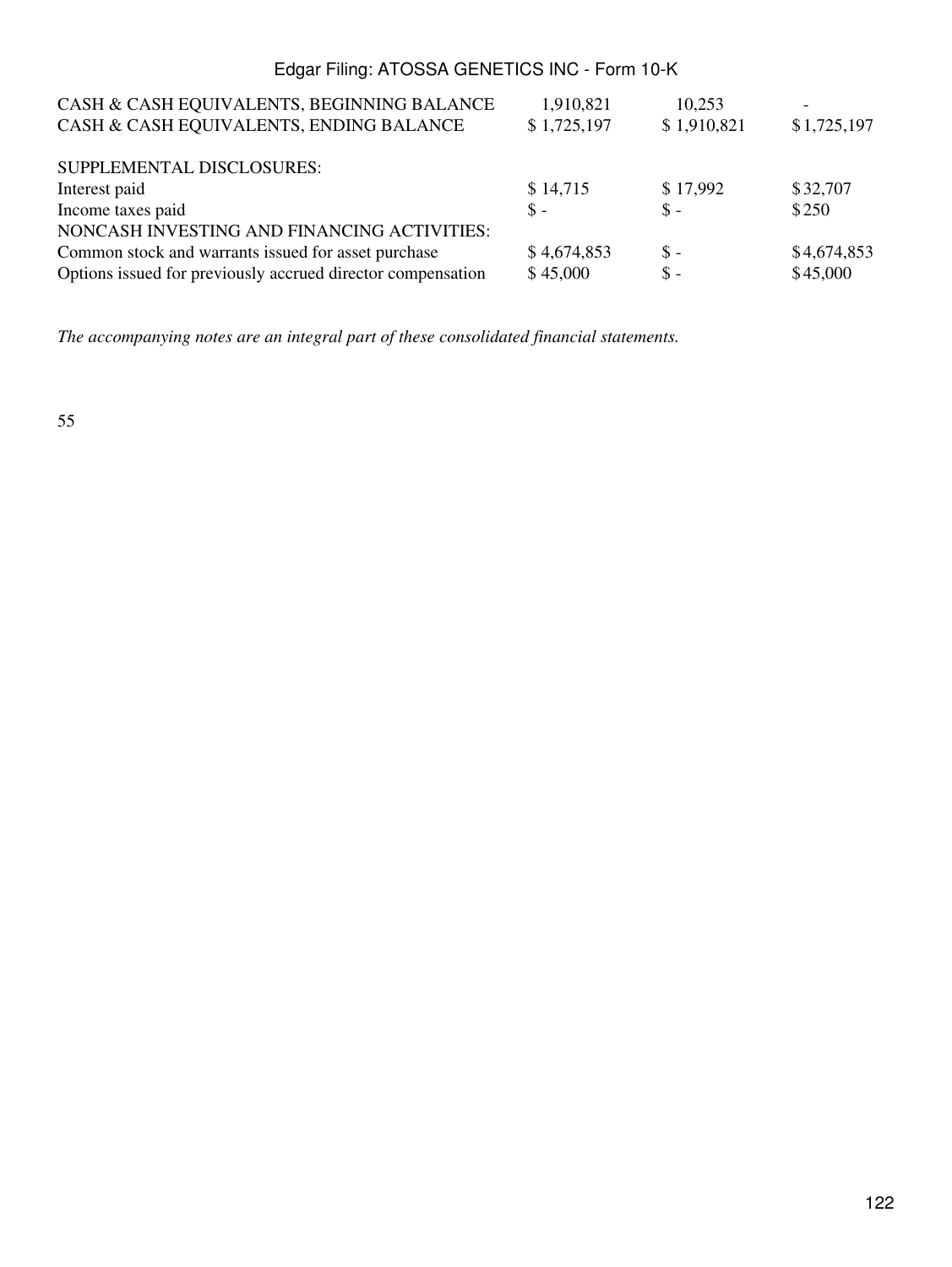#### **NOTE 1: NATURE OF OPERATIONS**

The Company's operations began in December 2008 with the negotiations for the acquisition of the Mammary Aspirate Specimen Cytology Test System, or the MASCT System, patent rights and assignments and the FDA clearance for marketing, which acquisition was completed in January 2009. Atossa Genetics Inc. (the "Company") was incorporated on April 30, 2009 in the State of Delaware. The Company was formed to develop and market the MASCT System, a cellular and molecular diagnostic risk assessment product for the detection of pre-cancerous changes that could lead to breast cancer. The Company's fiscal year ends on December 31st.

In December 2011 the Company established the National Reference Laboratory for Breast Health, or NRLBH, as a wholly-owned subsidiary. NRLBH is the Company's CLIA-certified laboratory where the ForeCYTE and ArgusCYTE test specimens are examined for the presence of normal, pre-malignant, or malignant changes as determined by cytopathology and biomarkers that distinguish "usual" ductal hyperplasia, a benign condition, from atypical ductal hyperplasia, which may lead to cancer. These cytopathological results provide patients and physicians with information about the care path that should be followed, depending on the individual risk of future cancer as determined by the results.

In September 2012, the Company acquired the assets of Acueity Healthcare, Inc. ("Acueity"). The purchased assets included 35 issued patents (18 issued in the U.S. and 17 issued in foreign countries) and 41 patent applications (32 in the U.S. and 9 in foreign countries), six 510(k) FDA marketing authorizations related to the manufacturing, use, and sale of the Viaduct Miniscope and accessories, the Manoa Breast Biopsy system, the Excisor Bioptome, the Acueity Medical Light Source, the Viaduct Microendoscope and accessories, and cash in the amount of \$400,000. The microendoscopes are less than 0.9 mm outside diameter and can be inserted into a milk duct. This permits a physician to pass a microendoscope into the milk duct system of the breast and view the duct system via fiberoptic video images. Abnormalities that are visualized can then be biopsied from inside the duct with the biopsy tools that are inserted adjacent to the microendoscope. The patents relate to intraductal diagnostic and therapeutic devices and methods of use. The Company did not, however, acquire an inventory of these diagnostic tools, manufacturing capabilities or any personnel to market and sell the tools. The Company cannot provide any assurance that it will be successful commercializing these tools.

#### Development Stage Risk

From April 30, 2009 (inception) through December 31, 2012, the Company earned \$483,342 in revenue from the sale of its MASCT System and laboratory services. The Company's activities have been accounted for as those of a "Development Stage Enterprise" as set forth in Accounting Standards Codification ("ASC") 915 "Development Stage Entities", which was previously Statement of Financial Accounting Standards No. 7 ("SFAS 7"). Among the disclosures required by ASC 915 are that the Company's financial statements be identified as those of a development stage company, and that the statements of operations, stockholders' equity and cash flows disclose activity since the date of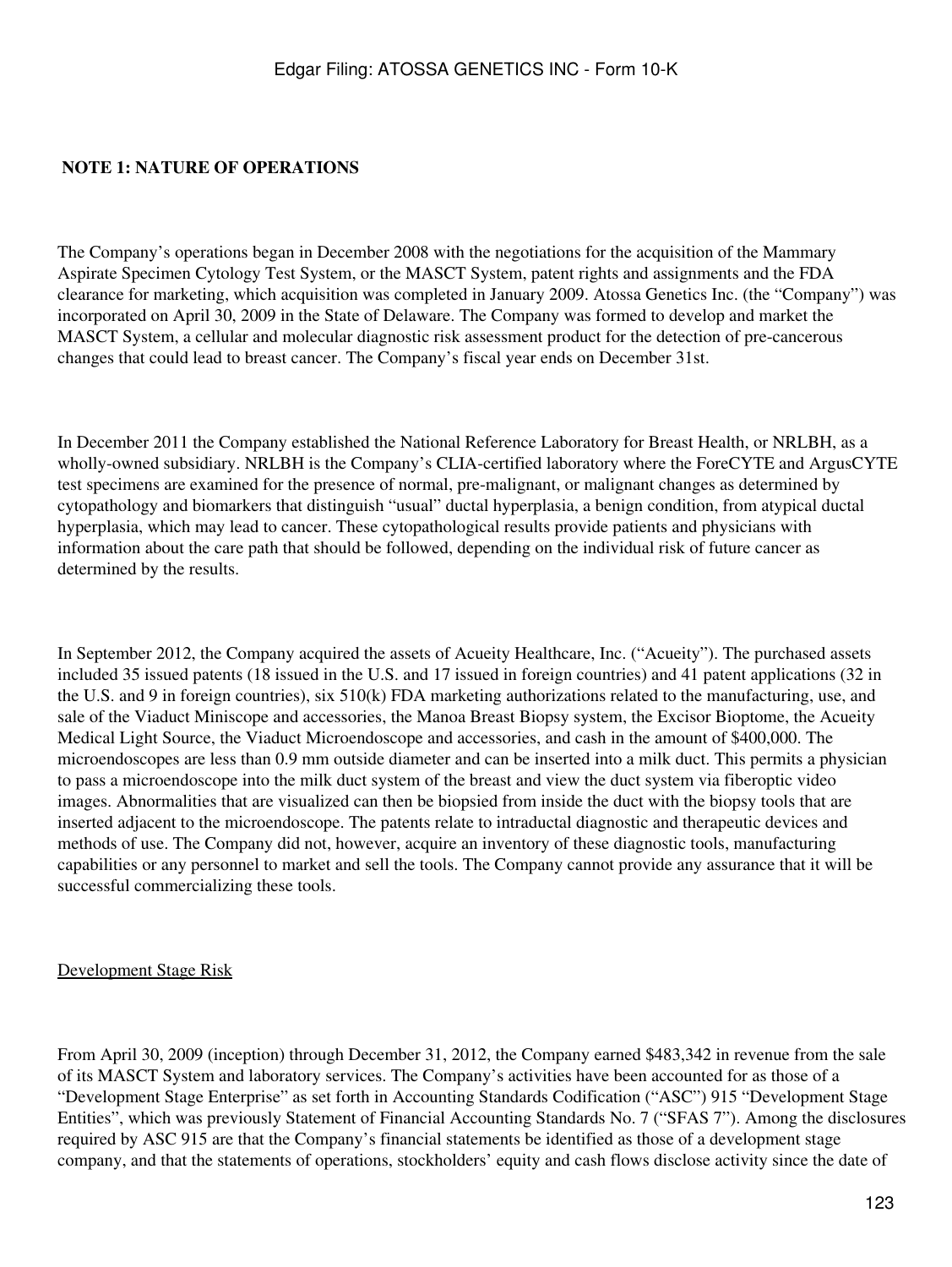the Company's inception.

Since its inception, the Company has been dependent upon the receipt of capital investment to fund its continuing activities. In addition to the normal risks associated with a new business venture, there can be no assurance that the Company's business plan will be successfully executed. The Company's ability to execute its business plan will depend on its ability to obtain additional financing and achieve a profitable level of operations. There can be no assurance that sufficient financing will be obtained. Further, the Company cannot give any assurance that it will generate substantial revenue or that its business operations will prove to be profitable.

## **NOTE 2: GOING CONCERN**

The Company's consolidated financial statements are prepared using generally accepted accounting principles in the United States of America applicable to a going concern, which contemplates the realization of assets and the satisfaction of liabilities in the normal course of business. The Company has not yet established an ongoing source of revenue sufficient to cover its operating costs and allow it to continue as a going concern. The ability of the Company to continue as a going concern is dependent on the Company obtaining adequate capital to fund operating losses until it becomes profitable. If the Company is unable to obtain adequate capital, it could be forced to cease operations. The accompanying consolidated financial statements do not include any adjustments that might be necessary if the Company is unable to continue as a going concern.

#### Management's Plan to Continue as a Going Concern

In order to continue as a going concern, the Company will need, among other things, additional capital resources. Management's plans to obtain such resources for the Company include (1) obtaining capital from the sale of its equity securities, (2) sales of the MASCT System and laboratory service revenue, and (3) short-term borrowings from banks, stockholders or other related party(ies) when needed. However, management cannot provide any assurance that the Company will be successful in accomplishing any of its plans.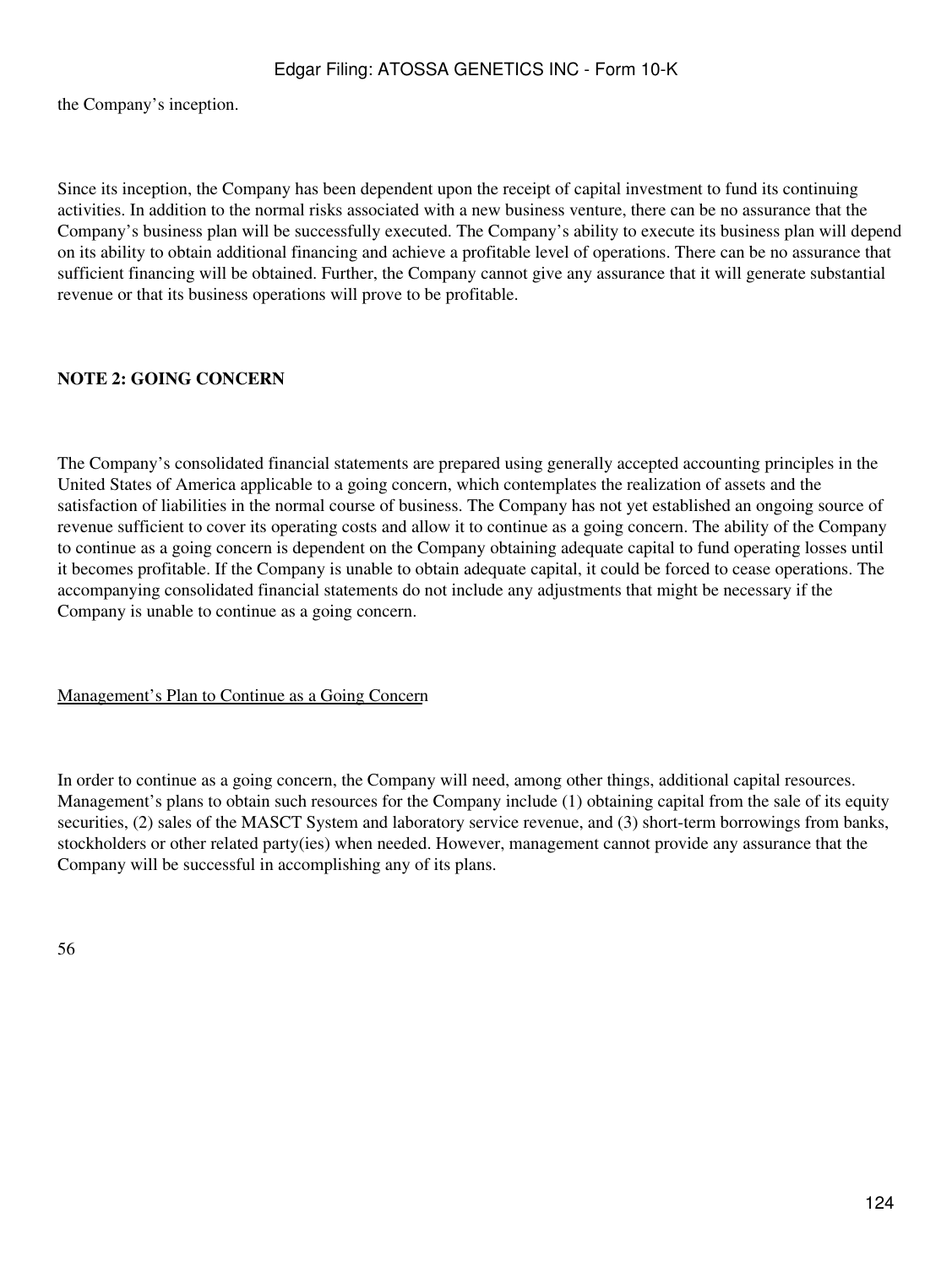The ability of the Company to continue as a going concern is dependent upon its ability to successfully accomplish the plans described in the preceding paragraph and eventually to secure other sources of financing and attain profitable operations.

## **NOTE 3: SUMMARY OF ACCOUNTING POLICIES**

### **Basis of Presentation:**

The accompanying consolidated financial statements include the financial statements of Atossa Genetics Inc. and its wholly-owned subsidiary NRLBH. All significant intercompany account balances and transactions have been eliminated in consolidation. These consolidated financial statements have been prepared in accordance with accounting principles generally accepted in the United States of America.

#### **Recently Issued Accounting Pronouncements:**

The Company has adopted all recently issued accounting pronouncements that management believes to be applicable to the Company. The adoption of these accounting pronouncements, including those not yet effective, is not anticipated to have a material effect on the financial position or results of operations of the Company.

#### **Revenue Recognition:**

#### **Overview**

The Company recognizes product and service revenue in accordance with GAAP when the following overall fundamental criteria are met: (i) persuasive evidence of an arrangement exists, (ii) delivery has occurred or the service has been performed, (iii) the Company's price to the customer is fixed or determinable and (iv) collection of the resulting accounts receivable is reasonably assured.

#### Product Revenue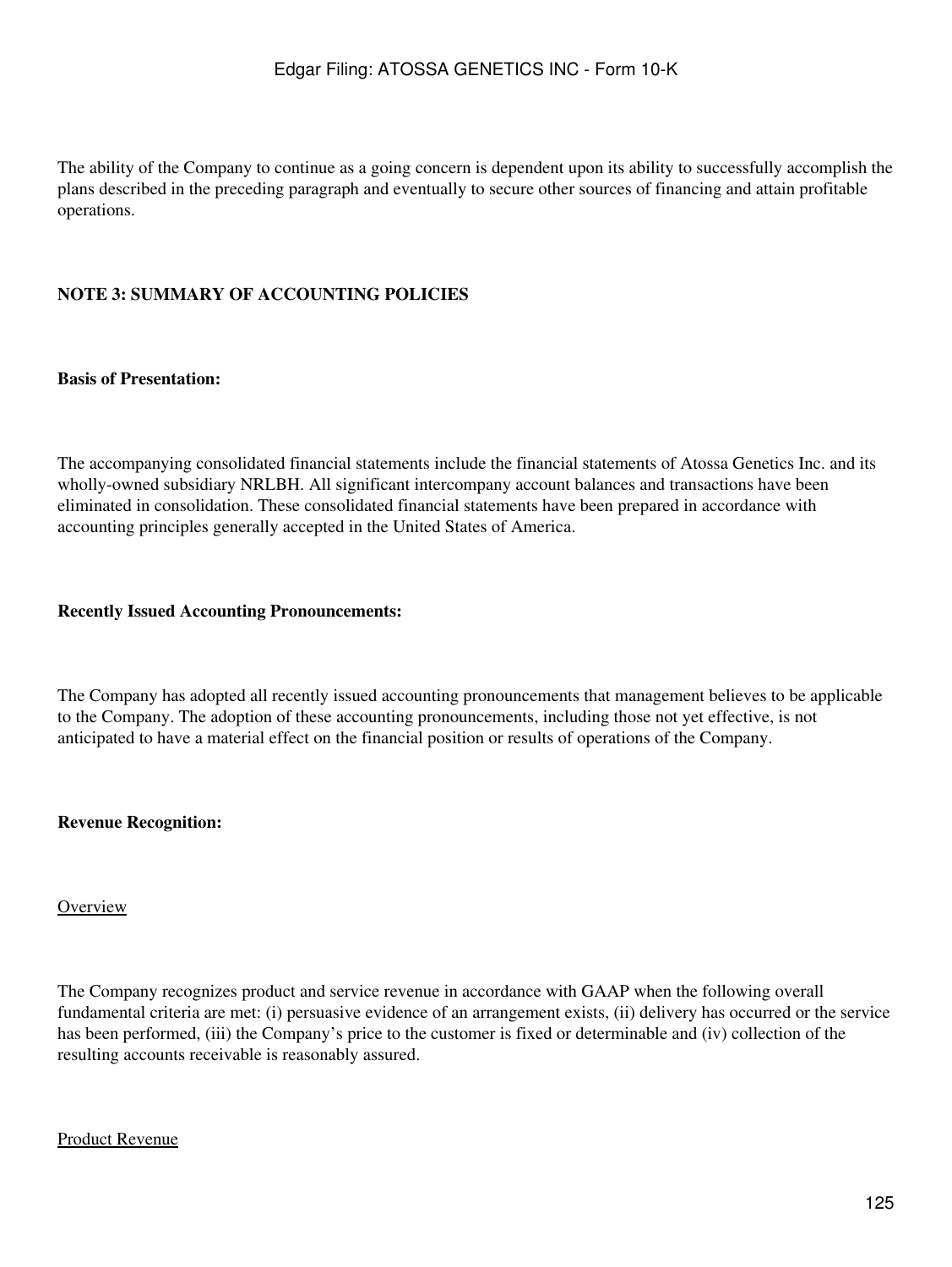The Company recognizes revenue for sales of the MASCT kits and devices upon receipt of cash as the company has an insufficient sales history on which to determine the collectability. Shipping documents and the completion of any customer acceptance requirements, when applicable, will be used to verify product delivery. The Company will assess whether a price is fixed or determinable based upon the payment terms associated with the transaction and whether the sales price is subject to refund or adjustment. Once a history of sales and collectability has been established, the company will recognize revenue on an accrual basis with an offsetting reserve for doubtful accounts based on the history during the initial sales period.

#### Service Revenue

The Company records revenue for diagnostic testing on an accrual basis at the Medicare allowed and invoiced amount. Amounts invoiced above the Medicare amount, namely non-Medicare, are not recognized on an accrual basis and instead are recognized on a cash basis as received. Diagnostic testing revenue at the Medicare rate is recognized upon completion of the test, communication of results to the patient's physician, and when collectability is reasonably assured. Customer purchase orders and/or contracts will generally be used to determine the existence of an arrangement. Once the Company has historical sales and can determine the proper amount to recognize as uncollectible, it will then begin to recognize the entire amount, both Medicare and non-Medicare billing on an accrual basis, with an offsetting allowance for doubtful accounts recorded based on history. The Company estimates it will utilize the diagnostic testing revenue history once it reaches 12 months of collection data to determine a proper allowance for doubtful accounts.

#### **Cash and Cash Equivalents:**

Cash and cash equivalents include cash and all highly liquid instruments with original maturities of three months or less.

As of December 31, 2012 and 2011, \$0 and \$1,000,000 of cash was restricted as collateral for a commercial line of credit obtained from JPMorgan Chase Bank in September 2011 (see Note 8), respectively. These amounts were designated as restricted cash under current assets on our consolidated balance sheets.

#### **Use of Estimates:**

The preparation of consolidated financial statements in conformity with generally accepted accounting principles in the United States of America requires management to make estimates and assumptions that affect the reported amounts of assets and liabilities and the disclosure of contingent assets and liabilities at the date of the consolidated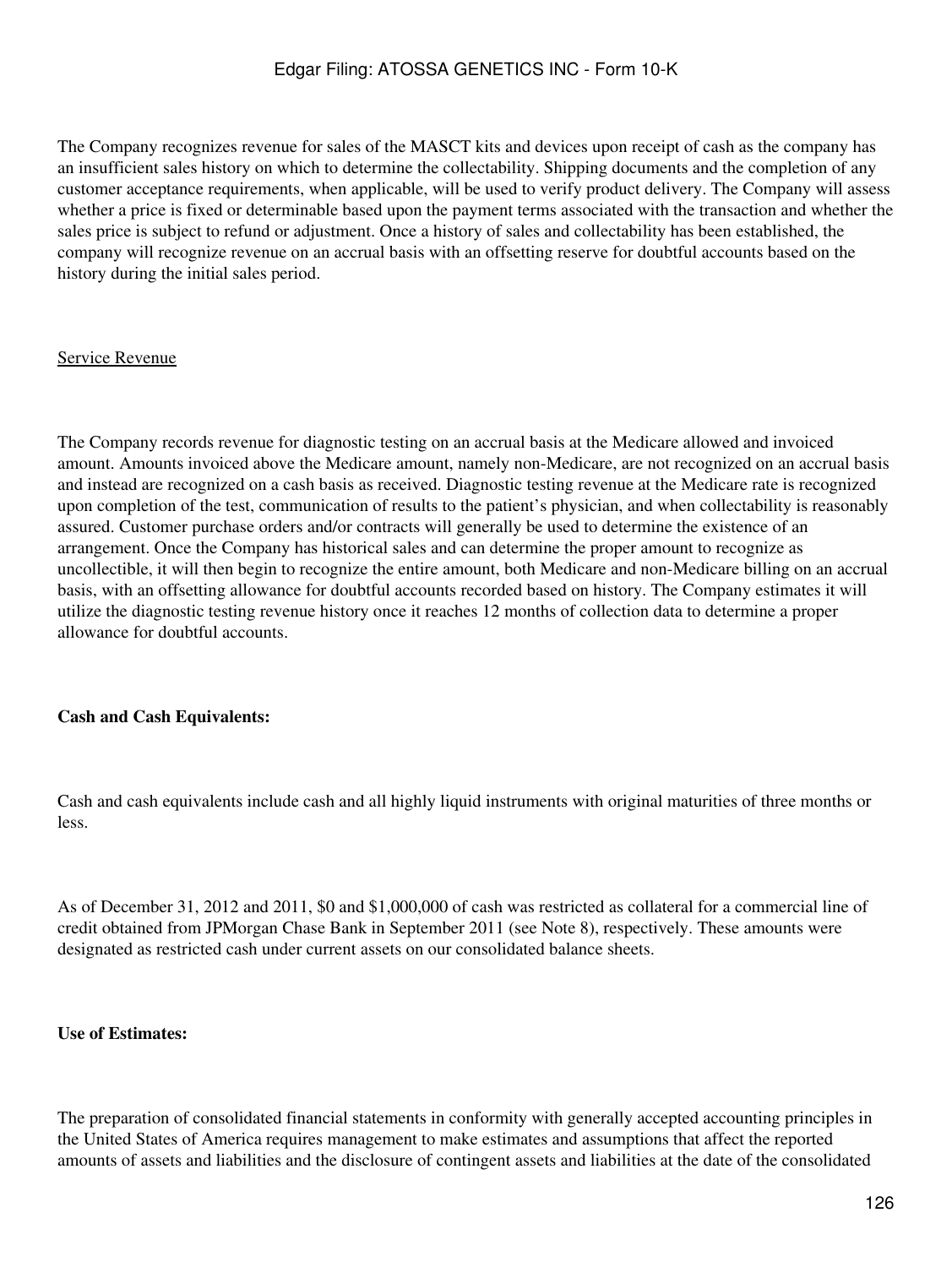financial statements and the reported amounts of revenue and expenses during the reporting period. Accordingly, actual results could differ from those estimates.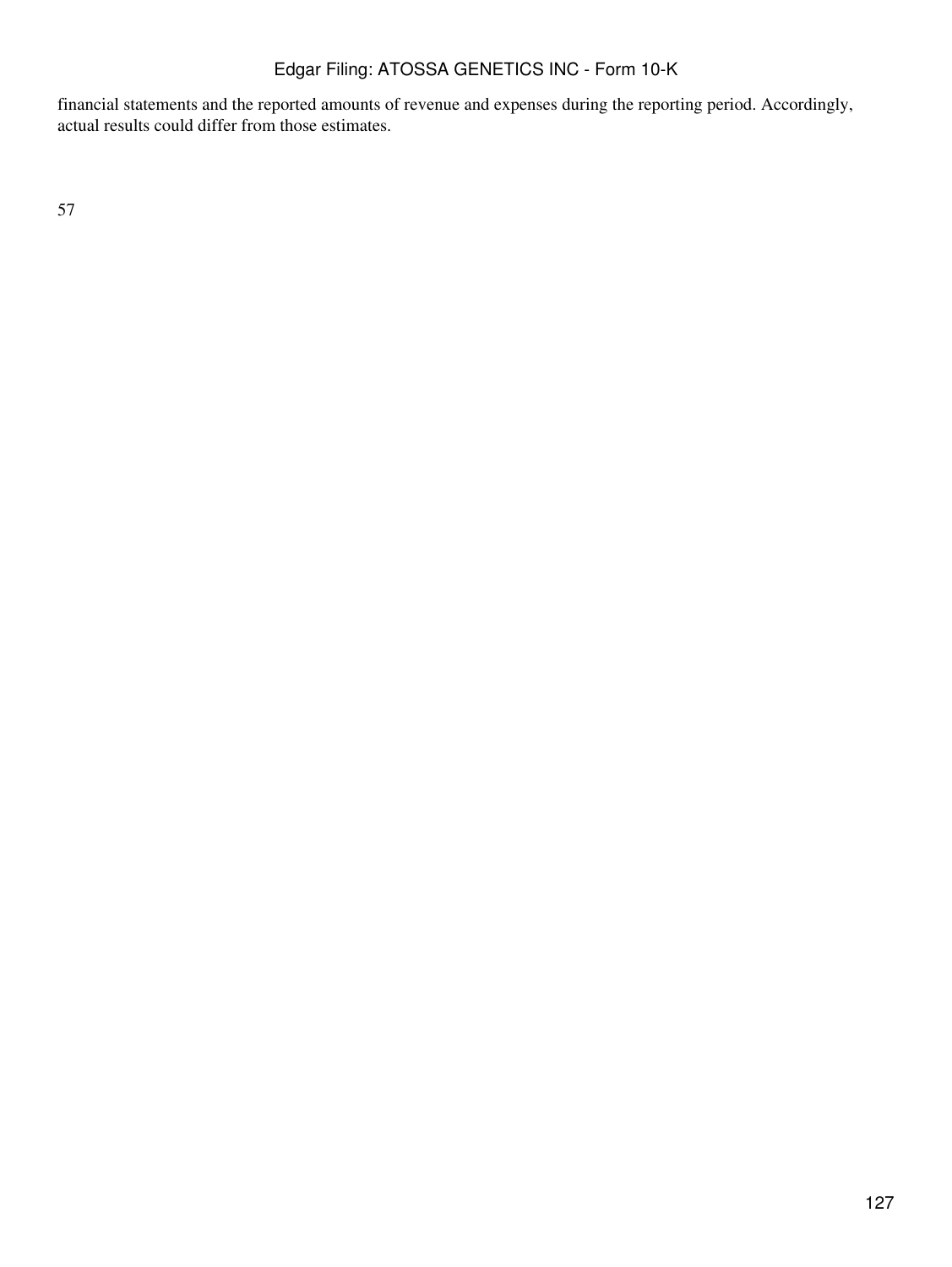#### **Accounts Receivable:**

Accounts receivable are recorded at net realizable value consisting of the carrying amount less allowance for doubtful accounts, as needed. We assess the collectability of accounts receivable based primarily upon the creditworthiness of the customer as determined by credit checks and analysis, as well as the customer's payment history. Management reviews the composition of accounts receivable and analyzes historical bad debts, customer concentrations, customer credit worthiness, current economic trends, and changes in customer payment patterns to evaluate the adequacy of these reserves. As of December 31, 2012 and 2011, no allowance for doubtful accounts was assessed or recorded.

#### **Inventories:**

The Company's inventories are stated at lower of cost or market. Cost is determined on a moving-average basis. Costs of inventories include purchase and related costs incurred in delivering the products to their present location and condition. Market value is determined by reference to selling prices after the balance sheet date or to management's estimates based on prevailing market conditions. Inherent in the lower of cost or market calculation are several significant judgments based on a review of the aging of the inventory, inventory movement of products, economic conditions, and replacement costs. Because the sales price of the MASCT System was substantially lower than its cost for the years ended December 31, 2012 and 2011, resulting in the net realizable value of the MASCT System being determined at zero as of the balance sheet dates through taking the average sales price subtracted by selling expenses per unit, a \$29,884 and \$92,026 loss on reduction of inventory to the lower of cost or market was assessed and recorded as of and for the period and for the year then ended, respectively. Additionally, management periodically evaluates the composition of its inventories at least quarterly to identify slow-moving and obsolete inventories to determine if any valuation allowance is required. As of December 31, 2012 and December 31, 2011, management had identified no slow moving or obsolete inventory.

The Company provides, either directly or through distributors, the ForeCYTE testing specimen collection kits to doctors with our MASCT System for doctors to collect specimens that are returned to the Company for diagnostic analysis. These collection kits are considered part of the MASCT System. During the initial marketing phase, the Company has decided to distribute the kits to customers at no cost and bundle them with the MASCT System, and has not intended to deem the kits as a primary product line due to their nominal cost and value per unit. As a result, the kits are immediately expensed and recorded as selling expense upon purchasing of the kits. For the years ended December 31, 2012 and 2011, selling expense of \$55,282 and \$0 was recorded related to the ForeCYTE kits, respectively.

#### **Property, plant, and equipment:**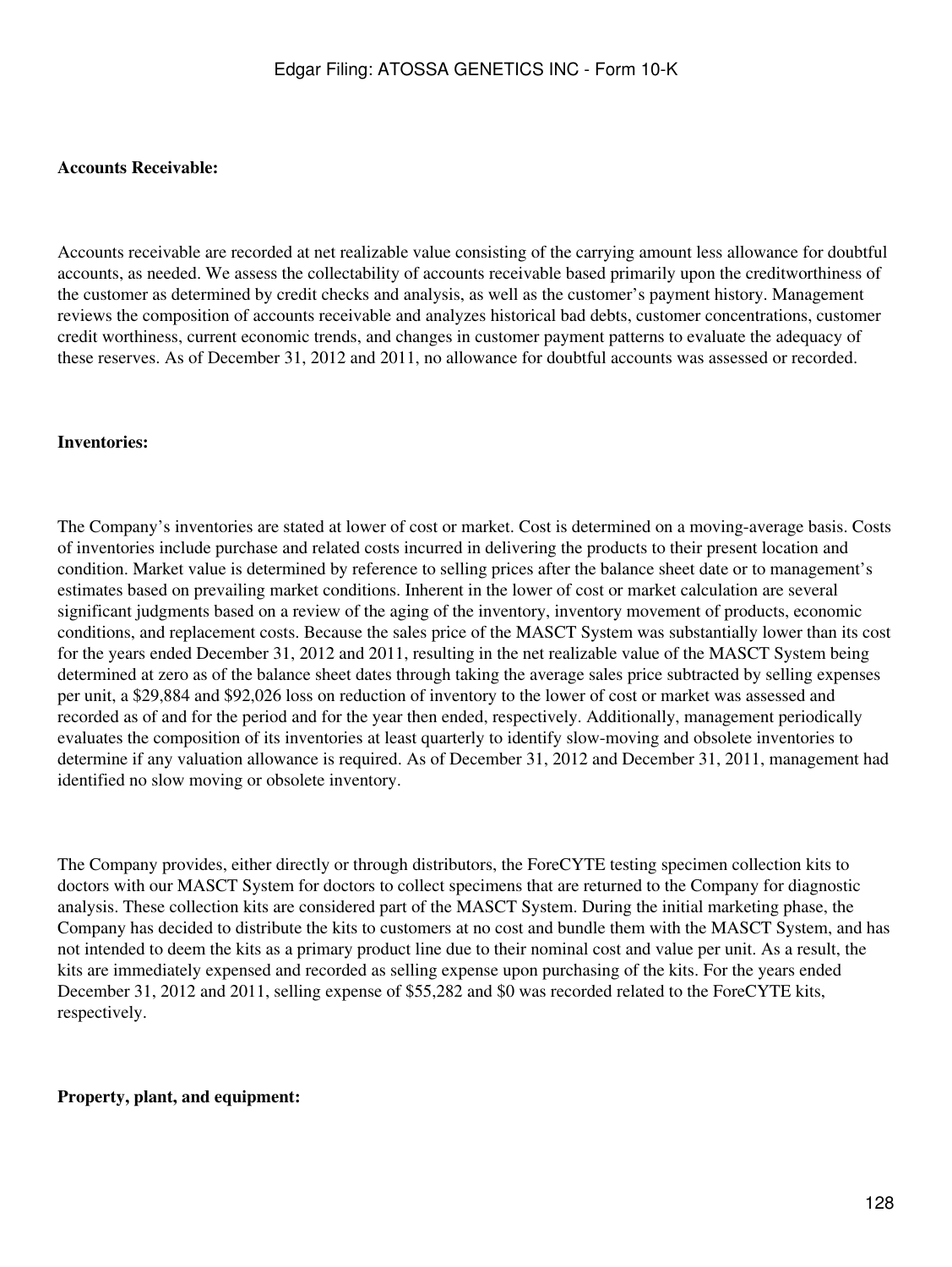Property, plant and equipment are stated at cost less accumulated depreciation. Expenditures for maintenance and repairs are charged to earnings as incurred; additions, renewals and betterments are capitalized. When property, plant and equipment are retired or otherwise disposed of, the related cost and accumulated depreciation are removed from the respective accounts, and any gain or loss is included in operations.

Depreciation is computed using the straight-line method over the estimated useful lives of the assets as follows:

|                         | Useful Life |
|-------------------------|-------------|
|                         | (in years)  |
| Machinery and equipment |             |
| Leasehold improvements  | 2.083       |

#### **Intangible assets:**

Intangible assets consist of intellectual property and software acquired in the Acueity asset purchase. At least annually, we evaluate purchased intangibles for impairment whenever events or changes in circumstances indicate that the carrying value of an asset may not be recoverable. An impairment loss would be recognized when estimated undiscounted future cash flows expected to result from the use of the asset and its eventual disposition are less than its carrying amount. Estimating future cash flows related to an intangible asset involves significant estimates and assumptions. If our assumptions are not correct, there could be an impairment loss or, in the case of a change in the estimated useful life of the asset, a change in amortization expense. There was no impairment of intangible assets as of and for the years ended December 31, 2012 and 2011.

Amortization is computed using the straight-line method over the estimated useful lives of the assets as follows:

**Useful Life (in years)** Patents 9-14 Software 3

#### **Research and Development Expenses:**

Research and development costs are generally expensed as incurred. The Company's research and development expenses consist of costs incurred for internal and external research and development.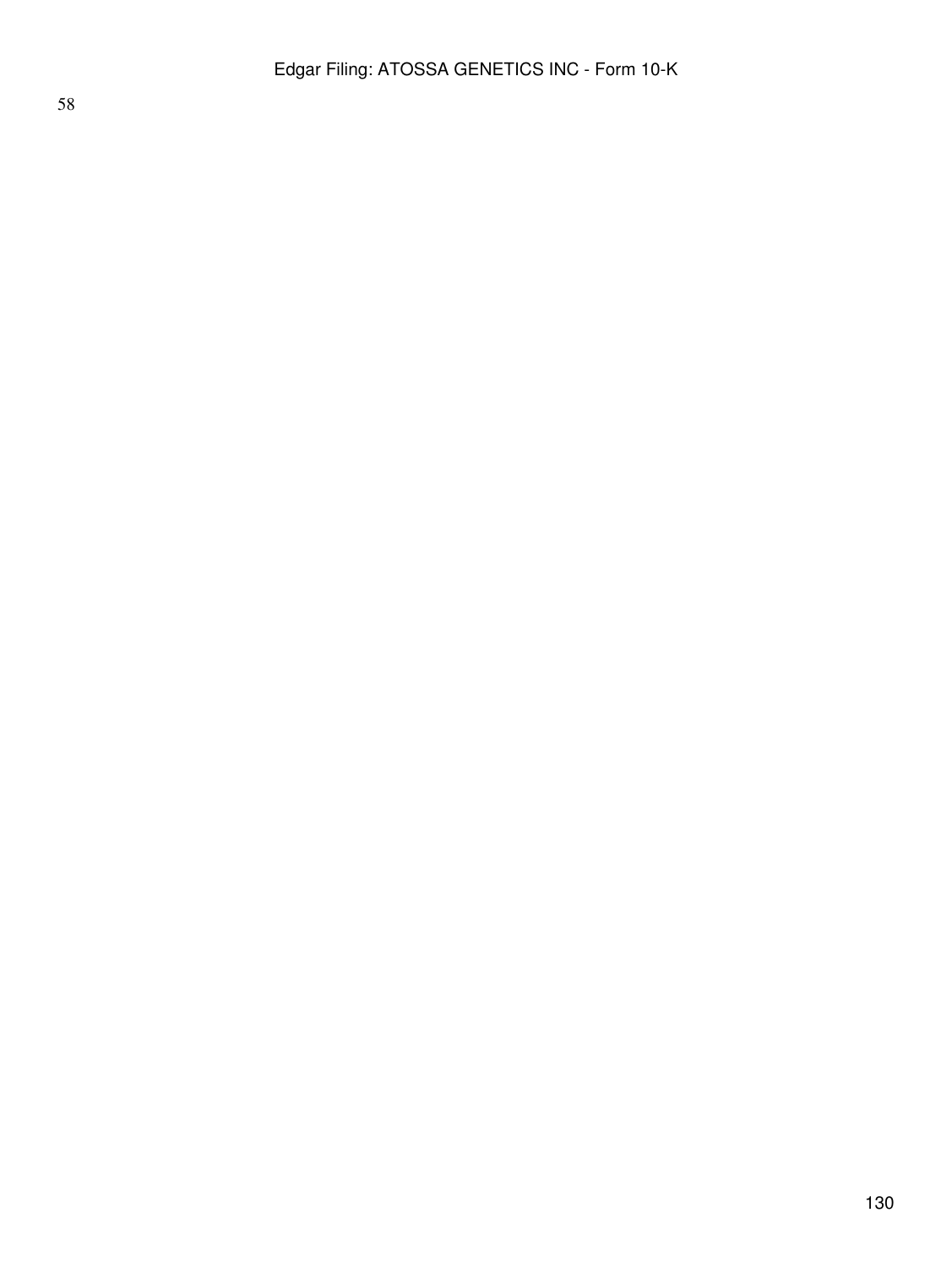#### **Share Based Payments:**

In December 2004, the Financial Accounting Standards Board, or the FASB, issued the Statement of Financial Accounting Standards, or SFAS, No. 123(R), "Share-Based Payment", which replaces SFAS No. 123 and supersedes APB Opinion No. 25. SFAS No. 123(R) is now included in the FASB's ASC Topic 718, "Compensation – Stock Compensation." Under SFAS No. 123(R), companies are required to measure the compensation costs of share-based compensation arrangements based on the grant-date fair value and recognize the costs in the financial statements over the period during which employees or independent contractors are required to provide services. Share-based compensation arrangements include stock options and warrants, restricted share plans, performance-based awards, share appreciation rights and employee share purchase plans. In March 2005, the SEC issued Staff Accounting Bulletin No. 107, or SAB 107, which expresses views of the staff regarding the interaction between SFAS No. 123(R) and certain SEC rules and regulations and provides the staff's views regarding the valuation of share-based payment arrangements for public companies. SFAS No. 123(R) permits public companies to adopt its requirements using one of two methods. On April 14, 2005, the SEC adopted a new rule amending the compliance dates for SFAS No. 123(R). Companies may elect to apply this statement either prospectively, or on a modified version of retrospective application under which financial statements for prior periods are adjusted on a basis consistent with the pro forma disclosures required for those periods under SFAS No. 123.

The Company has fully adopted the provisions of FASB ASC 718 and related interpretations as provided by SAB 107. As such, compensation cost is measured on the date of grant as the fair value of the share-based payments. Such compensation amounts, if any, are amortized over the respective vesting periods of the option grant.

#### **NOTE 4: PREPAID EXPENSES**

Prepaid expenses consisted of the following:

|                                                               |           | December December |
|---------------------------------------------------------------|-----------|-------------------|
|                                                               | 31,       | 31,               |
|                                                               | 2012      | 2011              |
| Prepaid insurances                                            | \$62,551  | \$14,146          |
| Prepaid payroll taxes                                         | 40,082    |                   |
| Prepaid hardware/software maintenance and support service fee |           | 12,850            |
| Prepaid media relations service fee                           | 20,000    |                   |
| Prepaid rent                                                  |           | 4,188             |
|                                                               | \$122,633 | \$31,184          |
|                                                               |           |                   |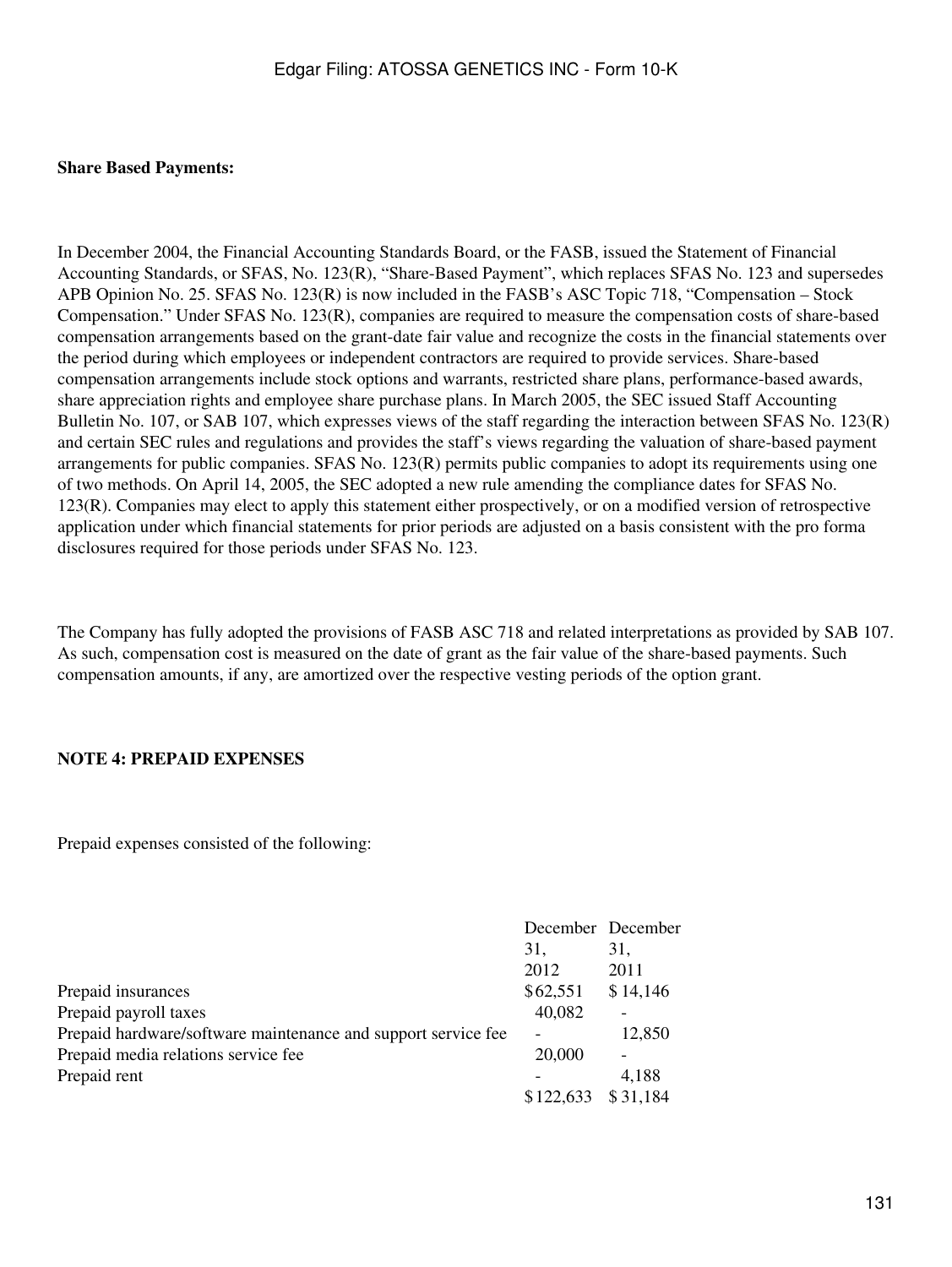## **NOTE 5: RENTAL DEPOSITS**

Rental deposits amounted to \$0 and \$2,200 as of December 31, 2012 and 2011, respectively, mainly consisted of the security deposits for office leases. The rental deposits of \$2,200 as of December 31, 2011 consisted of two office leases, and the lease terms were from July 11, 2011 to July 31, 2012 and from October 1, 2011 to March 31, 2012 (see Note 13). Both were terminated on July 31, 2012 and March 31, 2012, respectively and were not renewed, and the security deposits have been received in full amount as of December 31, 2012.

### **NOTE 6: PROPERTY, PLANT, AND EQUIPMENT**

Property, plant and equipment consisted of the following:

|                                     |           | December 31, December 31, |
|-------------------------------------|-----------|---------------------------|
|                                     | 2012      | 2011                      |
| Machinery and equipment             | \$97,383  | \$86,465                  |
| Leasehold improvements              | 93,664    |                           |
| Less: Accumulated depreciation      | (31,080)  | (5,998)                   |
| Property, plant, and equipment, net | \$159,967 | \$80,467                  |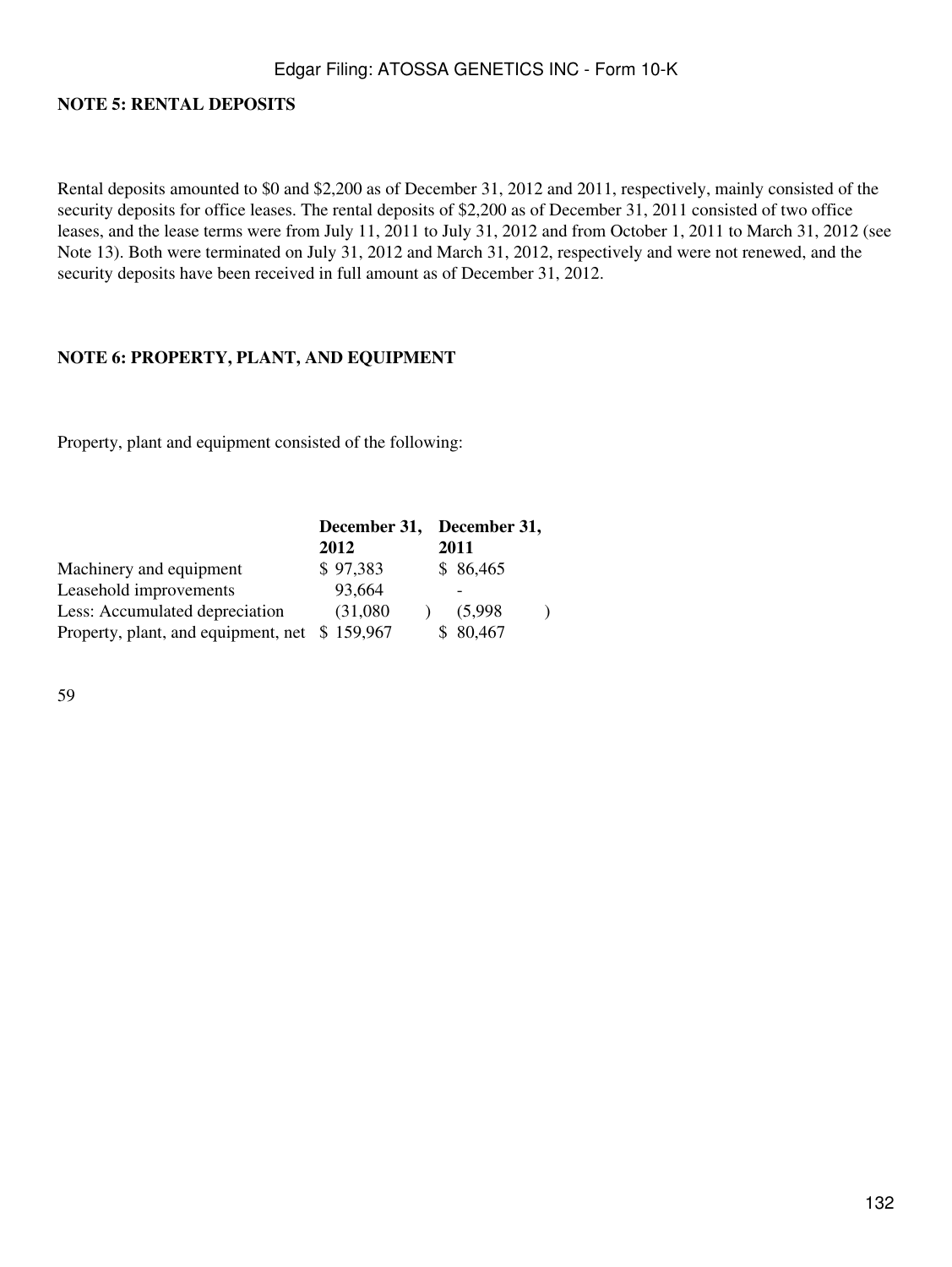Depreciation expense for the years ended December 31, 2012 and 2011 was \$25,082 and \$3,920, respectively.

#### **NOTE 7: INTANGIBLE ASSET**S

Intangible assets consisted of the following:

|                                | December 31, December 31, |         |
|--------------------------------|---------------------------|---------|
|                                | 2012                      | 2011    |
| Patents                        | \$4,704,853               |         |
| Software                       | 50,466                    | 50,466  |
| Less: Accumulated amortization | (115,095)                 | (9,625) |
|                                | \$4,640,224               | 40.841  |

Intangible assets amounted to \$4,640,224 and \$40,841 as of December 31, 2012 and December 31, 2011, respectively, mainly consisted of patents and software acquired. The acquired software in the amount of \$50,466 is for the purpose of managing laboratory results pursuant to a software installation agreement that was entered into on June 8, 2011. Amortization expense related to software for the years ended December 31, 2012 and 2011 was \$17,090 and \$9,625, respectively.

Patents amounted to \$4,704,853 and \$0 as of December 31, 2012 and 2011, respectively, and mainly consisted of patents acquired from Acueity on September 30, 2012 in an asset purchase transaction (see Note 15). Amortization expense related to patents was \$88,650 and \$0 for the years ended December 31, 2012 and December 31, 2011, respectively.

Future estimated amortization expenses as of December 31, 2012 for the five succeeding years is as follows:

| As of December 31, Amounts |             |
|----------------------------|-------------|
| 2013                       | \$374,415   |
| 2014                       | 364,790     |
| 2015                       | 357,593     |
| 2016                       | 357,593     |
| 2017                       | 357,593     |
| Thereafter                 | 2,828,240   |
|                            | \$4,640,224 |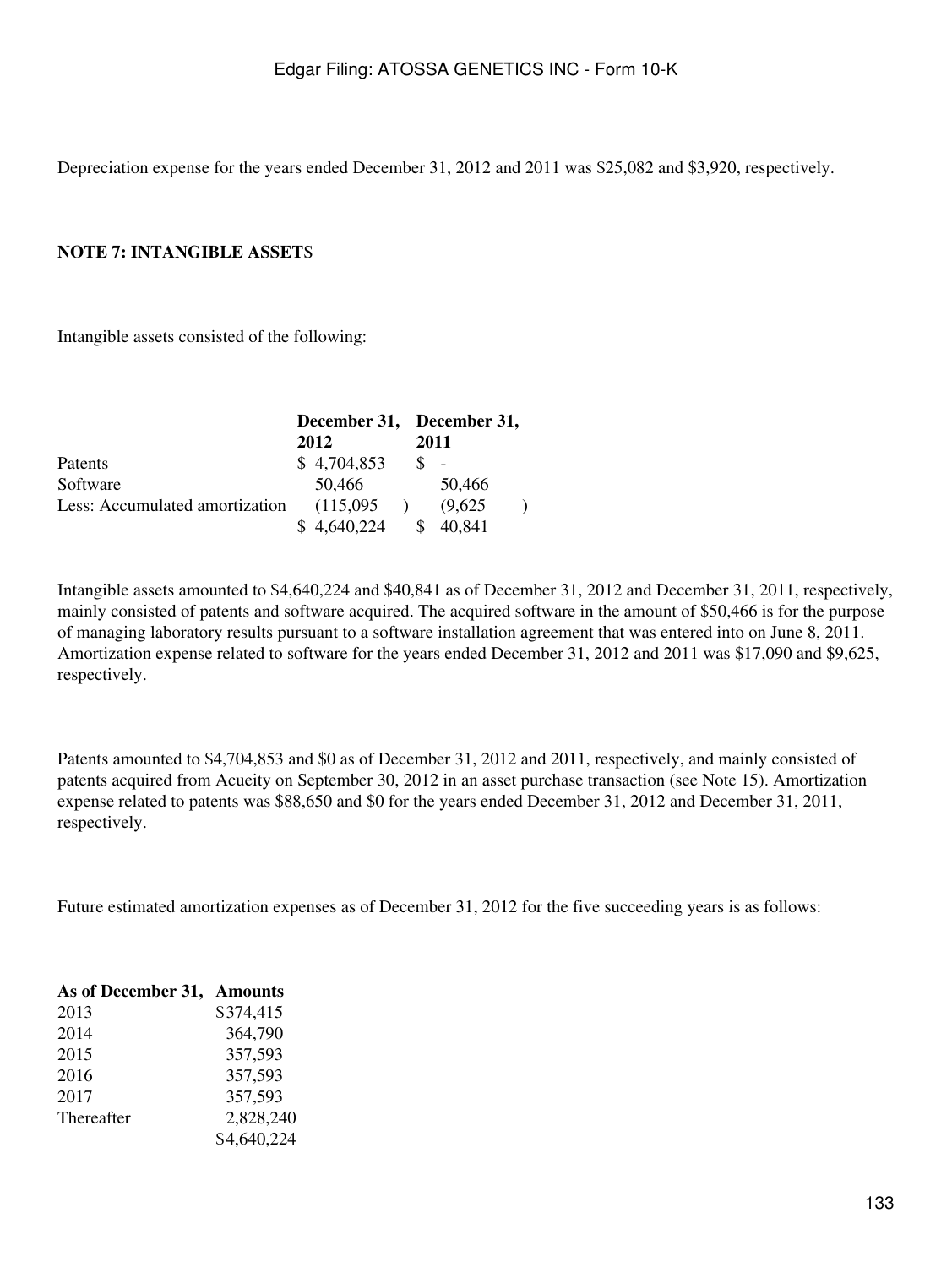#### **NOTE 8: LINE OF CREDIT**

In June 2011, the Company entered into a commercial line of credit agreement with JPMorgan Chase Bank. The term of the loan started from June 28, 2011 with maturity date on June 28, 2012. On July 23, 2012, the Company entered into a business loan extension agreement with JPMorgan Chase Bank to extend the loan for three months from the original maturity date. The line of credit agreement provides for borrowings up to \$1,000,000. The adjustable interest rate is a rate per annum equal to the sum of an index, which is the LIBOR Rate plus 1.914 percentage point(s). The outstanding balance of the line of credit was \$0 and \$1,000,000 as of December 31, 2012 and 2011, respectively. The adjustable annual interest rate for the line of credit was 2.7618% and 2.2070% as of December 31, 2012 and 2011, respectively. On October 22, 2012, the Company paid off the line of credit in full amount.

As of December 31, 2012 and 2011, \$0 and \$1,000,000 of cash was restricted as collateral for the commercial line of credit, respectively.

#### **NOTE 9: ACCRUED EXPENSES**

Accrued expenses consisted of the following: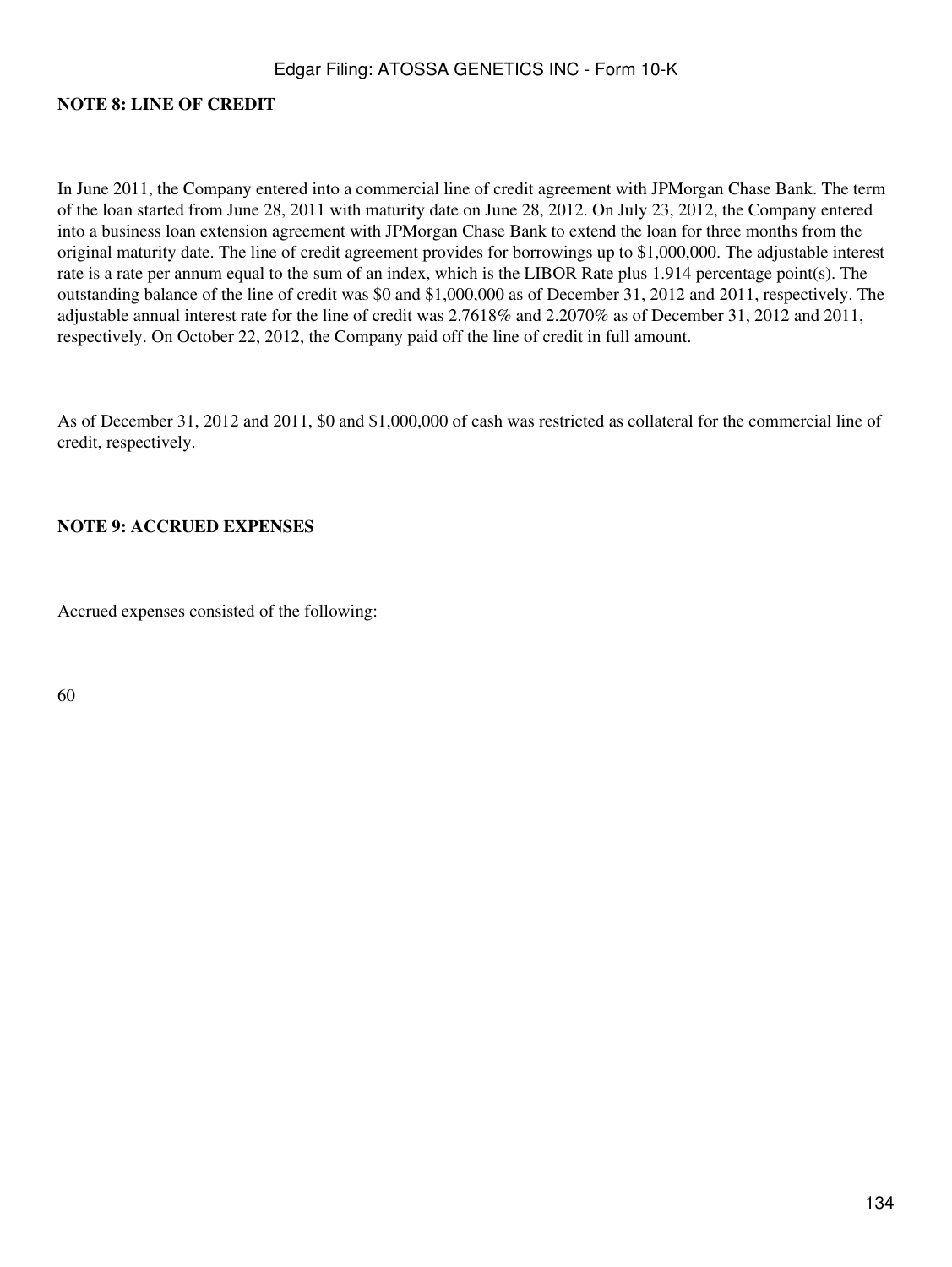| December 31, December 31, |           |
|---------------------------|-----------|
| 2012                      | 2011      |
| \$1,374,384               | \$201,113 |
| 189,131                   | 153,830   |
| 18,866                    | 87,386    |
|                           |           |
| \$1,582,381               | \$442,329 |
|                           |           |

### **NOTE 10: STOCKHOLDERS' EQUITY**

The Company is authorized to issue a total of 85,000,000 shares of stock consisting of 75,000,000 shares of Common Stock, par value \$0.001 per share, and 10,000,000 shares of Preferred Stock, par value \$0.001 per share.

#### Reverse Stock-Split

On September 28, 2010, the Board of Directors approved a 1-for-2.26332 reverse share split for all issued and outstanding shares of Common Stock, with no change to the par value of the Common Stock.

#### Prior Issuances of Common Stock

On April 30, 2009 (inception), the Company issued 1,767,316 shares (or 4,000,000 shares prior to the reverse stock-split on September 28, 2010) to Ensisheim Partners LLC, a related party to the Company through common ownership, for cash in the amount of \$24,000, or \$0.014 per share (or \$0.006 per share prior to the reverse stock-split on September 28, 2010); 1,325,487 shares (or 3,000,000 shares prior to the reverse stock-split on September 28, 2010) to Manistee Ventures LLC, a related party to the Company through common ownership, for cash in the amount of \$18,000, or \$0.014 per share (or \$0.006 per share prior to the reverse stock-split on September 28, 2010); and 883,662 shares (or 2,000,000 shares prior to the reverse stock-split on September 28, 2010) to the Chairman, CEO and President of the Company at that time for cash in the amount of \$12,000, or \$0.014 per share (or \$0.006 per share prior to the reverse stock-split on September 28, 2010).

On July 28, 2009, the Company issued 39,765 shares (or 90,000 shares prior to the reverse stock-split on September 28, 2010) to a director of the Company for cash in the amount of \$540, or \$0.014 per share (or \$0.006 per share prior to the reverse stock-split on September 28, 2010).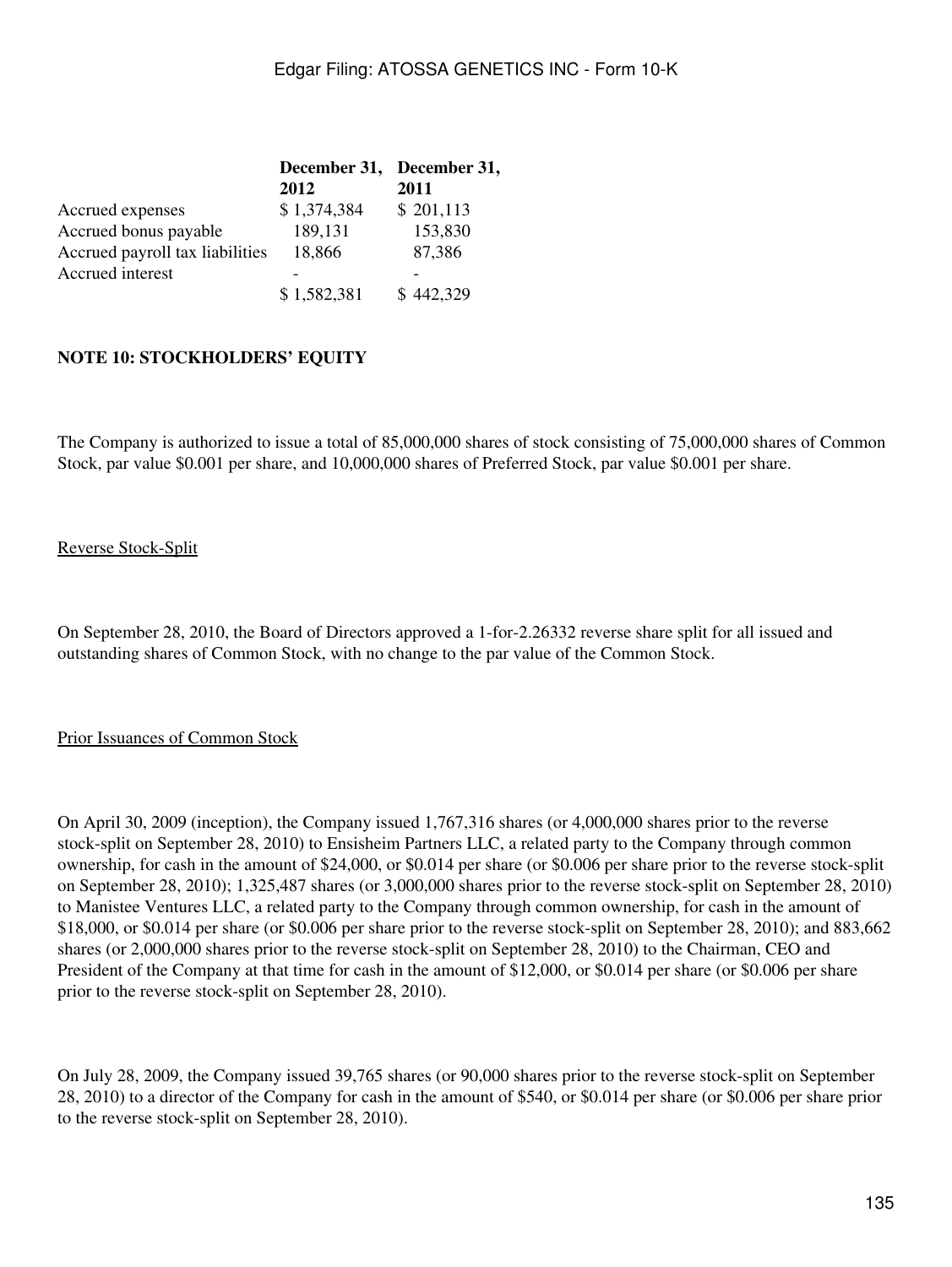On December 28, 2009, the Company issued 883,658 shares (or 2,000,000 shares prior to the reverse stock-split on September 28, 2010) to Ensisheim Partners LLC for cash in the amount of \$100,000, or \$0.11 per share (or \$0.05 per share prior to the reverse stock-split on September 28, 2010).

On January 21, 2010, the Company issued 866,007 shares (or 1,960,000 shares prior to the reverse stock-split on September 28, 2010) to forty-four (44) investors for cash in the amount of \$98,000, or \$0.11 per share (or \$0.05 per share prior to the reverse stock-split on September 28, 2010).

On January 21, 2010, the Company issued 132,549 shares (or 300,000 shares prior to the reverse stock-split on September 28, 2010) to a servicer for effecting transactions intended to cause the Company to become a public company and to have its securities traded in the United States. The shares were issued at a value of \$15,000, or \$0.11 per share (or \$0.05 per share prior to the reverse stock-split on September 28, 2010), the same price as the issuance of the 866,007 shares (or 1,960,000 shares prior to the reverse stock-split on September 28, 2010) for cash on the same date.

On January 21, 2010, the Company issued an additional 53,020 shares (or 120,000 shares prior to the reverse stock-split on September 28, 2010) to a shareholder who acquired 13,255 shares (or 30,000 shares prior to the reverse stock-split on September 28, 2010) for cash on the same date as one of the forty-four (44) investors. Those shares were issued to the shareholder for services to be performed, including investor relations, media relations, and corporate communications. Those shares were issued at a value of \$6,000, or \$0.11 per share (or \$0.05 per share prior to the reverse stock-split on September 28, 2010), the same price as the issuance of the 866,007 shares (or 1,960,000 shares prior to the reverse stock-split on September 28, 2010) for cash on the same date.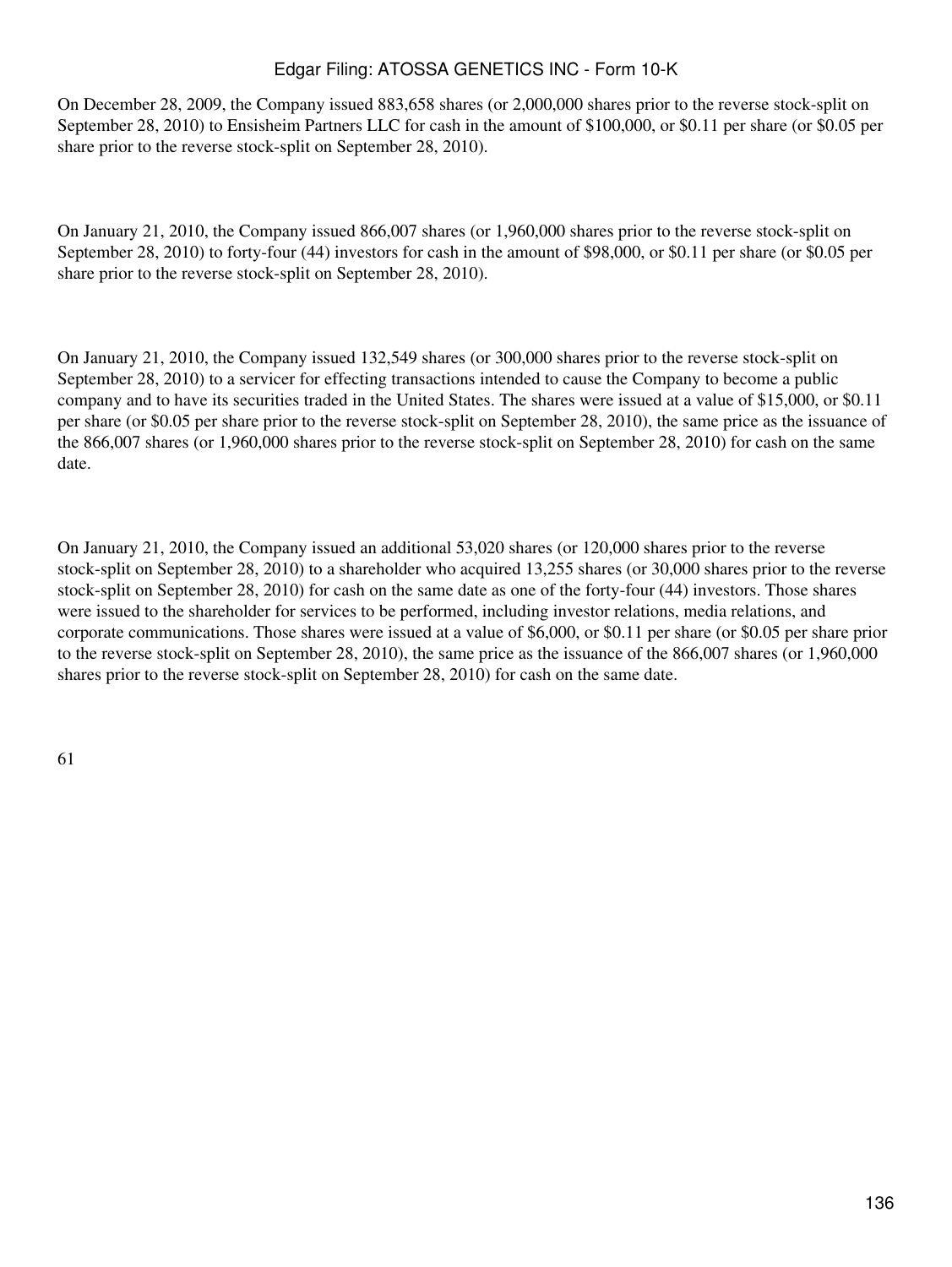On January 23, 2010, the Company issued 35,346 shares (or 80,000 shares prior to the reverse stock-split on September 28, 2010) to an investor for cash in the amount of \$4,000, or \$0.11 per share (or \$0.05 per share prior to the reverse stock-split on September 28, 2010).

On April 27, 2010, the Company issued 13,256 shares (or 30,000 shares prior to the reverse stock-split on September 28, 2010) to a service provider for website development services pursuant to an original agreement between the Company and the website developer executed on December 14, 2009 (the "measurement date"), where it was agreed at that time that, at the Company's option, \$50,000 would be paid or 13,256 shares (or 30,000 shares of common stock prior to the reverse stock-split on September 28, 2010) would be issued to the developer in exchange for his services.

On September 30, 2012, the Company issued 862,500 shares to the shareholders of Acueity as part of the consideration for the asset purchase (see Note 15). The shares were valued at \$5.00 per share, the offering price of the then contemplated initial public offering, for which the registration statement on Form S-1 (File No. 333-179500) was subsequently declared effective by the Securities and Exchange Commission on November 7, 2012, and a prospectus was subsequently filed pursuant to Rule  $424(b)(4)$  on November 9, 2012 (see Note 16), or \$4,312,500 in total.

On November 7, 2012, the Company's registration statement on Form S-1 (File No. 333-179500) was declared effective by the Securities and Exchange Commission for the Company's initial public offering. On November 9, 2012, pursuant to Rule 424(b)(4), the Company filed a prospectus for the initial public offering of 800,000 shares of its common stock with the offering price of \$5.00 per share. As a result of the initial public offering, the Company received net proceeds of \$3,454,000 after deducting underwriting discounts and commissions of approximately \$546,000.

### Private Placements and Warrants

On April 28, May 31, June 10, and June 23, 2011, pursuant to Securities Purchase Agreements with various investors (the "Investors"), the Company issued 5,256,800 shares of the Company's common stock and 5,256,800 warrants (the "Investor Warrants"), each of which entitles the investors to purchase the Company's common stock at \$1.25 per share, for aggregate gross proceeds of \$6,571,000 (the "Private Placement").

#### *Placement Agent Fees*

In connection with the Private Placement, the Company paid Dawson James Securities, Inc. (the "Placement Agent"), a cash fee equal to 10% of the gross proceeds from sale of the common stocks and warrants, plus 3% non-accountable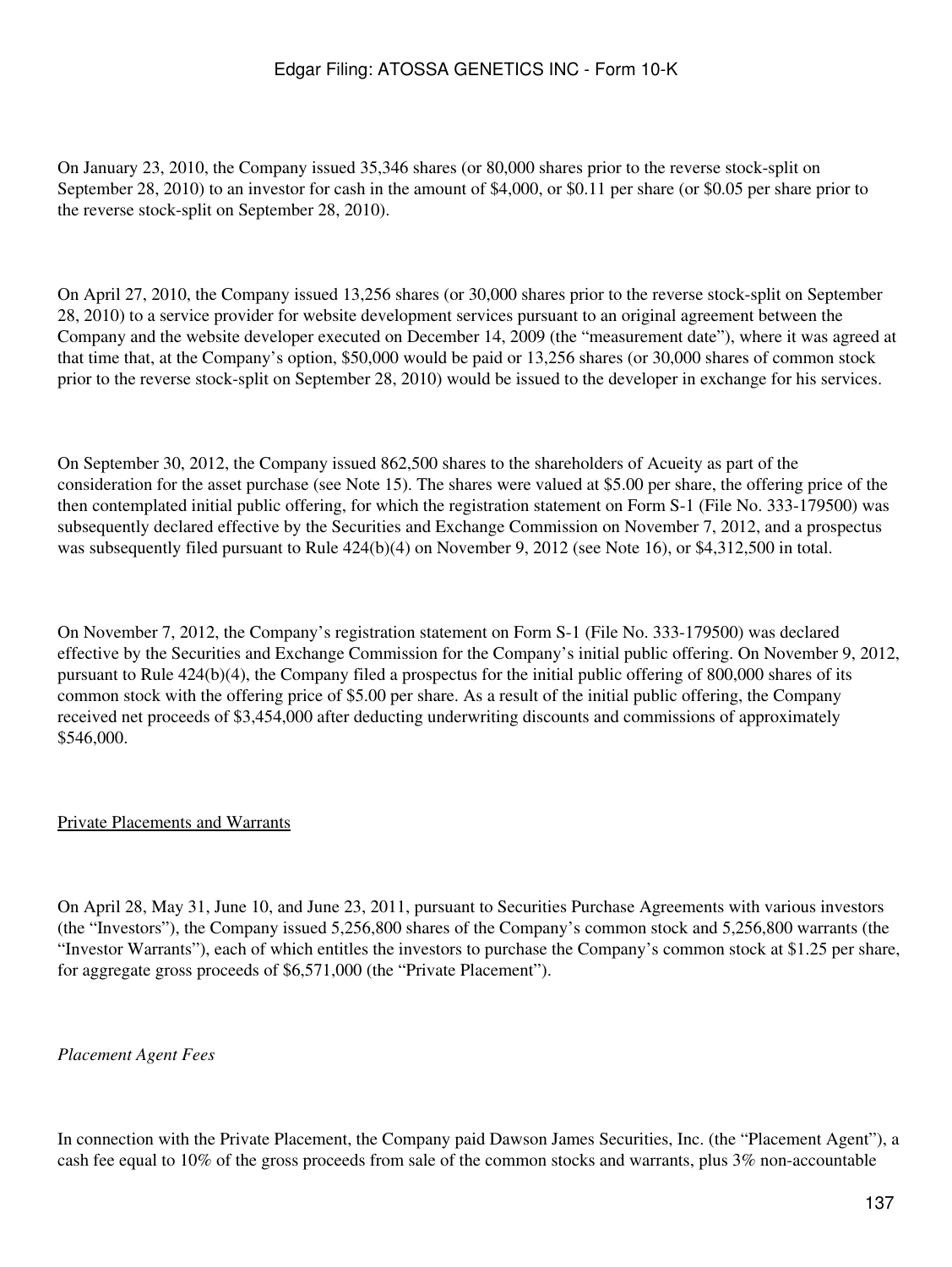expense allowance, an aggregate of \$857,230 (the "Placement Agent Fee"). In addition, the Company entered into Warrant Agreements with the placement agent pursuant to which the Placement Agent received 788,520 warrants, Collectively, each of which entitles the Placement Agent to purchase one share of the Company's common stock at \$1.60 per share, plus an additional 788,520 warrants (the "Placement Agent Warrants"), each of which entitles the placement agent to purchase the Company's common stock at \$1.25 per share. The cash payment of \$857,230 Placement Agent Fee and the \$495,876 aggregated initial fair value of the Placement Agent Warrants (see *Fair Value Considerations* below) were directly attributable to an actual offering and were charged through additional paid-in capital in accordance with the SEC Staff Accounting Bulletin (SAB) Topic 5A.

#### *Warrants*

The Warrants, including the Investor Warrants and the Placement Agent Warrants, are exercisable at any time commencing after June 23, 2011 which is the date that the Company completed a "significant private financing" under the terms of the Warrants (the "Initial Exercise Date"). The Warrants shall expire and no longer be exercisable on the fifth anniversary of the Initial Exercise Date (the "Expiration Date"). The Company may at any time during the term of this Warrant reduce the then current Exercise Price to any amount and for any period of time deemed appropriate by the Board of Directors of the Company. The Warrants may be exercised for cash or, at the option of the Investor, may be exercised on a cashless basis; however if a registration statement is in effect for the resale of the common stock issuable upon exercise of the Warrants then the Warrants cannot be exercised on a cashless basis. There are no redemption features embodied in the Warrants and they have met the conditions provided in current accounting standards for equity classification.

#### *Fair Value Considerations*

The Company's accounting for the issuance of warrants to the Investors and the Placement Agent required the estimation of fair values of the financial instruments. The development of fair values of financial instruments requires the selection of appropriate methodologies and the estimation of often subjective assumptions. The Company selected the valuation techniques based upon consideration of the types of assumptions that market participants would likely consider in exchanging the financial instruments in market transactions. The warrants were valued using a Black-Scholes-Merton Valuation Technique because it embodies all of the requisite assumptions (including trading volatility, estimated terms and risk free rates) necessary to fair value these instruments.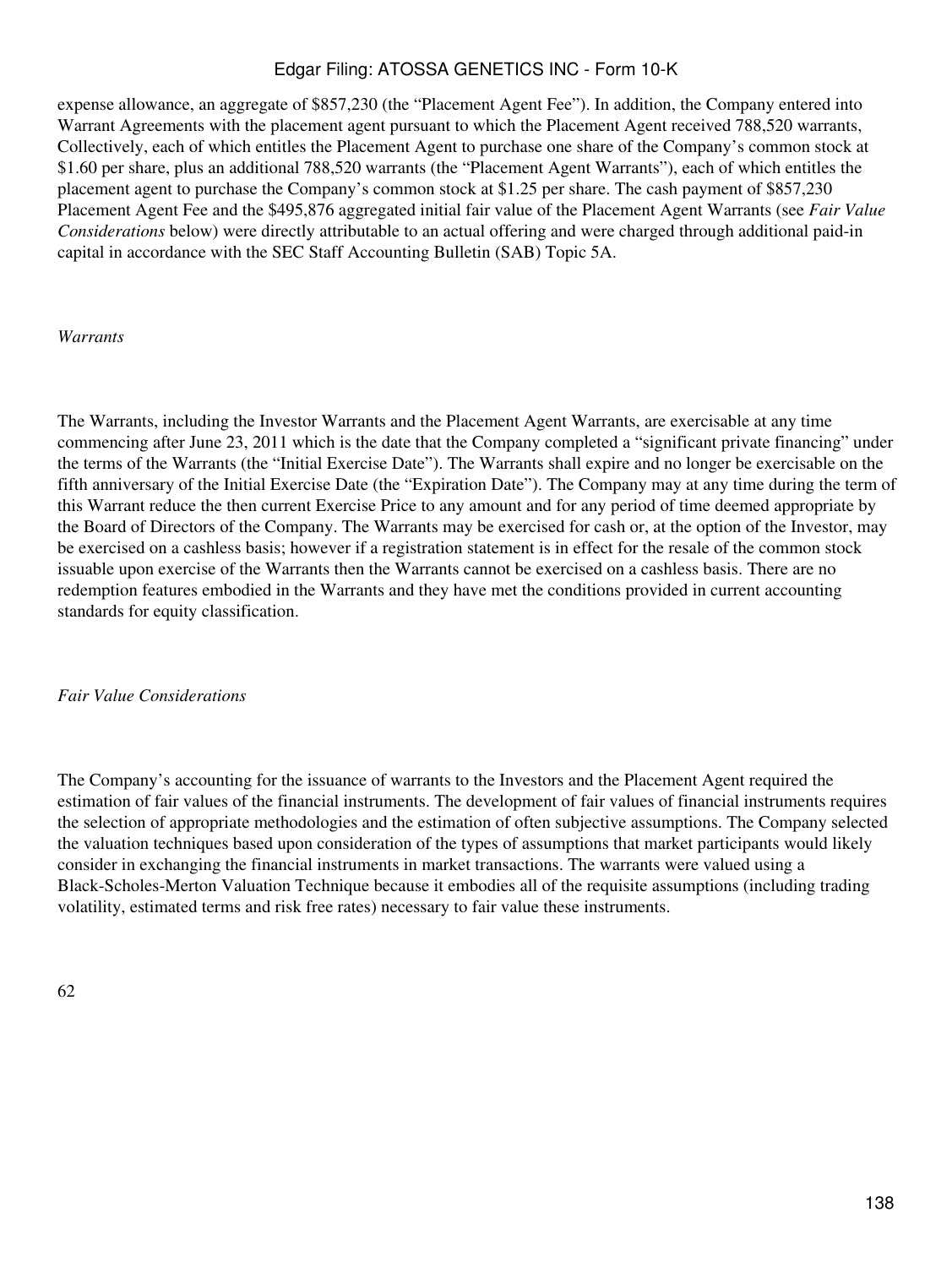The Investor Warrants and the Placement Agent Warrants were initially valued at \$1,808,025 or \$0.344 per warrant, \$228,712 or \$0.290 per warrant, and \$267,164 or \$0.339 per warrant, respectively. The following tables reflect assumptions used to determine the fair value of the Warrants:

| Placement          |
|--------------------|
| Agent<br>Warrants  |
| 788,520            |
| \$1.25             |
|                    |
| \$0.906            |
| 6 years            |
| $\%$<br>%<br>1.12  |
| $\%$<br>%<br>54.21 |
|                    |

Fair value hierarchy of the above assumptions can be categorized as follows:

| (1) | There were no Level 1 inputs. |
|-----|-------------------------------|
|     |                               |
| (2) | Level 2 inputs include:       |

Risk-free rate- The risk-free rate of return reflects the interest rate for United States Treasury Note with similar time-to-maturity to that of the warrants.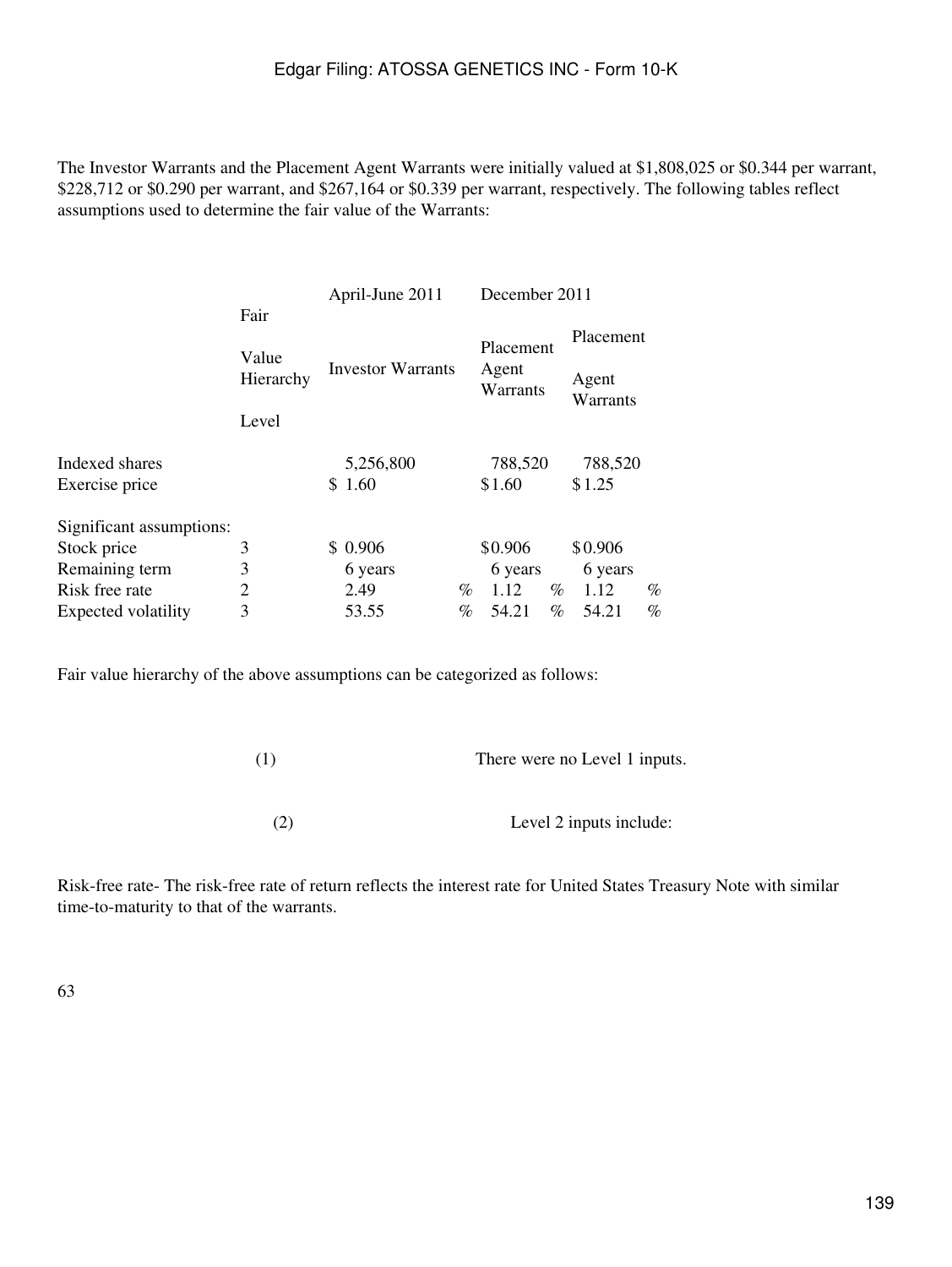(3) Level 3 inputs include:

Stock price- The Company's common stock was not publicly traded at the time the Warrants were issued. Therefore, the stock price was determined implicitly from an iterative process in order for the combined fair value of the common stock and the warrants to equal the amount of proceeds received in the Private Placement, based upon the assumption that the Private Placement was the result of an arm's length transaction.

Remaining term- The Company does not have a history to develop the expected term for its warrants. Accordingly, the Company expected that the Initial Exercise Date to occur within one year from the date of issuance plus the contractual term in the calculations.

Expected volatility- We did not have a historical trading history sufficient to develop an internal volatility rate for use in the model. As a result, as required by ASC 718-10-30, the Company has accounted for the warrants using the calculated value method. The Company identified seven public entities in the similar industry for which share price information was available, and considered the historical volatilities of those public entities' share prices in calculating the expected volatility appropriate to the Company.

Asset Purchase and Warrants

On September 30, 2012, pursuant to the asset purchase agreement with Acueity, the Company issued 862,500 shares of common stock and 325,000 warrants ("Acueity Warrants") to the shareholders of Acueity, each of which entitles the recipients to subscribe for and purchase from the Company one share of the Company's common stock at \$5.00 per share (the "Exercise Price"), subject to a six-month lock up agreement.

*Warrants*

The Acueity Warrants are exercisable at any time commencing after September 30, 2012 (the "Issuance Date") and shall expire and no longer be exercisable on the fifth anniversary of the Issuance Date (the "Expiration Date"). The Company may at any time during the term of the Acueity Warrants reduce the then current Exercise Price to any amount and for any period of time deemed appropriate by the Board of Directors of the Company. The Acueity Warrants do not have a cashless exercise provision. There are no redemption features embodied in the Acueity Warrants and they have met the conditions provided in current accounting standards for equity classification.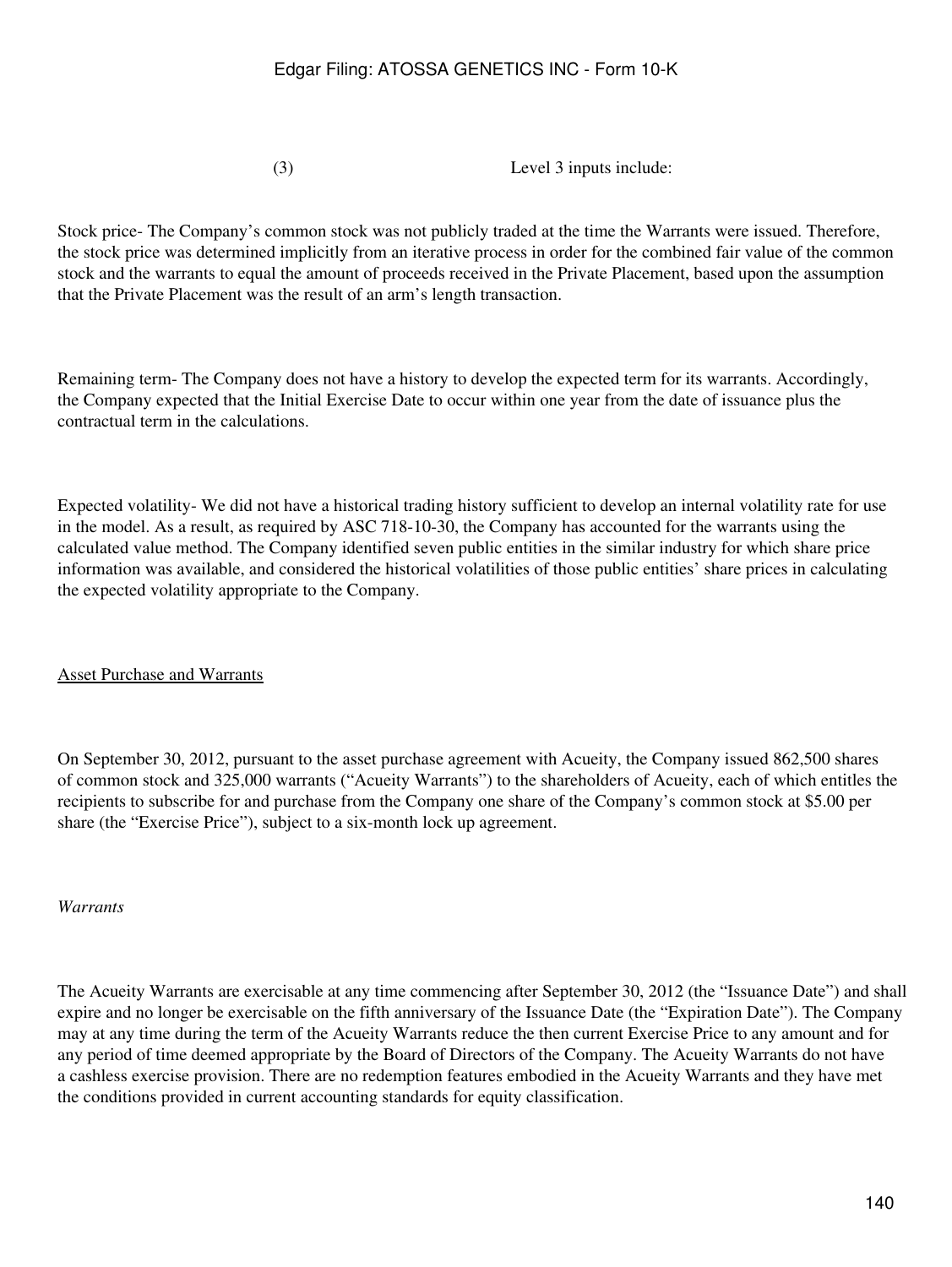*Fair Value Considerations*

The Company's accounting for the issuance of the Acueity Warrants required the estimation of fair values of the financial instruments. The development of fair values of financial instruments requires the selection of appropriate methodologies and the estimation of often subjective assumptions. The Company selected the valuation techniques based upon consideration of the types of assumptions that market participants would likely consider in exchanging the financial instruments in market transactions. The warrants were valued using a Black-Scholes-Merton Valuation Technique because it embodies all of the requisite assumptions (including trading volatility, estimated terms and risk free rates) necessary to fair value these instruments.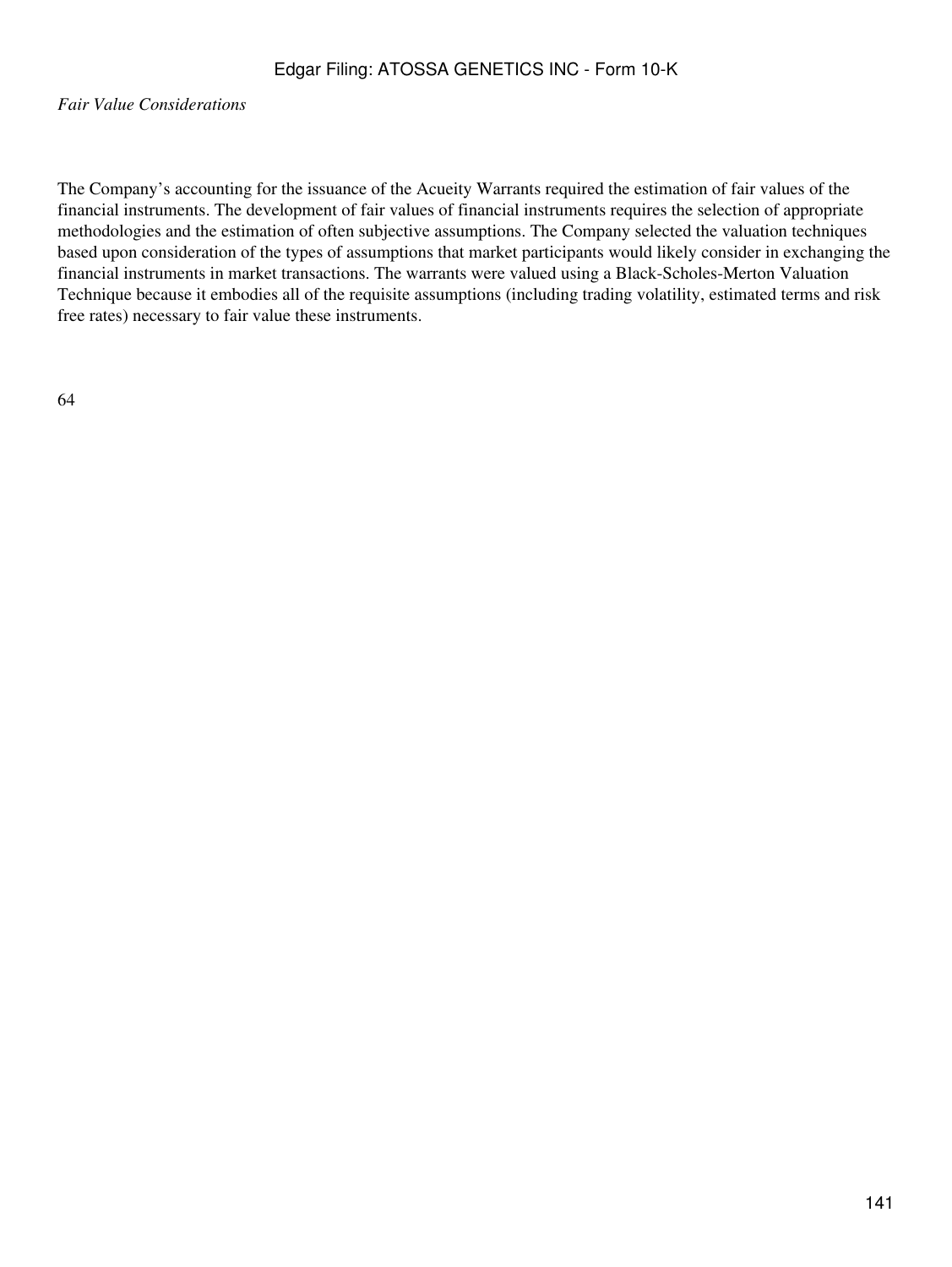The Acueity Warrants were valued at \$762,353 or \$2.3457 per warrant. The following tables reflect assumptions used to determine the fair value of the Warrants:

|                            | Fair<br>Value<br><b>Hierarchy</b> | September 2012          |      |
|----------------------------|-----------------------------------|-------------------------|------|
|                            | Level                             | <b>Acueity Warrants</b> |      |
| Indexed shares             |                                   | 325,000                 |      |
| Exercise price             |                                   | \$5.00                  |      |
| Significant assumptions:   |                                   |                         |      |
| Stock price                | 3                                 | \$5.00                  |      |
| Remaining term             | 3                                 | 5 years                 |      |
| Risk free rate             | 2                                 | 0.62                    | %    |
| <b>Expected volatility</b> | 3                                 | 56.54                   | $\%$ |

Fair value hierarchy of the above assumptions can be categorized as follows:

| (1) | There were no Level 1 inputs. |
|-----|-------------------------------|
|     |                               |
| (2) | Level 2 inputs include:       |

Risk-free rate- The risk-free rate of return reflects the interest rate for United States Treasury Note with similar time-to-maturity to that of the warrants.

(3) Level 3 inputs include:

Stock price- The Company's common stock was not publicly traded at the time the Acueity Warrants were issued. Therefore, the stock price was determined at the offering price of the then contemplated initial public offering, for which the registration statement on Form S-1 (File No. 333-179500) was subsequently declared effective by the Securities and Exchange Commission on November 7, 2012, and a prospectus was subsequently filed pursuant to Rule 424(b)(4) on November 9, 2012 (see Note 16).

Remaining term- The Company does not have a history to develop the expected term for its warrants. Accordingly, the Company expected that the Initial Exercise Date to occur within one year from the date of issuance plus the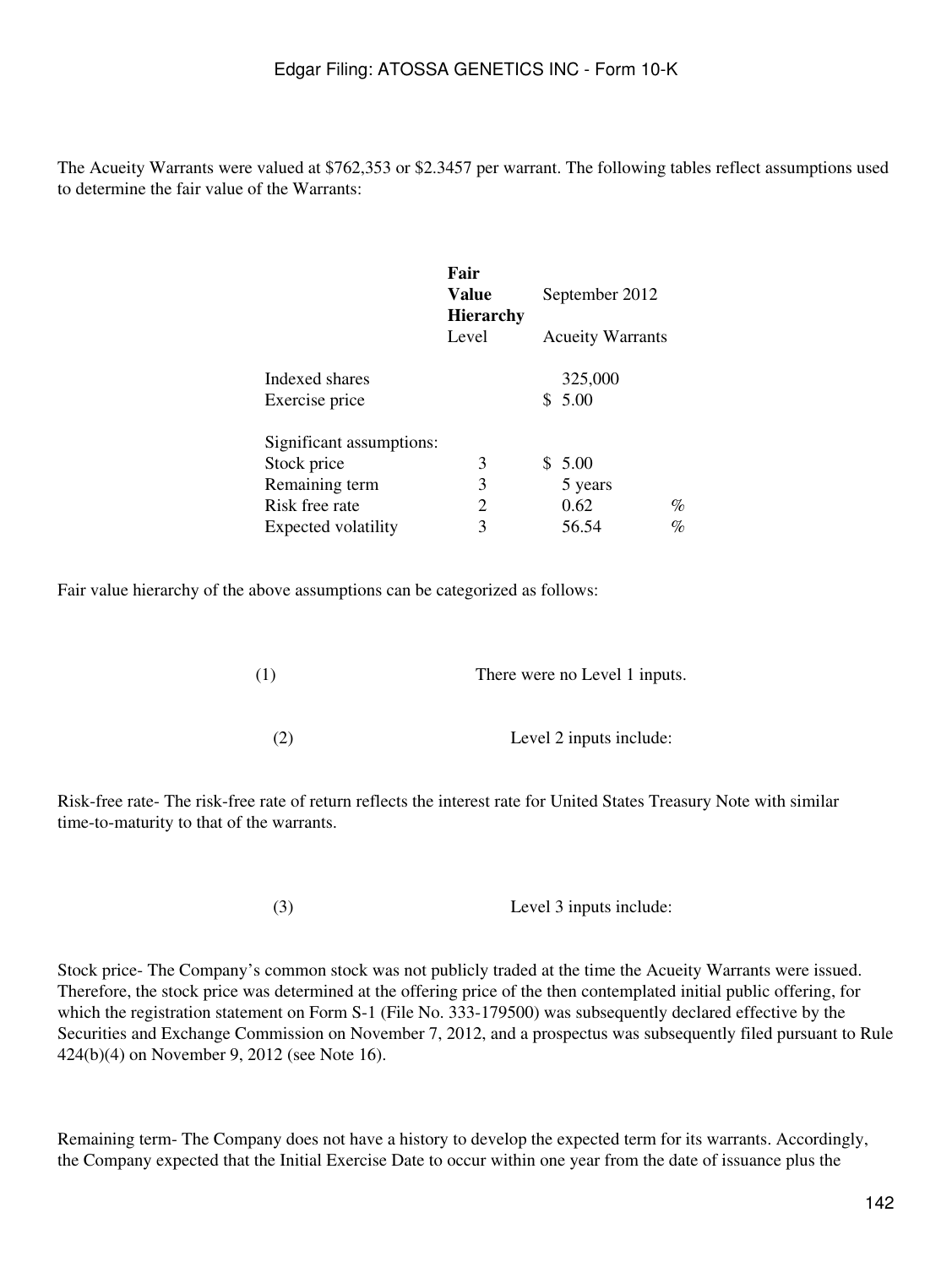contractual term in the calculations.

Expected volatility- We did not have a historical trading history sufficient to develop an internal volatility rate for use in the model. As a result, as required by ASC 718-10-30, the Company has accounted for the warrants using the calculated value method. The Company identified seven public entities in the similar industry for which share price information was available, and considered the historical volatilities of those public entities' share prices in calculating the expected volatility appropriate to the Company.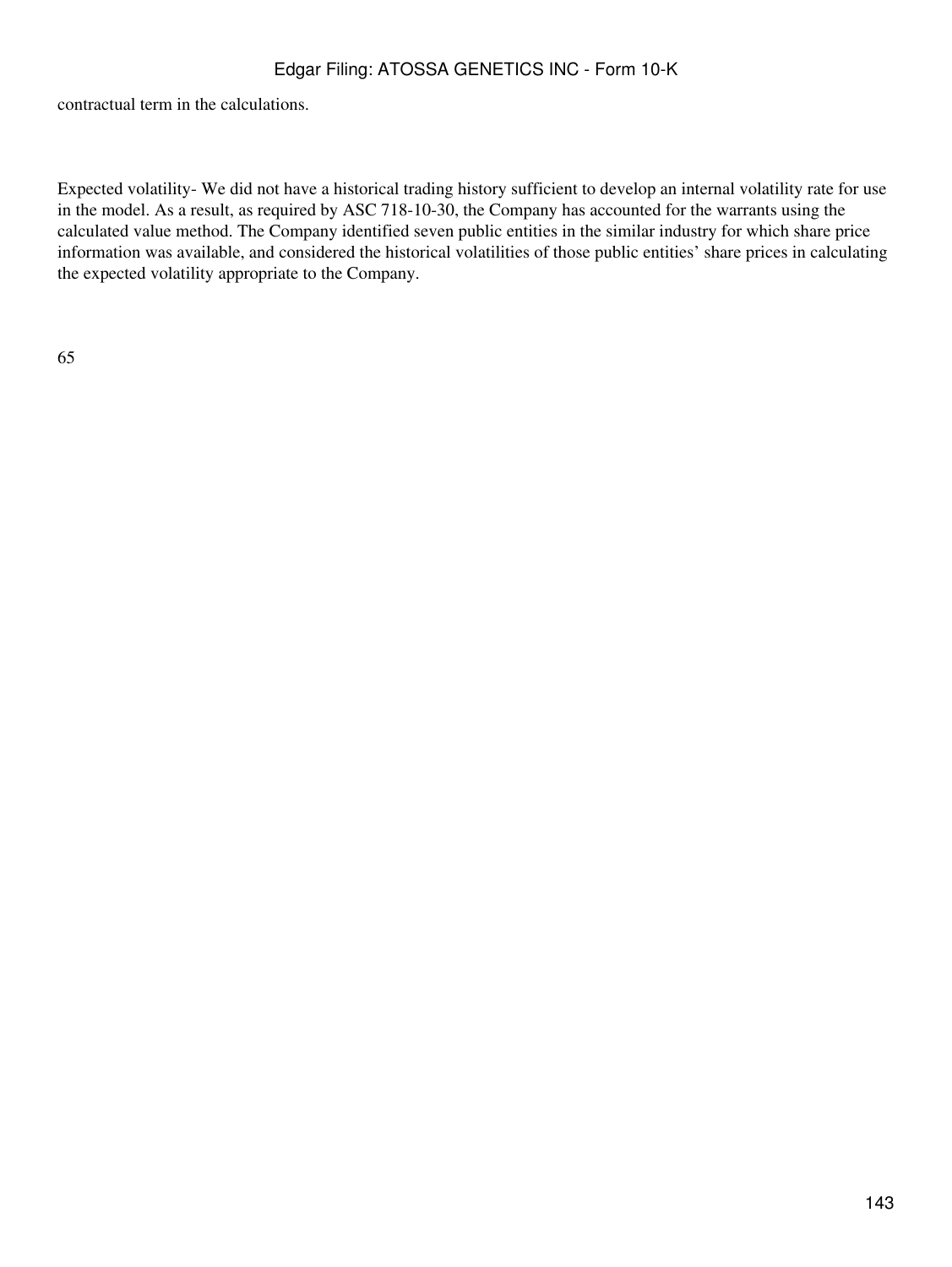#### Stock Option and Incentive Plan

On September 28, 2010, the Board of Directors approved the adoption of the 2010 Stock Option and Incentive Plan, or the 2010 Plan, subject to stockholder approval, to provide for the grant of equity-based awards to employees, officers, non-employee directors and other key persons providing services to the Company. Awards of incentive options may be granted under the 2010 Plan until September 2020. No other awards may be granted under the 2010 Plan after the date that is 10 years from the date of stockholder approval. An aggregate of 1,000,000 shares (or 2,263,320 shares prior to the reverse stock-split on September 28, 2010) are reserved for issuance in connection with awards granted under the 2010 Plan, such number of shares to be subject to adjustment as provided in the plan and in any award agreements entered into by the Company under the plan, and upon the exercise or conversion of any awards granted under the plan.

On April 4, 2011, 45,000 non-qualified stock options were granted under the 2010 Plan to Dr. Tim Hunkapiller for being a member of the Company's Scientific Advisory Board and consulting services to be provided to the Company.

On September 1, 2011, 219,000 incentive stock options were granted under the 2010 Plan to employees and officers and 200,000 non-qualified stock options were granted under the Plan to non-employee directors, respectively, for their employment with and services to be provided to the Company (see Note 14).

On April 30, 2012, 19,757 non-qualified stock options were granted under the 2010 Plan to members of the Board of Directors for their services provided to the Company.

On December 17, 2012, 228,000 incentive stock options were granted under the 2010 Plan to employees for their employment with and services to be provided to the Company (see Note 14).

On December 20, 2012, 200,000 inducement stock options were granted outside of the 2010 Plan to an employee for his employment with and services to be provided to the Company (see Note 14).

#### **NOTE 11: INCOME TAXES**

The Company accounts for income taxes as outlined in ASC 740, "Income Taxes", which was previously Statement of Financial Accounting Standards No. 109, "Accounting for Income Taxes" ("SFAS 109"). Under the asset and liability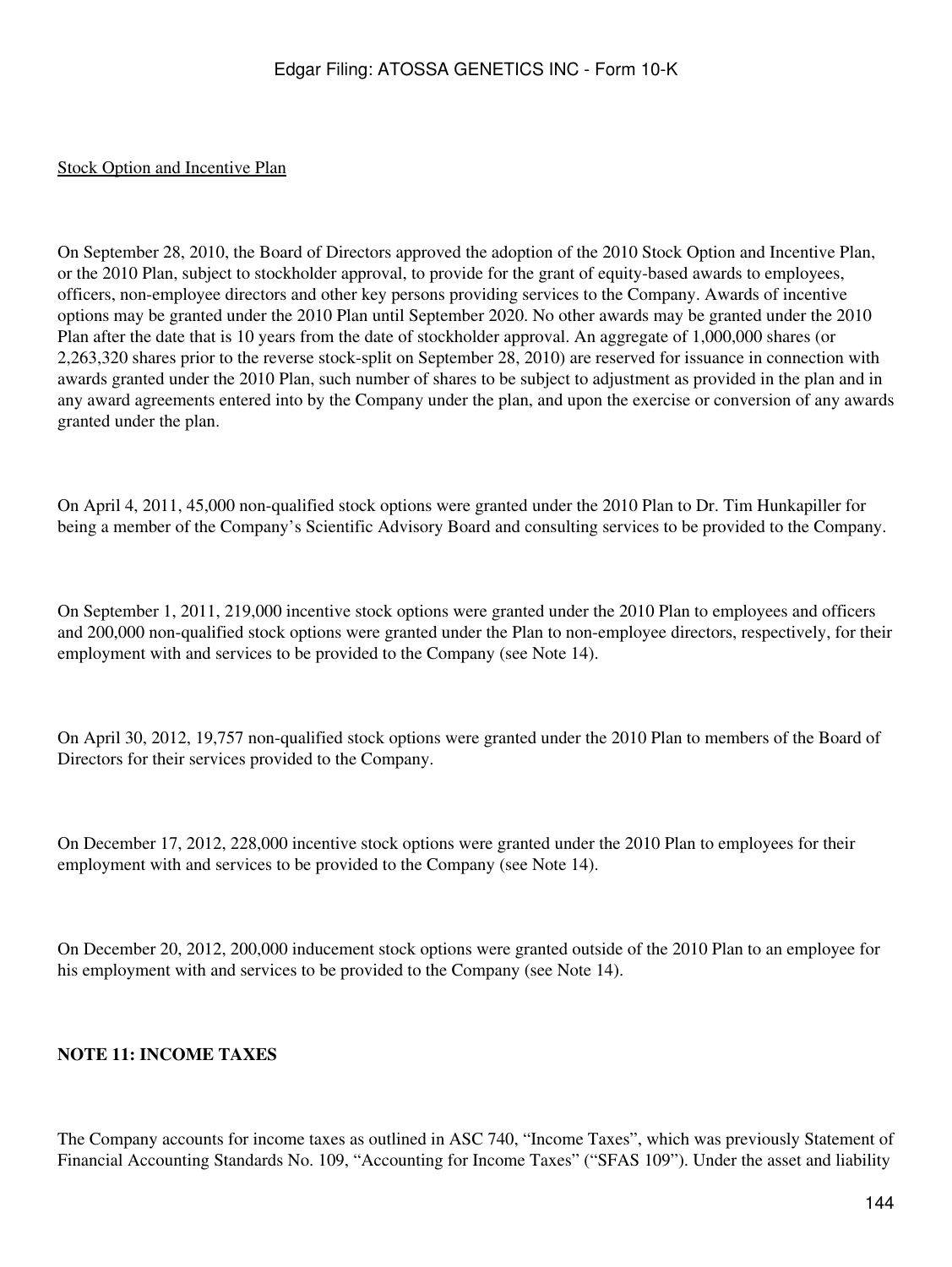method of SFAS 109, deferred income tax assets and liabilities are recognized for the estimated future tax consequences attributable to differences between the financial reporting and tax bases of assets and liabilities and are measured using enacted tax rates in effect for the year in which those temporary differences are expected to be recovered or settled. A valuation allowance is provided for the amount of deferred tax assets that, based on available evidence, are not expected to be realized.

As a result of the Company's cumulative losses, management has concluded that a full valuation allowance against the Company's net deferred tax assets is appropriate. No income tax liabilities existed as of December 31, 2012 and 2011 due to the Company's continuing operating losses.

### **NOTE 12: CONCENTRATION OF CREDIT RISK**

Financial instruments that potentially subject the Company to concentration of credit risk consist principally of cash deposits. Accounts at each institution are insured by the Federal Deposit Insurance Corporation ("FDIC") up to \$250,000. At December 31, 2012 and 2011, the Company had \$1,475,197 and \$2,660,821 in excess of the FDIC insured limit, respectively.

# **NOTE 13: COMMITMENTS AND CONTINGENCIES**

Lease Commitments

On September 29, 2010, the Company entered into a commercial lease agreement with CompleGen, Inc. for laboratory space located in Seattle, WA. The lease provides for monthly rent of \$3,658 and a security deposit of \$3,658. The lease terms are from September 29, 2010 through March 31, 2011, at which time the lease has converted to month to month unless two months' prior written notice of the intent to terminate the agreement is given. The monthly rent for the lease increased to \$4,267 commencing January 2012. For the year ended December 31, 2012, the Company incurred \$46,529 of rent expense for the lease. The lease was terminated in December 2012, and the rental deposit was applied to the rent of the final month.

On March 4, 2011, the Company entered into a commercial lease agreement with Sanders Properties, LLC for office space located in Seattle, WA. The lease provides for monthly rent of \$1,100 and a security deposit of \$1,500. The lease terms are from April 1, 2011 through March 31, 2013. For the year ended December 31, 2012, the Company incurred \$13,200 of rent expense for the lease.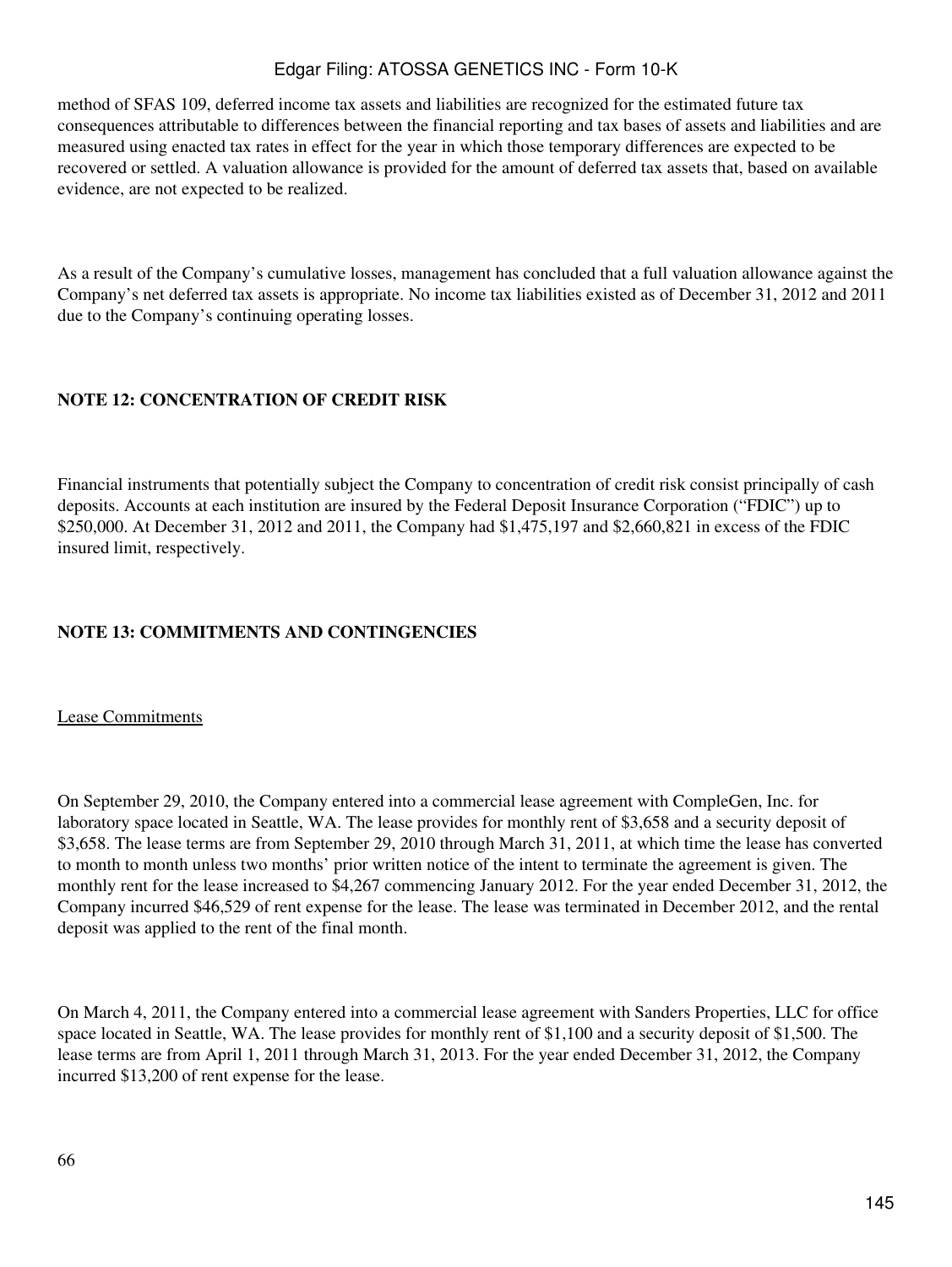On July 9, 2011, the Company entered into a commercial lease agreement with Sanders Properties, LLC for additional office space located in Seattle, WA. The lease provides for monthly rent of \$600 and a security deposit of \$1,200. The lease terms are from July 11, 2011 through July 31, 2012. For the year ended December 31, 2012, the Company incurred \$4,200 of rent expense for the lease. This lease terminated on July 31, 2012 and was not renewed.

On September 27, 2011, the Company entered into another commercial lease agreement with Sanders Properties, LLC for additional office space located in Seattle, WA. The lease provides for monthly rent of \$1,400 and a security deposit of \$1,000. The lease terms are from October 1, 2011 to March 31, 2012. For the period of October 1, 2011 through March 31, 2012, the Company incurred \$8,400 of rent expense for the lease. This lease terminated on March 31, 2012 and was not renewed.

On December 9, 2011, the Company entered into another commercial lease agreement with Fred Hutchinson Research Center for lab and office space located in Seattle, WA. The lease provides for monthly rent of \$16,395 for the period from February 24, 2012 to August 31, 2012, \$19,923 for the period from September 1, 2012 to August 31, 2013, and \$20,548 for the period from September 1, 2013 to November 29, 2014. The security deposit of \$32,789 was paid in March 2012 and recorded as Security Deposit on the consolidated balance sheet as of December 31, 2012. For the year ended December 31, 2012, the Company incurred \$208,581 of rent expense for the lease, which included leasing office management expenses.

The future minimum lease payments due subsequent to December 31, 2012 under all non-cancelable operating leases for the next five years are as follows:

| As of December 31,                     | Amount    |
|----------------------------------------|-----------|
| 2013                                   | \$262,159 |
| 2014                                   | 246,808   |
| 2015                                   |           |
| 2016                                   |           |
| 2017                                   |           |
| Thereafter                             |           |
| Total minimum lease payments \$508,967 |           |

#### **Contingencies**

On June 30, 2011, Robert Kelly, the Company's former President, filed a counterclaim against the Company in an arbitration proceeding, alleging breach of contract in connection with the termination of a consulting agreement between Mr. Kelly (dba Pitslayer LLC) and the Company that was entered into in July 2010 in connection with his resignation from the Company as President and a director. The consulting agreement was terminated by the Company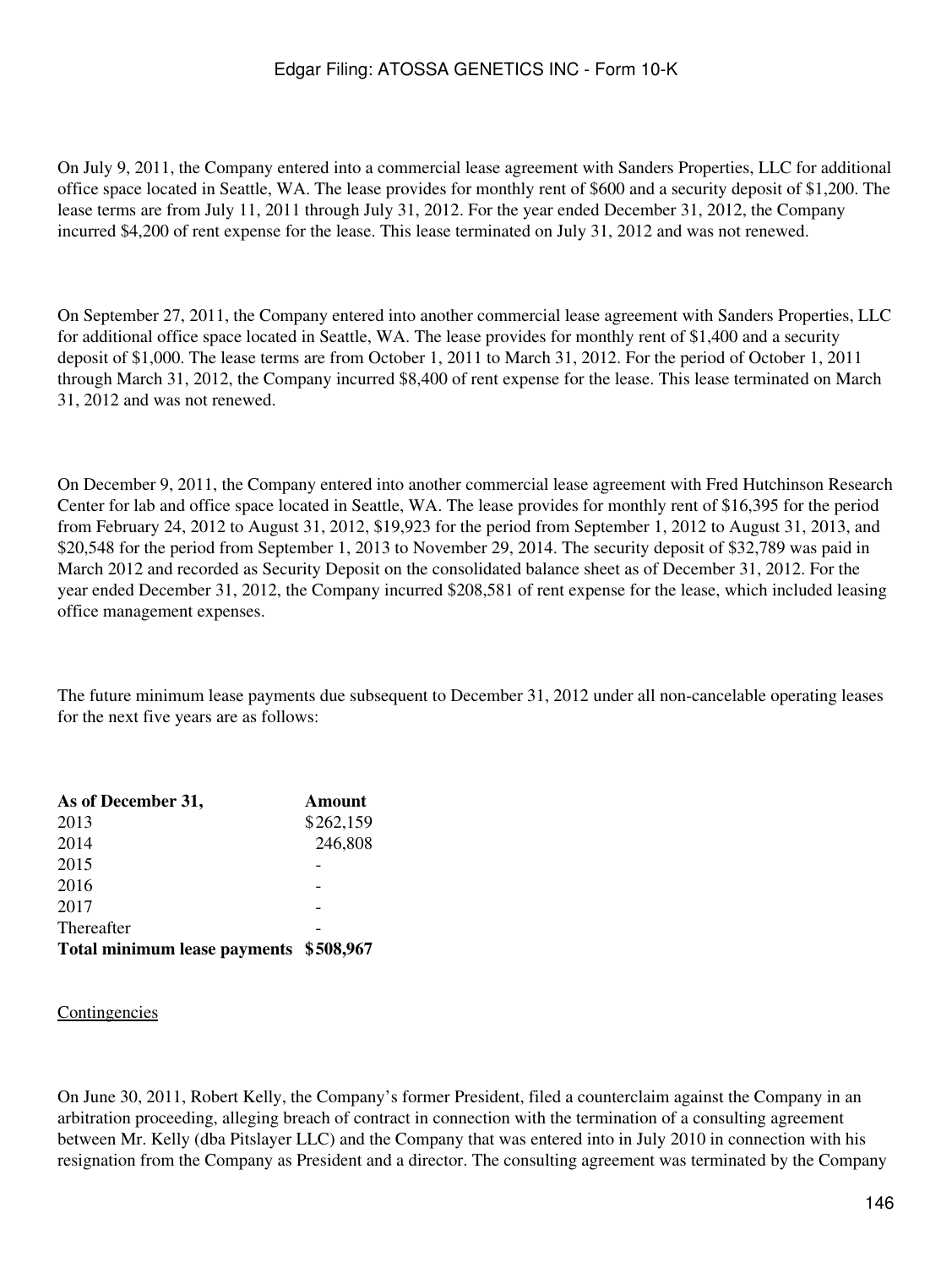in September 2010. Mr. Kelly seeks \$450,000 in compensatory damages, which is the amount he claims would have been earned had the consulting agreement been fulfilled to completion.

On December 11, 2012, Mr. Kelly filed a complaint in the United States District Court, Western Division of Washington seeking compensatory damages, interest and attorneys' fees related to the termination of Mr. Kelly's consulting contract and the rescission of shares issued to him in July 2010 in connection with his resignation from the Company as President and a director. The specific amount of damages sought is to be proven at trial and is not specified.

On February 26, 2013, Mr. Victor Cononi filed a complaint in the United States District Court, Western Division of Washington seeking compensatory damages, interest and attorneys' fees related to the rescission of shares issued to him in July 2010 in connection with Mr. Kelly's resignation from the Company as President and a director. Mr. Cononi is the father of Mr. Kelly's paramour. The specific amount of damages sought is to be proven at trial and is not specified.

A hearing in the arbitration has been postponed pending certain procedures in the above Western Division action and may be delayed further to accommodate other third party civil and federal criminal proceedings alleging securities and wire fraud that have been brought against Mr. Kelly with respect to his prior employment and predating his service with the Company. 

The Company is reasonably confident in its defenses to Mr. Kelly's and Mr. Cononi's claims. Consequently, no provision or liability has been recorded for these claims as of December 31, 2012. However, it is at least reasonably possible that the Company's estimate of liability may change in the near term. Any payments by reason of an adverse determination in this matter will be charged to earnings in the period of determination.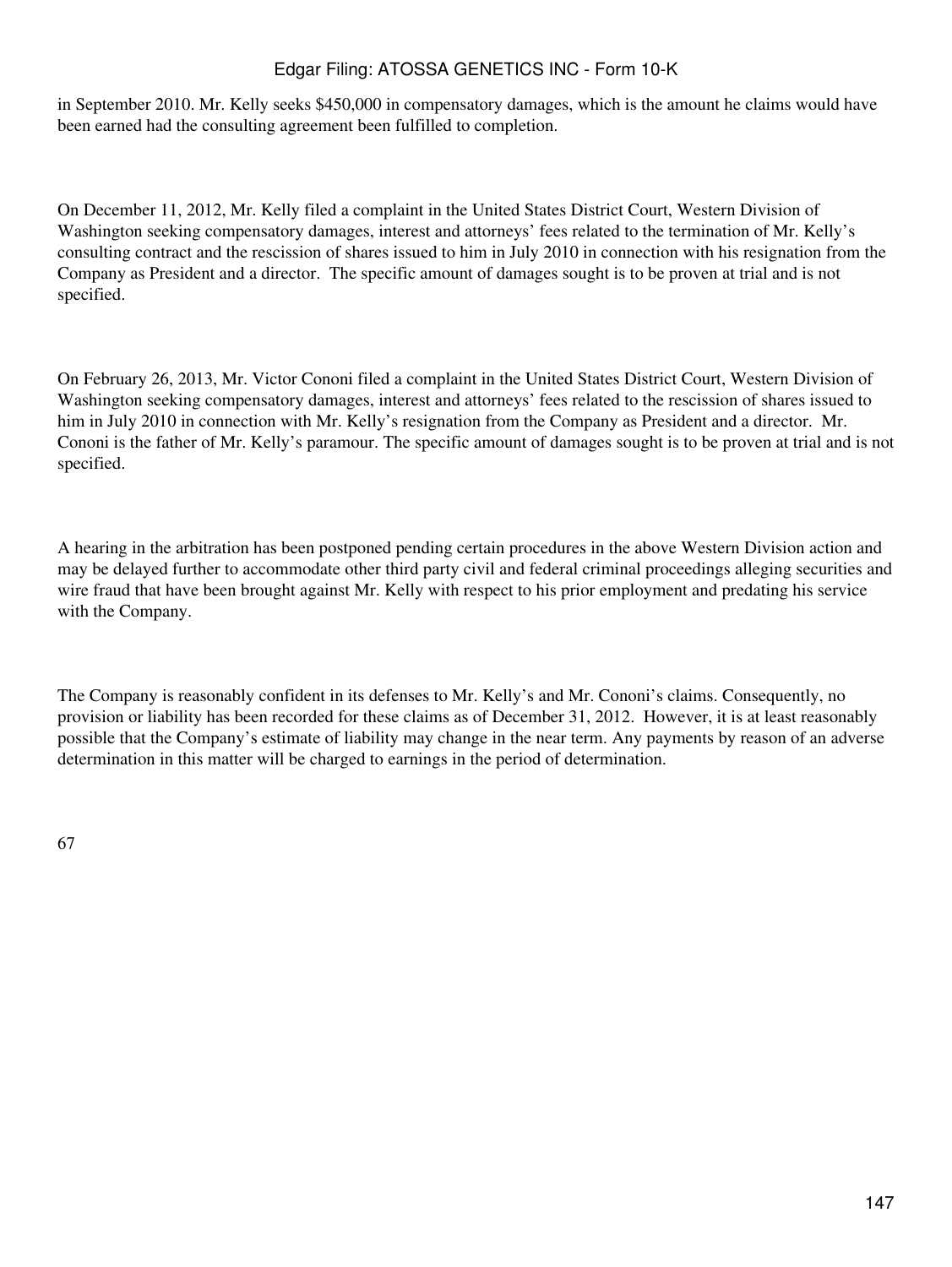### **NOTE 14: RELATED PARTY TRANSACTIONS**

### Loans from Officer

On May 26, 2009, the Company borrowed \$5,000 from its Chairman of the Board and Chief Executive Officer as a short-term, unsecured loan via verbal agreement and did not bear any interest. Commencing June 30, 2010, the loan was converted into a written Promissory Note bearing an annual interest rate of 10%, with a maturity date of December 31, 2010. This note was repaid in full on May 16, 2011 including approximately \$439 of accrued interest.

On June 30, 2010, the Company borrowed an additional \$100,000 from its Chairman of the Board and Chief Executive Officer pursuant to a promissory note. The loan under the note was funded to the Company on July 12, 2010. The note bears a 10% interest rate per annum and carries a \$4,000 loan origination fee which is accreted to the loan balance throughout the life of the loan. The \$4,000 loan origination fee was fully accreted to the loan balance as of March 31, 2011 and December 31, 2010, and recorded as interest expense for the year ended December 31, 2010. This note (including the \$4,000 origination fee) was repaid in full on May 19, 2011 including approximately \$8,959 in accrued interest.

On November 3, 2010, the Company entered into a line of credit agreement for borrowing up to \$500,000 from its Chairman of the Board and Chief Executive Officer pursuant to a promissory note. The note bears a 10% interest rate per annum. An aggregate of \$140,000 was funded to the Company under the line of credit as of March 31, 2011 which was repaid on May 31, 2011, including approximately \$6,093 in accrued interest. As of December 31, 2011, the unpaid principal balance drawn from the line of credit was \$5,078, which was fully repaid on March 31, 2012.

On July 30, 2012, the Company entered into a line of credit agreement for borrowing up to \$500,000 from its Chairman of the Board and Chief Executive Officer pursuant to a promissory note. The note bears a 12% interest rate per annum. An aggregate of \$79,300 was funded to the Company under the line of credit as of December 31, 2012. The principal balance of \$79,300 and interest of \$1,440 was fully repaid on October 11, 2012.

### Exclusive License Agreement

On July 27, 2009, the Company entered into an exclusive license agreement with Ensisheim Partners LLC ("Ensisheim"), an entity solely owned by the Chairman and Chief Executive Officer of the Company and the Chief Scientific Officer of the Company, who is also the Company's Chairman and CEO's wife. Pursuant to that agreement, Ensisheim granted the Company an exclusive, worldwide, perpetual, irrevocable, royalty-bearing, license to the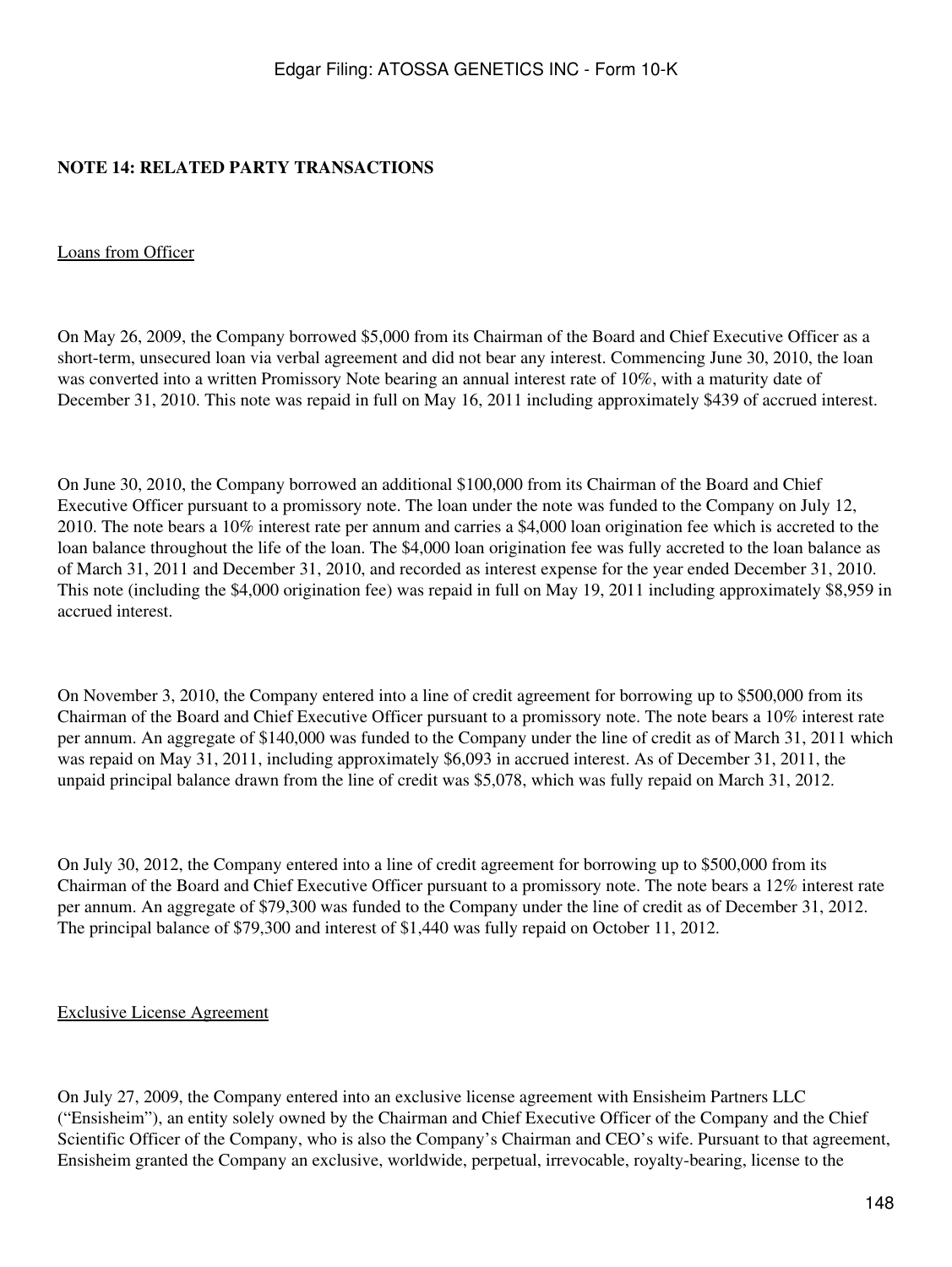MASCT System, with the right to grant and authorize sublicenses. The license agreement provided that the Company would pay Ensisheim a royalty equal to 2% of net sales revenue, with a minimum royalty of \$12,500 per fiscal quarter during the term of the agreement, which would have increased to a minimum royalty of \$25,000 per fiscal quarter beginning in the quarter in which the first commercial sale of a licensed product would have taken place. From inception through December 31, 2010, the Company had incurred \$16,250 in patent-related expenses under the license agreement with Ensisheim, and \$0 subsequent to December 31, 2010.

On June 17, 2010, the Company and Ensisheim entered into an Assignment Agreement, whereby Ensisheim assigned to the Company all rights to the patents and patent applications underlying the MASCT System. Pursuant to the assignment, the Company will have all responsibility for prosecution, maintenance, and enforcement and will indemnify Ensisheim from any and all claims against the patent estate. Ensisheim retained no residual rights with respect to the patents and patent applications. In conjunction with the assignment, the Company terminated the exclusive license agreement between the Company and Ensisheim dated July 27, 2009. As a result of the termination, the Company has no further obligations with respect to royalty payments to Ensisheim due under the old licensing agreement. As a result, the \$12,500 of patent royalty payable to Ensisheim recorded as accrued royalty payable at December 31, 2009 has been reversed through royalty expense during the second quarter of 2010.

### Commercial Lease Agreement

On December 24, 2009, the Company entered into a commercial lease agreement with Ensisheim for office space located in Seattle, Washington. The lease provided for annual rent of \$13,200, plus applicable sales tax. From inception through December 31, 2009, the Company incurred \$248 of rent expense for the lease with security deposit of \$1,100. For the period of January 1, 2010 through June 30, 2010, the Company incurred \$6,600 of rent expense for the lease. On July 15, 2010 the Company and Ensisheim terminated the lease, effective July 1, 2010 and the Company commenced use of the facility rent free until April 1, 2011 when the commercial lease agreement the Company entered into with Sanders Properties, LLC became effective (see Note 13). The \$1,100 security deposit paid to Ensisheim was received as of December 31, 2012.

### Executive Compensation

On May 19, 2010, the Company entered into employment agreements with three executives, including its Chief Executive Officer, its former President, and its Chief Scientific Officer. The annual base salaries under each agreement were calculated based on combined consideration of the success of capital raise and the operating results of the Company, and capped at \$360,000, \$350,000, and \$250,000, respectively for the three executives.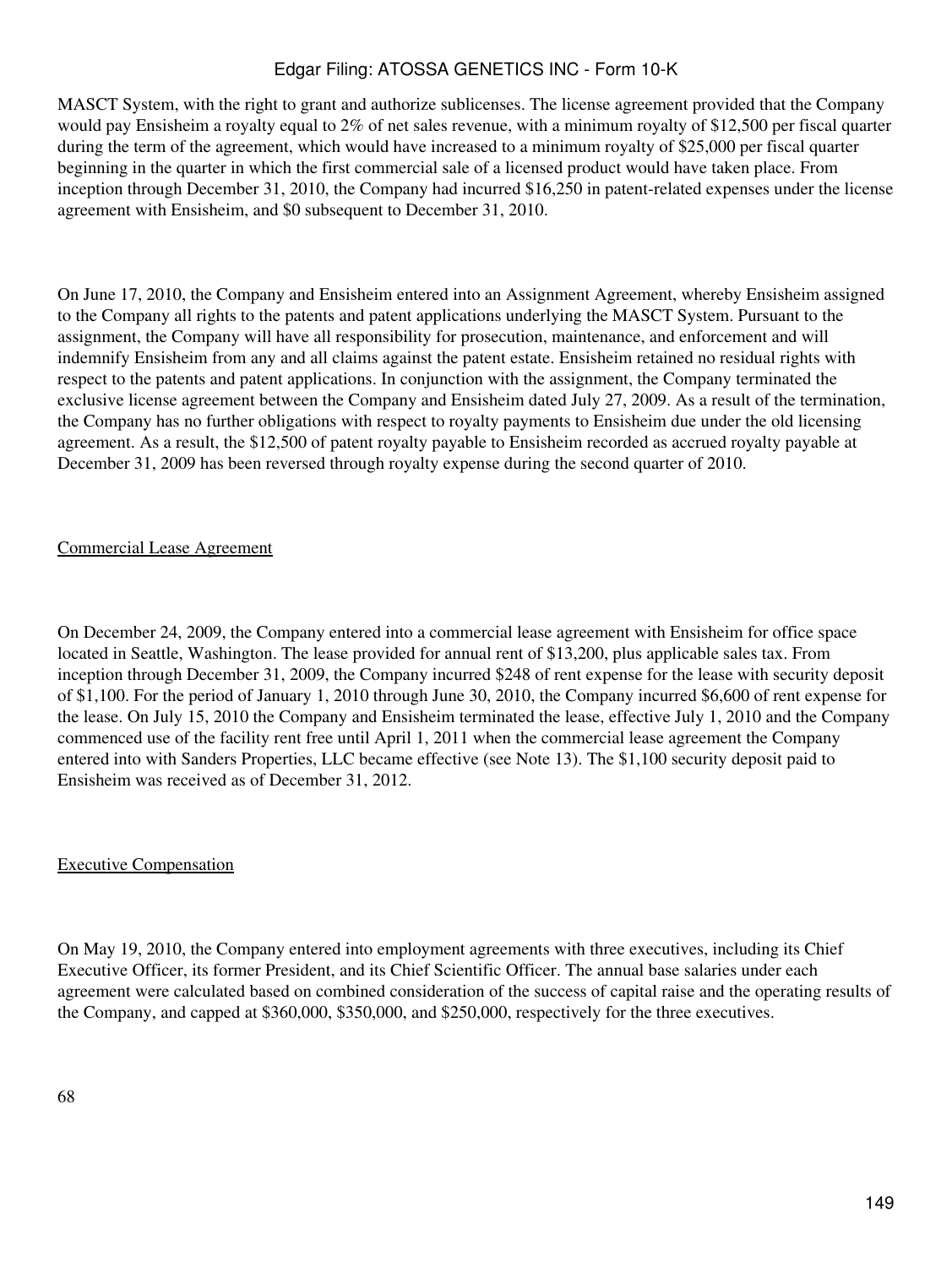On July 22, 2010, in connection with the resignation and departure of Robert L. Kelly, the President and a director, the Company entered into a consulting agreement with a limited liability company controlled by Mr. Kelly. Under the agreement, the Company was to receive consulting services relating to capital raising and investor relations. The agreement was terminated by the Company in September 2010, through which time a total of \$30,000 consulting expense had been paid.

On July 22, 2010, the Company restated and amended the employment agreements with its CEO and CSO. The agreements modified the base annual salary amounts to \$250,000 and \$200,000, respectively, effective retroactively to May 19, 2010. For the year ended December 31, 2011, the total amount of salaries and bonuses of the CEO and CSO was \$693,048, of which \$492,095 was recorded to research and development expense. For the year ended December 31, 2012, salaries and bonuses of CEO and CSO amounted to \$322,590 and \$243,554, of which \$161,295 and \$243,554 were recorded to research and development expense, respectively.

### Share-Based Compensation

The amended employment agreement with the CEO, entered into on July 22, 2010, granted options to purchase 250,000 shares (or 565,830 shares prior to the reverse stock-split on September 28, 2010) at a price of \$5.00 per share, in consideration of his service to the Company. Of these options, 25% (or 62,500 shares) vested on December 31, 2010 with the remaining 75% (or 187,500 shares) to vest in equal quarterly installments over the next three years so long as the executive remains employed with the company. These options have five-year contractual terms.

The amended employment agreement with the CSO, entered into on July 22, 2010, granted options to purchase 100,000 shares (or 226,332 shares prior to the reverse stock-split on September 28, 2010) at a price of \$5.00 per share in consideration of her service to the Company. Of these options, 25% (or 25,000 shares) vested on December 31, 2010 with the remaining 75% (or 75,000 shares) to vest in equal quarterly installments over the next three years so long as the executive remains employed with the company. These options have five-year contractual terms.

On April 4, 2011, 45,000 non-qualified stock options were granted under the 2010 Plan to Dr. Tim Hunkapiller for being a member of the Company's Scientific Advisory Board and consulting services to be provided to the Company, at an exercise price of \$1.25 per share. These options have a ten-year contractual term and shall vest as follows:

- (i)11,250 option shares shall vest ninety (90) days after the date of grant;
- (ii)11,000 option shares shall vest one hundred and eighty (180) days after the date of grant;
- $(iii)$ 11,500 option shares shall vest two hundred and seventy (270) days after the date of grant;
- (iv)11,250 option shares shall vest three hundred and sixty (360) days after the date of grant.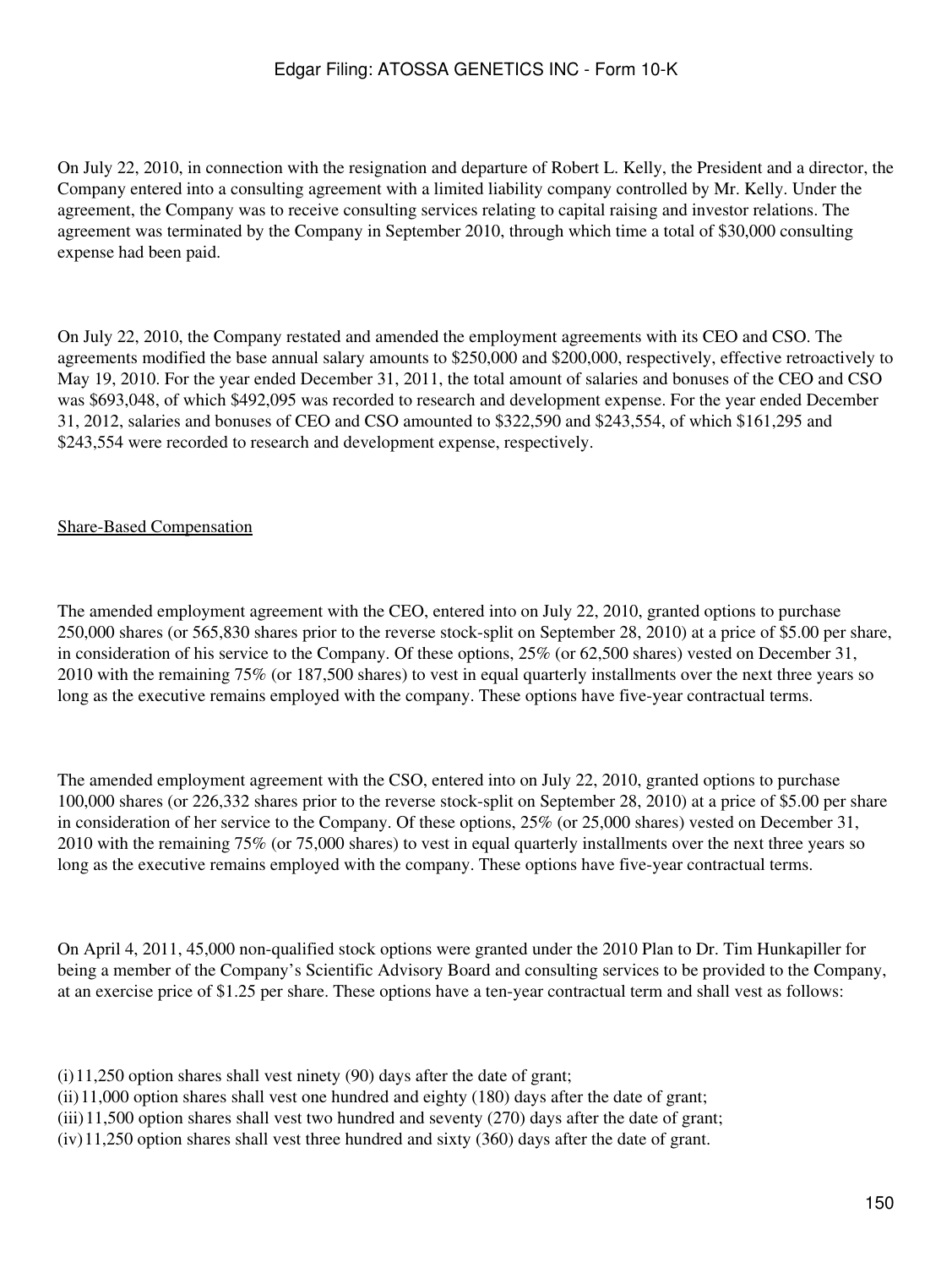On September 1, 2011, 219,000 incentive stock options were granted under the 2010 Plan to employees and officers as part of their employment agreements, at an exercise price of \$1.25 per share. These options have a ten-year contractual term and shall vest and become exercisable as follows:

(i)twenty-five percent (25%) of the underlying shares on the first anniversary of the date of grant; and (ii)one-forty eighth (1/48) of the underlying shares monthly thereafter.

On September 1, 2011, 200,000 non-qualified stock options were granted under the 2010 Plan to non-employee directors for services to be provided to the Company, at an exercise price of \$1.25 per share. These options have a ten-year contractual term and shall vest and become exercisable as follows:

(i)80,000 option shares shall vest on September 1, 2011; (ii)30,000 options shares shall vest on December 1, 2011; (iii)30,000 options shares shall vest on March 1, 2012; (iv)30,000 options shares shall vest on June 1, 2012; (v)30,000 options shares shall vest on September 1, 2012.

On April 30, 2012, 19,757 non-qualified stock options were granted under the 2010 Plan to non-employee directors for serving as directors of the Company, at an exercise price of \$6.00 per share. These options have a ten-year contractual term and shall vest and become exercisable in full immediately as of the grant date.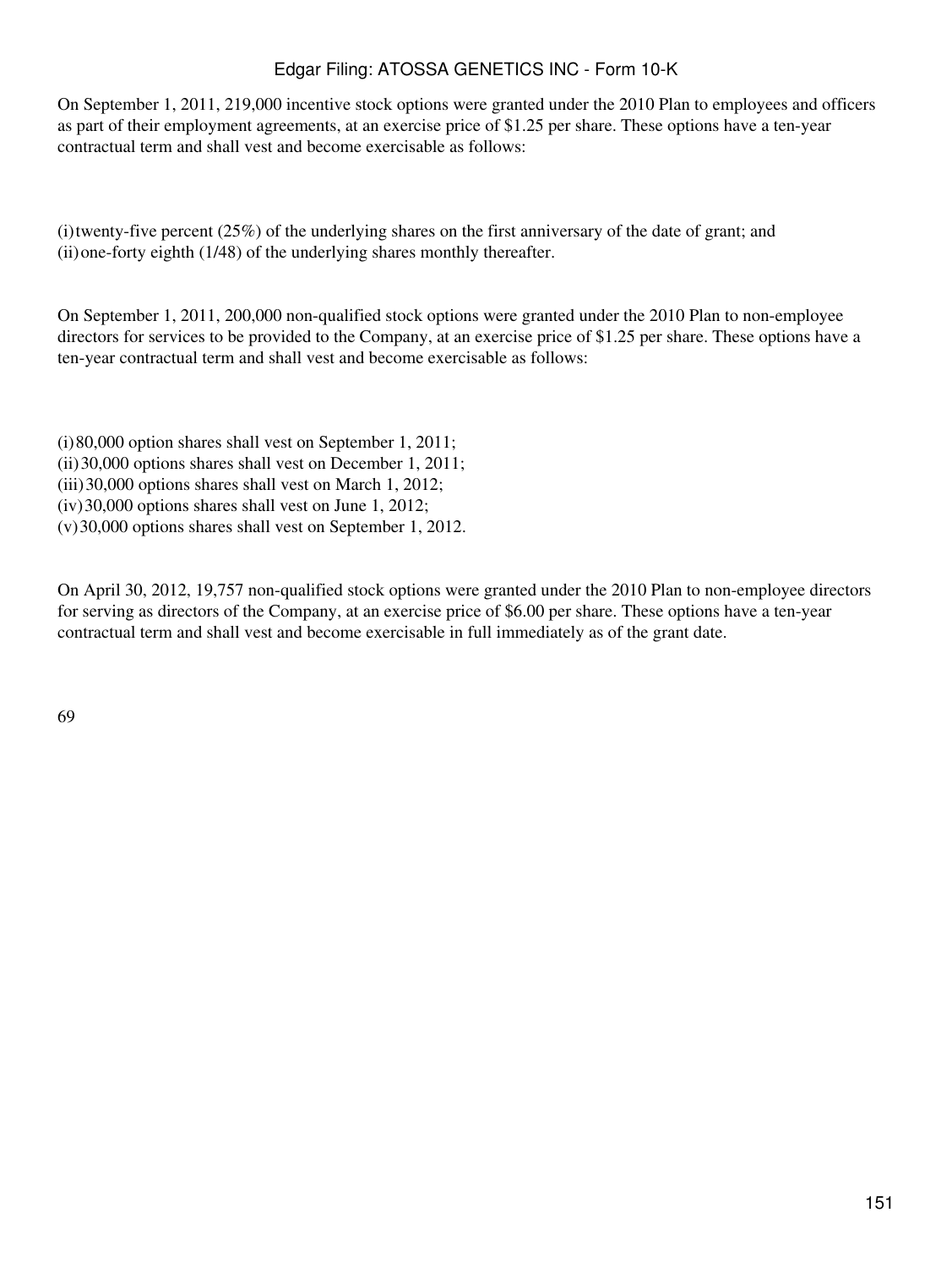On December 17, 2012, 228,000 non-qualified stock options were granted under the 2010 Plan to employees as part of their employment agreements, at an exercise price of \$4.24 per share. On December 20, 2012, 200,000 non-qualified stock options were granted outside of the 2010 Plan, but governed in all respects by the 2010 Plan, to an employee as part of his employment agreement, at an exercise price of \$4.11 per share. These options each have a ten-year contractual term and shall vest and become exercisable as follows:

(i)twenty-five percent (25%) of the underlying shares on the first anniversary of the date employment commence; and (ii)one-sixteenth (1/16) of the underlying shares quarterly thereafter.

In accordance with the guidance provided in ASC Topic 718, Stock Compensation (formerly SFAS 123R), the compensation costs associated with these options are recognized, based on the grant-date fair values of these options, over the requisite service period, or vesting period. Accordingly, the Company recognized a compensation expense of \$121,812 and \$140,056 for the years ended December 31, 2012 and 2011, respectively.

The Company estimated the fair value of these options using the Black-Scholes-Merton option pricing model based on the following weighted-average assumptions:

|                                                             |                     |      |                    |      | Employees<br>&  |      |                |      | Non-employee Non-employee |      | <b>Employees</b> |      | Employe      |
|-------------------------------------------------------------|---------------------|------|--------------------|------|-----------------|------|----------------|------|---------------------------|------|------------------|------|--------------|
|                                                             | CEO &<br><b>CSO</b> |      | Dr.<br>Hunkapiller |      | <b>Officers</b> |      | Directors      |      | Directors                 |      |                  |      |              |
| Date of grant<br>Fair value of                              | $22$ -Jul-10        |      | $4$ -Apr-11        |      | $1-Sep-11$      |      | $1-Sep-11$     |      | $30-Apr-12$               |      | 17-Dec-12        |      | 20-Dec       |
| common stock on<br>date of grant                            | \$2.7560            |      | $(B)$ \$0.9060     |      | $(C)$ \$0.9060  |      | $(C)$ \$0.9060 |      | $(C)$ \$6.00              |      | (D) $$4.24$      |      | $(E)$ \$4.11 |
| Exercise price of<br>the options                            | \$5.00              |      | \$1.25             |      | \$1.25          |      | \$1.25         |      | \$6.00                    |      | \$4.24           |      | \$4.11       |
| Expected life of<br>the options<br>(years)                  | 3.33                |      | 5.31               |      | 5.65            |      | 5.65           |      | 5.00                      |      | 5.74-6.10        |      | 6.11         |
| Dividend yield                                              | 0.00                | $\%$ | 0.00               | $\%$ | 0.00            | $\%$ | 0.00           | $\%$ | 0.00                      | $\%$ | 0.00             | $\%$ | 0.00         |
| Expected<br>volatility                                      | 58.59               | $\%$ | 54.12              | $\%$ | 53.90           | $\%$ | 53.90          | $\%$ | 62.46                     | $\%$ | 42.44-44.58      | $\%$ | 42.44        |
| Risk-free interest<br>rate                                  | 1.03                | $\%$ | 2.26               | $\%$ | 1.08            | $\%$ | 1.08           | $\%$ | 0.89                      | $\%$ | $0.91 - 0.99$    | $\%$ | 0.99         |
| Expected<br>forfeiture per year<br>$(\%)$                   | 0.00                | $\%$ | 0.00               | $\%$ | (A)             |      | 0.00           | $\%$ | 0.00                      | $\%$ | $0.00 - 10.00$   | $\%$ | 0.00         |
| Weighted-average<br>fair value of the<br>options (per unit) | \$0.6744            |      | \$0.3729           |      | \$0.3579        |      | \$0.3579       |      | \$3.0367                  |      | \$1.7426-1.7887  |      | \$1.7842     |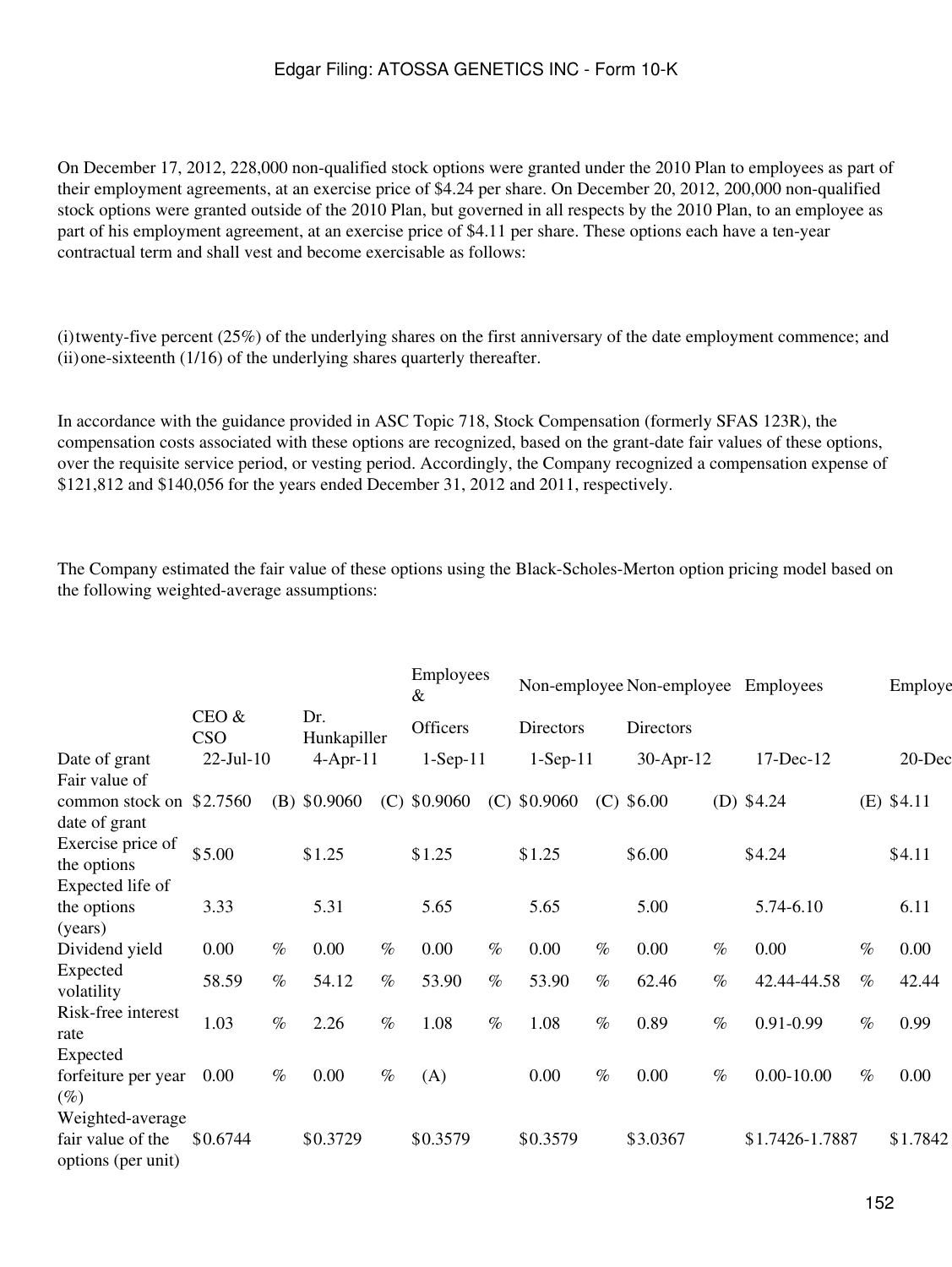- (A)0.00% for the first year after the grant date, and 96.35% for every three months thereafter. The fair value of the Company's common stock was derived implicitly from the public offering filed in March 2010 at \$3.00 per share and from the terms of an underwritten offering contemplated in July 2010 at \$6.00 per
- (B) Unit that was filed in October 2010, with \$2.756 per share being allocated to common stock using an iterative approach in order for the combined fair value of the common stock and warrants to equal the amount of consideration to be received for the offering.

(C) through June 2011 at \$1.25 per Unit, wherein one Unit was comprised of one share of common stock and one The fair value of the Company's common stock was derived implicitly from the Private Placement during April

- warrant to purchase one share of common stock at an exercise price of \$1.60 per share.
- (D) The fair value of the Company's common stock was derived implicitly from the public offering filed in February 2012 at \$6.00 per share.
- The fair values of the Company's common stock were derived from the closing prices on the NASDAQ Capital Market as of the dates of grant.

In October 2010, the Company filed a Registration Statement on Form S-1 with the SEC. However, the market for early stage investments in medical technology transactions had deteriorated between mid-2010 and early 2011. In addition, the Company's ability to negotiate with potential investors was limited. The Company's cash position had also diminished since the summer of 2010 and the founders of the Company were unable to finance the Company at the level needed for growth. The withdrawal of the Registration Statement in February 2011 further weakened the impression of the Company in the market. The fair value of the Company's common stock decreased from \$2.756 in 2010 to \$0.906 in 2011 primarily because the grants in 2011 relied on the arm's-length negotiation of the private placement financing (for illiquid stock) as opposed to relying on an anticipated initial public offering (of publicly-traded stock), as was the case in 2010. The private placement transactions were between the company and over 200 accredited investors and ascribed a value of \$0.906 to the Company's common stock.

Fair value hierarchy of the above assumptions can be categorized as follows:

(1) There were no Level 1 inputs.

(2) Level 2 inputs include:

Risk-free rate- The risk-free rate of return reflects the interest rate for United States Treasury Note with similar time-to-maturity to that of the options.

(3) Level 3 inputs include:

Expected lives- The expected lives of options granted were derived from the output of the option valuation model and represented the period of time that options granted are expected to be outstanding.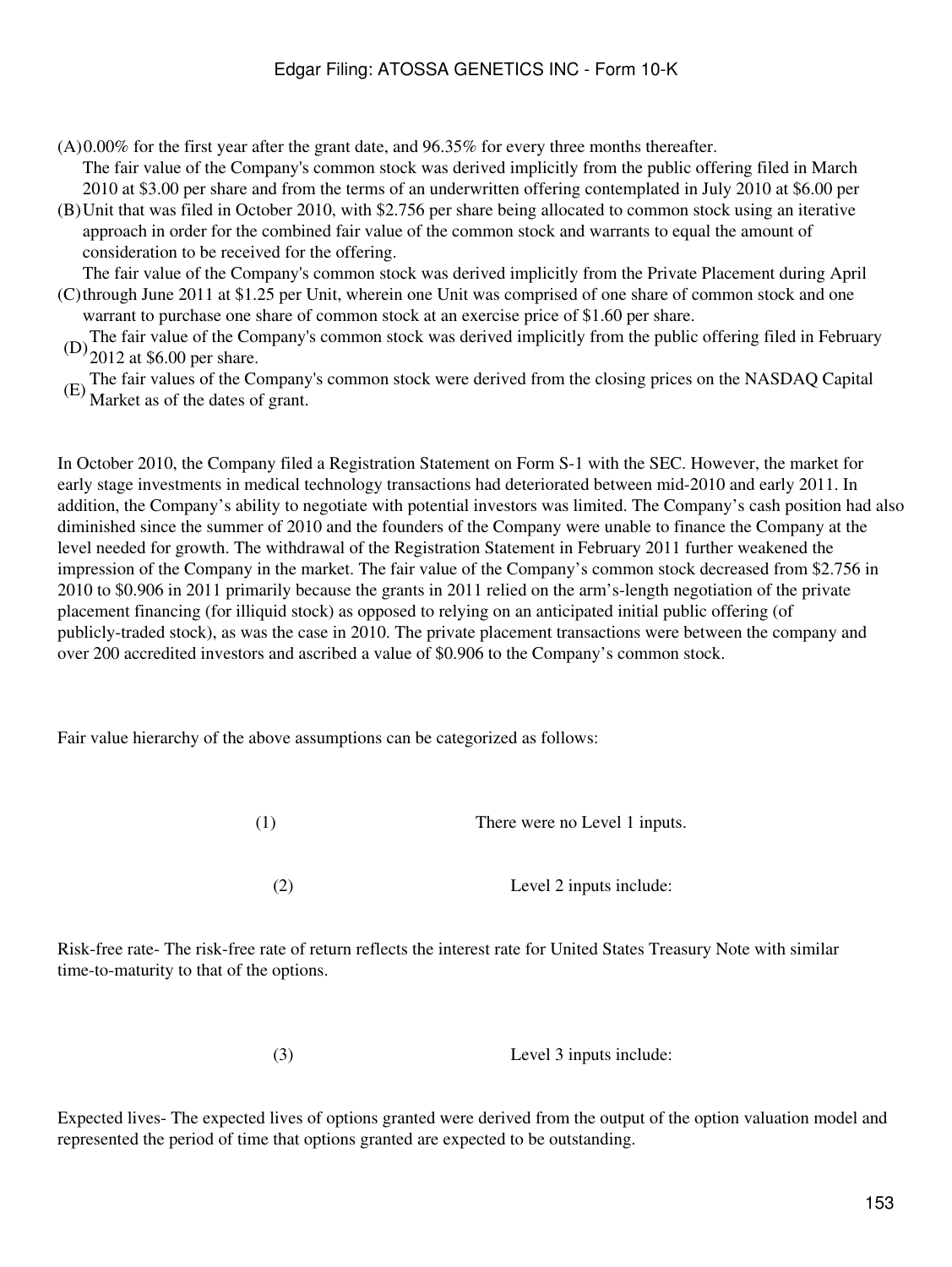Expected forfeitures per year- The expected forfeitures are estimated at the dates of grant and will be revised in subsequent periods pursuant to actual forfeitures, if significantly different from the previous estimates.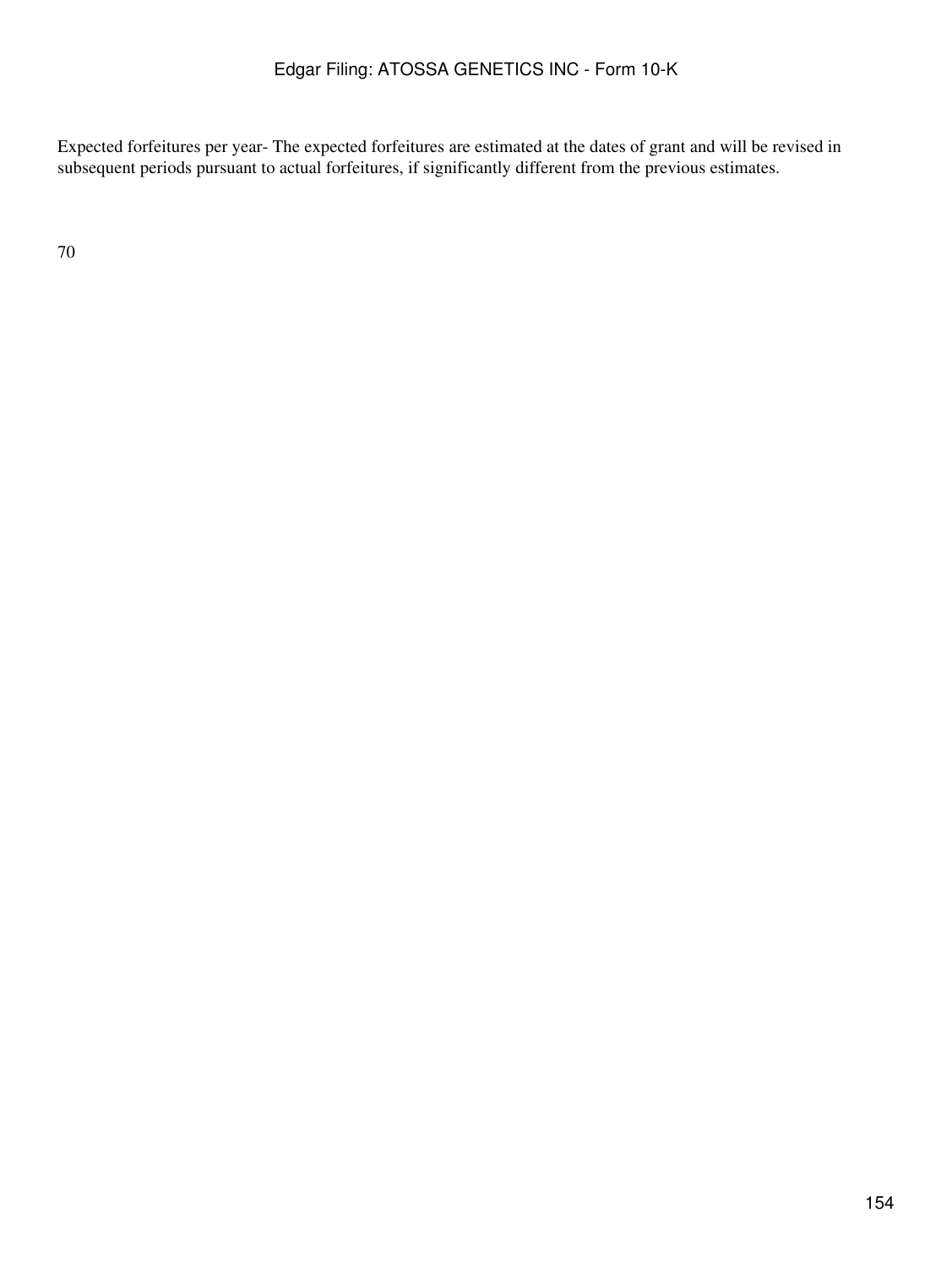Expected volatility- We did not have a historical trading history sufficient to develop an internal volatility rate for use in the model. As a result, as required by ASC 718-10-30, the Company has accounted for the options using the calculated value method. The Company identified five to seven public entities in the similar industry for which share price information was available, and considered the historical volatilities of those public entities' share prices in calculating the expected volatility appropriate to the Company.

The estimates of fair value from the model are theoretical values of stock options and changes in the assumptions used in the model could result in materially different fair value estimates. The actual value of the stock options will depend on the market value of the Company's common stock when the stock options are exercised.

Notwithstanding that the fair market value of the Company's common stock in September 2011 was \$0.906 per share, the Company filed a Registration Statement on Form S-1 in February 2012 to offer shares of its common stock at \$5.00 to \$7.00 per share. This increase in share value is justified by the accomplishments achieved by the Company between September 2011 and February 2012. Specifically, the MASCT System manufacturing had been completed, supplies for the Field Experience Trial were completed and the Company had established an FDA-compliant inventory and warehousing facility. Further, the National Reference Laboratory for Breast Health, the Company's wholly-owned subsidiary, was established as a Delaware corporation, was equipped and staffed, and the protocols and procedures needed to be a CLIA-registered facility were put in place. Moreover, the ForeCYTE test, which involves cytopathology and five biomarkers of hyperplasia and one biomarker of sample integrity, was completed, tested, and validated to CLIA standards. Computer hardware and software was acquired, set up, made operational, and the ForeCYTE report template, with unique reporting information for the requesting physician and a patient letter template, were created. The company explored and identified a technology for the ArgusCYTE test, negotiated a supply agreement with the supplier, and tested and validated the test. An ArgusCYTE report template was also established and a new reporting scheme invented and a patent application filed.

Further, the Company negotiated the acquisition of the FullCYTE Microcatheter System from Hologics, reestablished the supply chain and began preparing for a commercial launch later in 2012 or early 2013. In doing so, the Company increased its U.S. patent portfolio from 5 to 31 and its total portfolio of patents and applications to over 120. The Hologic patent estate also contains the key patents that permit microcatheter-based intraductal treatment of cancer and pre-cancer. The Company also prepared marketing documents for the launch of the ForeCYTE and ArgusCYTE tests, which occurred in December 2011. The Company launched a clinical trial of the FullCYTE microcatheter to establish the feasibility of performing Next Generation Sequencing on the samples obtained with the microcatheter, negotiated the acquisition of the NextCYTE technology, and is conducting a study of the utility of the technology in providing superior information in the setting of cancer diagnosis and treatment selection.

The Company also established third-party relationships to perform the reimbursement billing in anticipation of the commercial launch and to permit electronic remittance of testing revenue. The Company launched a Field Test Experience limited launch of both the ForeCYTE and ArgusCYTE tests on schedule in December 2011 and has seen significant market acceptance of both tests from the doctors and clinics using the tests. The Company passed a CLIA inspection and became CLIA-certified, has obtained several state licenses and has pending applications in all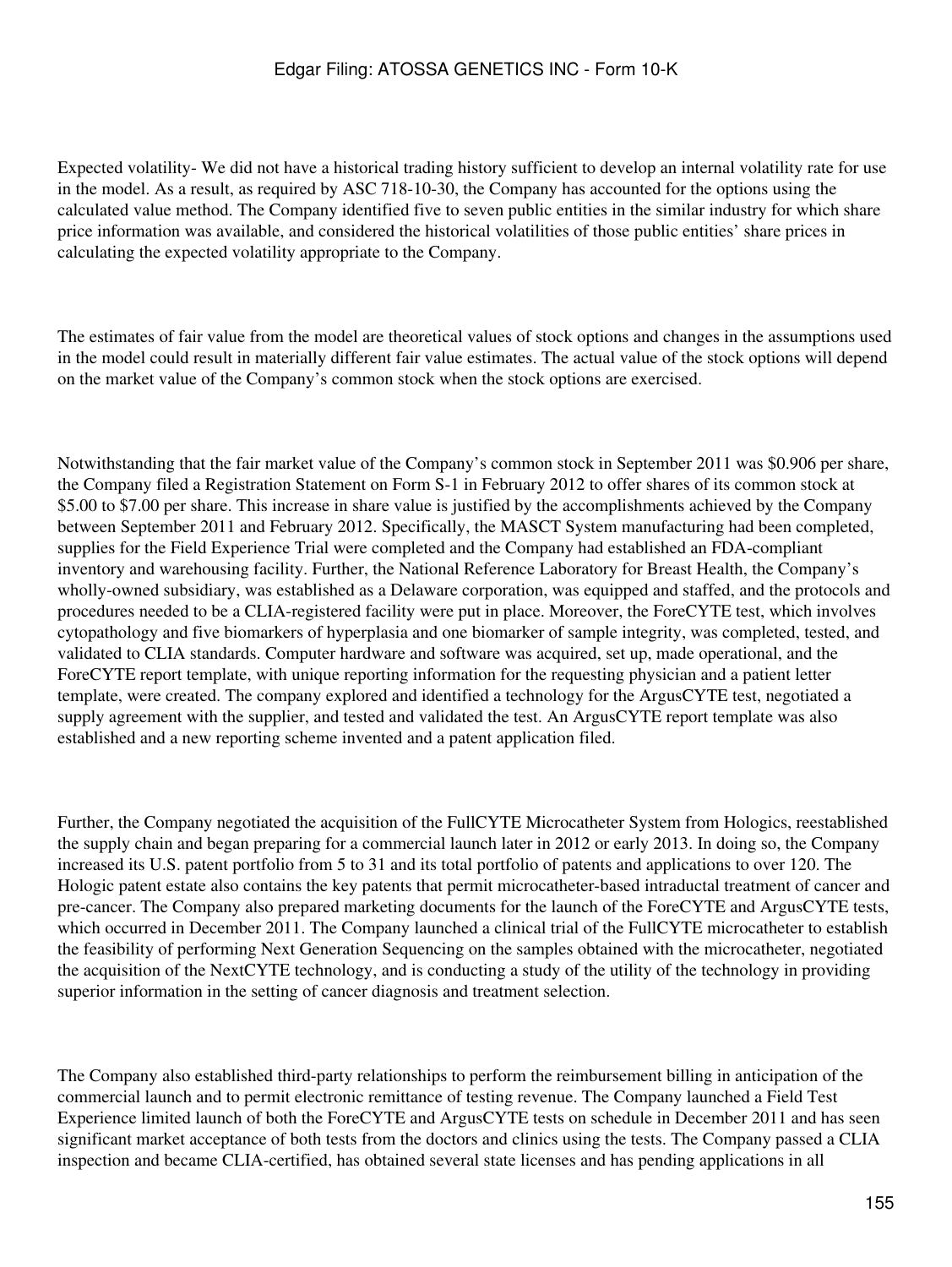remaining states where licensure is required. Finally, the Board of Directors and scientific advisory board were each strengthened with the addition of key new executives and scientists.

The Board of Directors considered each of the foregoing achievements, and considered input from the Company's investment bankers, in determining that the value of the Company supports a valuation of \$5.00 to \$7.00 per share of the Company's common stock.

Options issued and outstanding as of December 31, 2012 and their activities during the twelve months then ended are as follows: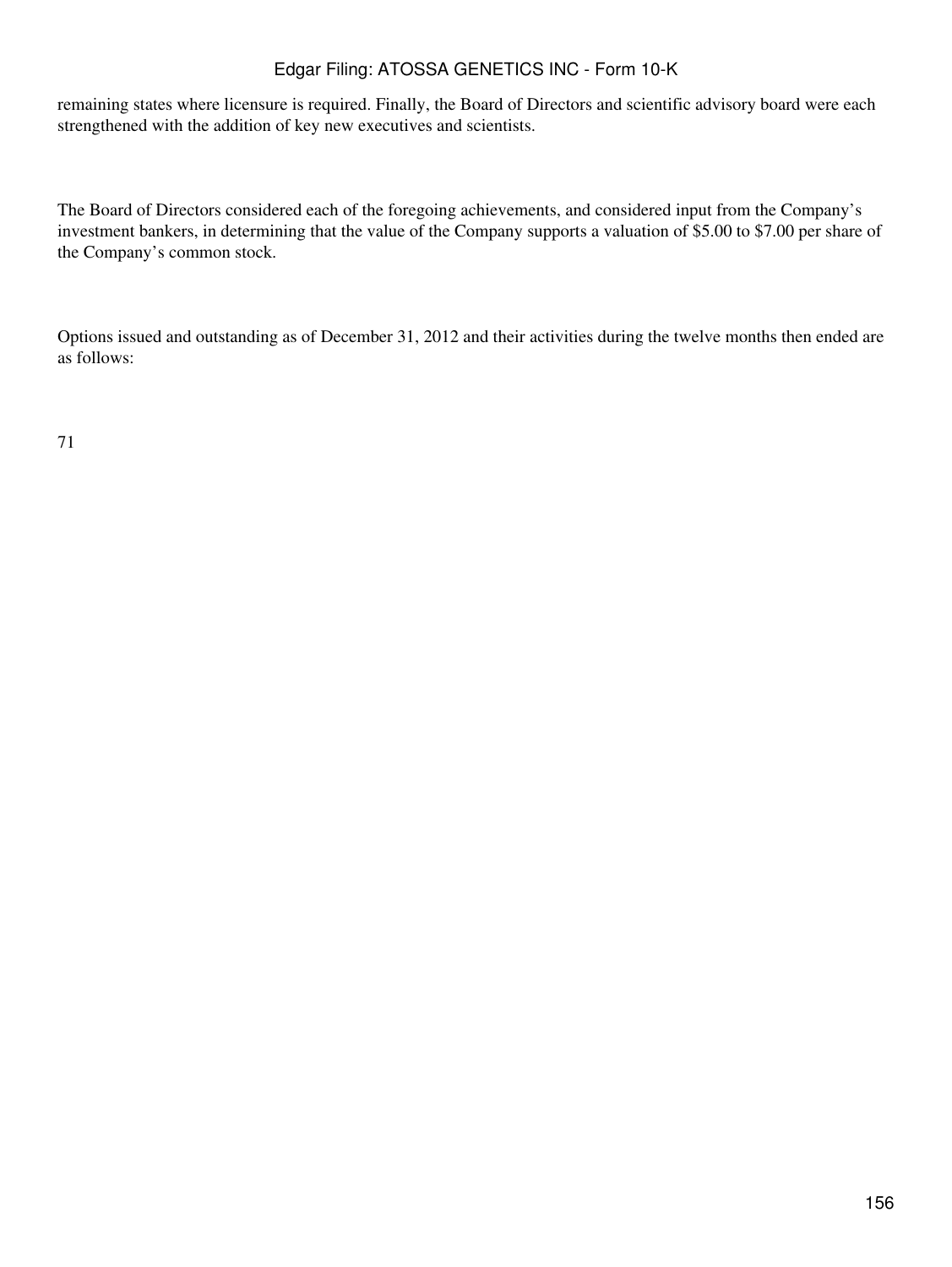|                                     | <b>Number of Underlying</b><br><b>Shares</b> | <b>Share</b> | <b>Weighted-Average</b><br><b>Exercise Price Per</b> | Weighted-Average<br><b>Contractual Life</b><br><b>Remaining in</b><br>Years |
|-------------------------------------|----------------------------------------------|--------------|------------------------------------------------------|-----------------------------------------------------------------------------|
| Outstanding as of January 1, 2012   | 608,000                                      | \$           | 3.41                                                 |                                                                             |
| Granted                             | 447,757                                      |              | 4.26                                                 |                                                                             |
| Expired                             |                                              |              |                                                      |                                                                             |
| Forfeited                           | (3,621)                                      |              | 1.25                                                 |                                                                             |
| Outstanding as of December 31, 2012 | 1,051,636                                    |              | 3.78                                                 | 7.12                                                                        |
| Exercisable as of December 31, 2012 | 531,095                                      |              | 3.28                                                 | 5.64                                                                        |
| Vested and expected to vest $(1)$   | 1,048,845                                    |              | 3.78                                                 | 7.12                                                                        |

(1) Includes vested shares and unvested shares after a forfeiture rate is applied.

As of December 31, 2012 and 2011, the aggregate intrinsic value of options outstanding was \$1,150,416 and \$329,053, respectively.

A summary of the status of the Company's unvested shares as of December 31, 2012 and changes during the twelve month period then ended is presented below:

| Unvested                         |               |                                        |            |  |
|----------------------------------|---------------|----------------------------------------|------------|--|
|                                  | <b>Shares</b> | Weighted-Average Grant-Date Fair Value |            |  |
| <b>Shares</b>                    |               |                                        |            |  |
| Unvested as of January 1, 2012   | 289,250       | S                                      | 159,013    |  |
| <b>Granted</b>                   | 447,757       |                                        | 822,659    |  |
| <b>Vested</b>                    | (212, 345)    |                                        | (156, 724) |  |
| <b>Forfeited</b>                 | (3,621)       |                                        | (1,296)    |  |
| Unvested as of December 31, 2012 | 520,541       | \$                                     | 823,652    |  |

#### **NOTE 15: ASSET PURCHASE**

On September 30, 2012, the Company entered into an asset purchase agreement with Acueity Healthcare, Inc ("Acueity") to acquire substantially all of the assets of Acueity. Through the asset purchase, the Company acquired 35 issued patents (18 issued in the U.S. and 17 issued in foreign countries), 41 patent applications (32 in the U.S. and 9 in foreign countries), six 510(k) FDA marketing authorizations related to the manufacturing, use, and sale of the Viaduct Miniscope and accessories, the Manoa Breast Biopsy system, the Excisor Bioptome, the Acueity Medical Light Source, the Viaduct Microendoscope and accessories, and cash in the amount of \$400,000; no liabilities were assumed in the transaction. In consideration for the assets, the Company issued 862,500 shares of common stock, valued at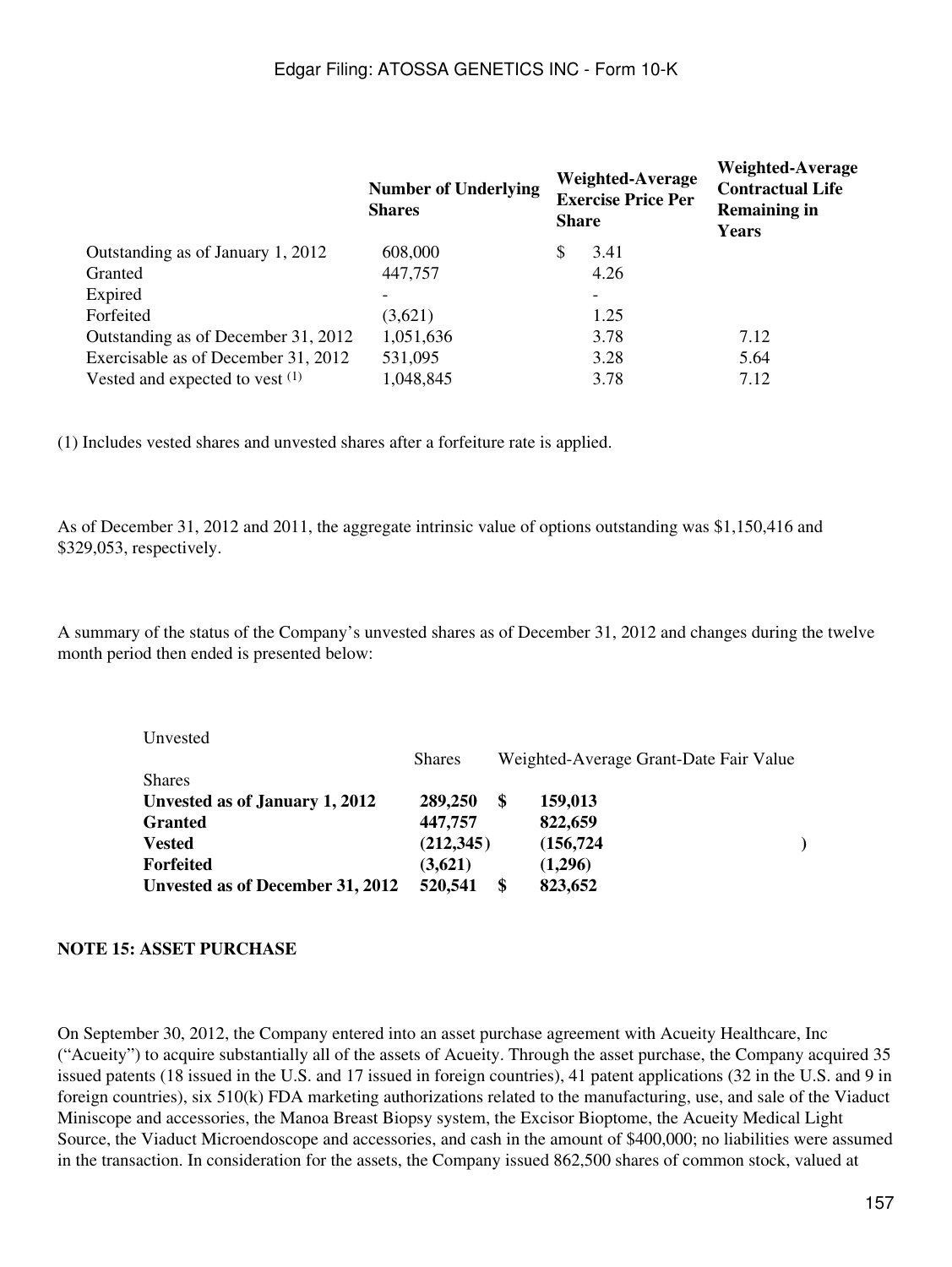\$5.00 per share, the offering price listed on the prospectus filed pursuant to Rule 424(b)(4) on November 9, 2012, and warrants to purchase up to 325,000 shares of common stock at an exercise price of \$5.00 per share, to the shareholders of Acueity, subject to a six-month lock up agreement. The warrants, which have a five-year term, do not have a cashless exercise provision. The warrants were valued at \$2.3457 per warrant, using a Black-Scholes-Merton Valuation Technique because it embodies all of the requisite assumptions (including trading volatility, estimated terms and risk-free rates) necessary to determine the fair value of the warrants (see Note 10). There are no future financial obligations from the Company to Acueity from the commercialization of the acquired assets.

### **NOTE 16: SUBSEQUENT EVENTS**

Management has evaluated subsequent events through March 27, 2013, the date which the consolidated financial statements were available to be issued. All subsequent events requiring recognition as of December 31, 2012 have been incorporated into these consolidated financial statements and there are no subsequent events that require disclosure in accordance with FASB ASC Topic 855, "Subsequent Events".

### **Recent Share and Option Issuances**

The Company has issued the following securities pursuant to exemptions from registration under the Securities Act of 1933, as amended (the "Act"):

1. The options have an exercise price of \$4.11 per share, the fair market value of the Company's Common Stock on On January 4, 2013, the Company granted 500,000 stock options (405,000 of which were not registered under the Act) to Kyle Guse in connection with his employment as Chief Financial Officer, General Counsel and Secretary. the date of grant, and vest 25% at the end of the first year of employment and one-sixteenth (1/16) quarterly over the following three years.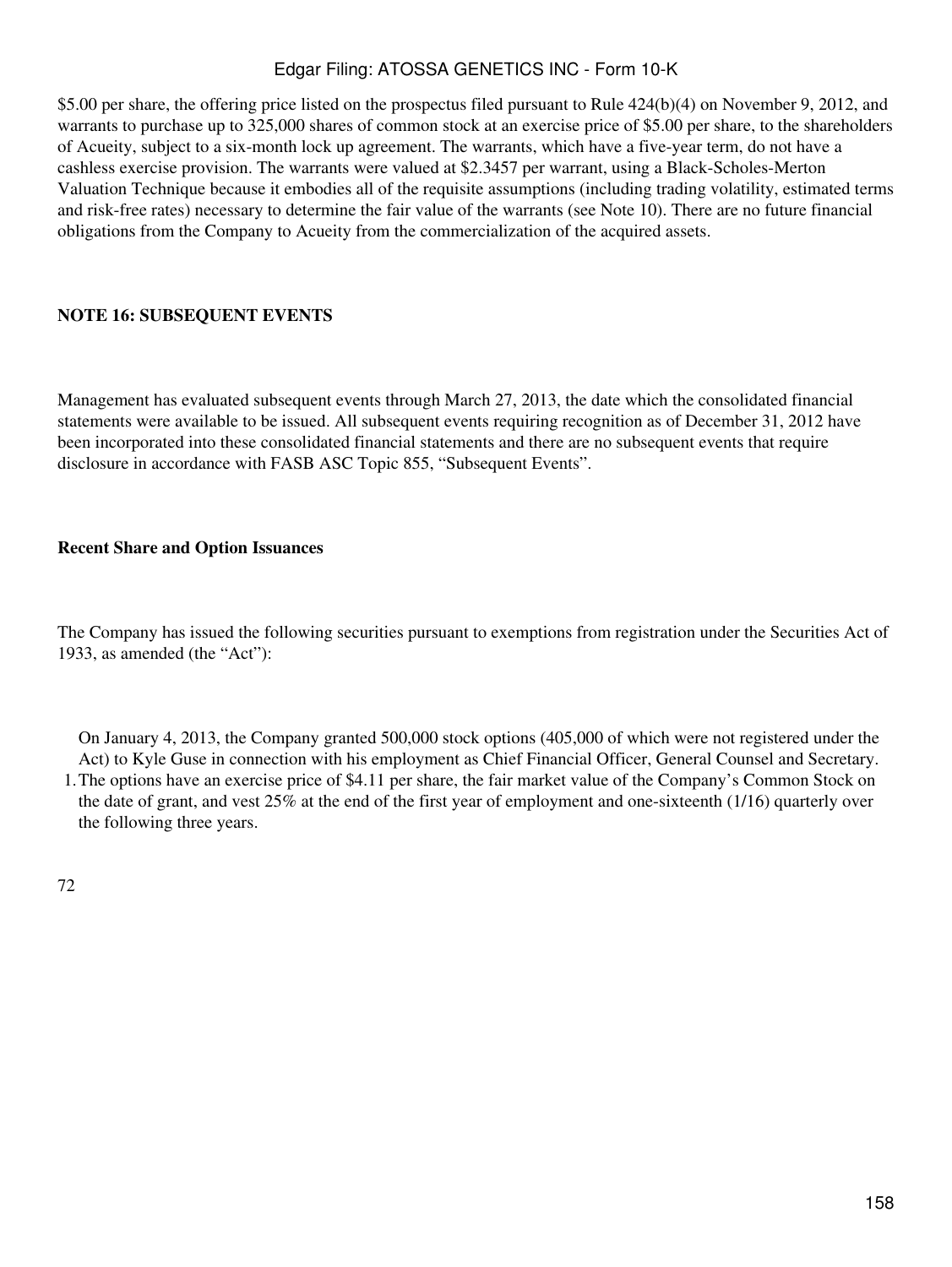2. compensation for services to the Company. The warrant has an exercise price of \$4.24 per share which was the fair On January 13, 2013, the Company issued a warrant to purchase 60,000 shares of Common Stock to a consultant as market value of the Company's Common Stock on the date of grant. The warrant has a net-exercise feature and it vests monthly over one year so long as the consultant continues to provide services to the Company.

3. performance of services to the Company. The aggregate value of shares issued was \$143,550, or \$4.46 per share, On January 24, 2013, the Company issued 32,186 shares of Common Stock to consultants as compensation for the the fair market value of the Company's Common Stock on the date of issuance.

4. originally issued in 2011 in connection with the Company's private placement to accredited investors pursuant to On February 25, 2013 the Company issued 1,081,782 shares of Common Stock and on February 28, 2013 the Company issued 139,971 shares of Common Stock each upon exercise of outstanding warrants. These warrants were exercised on a "net" basis without additional consideration received by the Company. These warrants were Rule 506 of Regulation D under the Act. The shares issued upon exercise of the warrants remain subject to the six-month lock-up agreements between the holders of the shares and Dawson James Securities, Inc. that were entered into in connection with the Company's initial public offering.

The above securities were issued and sold pursuant to an exemption from registration under Section 4(a)(2) of the Act as transactions by an issuer not involving any public offering.

As of the date of filing this report, management was still in the process of determining the fair value of the 500,000 stock options and the 60,000 warrants issued as described above, in accordance with FASB ASC Topic 718.

### **FDA Warning Letter**

On February 21, 2013, the Company received a Warning Letter ("Letter") from the FDA regarding its Mammary Aspirate Specimen Cytology Test (MASCT) System and MASCT System Collection Test (together, the "System"). The Letter arises from certain FDA findings during a July 2012 inspection, to which the Company responded in August 2012, explaining why the Company believed it was in compliance with applicable regulations and/or was implementing changes responsive to the findings of the FDA inspection. FDA alleges in the Letter that following 510(k) clearance the Company changed the System in a manner that requires submission of an additional 510(k) notification to the FDA. Specifically, the FDA observes that the Instructions For Use (IFU) in the original 510(k) submission stated that the user must "Wash the collection membrane with fixative solution into the collection vial…" and the current IFU states "…apply one spray of Saccomanno's Fixative to the collection membrane…" and that "this change fixes the NAF specimen to the filter paper rather than washing it into a collection vial." At the time that the changes were made the Company determined that a new 510(k) was not required in accordance with the FDA's guidance document entitled, "Deciding When to Submit a 510(k) for a Change to an Existing Device." The Letter also raises certain issues with respect to the Company's marketing of the System and the Company's compliance with FDA Good Manufacturing Practices (cGMP) regulations, among other matters. The Company responded to the Letter on March 13, 2013.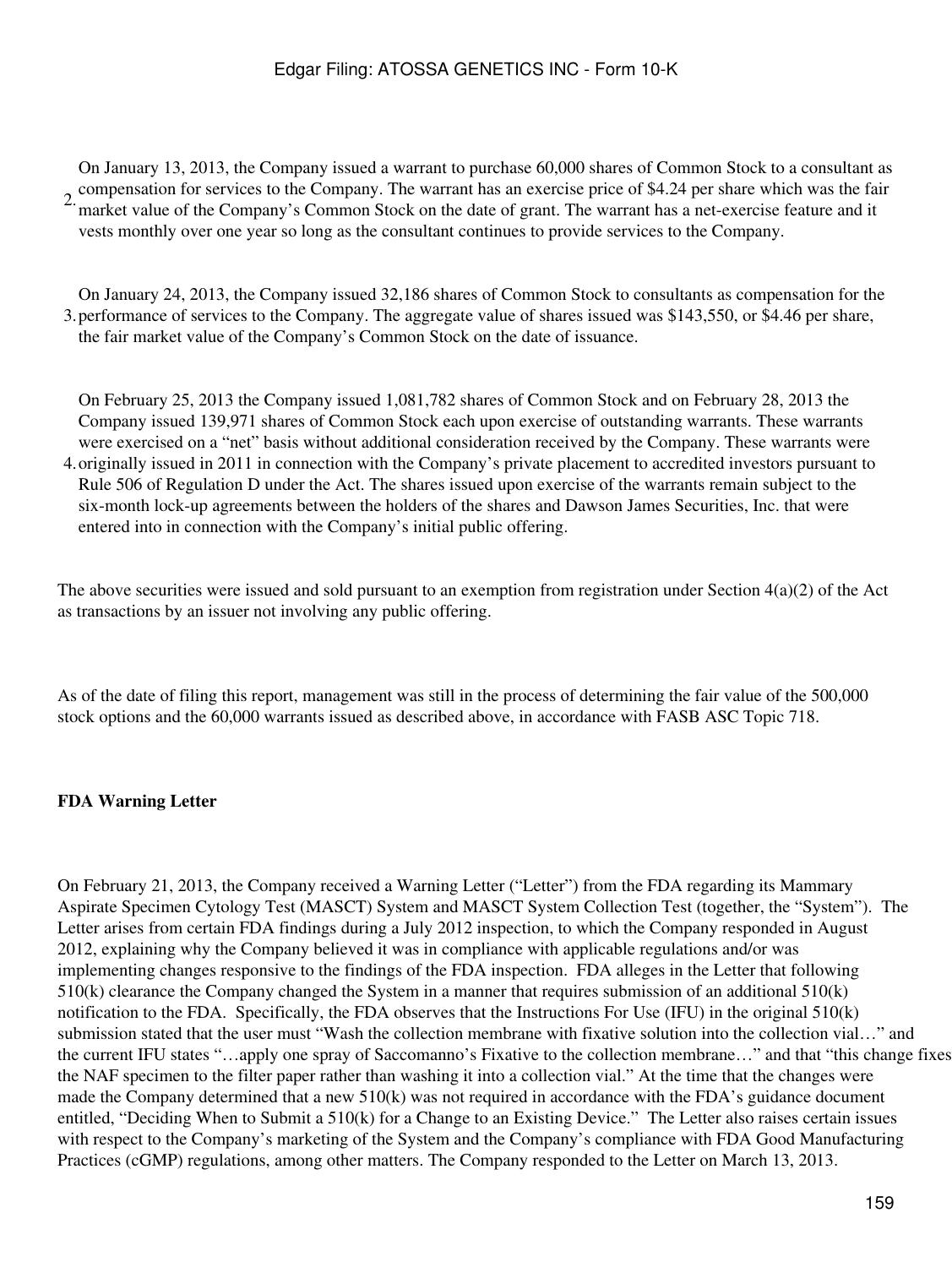The Company is reasonably confident in its responses to the FDA. Consequently, no provision or liability has been recorded as of December 31, 2012 as a result of the Letter. However, it is at least reasonably possible that the Company's estimate of related liability may change in the near term. Any payments by reason of an adverse determination in this matter will be charged to earnings in the period of determination.

### **Contract with Reimbursement Organization**

On March 7, 2013, NRLBH entered into a contractual agreement with FedMed, Inc., which has proprietary Preferred Provider Organization (PPO) networks in the U.S. for diagnostic laboratory testing. The agreement will give FedMed's participating providers and its clients' members greater access to the Company's tests.

### **Common Stock Purchase Agreement with Aspire Capital Fund, LLC**

On March 27, 2013 the Company entered into a stock purchase agreement with Aspire Capital Fund, LLC, which provides that, upon the terms and subject to the conditions and limitations set forth therein, Aspire is committed to purchase up to an aggregate of \$30 million of shares of the Company's common stock over the three-year term of the agreement. Under the agreement, on March 27, 2013, Aspire purchased 83,333 shares of our common stock at \$12.00 per share, with gross proceeds to the Company of \$1,000,000. Before we can sell any additional shares under the agreement, we must register the shares with the SEC and have the registration statement declared effective and remain effective.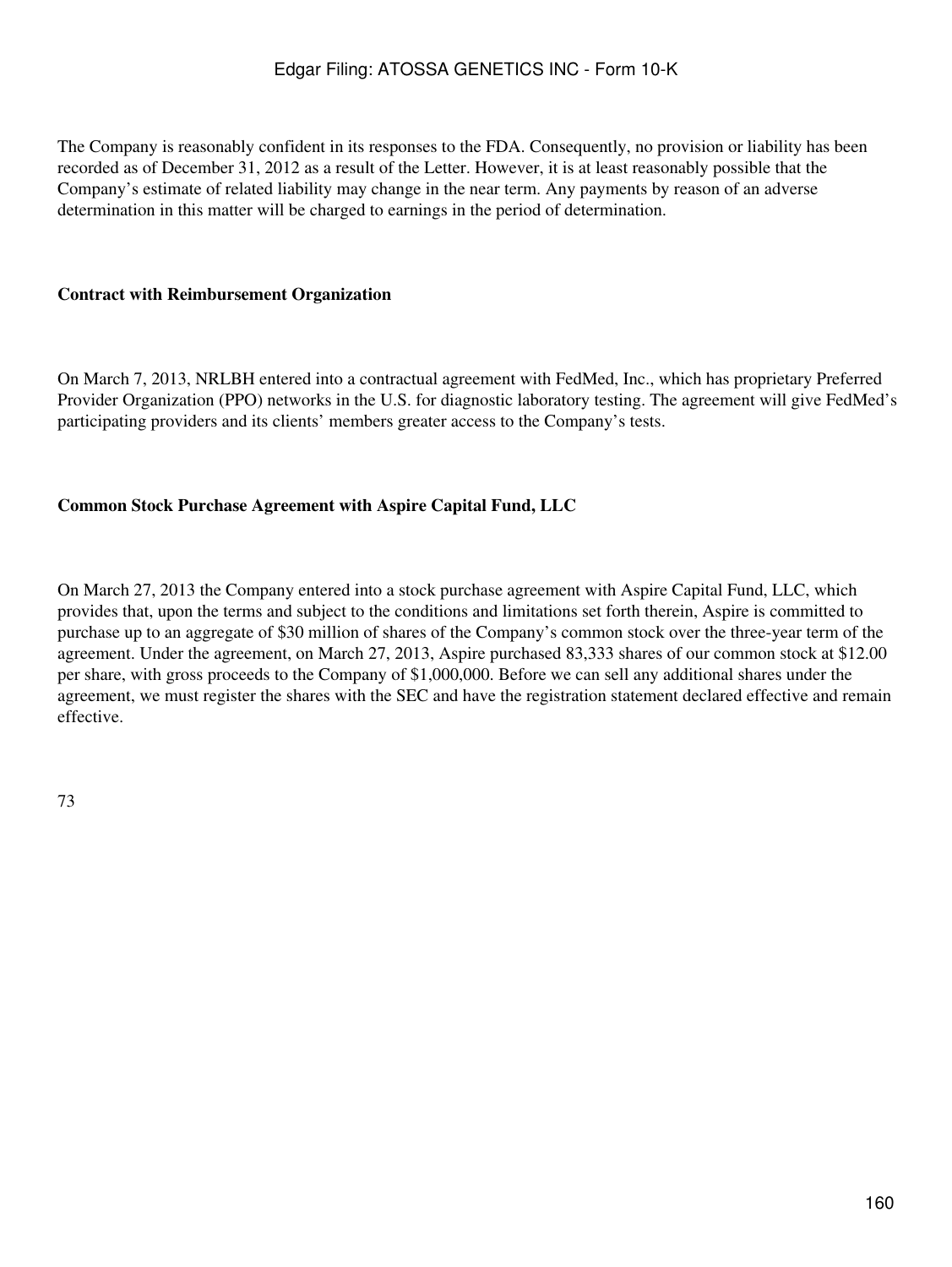### SIGNATURES

Pursuant to the requirements Section 13 or 15(d) of the Securities Exchange Act of 1934, the issuer, a corporation organized and existing under the laws of the State of California, has duly caused this report to be signed on its behalf by the undersigned thereunto duly authorized in the City of Seattle, State of Washington, on the 27 day of March, 2013.

Atossa Genetics Inc.

By: /s/ Steven C. Quay **Steven C. Quay, M.D., Ph.D. Chairman, Chief Executive Officer and President**

### **POWER OF ATTORNEY**

 KNOW ALL PERSONS BY THESE PRESENTS, that each person whose signature appears below hereby constitutes and appoints Steven C. Quay and Kyle Guse and each of them acting individually, as his true and lawful attorneys-in-fact and agents, each with full power of substitution, for him in any and all capacities, to sign any and all amendments to this report on Form 10-K and to file the same, with exhibits thereto and other documents in connection therewith, with the Securities and Exchange Commission, granting unto said attorneys-in-fact and agents, with full power of each to act alone, full power and authority to do and perform each and every act and thing requisite and necessary to be done in connection therewith, as fully for all intents and purposes as he might or could do in person, hereby ratifying and confirming all that said attorneys-in-fact and agents, or his or their substitute or substitutes, may lawfully do or cause to be done by virtue hereof.

**Pursuant to the requirements of the Securities Exchange Act of 1934, this Annual Report on Form 10-K has been signed by the following persons in the capacities and on the dates indicated**

| <b>Signature</b>                                                        | Office(s)                                                                                                 | Date           |
|-------------------------------------------------------------------------|-----------------------------------------------------------------------------------------------------------|----------------|
| /s/ Steven C. Quay<br>Steven C. Quay, M.D., Ph.D. Officer and President | Chairman, Chief Executive<br>(Principal Executive Officer)                                                | March 27, 2013 |
| /s/ Kyle Guse<br><b>Kyle Guse</b>                                       | Chief Financial Officer, General Counsel and Secretary<br>(Principal Financial and<br>Accounting Officer) | March 27, 2013 |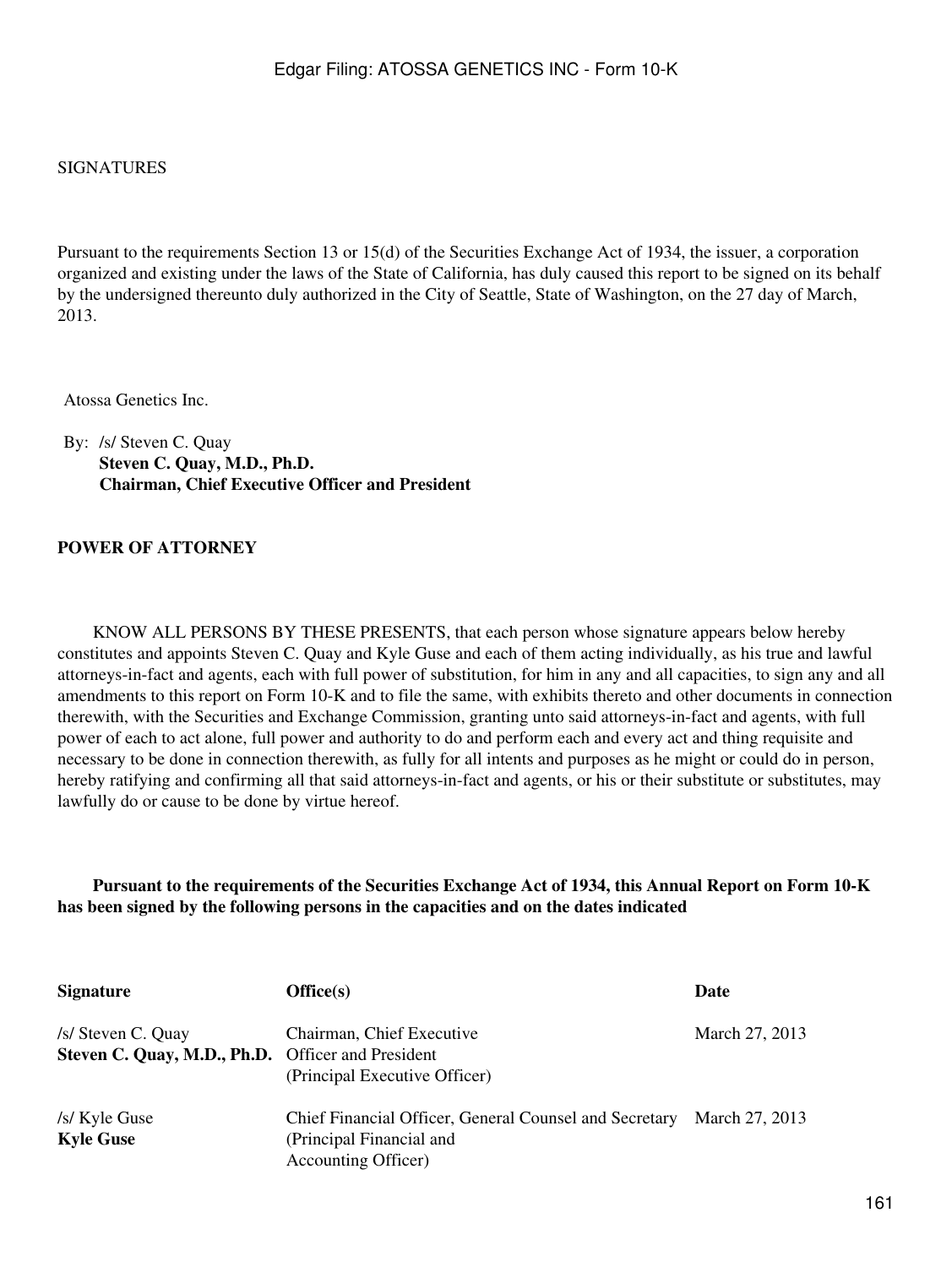| /s/ John Barnhart<br>John Barnhart                   | Director | March 27, 2013 |
|------------------------------------------------------|----------|----------------|
| /s/ Shu-Chih Chen<br>Shu-Chih Chen, Ph.D.            | Director | March 27, 2013 |
| /s/ Alexander Cross<br><b>Alexander Cross, Ph.D.</b> | Director | March 27, 2013 |
| /s/ Stephen J. Galli<br>Stephen J. Galli, M.D.       | Director | March 27, 2013 |
| /s/ H. Lawrence Remmel<br><b>H. Lawrence Remmel</b>  | Director | March 27, 2013 |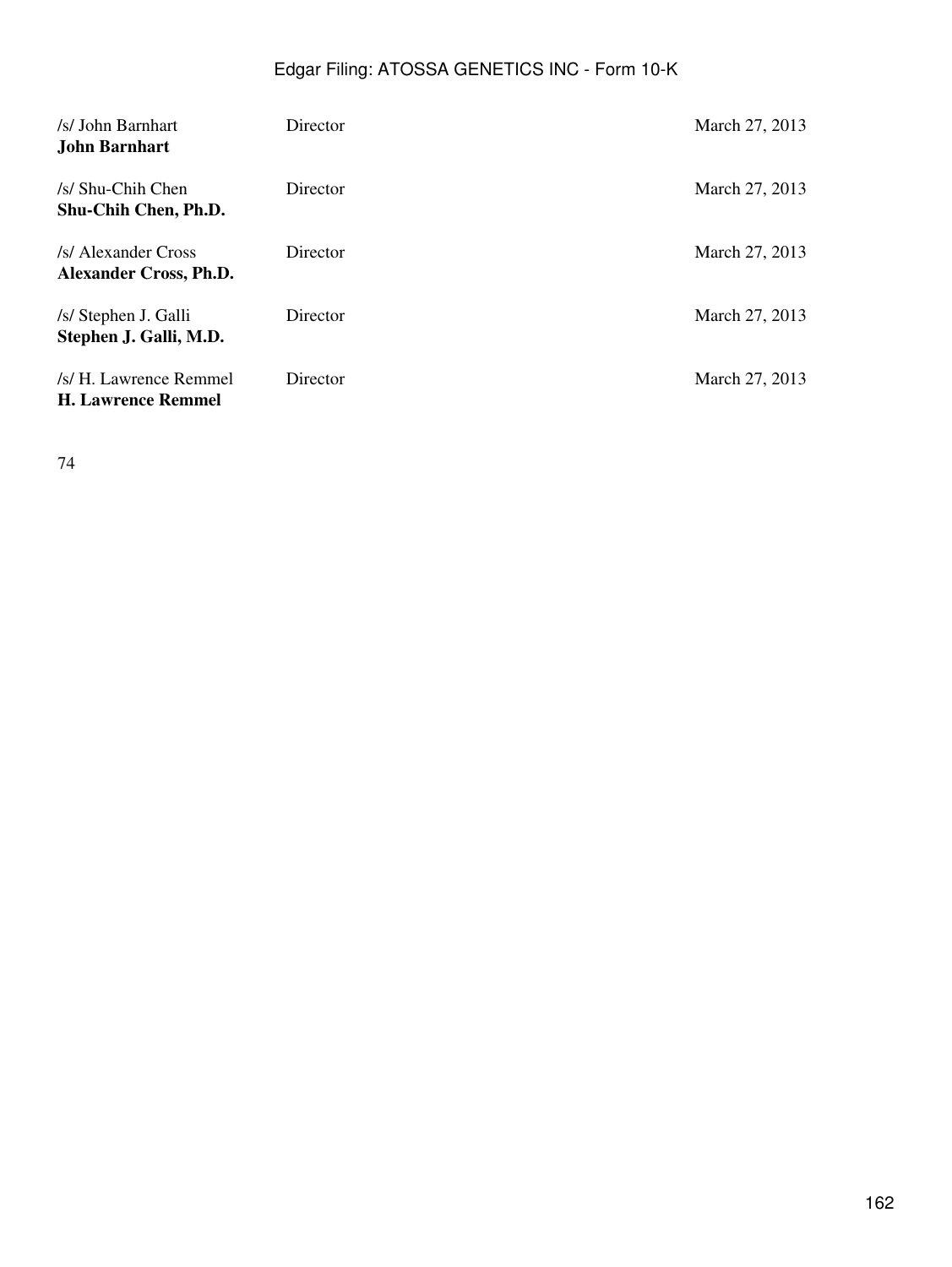# EXHIBIT INDEX

|                     | <b>Exhibit No. Description</b>                                                                                                                                             | <b>Incorporated by Reference Herein</b><br>Form                  | <b>Date</b>          |
|---------------------|----------------------------------------------------------------------------------------------------------------------------------------------------------------------------|------------------------------------------------------------------|----------------------|
| $2.1\dagger\dagger$ | Agreement and Plan of Reorganization, dated September 30,<br>2012, by and among the Company, Acueity Healthcare, Inc., and<br>Ted Lachowicz, as Stockholder Representative | <b>Registration Statement</b><br>on Form S-1, as Exhibit<br>2.1  | October 4,<br>2012   |
| 3.1                 | Certificate of Incorporation of Atossa Genetics Inc.                                                                                                                       | <b>Registration Statement</b><br>on Form S-1, as Exhibit<br>3.2  | June $11$ ,<br>2012  |
| 3.2                 | Bylaws of Atossa Genetics Inc.                                                                                                                                             | <b>Registration Statement</b><br>on Form S-1, as Exhibit<br>3.4  | June $11$ ,<br>2012  |
| 3.3                 | Amendment to Bylaws of Atossa Genetics Inc.                                                                                                                                | Current Report on Form December<br>8-K, as Exhibit 3.1           | 20, 2012             |
| 4.1                 | Specimen common stock certificate                                                                                                                                          | <b>Registration Statement</b><br>on Form S-1, as Exhibit<br>4.1  | May 21,<br>2012      |
| 4.2                 | Form of Warrant from 2011 private placement                                                                                                                                | <b>Registration Statement</b><br>on Form S-1, as Exhibit<br>4.2  | October 4,<br>2012   |
| 4.3                 | Form of Placement Agent Warrant from 2011 private placement                                                                                                                | <b>Registration Statement</b><br>on Form S-1, as Exhibit<br>4.3  | October 4,<br>2012   |
| 4.4                 | Form of Warrant dated September 30, 2012                                                                                                                                   | <b>Registration Statement</b><br>on Form S-1, as Exhibit<br>4.4  | October 4,<br>2012   |
| 4.5                 | Registration Rights Agreement, dated as of March 27, 2013, by<br>and between the Company and Aspire Capital Fund, LLC.                                                     | Filed herewith                                                   |                      |
| 10.1                | Exclusive Patent License Agreement with Ensisheim Partners,<br>LLC, dated July 27, 2009                                                                                    | <b>Registration Statement</b><br>on Form S-1, as Exhibit<br>10.1 | February 14,<br>2012 |
| 10.2                | Termination of Exclusive Patent License Agreement, dated June<br>17, 2010                                                                                                  | <b>Registration Statement</b><br>on Form S-1, as Exhibit<br>10.2 | February 14,<br>2012 |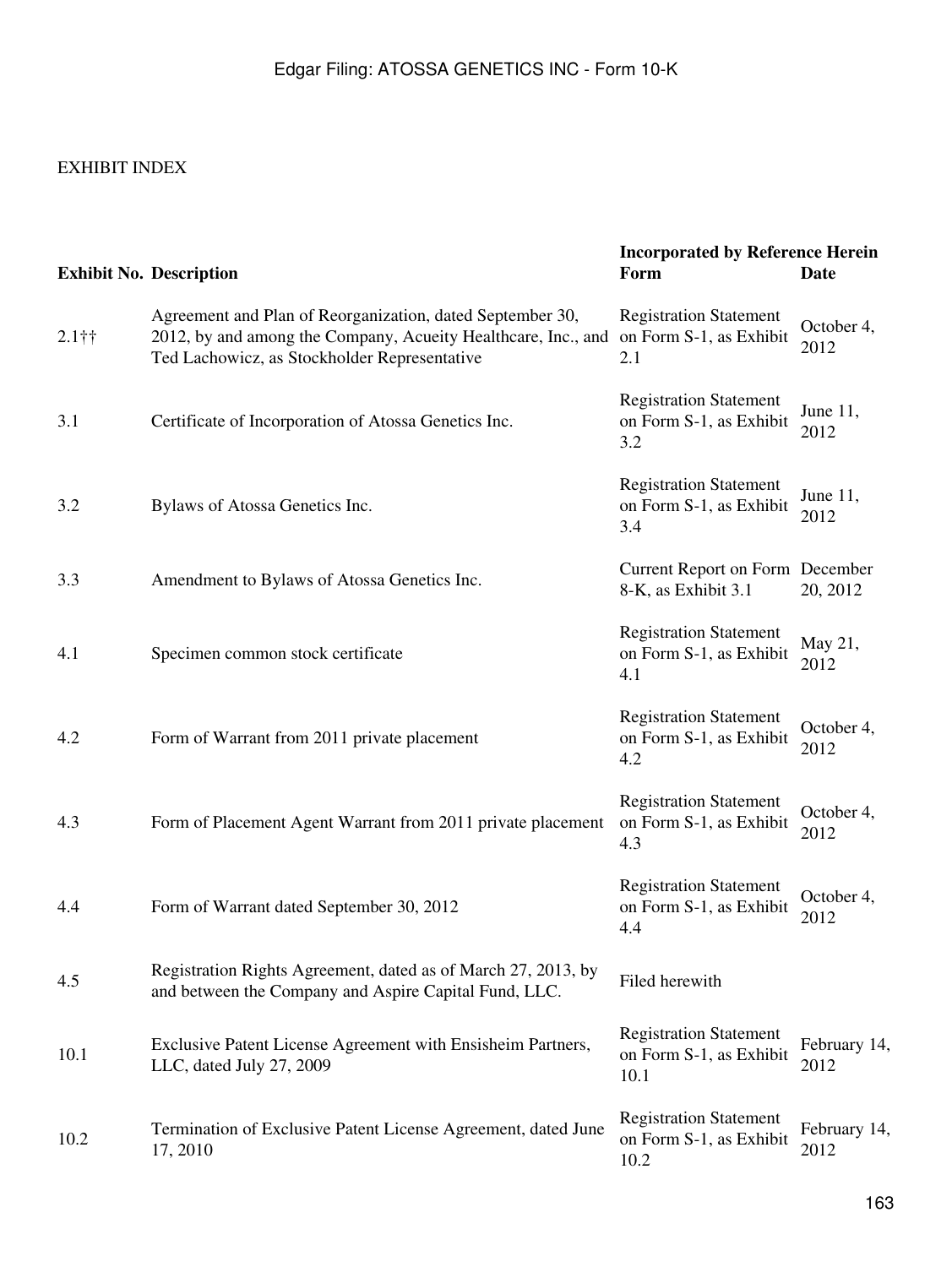| 10.3# | Restated and Amended Employment Agreement with Steven<br>Quay            | <b>Registration Statement</b><br>on Form S-1, as Exhibit<br>10.3 | February 14,<br>2012 |
|-------|--------------------------------------------------------------------------|------------------------------------------------------------------|----------------------|
| 10.4# | Restated and Amended Employment Agreement with Shu-Chih<br>Chen          | <b>Registration Statement</b><br>on Form S-1, as Exhibit<br>10.4 | February 14,<br>2012 |
| 10.5  | Form of Indemnification Agreement                                        | <b>Registration Statement</b><br>on Form S-1, as Exhibit<br>10.5 | May 21,<br>2012      |
| 10.6# | Atossa Genetics Inc. 2010 Stock Option and Incentive Plan, as<br>amended | <b>Registration Statement</b><br>on Form S-1, as Exhibit<br>10.6 | June $11$ ,<br>2012  |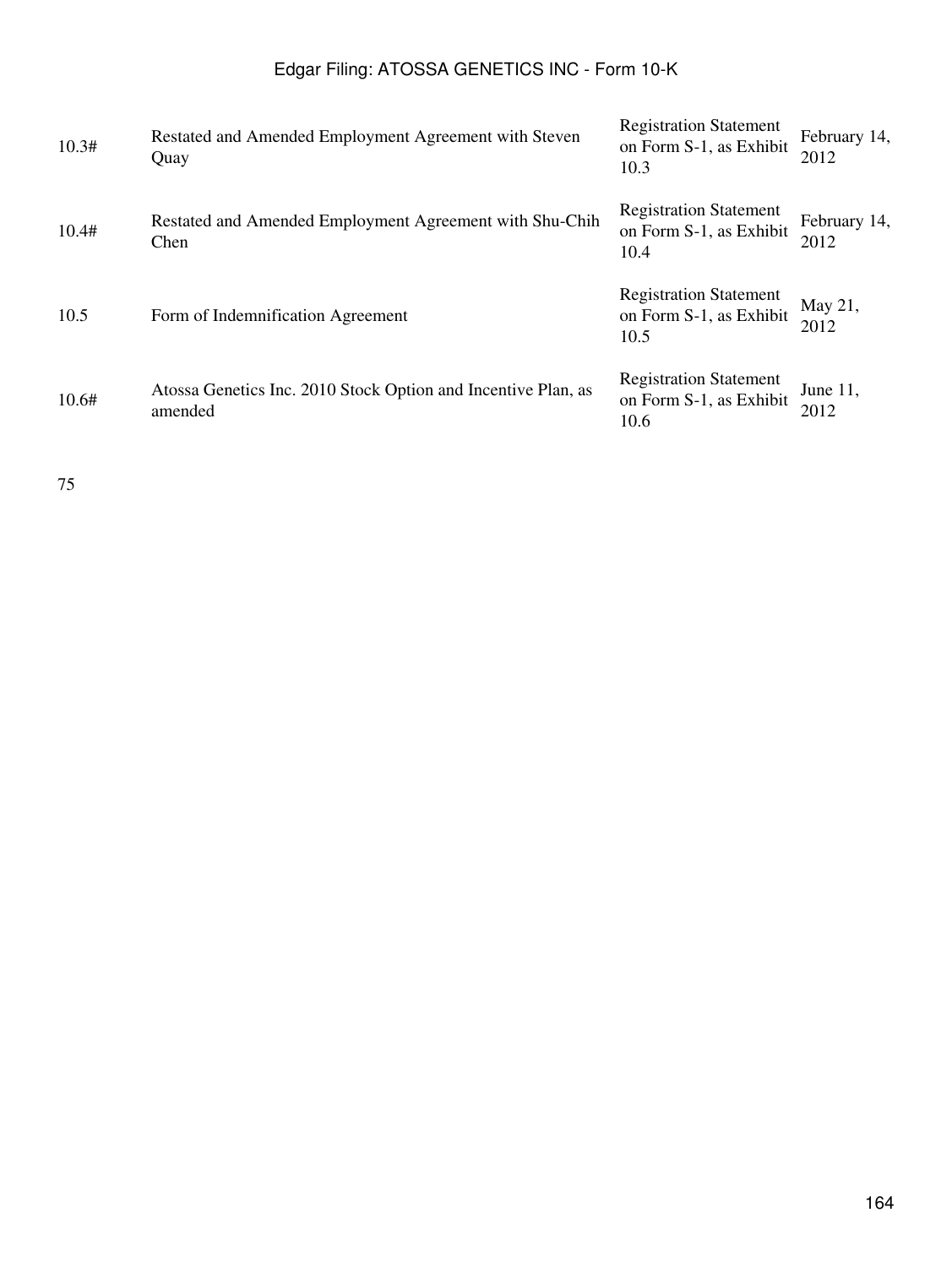|       | 10.7# Form of Incentive Stock Option Agreement                                                       | <b>Registration Statement on Form</b><br>S-1, as Exhibit 10.7  | June 11, 2012        |
|-------|------------------------------------------------------------------------------------------------------|----------------------------------------------------------------|----------------------|
| 10.8# | Form of Non-Qualified Stock Option Agreement for<br>Employees                                        | <b>Registration Statement on Form</b><br>S-1, as Exhibit 10.8  | June 11, 2012        |
| 10.9# | Form of Non-Qualified Stock Option Agreement for<br>Non-Employee Directors                           | <b>Registration Statement on Form</b><br>S-1, as Exhibit 10.9  | June 11, 2012        |
| 10.10 | Form of Subscription Agreement                                                                       | <b>Registration Statement on Form</b><br>S-1, as Exhibit 10.10 | February 14,<br>2012 |
| 10.11 | Sublease Agreement with CompleGen, Inc. dated<br>September 29, 2010                                  | <b>Registration Statement on Form</b><br>S-1, as Exhibit 10.11 | February 14,<br>2012 |
| 10.12 | Patent Assignment Agreement by and between the<br>Company and Ensisheim Partners, LLC                | <b>Registration Statement on Form</b><br>S-1, as Exhibit 10.12 | April 6, 2012        |
|       | 10.13# Form of Restricted Stock Award Agreement                                                      | <b>Registration Statement on Form</b><br>S-1, as Exhibit 10.13 | June 11, 2012        |
|       | 10.14 Form of Lock-Up Agreement                                                                      | <b>Registration Statement on Form</b><br>S-1, as Exhibit 10.14 | April 6, 2012        |
| 10.15 | Business Consultant Agreement with Edward Sauter                                                     | <b>Registration Statement on Form</b><br>S-1, as Exhibit 10.16 | February 14,<br>2012 |
| 10.16 | Prototype Development Proposal and Terms and<br>Conditions, between the Company and HLB, LLC         | <b>Registration Statement on Form</b><br>S-1, as Exhibit 10.17 | February 14,<br>2012 |
| 10.17 | Office Lease with Sander Properties, LLC, dated March 4,<br>2011                                     | <b>Registration Statement on Form</b><br>S-1, as Exhibit 10.20 | April 6, 2012        |
| 10.18 | Office Lease with Sander Properties, LLC, dated July 8,<br>2011                                      | <b>Registration Statement on Form</b><br>S-1, as Exhibit 10.21 | April 6, 2012        |
| 10.19 | Office Lease with Sander Properties, LLC, dated September Registration Statement on Form<br>20, 2011 | S-1, as Exhibit 10.22                                          | April 6, 2012        |
| 10.20 | Sublease with Fred Hutchinson Cancer Research Center,<br>dated December 9, 2011                      | <b>Registration Statement on Form</b><br>S-1, as Exhibit 10.23 | April 6, 2012        |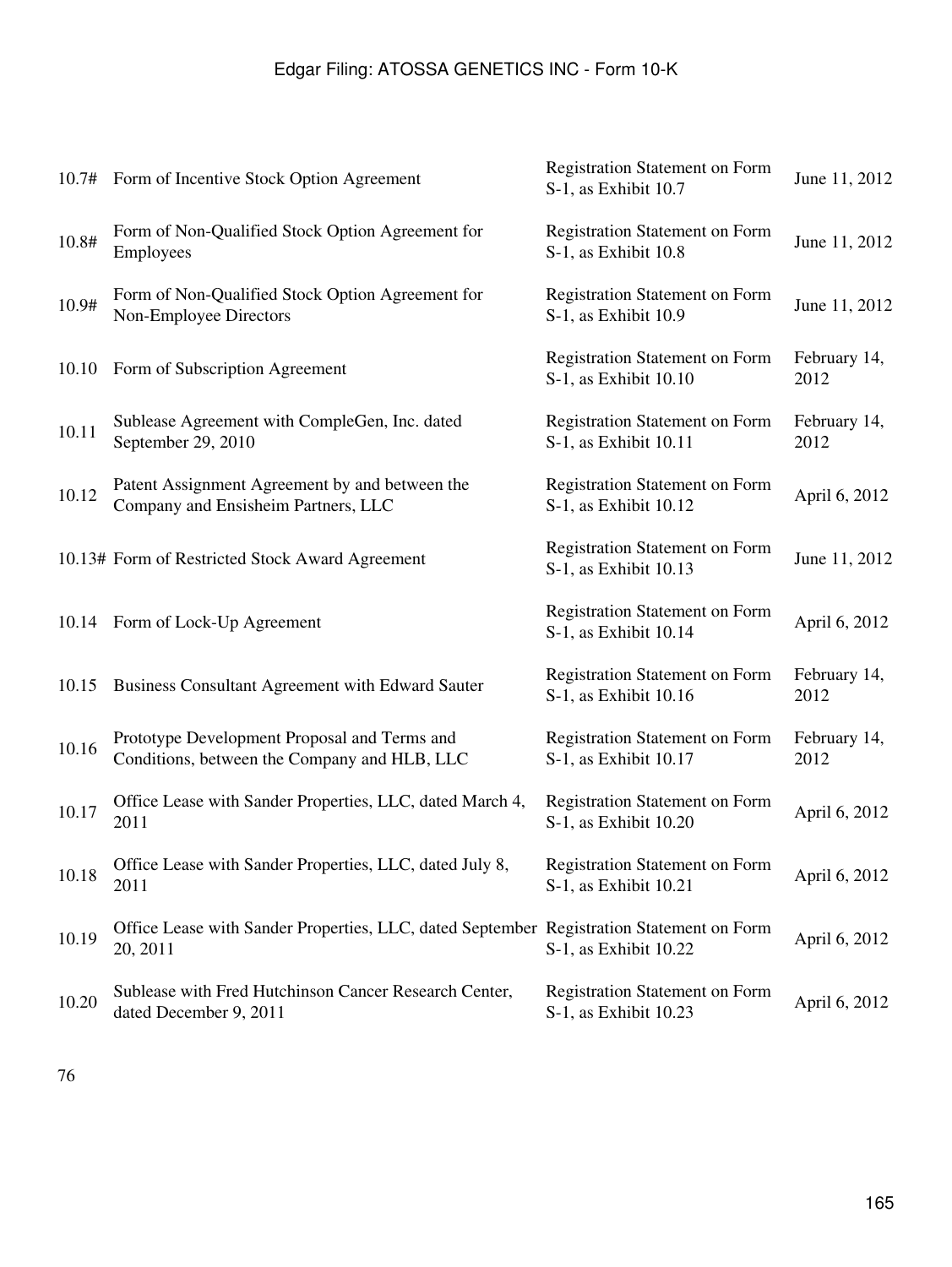| 10.21           | Promissory Note — Line of Credit, effective November 3, 2010, Registration Statement on<br>by and between the Company and Steven C. Quay                  | Form S-1, as Exhibit 10.24                                     | May 21,<br>2012     |
|-----------------|-----------------------------------------------------------------------------------------------------------------------------------------------------------|----------------------------------------------------------------|---------------------|
| 10.22†          | Term Sheet for License Agreement between the Company and<br>Inven2 AS                                                                                     | <b>Registration Statement on</b><br>Form S-1, as Exhibit 10.25 | June 25,<br>2012    |
| 10.23†          | Agreement between the Company and Accellent Inc., dated<br>August 8, 2011                                                                                 | <b>Registration Statement on</b><br>Form S-1, as Exhibit 10.26 | June 25,<br>2012    |
| 10.24†          | Supply Agreement between the Company and Biomarker LLC,<br>dated June 24, 2011                                                                            | <b>Registration Statement on</b><br>Form S-1, as Exhibit 10.27 | June 18,<br>2012    |
| 10.25†          | Purchase Agreement between the Company and Hologic Inc.,<br>dated May 11, 2011                                                                            | <b>Registration Statement on</b><br>Form S-1, as Exhibit 10.28 | June 25,<br>2012    |
| 10.26           | Agreement between the Company and Biomarker LLC, dated<br>June 22, 2012                                                                                   | <b>Registration Statement on</b><br>Form S-1, as Exhibit 10.29 | June 25,<br>2012    |
| 10.27           | Form of Investor Lock-Up Agreement                                                                                                                        | <b>Registration Statement on</b><br>Form S-1, as Exhibit 10.30 | August 30,<br>2012  |
| 10.28†          | Supply and Distribution Agreement, dated as of September 21,<br>2012, between the Company and Diagnostics Test Group LLC                                  | <b>Registration Statement on</b><br>Form S-1, as Exhibit 10.31 | October 4,<br>2012  |
| 10.29           | Employment Agreement between the Company and Kyle Guse<br>dated January 4, 2013#                                                                          | <b>Registration Statement on</b><br>Form S-1, as Exhibit 10.31 | January 28,<br>2013 |
| 10.30           | Common Stock Purchase Agreement, dated as of March 27,<br>2013, by and between the Company and Aspire Capital Fund,<br>LLC.                               | Filed herewith                                                 |                     |
| 21.1            | List of Subsidiaries.                                                                                                                                     | <b>Registration Statement on</b><br>Form S-1, as Exhibit 21.1  | October 4,<br>2012  |
| 23.1            | Consent of KCCW Accountancy Corp.                                                                                                                         | Filed herewith                                                 |                     |
| 24.1            | Powers of Attorney                                                                                                                                        | Filed herewith on the<br>signature page                        |                     |
| 31.1            | Certification pursuant to Rule 13a-14(a) under the Securities<br>Exchange Act of 1934 of Steven C. Quay                                                   | Filed herewith                                                 |                     |
| 31.2            | Certification pursuant to Rule 13a-14(a) under the Securities<br>Exchange Act of Kyle Guse                                                                | Filed herewith                                                 |                     |
| 32.1            | Certification pursuant to 18 U.S.C. Section 1350 of Steven C.<br>Quay                                                                                     | Filed herewith                                                 |                     |
| 32.2<br>101.INS | Certification pursuant to 18 U.S.C. Section 1350 of Kyle Guse<br><b>XBRL Instance Document (1)</b><br>101.SCH XBRL Taxonomy Extension Schema Document (1) | Filed herewith                                                 |                     |